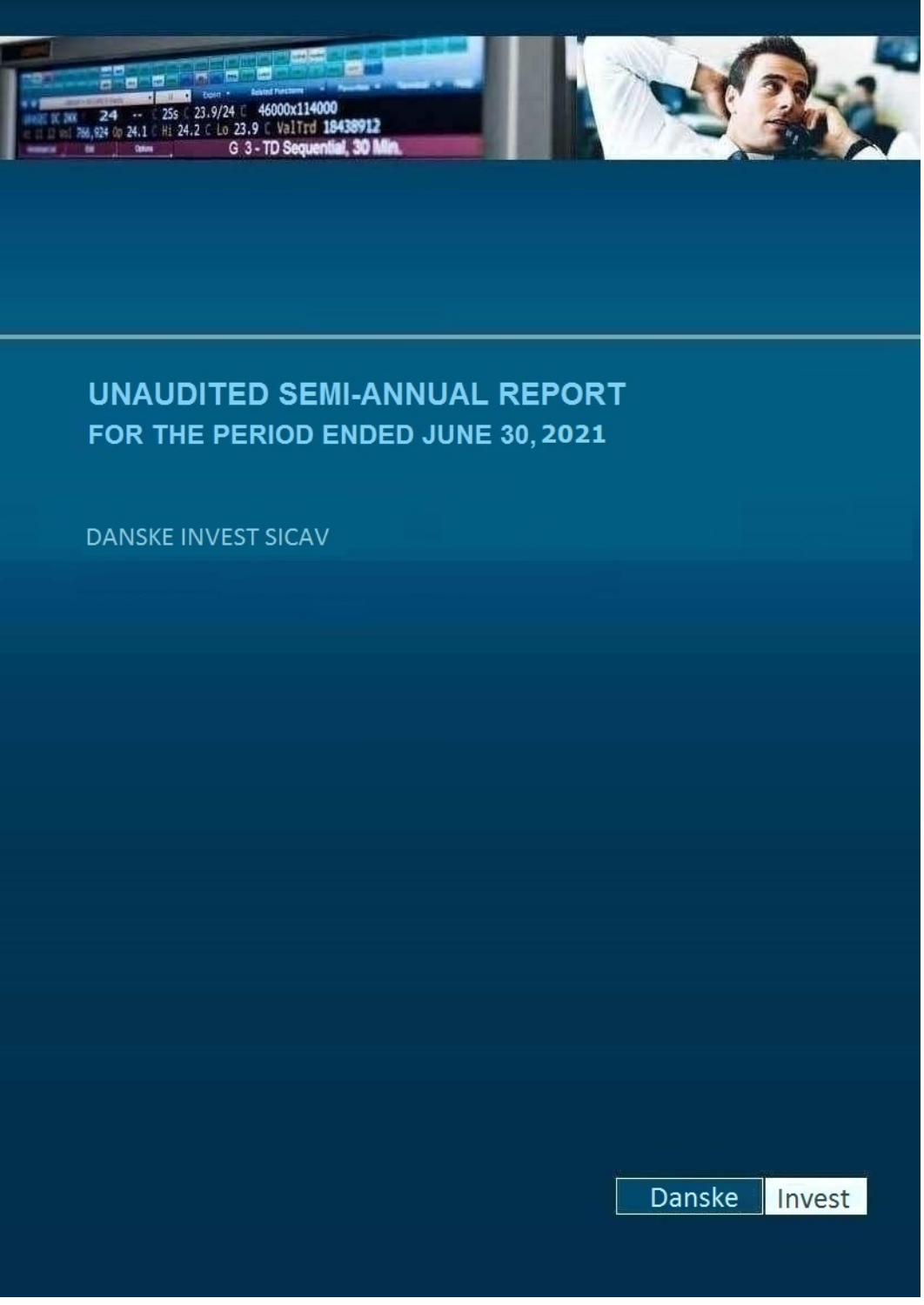# *Société d'Investissement à Capital Variable*

Unaudited Semi-Annual Report

as at June 30, 2021

R.C.S B161867

Subscriptions shall only be valid if made on the basis of the KIID (Key Investor Information Document) or the current prospectus accompanied by the most recent Annual Report, including Audited Financial Statements as well as by the Unaudited Semi-Annual Report if published more recently than the most recent Annual Report, including Audited Financial Statements. No one is authorised to state other information than the one contained in the current Prospectus as well as in the documents herein mentioned, which are available to the public.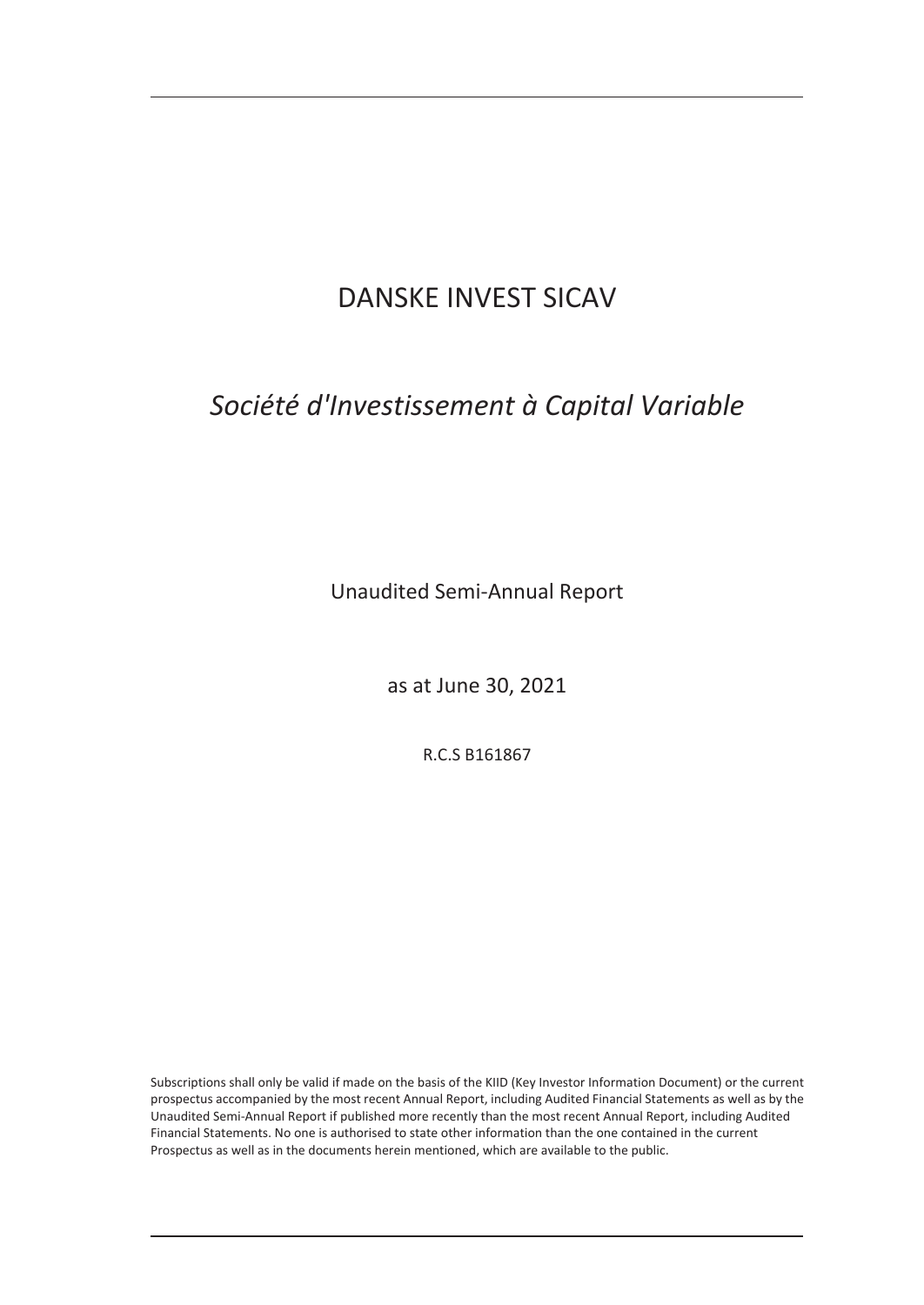#### Table of contents

|                                                                    | Page |
|--------------------------------------------------------------------|------|
| <b>Management and Administration</b>                               | 5.   |
| <b>Information to Shareholders</b>                                 | 7    |
| <b>Unaudited Statement of Net Assets</b>                           | 9    |
| <b>Unaudited Statement of Operations and Changes in Net Assets</b> | 36   |
| China                                                              |      |
| Statement of Investments                                           | 45   |
| Geographical and Economic Portfolio Breakdowns                     | 47   |
| Danish Bond                                                        |      |
| Statement of Investments                                           | 48   |
| Geographical and Economic Portfolio Breakdowns                     | 49   |
| <b>Danish Mortgage Bond</b>                                        |      |
| Statement of Investments                                           | 50   |
| Geographical and Economic Portfolio Breakdowns                     | 53   |
| <b>Denmark Focus</b>                                               |      |
| Statement of Investments                                           | 54   |
| Geographical and Economic Portfolio Breakdowns                     | 55   |
| <b>Eastern Europe</b>                                              |      |
| Statement of Investments                                           | 56   |
| Geographical and Economic Portfolio Breakdowns                     | 58   |
| <b>Emerging and Frontier Markets</b>                               |      |
| Statement of Investments                                           | 59   |
| Geographical and Economic Portfolio Breakdowns                     | 65   |
| <b>Emerging Markets Debt Hard Currency</b>                         |      |
| <b>Statement of Investments</b>                                    | 66   |
| Geographical and Economic Portfolio Breakdowns                     | 78   |
| <b>Euro Sustainable High Yield Bond</b>                            |      |
| <b>Statement of Investments</b>                                    | 79   |
| Geographical and Economic Portfolio Breakdowns                     | 83   |
| <b>Europe</b>                                                      |      |
| Statement of Investments                                           | 84   |
| Geographical and Economic Portfolio Breakdowns                     | 86   |
| <b>Europe High Dividend</b>                                        |      |
| Statement of Investments                                           | 87   |
| Geographical and Economic Portfolio Breakdowns                     | 89   |
| <b>Europe Small Cap</b>                                            |      |
| Statement of Investments                                           | 90   |
| Geographical and Economic Portfolio Breakdowns                     | 93   |
| <b>European Bond</b>                                               |      |
| <b>Statement of Investments</b>                                    | 94   |
| Geographical and Economic Portfolio Breakdowns                     | 97   |
| <b>European Corporate Sustainable Bond</b>                         |      |
| Statement of Investments                                           | 98   |
| Geographical and Economic Portfolio Breakdowns                     | 103  |
| <b>Euro Investment Grade Corporate Bond</b>                        |      |
| Statement of Investments                                           | 104  |
| Geographical and Economic Portfolio Breakdowns                     | 109  |
| <b>Global Emerging Markets</b>                                     |      |
| <b>Statement of Investments</b>                                    | 110  |
| Geographical and Economic Portfolio Breakdowns                     | 114  |
| <b>Global Emerging Markets Small Cap</b>                           |      |
| Statement of Investments                                           | 115  |
| Geographical and Economic Portfolio Breakdowns                     | 118  |
| <b>Global Inflation Linked Bond</b>                                |      |
| Statement of Investments                                           | 119  |
| Geographical and Economic Portfolio Breakdowns                     | 121  |
| <b>Global Inflation Linked Bond Short Duration</b>                 |      |
| Statement of Investments                                           | 122  |
| Geographical and Economic Portfolio Breakdowns                     | 124  |
| <b>Global Sustainable Future</b>                                   |      |
| Statement of Investments                                           | 125  |
| Geographical and Economic Portfolio Breakdowns                     | 127  |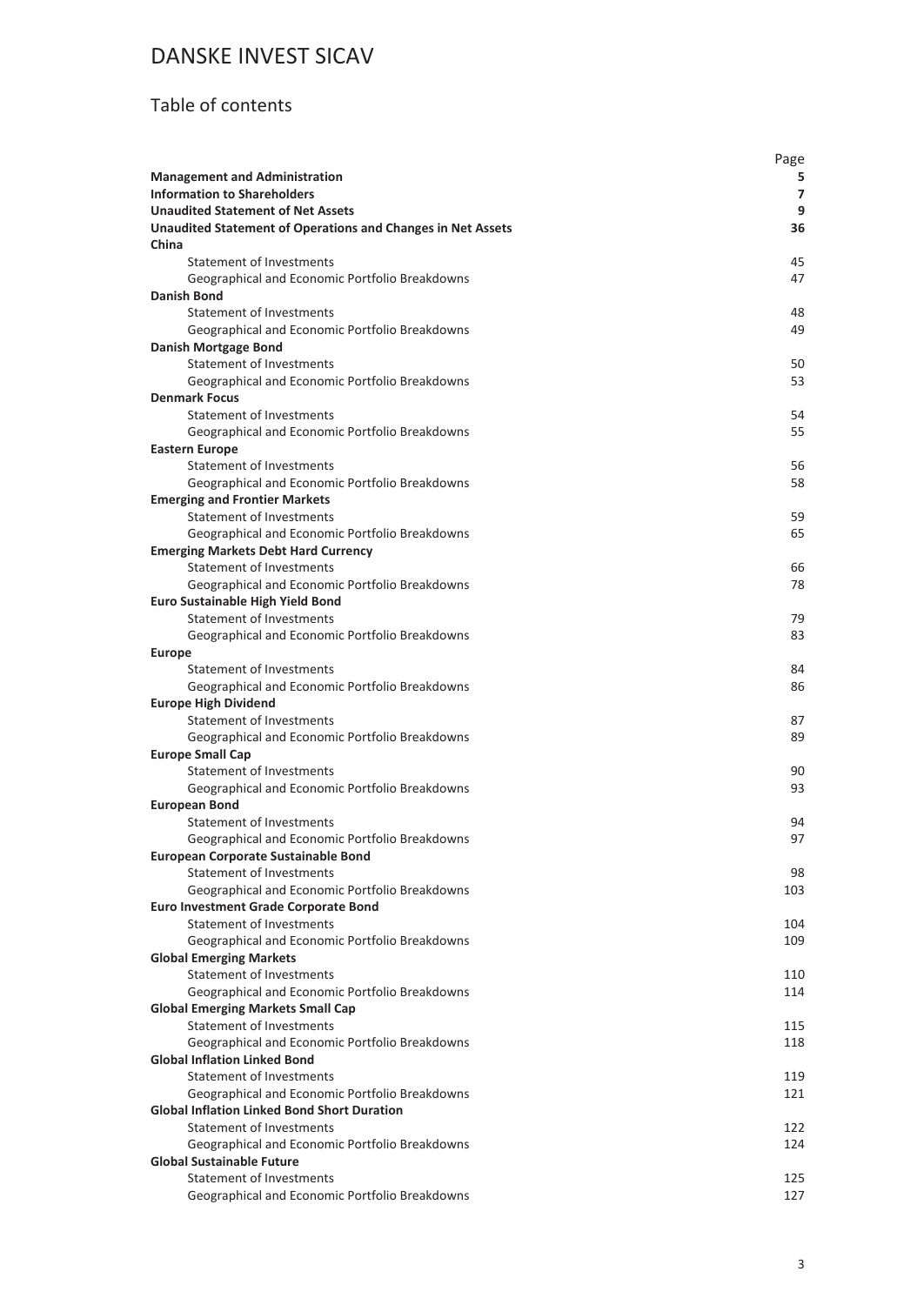# Table of contents (continued)

| India                                                  |     |
|--------------------------------------------------------|-----|
| Statement of Investments                               | 128 |
| Geographical and Economic Portfolio Breakdowns         | 129 |
| Japan                                                  |     |
| Statement of Investments                               | 130 |
| Geographical and Economic Portfolio Breakdowns         | 132 |
| <b>Nordic Corporate Bond</b>                           |     |
| Statement of Investments                               | 133 |
| Geographical and Economic Portfolio Breakdowns         | 137 |
| <b>Russia</b>                                          |     |
| Statement of Investments                               | 138 |
| Geographical and Economic Portfolio Breakdowns         | 140 |
| <b>Sverige</b>                                         |     |
| Statement of Investments                               | 141 |
| Geographical and Economic Portfolio Breakdowns         | 143 |
| US High Yield Bond                                     |     |
| Statement of Investments                               | 144 |
| Geographical and Economic Portfolio Breakdowns         | 153 |
| <b>Notes to the Audited Financial Statements</b>       | 154 |
| Information for Investors in Switzerland (non audited) | 169 |
| Appendix                                               | 173 |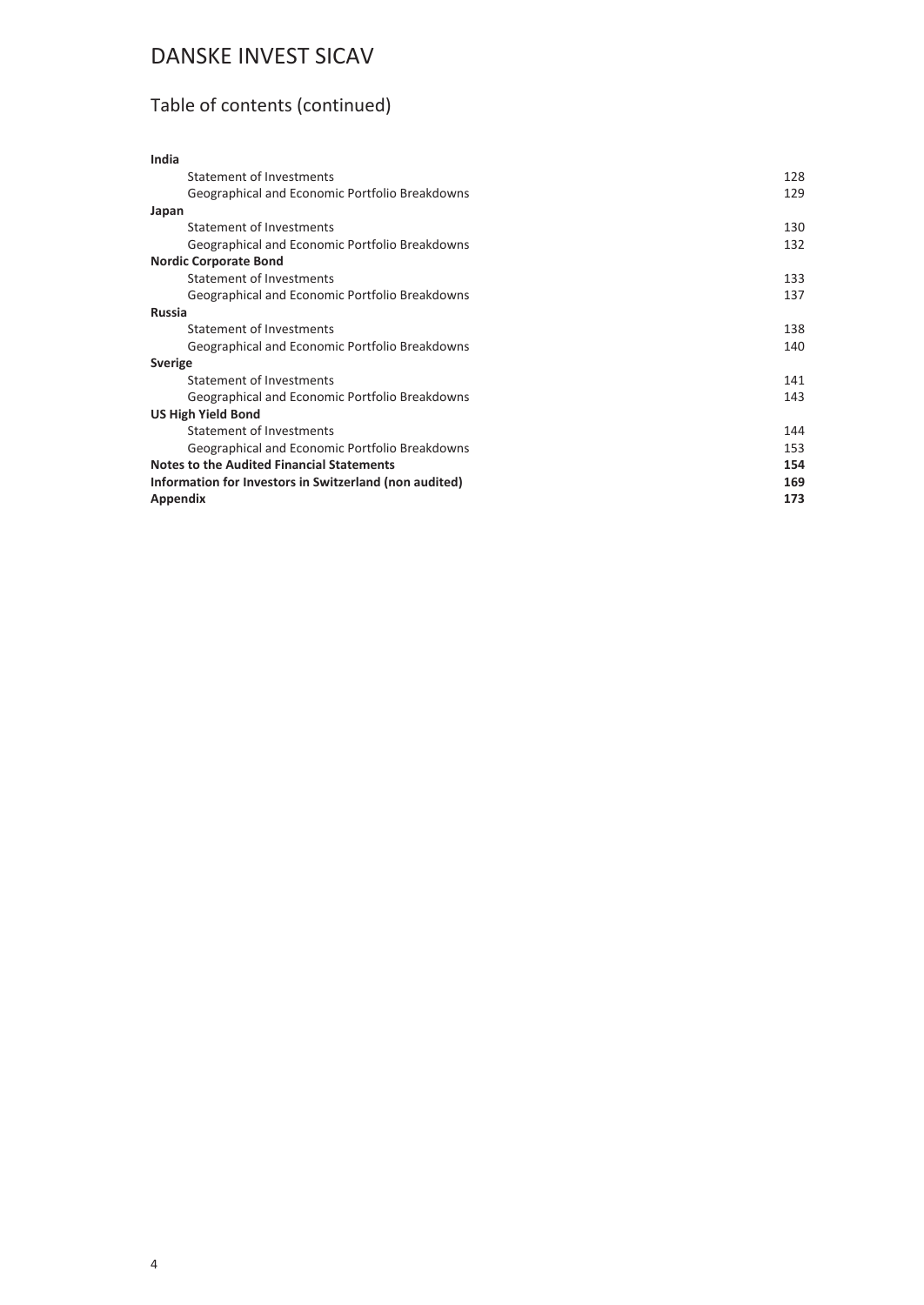#### <span id="page-4-0"></span>Management and Administration

#### **BOARD OF DIRECTORS OF THE SICAV**

Jan Stig RASMUSSEN (Chairperson) Independent Director 11, rue De Wecker L-6795 Grevenmacher Grand Duchy of Luxembourg

Klaus EBERT Non-Executive Director 100A, rue de la Vallée L-3591 Dudelange Grand Duchy of Luxembourg

Morten RASTEN Executive Director Danske Invest Management A/S 17, Parallelvej 2800 Kgs. Lyngby Denmark

Salla KOMULAINEN Independent Director 52, rue de Rodenbourg L-6950 Olingen Grand Duchy of Luxembourg

#### **REGISTERED OFFICE OF THE SICAV**

Danske Invest Management A/S, Luxembourg Branch 13, rue Edward Steichen L-2540 Luxembourg Grand Duchy of Luxembourg

#### **MANAGEMENT COMPANY**

Danske Invest Management A/S 17, Parallelvej 2800 Kgs. Lyngby Denmark

#### **LUXEMBOURG BRANCH**

Danske Invest Management A/S, Luxembourg Branch 13, rue Edward Steichen L-2540 Luxembourg Grand Duchy of Luxembourg

#### **BOARD OF DIRECTORS OF THE MANAGEMENT COMPANY**

Lars ALSTRUP (Chairperson) Head of Products and Solutions Danske Bank A/S 17, Parallelvej 2800-Kgs. Lyngby Denmark

Søren HVIDKJÆR (Vice Chairperson) Department of Finance Copenhagen Business School 3, Solbjergs Plads, A4.35 2000 Frederiksberg Denmark

Bo HOLSE Partner Gorrissen Federspiel 2, Silkeborgvej 8000 Aarhus C Denmark

Lars Eigen MØLLER Executive Vice President Danske Bank A/S 17, Parallelvej 2800 Kgs. Lyngby Denmark

Line Munkholm HAUKROGH Chief Strategy Officer Danske Bank A/S 2, Holmens Kanal 1060 Copenhagen Denmark

Jan Stig RASMUSSEN Independent Director 11, rue de Wecker L- 6795 Grevenmacher Grand Duchy of Luxembourg

#### **INVESTMENT MANAGERS**

Danske Bank A/S 17, Parallelvej 2800 Kgs. Lyngby Denmark

#### **SUB-INVESTMENT MANAGERS**

FIL Pensions Management Oakhill House 130 Tonbridge Road Hildenborough, Tonbridge Kent TN11 9DZ United Kingdom

Allianz Global Investors Asia Pacific Limited 27<sup>th</sup> floor, ICBC Tower 3 Garden Road Central Hong Kong

Sumitomo Mitsui DS Asset Management (UK) Limited (former name: Daiwa SB Investments (UK) Limited) 5 King William Street, 5<sup>th</sup> floor, London, EC4N 7DA United Kingdom

AQR Capital Management LLC 2 Greenwich Plaza Greenwich, Connecticut 06830 USA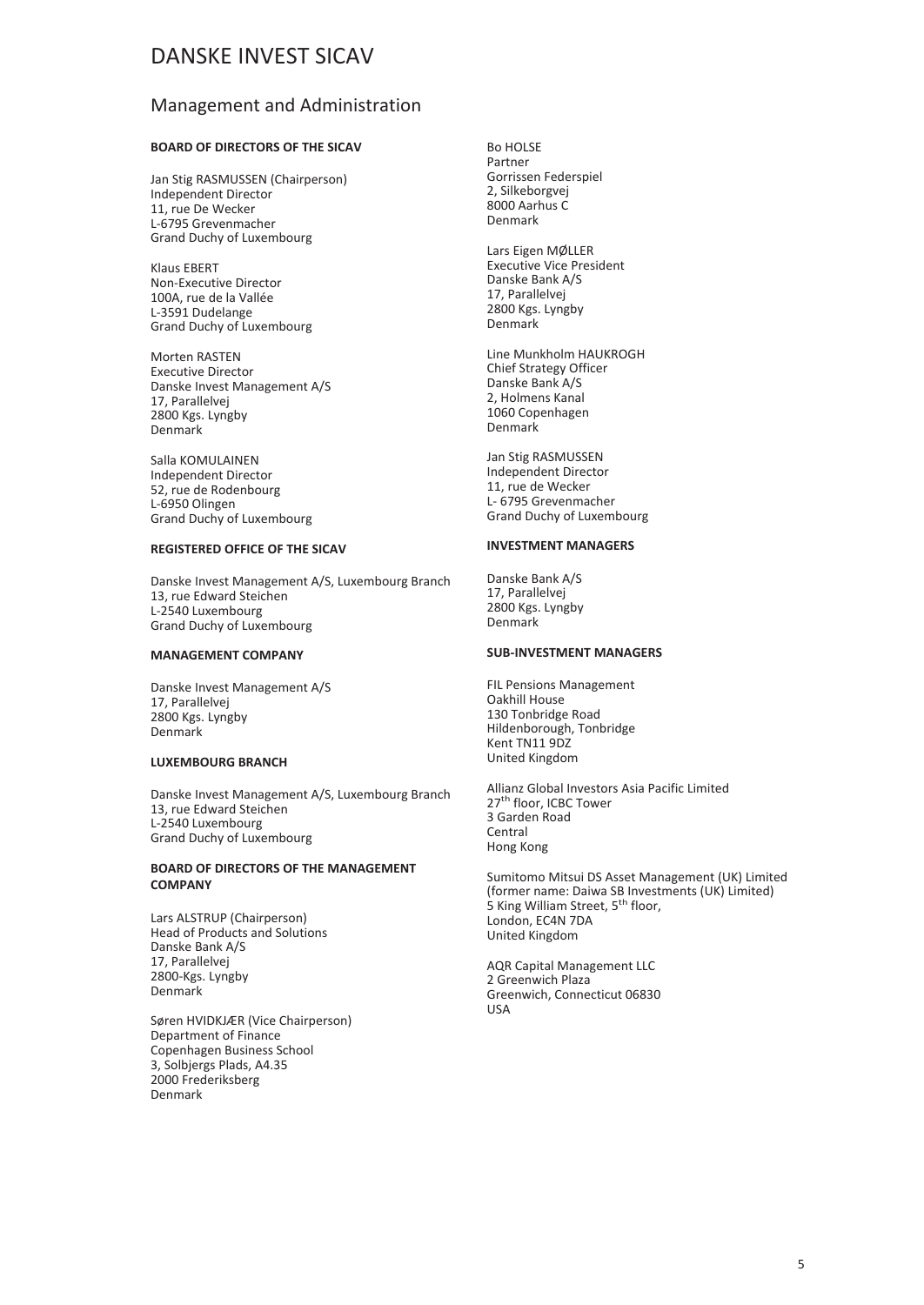#### Management and Administration (continued)

Loomis, Sayles & Company, LP One Financial Center Boston, MA 02111 USA

#### **SUB SUB-INVESTMENT MANAGERS**

Fidelity Institutional Asset Management LLC 900 Salem Street Smithfield Rhode Island 02917 USA

Sumitomo Mitsui DS Asset Management Company, Limited Atago Green Hills MORI Tower 28F 2-5-1 Atago Minato-ku Tokyo 105-6228 Japan

#### **SUB-INVESTMENT ADVISORS**

Aventicum Capital Management (Qatar) LLC Tornado Tower - 32<sup>nd</sup> floor West Bay , PO Box 23146, Doha Qatar

Claritas Administração de Recursos Ltda. Avenida Brigadeiro Faria Lima, 4221, 4<sup>th</sup> floor 04538-133, São Paulo Brazil

Compass Group LLC 35 East 57<sup>th</sup> Street. New York, NY 10022 USA

Imara Asset Management Ltd Level 12, Nexteracom Tower 1 Cybercity, Ebene Mauritius

JK Capital Management Limited Suite 1101, Chinachem Tower 34-37 Connaught Road Central Hong Kong

Karma Capital Advisors Private Limited Floor 12U, Suite I, Remi Commercio, Off Veera Desai Road, Andheri (W), Mumbai 400053 India

Waverton Investment Management Limited 16 Babmaes Street London, SW1Y 6AH United Kingdom

#### **DEPOSITARY BANK AND PRINCIPAL PAYING AGENT**

RBC Investor Services Bank S.A. 14, Porte de France L-4360 Esch-sur-Alzette Grand Duchy of Luxembourg

#### **CENTRAL ADMINISTRATION AGENT AND REGISTRAR AGENT**

RBC Investor Services Bank S.A. 14, Porte de France L-4360 Esch-sur-Alzette Grand Duchy of Luxembourg

#### **LENDING AGENT**

RBC Investor Services Trust 155, Wellington Street West, 7<sup>th</sup> floor Toronto, Ontario M5V 3L3 Canada

#### **AUDITOR**

Deloitte Audit *Société à responsabilité limitée* 20, Boulevard de Kockelscheuer L-1821 Luxembourg Grand Duchy of Luxembourg

#### **DOMICILIARY AGENT**

Danske Invest Management A/S, Luxembourg Branch 13, rue Edward Steichen L-2540 Luxembourg Grand Duchy of Luxembourg

#### **SWISS REPRESENTATIVE**

Carnegie Fund Services S.A. 11, rue du General - Dufour 1204 Geneva Switzerland

#### **SWISS PAYING AGENT**

Banque Cantonale de Geneve 17, Quai de L'lle 1204 Geneva Switzerland

#### **GERMAN INFORMATION AND PAYING AGENT**

Danske Bank A/S, Zweigniederlassung Hamburg 1 Georgsplatz Postfach 101522 D-20099 Hamburg Germany

#### **AUSTRIAN INFORMATION AND PAYING AGENT**\*

UniCredit Bank Austria Ag PO Box 35 A-1011 Vienna Austria

#### **MAIN DISTRIBUTION AGENT**

Danske Bank A/S 17, Parallelvej 2800 Kgs. Lyngby Denmark

\* Please refer to Note 10.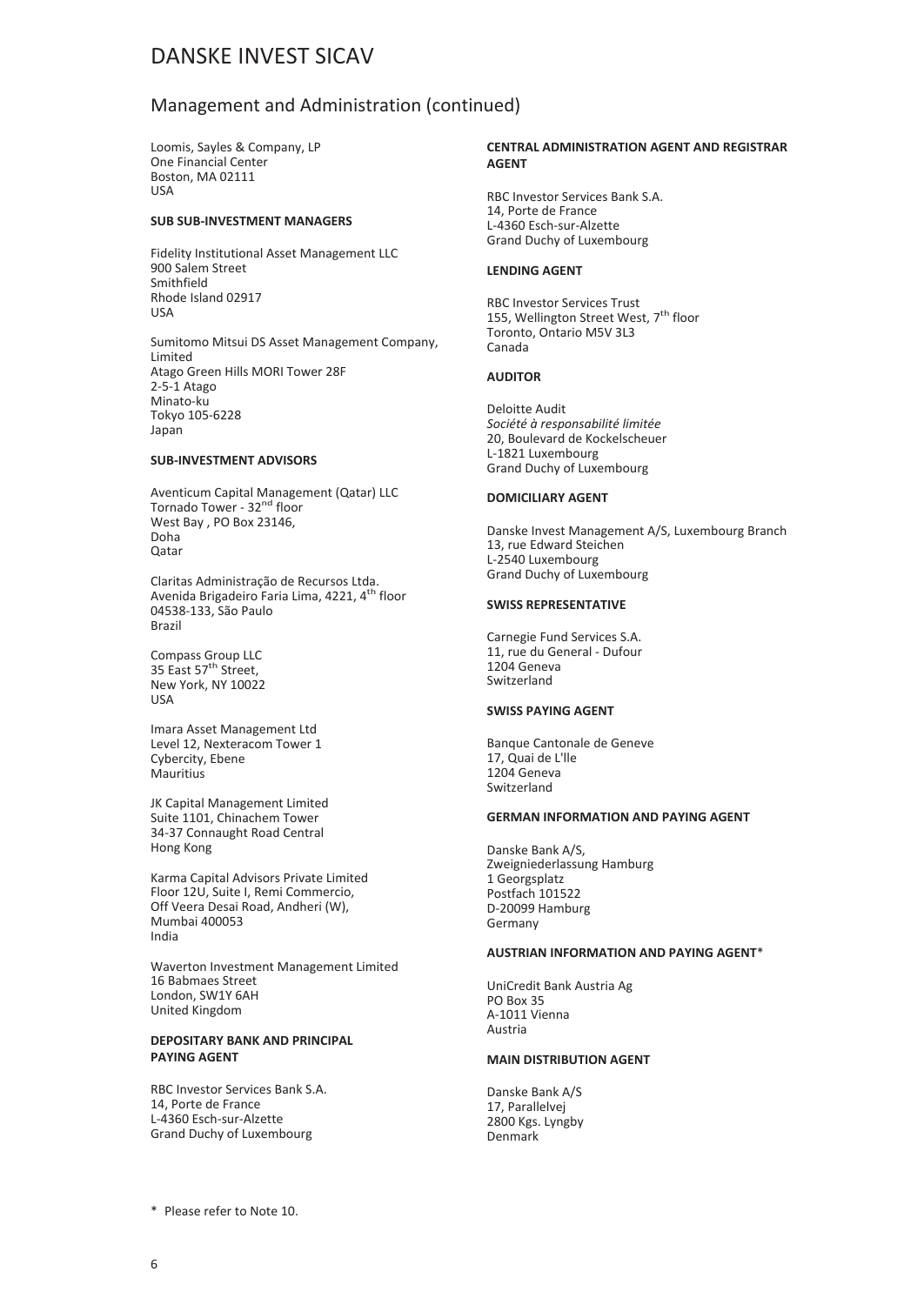#### <span id="page-6-0"></span>Information to Shareholders

#### **Sustainable Finance Disclosure Regulation ("SFDR")**

In line with the SFDR which became effective as from March 10, 2021 the prospectus of the SICAV has been updated accordingly. All the funds have been classified as either article 6 or article 8.

#### **Coronavirus**

Despite a turbulent 2020, the quicker-than-expected yet slow vaccine rollout in the end of 2020 and the broad-based removal of certain restrictions saw a strong first half of 2021 as both high volatility and liquidity constraints were minimised. Europe's vaccine rollout has gathered pace and a more sustained reopening of economies is on track for the second half of the year.

Nevertheless, due to the surge of COVID-19 variants, Danske Invest Management A/S will continue to ensure that prices are available for the underlying securities, and will continue to closely monitor the market's volatility and liquidity.

Despite the Euro area economy being in lockdown during the first quarter of 2021 and the slow rollout of the vaccines, both Danske Invest Management A/S's delegates and service providers have taken necessary measures in order to maintain business as usual. It is anticipated that the rollout of the vaccination may limit the need for restrictions later in 2021.

| <b>DANSKE INVEST SICAV - RETURNS</b>                     |             |                                |            |         |         |         |                          |
|----------------------------------------------------------|-------------|--------------------------------|------------|---------|---------|---------|--------------------------|
| <b>Share class</b>                                       | Launch date | <b>RBC I&amp;TS</b><br>Revenue | 6 months   | 1 year  | 3 years | 5 years | 10 years                 |
| China - Class A                                          | 24-Nov-2003 | (0.03%)                        | 4.17%      | 34.74%  | 43.54%  | 118.40% | 112.63%                  |
| Danish Bond - Class A                                    | 05-Jul-1989 | 0.21%                          | (2.43%)    | (1.55%) | (1.76%) | (0.48%) | 13.00%                   |
| Danish Mortgage Bond - Class A                           | 02-Oct-1997 | 0.16%                          | (4.61%)    | (3.22%) | (0.94%) | 2.18%   | 21.65%                   |
| Denmark Focus - Class A                                  | 19-Dec-1990 | 3.12%                          | 13.13%     | 38.51%  | 56.15%  | 78.73%  | 335.82%                  |
| Eastern Europe - Class A                                 | 10-Jul-2012 | 4.17%                          | 17.58%     | 24.27%  | 30.37%  | 56.39%  |                          |
| Emerging and Frontier Markets -<br>Class A               | 08-Sep-2015 | 4.54%                          | 20.17%     | 46.46%  | 21.75%  | 47.65%  |                          |
| Emerging Markets Debt Hard<br>Currency - Class A         | 24-Jun-2015 | 0.80%                          | $(0.40\%)$ | 8.47%   | 20.76%  | 27.41%  |                          |
| Euro Sustainable High Yield Bond -<br>Class A            | 10-Jul-2013 | 0.66%                          | 3.79%      | 11.60%  | 11.13%  | 24.76%  |                          |
| Europe - Class A                                         | 10-Jul-2012 | 2.73%                          | 15.62%     | 26.95%  | 35.93%  | 54.22%  |                          |
| Europe High Dividend - Class A                           | 14-Feb-2001 | 1.37%                          | 12.79%     | 22.03%  | 20.50%  | 33.51%  | 82.02%                   |
| Europe Small Cap - Class A                               | 14-Feb-2001 | 1.00%                          | 21.22%     | 60.19%  | 47.70%  | 120.35% | 213.58%                  |
| European Bond - Class A                                  | 02-Jul-1998 | 0.40%                          | (2.24%)    | 0.16%   | 6.23%   | 4.87%   | 40.52%                   |
| European Corporate Sustainable<br>Bond - Class A         | 15-Jun-2016 | 0.25%                          | 0.17%      | 3.07%   | 3.01%   | 5.16%   |                          |
| Euro Investment Grade Corporate<br>Bond - Class A        | 14-Feb-2001 | 0.37%                          | (0.63%)    | 3.41%   | 6.95%   | 9.69%   | 45.42%                   |
| Global Emerging Markets - Class A                        | 13-Dec-2002 | 1.20%                          | 5.38%      | 41.94%  | 50.27%  | 67.68%  | 55.10%                   |
| Global Emerging Markets Small Cap -<br>Class A           | 10-Apr-2007 | (1.22%)                        | 14.71%     | 49.53%  | 43.71%  | 54.63%  | 56.72%                   |
| Global Inflation Linked Bond - Class A                   | 28-Feb-2012 | 0.50%                          | (0.33%)    | 1.45%   | 9.39%   | 8.93%   |                          |
| Global Inflation Linked Bond Short<br>Duration - Class A | 12-Dec-2014 | 0.10%                          | 1.49%      | 3.69%   | 5.78%   | 3.45%   |                          |
| Global Sutainable Future - Class A                       | 10-Oct-2000 | 3.81%                          | 14.50%     | 22.92%  | 33.77%  | 63.08%  | 151.82%                  |
| India - Class A                                          | 09-May-2005 | 1.11%                          | 8.97%      | 45.03%  | 24.73%  | 56.05%  | 98.48%                   |
| Japan - Class A                                          | 05-Jul-2004 | 0.79%                          | 12.71%     | 25.53%  | 14.49%  | 65.93%  | 139.81%                  |
| Nordic Corporate Bond - Class A                          | 15-Dec-2014 | (0.07%)                        | 1.36%      | 4.47%   | 3.98%   | 9.88%   |                          |
| Russia - Class A                                         | 29-Apr-2010 | 2.85%                          | 19.34%     | 39.43%  | 48.99%  | 120.04% | 33.47%                   |
| Sverige - Class A                                        | 21-Sep-2018 | 0.97%                          | 20.23%     | 44.16%  |         |         |                          |
| US High Yield Bond - Class I                             | 14-Jan-2015 | 1.12%                          | 3.45%      | 15.53%  | 23.10%  | 43.87%  |                          |
| US High Yield Bond - Class WA-eur h                      | 14-Nov-2017 | 1.08%                          | 2.96%      | 14.28%  | 14.23%  |         | $\overline{\phantom{a}}$ |

The returns in the main retail share classes of each fund as per June 30, 2021 are available in the following table.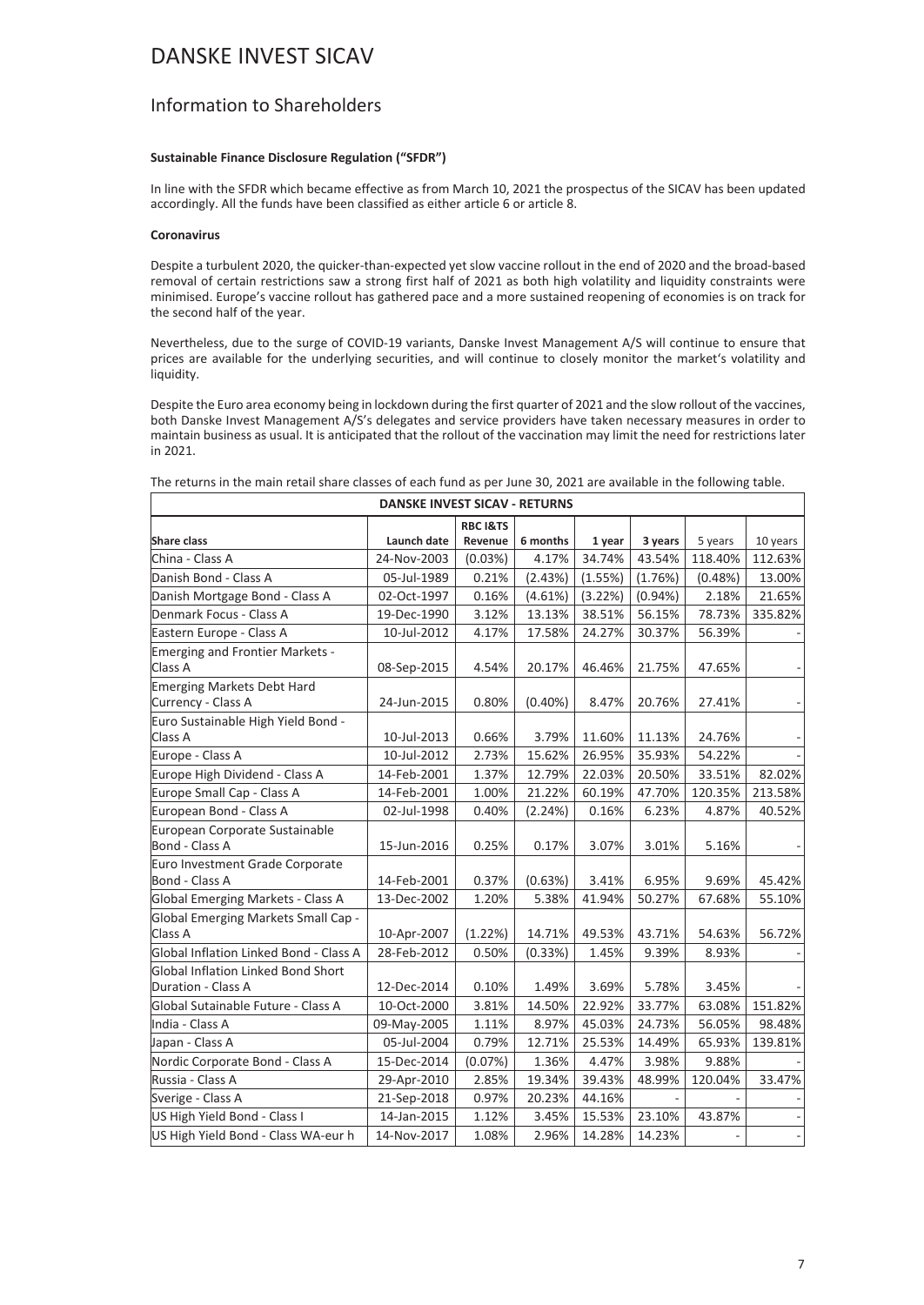#### Information to Shareholders (continued)

Disclaimer: This content has been prepared for information only and does not constitute investment advice. It is not an offer or invitation to make an offer to buy or sell a financial instrument. Always be aware that historical returns and forecasts of future developments are not an indication of future returns that may be negative. Always consult professional advisers on legal, tax, financial and other aspects that may be relevant to assess the suitability and appropriateness of an investment.

Information about the net asset value of the shares of each fund and about the subscription and redemption prices is available at all times at the registered office of the SICAV.

Copies of the annual report, including audited financial statements and semi-annual reports may be obtained by Shareholders from the registered office of the SICAV.

A detailed schedule of portfolio changes is available free of charge upon request at the registered office of the SICAV.

#### **German Shareholders**\*

The current prospectus, KIID, articles of association, Annual Report, including Audited Financial Statements and Unaudited Semi-Annual Reports and a list of changes in the portfolios are also available free of charge at the German Information and Paying Agent. The address can be found on page 6 Management and Administration.

As from January 1, 2021, the following funds have constantly invested at least 51% of their net assets in equities, according to the German Investment Tax Act (Investmentsteuergesetz). Historical data is available on www.danskeinvest.de. German tax residents may qualify for a partial tax exemption for investing in these funds.

China Denmark Focus Eastern Europe Emerging and Frontier Markets Europe Europe High Dividend Europe Small Cap Global Emerging Markets Global Emerging Markets Small Cap Global Sustainable Future India Japan Russia

#### **Austrian Shareholders\***

The current prospectus, KIID, articles of association, Annual Report, including Audited Financial Statements and Unaudited Semi-Annual Reports and a list of changes in the portfolios are also available free of charge at the Austrian Information and Paying Agent. The address can be found on page 7 Management and Administration.

#### **Swiss Shareholders**

The SICAV's current prospectus, KIID, articles of incorporation, Annual Report, including Audited Financial Statements and Unaudited Semi-Annual Reports – each in their respective latest version approved by the Swiss Financial Market Supervisory Authority, and the net asset value per share as well as the subscription, redemption and possible conversion price of shares and a list of changes in the portfolios are available free of charge at the office of the Swiss Representative.

All information available to Shareholders at the head office of the Management Company is also available to the public free of charge, upon request from the Swiss Representative.

Swiss Representative:

Carnegie Fund Services S.A. 11, rue du General - Dufour 1204 Geneva, SWITZERLAND

<sup>\*</sup> Please refer to Note 10.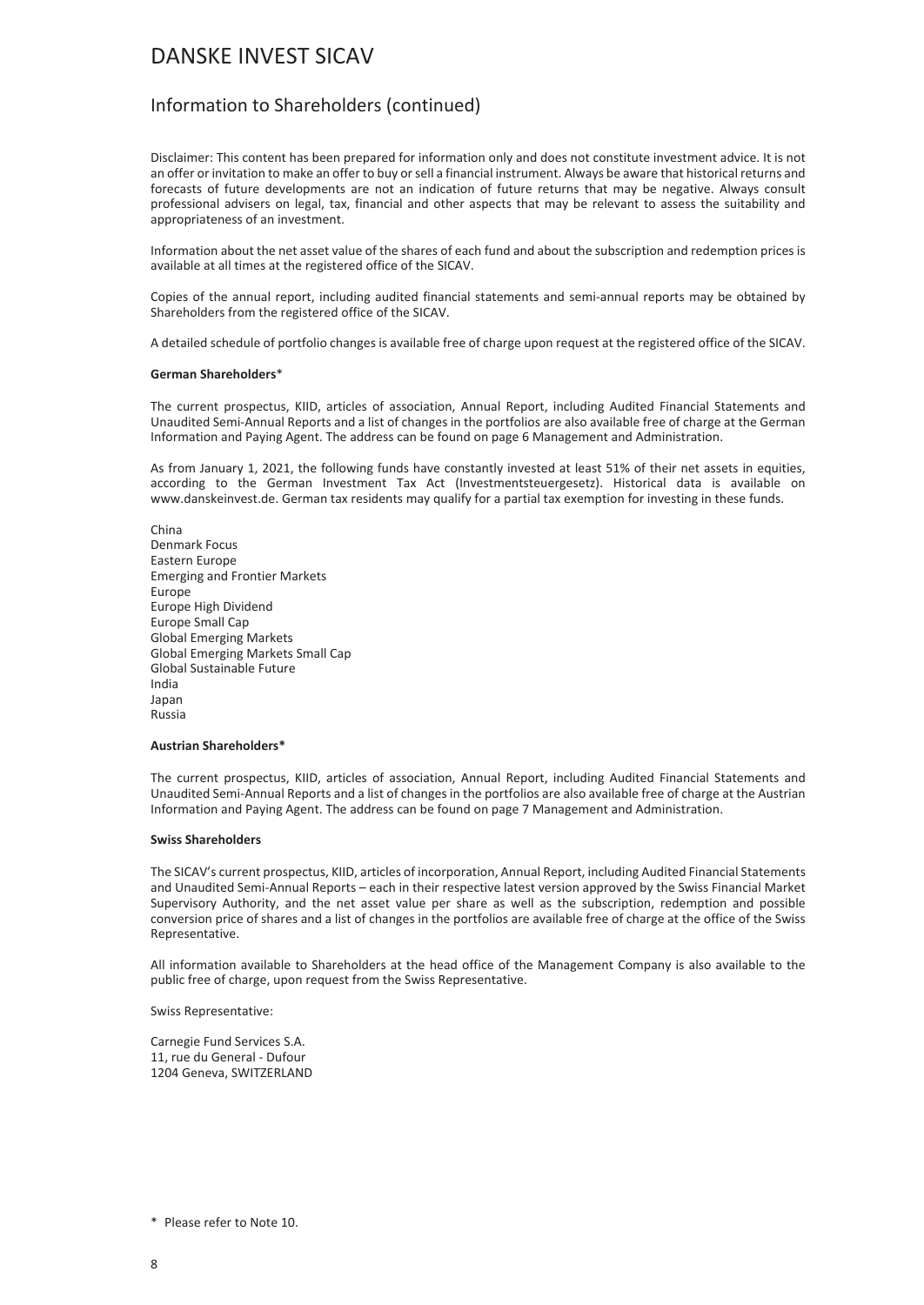#### Unaudited Statement of Net Assets as at June 30, 2021

<span id="page-8-0"></span>

|                                                             |             | China      | <b>Danish Bond</b> | <b>Danish Mortgage</b><br><b>Bond</b> |
|-------------------------------------------------------------|-------------|------------|--------------------|---------------------------------------|
|                                                             | <b>Note</b> | <b>USD</b> | <b>DKK</b>         | <b>DKK</b>                            |
| <b>ASSETS</b>                                               |             |            |                    |                                       |
| Investment portfolio at market value                        | (2)         | 39,751,196 | 134,971,618        | 2,619,870,299                         |
| Cash at bank                                                | (2)         | 464,161    | 1,186,531          | 108,664,262                           |
| Amounts receivable on sale of investments                   |             | 377,921    |                    |                                       |
| Amounts receivable on subscriptions                         |             | 28,625     | 2,467              | 359,225                               |
| Interest and dividends receivable                           | (2)         | 105,256    | 325,781            | 6,222,550                             |
| Amounts receivable on forward foreign exchange contracts    |             |            |                    |                                       |
| Net unrealised profit on forward foreign exchange contracts | (2), (7)    |            |                    |                                       |
| Net unrealised profit on futures contracts                  | (2), (8)    |            |                    |                                       |
| Other assets                                                |             | 12,952     |                    | 1,204,772                             |
| <b>TOTAL ASSETS</b>                                         |             | 40,740,111 | 136,486,397        | 2,736,321,108                         |
| <b>LIABILITIES</b>                                          |             |            |                    |                                       |
| Bank overdraft                                              | (2)         |            |                    |                                       |
| Amounts payable on purchase of investments                  |             | 98,174     |                    | 47,594,500                            |
| Amounts payable on redemptions                              |             | 9,795      | 283,143            | 2,150,940                             |
| Amounts payable on swaptions                                |             |            |                    |                                       |
| Amounts payable on forward foreign exchange contracts       |             |            |                    |                                       |
| Net unrealised loss on forward foreign exchange contracts   | (2), (7)    |            |                    | 71,953                                |
| Net unrealised loss on futures contracts                    | (2), (8)    |            |                    |                                       |
| Management fees payable                                     | (3)         | 160,532    | 271,668            | 2,170,267                             |
| Operating and Administrative fees payable                   | (3)         | 50,166     | 75,305             | 946,511                               |
| Taxes and expenses payable                                  | (5)         | 4,990      | 16,961             | 115,789                               |
| Unrealised capital gain tax on investments                  |             |            |                    |                                       |
| <b>Other liabilities</b>                                    |             | 12,979     | 1,558              | 50,487                                |
| <b>TOTAL LIABILITIES</b>                                    |             | 336,636    | 648,635            | 53,100,447                            |
| <b>TOTAL NET ASSETS</b>                                     |             | 40,403,475 | 135,837,762        | 2,683,220,661                         |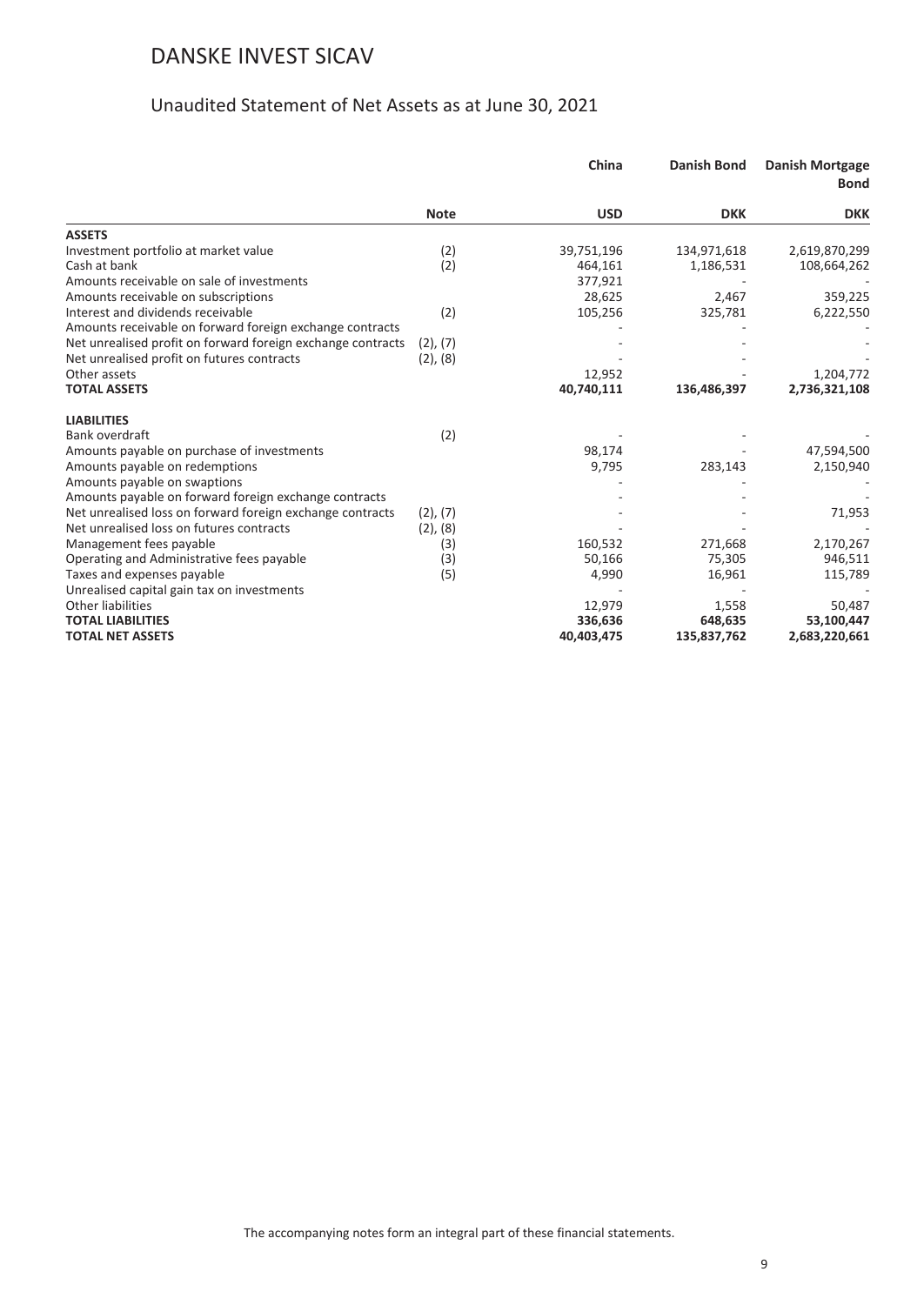|                           | China   | <b>Danish Bond</b> | <b>Danish Mortgage</b><br><b>Bond</b> |
|---------------------------|---------|--------------------|---------------------------------------|
|                           |         |                    |                                       |
| Net asset value per share |         |                    |                                       |
| Class A                   | 116.853 | 404.67             | 231.53                                |
| Class A d                 |         | 112.16             | 96.68                                 |
| Class A-dkk               |         |                    |                                       |
| Class A-eur h             |         |                    | 11.466                                |
| Class A-nok               |         |                    |                                       |
| Class A-nok hp            |         |                    | 187.52                                |
| Class A-sek               |         |                    |                                       |
| Class A-sek h             |         |                    | 159.37                                |
| Class A-sek h d           |         |                    |                                       |
| Class I                   |         |                    | 129.09                                |
| Class I-chf h             |         |                    | 10.066                                |
| Class I-dkk h d           |         |                    |                                       |
| Class I-eur h             |         |                    | 10.526                                |
| Class I-eur h d           |         |                    | 10.206                                |
| Class I-nok h             |         |                    |                                       |
| Class I-sek               |         |                    |                                       |
| Class I-sek h             |         |                    |                                       |
| Class RA                  |         |                    |                                       |
| Class RI                  |         |                    |                                       |
| Class SA d                |         |                    |                                       |
| Class SA-sek              |         |                    |                                       |
| Class SI-sek              |         |                    |                                       |
| Class WA                  |         | 410.41             | 234.89                                |
| Class WA d                |         |                    |                                       |
| Class WA-eur              |         |                    |                                       |
| Class WA-eur h            |         |                    |                                       |
| Class WA-nok h            |         |                    |                                       |
| Class WA-sek              |         |                    |                                       |
| Class WA-sek h            |         |                    |                                       |
| Class WI                  |         |                    |                                       |
| Class WI-eur              |         |                    |                                       |
| Class WI-sek              |         |                    |                                       |
| Class WI-sek h            |         |                    | 97.45                                 |
| Class WI-sek h d          |         |                    |                                       |
|                           |         |                    |                                       |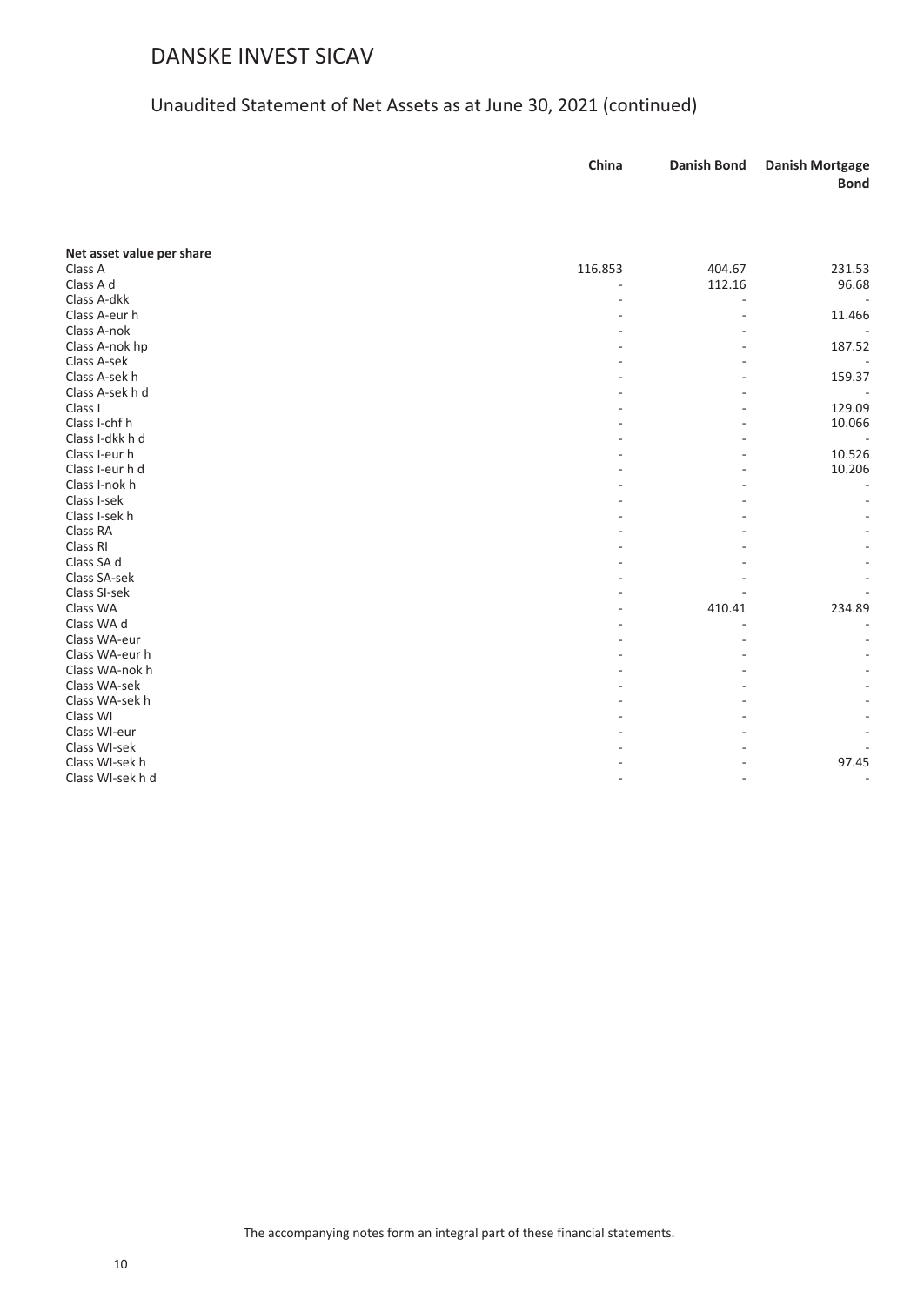|                             | China        | <b>Danish Bond</b> | <b>Danish Mortgage</b><br><b>Bond</b> |
|-----------------------------|--------------|--------------------|---------------------------------------|
| Number of units outstanding |              |                    |                                       |
| Class A                     | 345,763.0336 | 285,618.9498       | 255,799.1273                          |
| Class A d                   |              | 159,154.5681       | 91,843.9230                           |
| Class A-dkk                 |              |                    |                                       |
| Class A-eur h               |              |                    | 117,524.3272                          |
| Class A-nok                 |              |                    |                                       |
| Class A-nok hp              |              |                    | 13,847.8532                           |
| Class A-sek                 |              |                    |                                       |
| Class A-sek h               |              |                    | 4,185,964.0723                        |
| Class A-sek h d             |              |                    |                                       |
| Class I                     |              |                    | 8,407,644.7492                        |
| Class I-chf h               |              |                    | 50,000.0000                           |
| Class I-dkk h d             |              |                    |                                       |
| Class I-eur h               |              |                    | 2,422,066.0105                        |
| Class I-eur h d             |              |                    | 7,917,600.0000                        |
| Class I-nok h               |              |                    |                                       |
| Class I-sek                 |              |                    |                                       |
| Class I-sek h               |              |                    |                                       |
| Class RA                    |              |                    |                                       |
| Class RI                    |              |                    |                                       |
| Class SA d                  |              |                    |                                       |
| Class SA-sek                |              |                    |                                       |
| Class SI-sek                |              |                    |                                       |
| Class WA                    |              | 5,863.1259         | 4,286.7294                            |
| Class WA d                  |              |                    |                                       |
| Class WA-eur                |              |                    |                                       |
| Class WA-eur h              |              |                    |                                       |
| Class WA-nok h              |              |                    |                                       |
| Class WA-sek                |              |                    |                                       |
| Class WA-sek h              |              |                    |                                       |
| Class WI                    |              |                    |                                       |
| Class WI-eur                |              |                    |                                       |
| Class WI-sek                |              |                    |                                       |
| Class WI-sek h              |              |                    | 3,258,245.5586                        |
| Class WI-sek h d            |              |                    |                                       |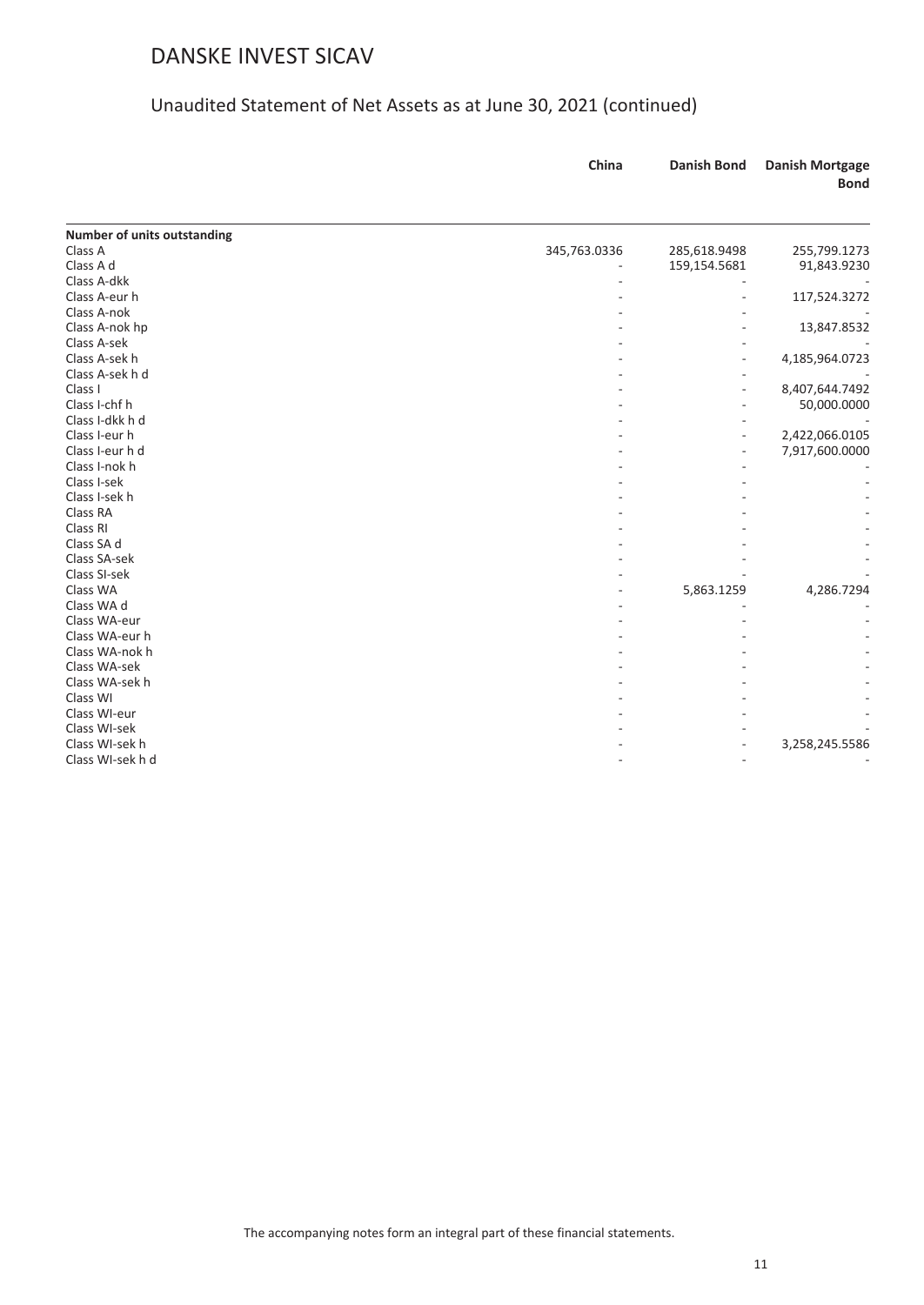|                                                             |               | <b>Denmark Focus</b> | <b>Eastern Europe</b> | <b>Emerging and</b><br><b>Frontier Markets</b> |
|-------------------------------------------------------------|---------------|----------------------|-----------------------|------------------------------------------------|
|                                                             | <b>Note</b>   | <b>DKK</b>           | <b>EUR</b>            | <b>EUR</b>                                     |
| <b>ASSETS</b>                                               |               |                      |                       |                                                |
| Investment portfolio at market value                        | (2)           | 478,054,096          | 9,781,025             | 66,170,122                                     |
| Cash at bank                                                | (2)           | 4,449,618            | 96,395                | 2,474,141                                      |
| Amounts receivable on sale of investments                   |               |                      |                       |                                                |
| Amounts receivable on subscriptions                         |               | 1,383,320            | 18,015                | 1,192                                          |
| Interest and dividends receivable                           | (2)           |                      | 30,640                | 135,925                                        |
| Amounts receivable on forward foreign exchange contracts    |               |                      |                       |                                                |
| Net unrealised profit on forward foreign exchange contracts | (2), (7)      |                      |                       |                                                |
| Net unrealised profit on futures contracts                  | $(2)$ , $(8)$ |                      |                       |                                                |
| Other assets                                                |               | 3,283,671            | 31,925                | 70,741                                         |
| <b>TOTAL ASSETS</b>                                         |               | 487,170,705          | 9,958,000             | 68,852,121                                     |
| <b>LIABILITIES</b>                                          |               |                      |                       |                                                |
| Bank overdraft                                              | (2)           |                      |                       |                                                |
| Amounts payable on purchase of investments                  |               | 113,182              |                       |                                                |
| Amounts payable on redemptions                              |               | 28,412               | 28,380                | 66,673                                         |
| Amounts payable on swaptions                                |               |                      |                       |                                                |
| Amounts payable on forward foreign exchange contracts       |               |                      |                       |                                                |
| Net unrealised loss on forward foreign exchange contracts   | (2), (7)      |                      |                       |                                                |
| Net unrealised loss on futures contracts                    | $(2)$ , $(8)$ |                      |                       |                                                |
| Management fees payable                                     | (3)           | 1,026,997            | 36,266                | 239,392                                        |
| Operating and Administrative fees payable                   | (3)           | 171,232              | 6,817                 | 55,982                                         |
| Taxes and expenses payable                                  | (5)           | 28,123               | 1,215                 | 1,879                                          |
| Unrealised capital gain tax on investments                  |               |                      |                       | 41,585                                         |
| <b>Other liabilities</b>                                    |               | 5,152                | 49,020                | 71,217                                         |
| <b>TOTAL LIABILITIES</b>                                    |               | 1,373,098            | 121,698               | 476,728                                        |
| <b>TOTAL NET ASSETS</b>                                     |               | 485,797,607          | 9,836,302             | 68,375,393                                     |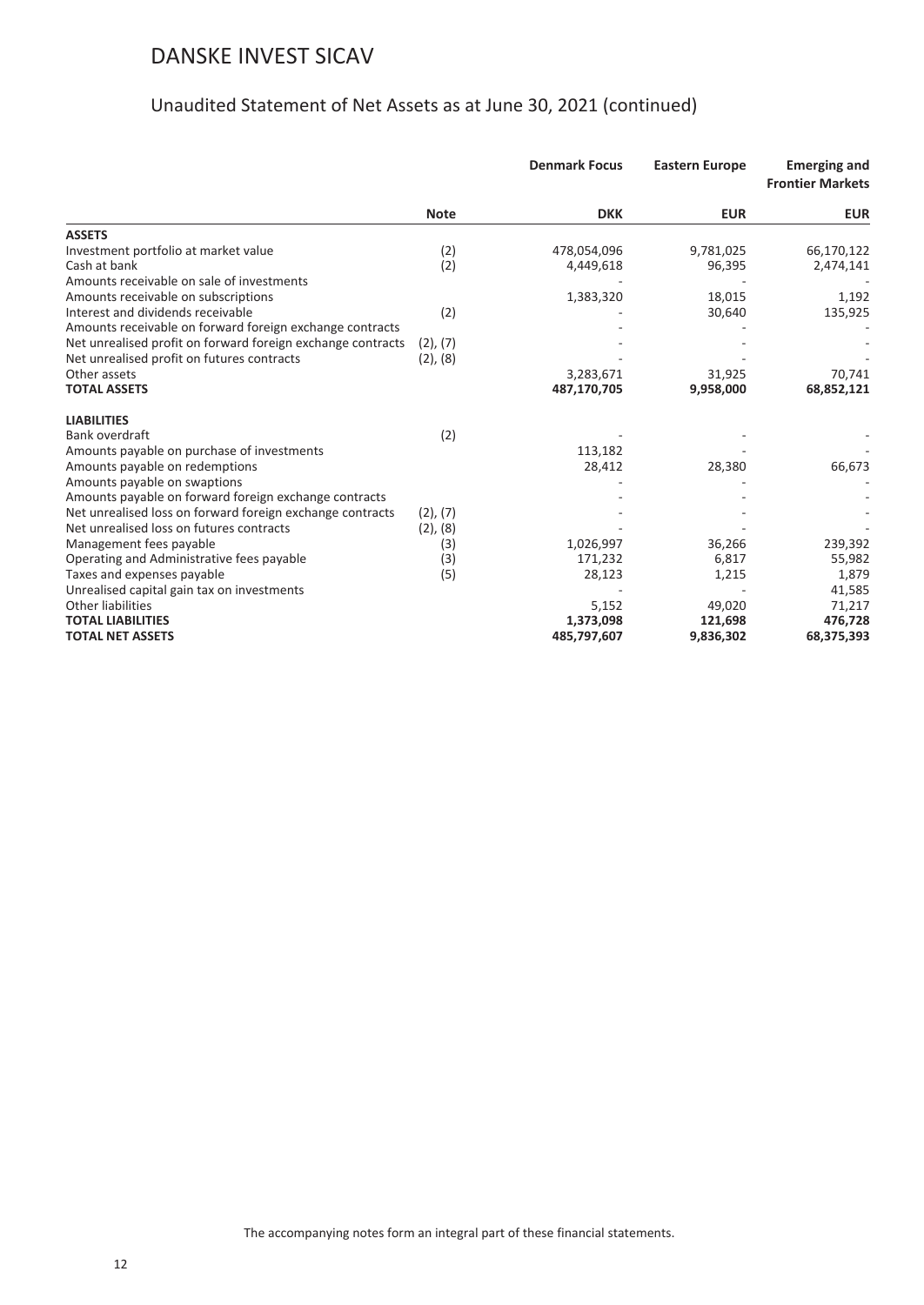|                           | <b>Denmark Focus</b> | <b>Eastern Europe</b> | <b>Emerging and</b><br><b>Frontier Markets</b> |
|---------------------------|----------------------|-----------------------|------------------------------------------------|
|                           |                      |                       |                                                |
| Net asset value per share |                      |                       |                                                |
| Class A                   | 2,567.06             | 14.527                | 15.553                                         |
| Class A d                 |                      |                       |                                                |
| Class A-dkk               |                      |                       | 154.97                                         |
| Class A-eur h             |                      |                       |                                                |
| Class A-nok               |                      |                       | 170.19                                         |
| Class A-nok hp            |                      |                       |                                                |
| Class A-sek               |                      |                       | 166.73                                         |
| Class A-sek h             |                      |                       |                                                |
| Class A-sek h d           |                      |                       |                                                |
| Class I                   | 2,760.55             |                       | 15.926                                         |
| Class I-chf h             |                      |                       |                                                |
| Class I-dkk h d           |                      |                       |                                                |
| Class I-eur h             |                      |                       |                                                |
| Class I-eur h d           |                      |                       |                                                |
| Class I-nok h             |                      |                       |                                                |
| Class I-sek               |                      |                       |                                                |
| Class I-sek h             |                      |                       |                                                |
| Class RA                  |                      |                       |                                                |
| Class RI                  | 160.41               |                       |                                                |
| Class SA d                |                      |                       |                                                |
| Class SA-sek              |                      |                       |                                                |
| Class SI-sek              |                      |                       |                                                |
| Class WA                  |                      | 12.492                | 11.775                                         |
| Class WA d                |                      |                       |                                                |
| Class WA-eur              |                      |                       |                                                |
| Class WA-eur h            |                      |                       |                                                |
| Class WA-nok h            |                      |                       |                                                |
| Class WA-sek              |                      |                       |                                                |
| Class WA-sek h            |                      |                       |                                                |
| Class WI                  | 117.48               |                       |                                                |
| Class WI-eur              |                      |                       |                                                |
| Class WI-sek              |                      |                       |                                                |
| Class WI-sek h            |                      |                       |                                                |
| Class WI-sek h d          |                      |                       |                                                |
|                           |                      |                       |                                                |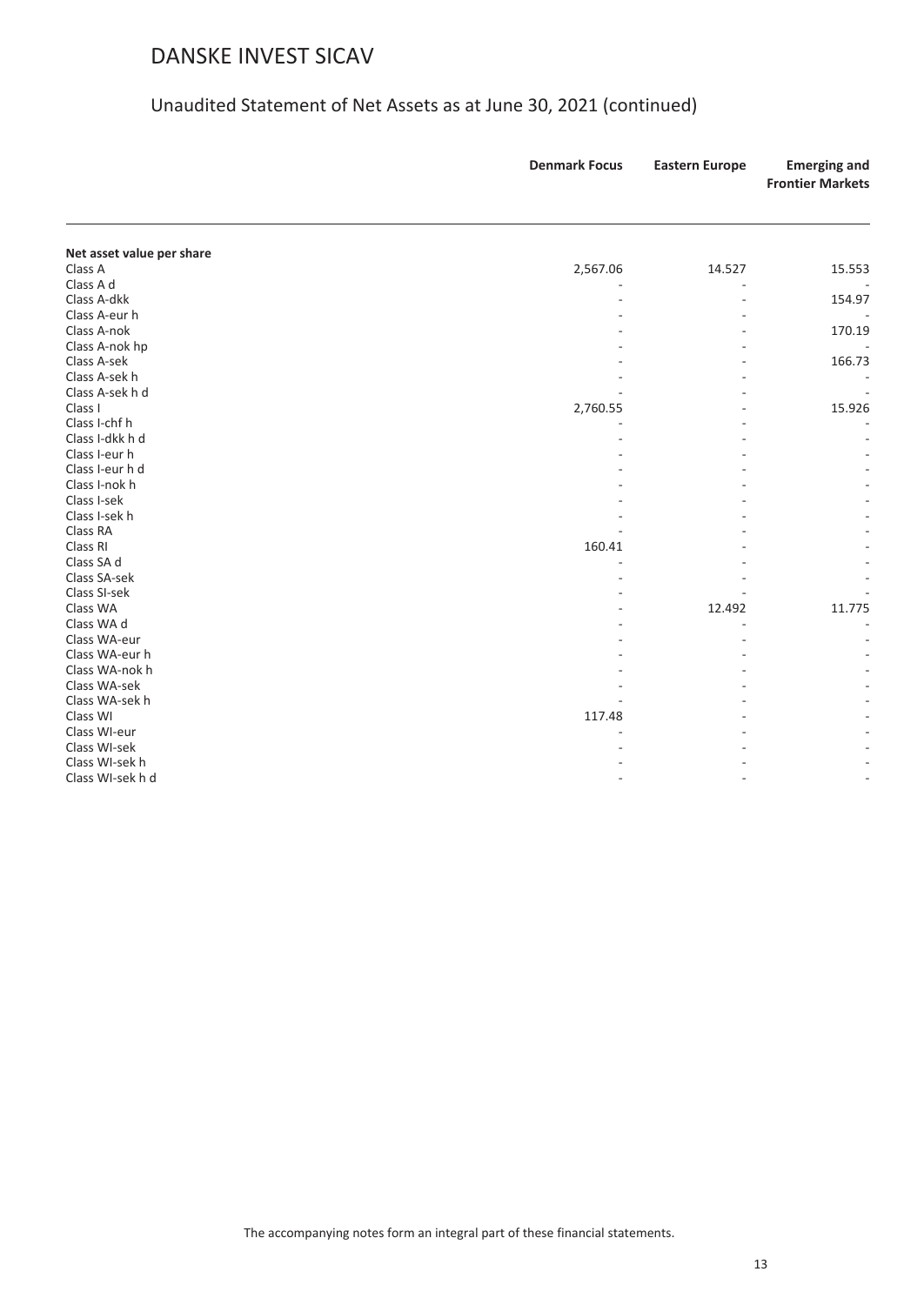|                             | <b>Denmark Focus</b> | <b>Eastern Europe</b> | <b>Emerging and</b><br><b>Frontier Markets</b> |
|-----------------------------|----------------------|-----------------------|------------------------------------------------|
| Number of units outstanding |                      |                       |                                                |
| Class A                     | 63,069.5570          | 675,428.3419          | 52,841.8736                                    |
| Class A d                   |                      |                       |                                                |
| Class A-dkk                 |                      |                       | 617.3738                                       |
| Class A-eur h               |                      |                       |                                                |
| Class A-nok                 |                      |                       | 24,670.2588                                    |
| Class A-nok hp              |                      |                       |                                                |
| Class A-sek                 |                      |                       | 25,132.9789                                    |
| Class A-sek h               |                      |                       |                                                |
| Class A-sek h d             |                      |                       |                                                |
| Class I                     | 101,038.7063         |                       | 4,184,951.0039                                 |
| Class I-chf h               |                      |                       |                                                |
| Class I-dkk h d             |                      |                       |                                                |
| Class I-eur h               |                      |                       |                                                |
| Class I-eur h d             |                      |                       |                                                |
| Class I-nok h               |                      |                       |                                                |
| Class I-sek                 |                      |                       |                                                |
| Class I-sek h               |                      |                       |                                                |
| Class RA                    |                      |                       |                                                |
| Class RI                    | 26,221.9451          |                       |                                                |
| Class SA d                  |                      |                       |                                                |
| Class SA-sek                |                      |                       |                                                |
| Class SI-sek                |                      |                       |                                                |
| Class WA                    |                      | 1,962.2408            | 5,554.1860                                     |
| Class WA d                  |                      |                       |                                                |
| Class WA-eur                |                      |                       |                                                |
| Class WA-eur h              |                      |                       |                                                |
| Class WA-nok h              |                      |                       |                                                |
| Class WA-sek                |                      |                       |                                                |
| Class WA-sek h              |                      |                       |                                                |
| Class WI                    | 424,397.1161         |                       |                                                |
| Class WI-eur                |                      |                       |                                                |
| Class WI-sek                |                      |                       |                                                |
| Class WI-sek h              |                      |                       |                                                |
| Class WI-sek h d            |                      |                       |                                                |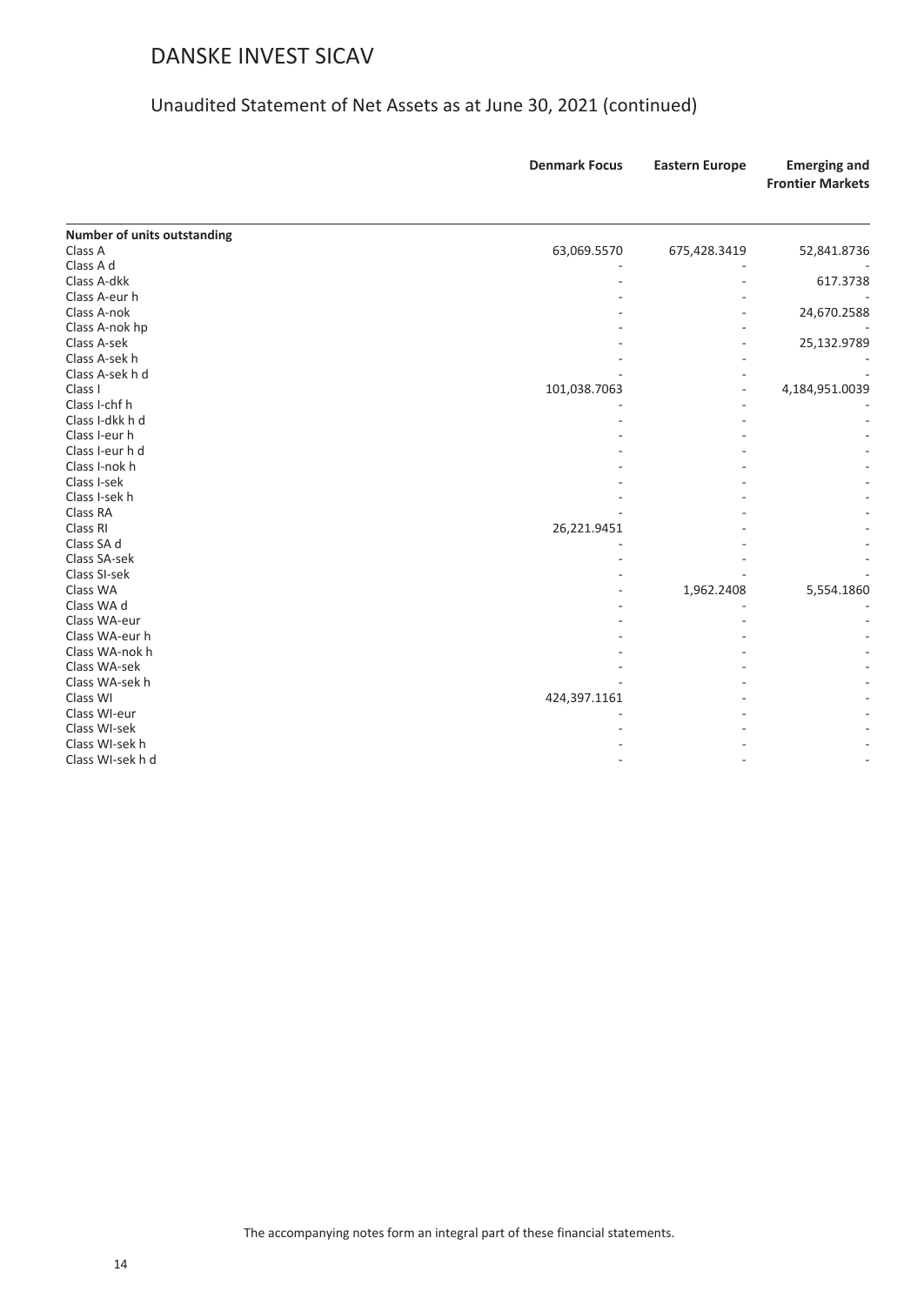|                                                             |             | <b>Emerging Markets Debt</b><br><b>Hard Currency</b> | <b>Euro Sustainable</b><br><b>High Yield Bond</b> | <b>Europe</b> |
|-------------------------------------------------------------|-------------|------------------------------------------------------|---------------------------------------------------|---------------|
|                                                             | <b>Note</b> | <b>USD</b>                                           | <b>EUR</b>                                        | <b>EUR</b>    |
| <b>ASSETS</b>                                               |             |                                                      |                                                   |               |
| Investment portfolio at market value                        | (2)         | 835,151,024                                          | 15,886,373                                        | 141,259,953   |
| Cash at bank                                                | (2)         | 16,221,531                                           | 933,124                                           | 1,110,127     |
| Amounts receivable on sale of investments                   |             |                                                      | 91,054                                            |               |
| Amounts receivable on subscriptions                         |             | 12,642                                               |                                                   | 75,770        |
| Interest and dividends receivable                           | (2)         | 10,972,196                                           | 158,437                                           | 46,140        |
| Amounts receivable on forward foreign exchange contracts    |             |                                                      |                                                   |               |
| Net unrealised profit on forward foreign exchange contracts | (2), (7)    |                                                      |                                                   |               |
| Net unrealised profit on futures contracts                  | (2), (8)    | 1,705,272                                            | 2,190                                             |               |
| Other assets                                                |             | 12,627                                               | 78,038                                            | 524,573       |
| <b>TOTAL ASSETS</b>                                         |             | 864,075,292                                          | 17,149,216                                        | 143,016,563   |
| <b>LIABILITIES</b>                                          |             |                                                      |                                                   |               |
| Bank overdraft                                              | (2)         |                                                      |                                                   |               |
| Amounts payable on purchase of investments                  |             | 3,136,736                                            | 250,000                                           |               |
| Amounts payable on redemptions                              |             | 22,925                                               | 13,606                                            | 249,578       |
| Amounts payable on swaptions                                |             |                                                      |                                                   |               |
| Amounts payable on forward foreign exchange contracts       |             |                                                      |                                                   |               |
| Net unrealised loss on forward foreign exchange contracts   | (2), (7)    | 4,568,806                                            | 6,039                                             |               |
| Net unrealised loss on futures contracts                    | (2), (8)    |                                                      |                                                   |               |
| Management fees payable                                     | (3)         | 1,295,435                                            | 30,831                                            | 402,722       |
| Operating and Administrative fees payable                   | (3)         | 323,814                                              | 7,578                                             | 50,470        |
| Taxes and expenses payable                                  | (5)         | 21,463                                               | 1,161                                             | 5,653         |
| Unrealised capital gain tax on investments                  |             |                                                      |                                                   |               |
| Other liabilities                                           |             | 24,609                                               | 1,380                                             | 283,130       |
| <b>TOTAL LIABILITIES</b>                                    |             | 9,393,788                                            | 310,595                                           | 991,553       |
| <b>TOTAL NET ASSETS</b>                                     |             | 854,681,504                                          | 16,838,621                                        | 142,025,010   |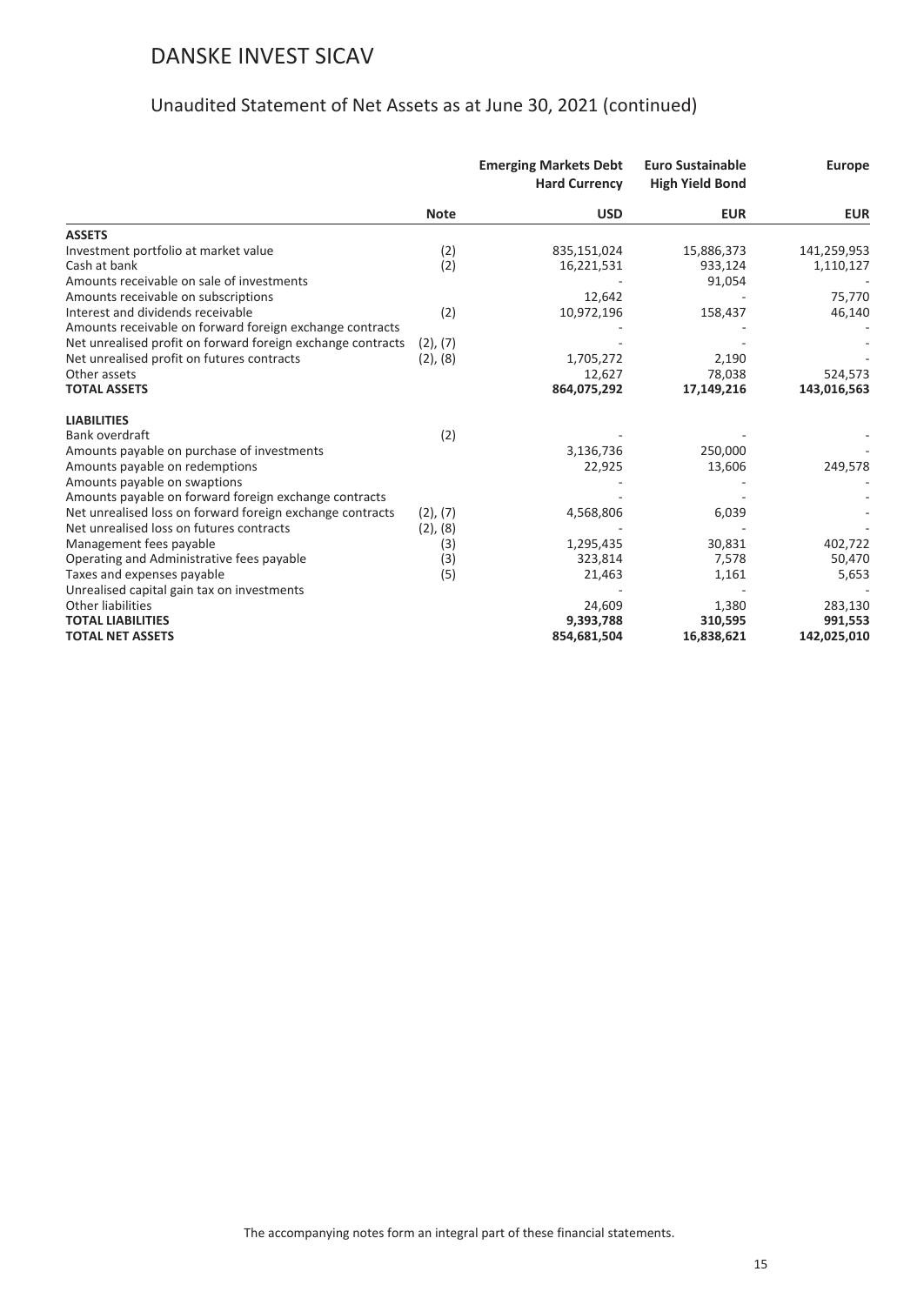|                           | <b>Emerging Markets Debt</b><br><b>Hard Currency</b> | <b>Euro Sustainable</b><br><b>High Yield Bond</b> | <b>Europe</b> |
|---------------------------|------------------------------------------------------|---------------------------------------------------|---------------|
|                           |                                                      |                                                   |               |
| Net asset value per share |                                                      |                                                   |               |
| Class A                   | 13.862                                               | 14.414                                            | 21.335        |
| Class A d                 |                                                      | 11.089                                            |               |
| Class A-dkk               |                                                      |                                                   |               |
| Class A-eur h             |                                                      |                                                   |               |
| Class A-nok               |                                                      |                                                   |               |
| Class A-nok hp            |                                                      |                                                   |               |
| Class A-sek               |                                                      |                                                   |               |
| Class A-sek h             |                                                      |                                                   |               |
| Class A-sek h d           |                                                      |                                                   |               |
| Class I                   | 14.484                                               | 13.012                                            | 22.680        |
| Class I-chf h             |                                                      |                                                   |               |
| Class I-dkk h d           |                                                      |                                                   |               |
| Class I-eur h             | 11.858                                               |                                                   |               |
| Class I-eur h d           | 11.627                                               |                                                   |               |
| Class I-nok h             |                                                      |                                                   |               |
| Class I-sek               |                                                      |                                                   |               |
| Class I-sek h             | 103.32                                               |                                                   |               |
| Class RA                  |                                                      |                                                   |               |
| Class RI                  |                                                      | 11.731                                            |               |
| Class SA d                |                                                      |                                                   |               |
| Class SA-sek              |                                                      |                                                   | 247.76        |
| Class SI-sek              |                                                      |                                                   | 147.79        |
| Class WA                  |                                                      | 14.614                                            |               |
| Class WA d                |                                                      |                                                   |               |
| Class WA-eur              |                                                      |                                                   |               |
| Class WA-eur h            | 11.414                                               |                                                   |               |
| Class WA-nok h            |                                                      |                                                   |               |
| Class WA-sek              |                                                      |                                                   | 251.72        |
| Class WA-sek h            |                                                      |                                                   |               |
| Class WI                  |                                                      |                                                   |               |
| Class WI-eur              |                                                      |                                                   |               |
| Class WI-sek              |                                                      |                                                   | 252.07        |
| Class WI-sek h            |                                                      |                                                   |               |
| Class WI-sek h d          |                                                      |                                                   |               |
|                           |                                                      |                                                   |               |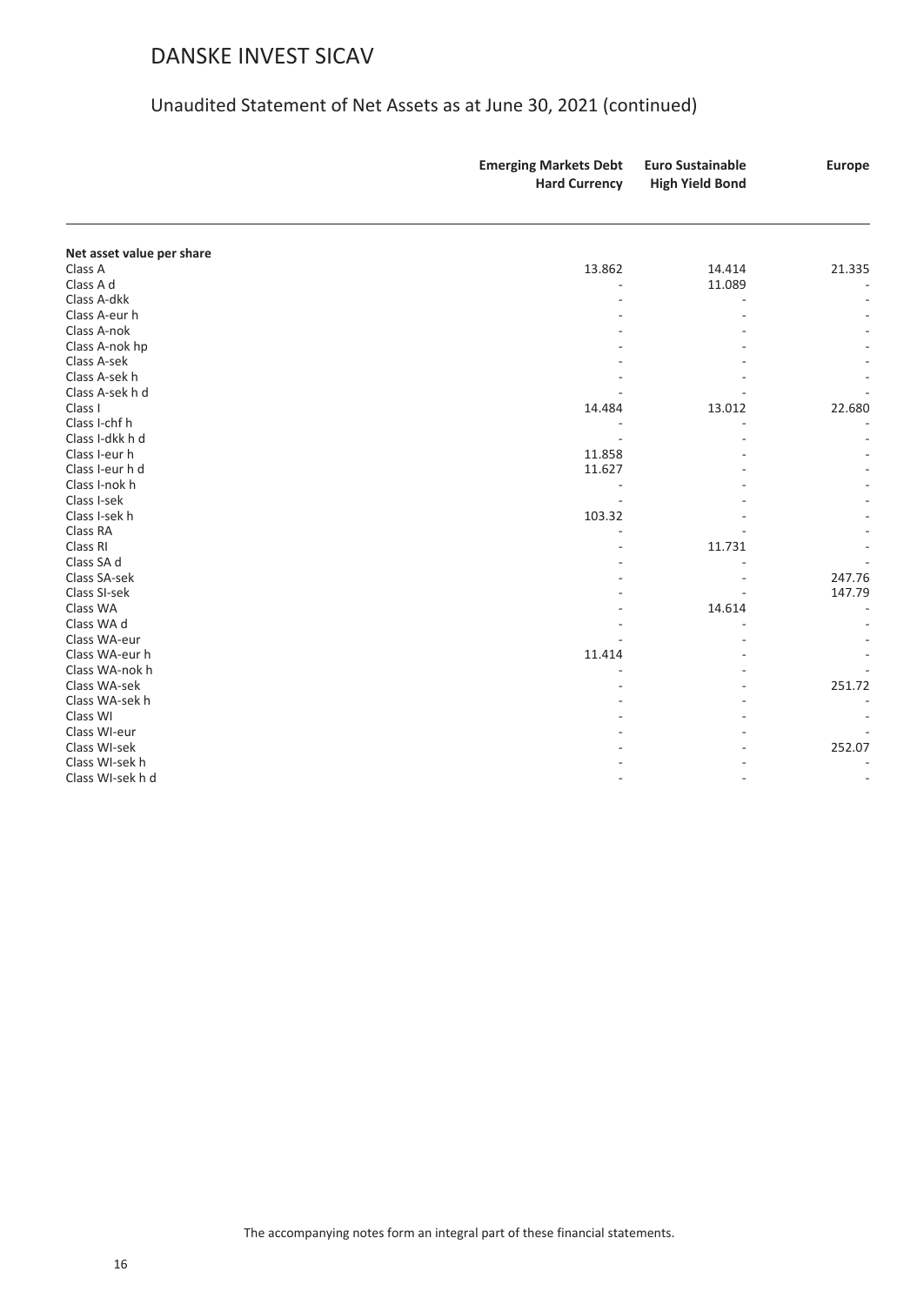|                             | <b>Emerging Markets Debt</b><br><b>Hard Currency</b> | <b>Euro Sustainable</b> | <b>Europe</b>  |
|-----------------------------|------------------------------------------------------|-------------------------|----------------|
|                             |                                                      | <b>High Yield Bond</b>  |                |
| Number of units outstanding |                                                      |                         |                |
| Class A                     | 64,754.3595                                          | 500,183.7105            | 1,358,014.0324 |
| Class A d                   |                                                      | 5,106.3348              |                |
| Class A-dkk                 |                                                      |                         |                |
| Class A-eur h               |                                                      |                         |                |
| Class A-nok                 |                                                      |                         |                |
| Class A-nok hp              |                                                      |                         |                |
| Class A-sek                 |                                                      |                         |                |
| Class A-sek h               |                                                      |                         |                |
| Class A-sek h d             |                                                      |                         |                |
| Class I                     | 24,639,378.9464                                      | 612,999.0069            | 2,816,231.6453 |
| Class I-chf h               |                                                      |                         |                |
| Class I-dkk h d             |                                                      |                         |                |
| Class I-eur h               | 34,606,565.8484                                      |                         |                |
| Class I-eur h d             | 380,000.0000                                         |                         |                |
| Class I-nok h               |                                                      |                         |                |
| Class I-sek                 |                                                      |                         |                |
| Class I-sek h               | 392,942.0695                                         |                         |                |
| Class RA                    |                                                      |                         |                |
| Class RI                    |                                                      | 123,738.1186            |                |
| Class SA d                  |                                                      |                         |                |
| Class SA-sek                |                                                      |                         | 899,041.0973   |
| Class SI-sek                |                                                      |                         | 1,584,772.8885 |
| Class WA                    |                                                      | 9,884.3225              |                |
| Class WA d                  |                                                      |                         |                |
| Class WA-eur                |                                                      |                         |                |
| Class WA-eur h              | 19,731.5997                                          |                         |                |
| Class WA-nok h              |                                                      |                         |                |
| Class WA-sek                |                                                      |                         | 5,501.8824     |
| Class WA-sek h              |                                                      |                         |                |
| Class WI                    |                                                      |                         |                |
| Class WI-eur                |                                                      |                         |                |
| Class WI-sek                |                                                      |                         | 157,228.4290   |
| Class WI-sek h              |                                                      |                         |                |
| Class WI-sek h d            |                                                      |                         |                |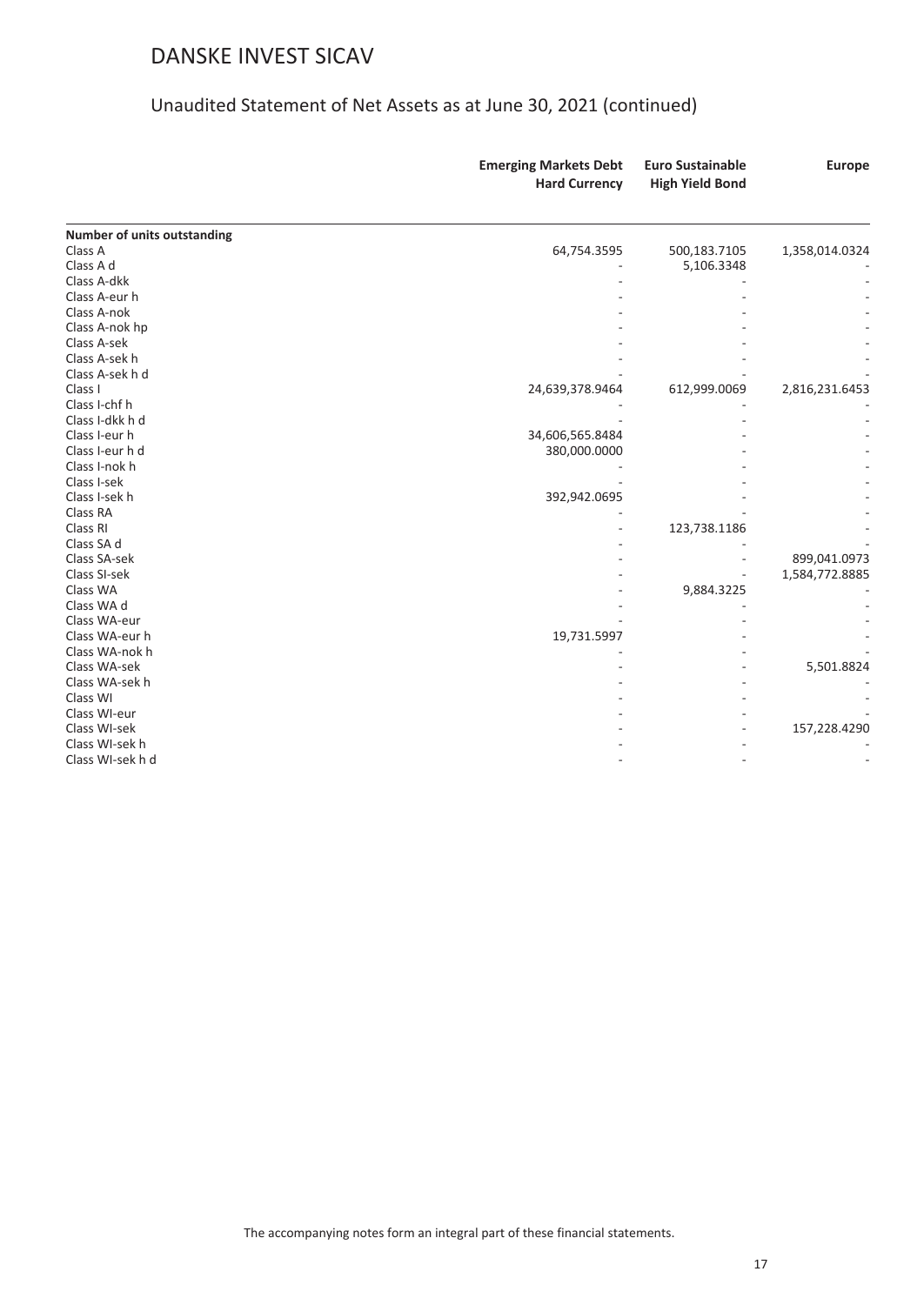|                                                             |               | <b>Europe High</b><br><b>Dividend</b> | <b>Europe Small Cap</b> | <b>European Bond</b> |
|-------------------------------------------------------------|---------------|---------------------------------------|-------------------------|----------------------|
|                                                             | <b>Note</b>   | <b>EUR</b>                            | <b>EUR</b>              | <b>EUR</b>           |
| <b>ASSETS</b>                                               |               |                                       |                         |                      |
| Investment portfolio at market value                        | (2)           | 12,481,994                            | 269,580,362             | 17,706,286           |
| Cash at bank                                                | (2)           | 50,129                                | 11,821,885              | 477,579              |
| Amounts receivable on sale of investments                   |               | 8,239                                 |                         |                      |
| Amounts receivable on subscriptions                         |               | 11,147                                | 362,377                 | 3,256                |
| Interest and dividends receivable                           | (2)           | 22,602                                | 240,102                 | 104,383              |
| Amounts receivable on forward foreign exchange contracts    |               |                                       |                         |                      |
| Net unrealised profit on forward foreign exchange contracts | (2), (7)      |                                       |                         |                      |
| Net unrealised profit on futures contracts                  | (2), (8)      |                                       |                         | 49,150               |
| Other assets                                                |               | 90,333                                | 497,934                 | 241                  |
| <b>TOTAL ASSETS</b>                                         |               | 12,664,444                            | 282,502,660             | 18,340,895           |
| <b>LIABILITIES</b>                                          |               |                                       |                         |                      |
| Bank overdraft                                              | (2)           |                                       |                         |                      |
| Amounts payable on purchase of investments                  |               |                                       | 2,003,984               | 97,991               |
| Amounts payable on redemptions                              |               | 5,427                                 | 105,652                 |                      |
| Amounts payable on swaptions                                |               |                                       |                         |                      |
| Amounts payable on forward foreign exchange contracts       |               |                                       |                         |                      |
| Net unrealised loss on forward foreign exchange contracts   | $(2)$ , $(7)$ |                                       |                         | 103,067              |
| Net unrealised loss on futures contracts                    | $(2)$ , $(8)$ |                                       |                         |                      |
| Management fees payable                                     | (3)           | 55,052                                | 930,037                 | 37,907               |
| Operating and Administrative fees payable                   | (3)           | 7,576                                 | 159,364                 | 11,921               |
| Taxes and expenses payable                                  | (5)           | 1,534                                 | 31,272                  | 2,200                |
| Unrealised capital gain tax on investments                  |               |                                       |                         |                      |
| <b>Other liabilities</b>                                    |               | 13,026                                | 398,845                 | 6,049                |
| <b>TOTAL LIABILITIES</b>                                    |               | 82,615                                | 3,629,154               | 259,135              |
| <b>TOTAL NET ASSETS</b>                                     |               | 12,581,829                            | 278,873,506             | 18,081,760           |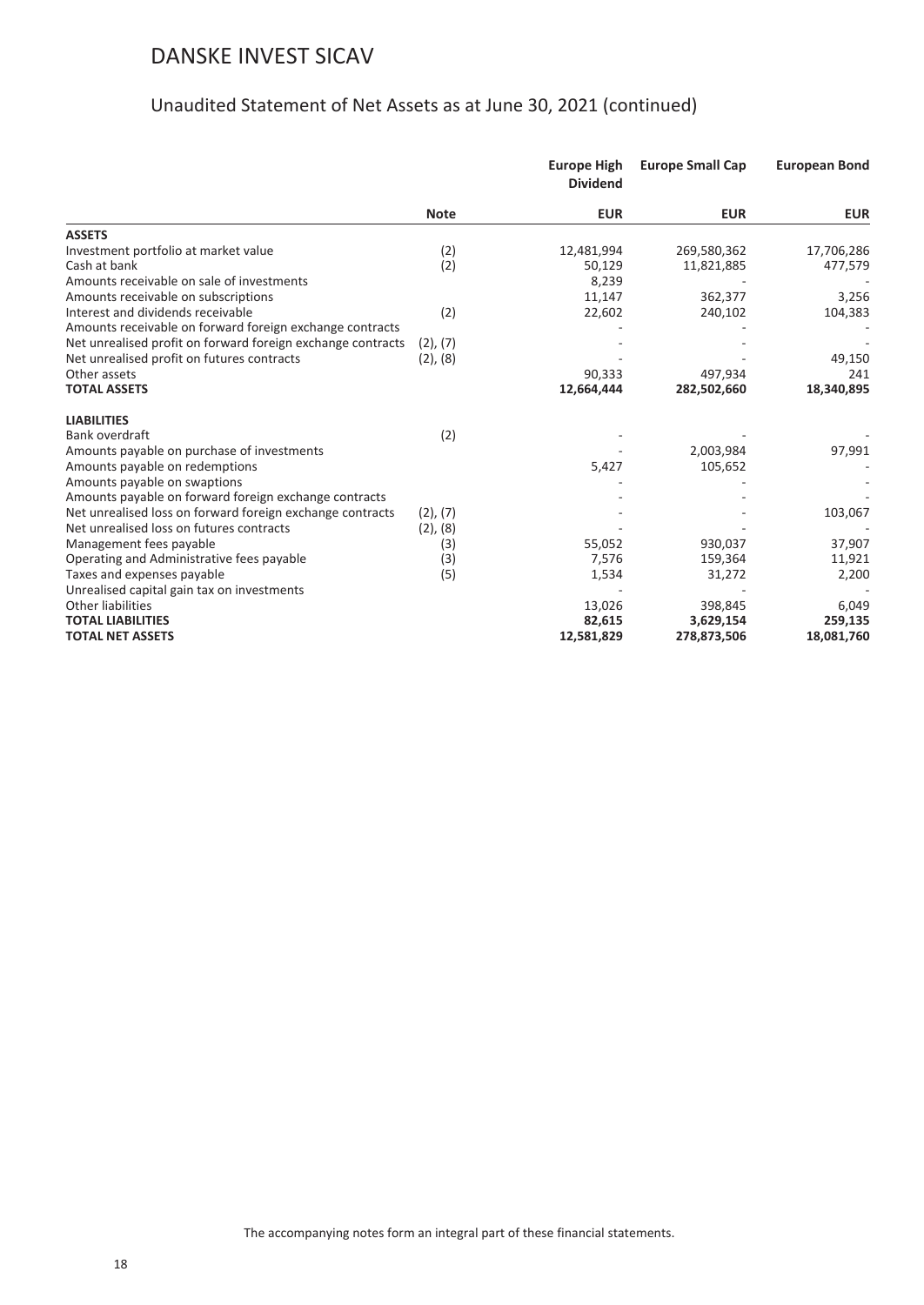|                           | <b>Europe High</b><br><b>Dividend</b> | <b>Europe Small Cap</b> | <b>European Bond</b> |
|---------------------------|---------------------------------------|-------------------------|----------------------|
|                           |                                       |                         |                      |
| Net asset value per share |                                       |                         |                      |
| Class A                   | 33.688                                | 105.431                 | 21.588               |
| Class A d                 |                                       |                         | 116.790              |
| Class A-dkk               |                                       |                         |                      |
| Class A-eur h             |                                       |                         |                      |
| Class A-nok               |                                       |                         |                      |
| Class A-nok hp            |                                       |                         | 125.14               |
| Class A-sek               |                                       | 202.71                  |                      |
| Class A-sek h             |                                       |                         |                      |
| Class A-sek h d           |                                       |                         |                      |
| Class I                   | 18.258                                | 38.996                  |                      |
| Class I-chf h             |                                       |                         |                      |
| Class I-dkk h d           |                                       |                         |                      |
| Class I-eur h             |                                       |                         |                      |
| Class I-eur h d           |                                       |                         |                      |
| Class I-nok h             |                                       |                         |                      |
| Class I-sek               |                                       |                         |                      |
| Class I-sek h             |                                       |                         |                      |
| Class RA                  |                                       |                         |                      |
| Class RI                  |                                       |                         |                      |
| Class SA d                |                                       |                         |                      |
| Class SA-sek              |                                       |                         |                      |
| Class SI-sek              |                                       |                         |                      |
| Class WA                  |                                       | 108.051                 | 21.903               |
| Class WA d                |                                       |                         |                      |
| Class WA-eur              |                                       |                         |                      |
| Class WA-eur h            |                                       |                         |                      |
| Class WA-nok h            |                                       |                         |                      |
| Class WA-sek              | 113.67                                |                         |                      |
| Class WA-sek h            |                                       |                         |                      |
| Class WI                  |                                       |                         |                      |
| Class WI-eur              |                                       |                         |                      |
| Class WI-sek              |                                       |                         |                      |
| Class WI-sek h            |                                       |                         |                      |
| Class WI-sek h d          |                                       |                         |                      |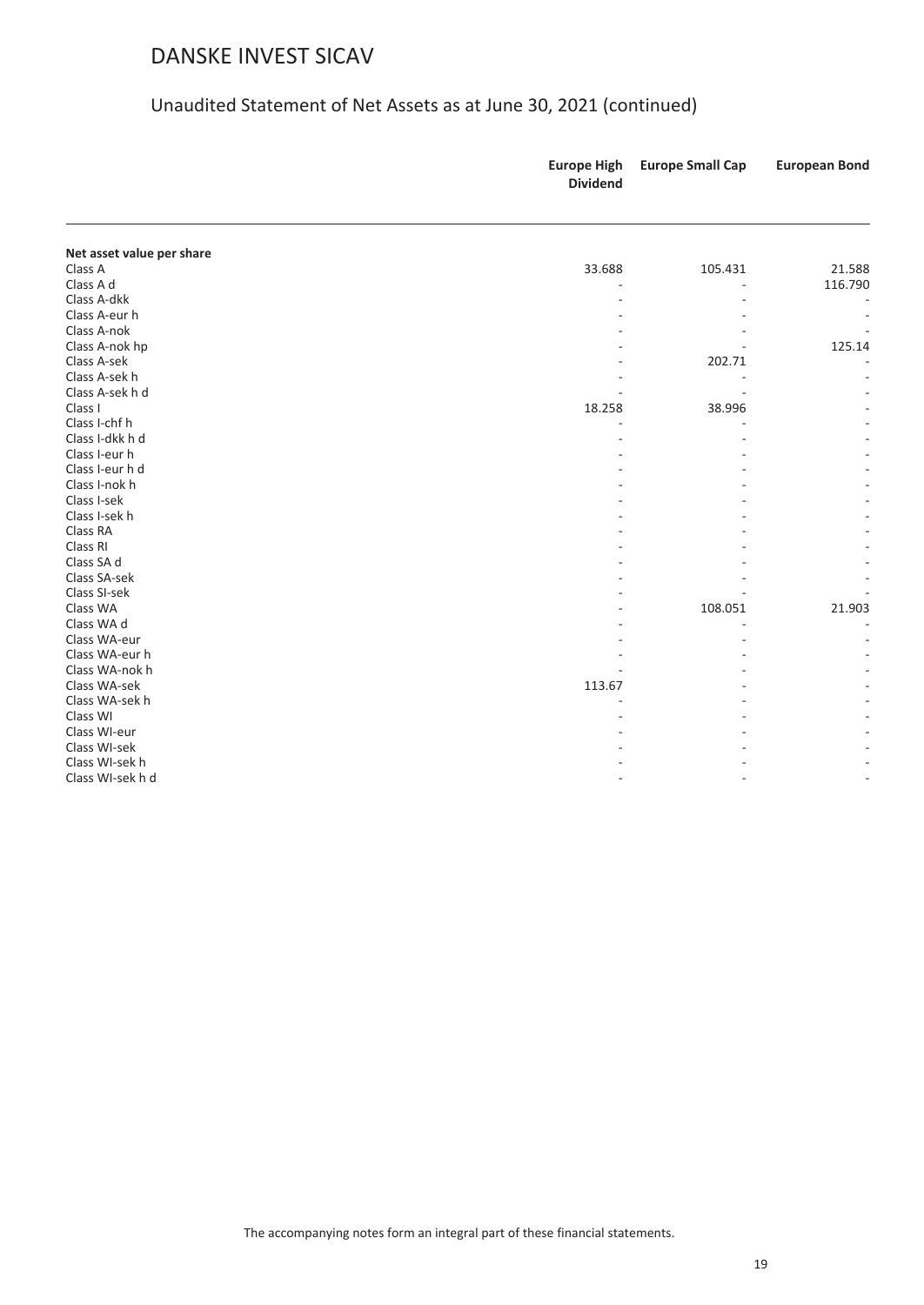|                                    | <b>Europe High</b><br><b>Dividend</b> | <b>Europe Small Cap</b> | <b>European Bond</b> |
|------------------------------------|---------------------------------------|-------------------------|----------------------|
| <b>Number of units outstanding</b> |                                       |                         |                      |
| Class A                            | 356,231.2929                          | 1,900,921.9985          | 460,047.5608         |
| Class A d                          |                                       |                         | 78,336.8817          |
| Class A-dkk                        |                                       |                         |                      |
| Class A-eur h                      |                                       |                         |                      |
| Class A-nok                        |                                       |                         |                      |
| Class A-nok hp                     |                                       |                         | 571,756.9767         |
| Class A-sek                        |                                       | 21,384.0468             |                      |
| Class A-sek h                      |                                       |                         |                      |
| Class A-sek h d                    |                                       |                         |                      |
| Class I                            | 24,840.1800                           | 815,544.5733            |                      |
| Class I-chf h                      |                                       |                         |                      |
| Class I-dkk h d                    |                                       |                         |                      |
| Class I-eur h                      |                                       |                         |                      |
| Class I-eur h d                    |                                       |                         |                      |
| Class I-nok h                      |                                       |                         |                      |
| Class I-sek                        |                                       |                         |                      |
| Class I-sek h                      |                                       |                         |                      |
| Class RA                           |                                       |                         |                      |
| Class RI                           |                                       |                         |                      |
| Class SA d                         |                                       |                         |                      |
| Class SA-sek                       |                                       |                         |                      |
| Class SI-sek                       |                                       |                         |                      |
| Class WA                           |                                       | 427,826.3964            | 10,831.9882          |
| Class WA d                         |                                       |                         |                      |
| Class WA-eur                       |                                       |                         |                      |
| Class WA-eur h                     |                                       |                         |                      |
| Class WA-nok h                     |                                       |                         |                      |
| Class WA-sek                       | 11,370.0034                           |                         |                      |
| Class WA-sek h                     |                                       |                         |                      |
| Class WI                           |                                       |                         |                      |
| Class WI-eur                       |                                       |                         |                      |
| Class WI-sek                       |                                       |                         |                      |
| Class WI-sek h                     |                                       |                         |                      |
| Class WI-sek h d                   |                                       |                         |                      |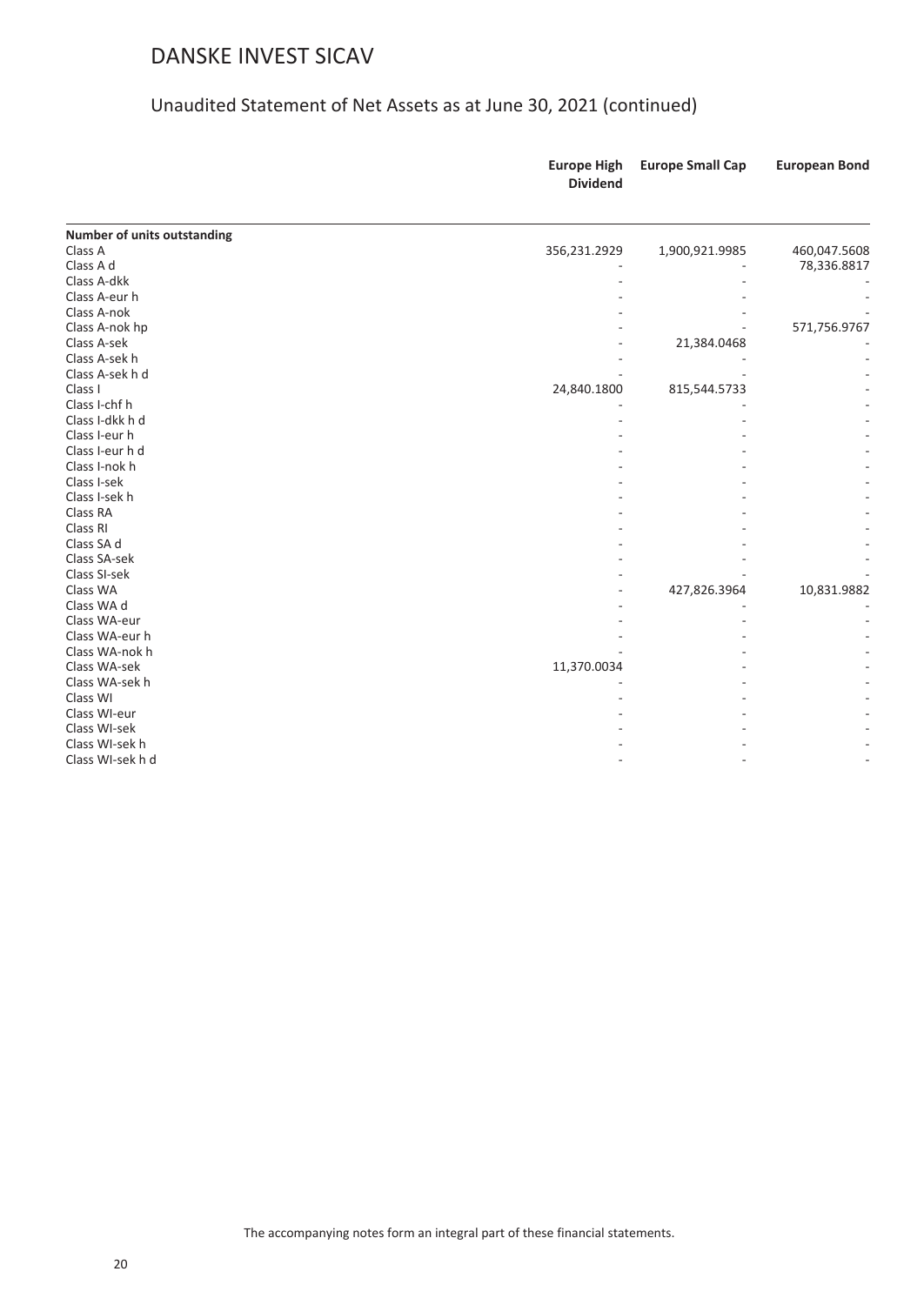|                                                             |               | <b>European Corporate</b><br><b>Sustainable Bond</b> | <b>Euro Investment</b><br><b>Grade Corporate</b><br><b>Bond</b> | <b>Global Emerging</b><br><b>Markets</b> |
|-------------------------------------------------------------|---------------|------------------------------------------------------|-----------------------------------------------------------------|------------------------------------------|
|                                                             | <b>Note</b>   | <b>EUR</b>                                           | <b>EUR</b>                                                      | <b>USD</b>                               |
| <b>ASSETS</b>                                               |               |                                                      |                                                                 |                                          |
| Investment portfolio at market value                        | (2)           | 725,808,958                                          | 494,202,528                                                     | 401,220,659                              |
| Cash at bank                                                | (2)           | 22,836,579                                           | 28,174,133                                                      | 12,083,538                               |
| Amounts receivable on sale of investments                   |               |                                                      | 208,393                                                         | 378,669                                  |
| Amounts receivable on subscriptions                         |               | 11,279                                               | 4,543,016                                                       | 955,633                                  |
| Interest and dividends receivable                           | (2)           | 3,257,622                                            | 2,513,312                                                       | 405,359                                  |
| Amounts receivable on forward foreign exchange contracts    |               |                                                      |                                                                 |                                          |
| Net unrealised profit on forward foreign exchange contracts | (2), (7)      | 112,305                                              |                                                                 |                                          |
| Net unrealised profit on futures contracts                  | $(2)$ , $(8)$ |                                                      | 199,786                                                         |                                          |
| Other assets                                                |               | 54,470                                               | 322,623                                                         | 2,070,189                                |
| <b>TOTAL ASSETS</b>                                         |               | 752,081,213                                          | 530,163,791                                                     | 417,114,047                              |
| <b>LIABILITIES</b>                                          |               |                                                      |                                                                 |                                          |
| Bank overdraft                                              | (2)           |                                                      |                                                                 | 14                                       |
| Amounts payable on purchase of investments                  |               | 2,580,628                                            | 2,115,021                                                       | 3,447,469                                |
| Amounts payable on redemptions                              |               | 1,711,663                                            | 314,578                                                         | 88,094                                   |
| Amounts payable on swaptions                                |               |                                                      |                                                                 |                                          |
| Amounts payable on forward foreign exchange contracts       |               |                                                      |                                                                 |                                          |
| Net unrealised loss on forward foreign exchange contracts   | (2), (7)      |                                                      | 2,853,773                                                       | 27                                       |
| Net unrealised loss on futures contracts                    | (2), (8)      | 538,650                                              |                                                                 |                                          |
| Management fees payable                                     | (3)           | 820,230                                              | 672,318                                                         | 860,558                                  |
| Operating and Administrative fees payable                   | (3)           | 316,462                                              | 240,725                                                         | 669,018                                  |
| Taxes and expenses payable                                  | (5)           | 24,546                                               | 46,518                                                          | 34,930                                   |
| Unrealised capital gain tax on investments                  |               |                                                      |                                                                 | 938,028                                  |
| <b>Other liabilities</b>                                    |               | 47,731                                               | 348,348                                                         | 2,064,630                                |
| <b>TOTAL LIABILITIES</b>                                    |               | 6,039,910                                            | 6,591,281                                                       | 8,102,768                                |
| <b>TOTAL NET ASSETS</b>                                     |               | 746,041,303                                          | 523,572,510                                                     | 409,011,279                              |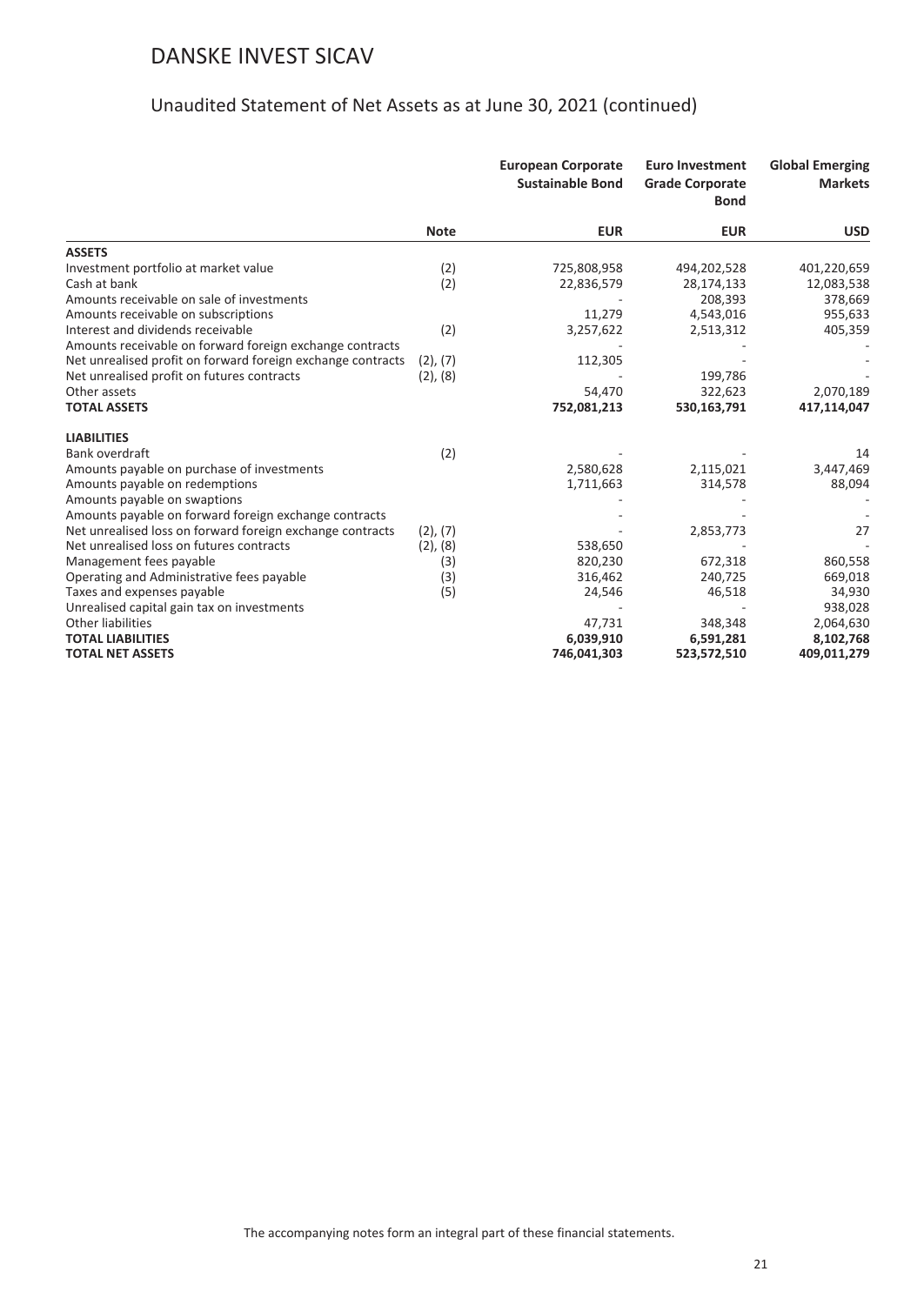|                           | <b>European Corporate</b><br><b>Sustainable Bond</b> | <b>Euro Investment</b><br><b>Grade Corporate</b><br><b>Bond</b> | <b>Global Emerging</b><br><b>Markets</b> |
|---------------------------|------------------------------------------------------|-----------------------------------------------------------------|------------------------------------------|
|                           |                                                      |                                                                 |                                          |
| Net asset value per share |                                                      |                                                                 |                                          |
| Class A                   | 10.522                                               | 40.945                                                          | 116.451                                  |
| Class A d                 | 9.742                                                |                                                                 |                                          |
| Class A-dkk               |                                                      |                                                                 |                                          |
| Class A-eur h             |                                                      |                                                                 |                                          |
| Class A-nok               |                                                      |                                                                 |                                          |
| Class A-nok hp            | 107.76                                               | 169.00                                                          |                                          |
| Class A-sek               |                                                      |                                                                 |                                          |
| Class A-sek h             | 105.85                                               | 170.98                                                          |                                          |
| Class A-sek h d           | 97.94                                                |                                                                 |                                          |
| Class I                   | 10.822                                               | 15.635                                                          | 59.751                                   |
| Class I-chf h             |                                                      |                                                                 |                                          |
| Class I-dkk h d           | 98.49                                                |                                                                 |                                          |
| Class I-eur h             |                                                      |                                                                 |                                          |
| Class I-eur h d           |                                                      |                                                                 |                                          |
| Class I-nok h             | 111.74                                               |                                                                 |                                          |
| Class I-sek               |                                                      |                                                                 |                                          |
| Class I-sek h             | 105.99                                               |                                                                 |                                          |
| Class RA                  |                                                      |                                                                 |                                          |
| Class RI                  |                                                      |                                                                 | 15.451                                   |
| Class SA d                |                                                      |                                                                 |                                          |
| Class SA-sek              |                                                      |                                                                 |                                          |
| Class SI-sek              |                                                      |                                                                 |                                          |
| Class WA                  | 10.246                                               | 10.709                                                          | 119.879                                  |
| Class WA d                |                                                      |                                                                 |                                          |
| Class WA-eur              |                                                      |                                                                 | 10.134                                   |
| Class WA-eur h            |                                                      |                                                                 |                                          |
| Class WA-nok h            |                                                      | 111.05                                                          |                                          |
| Class WA-sek              |                                                      | 171.90                                                          | 1,019.50                                 |
| Class WA-sek h            | 100.52                                               |                                                                 |                                          |
| Class WI                  |                                                      |                                                                 |                                          |
| Class WI-eur              |                                                      |                                                                 | 10.278                                   |
| Class WI-sek              |                                                      |                                                                 |                                          |
| Class WI-sek h            | 106.78                                               | 106.14                                                          |                                          |
| Class WI-sek h d          | 98.52                                                |                                                                 |                                          |
|                           |                                                      |                                                                 |                                          |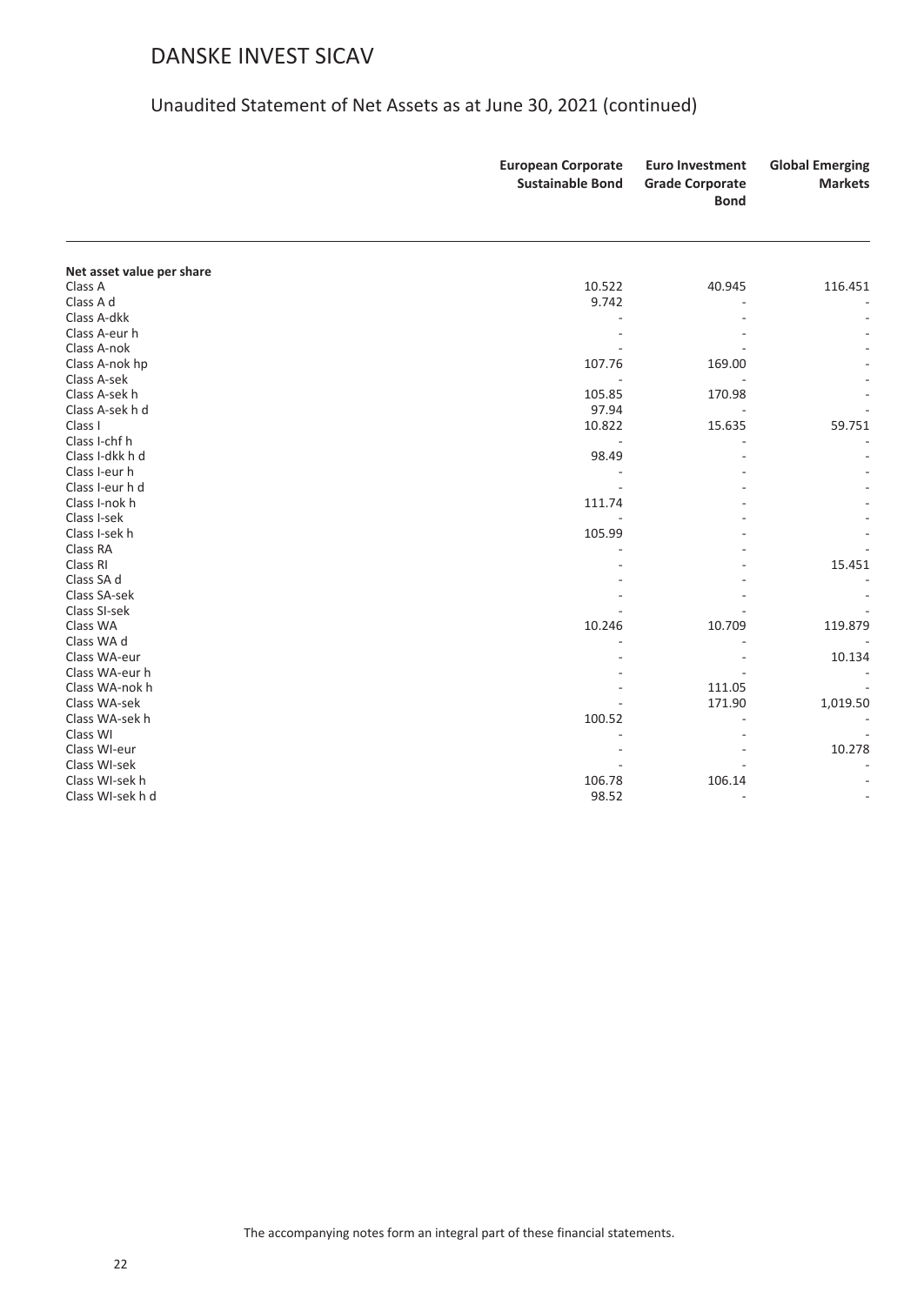|                             | <b>European Corporate</b><br><b>Sustainable Bond</b> | <b>Euro Investment</b><br><b>Grade Corporate</b><br><b>Bond</b> | <b>Global Emerging</b><br><b>Markets</b> |
|-----------------------------|------------------------------------------------------|-----------------------------------------------------------------|------------------------------------------|
| Number of units outstanding |                                                      |                                                                 |                                          |
| Class A                     | 250,089.6532                                         | 489,653.4002                                                    | 1,628,206.1006                           |
| Class A d                   | 607,778.7462                                         |                                                                 |                                          |
| Class A-dkk                 |                                                      |                                                                 |                                          |
| Class A-eur h               |                                                      |                                                                 |                                          |
| Class A-nok                 |                                                      |                                                                 |                                          |
| Class A-nok hp              | 346,752.1333                                         | 7,390,953.4160                                                  |                                          |
| Class A-sek                 |                                                      |                                                                 |                                          |
| Class A-sek h               | 3,802,937.9295                                       | 3,371,479.8393                                                  |                                          |
| Class A-sek h d             | 35,918.1657                                          |                                                                 |                                          |
| Class I                     | 33,723,323.6579                                      | 10,390,264.7190                                                 | 741,508.0732                             |
| Class I-chf h               |                                                      |                                                                 |                                          |
| Class I-dkk h d             | 5,565,739.7971                                       |                                                                 |                                          |
| Class I-eur h               |                                                      |                                                                 |                                          |
| Class I-eur h d             |                                                      |                                                                 |                                          |
| Class I-nok h               | 1,863,841.1511                                       |                                                                 |                                          |
| Class I-sek                 |                                                      |                                                                 |                                          |
| Class I-sek h               | 13,128,774.4520                                      |                                                                 |                                          |
| Class RA                    |                                                      |                                                                 |                                          |
| Class RI                    |                                                      |                                                                 | 328,125.6961                             |
| Class SA d                  |                                                      |                                                                 |                                          |
| Class SA-sek                |                                                      |                                                                 |                                          |
| Class SI-sek                |                                                      |                                                                 |                                          |
| Class WA                    | 62,236.4087                                          | 1,729,522.0489                                                  | 185,619.9262                             |
| Class WA d                  |                                                      |                                                                 |                                          |
| Class WA-eur                |                                                      |                                                                 | 70,514.8300                              |
| Class WA-eur h              |                                                      |                                                                 |                                          |
| Class WA-nok h              |                                                      | 7,088,806.9287                                                  |                                          |
| Class WA-sek                |                                                      | 3,077,893.9097                                                  | 312,174.3255                             |
| Class WA-sek h              | 65,700.0000                                          |                                                                 |                                          |
| Class WI                    |                                                      |                                                                 |                                          |
| Class WI-eur                |                                                      |                                                                 | 8,960,669.0317                           |
| Class WI-sek                |                                                      |                                                                 |                                          |
| Class WI-sek h              | 8,602,169.4514                                       | 1,338,278.2090                                                  |                                          |
| Class WI-sek h d            | 582,397.3763                                         |                                                                 |                                          |
|                             |                                                      |                                                                 |                                          |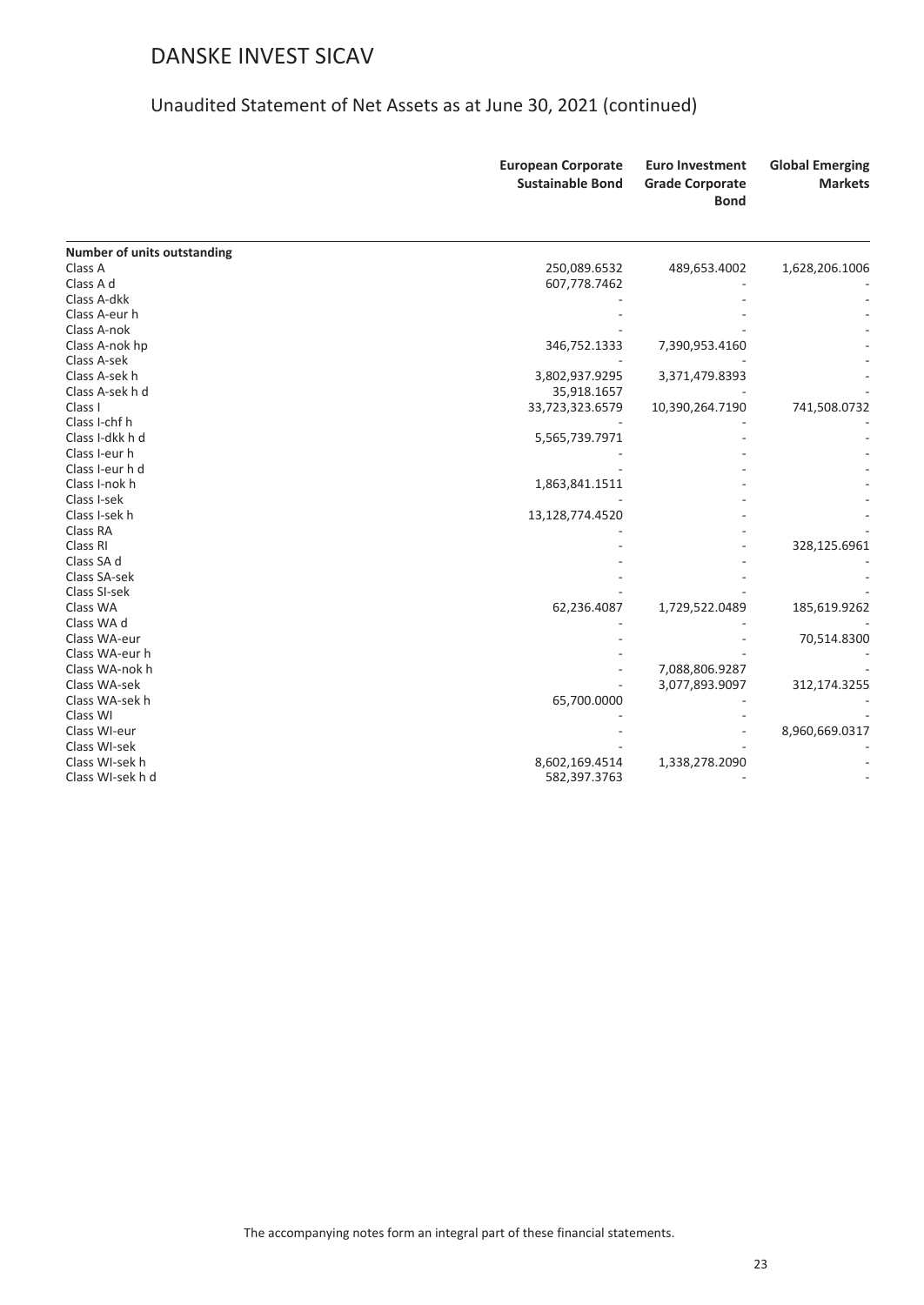|                                                             |               | <b>Global Emerging</b><br><b>Markets Small Cap</b> | <b>Global Inflation</b> | <b>Global Inflation</b><br><b>Linked Bond</b> Linked Bond Short<br><b>Duration</b> |
|-------------------------------------------------------------|---------------|----------------------------------------------------|-------------------------|------------------------------------------------------------------------------------|
|                                                             | <b>Note</b>   | <b>USD</b>                                         | <b>EUR</b>              | <b>EUR</b>                                                                         |
| <b>ASSETS</b>                                               |               |                                                    |                         |                                                                                    |
| Investment portfolio at market value                        | (2)           | 45,370,806                                         | 9,069,490               | 264,864,835                                                                        |
| Cash at bank                                                | (2)           | 701,901                                            | 16,958                  | 512,029                                                                            |
| Amounts receivable on sale of investments                   |               | 201,758                                            |                         | 733,064                                                                            |
| Amounts receivable on subscriptions                         |               | 32,577                                             |                         | 344,218                                                                            |
| Interest and dividends receivable                           | (2)           | 92,876                                             | 16,571                  | 674,648                                                                            |
| Amounts receivable on forward foreign exchange contracts    |               | 801                                                |                         |                                                                                    |
| Net unrealised profit on forward foreign exchange contracts | (2), (7)      |                                                    |                         |                                                                                    |
| Net unrealised profit on futures contracts                  | $(2)$ , $(8)$ |                                                    |                         |                                                                                    |
| Other assets                                                |               | 66,122                                             | 793                     | 700,000                                                                            |
| <b>TOTAL ASSETS</b>                                         |               | 46,466,841                                         | 9,103,812               | 267,828,794                                                                        |
| <b>LIABILITIES</b>                                          |               |                                                    |                         |                                                                                    |
| Bank overdraft                                              | (2)           |                                                    |                         |                                                                                    |
| Amounts payable on purchase of investments                  |               |                                                    |                         |                                                                                    |
| Amounts payable on redemptions                              |               | 44,282                                             | 24                      | 1,032,647                                                                          |
| Amounts payable on swaptions                                |               |                                                    |                         |                                                                                    |
| Amounts payable on forward foreign exchange contracts       |               | 802                                                |                         |                                                                                    |
| Net unrealised loss on forward foreign exchange contracts   | (2), (7)      |                                                    | 19,669                  | 1,884,462                                                                          |
| Net unrealised loss on futures contracts                    | $(2)$ , $(8)$ |                                                    |                         |                                                                                    |
| Management fees payable                                     | (3)           | 193,961                                            | 17,005                  | 227,114                                                                            |
| Operating and Administrative fees payable                   | (3)           | 39,944                                             | 4,793                   | 93,807                                                                             |
| Taxes and expenses payable                                  | (5)           | 5,681                                              | 1,105                   | 23,864                                                                             |
| Unrealised capital gain tax on investments                  |               | 336,428                                            |                         |                                                                                    |
| <b>Other liabilities</b>                                    |               | 66,223                                             | 2                       | 702,657                                                                            |
| <b>TOTAL LIABILITIES</b>                                    |               | 687,321                                            | 42,598                  | 3,964,551                                                                          |
| <b>TOTAL NET ASSETS</b>                                     |               | 45,779,520                                         | 9,061,214               | 263,864,243                                                                        |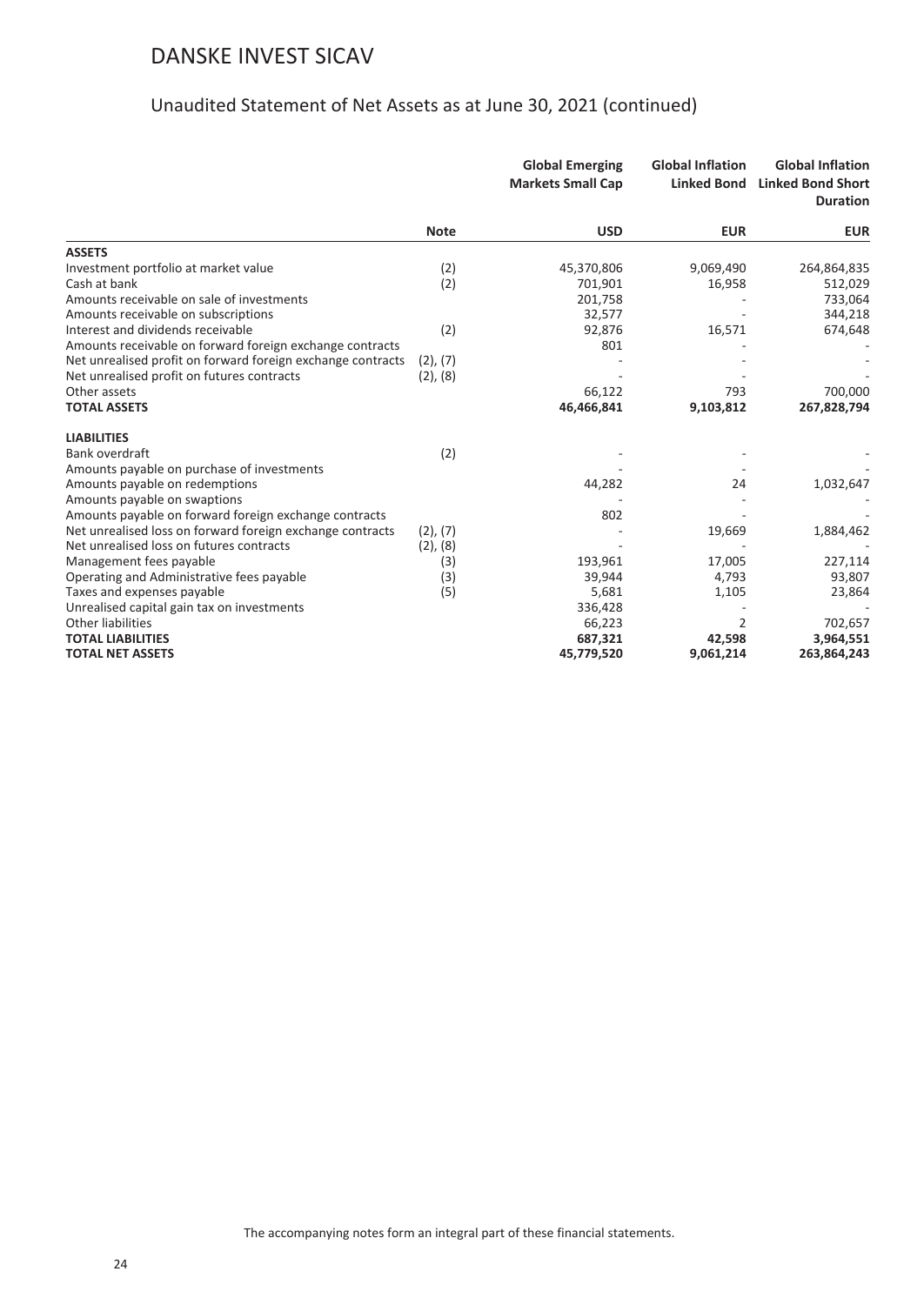|                           | <b>Global Emerging</b><br><b>Markets Small Cap</b> | <b>Global Inflation</b> | <b>Global Inflation</b><br>Linked Bond Linked Bond Short<br><b>Duration</b> |
|---------------------------|----------------------------------------------------|-------------------------|-----------------------------------------------------------------------------|
|                           |                                                    |                         |                                                                             |
| Net asset value per share |                                                    |                         |                                                                             |
| Class A                   | 51.495                                             | 12.008                  | 10.511                                                                      |
| Class A d                 |                                                    | 10.686                  |                                                                             |
| Class A-dkk               |                                                    |                         |                                                                             |
| Class A-eur h             |                                                    |                         |                                                                             |
| Class A-nok               |                                                    |                         |                                                                             |
| Class A-nok hp            |                                                    |                         |                                                                             |
| Class A-sek               |                                                    |                         |                                                                             |
| Class A-sek h             |                                                    |                         |                                                                             |
| Class A-sek h d           |                                                    |                         |                                                                             |
| Class I                   | 59.145                                             | 11.858                  | 10.821                                                                      |
| Class I-chf h             |                                                    |                         |                                                                             |
| Class I-dkk h d           |                                                    |                         |                                                                             |
| Class I-eur h             |                                                    |                         |                                                                             |
| Class I-eur h d           |                                                    |                         |                                                                             |
| Class I-nok h             |                                                    |                         |                                                                             |
| Class I-sek               |                                                    |                         |                                                                             |
| Class I-sek h             |                                                    |                         |                                                                             |
| Class RA                  |                                                    |                         |                                                                             |
| Class RI                  |                                                    |                         | 10.737                                                                      |
| Class SA d                |                                                    |                         |                                                                             |
| Class SA-sek              |                                                    |                         |                                                                             |
| Class SI-sek              |                                                    |                         |                                                                             |
| Class WA                  |                                                    | 11.022                  | 10.664                                                                      |
| Class WA d                |                                                    |                         |                                                                             |
| Class WA-eur              |                                                    |                         |                                                                             |
| Class WA-eur h            |                                                    |                         |                                                                             |
| Class WA-nok h            |                                                    |                         |                                                                             |
| Class WA-sek              |                                                    |                         |                                                                             |
| Class WA-sek h            |                                                    |                         |                                                                             |
| Class WI                  |                                                    |                         |                                                                             |
| Class WI-eur              |                                                    |                         |                                                                             |
| Class WI-sek              |                                                    |                         |                                                                             |
| Class WI-sek h            |                                                    |                         |                                                                             |
| Class WI-sek h d          |                                                    |                         |                                                                             |
|                           |                                                    |                         |                                                                             |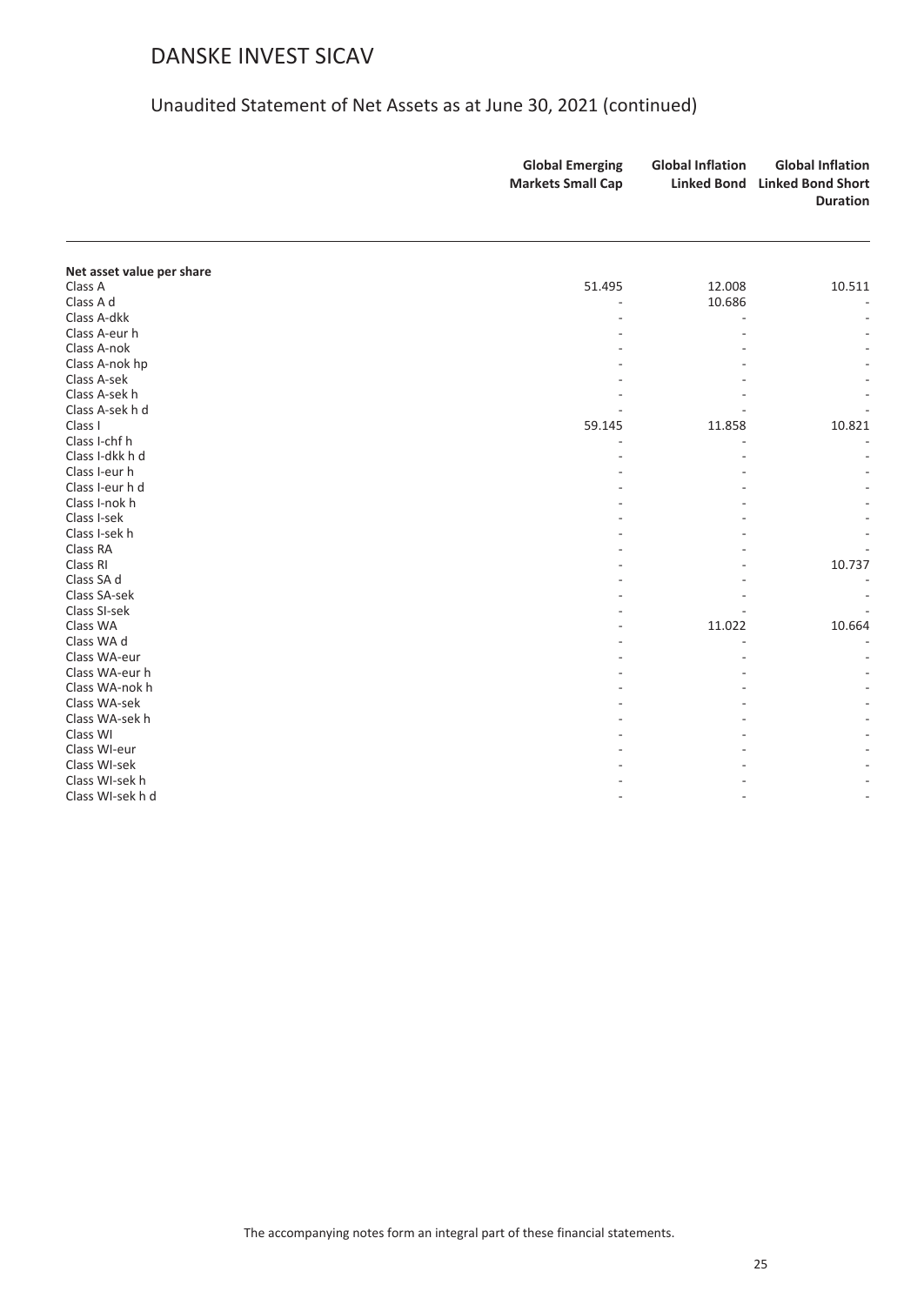|                             | <b>Global Emerging</b><br><b>Markets Small Cap</b> | <b>Global Inflation</b><br><b>Linked Bond</b> | <b>Global Inflation</b><br><b>Linked Bond Short</b><br><b>Duration</b> |
|-----------------------------|----------------------------------------------------|-----------------------------------------------|------------------------------------------------------------------------|
| Number of units outstanding |                                                    |                                               |                                                                        |
| Class A                     | 887,647.6506                                       | 691,324.8711                                  | 177,011.7429                                                           |
| Class A d                   |                                                    | 6,412.7105                                    |                                                                        |
| Class A-dkk                 |                                                    |                                               |                                                                        |
| Class A-eur h               |                                                    |                                               |                                                                        |
| Class A-nok                 |                                                    |                                               |                                                                        |
| Class A-nok hp              |                                                    |                                               |                                                                        |
| Class A-sek                 |                                                    |                                               |                                                                        |
| Class A-sek h               |                                                    |                                               |                                                                        |
| Class A-sek h d             |                                                    |                                               |                                                                        |
| Class I                     | 1,182.0000                                         | 19,022.6700                                   | 7,952,134.2312                                                         |
| Class I-chf h               |                                                    |                                               |                                                                        |
| Class I-dkk h d             |                                                    |                                               |                                                                        |
| Class I-eur h               |                                                    |                                               |                                                                        |
| Class I-eur h d             |                                                    |                                               |                                                                        |
| Class I-nok h               |                                                    |                                               |                                                                        |
| Class I-sek                 |                                                    |                                               |                                                                        |
| Class I-sek h               |                                                    |                                               |                                                                        |
| Class RA                    |                                                    |                                               |                                                                        |
| Class RI                    |                                                    |                                               | 393,644.9409                                                           |
| Class SA d                  |                                                    |                                               |                                                                        |
| Class SA-sek                |                                                    |                                               |                                                                        |
| Class SI-sek                |                                                    |                                               |                                                                        |
| Class WA                    |                                                    | 42,262.7821                                   | 16,103,280.9536                                                        |
| Class WA d                  |                                                    |                                               |                                                                        |
| Class WA-eur                |                                                    |                                               |                                                                        |
| Class WA-eur h              |                                                    |                                               |                                                                        |
| Class WA-nok h              |                                                    |                                               |                                                                        |
| Class WA-sek                |                                                    |                                               |                                                                        |
| Class WA-sek h              |                                                    |                                               |                                                                        |
| Class WI                    |                                                    |                                               |                                                                        |
| Class WI-eur                |                                                    |                                               |                                                                        |
| Class WI-sek                |                                                    |                                               |                                                                        |
| Class WI-sek h              |                                                    |                                               |                                                                        |
| Class WI-sek h d            |                                                    |                                               |                                                                        |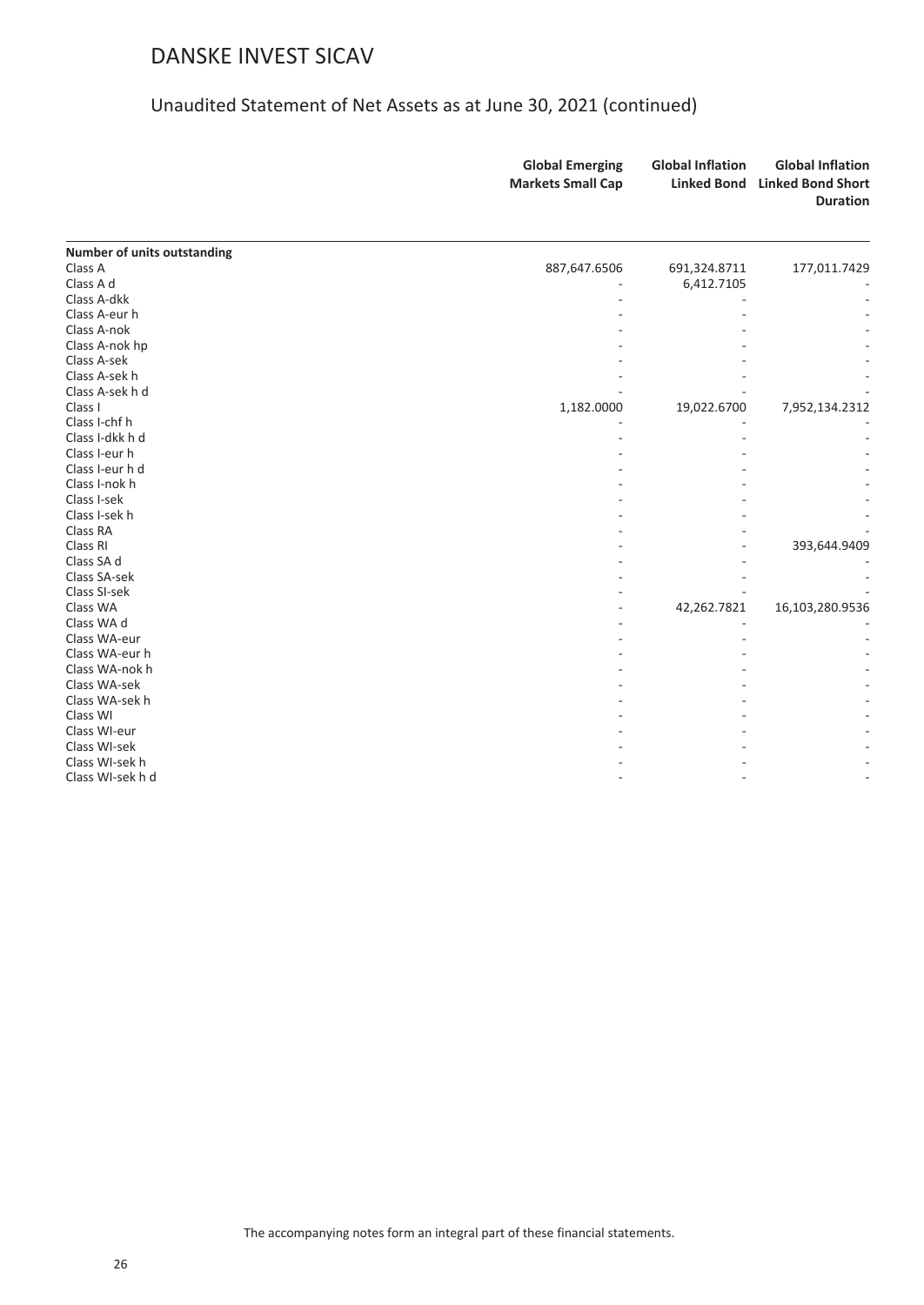|                                                             | <b>Global Sustainable Future</b> |             | India      | Japan         |
|-------------------------------------------------------------|----------------------------------|-------------|------------|---------------|
|                                                             | <b>Note</b>                      | <b>EUR</b>  | <b>USD</b> | <b>JPY</b>    |
| <b>ASSETS</b>                                               |                                  |             |            |               |
| Investment portfolio at market value                        | (2)                              | 532,473,093 | 70,880,293 | 6,476,358,280 |
| Cash at bank                                                | (2)                              | 2,527,782   | 1,234,585  | 125,026,003   |
| Amounts receivable on sale of investments                   |                                  |             | 213,281    |               |
| Amounts receivable on subscriptions                         |                                  | 46,804      | 67,099     | 319,878       |
| Interest and dividends receivable                           | (2)                              | 227,627     | 67,770     | 20,324,948    |
| Amounts receivable on forward foreign exchange contracts    |                                  |             |            |               |
| Net unrealised profit on forward foreign exchange contracts | (2), (7)                         |             |            |               |
| Net unrealised profit on futures contracts                  | (2), (8)                         |             |            |               |
| Other assets                                                |                                  | 89,355      | 169,381    | 137,175       |
| <b>TOTAL ASSETS</b>                                         |                                  | 535,364,661 | 72,632,409 | 6,622,166,284 |
| <b>LIABILITIES</b>                                          |                                  |             |            |               |
| Bank overdraft                                              | (2)                              |             |            |               |
| Amounts payable on purchase of investments                  |                                  |             |            | 5,790,371     |
| Amounts payable on redemptions                              |                                  | 547,094     | 167,629    | 7,008,609     |
| Amounts payable on swaptions                                |                                  |             |            |               |
| Amounts payable on forward foreign exchange contracts       |                                  |             |            |               |
| Net unrealised loss on forward foreign exchange contracts   | (2), (7)                         |             |            |               |
| Net unrealised loss on futures contracts                    | (2), (8)                         |             |            |               |
| Management fees payable                                     | (3)                              | 1,120,828   | 282,347    | 21,638,585    |
| Operating and Administrative fees payable                   | (3)                              | 197,540     | 58,130     | 6,331,991     |
| Taxes and expenses payable                                  | (5)                              | 22,803      | 8,544      | 702,153       |
| Unrealised capital gain tax on investments                  |                                  |             | 3,316,683  |               |
| Other liabilities                                           |                                  | 18,511      | 169,629    | 190,402       |
| <b>TOTAL LIABILITIES</b>                                    |                                  | 1,906,776   | 4,002,962  | 41,662,111    |
| <b>TOTAL NET ASSETS</b>                                     |                                  | 533,457,885 | 68,629,447 | 6,580,504,173 |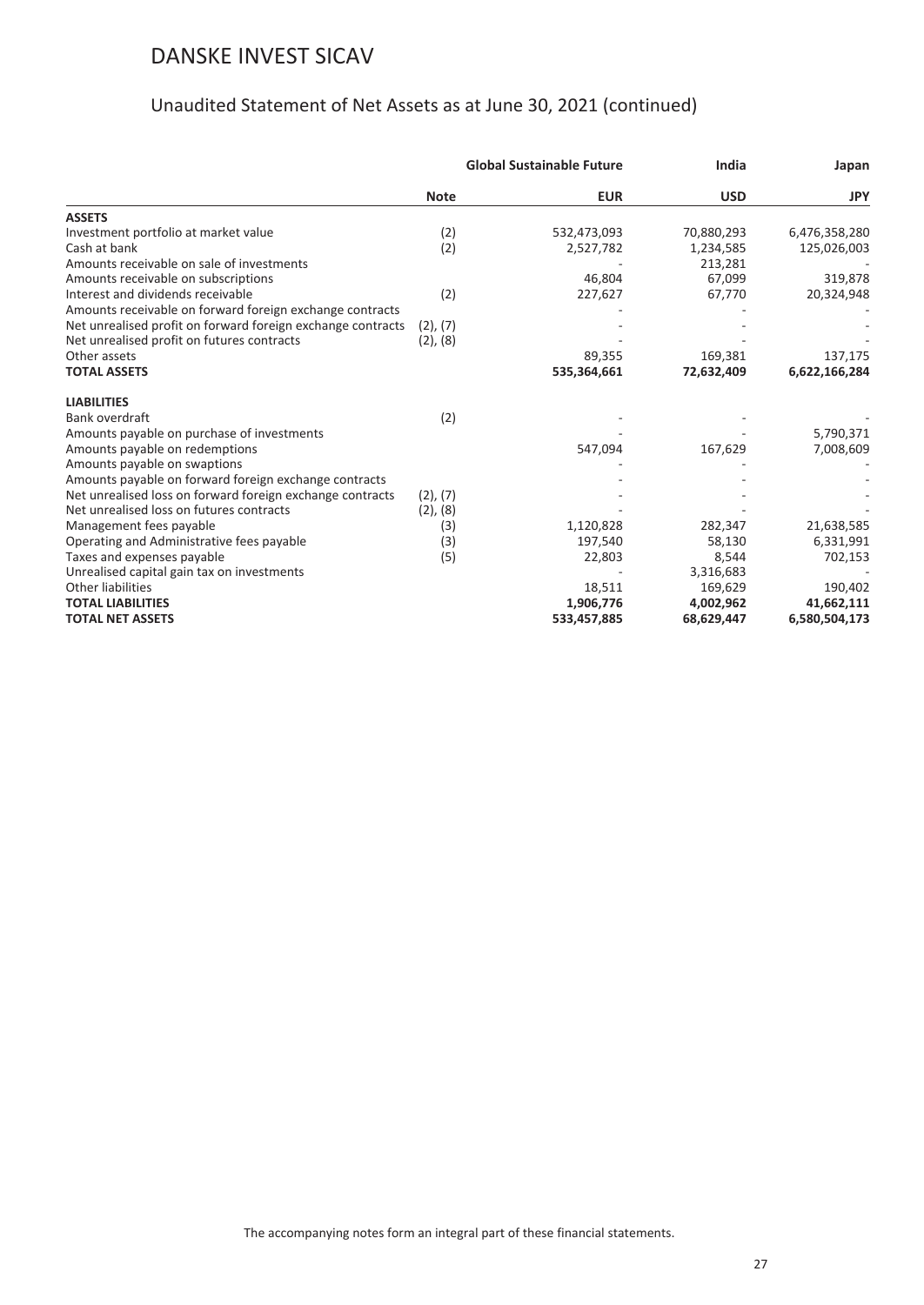|                           | <b>Global Sustainable Future</b> | India   | Japan   |
|---------------------------|----------------------------------|---------|---------|
|                           |                                  |         |         |
| Net asset value per share |                                  |         |         |
| Class A                   | 31.158                           | 101.826 | 4,063.8 |
| Class A d                 |                                  |         |         |
| Class A-dkk               |                                  |         |         |
| Class A-eur h             |                                  |         |         |
| Class A-nok               |                                  |         |         |
| Class A-nok hp            |                                  |         |         |
| Class A-sek               |                                  |         |         |
| Class A-sek h             |                                  |         |         |
| Class A-sek h d           |                                  |         |         |
| Class I                   | 25.437                           |         | 4,228.2 |
| Class I-chf h             |                                  |         |         |
| Class I-dkk h d           |                                  |         |         |
| Class I-eur h             |                                  |         |         |
| Class I-eur h d           |                                  |         |         |
| Class I-nok h             |                                  |         |         |
| Class I-sek               | 111.61                           |         |         |
| Class I-sek h             |                                  |         |         |
| Class RA                  |                                  |         |         |
| Class RI                  | 14.372                           |         |         |
| Class SA d                |                                  |         |         |
| Class SA-sek              |                                  |         |         |
| Class SI-sek              |                                  |         |         |
| Class WA                  | 31.967                           |         | 4,153.9 |
| Class WA d                |                                  |         |         |
| Class WA-eur              |                                  |         |         |
| Class WA-eur h            |                                  |         |         |
| Class WA-nok h            |                                  |         |         |
| Class WA-sek              |                                  |         |         |
| Class WA-sek h            |                                  |         |         |
| Class WI                  |                                  |         |         |
| Class WI-eur              |                                  |         |         |
| Class WI-sek              |                                  |         |         |
| Class WI-sek h            |                                  |         |         |
| Class WI-sek h d          |                                  |         |         |
|                           |                                  |         |         |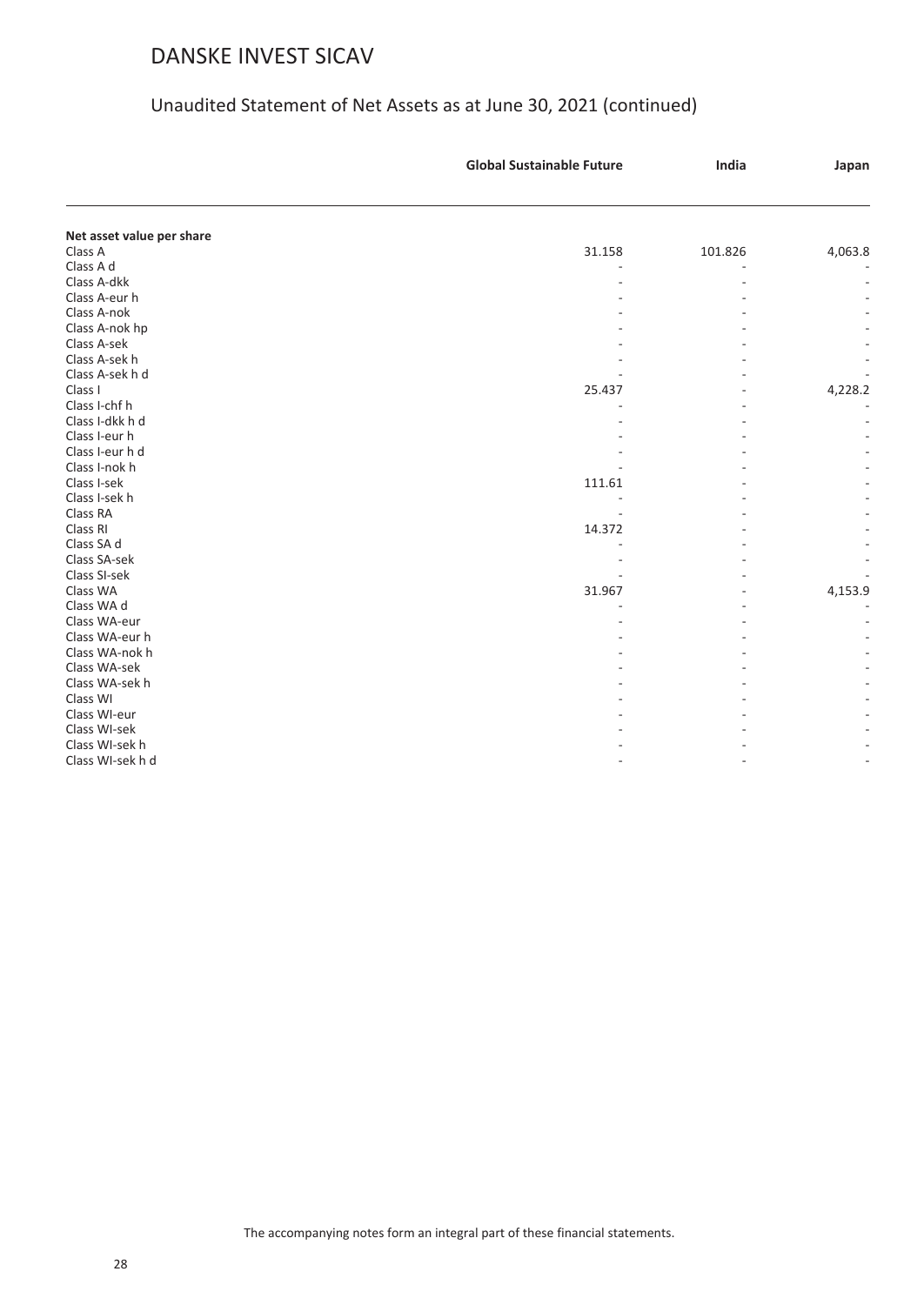|                             | <b>Global Sustainable Future</b> | India        | Japan          |
|-----------------------------|----------------------------------|--------------|----------------|
| Number of units outstanding |                                  |              |                |
| Class A                     | 1,379,543.6029                   | 673,990.5376 | 1,222,402.5867 |
| Class A d                   |                                  |              |                |
| Class A-dkk                 |                                  |              |                |
| Class A-eur h               |                                  |              |                |
| Class A-nok                 |                                  |              |                |
| Class A-nok hp              |                                  |              |                |
| Class A-sek                 |                                  |              |                |
| Class A-sek h               |                                  |              |                |
| Class A-sek h d             |                                  |              |                |
| Class I                     | 7,426,525.3171                   |              | 242,339.9844   |
| Class I-chf h               |                                  |              |                |
| Class I-dkk h d             |                                  |              |                |
| Class I-eur h               |                                  |              |                |
| Class I-eur h d             |                                  |              |                |
| Class I-nok h               |                                  |              |                |
| Class I-sek                 | 21,828,939.7011                  |              |                |
| Class I-sek h               |                                  |              |                |
| Class RA                    |                                  |              |                |
| Class RI                    | 569,572.6768                     |              |                |
| Class SA d                  |                                  |              |                |
| Class SA-sek                |                                  |              |                |
| Class SI-sek                |                                  |              |                |
| Class WA                    | 1,651,009.2031                   |              | 141,606.4298   |
| Class WA d                  |                                  |              |                |
| Class WA-eur                |                                  |              |                |
| Class WA-eur h              |                                  |              |                |
| Class WA-nok h              |                                  |              |                |
| Class WA-sek                |                                  |              |                |
| Class WA-sek h              |                                  |              |                |
| Class WI                    |                                  |              |                |
| Class WI-eur                |                                  |              |                |
| Class WI-sek                |                                  |              |                |
| Class WI-sek h              |                                  |              |                |
| Class WI-sek h d            |                                  |              |                |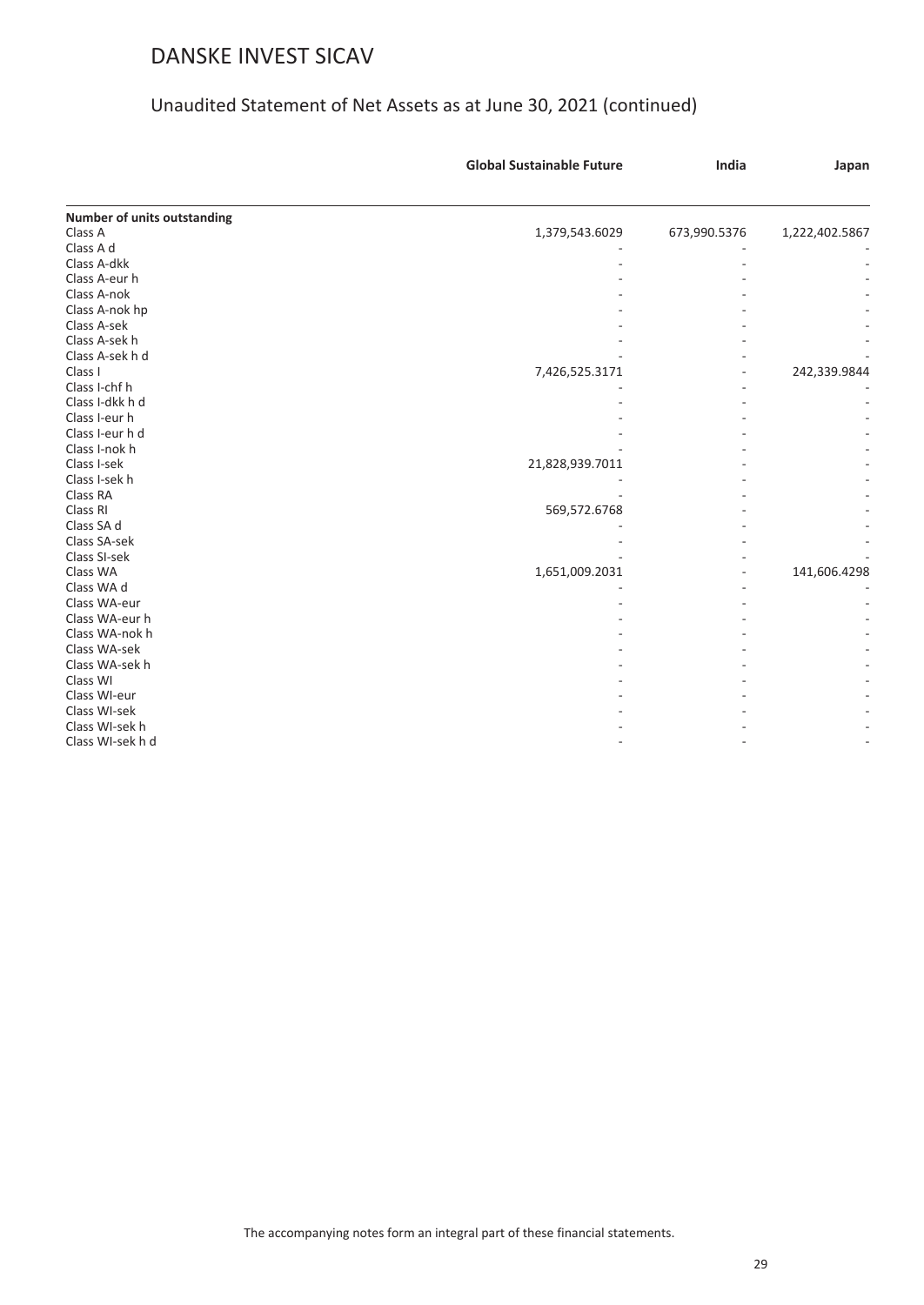|                                                             | <b>Nordic Corporate Bond</b> |            | <b>Russia</b> | <b>Sverige</b> |
|-------------------------------------------------------------|------------------------------|------------|---------------|----------------|
|                                                             | <b>Note</b>                  | <b>EUR</b> | <b>USD</b>    | <b>SEK</b>     |
| <b>ASSETS</b>                                               |                              |            |               |                |
| Investment portfolio at market value                        | (2)                          | 24,581,686 | 11,210,764    | 6,569,271,050  |
| Cash at bank                                                | (2)                          | 1,296,373  | 21,280        | 59,851,297     |
| Amounts receivable on sale of investments                   |                              |            |               | 32,685,739     |
| Amounts receivable on subscriptions                         |                              |            | 94,753        | 9,075,037      |
| Interest and dividends receivable                           | (2)                          | 95,774     | 53,588        | 14,276,250     |
| Amounts receivable on forward foreign exchange contracts    |                              |            |               |                |
| Net unrealised profit on forward foreign exchange contracts | (2), (7)                     |            |               |                |
| Net unrealised profit on futures contracts                  | (2), (8)                     |            |               |                |
| Other assets                                                |                              |            | 6,315         |                |
| <b>TOTAL ASSETS</b>                                         |                              | 25,973,833 | 11,386,700    | 6,685,159,373  |
| <b>LIABILITIES</b>                                          |                              |            |               |                |
| Bank overdraft                                              | (2)                          |            |               |                |
| Amounts payable on purchase of investments                  |                              | 180,000    |               | 35,791,179     |
| Amounts payable on redemptions                              |                              |            |               | 2,160,454      |
| Amounts payable on swaptions                                |                              |            |               |                |
| Amounts payable on forward foreign exchange contracts       |                              |            |               |                |
| Net unrealised loss on forward foreign exchange contracts   | (2), (7)                     | 103,449    |               |                |
| Net unrealised loss on futures contracts                    | (2), (8)                     |            |               |                |
| Management fees payable                                     | (3)                          | 26,746     | 53,292        | 16,909,641     |
| Operating and Administrative fees payable                   | (3)                          | 9,845      | 11,991        | 2,715,071      |
| Taxes and expenses payable                                  | (5)                          | 879        | 1,419         |                |
| Unrealised capital gain tax on investments                  |                              |            |               |                |
| Other liabilities                                           |                              | 1,682      | 6,331         | 13,827         |
| <b>TOTAL LIABILITIES</b>                                    |                              | 322,601    | 73,033        | 57,590,172     |
| <b>TOTAL NET ASSETS</b>                                     |                              | 25,651,232 | 11,313,667    | 6,627,569,201  |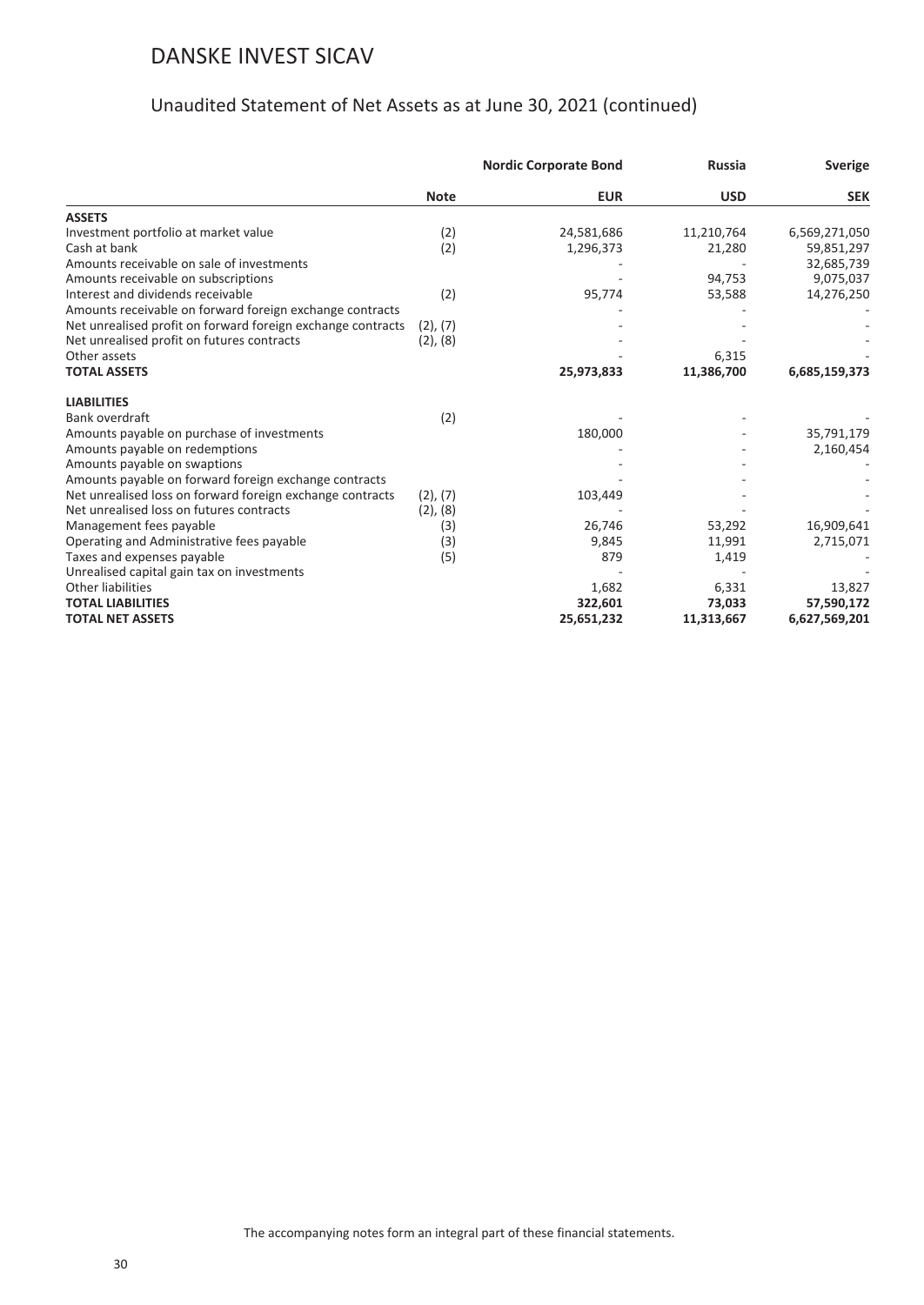#### Unaudited Statement of Net Assets as at June 30, 2021 (continued)

| Net asset value per share<br>10.890<br>Class A<br>32.999<br>1,058.63<br>Class A d<br>Class A-dkk<br>Class A-eur h<br>Class A-nok<br>Class A-nok hp<br>Class A-sek<br>Class A-sek h<br>97.14<br>Class A-sek h d<br>Class I<br>11.286<br>Class I-chf h<br>Class I-dkk h d<br>Class I-eur h<br>Class I-eur h d<br>Class I-nok h<br>109.35<br>Class I-sek<br>Class I-sek h<br>Class RA<br>10.685<br>Class RI<br>10.439<br>4,238.06<br>Class SA d<br>Class SA-sek<br>6,591.95<br>Class SI-sek<br>6,591.95<br>Class WA<br>6,694.44<br>Class WA d<br>Class WA-eur<br>Class WA-eur h<br>Class WA-nok h<br>Class WA-sek<br>Class WA-sek h<br>Class WI<br>6,703.19<br>Class WI-eur<br>Class WI-sek<br>Class WI-sek h<br>Class WI-sek h d | <b>Nordic Corporate Bond</b> | <b>Russia</b> | <b>Sverige</b> |
|--------------------------------------------------------------------------------------------------------------------------------------------------------------------------------------------------------------------------------------------------------------------------------------------------------------------------------------------------------------------------------------------------------------------------------------------------------------------------------------------------------------------------------------------------------------------------------------------------------------------------------------------------------------------------------------------------------------------------------|------------------------------|---------------|----------------|
|                                                                                                                                                                                                                                                                                                                                                                                                                                                                                                                                                                                                                                                                                                                                |                              |               |                |
|                                                                                                                                                                                                                                                                                                                                                                                                                                                                                                                                                                                                                                                                                                                                |                              |               |                |
|                                                                                                                                                                                                                                                                                                                                                                                                                                                                                                                                                                                                                                                                                                                                |                              |               |                |
|                                                                                                                                                                                                                                                                                                                                                                                                                                                                                                                                                                                                                                                                                                                                |                              |               |                |
|                                                                                                                                                                                                                                                                                                                                                                                                                                                                                                                                                                                                                                                                                                                                |                              |               |                |
|                                                                                                                                                                                                                                                                                                                                                                                                                                                                                                                                                                                                                                                                                                                                |                              |               |                |
|                                                                                                                                                                                                                                                                                                                                                                                                                                                                                                                                                                                                                                                                                                                                |                              |               |                |
|                                                                                                                                                                                                                                                                                                                                                                                                                                                                                                                                                                                                                                                                                                                                |                              |               |                |
|                                                                                                                                                                                                                                                                                                                                                                                                                                                                                                                                                                                                                                                                                                                                |                              |               |                |
|                                                                                                                                                                                                                                                                                                                                                                                                                                                                                                                                                                                                                                                                                                                                |                              |               |                |
|                                                                                                                                                                                                                                                                                                                                                                                                                                                                                                                                                                                                                                                                                                                                |                              |               |                |
|                                                                                                                                                                                                                                                                                                                                                                                                                                                                                                                                                                                                                                                                                                                                |                              |               |                |
|                                                                                                                                                                                                                                                                                                                                                                                                                                                                                                                                                                                                                                                                                                                                |                              |               |                |
|                                                                                                                                                                                                                                                                                                                                                                                                                                                                                                                                                                                                                                                                                                                                |                              |               |                |
|                                                                                                                                                                                                                                                                                                                                                                                                                                                                                                                                                                                                                                                                                                                                |                              |               |                |
|                                                                                                                                                                                                                                                                                                                                                                                                                                                                                                                                                                                                                                                                                                                                |                              |               |                |
|                                                                                                                                                                                                                                                                                                                                                                                                                                                                                                                                                                                                                                                                                                                                |                              |               |                |
|                                                                                                                                                                                                                                                                                                                                                                                                                                                                                                                                                                                                                                                                                                                                |                              |               |                |
|                                                                                                                                                                                                                                                                                                                                                                                                                                                                                                                                                                                                                                                                                                                                |                              |               |                |
|                                                                                                                                                                                                                                                                                                                                                                                                                                                                                                                                                                                                                                                                                                                                |                              |               |                |
|                                                                                                                                                                                                                                                                                                                                                                                                                                                                                                                                                                                                                                                                                                                                |                              |               |                |
|                                                                                                                                                                                                                                                                                                                                                                                                                                                                                                                                                                                                                                                                                                                                |                              |               |                |
|                                                                                                                                                                                                                                                                                                                                                                                                                                                                                                                                                                                                                                                                                                                                |                              |               |                |
|                                                                                                                                                                                                                                                                                                                                                                                                                                                                                                                                                                                                                                                                                                                                |                              |               |                |
|                                                                                                                                                                                                                                                                                                                                                                                                                                                                                                                                                                                                                                                                                                                                |                              |               |                |
|                                                                                                                                                                                                                                                                                                                                                                                                                                                                                                                                                                                                                                                                                                                                |                              |               |                |
|                                                                                                                                                                                                                                                                                                                                                                                                                                                                                                                                                                                                                                                                                                                                |                              |               |                |
|                                                                                                                                                                                                                                                                                                                                                                                                                                                                                                                                                                                                                                                                                                                                |                              |               |                |
|                                                                                                                                                                                                                                                                                                                                                                                                                                                                                                                                                                                                                                                                                                                                |                              |               |                |
|                                                                                                                                                                                                                                                                                                                                                                                                                                                                                                                                                                                                                                                                                                                                |                              |               |                |
|                                                                                                                                                                                                                                                                                                                                                                                                                                                                                                                                                                                                                                                                                                                                |                              |               |                |
|                                                                                                                                                                                                                                                                                                                                                                                                                                                                                                                                                                                                                                                                                                                                |                              |               |                |
|                                                                                                                                                                                                                                                                                                                                                                                                                                                                                                                                                                                                                                                                                                                                |                              |               |                |
|                                                                                                                                                                                                                                                                                                                                                                                                                                                                                                                                                                                                                                                                                                                                |                              |               |                |
|                                                                                                                                                                                                                                                                                                                                                                                                                                                                                                                                                                                                                                                                                                                                |                              |               |                |
|                                                                                                                                                                                                                                                                                                                                                                                                                                                                                                                                                                                                                                                                                                                                |                              |               |                |

The accompanying notes form an integral part of these financial statements.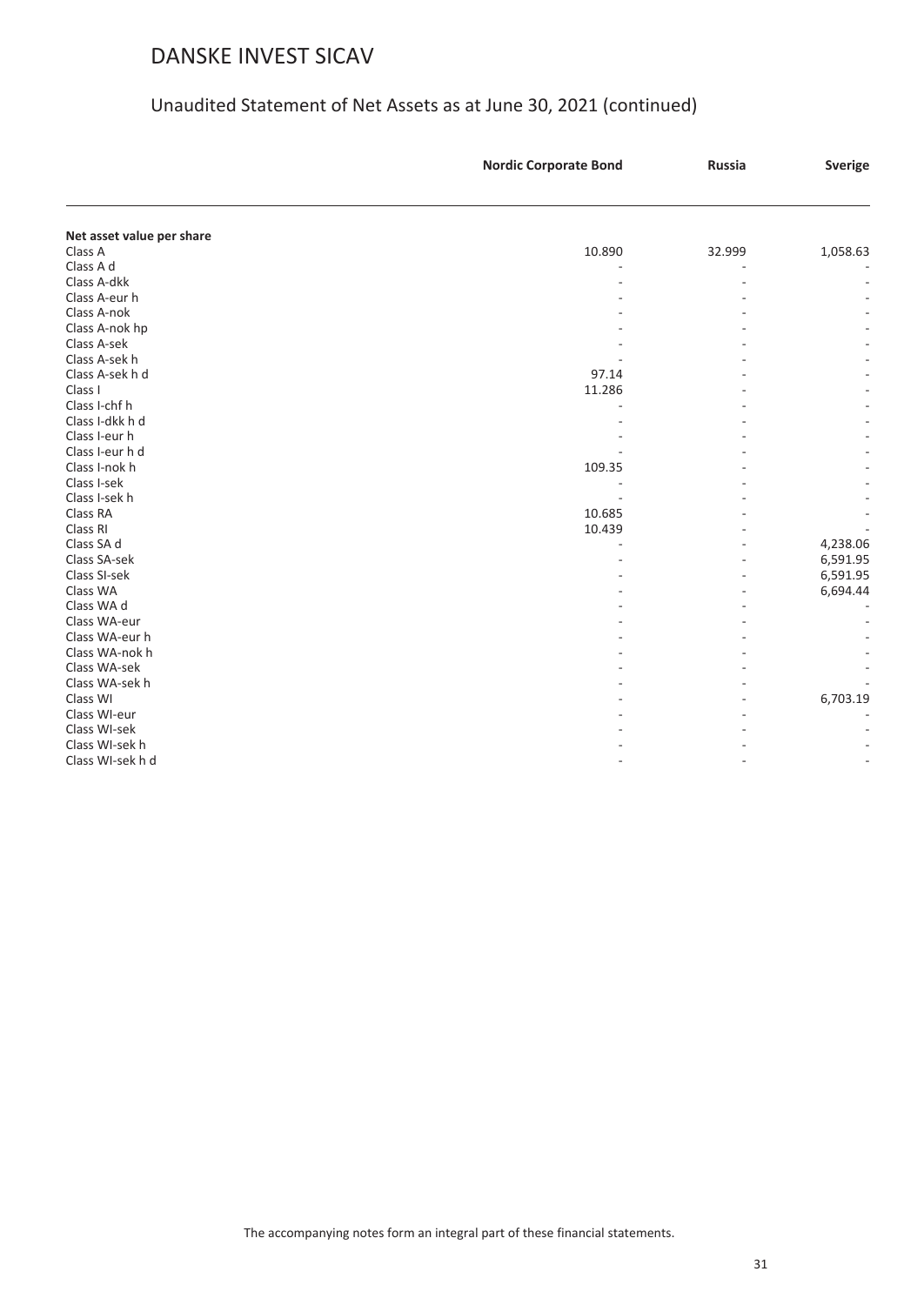|                             | <b>Nordic Corporate Bond</b> | <b>Russia</b> | <b>Sverige</b> |
|-----------------------------|------------------------------|---------------|----------------|
| Number of units outstanding |                              |               |                |
| Class A                     | 148,688.7408                 | 342,845.0301  | 27,037.1383    |
| Class A d                   |                              |               |                |
| Class A-dkk                 |                              |               |                |
| Class A-eur h               |                              |               |                |
| Class A-nok                 |                              |               |                |
| Class A-nok hp              |                              |               |                |
| Class A-sek                 |                              |               |                |
| Class A-sek h               |                              |               |                |
| Class A-sek h d             | 90,083.9849                  |               |                |
| Class I                     | 1,129,964.6334               |               |                |
| Class I-chf h               |                              |               |                |
| Class I-dkk h d             |                              |               |                |
| Class I-eur h               |                              |               |                |
| Class I-eur h d             |                              |               |                |
| Class I-nok h               | 896,052.2056                 |               |                |
| Class I-sek                 |                              |               |                |
| Class I-sek h               |                              |               |                |
| Class RA                    | 3,704.5600                   |               |                |
| Class RI                    | 74,267.6786                  |               |                |
| Class SA d                  |                              |               | 534.2436       |
| Class SA-sek                |                              |               | 175,457.9703   |
| Class SI-sek                |                              |               | 671,864.1620   |
| Class WA                    |                              |               | 97,495.2447    |
| Class WA d                  |                              |               |                |
| Class WA-eur                |                              |               |                |
| Class WA-eur h              |                              |               |                |
| Class WA-nok h              |                              |               |                |
| Class WA-sek                |                              |               |                |
| Class WA-sek h              |                              |               |                |
| Class WI                    |                              |               | 53,481.8531    |
| Class WI-eur                |                              |               |                |
| Class WI-sek                |                              |               |                |
| Class WI-sek h              |                              |               |                |
| Class WI-sek h d            |                              |               |                |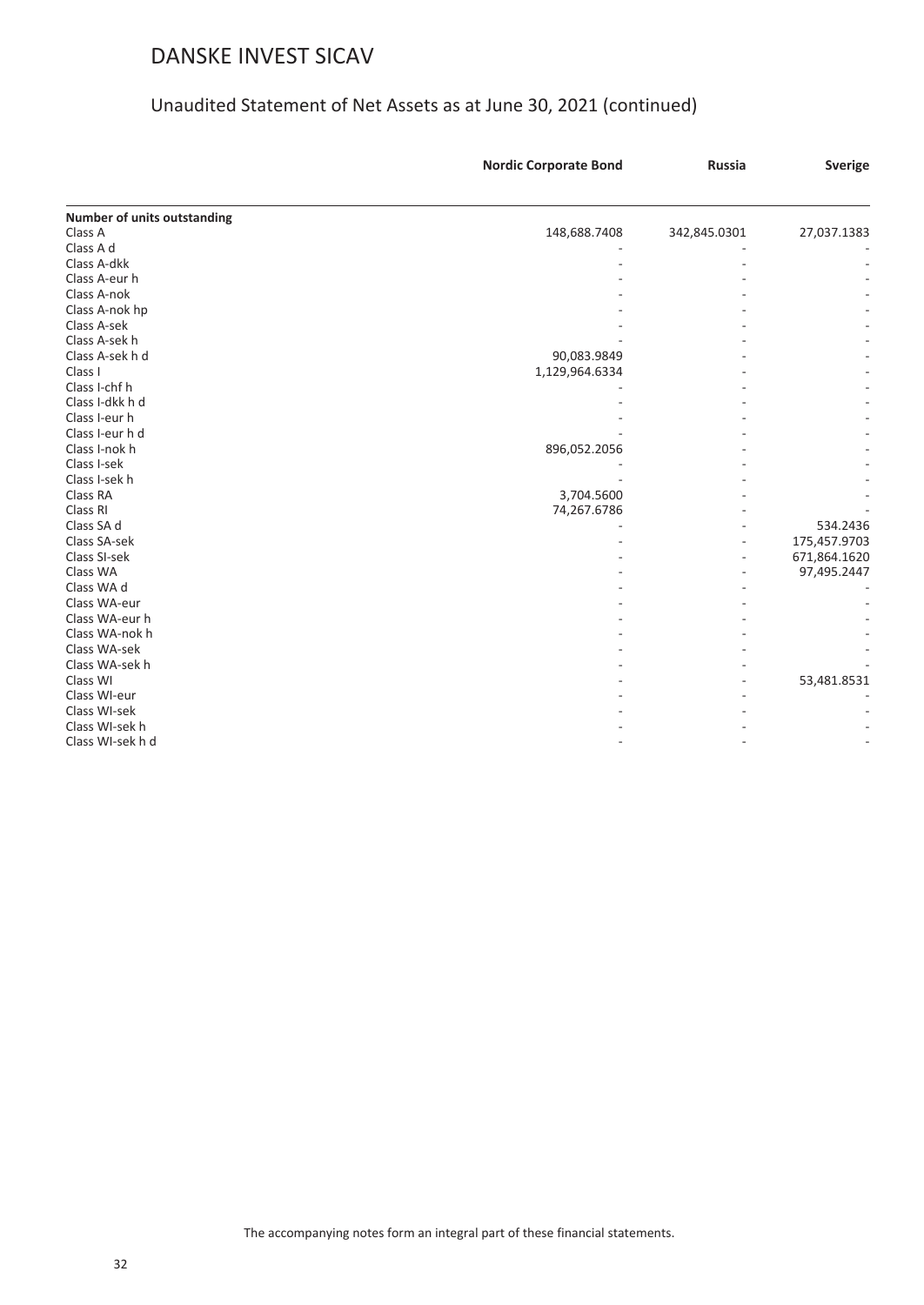|                                                             |             | <b>US High Yield Bond</b> | <b>Combined</b> |
|-------------------------------------------------------------|-------------|---------------------------|-----------------|
|                                                             | <b>Note</b> | <b>USD</b>                | <b>EUR</b>      |
| <b>ASSETS</b>                                               |             |                           |                 |
| Investment portfolio at market value                        | (2)         | 16,665,122                | 4,914,129,305   |
| Cash at bank                                                | (2)         | 1,214,331                 | 121,480,090     |
| Amounts receivable on sale of investments                   |             | 128,208                   | 5,368,070       |
| Amounts receivable on subscriptions                         |             |                           | 7,555,311       |
| Interest and dividends receivable                           | (2)         | 258,083                   | 20,043,360      |
| Amounts receivable on forward foreign exchange contracts    |             |                           | 675             |
| Net unrealised profit on forward foreign exchange contracts | (2), (7)    |                           | 112,305         |
| Net unrealised profit on futures contracts                  | (2), (8)    |                           | 1,687,870       |
| Other assets                                                |             | 54                        | 5,035,227       |
| <b>TOTAL ASSETS</b>                                         |             | 18,265,798                | 5,075,412,213   |
| <b>LIABILITIES</b>                                          |             |                           |                 |
| Bank overdraft                                              | (2)         |                           | 12              |
| Amounts payable on purchase of investments                  |             | 146,451                   | 22,980,350      |
| Amounts payable on redemptions                              |             |                           | 4,953,783       |
| Amounts payable on swaptions                                |             |                           |                 |
| Amounts payable on forward foreign exchange contracts       |             |                           | 676             |
| Net unrealised loss on forward foreign exchange contracts   | (2), (7)    | 85,110                    | 8,901,227       |
| Net unrealised loss on futures contracts                    | (2), (8)    |                           | 538,650         |
| Management fees payable                                     | (3)         | 50,568                    | 9,360,284       |
| Operating and Administrative fees payable                   | (3)         | 14,840                    | 2,623,980       |
| Taxes and expenses payable                                  | (5)         | 1,438                     | 257,715         |
| Unrealised capital gain tax on investments                  |             |                           | 3,909,762       |
| <b>Other liabilities</b>                                    |             | 184                       | 3,927,491       |
| <b>TOTAL LIABILITIES</b>                                    |             | 298,591                   | 57,453,930      |
| <b>TOTAL NET ASSETS</b>                                     |             | 17,967,207                | 5,017,958,283   |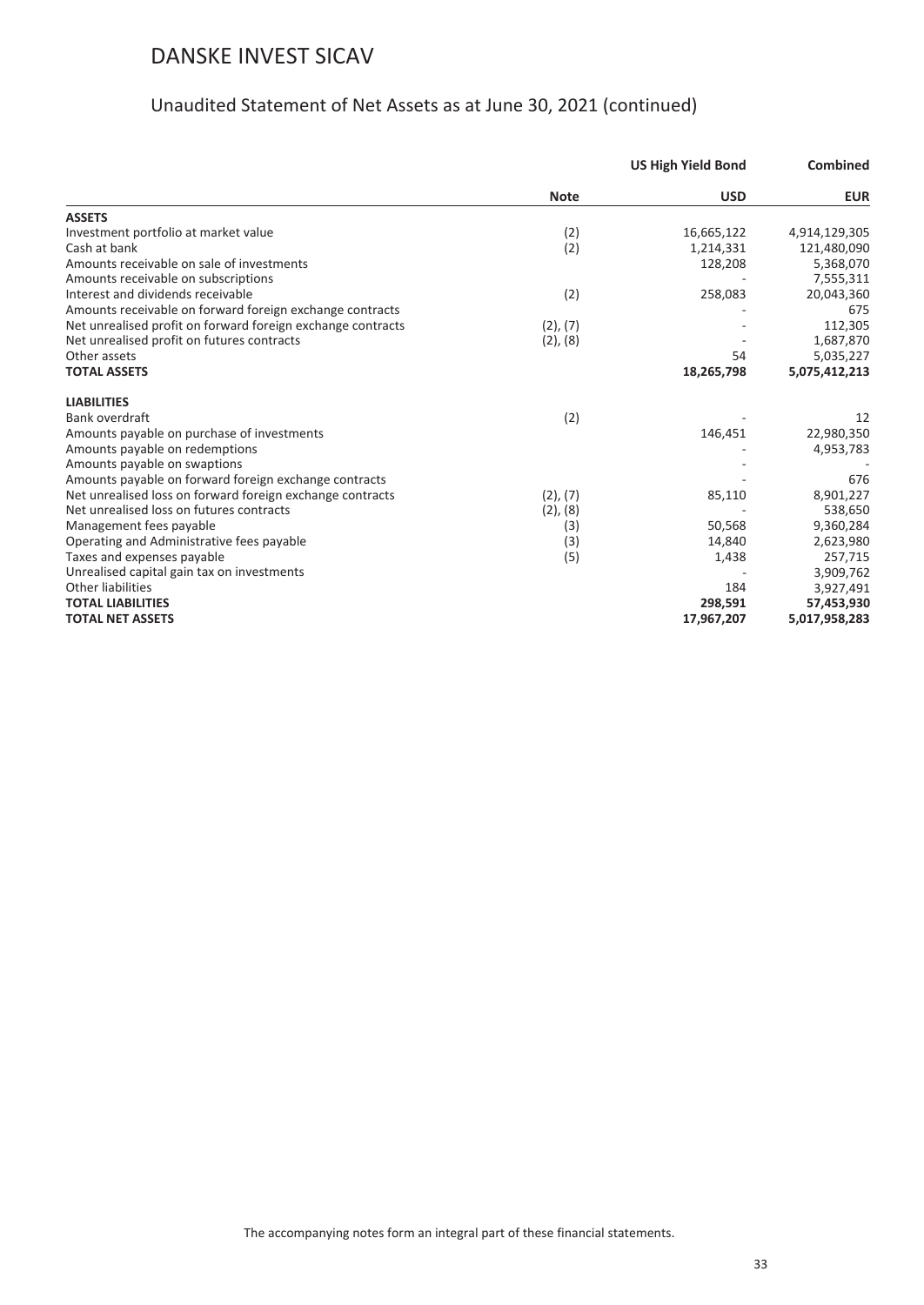Unaudited Statement of Net Assets as at June 30, 2021 (continued)

**US High Yield Bond**

| Net asset value per share |        |
|---------------------------|--------|
| Class A                   |        |
| Class A d                 |        |
| Class A-dkk               |        |
| Class A-eur h             |        |
| Class A-nok               |        |
|                           |        |
| Class A-nok hp            |        |
| Class A-sek               |        |
| Class A-sek h             |        |
| Class A-sek h d           |        |
| Class I                   | 13.872 |
| Class I-chf h             |        |
| Class I-dkk h d           |        |
| Class I-eur h             |        |
| Class I-eur h d           |        |
| Class I-nok h             |        |
| Class I-sek               |        |
| Class I-sek h             |        |
| Class RA                  |        |
| Class RI                  |        |
| Class SA d                |        |
| Class SA-sek              |        |
| Class SI-sek              |        |
| Class WA                  |        |
| Class WA d                |        |
| Class WA-eur              |        |
| Class WA-eur h            | 11.182 |
| Class WA-nok h            |        |
| Class WA-sek              |        |
| Class WA-sek h            |        |
| Class WI                  |        |
| Class WI-eur              |        |
| Class WI-sek              |        |
| Class WI-sek h            |        |
| Class WI-sek h d          |        |
|                           |        |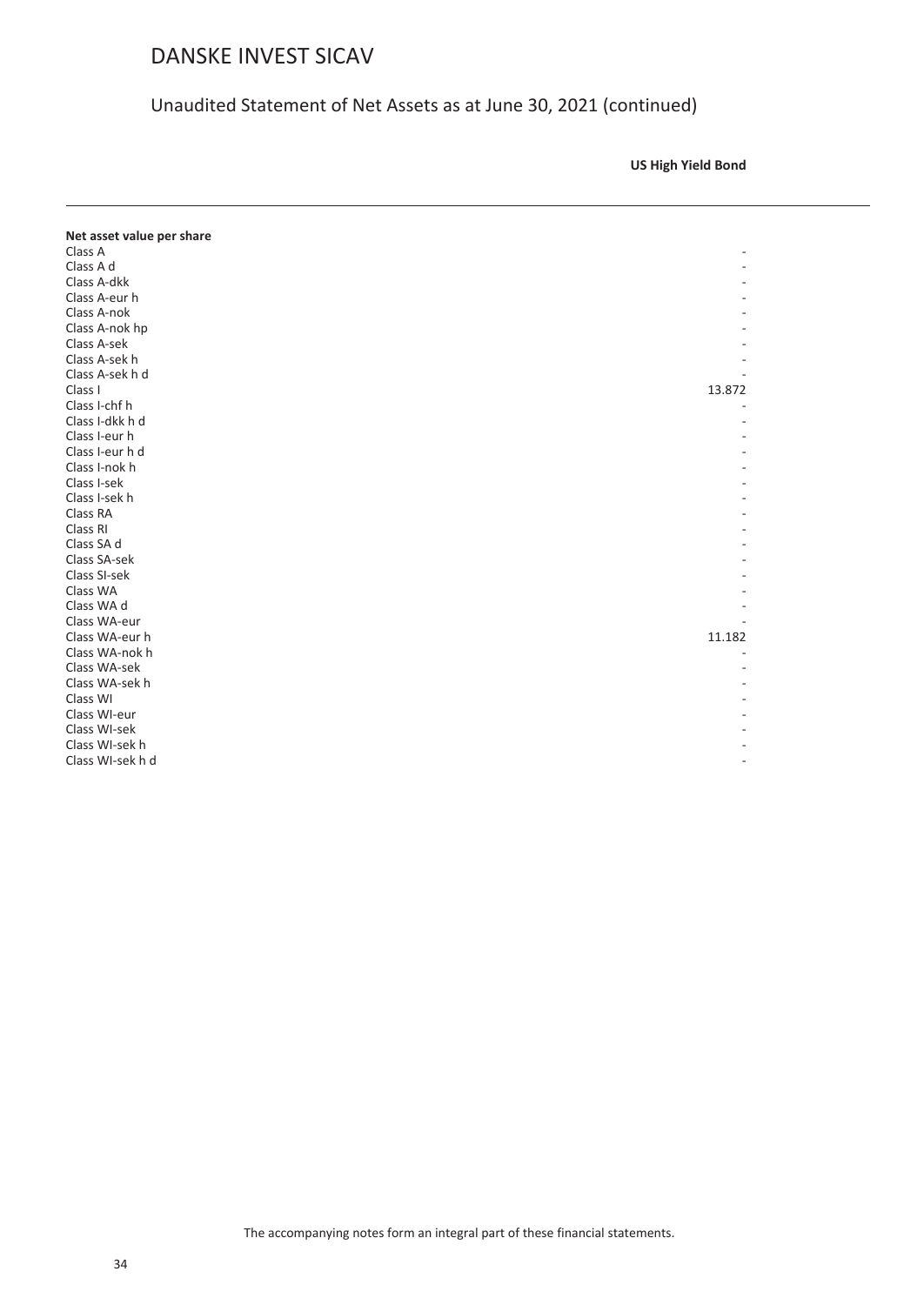#### Unaudited Statement of Net Assets as at June 30, 2021 (continued)

**US High Yield Bond**

| <b>Number of units outstanding</b> |              |
|------------------------------------|--------------|
| Class A                            |              |
| Class A d                          |              |
| Class A-dkk                        |              |
| Class A-eur h                      |              |
| Class A-nok                        |              |
| Class A-nok hp                     |              |
| Class A-sek                        |              |
| Class A-sek h                      |              |
| Class A-sek h d                    |              |
| Class I                            | 563,172.4905 |
| Class I-chf h                      |              |
| Class I-dkk h d                    |              |
| Class I-eur h                      |              |
| Class I-eur h d                    |              |
| Class I-nok h                      |              |
| Class I-sek                        |              |
| Class I-sek h                      |              |
| Class RA                           |              |
| Class RI                           |              |
| Class SA d                         |              |
| Class SA-sek                       |              |
| Class SI-sek                       |              |
| Class WA                           |              |
| Class WA d                         |              |
| Class WA-eur                       |              |
| Class WA-eur h                     | 763,486.5413 |
| Class WA-nok h                     |              |
| Class WA-sek                       |              |
| Class WA-sek h                     |              |
| Class WI                           |              |
| Class WI-eur                       |              |
| Class WI-sek                       |              |
| Class WI-sek h                     |              |
| Class WI-sek h d                   |              |
|                                    |              |

The accompanying notes form an integral part of these financial statements.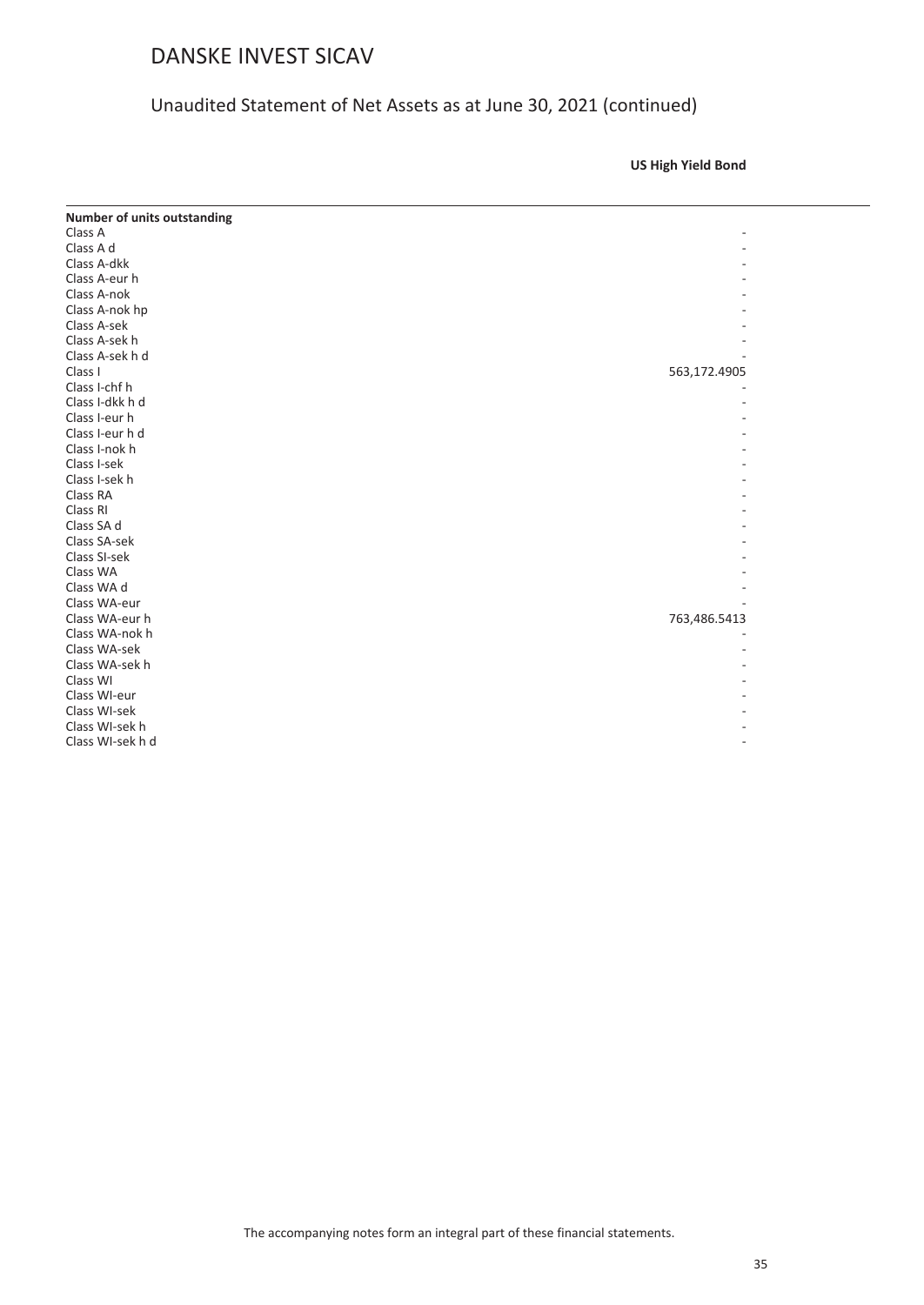#### Unaudited Statement of Operations and Changes in Net Assets for the period ended June 30, 2021

<span id="page-35-0"></span>

|                                                                                                  |             | China       |                          | <b>Danish Mortgage</b><br><b>Bond</b> |
|--------------------------------------------------------------------------------------------------|-------------|-------------|--------------------------|---------------------------------------|
|                                                                                                  | <b>Note</b> | <b>USD</b>  | <b>DKK</b>               | <b>DKK</b>                            |
| TOTAL NET ASSETS AT THE BEGINNING OF THE PERIOD                                                  |             | 37,508,807  | 229,626,152              | 2,866,690,742                         |
| <b>INCOME</b>                                                                                    |             |             |                          |                                       |
| Dividend income on long securities, net                                                          | (2)         | 231,086     |                          |                                       |
| Interest on bonds, net                                                                           | (2)         |             | 709,240                  | 9,688,746                             |
| Bank interest, net<br>Income on securities lending                                               | (2)<br>(6)  | 5,475       |                          |                                       |
| Other income                                                                                     |             |             |                          | 134,490                               |
| <b>TOTAL INCOME</b>                                                                              |             | 236,561     | 709,240                  | 9,823,236                             |
| <b>EXPENSES</b>                                                                                  |             |             |                          |                                       |
| Management fees                                                                                  | (3)         | 330,414     | 626,269                  | 4,374,367                             |
| Subscription tax                                                                                 | (5)         | 10,255      | 34,161                   | 234,008                               |
| Operating and Administrative fee                                                                 | (3)         | 103,255     | 194,683                  | 1,925,813                             |
| Bank charges and correspondent fees<br>Interest paid                                             |             | 521         | 24,343                   | 186,047                               |
| Other expenses                                                                                   |             |             |                          |                                       |
| <b>TOTAL EXPENSES</b>                                                                            |             | 444,445     | 879,456                  | 6,720,235                             |
| NET INCOME / (LOSS) FROM INVESTMENTS                                                             |             | (207, 884)  | (170, 216)               | 3,103,001                             |
| Net realised profit / (loss) on sale of investments                                              | (2)         | 3,974,739   | 938,217                  | 8,315,838                             |
| Net realised profit / (loss) on capital gain tax                                                 | (2)         |             |                          |                                       |
| Net realised profit / (loss) on forward foreign exchange contracts                               | (2)         | (688)       | $\overline{\phantom{a}}$ | 16,500,053                            |
| Net realised profit / (loss) on foreign exchange                                                 | (2)         | (11, 541)   | (49)                     | (1,405,918)                           |
| Net realised profit / (loss) on futures contracts                                                | (2)         |             |                          |                                       |
| <b>NET REALISED PROFIT/ (LOSS)</b><br>Change in net unrealised appreciation / (depreciation) on: |             | 3,754,626   | 767,952                  | 26,512,974                            |
| - investments                                                                                    | (2)         | (2,561,988) | (5,644,819)              | (130, 139, 527)                       |
| - futures contracts                                                                              | (2)         |             |                          |                                       |
| - unrealised capital gain tax on investments                                                     | (2)         |             |                          |                                       |
| - forward foreign exchange contracts                                                             | (2)         |             |                          | (19, 121, 692)                        |
| NET INCREASE / (DECREASE) IN NET ASSETS AS A RESULT OF                                           |             |             |                          |                                       |
| <b>OPERATIONS</b><br><b>EVOLUTION OF THE CAPITAL</b>                                             |             | 1,192,638   | (4,876,867)              | (122, 748, 245)                       |
| Issue of shares                                                                                  |             | 7,704,136   | 7,856,300                | 317,415,402                           |
| Redemption of shares                                                                             |             | (6,002,106) | (96, 582, 961)           | (371, 577, 673)                       |
| Dividend distributed                                                                             | (9)         |             | (184, 862)               | (6,559,565)                           |
| <b>Currency translation</b>                                                                      | (2)         |             |                          |                                       |
| TOTAL NET ASSETS AT THE END OF THE PERIOD                                                        |             | 40,403,475  | 135,837,762              | 2,683,220,661                         |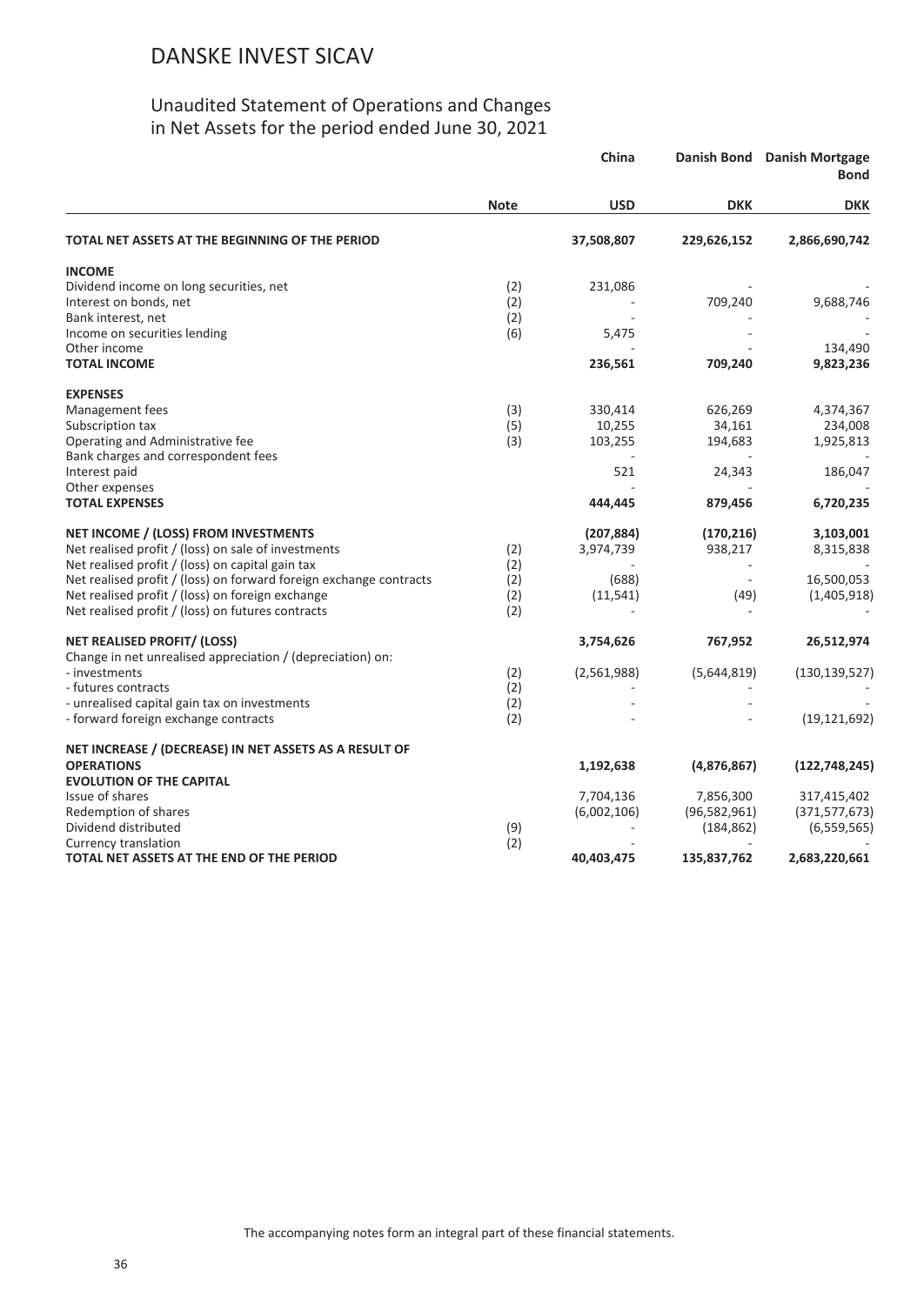|                                                                    |             | <b>Denmark Focus</b> | <b>Eastern Europe</b> | <b>Emerging and</b><br><b>Frontier Markets</b> |
|--------------------------------------------------------------------|-------------|----------------------|-----------------------|------------------------------------------------|
|                                                                    | <b>Note</b> | <b>DKK</b>           | <b>EUR</b>            | <b>EUR</b>                                     |
| TOTAL NET ASSETS AT THE BEGINNING OF THE PERIOD                    |             | 454,760,952          | 8,950,395             | 55,340,203                                     |
| <b>INCOME</b>                                                      |             |                      |                       |                                                |
| Dividend income on long securities, net                            | (2)         | 3,373,990            | 203,475               | 755,772                                        |
| Interest on bonds, net                                             | (2)         |                      |                       | 1,152                                          |
| Bank interest, net                                                 | (2)         |                      |                       | 88                                             |
| Income on securities lending                                       | (6)         |                      |                       | 883                                            |
| Other income                                                       |             | 143,365              |                       |                                                |
| <b>TOTAL INCOME</b>                                                |             | 3,517,355            | 203,475               | 757,895                                        |
| <b>EXPENSES</b>                                                    |             |                      |                       |                                                |
| Management fees                                                    | (3)         | 1,971,519            | 72,629                | 458,375                                        |
| Subscription tax                                                   | (5)         | 51,205               | 2,360                 | 3,528                                          |
| Operating and Administrative fee                                   | (3)         | 327,780              | 13,638                | 107,208                                        |
| Bank charges and correspondent fees                                |             |                      |                       |                                                |
| Interest paid                                                      |             | 29,530               | 109                   | 4,386                                          |
| Other expenses                                                     |             |                      |                       |                                                |
| <b>TOTAL EXPENSES</b>                                              |             | 2,380,034            | 88,736                | 573,497                                        |
| NET INCOME / (LOSS) FROM INVESTMENTS                               |             | 1,137,321            | 114,739               | 184,398                                        |
| Net realised profit / (loss) on sale of investments                | (2)         | 19,317,042           | 331,054               | 1,397,603                                      |
| Net realised profit / (loss) on capital gain tax                   | (2)         |                      |                       | (40, 879)                                      |
| Net realised profit / (loss) on forward foreign exchange contracts | (2)         |                      | (270)                 | 1,829                                          |
| Net realised profit / (loss) on foreign exchange                   | (2)         | (8, 171)             | (2,532)               | (4, 531)                                       |
| Net realised profit / (loss) on futures contracts                  | (2)         |                      |                       |                                                |
| <b>NET REALISED PROFIT/ (LOSS)</b>                                 |             | 20,446,192           | 442,991               | 1,538,420                                      |
| Change in net unrealised appreciation / (depreciation) on:         |             |                      |                       |                                                |
| - investments                                                      | (2)         | 29,393,168           | 1,051,682             | 9,987,934                                      |
| - futures contracts                                                | (2)         |                      |                       |                                                |
| - unrealised capital gain tax on investments                       | (2)         |                      |                       | (26, 112)                                      |
| - forward foreign exchange contracts                               | (2)         |                      |                       |                                                |
| NET INCREASE / (DECREASE) IN NET ASSETS AS A RESULT OF             |             |                      |                       |                                                |
| <b>OPERATIONS</b>                                                  |             | 49,839,360           | 1,494,673             | 11,500,242                                     |
| <b>EVOLUTION OF THE CAPITAL</b>                                    |             |                      |                       |                                                |
| Issue of shares                                                    |             | 77,716,055           | 743,671               | 2,477,900                                      |
| Redemption of shares                                               |             | (96, 518, 760)       | (1,352,437)           | (942, 952)                                     |
| Dividend distributed                                               | (9)         |                      |                       |                                                |
| Currency translation                                               | (2)         |                      |                       |                                                |
| TOTAL NET ASSETS AT THE END OF THE PERIOD                          |             | 485,797,607          | 9,836,302             | 68,375,393                                     |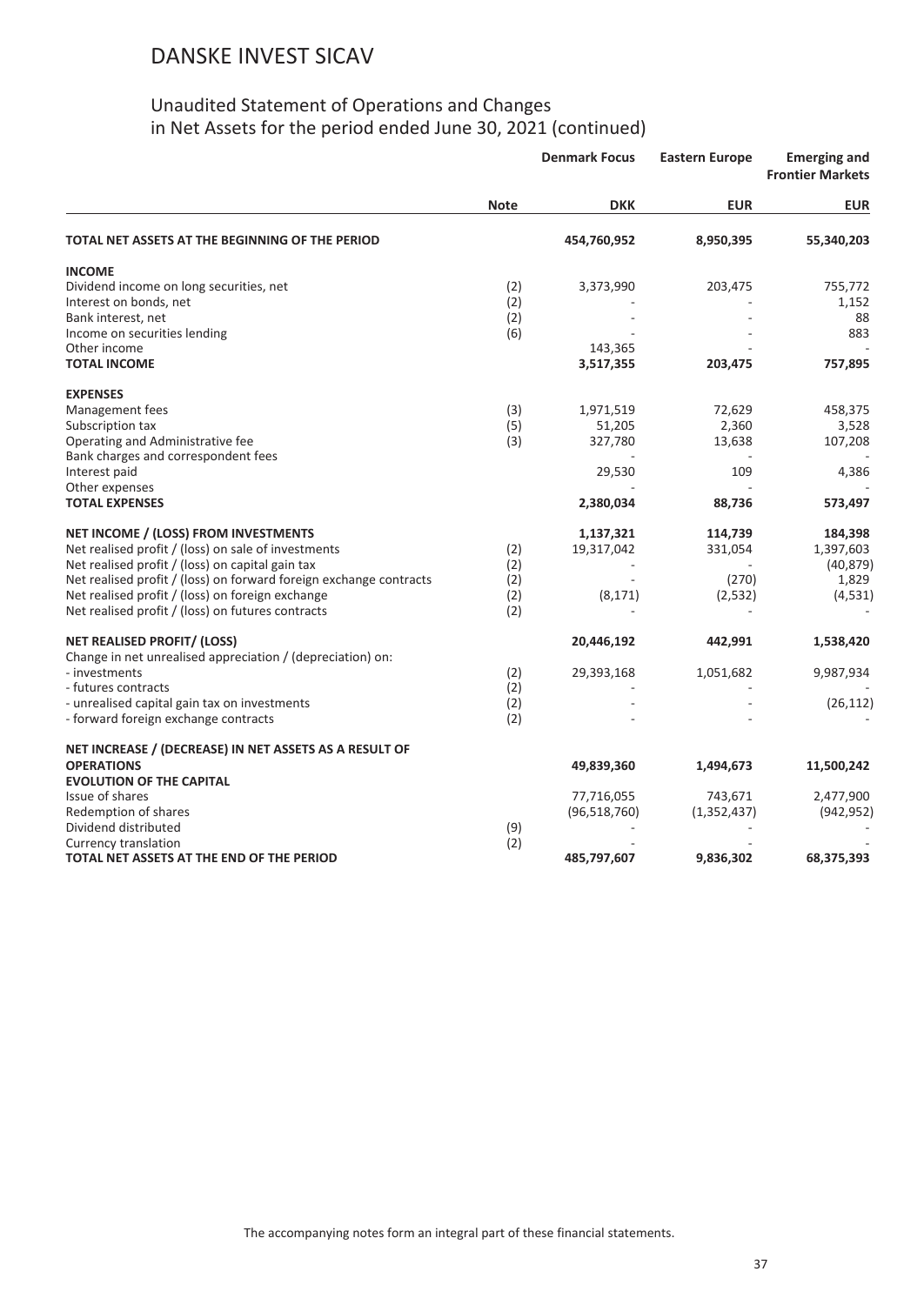|                                                                             | <b>Emerging Markets</b><br><b>Debt Hard</b><br><b>Currency</b> |                | <b>Euro Sustainable</b><br><b>High Yield Bond</b> | <b>Europe</b> |
|-----------------------------------------------------------------------------|----------------------------------------------------------------|----------------|---------------------------------------------------|---------------|
|                                                                             | <b>Note</b>                                                    | <b>USD</b>     | <b>EUR</b>                                        | <b>EUR</b>    |
| TOTAL NET ASSETS AT THE BEGINNING OF THE PERIOD                             |                                                                | 907,123,394    | 64,518,969                                        | 127,729,138   |
| <b>INCOME</b>                                                               |                                                                |                |                                                   |               |
| Dividend income on long securities, net                                     | (2)                                                            |                |                                                   | 2,173,599     |
| Interest on bonds, net                                                      | (2)                                                            | 20,664,275     | 645,156                                           |               |
| Bank interest, net                                                          | (2)                                                            |                |                                                   |               |
| Income on securities lending                                                | (6)                                                            | 17,690         | 1,478                                             | 2,531         |
| Other income                                                                |                                                                |                | 81,167                                            |               |
| <b>TOTAL INCOME</b>                                                         |                                                                | 20,681,965     | 727,801                                           | 2,176,130     |
| <b>EXPENSES</b>                                                             |                                                                |                |                                                   |               |
| Management fees                                                             | (3)                                                            | 2,604,758      | 104,929                                           | 777,029       |
| Subscription tax                                                            | (5)                                                            | 43,643         | 2,542                                             | 16,723        |
| Operating and Administrative fee                                            | (3)                                                            | 653,433        | 27,612                                            | 97,593        |
| Bank charges and correspondent fees                                         |                                                                | 13,135         | 1,079                                             |               |
| Interest paid                                                               |                                                                | 13,421         | 6,374                                             | 3,573         |
| Other expenses                                                              |                                                                | 11,936         | 1,368                                             |               |
| <b>TOTAL EXPENSES</b>                                                       |                                                                | 3,340,326      | 143,904                                           | 894,918       |
| NET INCOME / (LOSS) FROM INVESTMENTS                                        |                                                                | 17,341,639     | 583,897                                           | 1,281,212     |
| Net realised profit / (loss) on sale of investments                         | (2)                                                            | 5,551,399      | 1,104,960                                         | 3,256,414     |
| Net realised profit / (loss) on capital gain tax                            | (2)                                                            |                |                                                   |               |
| Net realised profit / (loss) on forward foreign exchange contracts          | (2)                                                            | 4,219,671      | (1, 469)                                          | 225           |
| Net realised profit / (loss) on foreign exchange                            | (2)                                                            | (1,268,469)    | (5,635)                                           | 11,075        |
| Net realised profit / (loss) on futures contracts                           | (2)                                                            | (5,776,289)    | (55,095)                                          |               |
| NET REALISED PROFIT/ (LOSS)                                                 |                                                                | 20,067,951     | 1,626,658                                         | 4,548,926     |
| Change in net unrealised appreciation / (depreciation) on:<br>- investments |                                                                |                |                                                   |               |
| - futures contracts                                                         | (2)<br>(2)                                                     | (24,806,574)   | (514, 390)                                        | 15,226,712    |
| - unrealised capital gain tax on investments                                | (2)                                                            | 2,173,453      | 4,708                                             |               |
| - forward foreign exchange contracts                                        | (2)                                                            | (17, 535, 289) | (14, 328)                                         |               |
| NET INCREASE / (DECREASE) IN NET ASSETS AS A RESULT OF                      |                                                                |                |                                                   |               |
| <b>OPERATIONS</b>                                                           |                                                                | (20, 100, 459) | 1,102,648                                         | 19,775,638    |
| <b>EVOLUTION OF THE CAPITAL</b>                                             |                                                                |                |                                                   |               |
| Issue of shares                                                             |                                                                | 19,118,543     | 3,215,331                                         | 2,297,850     |
| Redemption of shares                                                        |                                                                | (51,088,800)   | (51, 997, 765)                                    | (7, 777, 616) |
| Dividend distributed                                                        | (9)                                                            | (371, 174)     | (562)                                             |               |
| Currency translation                                                        | (2)                                                            |                |                                                   |               |
| TOTAL NET ASSETS AT THE END OF THE PERIOD                                   |                                                                | 854,681,504    | 16,838,621                                        | 142,025,010   |
|                                                                             |                                                                |                |                                                   |               |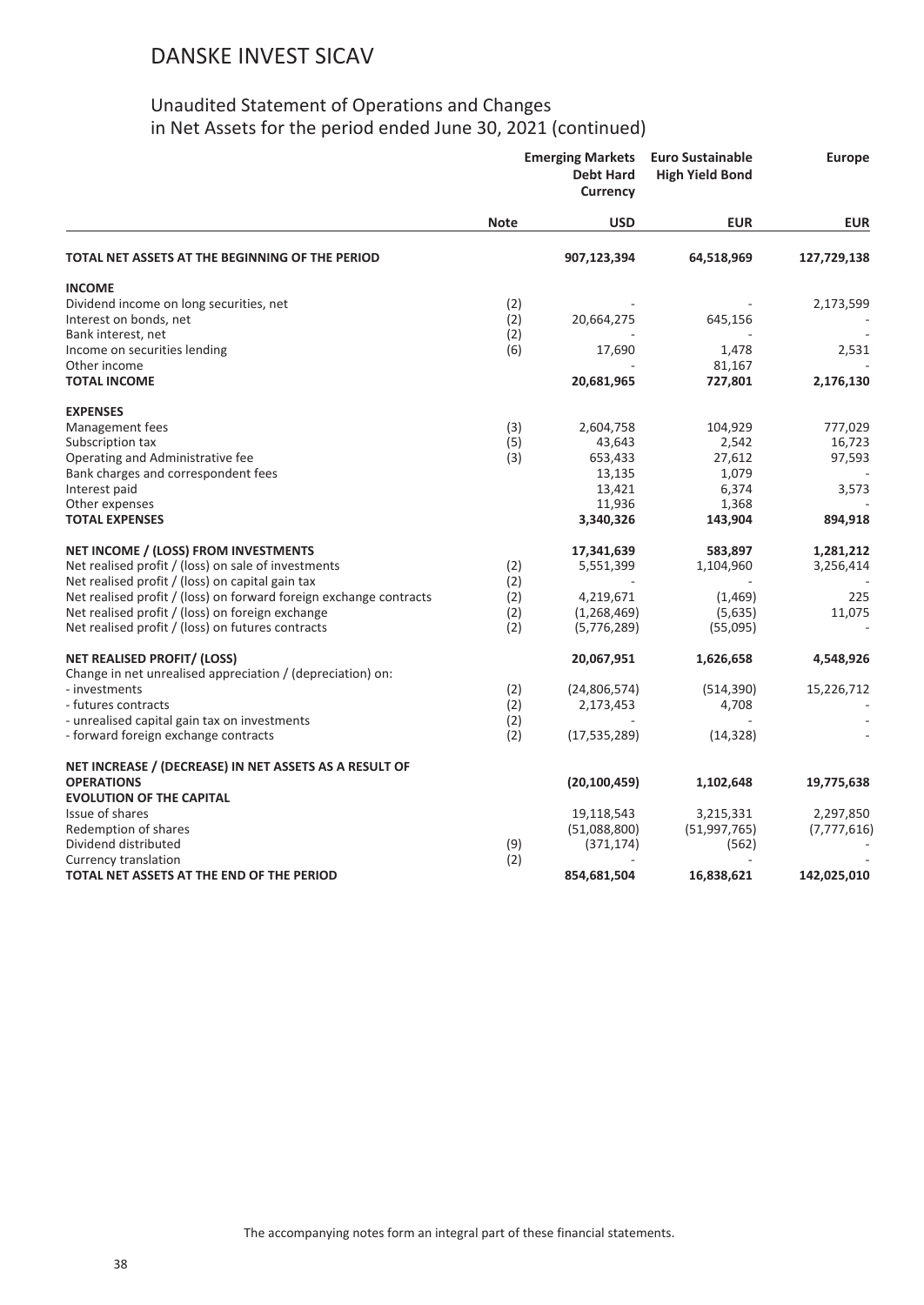|                                                                    | <b>Dividend</b> |              | <b>Europe High Europe Small Cap</b> | <b>European Bond</b> |
|--------------------------------------------------------------------|-----------------|--------------|-------------------------------------|----------------------|
|                                                                    | <b>Note</b>     | <b>EUR</b>   | <b>EUR</b>                          | <b>EUR</b>           |
| TOTAL NET ASSETS AT THE BEGINNING OF THE PERIOD                    |                 | 48,253,776   | 185,685,772                         | 25,215,385           |
| <b>INCOME</b>                                                      |                 |              |                                     |                      |
| Dividend income on long securities, net                            | (2)             | 498,369      | 1,147,945                           |                      |
| Interest on bonds, net                                             | (2)             |              |                                     | 213,764              |
| Bank interest, net                                                 | (2)             |              |                                     |                      |
| Income on securities lending                                       | (6)             | 696          |                                     | 216                  |
| Other income                                                       |                 |              |                                     |                      |
| <b>TOTAL INCOME</b>                                                |                 | 499,065      | 1,147,945                           | 213,980              |
| <b>EXPENSES</b>                                                    |                 |              |                                     |                      |
| Management fees                                                    | (3)             | 131,937      | 1,718,490                           | 82,001               |
| Subscription tax                                                   | (5)             | 3,318        | 59,969                              | 4,675                |
| Operating and Administrative fee                                   | (3)             | 19,088       | 292,830                             | 27,126               |
| Bank charges and correspondent fees                                |                 |              |                                     | 587                  |
| Interest paid                                                      |                 | 285          | 29,116                              | 1,674                |
| Other expenses                                                     |                 |              |                                     | 5,802                |
| <b>TOTAL EXPENSES</b>                                              |                 | 154,628      | 2,100,405                           | 121,865              |
| NET INCOME / (LOSS) FROM INVESTMENTS                               |                 | 344,437      | (952, 460)                          | 92,115               |
| Net realised profit / (loss) on sale of investments                | (2)             | 5,323,278    | 20,136,334                          | (206, 519)           |
| Net realised profit / (loss) on capital gain tax                   | (2)             |              |                                     |                      |
| Net realised profit / (loss) on forward foreign exchange contracts | (2)             | (4,511)      | (4,647)                             | 499,149              |
| Net realised profit / (loss) on foreign exchange                   | (2)             | 155,072      | (38, 229)                           | (16, 122)            |
| Net realised profit / (loss) on futures contracts                  | (2)             |              |                                     | (340, 526)           |
| <b>NET REALISED PROFIT/ (LOSS)</b>                                 |                 | 5,818,276    | 19,140,998                          | 28,097               |
| Change in net unrealised appreciation / (depreciation) on:         |                 |              |                                     |                      |
| - investments                                                      | (2)             | (2,802,873)  | 27,266,832                          | (99, 853)            |
| - futures contracts                                                | (2)             |              |                                     | 23,678               |
| - unrealised capital gain tax on investments                       | (2)             |              |                                     |                      |
| - forward foreign exchange contracts                               | (2)             |              |                                     | (231, 172)           |
| NET INCREASE / (DECREASE) IN NET ASSETS AS A RESULT OF             |                 |              |                                     |                      |
| <b>OPERATIONS</b>                                                  |                 | 3,015,403    | 46,407,830                          | (279, 250)           |
| <b>EVOLUTION OF THE CAPITAL</b>                                    |                 |              |                                     |                      |
| Issue of shares                                                    |                 | 1,376,273    | 75,086,127                          | 749,524              |
| Redemption of shares                                               |                 | (40,063,623) | (28, 306, 223)                      | (7, 585, 142)        |
| Dividend distributed                                               | (9)             |              |                                     | (18, 757)            |
| Currency translation                                               | (2)             |              |                                     |                      |
| TOTAL NET ASSETS AT THE END OF THE PERIOD                          |                 | 12,581,829   | 278,873,506                         | 18,081,760           |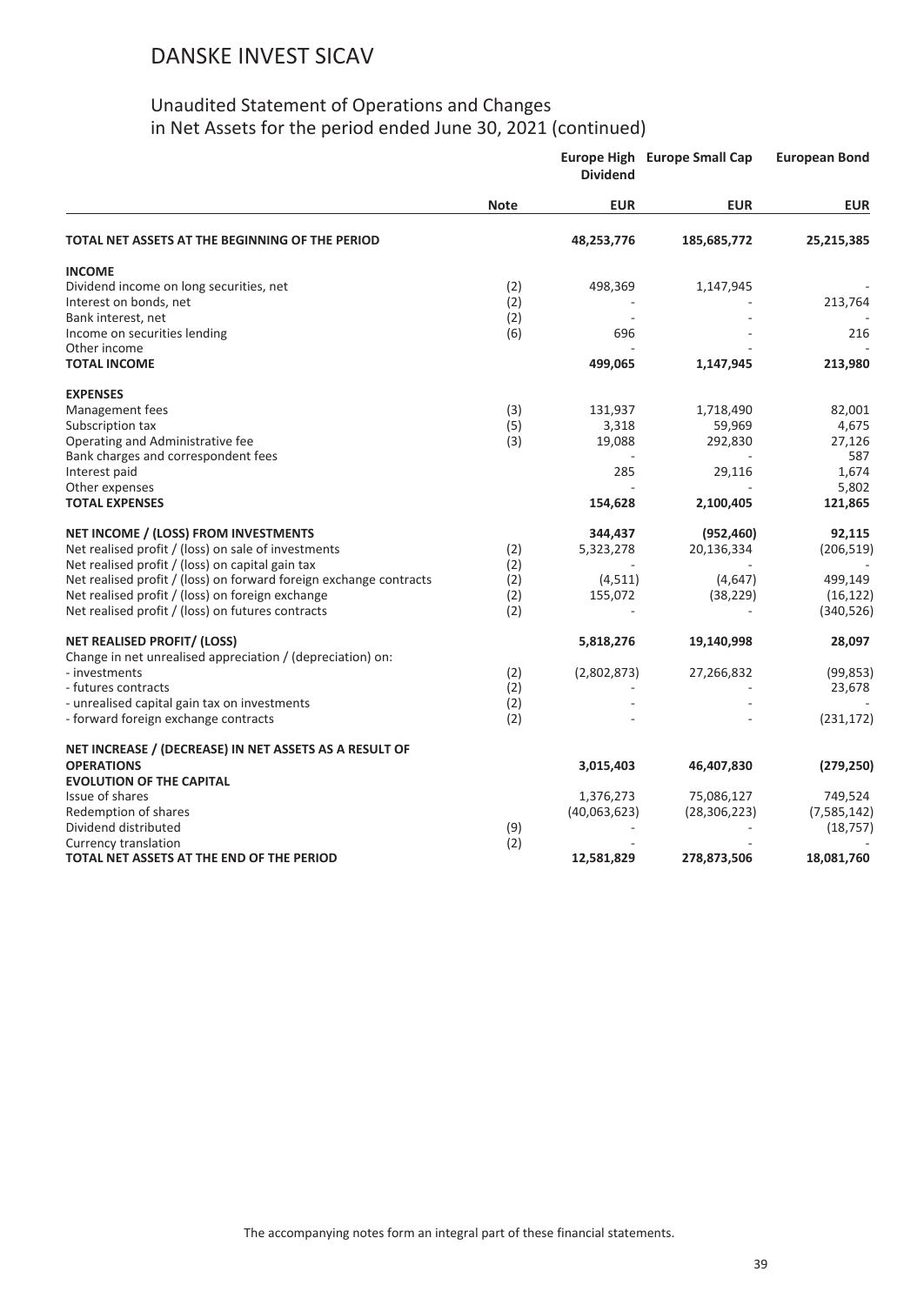| <b>EUR</b><br><b>EUR</b><br><b>USD</b><br><b>Note</b><br>664,268,848<br>444,657,577<br>253,534,713<br>Dividend income on long securities, net<br>(2)<br>2,589,436<br>(2)<br>Interest on bonds, net<br>5,829,672<br>3,274,685<br>(2)<br>Bank interest, net<br>477<br>(6)<br>Income on securities lending<br>64,303<br>57,845<br>9,121<br>Other income<br>6,879<br>162,057<br><b>TOTAL INCOME</b><br>5,900,854<br>3,332,530<br>2,761,091<br>(3)<br>2,417,568<br>Management fees<br>1,578,697<br>1,287,927<br>(5)<br>Subscription tax<br>47,854<br>92,713<br>65,909<br>(3)<br>Operating and Administrative fee<br>608,215<br>455,393<br>530,409<br>Bank charges and correspondent fees<br>2,646<br>3,666<br>90,729<br>Interest paid<br>39,047<br>5,112<br>Other expenses<br>17,591<br><b>TOTAL EXPENSES</b><br>2,276,459<br>1,948,019<br>3,018,998<br>3,624,395<br>1,384,511<br>(257, 907)<br>Net realised profit / (loss) on sale of investments<br>(2)<br>(61,893)<br>3,268,150<br>14,254,176<br>Net realised profit / (loss) on capital gain tax<br>(2)<br>(963, 129)<br>Net realised profit / (loss) on forward foreign exchange contracts<br>(2)<br>2,183,071<br>12,954,036<br>(38, 400)<br>Net realised profit / (loss) on foreign exchange<br>(2)<br>(321, 937)<br>(718, 164)<br>71,561<br>(2)<br>1,233,930<br>(1,051,364)<br>13,066,301<br>6,657,566<br>15,837,169<br>Change in net unrealised appreciation / (depreciation) on:<br>(2)<br>- investments<br>(2,764,945)<br>(1,003,627)<br>(5,936,529)<br>- futures contracts<br>(2)<br>(461, 820)<br>136,308<br>- unrealised capital gain tax on investments<br>(2)<br>(2)<br>(3,048,964)<br>(8,663,982)<br>21<br>NET INCREASE / (DECREASE) IN NET ASSETS AS A RESULT OF<br><b>OPERATIONS</b><br>1,372,966<br>2,143,155<br>10,301,377<br><b>EVOLUTION OF THE CAPITAL</b><br>Issue of shares<br>121,118,859<br>135,092,085<br>178,193,130<br>Redemption of shares<br>(40, 644, 026)<br>(57, 550, 118)<br>(33,017,941)<br>Dividend distributed<br>(9)<br>(845, 533)<br>(2)<br>Currency translation<br>746,041,303<br>523,572,510<br>409,011,279 |                                                   | European<br>Corporate<br><b>Sustainable Bond</b> |  | <b>Euro Investment</b><br><b>Grade Corporate</b><br>Bond | <b>Global Emerging</b><br><b>Markets</b> |
|----------------------------------------------------------------------------------------------------------------------------------------------------------------------------------------------------------------------------------------------------------------------------------------------------------------------------------------------------------------------------------------------------------------------------------------------------------------------------------------------------------------------------------------------------------------------------------------------------------------------------------------------------------------------------------------------------------------------------------------------------------------------------------------------------------------------------------------------------------------------------------------------------------------------------------------------------------------------------------------------------------------------------------------------------------------------------------------------------------------------------------------------------------------------------------------------------------------------------------------------------------------------------------------------------------------------------------------------------------------------------------------------------------------------------------------------------------------------------------------------------------------------------------------------------------------------------------------------------------------------------------------------------------------------------------------------------------------------------------------------------------------------------------------------------------------------------------------------------------------------------------------------------------------------------------------------------------------------------------------------------------------------------------------------------------------------------------------------------|---------------------------------------------------|--------------------------------------------------|--|----------------------------------------------------------|------------------------------------------|
|                                                                                                                                                                                                                                                                                                                                                                                                                                                                                                                                                                                                                                                                                                                                                                                                                                                                                                                                                                                                                                                                                                                                                                                                                                                                                                                                                                                                                                                                                                                                                                                                                                                                                                                                                                                                                                                                                                                                                                                                                                                                                                    |                                                   |                                                  |  |                                                          |                                          |
|                                                                                                                                                                                                                                                                                                                                                                                                                                                                                                                                                                                                                                                                                                                                                                                                                                                                                                                                                                                                                                                                                                                                                                                                                                                                                                                                                                                                                                                                                                                                                                                                                                                                                                                                                                                                                                                                                                                                                                                                                                                                                                    | TOTAL NET ASSETS AT THE BEGINNING OF THE PERIOD   |                                                  |  |                                                          |                                          |
|                                                                                                                                                                                                                                                                                                                                                                                                                                                                                                                                                                                                                                                                                                                                                                                                                                                                                                                                                                                                                                                                                                                                                                                                                                                                                                                                                                                                                                                                                                                                                                                                                                                                                                                                                                                                                                                                                                                                                                                                                                                                                                    | <b>INCOME</b>                                     |                                                  |  |                                                          |                                          |
|                                                                                                                                                                                                                                                                                                                                                                                                                                                                                                                                                                                                                                                                                                                                                                                                                                                                                                                                                                                                                                                                                                                                                                                                                                                                                                                                                                                                                                                                                                                                                                                                                                                                                                                                                                                                                                                                                                                                                                                                                                                                                                    |                                                   |                                                  |  |                                                          |                                          |
|                                                                                                                                                                                                                                                                                                                                                                                                                                                                                                                                                                                                                                                                                                                                                                                                                                                                                                                                                                                                                                                                                                                                                                                                                                                                                                                                                                                                                                                                                                                                                                                                                                                                                                                                                                                                                                                                                                                                                                                                                                                                                                    |                                                   |                                                  |  |                                                          |                                          |
|                                                                                                                                                                                                                                                                                                                                                                                                                                                                                                                                                                                                                                                                                                                                                                                                                                                                                                                                                                                                                                                                                                                                                                                                                                                                                                                                                                                                                                                                                                                                                                                                                                                                                                                                                                                                                                                                                                                                                                                                                                                                                                    |                                                   |                                                  |  |                                                          |                                          |
|                                                                                                                                                                                                                                                                                                                                                                                                                                                                                                                                                                                                                                                                                                                                                                                                                                                                                                                                                                                                                                                                                                                                                                                                                                                                                                                                                                                                                                                                                                                                                                                                                                                                                                                                                                                                                                                                                                                                                                                                                                                                                                    |                                                   |                                                  |  |                                                          |                                          |
|                                                                                                                                                                                                                                                                                                                                                                                                                                                                                                                                                                                                                                                                                                                                                                                                                                                                                                                                                                                                                                                                                                                                                                                                                                                                                                                                                                                                                                                                                                                                                                                                                                                                                                                                                                                                                                                                                                                                                                                                                                                                                                    |                                                   |                                                  |  |                                                          |                                          |
|                                                                                                                                                                                                                                                                                                                                                                                                                                                                                                                                                                                                                                                                                                                                                                                                                                                                                                                                                                                                                                                                                                                                                                                                                                                                                                                                                                                                                                                                                                                                                                                                                                                                                                                                                                                                                                                                                                                                                                                                                                                                                                    |                                                   |                                                  |  |                                                          |                                          |
|                                                                                                                                                                                                                                                                                                                                                                                                                                                                                                                                                                                                                                                                                                                                                                                                                                                                                                                                                                                                                                                                                                                                                                                                                                                                                                                                                                                                                                                                                                                                                                                                                                                                                                                                                                                                                                                                                                                                                                                                                                                                                                    | <b>EXPENSES</b>                                   |                                                  |  |                                                          |                                          |
|                                                                                                                                                                                                                                                                                                                                                                                                                                                                                                                                                                                                                                                                                                                                                                                                                                                                                                                                                                                                                                                                                                                                                                                                                                                                                                                                                                                                                                                                                                                                                                                                                                                                                                                                                                                                                                                                                                                                                                                                                                                                                                    |                                                   |                                                  |  |                                                          |                                          |
|                                                                                                                                                                                                                                                                                                                                                                                                                                                                                                                                                                                                                                                                                                                                                                                                                                                                                                                                                                                                                                                                                                                                                                                                                                                                                                                                                                                                                                                                                                                                                                                                                                                                                                                                                                                                                                                                                                                                                                                                                                                                                                    |                                                   |                                                  |  |                                                          |                                          |
|                                                                                                                                                                                                                                                                                                                                                                                                                                                                                                                                                                                                                                                                                                                                                                                                                                                                                                                                                                                                                                                                                                                                                                                                                                                                                                                                                                                                                                                                                                                                                                                                                                                                                                                                                                                                                                                                                                                                                                                                                                                                                                    |                                                   |                                                  |  |                                                          |                                          |
|                                                                                                                                                                                                                                                                                                                                                                                                                                                                                                                                                                                                                                                                                                                                                                                                                                                                                                                                                                                                                                                                                                                                                                                                                                                                                                                                                                                                                                                                                                                                                                                                                                                                                                                                                                                                                                                                                                                                                                                                                                                                                                    |                                                   |                                                  |  |                                                          |                                          |
|                                                                                                                                                                                                                                                                                                                                                                                                                                                                                                                                                                                                                                                                                                                                                                                                                                                                                                                                                                                                                                                                                                                                                                                                                                                                                                                                                                                                                                                                                                                                                                                                                                                                                                                                                                                                                                                                                                                                                                                                                                                                                                    |                                                   |                                                  |  |                                                          |                                          |
|                                                                                                                                                                                                                                                                                                                                                                                                                                                                                                                                                                                                                                                                                                                                                                                                                                                                                                                                                                                                                                                                                                                                                                                                                                                                                                                                                                                                                                                                                                                                                                                                                                                                                                                                                                                                                                                                                                                                                                                                                                                                                                    |                                                   |                                                  |  |                                                          |                                          |
|                                                                                                                                                                                                                                                                                                                                                                                                                                                                                                                                                                                                                                                                                                                                                                                                                                                                                                                                                                                                                                                                                                                                                                                                                                                                                                                                                                                                                                                                                                                                                                                                                                                                                                                                                                                                                                                                                                                                                                                                                                                                                                    |                                                   |                                                  |  |                                                          |                                          |
|                                                                                                                                                                                                                                                                                                                                                                                                                                                                                                                                                                                                                                                                                                                                                                                                                                                                                                                                                                                                                                                                                                                                                                                                                                                                                                                                                                                                                                                                                                                                                                                                                                                                                                                                                                                                                                                                                                                                                                                                                                                                                                    | NET INCOME / (LOSS) FROM INVESTMENTS              |                                                  |  |                                                          |                                          |
|                                                                                                                                                                                                                                                                                                                                                                                                                                                                                                                                                                                                                                                                                                                                                                                                                                                                                                                                                                                                                                                                                                                                                                                                                                                                                                                                                                                                                                                                                                                                                                                                                                                                                                                                                                                                                                                                                                                                                                                                                                                                                                    |                                                   |                                                  |  |                                                          |                                          |
|                                                                                                                                                                                                                                                                                                                                                                                                                                                                                                                                                                                                                                                                                                                                                                                                                                                                                                                                                                                                                                                                                                                                                                                                                                                                                                                                                                                                                                                                                                                                                                                                                                                                                                                                                                                                                                                                                                                                                                                                                                                                                                    |                                                   |                                                  |  |                                                          |                                          |
|                                                                                                                                                                                                                                                                                                                                                                                                                                                                                                                                                                                                                                                                                                                                                                                                                                                                                                                                                                                                                                                                                                                                                                                                                                                                                                                                                                                                                                                                                                                                                                                                                                                                                                                                                                                                                                                                                                                                                                                                                                                                                                    |                                                   |                                                  |  |                                                          |                                          |
|                                                                                                                                                                                                                                                                                                                                                                                                                                                                                                                                                                                                                                                                                                                                                                                                                                                                                                                                                                                                                                                                                                                                                                                                                                                                                                                                                                                                                                                                                                                                                                                                                                                                                                                                                                                                                                                                                                                                                                                                                                                                                                    |                                                   |                                                  |  |                                                          |                                          |
|                                                                                                                                                                                                                                                                                                                                                                                                                                                                                                                                                                                                                                                                                                                                                                                                                                                                                                                                                                                                                                                                                                                                                                                                                                                                                                                                                                                                                                                                                                                                                                                                                                                                                                                                                                                                                                                                                                                                                                                                                                                                                                    | Net realised profit / (loss) on futures contracts |                                                  |  |                                                          |                                          |
|                                                                                                                                                                                                                                                                                                                                                                                                                                                                                                                                                                                                                                                                                                                                                                                                                                                                                                                                                                                                                                                                                                                                                                                                                                                                                                                                                                                                                                                                                                                                                                                                                                                                                                                                                                                                                                                                                                                                                                                                                                                                                                    | <b>NET REALISED PROFIT/ (LOSS)</b>                |                                                  |  |                                                          |                                          |
|                                                                                                                                                                                                                                                                                                                                                                                                                                                                                                                                                                                                                                                                                                                                                                                                                                                                                                                                                                                                                                                                                                                                                                                                                                                                                                                                                                                                                                                                                                                                                                                                                                                                                                                                                                                                                                                                                                                                                                                                                                                                                                    |                                                   |                                                  |  |                                                          |                                          |
|                                                                                                                                                                                                                                                                                                                                                                                                                                                                                                                                                                                                                                                                                                                                                                                                                                                                                                                                                                                                                                                                                                                                                                                                                                                                                                                                                                                                                                                                                                                                                                                                                                                                                                                                                                                                                                                                                                                                                                                                                                                                                                    |                                                   |                                                  |  |                                                          |                                          |
|                                                                                                                                                                                                                                                                                                                                                                                                                                                                                                                                                                                                                                                                                                                                                                                                                                                                                                                                                                                                                                                                                                                                                                                                                                                                                                                                                                                                                                                                                                                                                                                                                                                                                                                                                                                                                                                                                                                                                                                                                                                                                                    |                                                   |                                                  |  |                                                          |                                          |
|                                                                                                                                                                                                                                                                                                                                                                                                                                                                                                                                                                                                                                                                                                                                                                                                                                                                                                                                                                                                                                                                                                                                                                                                                                                                                                                                                                                                                                                                                                                                                                                                                                                                                                                                                                                                                                                                                                                                                                                                                                                                                                    | - forward foreign exchange contracts              |                                                  |  |                                                          |                                          |
|                                                                                                                                                                                                                                                                                                                                                                                                                                                                                                                                                                                                                                                                                                                                                                                                                                                                                                                                                                                                                                                                                                                                                                                                                                                                                                                                                                                                                                                                                                                                                                                                                                                                                                                                                                                                                                                                                                                                                                                                                                                                                                    |                                                   |                                                  |  |                                                          |                                          |
|                                                                                                                                                                                                                                                                                                                                                                                                                                                                                                                                                                                                                                                                                                                                                                                                                                                                                                                                                                                                                                                                                                                                                                                                                                                                                                                                                                                                                                                                                                                                                                                                                                                                                                                                                                                                                                                                                                                                                                                                                                                                                                    |                                                   |                                                  |  |                                                          |                                          |
|                                                                                                                                                                                                                                                                                                                                                                                                                                                                                                                                                                                                                                                                                                                                                                                                                                                                                                                                                                                                                                                                                                                                                                                                                                                                                                                                                                                                                                                                                                                                                                                                                                                                                                                                                                                                                                                                                                                                                                                                                                                                                                    |                                                   |                                                  |  |                                                          |                                          |
|                                                                                                                                                                                                                                                                                                                                                                                                                                                                                                                                                                                                                                                                                                                                                                                                                                                                                                                                                                                                                                                                                                                                                                                                                                                                                                                                                                                                                                                                                                                                                                                                                                                                                                                                                                                                                                                                                                                                                                                                                                                                                                    |                                                   |                                                  |  |                                                          |                                          |
|                                                                                                                                                                                                                                                                                                                                                                                                                                                                                                                                                                                                                                                                                                                                                                                                                                                                                                                                                                                                                                                                                                                                                                                                                                                                                                                                                                                                                                                                                                                                                                                                                                                                                                                                                                                                                                                                                                                                                                                                                                                                                                    |                                                   |                                                  |  |                                                          |                                          |
|                                                                                                                                                                                                                                                                                                                                                                                                                                                                                                                                                                                                                                                                                                                                                                                                                                                                                                                                                                                                                                                                                                                                                                                                                                                                                                                                                                                                                                                                                                                                                                                                                                                                                                                                                                                                                                                                                                                                                                                                                                                                                                    |                                                   |                                                  |  |                                                          |                                          |
|                                                                                                                                                                                                                                                                                                                                                                                                                                                                                                                                                                                                                                                                                                                                                                                                                                                                                                                                                                                                                                                                                                                                                                                                                                                                                                                                                                                                                                                                                                                                                                                                                                                                                                                                                                                                                                                                                                                                                                                                                                                                                                    |                                                   |                                                  |  |                                                          |                                          |
|                                                                                                                                                                                                                                                                                                                                                                                                                                                                                                                                                                                                                                                                                                                                                                                                                                                                                                                                                                                                                                                                                                                                                                                                                                                                                                                                                                                                                                                                                                                                                                                                                                                                                                                                                                                                                                                                                                                                                                                                                                                                                                    | TOTAL NET ASSETS AT THE END OF THE PERIOD         |                                                  |  |                                                          |                                          |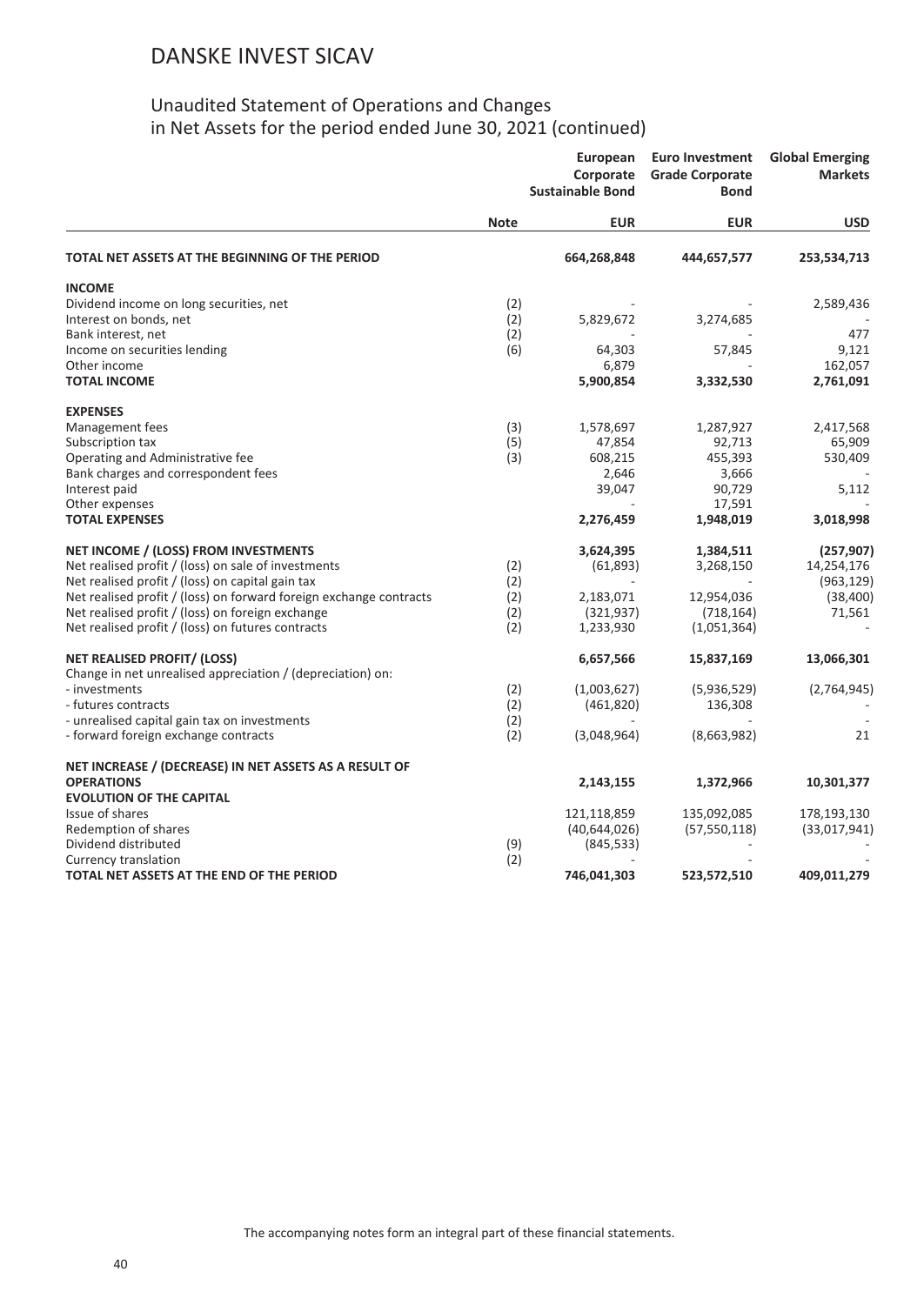|                                                                    | <b>Global Emerging</b><br><b>Markets Small Cap</b> |                | <b>Global Inflation</b> | <b>Global Inflation</b><br><b>Linked Bond Linked Bond Short</b><br><b>Duration</b> |  |
|--------------------------------------------------------------------|----------------------------------------------------|----------------|-------------------------|------------------------------------------------------------------------------------|--|
|                                                                    | <b>Note</b>                                        | <b>USD</b>     | <b>EUR</b>              | <b>EUR</b>                                                                         |  |
| TOTAL NET ASSETS AT THE BEGINNING OF THE PERIOD                    |                                                    | 60,346,620     | 8,950,863               | 80,007,653                                                                         |  |
| <b>INCOME</b>                                                      |                                                    |                |                         |                                                                                    |  |
| Dividend income on long securities, net                            | (2)                                                | 370,620        |                         |                                                                                    |  |
| Interest on bonds, net                                             | (2)                                                |                | 24,876                  | 471,631                                                                            |  |
| Bank interest, net                                                 | (2)                                                |                | 1                       | 7                                                                                  |  |
| Income on securities lending                                       | (6)                                                | 1,204          | 508                     | 8,019                                                                              |  |
| Other income                                                       |                                                    |                | 793                     |                                                                                    |  |
| <b>TOTAL INCOME</b>                                                |                                                    | 371,824        | 26,178                  | 479,657                                                                            |  |
| <b>EXPENSES</b>                                                    |                                                    |                |                         |                                                                                    |  |
| Management fees                                                    | (3)                                                | 386,493        | 33,779                  | 321,765                                                                            |  |
| Subscription tax                                                   | (5)                                                | 11,433         | 2,160                   | 29,458                                                                             |  |
| Operating and Administrative fee                                   | (3)                                                | 80,321         | 9,561                   | 126,071                                                                            |  |
| Bank charges and correspondent fees                                |                                                    |                |                         |                                                                                    |  |
| Interest paid                                                      |                                                    | 655            | 58                      | 804                                                                                |  |
| Other expenses                                                     |                                                    |                |                         |                                                                                    |  |
| <b>TOTAL EXPENSES</b>                                              |                                                    | 478,902        | 45,558                  | 478,098                                                                            |  |
| NET INCOME / (LOSS) FROM INVESTMENTS                               |                                                    | (107, 078)     | (19, 380)               | 1,559                                                                              |  |
| Net realised profit / (loss) on sale of investments                | (2)                                                | 6,914,531      | 75,185                  | 1,031,090                                                                          |  |
| Net realised profit / (loss) on capital gain tax                   | (2)                                                | (243, 382)     |                         |                                                                                    |  |
| Net realised profit / (loss) on forward foreign exchange contracts | (2)                                                | (2,077)        | (153, 114)              | (378, 550)                                                                         |  |
| Net realised profit / (loss) on foreign exchange                   | (2)                                                | (35,060)       | 21,091                  | 50,652                                                                             |  |
| Net realised profit / (loss) on futures contracts                  | (2)                                                |                |                         |                                                                                    |  |
| <b>NET REALISED PROFIT/ (LOSS)</b>                                 |                                                    | 6,526,934      | (76, 218)               | 704,751                                                                            |  |
| Change in net unrealised appreciation / (depreciation) on:         |                                                    |                |                         |                                                                                    |  |
| - investments                                                      | (2)                                                | (164, 351)     | 166,706                 | 5,619,023                                                                          |  |
| - futures contracts                                                | (2)                                                |                |                         |                                                                                    |  |
| - unrealised capital gain tax on investments                       | (2)                                                |                |                         |                                                                                    |  |
| - forward foreign exchange contracts                               | (2)                                                |                | (121, 678)              | (3,519,700)                                                                        |  |
| NET INCREASE / (DECREASE) IN NET ASSETS AS A RESULT OF             |                                                    |                |                         |                                                                                    |  |
| <b>OPERATIONS</b>                                                  |                                                    | 6,362,583      | (31, 190)               | 2,804,074                                                                          |  |
| <b>EVOLUTION OF THE CAPITAL</b>                                    |                                                    |                |                         |                                                                                    |  |
| Issue of shares                                                    |                                                    | 3,583,738      | 435,714                 | 185,991,118                                                                        |  |
| Redemption of shares                                               |                                                    | (24, 513, 421) | (291, 287)              | (4,938,602)                                                                        |  |
| Dividend distributed                                               | (9)                                                |                | (2,886)                 |                                                                                    |  |
| Currency translation                                               | (2)                                                |                |                         |                                                                                    |  |
| TOTAL NET ASSETS AT THE END OF THE PERIOD                          |                                                    | 45,779,520     | 9,061,214               | 263,864,243                                                                        |  |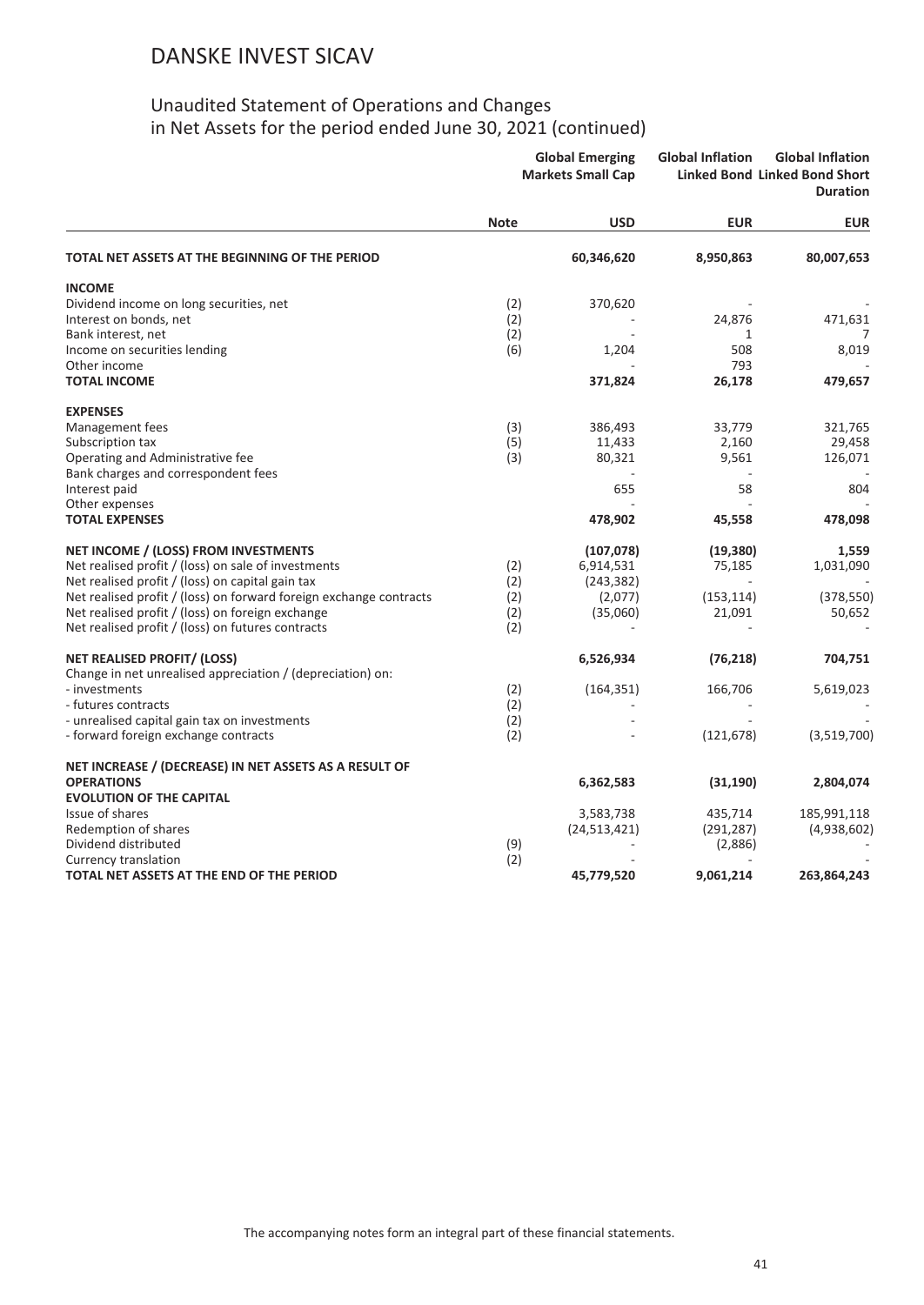|                                                                    |             | Global<br><b>Sustainable</b><br><b>Future</b> | India       | Japan           |
|--------------------------------------------------------------------|-------------|-----------------------------------------------|-------------|-----------------|
|                                                                    | <b>Note</b> | <b>EUR</b>                                    | <b>USD</b>  | <b>JPY</b>      |
| TOTAL NET ASSETS AT THE BEGINNING OF THE PERIOD                    |             | 35,517,023                                    | 65,848,402  | 6,457,711,998   |
| <b>INCOME</b>                                                      |             |                                               |             |                 |
| Dividend income on long securities, net                            | (2)         | 3,044,103                                     | 243,157     | 76,524,958      |
| Interest on bonds, net                                             | (2)         |                                               |             |                 |
| Bank interest, net                                                 | (2)         | 42                                            |             |                 |
| Income on securities lending                                       | (6)         | 15,634                                        |             |                 |
| Other income                                                       |             |                                               |             |                 |
| <b>TOTAL INCOME</b>                                                |             | 3,059,779                                     | 243,157     | 76,524,958      |
| <b>EXPENSES</b>                                                    |             |                                               |             |                 |
| Management fees                                                    | (3)         | 1,650,061                                     | 562,933     | 43,059,632      |
| Subscription tax                                                   | (5)         | 39,349                                        | 17,017      | 1,465,477       |
| Operating and Administrative fee                                   | (3)         | 234,893                                       | 115,898     | 12,679,637      |
| Bank charges and correspondent fees                                |             |                                               |             |                 |
| Interest paid                                                      |             | 14,408                                        | 294         | 269,735         |
| Other expenses                                                     |             |                                               |             |                 |
| <b>TOTAL EXPENSES</b>                                              |             | 1,938,711                                     | 696,142     | 57,474,481      |
| NET INCOME / (LOSS) FROM INVESTMENTS                               |             | 1,121,068                                     | (452, 985)  | 19,050,477      |
| Net realised profit / (loss) on sale of investments                | (2)         | 2,610,781                                     | 2,821,711   | 474,334,942     |
| Net realised profit / (loss) on capital gain tax                   | (2)         |                                               | (603, 645)  |                 |
| Net realised profit / (loss) on forward foreign exchange contracts | (2)         | (10, 250)                                     |             |                 |
| Net realised profit / (loss) on foreign exchange                   | (2)         | (869, 748)                                    | (13,960)    | (137, 867)      |
| Net realised profit / (loss) on futures contracts                  | (2)         |                                               |             |                 |
| <b>NET REALISED PROFIT/ (LOSS)</b>                                 |             | 2,851,851                                     | 1,751,121   | 493,247,552     |
| Change in net unrealised appreciation / (depreciation) on:         |             |                                               |             |                 |
| - investments                                                      | (2)         | 44,537,635                                    | 3,972,142   | 311,866,147     |
| - futures contracts                                                | (2)         |                                               |             |                 |
| - unrealised capital gain tax on investments                       | (2)         |                                               |             |                 |
| - forward foreign exchange contracts                               | (2)         |                                               |             |                 |
| NET INCREASE / (DECREASE) IN NET ASSETS AS A RESULT OF             |             |                                               |             |                 |
| <b>OPERATIONS</b>                                                  |             | 47,389,486                                    | 5,723,263   | 805,113,699     |
| <b>EVOLUTION OF THE CAPITAL</b>                                    |             |                                               |             |                 |
| Issue of shares                                                    |             | 459,189,072                                   | 5,072,442   | 171,391,793     |
| Redemption of shares                                               |             | (8,637,696)                                   | (8,014,660) | (853, 713, 317) |
| Dividend distributed                                               | (9)         |                                               |             |                 |
| Currency translation                                               | (2)         |                                               |             |                 |
| TOTAL NET ASSETS AT THE END OF THE PERIOD                          |             | 533,457,885                                   | 68,629,447  | 6,580,504,173   |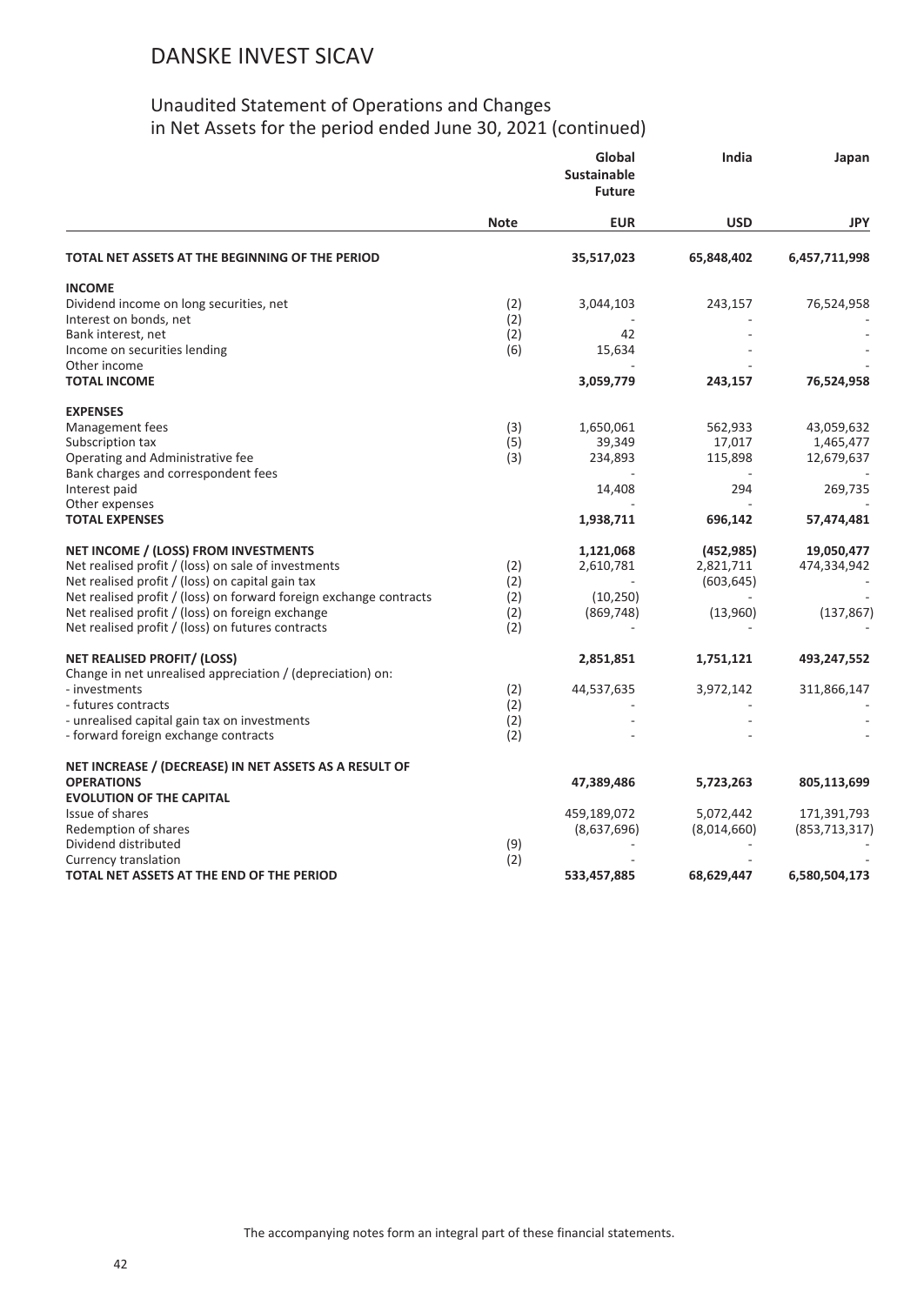|                                                                    | <b>Nordic Corporate</b><br><b>Bond</b> |             | <b>Russia</b> | <b>Sverige</b>     |  |
|--------------------------------------------------------------------|----------------------------------------|-------------|---------------|--------------------|--|
|                                                                    | <b>Note</b>                            | <b>EUR</b>  | <b>USD</b>    | <b>SEK</b>         |  |
| TOTAL NET ASSETS AT THE BEGINNING OF THE PERIOD                    |                                        | 28,849,980  | 10,300,284    | 5,589,472,638      |  |
| <b>INCOME</b>                                                      |                                        |             |               |                    |  |
| Dividend income on long securities, net                            | (2)                                    |             | 254,019       | 103,831,820        |  |
| Interest on bonds, net                                             | (2)                                    | 247,400     |               |                    |  |
| Bank interest, net                                                 | (2)                                    |             |               |                    |  |
| Income on securities lending                                       | (6)                                    | 1,879       |               | 570,023            |  |
| Other income                                                       |                                        | 1,508       |               |                    |  |
| <b>TOTAL INCOME</b>                                                |                                        | 250,787     | 254,019       | 104,401,843        |  |
| <b>EXPENSES</b>                                                    |                                        |             |               |                    |  |
| Management fees                                                    | (3)                                    | 53,349      | 104,310       | 32,246,248         |  |
| Subscription tax                                                   | (5)                                    | 1,700       | 2,716         |                    |  |
| Operating and Administrative fee                                   | (3)                                    | 19,745      | 23,470        | 5,172,060          |  |
| Bank charges and correspondent fees                                |                                        | 12          |               |                    |  |
| Interest paid                                                      |                                        | 2,531       | 49            | 67,013             |  |
| Other expenses                                                     |                                        | 1,664       |               |                    |  |
| <b>TOTAL EXPENSES</b>                                              |                                        | 79,001      | 130,545       | 37,485,321         |  |
| NET INCOME / (LOSS) FROM INVESTMENTS                               |                                        | 171,786     | 123,474       | 66,916,522         |  |
| Net realised profit / (loss) on sale of investments                | (2)                                    | 207,690     | 364,627       | 165,091,961        |  |
| Net realised profit / (loss) on capital gain tax                   | (2)                                    |             |               |                    |  |
| Net realised profit / (loss) on forward foreign exchange contracts | (2)                                    | 2,728       |               |                    |  |
| Net realised profit / (loss) on foreign exchange                   | (2)                                    | 5,981       | (1,612)       | 13,276             |  |
| Net realised profit / (loss) on futures contracts                  | (2)                                    | 12,105      |               |                    |  |
| <b>NET REALISED PROFIT/ (LOSS)</b>                                 |                                        | 400,290     | 486,489       | 232,021,759        |  |
| Change in net unrealised appreciation / (depreciation) on:         |                                        |             |               |                    |  |
| - investments                                                      | (2)                                    | (16,998)    | 1,365,693     | 883,405,011        |  |
| - futures contracts                                                | (2)                                    | 1,550       |               |                    |  |
| - unrealised capital gain tax on investments                       | (2)                                    |             |               |                    |  |
| - forward foreign exchange contracts                               | (2)                                    | 129,897     |               |                    |  |
| NET INCREASE / (DECREASE) IN NET ASSETS AS A RESULT OF             |                                        |             |               |                    |  |
| <b>OPERATIONS</b>                                                  |                                        | 514,739     | 1,852,182     | 1,115,426,770      |  |
| <b>EVOLUTION OF THE CAPITAL</b>                                    |                                        |             |               |                    |  |
| Issue of shares                                                    |                                        | 5,708,810   | 1,399,568     | 4,093,103,559      |  |
| Redemption of shares                                               |                                        | (9,413,669) | (2, 238, 367) | (4, 170, 330, 722) |  |
| Dividend distributed                                               | (9)                                    | (8,628)     |               | (103, 044)         |  |
| Currency translation                                               | (2)                                    |             |               |                    |  |
| TOTAL NET ASSETS AT THE END OF THE PERIOD                          |                                        | 25,651,232  | 11,313,667    | 6,627,569,201      |  |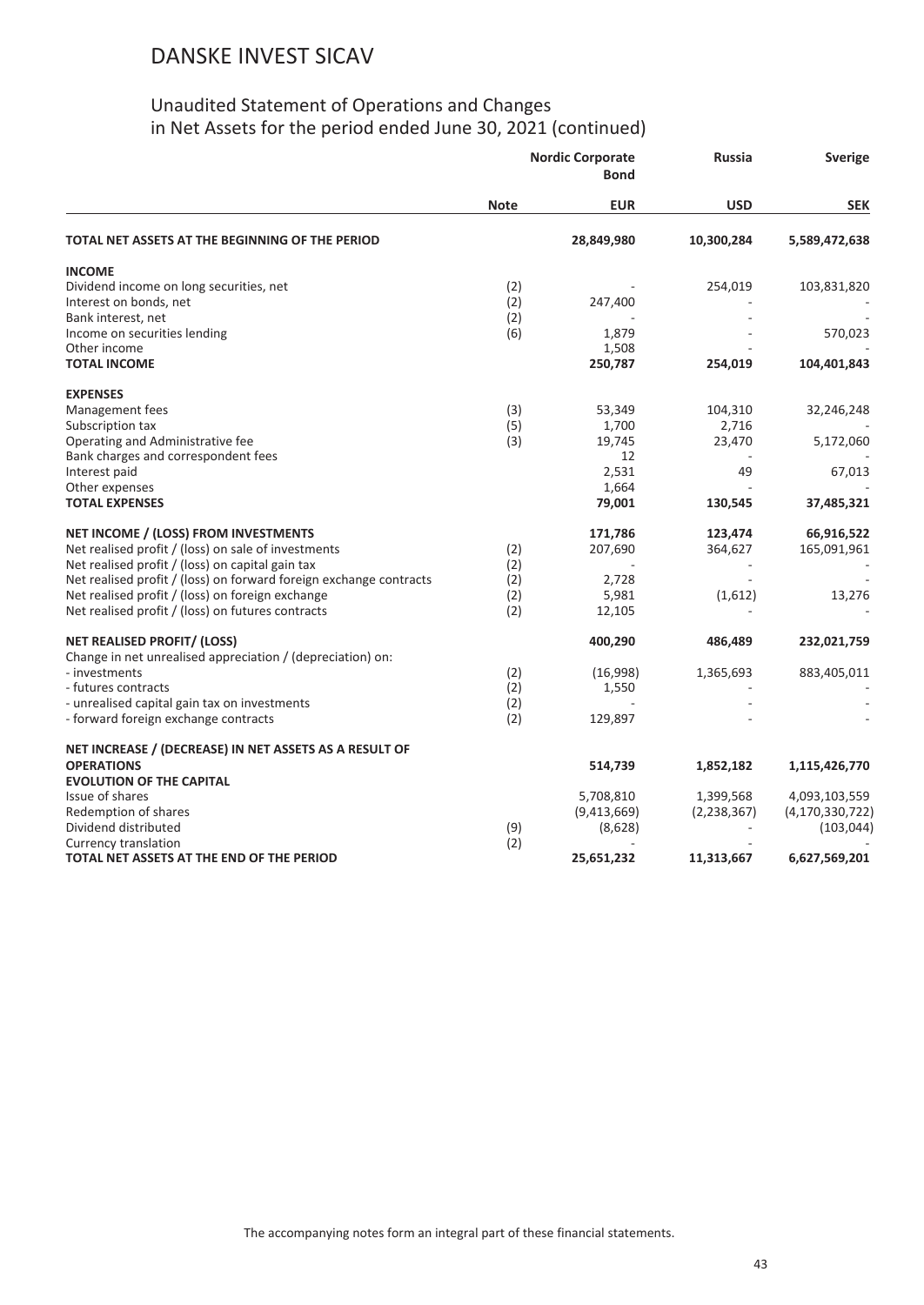|                                                                    |             | <b>US High Yield</b><br><b>Bond</b> |                 |
|--------------------------------------------------------------------|-------------|-------------------------------------|-----------------|
|                                                                    | <b>Note</b> | <b>USD</b>                          | <b>EUR</b>      |
| TOTAL NET ASSETS AT THE BEGINNING OF THE PERIOD                    |             | 32,732,202                          | 9,049,881,370   |
| <b>INCOME</b>                                                      |             |                                     |                 |
| Dividend income on long securities, net                            | (2)         |                                     | 22,234,304      |
| Interest on bonds, net                                             | (2)         | 911,086                             | 30,284,608      |
| Bank interest, net                                                 | (2)         | 54                                  | 585             |
| Income on securities lending                                       | (6)         | 15                                  | 238,588         |
| Other income                                                       |             |                                     | 264,252         |
| <b>TOTAL INCOME</b>                                                |             | 911,155                             | 53,022,337      |
| <b>EXPENSES</b>                                                    |             |                                     |                 |
| Management fees                                                    | (3)         | 105,253                             | 18,211,272      |
| Subscription tax                                                   | (5)         | 3,577                               | 490,663         |
| Operating and Administrative fee                                   | (3)         | 29,305                              | 4,270,350       |
| Bank charges and correspondent fees                                |             | 420                                 | 19,411          |
| Interest paid                                                      |             | 1,144                               | 251,897         |
| Other expenses                                                     |             | 38                                  | 36,513          |
| <b>TOTAL EXPENSES</b>                                              |             | 139,737                             | 23,280,106      |
| NET INCOME / (LOSS) FROM INVESTMENTS                               |             | 771,418                             | 29,742,231      |
| Net realised profit / (loss) on sale of investments                | (2)         | 1,807,448                           | 92,319,561      |
| Net realised profit / (loss) on capital gain tax                   | (2)         |                                     | (1,565,991)     |
| Net realised profit / (loss) on forward foreign exchange contracts | (2)         | (71, 396)                           | 20,767,587      |
| Net realised profit / (loss) on foreign exchange                   | (2)         | (11, 364)                           | (2,993,331)     |
| Net realised profit / (loss) on futures contracts                  | (2)         |                                     | (5,067,652)     |
| <b>NET REALISED PROFIT/ (LOSS)</b>                                 |             | 2,496,106                           | 133,202,405     |
| Change in net unrealised appreciation / (depreciation) on:         |             |                                     |                 |
| - investments                                                      | (2)         | (1,750,696)                         | 146,399,104     |
| - futures contracts                                                | (2)         |                                     | 1,535,625       |
| - unrealised capital gain tax on investments                       | (2)         |                                     | (26, 112)       |
| - forward foreign exchange contracts                               | (2)         | (122, 522)                          | (32, 918, 722)  |
| NET INCREASE / (DECREASE) IN NET ASSETS AS A RESULT OF OPERATIONS  |             | 622,888                             | 248,192,300     |
| <b>EVOLUTION OF THE CAPITAL</b>                                    |             |                                     |                 |
| Issue of shares                                                    |             | 16,344,393                          | 1,648,708,096   |
| Redemption of shares                                               |             | (31, 732, 276)                      | (886, 271, 637) |
| Dividend distributed                                               | (9)         |                                     | (2, 106, 298)   |
| Currency translation                                               | (2)         |                                     | (5,040,445,548) |
| TOTAL NET ASSETS AT THE END OF THE PERIOD                          |             | 17,967,207                          | 5,017,958,283   |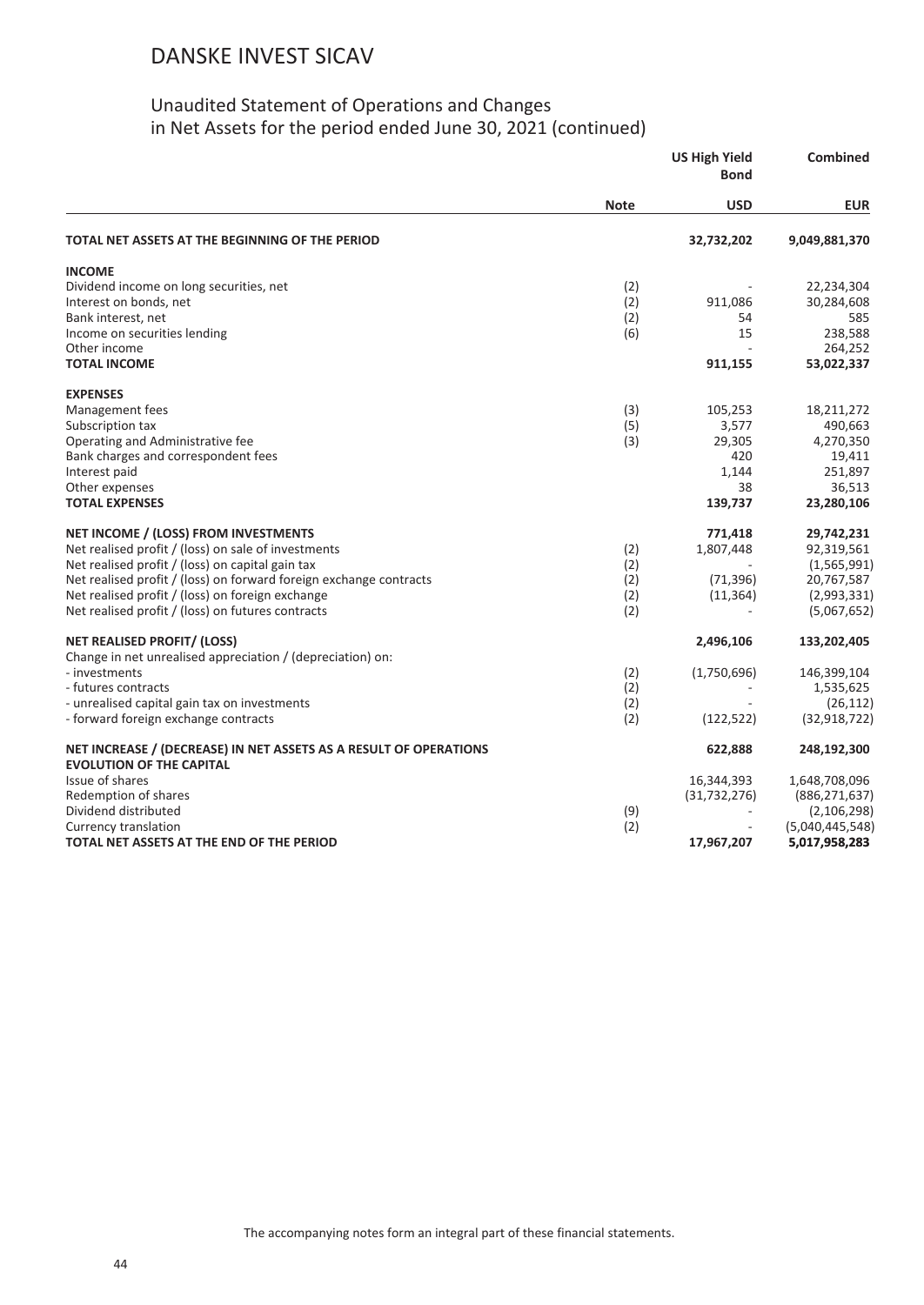### China

#### Statement of Investments as at June 30, 2021

(expressed in USD)

| Description | Quantity/Face Currency | Cost | Evaluation % net |        |
|-------------|------------------------|------|------------------|--------|
|             | Value                  |      |                  | assets |

**Transferable securities admitted to an official stock exchange listing or dealt in on another regulated market**

#### **Shares**

| <b>Bermuda Islands</b>           |           |            |           |                       |       |
|----------------------------------|-----------|------------|-----------|-----------------------|-------|
| Digital China Hld Ltd            | 1,474,750 | <b>HKD</b> | 1,152,843 | 986,005               | 2.44  |
|                                  |           |            | 1,152,843 | 986,005               | 2.44  |
|                                  |           |            |           |                       |       |
| Cayman Islands                   |           |            |           |                       |       |
| Alibaba Group Holding Ltd        | 61,000    | HKD        | 1,964,190 | 1,722,518             | 4.26  |
| Alibaba Group Holding Ltd / Adr  | 7,316     | <b>USD</b> | 747,132   | 1,672,364             | 4.14  |
| Anta Sports Products Ltd         | 10,000    | HKD        | 207,105   | 239,740               | 0.59  |
| Baidu Inc -A-/Adr                | 5,642     | <b>USD</b> | 1,441,627 | 1,157,625             | 2.87  |
| Bilibili Inc /Sadr               | 1,097     | <b>USD</b> | 53,578    | 139,154               | 0.34  |
| Bilibili-Z Rg                    | 6,520     | <b>HKD</b> | 684,938   | 819,768               | 2.03  |
| China Mengniu Dairy Co Ltd       | 149,000   | HKD        | 616,742   | 897,349               | 2.22  |
| China Resources Land             | 158,000   | HKD        | 679,328   | 661,506               | 1.64  |
| Chow Tai Fook Jewellery Group    | 185,800   | HKD        | 207,202   | 417,432               | 1.03  |
| Cn Reso Cement                   | 206,000   | HKD        | 230,016   | 199,031               | 0.49  |
| <b>Country Garden Services</b>   | 42,000    | <b>HKD</b> | 198,914   | 459,898               | 1.14  |
| Dago New Energy/Sadr             | 6,979     | <b>USD</b> | 556,824   | 461,800               | 1.14  |
| Futu Holdings Ltd /Sadr          | 1,777     | <b>USD</b> | 222,774   | 316,395               | 0.78  |
| Jd.Com Inc /Adr                  | 9,666     | <b>USD</b> | 385,209   | 745,442               | 1.85  |
| Meituan                          | 39,000    | <b>HKD</b> | 1,005,436 | 1,630,822             | 4.04  |
| Miniso Grp / Sadr                | 11,310    | <b>USD</b> | 327,009   | 238,415               | 0.59  |
| Netease Rg                       | 55,100    | <b>HKD</b> | 1,114,647 | 1,233,658             | 3.05  |
| Nio Inc                          | 15,847    | <b>USD</b> | 838,487   | 782,842               | 1.94  |
| Pinduoduo Inc / Adr              | 2,989     | <b>USD</b> | 437,890   | 373,356               | 0.92  |
| Shimao Grp Shs                   | 111,000   | HKD        | 437,187   | 283,985               | 0.70  |
| Sun.King Tech                    | 2,454,000 | HKD        | 559,430   | 935,750               | 2.32  |
| Tal Edu. Grp 1/3 /Adr            | 3,592     | <b>USD</b> | 190,601   | 88,004                | 0.22  |
| <b>Tencent Holdings Ltd</b>      | 42,500    | <b>HKD</b> | 1,538,481 | 3,235,712             | 8.01  |
| Tiangong International Co Ltd    | 1,204,000 | HKD        | 362,206   | 507,186               | 1.26  |
| Trip Com /Sadr                   | 6,297     | <b>USD</b> | 243,820   | 224,110               | 0.56  |
| Vinda Intl Hldg                  | 188,000   | HKD        | 500,515   | 570,351               | 1.41  |
| Wuxi Biologics Rg                | 68,000    | HKD        | 534,317   | 1,257,055             | 3.11  |
| Zai Lab Ltd /Adr                 | 1,424     | <b>USD</b> | 246,982   | 245,441               | 0.61  |
| Zhongsheng Grp                   | 123,500   | HKD        | 630,477   | 1,035,718             | 2.56  |
|                                  |           |            |           | 17,163,064 22,552,427 | 55.82 |
|                                  |           |            |           |                       |       |
| China                            |           |            |           |                       |       |
| Aier Eye Hospital Group Co Ltd   | 59,642    | <b>CNY</b> | 423,013   | 639,659               | 1.58  |
| Aluminium Corp Of China -H-      | 606,000   | HKD        | 243,235   | 347,397               | 0.86  |
| Angang Steel Company Ltd -H-     | 172,000   | HKD        | 95,024    | 106,800               | 0.27  |
| China Construction Bank Co -H-   | 1,140,430 | HKD        | 889,915   | 899,111               | 2.23  |
| China Cosco Holdings -H-         | 189,000   | HKD        | 217,739   | 459,195               | 1.14  |
| China Merchants Bank /-H-        | 184,000   | HKD        | 725,320   | 1,569,167             | 3.88  |
| China Oilfield Services -H-      | 410,000   | HKD        | 299,977   | 365,497               | 0.91  |
| China Paci Insu(Group) Ltd -H-   | 118,000   | <b>HKD</b> | 397,681   | 369,387               | 0.91  |
| China Petroleum&Chem Corp -H-    | 740,000   | HKD        | 395,288   | 377,503               | 0.93  |
| China Tourism Grp Duty Free Corp | 8,900     | <b>CNY</b> | 147,254   | 415,864               | 1.03  |
| Chong Qing Changan Auto - A-     | 79,300    | <b>CNY</b> | 100,718   | 318,044               | 0.79  |
| Citic Securities -H- Shares      | 132,000   | <b>HKD</b> | 291,167   | 337,032               | 0.83  |
| Gree Elec Appl Inc Of Zhuhai-A   | 81,399    | <b>CNY</b> | 712,491   | 644,983               | 1.60  |
| Hangzhou Tigermed Consulting -A- | 22,100    | <b>CNY</b> | 224,875   | 665,619               | 1.65  |
| Hundsun Technologies Inc         | 16,100    | <b>CNY</b> | 220,014   | 230,936               | 0.57  |
| Jx Ga                            | 14,600    | <b>HKD</b> | 198,014   | 211,780               | 0.52  |
| Midea Group Co Ltd -A-           | 52,084    | <b>CNY</b> | 380,768   | 576,344               | 1.43  |
| Ping An Insur.(Grp)Co -H-        | 43,500    | <b>HKD</b> | 423,015   | 428,130               | 1.06  |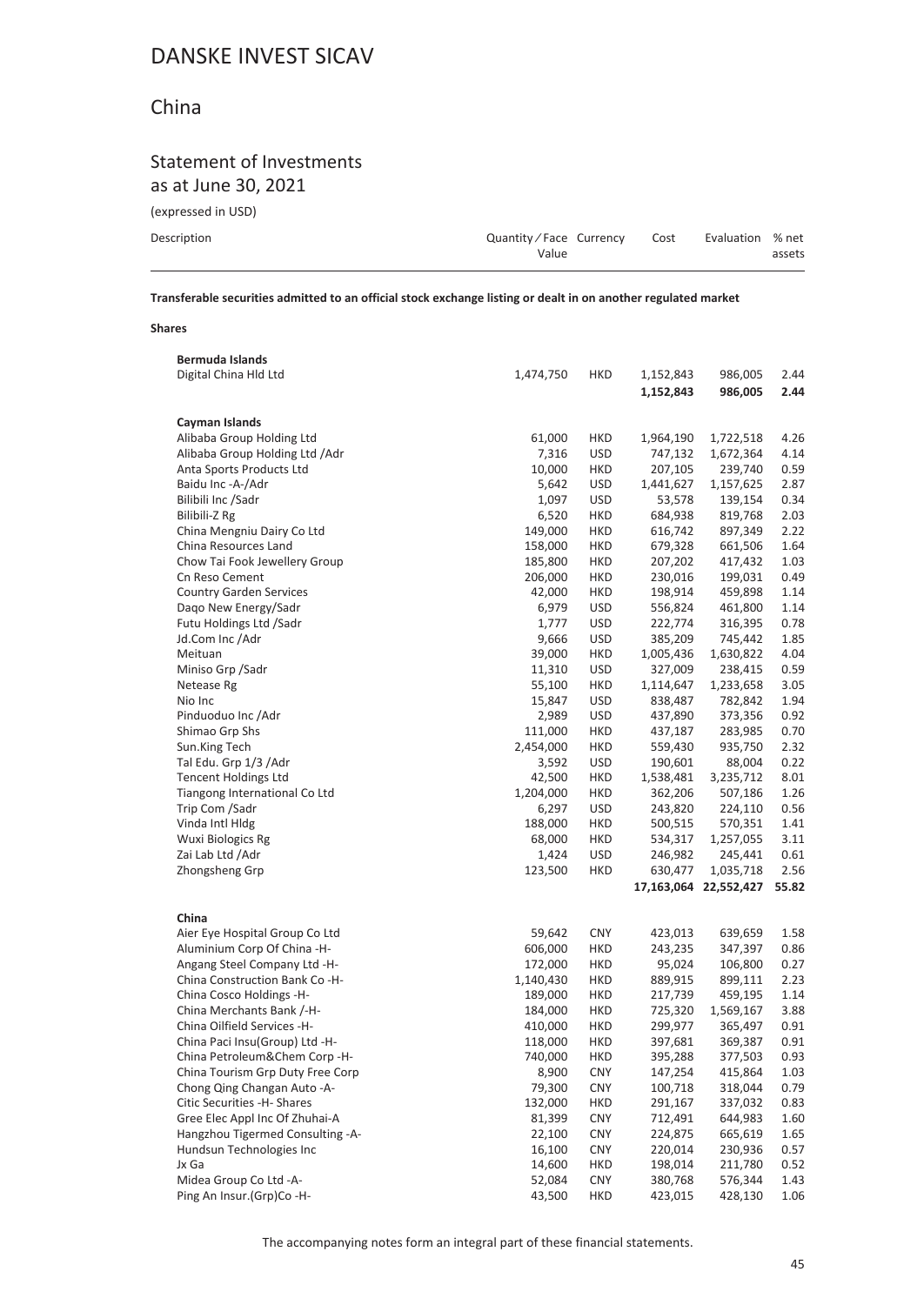### China

#### Statement of Investments (continued) as at June 30, 2021

(expressed in USD)

| Description                                                                                                               | Quantity / Face Currency<br>Value |            | Cost      | Evaluation            | % net<br>assets |
|---------------------------------------------------------------------------------------------------------------------------|-----------------------------------|------------|-----------|-----------------------|-----------------|
| China (continued)                                                                                                         |                                   |            |           |                       |                 |
| Shg Jin Jg                                                                                                                | 52,000                            | <b>CNY</b> | 316,053   | 448,511               | 1.11            |
| Sz Mindray                                                                                                                | 6,700                             | <b>CNY</b> | 339,872   | 495,760               | 1.23            |
| Wuliangye Yibin Co Ltd -A-                                                                                                | 14,800                            | <b>CNY</b> | 376,192   | 684,215               | 1.69            |
| Wx Lead                                                                                                                   | 53,440                            | <b>CNY</b> | 190,990   | 497,507               | 1.23            |
| Zhaojin Mining Ind.-H-                                                                                                    | 265,500                           | <b>HKD</b> | 279,734   | 247,968               | 0.61            |
| Zhuzhou Csr Times Electric -H-                                                                                            | 61,600                            | <b>HKD</b> | 292,304   | 365,033               | 0.90            |
|                                                                                                                           |                                   |            |           | 8,180,653 11,701,442  | 28.96           |
| <b>Hong Kong</b>                                                                                                          |                                   |            |           |                       |                 |
| China Resources Beer (Holdings)                                                                                           | 38,000                            | <b>HKD</b> | 340,150   | 347,320               | 0.86            |
| Cn Eb Env Grp Rgregistered Shs                                                                                            | 1,446,074                         | <b>HKD</b> | 1,185,376 | 823,391               | 2.04            |
| <b>Galaxy Entertainment Group</b>                                                                                         | 33,000                            | <b>HKD</b> | 229,207   | 253,794               | 0.63            |
| H.K. Exchanges And Clearing Ltd                                                                                           | 16,400                            | HKD        | 803,951   | 992,123               | 2.45            |
| Hua Hong Semiconductor Ltd                                                                                                | 49,000                            | <b>HKD</b> | 363,773   | 267,011               | 0.66            |
|                                                                                                                           |                                   |            | 2,922,457 | 2,683,639             | 6.64            |
| <b>United States of America</b>                                                                                           |                                   |            |           |                       |                 |
| Yum China Holdings Inc                                                                                                    | 6,150                             | <b>HKD</b> | 359,322   | 400,884               | 0.99            |
| Yum China Holdings Inc                                                                                                    | 13,236                            | <b>USD</b> | 629,409   | 869,870               | 2.16            |
|                                                                                                                           |                                   |            | 988,731   | 1,270,754             | 3.15            |
| <b>Total - Shares</b>                                                                                                     |                                   |            |           | 30,407,748 39,194,267 | 97.01           |
| Total - Transferable securities admitted to an official stock exchange listing<br>or dealt in on another regulated market |                                   |            |           | 30,407,748 39,194,267 | 97.01           |
| <b>Other Transferable securities</b>                                                                                      |                                   |            |           |                       |                 |
| <b>Shares</b>                                                                                                             |                                   |            |           |                       |                 |
|                                                                                                                           |                                   |            |           |                       |                 |
| Cayman Islands<br>Cheerwin Grp Rg                                                                                         | 249,500                           | <b>HKD</b> |           |                       |                 |
|                                                                                                                           |                                   | <b>HKD</b> | 286,831   | 272,559               | 0.68            |
| Huazhu Gp Ltd Temp                                                                                                        | 53,000                            |            | 227,156   | 284,370               | 0.70            |
|                                                                                                                           |                                   |            | 513,987   | 556,929               | 1.38            |
| <b>Total - Shares</b>                                                                                                     |                                   |            | 513,987   | 556,929               | 1.38            |
| <b>Total - Other Transferable securities</b>                                                                              |                                   |            | 513,987   | 556,929               | 1.38            |
| TOTAL INVESTMENT PORTFOLIO                                                                                                |                                   |            |           | 30,921,735 39,751,196 | 98.39           |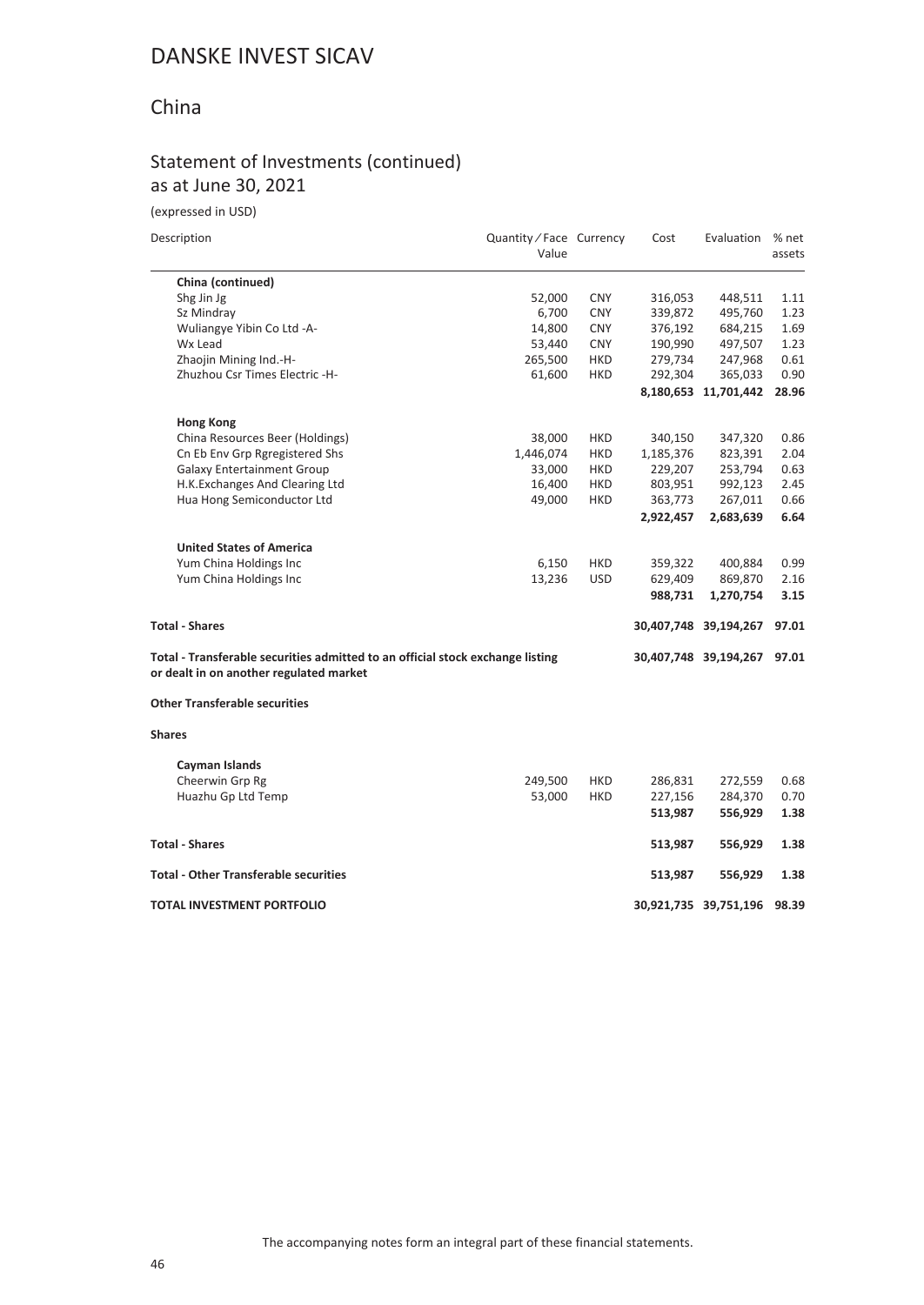### China

### Geographical and Economic Portfolio Breakdowns as at June 30, 2021

**98.39**

(expressed as a percentage of net assets)

| Geographical breakdown   | %     |
|--------------------------|-------|
| Cayman Islands           | 57.20 |
| China                    | 28.96 |
| Hong Kong                | 6.64  |
| United States of America | 3.15  |
| Bermuda Islands          | 2 44  |

| Economic breakdown                              | %     |
|-------------------------------------------------|-------|
| Internet Software                               | 20.98 |
| <b>Banks and Financial Institutions</b>         | 8.56  |
| <b>Other Services</b>                           | 8.40  |
| Leisure                                         | 6.15  |
| Automobile Industry                             | 5.29  |
| <b>Electronics and Electrical Equipment</b>     | 4.26  |
| Biotechnology                                   | 3.72  |
| <b>Real Estate Companies</b>                    | 3.48  |
| Graphic Art, Publishing                         | 3.29  |
| <b>Food and Distilleries</b>                    | 3.08  |
| Electronic Semiconductor                        | 2.98  |
| <b>Pharmaceuticals and Cosmetics</b>            | 2.88  |
| Retail                                          | 2.44  |
| Transportation                                  | 2.17  |
| Mines, Heavy Industries                         | 2.14  |
| <b>Consumer Goods</b>                           | 2.09  |
| Forest Products and Paper Industry              | 2.04  |
| Insurance                                       | 1.97  |
| Petrol                                          | 1.84  |
| <b>Healthcare Education and Social Services</b> | 1.80  |
| <b>Tobacco and Spirits</b>                      | 1.69  |
| <b>Holding and Finance Companies</b>            | 1.61  |
| Non-Ferrous Metals                              | 1.38  |
| <b>Public Services</b>                          | 1.14  |
| Clock and Watch-Making Industry                 | 1.03  |
| Mechanics, Machinery                            | 0.90  |
| Textile                                         | 0.59  |
| <b>Construction, Building Materials</b>         | 0.49  |
|                                                 | 98.39 |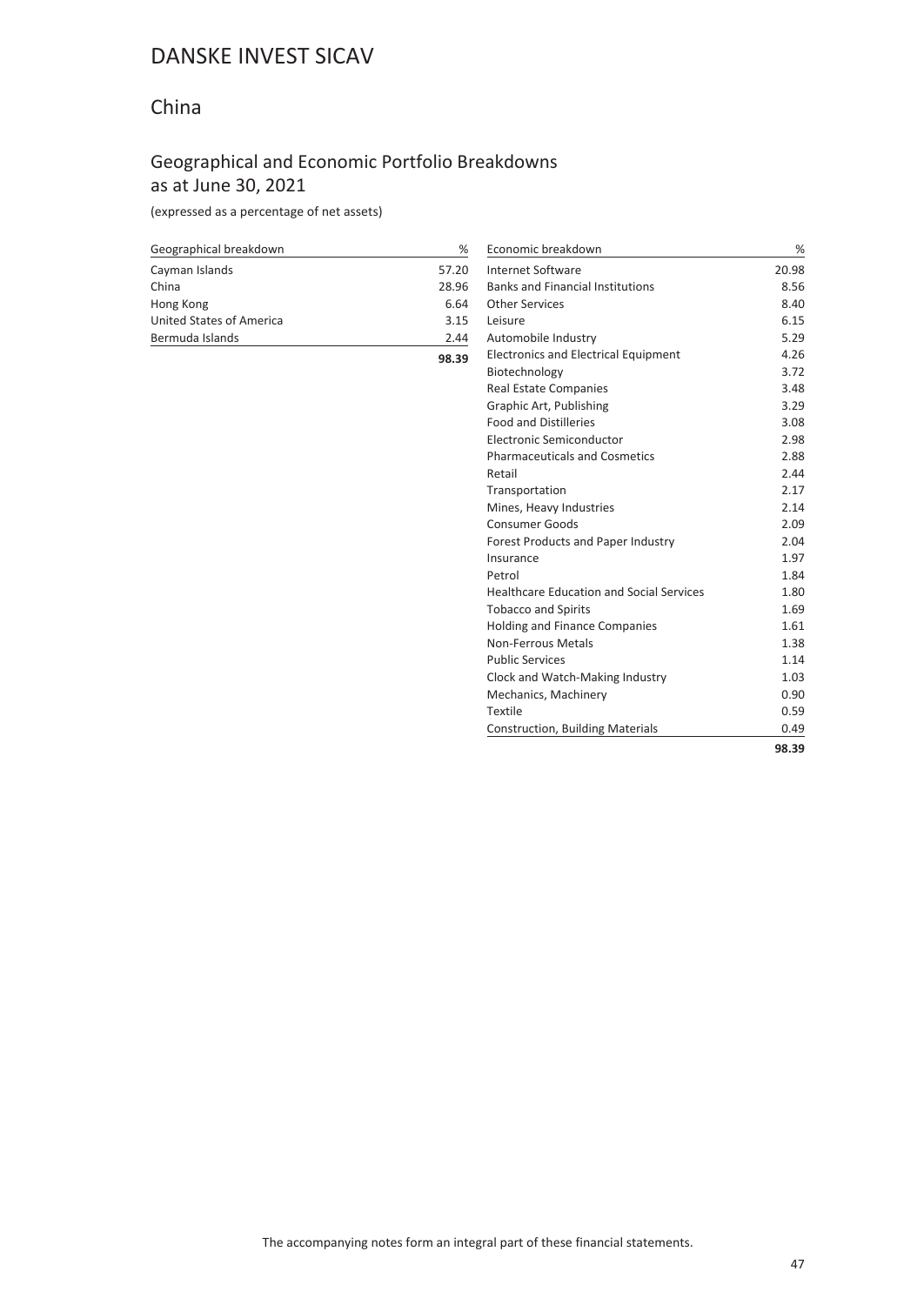#### Danish Bond

#### Statement of Investments as at June 30, 2021

(expressed in DKK)

| Description | Quantity/Face Currency<br>Value | Cost | Evaluation % net | assets |
|-------------|---------------------------------|------|------------------|--------|
|             |                                 |      |                  |        |

**Transferable securities admitted to an official stock exchange listing or dealt in on another regulated market**

#### **Bonds**

| <b>TOTAL INVESTMENT PORTFOLIO</b>                                                                                         |                |            |                | 133, 331, 268 134, 971, 618 | 99.36          |
|---------------------------------------------------------------------------------------------------------------------------|----------------|------------|----------------|-----------------------------|----------------|
| Total - Transferable securities admitted to an official stock exchange listing<br>or dealt in on another regulated market |                |            |                | 133,331,268 134,971,618     | 99.36          |
| <b>Total - Bonds</b>                                                                                                      |                |            |                | 133, 331, 268 134, 971, 618 | 99.36          |
|                                                                                                                           |                |            |                | 133, 331, 268 134, 971, 618 | 99.36          |
| Totalkredit 6% 93-1.4.24 S111                                                                                             | 15,722         | DKK        | 15,612         | 16,830                      | 0.01           |
| Totalkred Frn04-1.10.38/30Ccf                                                                                             | 841,904        | DKK        | 880,632        | 892,477                     | 0.66           |
| Realkredit Frn 05-1.10.38 Oa                                                                                              | 4,420,112      | DKK        | 4,348,673      | 4,691,613                   | 3.45           |
| Realkredit Dk.6% 93-1.10.26 A                                                                                             | 52,426         | DKK        | 54,036         | 57,256                      | 0.04           |
| Realkredit Dan.Frn 05-01.10.38                                                                                            | 3,532,764      | <b>DKK</b> | 3,722,528      | 3,754,109                   | 2.76           |
| Realkredit 4% 05-1.10.28                                                                                                  | 5,690          | <b>DKK</b> | 6,009          | 6,119                       |                |
| Realkrdt 4% 07-01.10.31                                                                                                   | 142,463        | <b>DKK</b> | 148,446        | 156,383                     | 0.11           |
| Realkrdt 3.5% 12-01.10.44                                                                                                 | 250,338        | <b>DKK</b> | 251,567        | 282,156                     | 0.21           |
| Realkrdt 1.0% 20-01.10.53                                                                                                 | 3,996,651      | <b>DKK</b> | 3,971,672      | 3,644,534                   | 2.68           |
|                                                                                                                           |                |            |                |                             |                |
| Realkrdt 1% 19-01.10.50                                                                                                   | 12,204,880     | <b>DKK</b> | 12,009,036     | 11,729,659                  | 8.63           |
| Realkrdt 0.50% 19-01.10.40                                                                                                | $\overline{2}$ | <b>DKK</b> | $\overline{2}$ | 2                           |                |
| Nykredit Rlkdt 2.5% 14-01.07.47                                                                                           | 4,125          | <b>DKK</b> | 4,120          | 4,317                       | $\overline{a}$ |
| Nykredit Realkrdt 1.5% 19-01.10.49                                                                                        | 1,216,484      | <b>DKK</b> | 1,197,628      | 1,221,011                   | 0.90           |
| Nykredit Realkdt 2% 15-01.10.47                                                                                           | 1,124,687      | <b>DKK</b> | 1,071,546      | 1,144,485                   | 0.84           |
| Nykredit Realkdt 1.5% 15-01.10.37                                                                                         | 822,251        | <b>DKK</b> | 730,570        | 838,895                     | 0.62           |
| Nykredit Frn 17-01.07.28                                                                                                  | 1,901,801      | <b>DKK</b> | 1,911,757      | 1,954,150                   | 1.44           |
| Nykredit Frn 04-1.07.38 S.33D                                                                                             | 9,839,884      | <b>DKK</b> | 9,587,262      | 10,434,469                  | 7.68           |
| Nykred.Realt.Frn 05-38 33D Cf                                                                                             | 5,195,897      | <b>DKK</b> | 5,159,067      | 5,525,649                   | 4.07           |
| Nykred.Realkr.Frn 05-1.10.38                                                                                              | 8,683,715      | <b>DKK</b> | 8,859,316      | 9,230,824                   | 6.80           |
| Nordea Kredit 6% 07-1.10.41                                                                                               | 5,692          | DKK        | 5,424          | 7,051                       | 0.01           |
| Nordea Kredit 6% 07-1.10.41                                                                                               | 83,680         | <b>DKK</b> | 81,621         | 103,699                     | 0.08           |
| Nordea Kredit 2.5% 12-1.10.34                                                                                             | 1,370,511      | <b>DKK</b> | 1,351,442      | 1,455,720                   | 1.07           |
| Nordea Kred 3.5% 15-01.10.47                                                                                              | 245,123        | DKK        | 246,716        | 279,051                     | 0.21           |
| Nordea Kred 3.5% 12-01.10.44                                                                                              | 119,828        | DKK        | 120,847        | 134,660                     | 0.10           |
| Nordea Kred 2% 17-01.10.50                                                                                                | 1,832,422      | <b>DKK</b> | 1,813,915      | 1,885,049                   | 1.39           |
| Nordea Kred 1.50% 17-01.10.40                                                                                             | 1,787,550      | DKK        | 1,840,730      | 1,840,108                   | 1.35           |
| Nordea Kred 1% 20-01.10.53                                                                                                | 6,000,000      | <b>DKK</b> | 5,599,440      | 5,471,436                   | 4.03           |
| Nordea Kred 0.5% 19-01.10.40                                                                                              | 19,030,638     | <b>DKK</b> | 18,558,903     | 18,270,611                  | 13.45          |
| Kommkrdt 2% 15-01.10.47                                                                                                   | 42,219         | <b>DKK</b> | 39,662         | 43,524                      | 0.03           |
| Kommkrdt 1% 16-01.01.22                                                                                                   | 6,000,000      | DKK        | 6,243,600      | 6,045,450                   | 4.45           |
| Kommkrdt 0.125% 18-08.11.23                                                                                               | 910,345        | <b>DKK</b> | 911,984        | 920,690                     | 0.68           |
| Dlr Kredit 4% 11-01.10.44                                                                                                 | 68,837         | <b>DKK</b> | 68,464         | 77,984                      | 0.06           |
| Dlr Kredit 3.5% 12-01.10.44                                                                                               | 407,381        | <b>DKK</b> | 410,640        | 459,381                     | 0.34           |
| Dlr Kredit 3% 10-01.10.31                                                                                                 | 333,957        | DKK        | 306,017        | 359,784                     | 0.26           |
| Dlr Kredit 0.50% 20-01.10.43                                                                                              | 2,958,011      | <b>DKK</b> | 2,916,303      | 2,806,019                   | 2.07           |
| Denmark 0.5% 18-15.11.29 Regs                                                                                             | 20,000,000     | DKK        | 21,714,400     | 20,964,200                  | 15.43          |
| Danmks Ski 2% 15-01.01.22                                                                                                 | 2,000,000      | <b>DKK</b> | 2,132,000      | 2,023,588                   | 1.49           |
| Brfkredit Frn 05-1.10.38 154B                                                                                             | 3,442,379      | DKK        | 3,363,204      | 3,659,989                   | 2.69           |
| Brfkredit 2% 12-01.10.34                                                                                                  | 282,440        | <b>DKK</b> | 259,492        | 294,424                     | 0.22           |
| Brf Frn 05-1.10.38 Oa                                                                                                     | 11,066,810     | DKK        | 10,933,905     | 11,773,437                  | 8.67           |
| Brf 1.5% 15-01.10.47                                                                                                      | 512,960        | DKK        | 483,080        | 510,825                     | 0.38           |
| <b>Denmark</b>                                                                                                            |                |            |                |                             |                |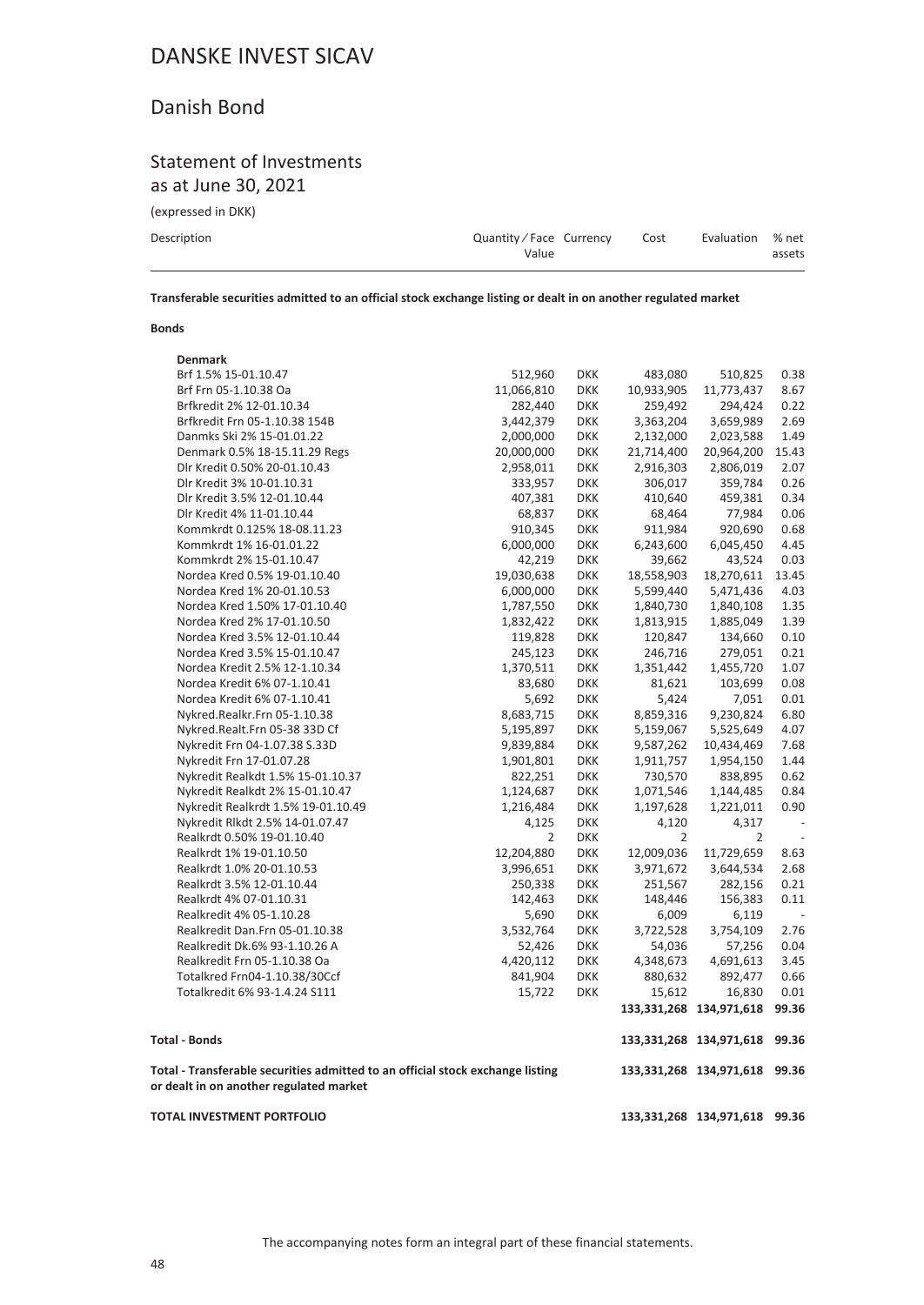#### Danish Bond

### Geographical and Economic Portfolio Breakdowns as at June 30, 2021

(expressed as a percentage of net assets)

| Geographical breakdown | ℅     | Economic breakdown                   | %     |
|------------------------|-------|--------------------------------------|-------|
| Denmark                | 99.36 | Mortgage and Funding Institutions    | 78.77 |
|                        | 99.36 | States, Provinces and Municipalities | 20.59 |
|                        |       |                                      | 99.36 |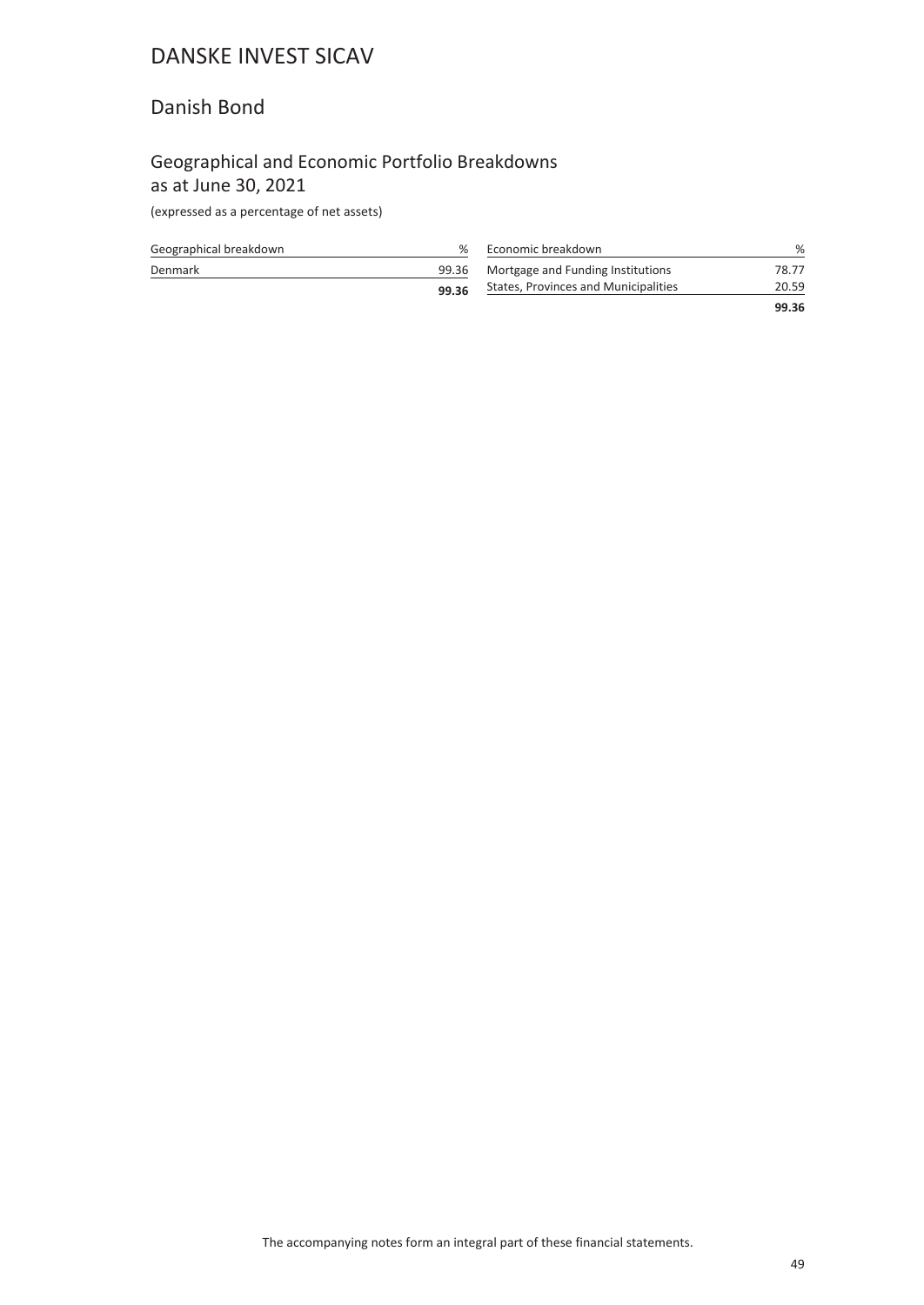### Danish Mortgage Bond

#### Statement of Investments as at June 30, 2021

(expressed in DKK)

| Description | Quantity/Face Currency<br>Value | Cost | Evaluation | % net<br>assets |
|-------------|---------------------------------|------|------------|-----------------|
|             |                                 |      |            |                 |

**Transferable securities admitted to an official stock exchange listing or dealt in on another regulated market**

#### **Bonds**

| <b>Denmark</b>                   |             |            |             |             |      |
|----------------------------------|-------------|------------|-------------|-------------|------|
| Brf 0.5% 19-01.10.40             | 197,208,175 | <b>DKK</b> | 191,413,827 | 189,393,407 | 7.06 |
| Brf 1% 15-01.10.32               | 27,595,551  | <b>DKK</b> | 27,001,632  | 28,409,896  | 1.06 |
| Brf 1.5% 15-01.10.47             | 7,604,958   | <b>DKK</b> | 7,063,413   | 7,573,306   | 0.28 |
| Brf 2% 15-01.10.47               | 7,067,943   | <b>DKK</b> | 6,825,465   | 7,311,229   | 0.27 |
| Brf 4% 05-01.10.23               | 28,667      | <b>DKK</b> | 30,014      | 29,439      |      |
| Brf 9% 90-22 S.111               | 16,374      | <b>DKK</b> | 18,167      | 17,112      |      |
| Brf Frn 05-1.10.38 Oa            | 14,597,727  | <b>DKK</b> | 15,103,052  | 15,529,806  | 0.58 |
| Dansk Ldb Realkr.4%03-1.10.35    | 107,986     | <b>DKK</b> | 112,872     | 121,080     |      |
| Denmark 0.5% 18-15.11.29 Regs    | 75,000,000  | <b>DKK</b> | 80,618,850  | 78,615,750  | 2.93 |
| Denmark 4.5% 07-15.11.39         | 20,000,000  | <b>DKK</b> | 41,060,000  | 35,000,400  | 1.30 |
| Dlr Kredit 0.50% 19-01.10.40     | 45,567,479  | <b>DKK</b> | 44,975,810  | 43,712,154  | 1.63 |
| Dlr Kredit 0.50% 20-01.10.43     | 50,000,000  | <b>DKK</b> | 46,610,000  | 47,430,850  | 1.77 |
| Dlr Kredit 1.5% 15-01.10.37      | 11,618,679  | <b>DKK</b> | 11,419,157  | 12,015,922  | 0.45 |
| Dlr Kredit 1.5% 17-01.10.40      | 11,787,008  | <b>DKK</b> | 11,623,146  | 12,113,355  | 0.45 |
| Dlr Kredit 2.5% 14-01.10.47      | 4,350,471   | <b>DKK</b> | 4,306,966   | 4,600,097   | 0.17 |
| Dlr Kredit 3% 14-01.10.47        | 684,782     | <b>DKK</b> | 690,945     | 743,895     | 0.03 |
| Jyske Realk 0.0% 20-01.10.38     | 19,793,438  | <b>DKK</b> | 19,449,032  | 18,760,973  | 0.70 |
| Jyske Realk 1.0% 20-01.10.53     | 50,000,000  | <b>DKK</b> | 47,594,500  | 47,578,600  | 1.77 |
| Jyske Realk 1.0% 20-01.10.53     | 78,000,000  | <b>DKK</b> | 72,852,000  | 71,100,900  | 2.65 |
| Jyske Realk 1.50% 21-01.10.53    | 12,500,000  | <b>DKK</b> | 12,348,750  | 11,882,987  | 0.44 |
| Jyske Realk 2.0% 21-01.10.53     | 15,000,000  | <b>DKK</b> | 14,943,750  | 14,881,770  | 0.55 |
| Kommkrdt 0.50% 19-19.06.39       | 4,334,170   | <b>DKK</b> | 4,269,678   | 4,210,824   | 0.16 |
| Kommkrdt 1.5% 15-01.10.37        | 4,503       | <b>DKK</b> | 4,173       | 5,139       |      |
| Kommkrdt 2% 03-15.11.28          | 25,000,000  | <b>DKK</b> | 28,807,500  | 28,570,625  | 1.06 |
| Kommkrdt 2% 15-01.10.47          | 205,511     | <b>DKK</b> | 202,776     | 211,865     | 0.01 |
| Kommunekr.3% 05-28 209S A2028    | 18,282      | <b>DKK</b> | 16,317      | 19,394      |      |
| Kommunekr.3%05-33 S210 A2033     | 32,317      | <b>DKK</b> | 29,522      | 35,226      |      |
| Kommunekred.2% 03-24 309S.       | 26,633,000  | <b>DKK</b> | 29,669,162  | 28,734,397  | 1.07 |
| Lnykredit Realkdt 2% 17-01.07.49 | 5,444,910   | <b>DKK</b> | 5,363,236   | 5,513,042   | 0.21 |
| Nordea Bank Frn 05-01.10.38 Oa   | 5,655,620   | <b>DKK</b> | 5,941,229   | 6,020,034   | 0.22 |
| Nordea Kred 0.5% 17-01.10.30     | 4,636,928   | <b>DKK</b> | 4,601,687   | 4,690,628   | 0.18 |
| Nordea Kred 0.5% 19-01.10.40     | 195,359,652 | <b>DKK</b> | 190,890,459 | 187,557,574 | 6.99 |
| Nordea Kred 0.5% 19-01.10.50     | 93,012,485  | <b>DKK</b> | 91,680,665  | 86,116,446  | 3.21 |
| Nordea Kred 0.50% 20-01.10.43    | 84,271,958  | <b>DKK</b> | 82,798,692  | 80,111,199  | 2.99 |
| Nordea Kred 0.50% 20-01.10.53    | 30,000,000  | <b>DKK</b> | 27,900,000  | 27,342,000  | 1.02 |
| Nordea Kred 1% 19-01.10.50       | 68,886,626  | <b>DKK</b> | 64,293,966  | 66,299,933  | 2.47 |
| Nordea Kred 1.50% 17-01.10.40    | 103,746,178 | <b>DKK</b> | 106,832,627 | 106,796,523 | 3.98 |
| Nordea Kred 1.50% 21-01.10.53    | 25,000,000  | <b>DKK</b> | 24,697,500  | 23,812,200  | 0.89 |
| Nordea Kred 4% 11-01.10.44       | 366         | <b>DKK</b> | 362         | 415         |      |
| Nordea Kred Frn 07-01.10.41      | 2,725,356   | <b>DKK</b> | 2,677,662   | 2,897,732   | 0.11 |
| Nordea Kred.4% 03-1.10.35        | 12,897      | <b>DKK</b> | 13,452      | 14,646      |      |
| Nordea Kredit 2.5% 12-1.10.34    | 21,987,789  | <b>DKK</b> | 22,803,810  | 23,354,836  | 0.87 |
| Nordea Kredit 4% 03-1.10.25      | 260,565     | <b>DKK</b> | 274,486     | 276,835     | 0.01 |
| Nykred.Frn04-1.10.38 43D Cf 0A   | 1,153,332   | <b>DKK</b> | 1,212,959   | 1,224,238   | 0.05 |
| Nykred.Realkr.Frn 05-1.10.38     | 34,988,644  | DKK        | 35,552,992  | 37,193,069  | 1.39 |
| Nykredit 0% 19-01.10.35          | 9,147,122   | <b>DKK</b> | 8,950,459   | 8,830,202   | 0.33 |
| Nykredit 0.50% 19-01.10.40       | 66,991,147  | <b>DKK</b> | 65,717,034  | 64,099,809  | 2.39 |
| Nykredit 0.50% 20-01.10.53       | 90,999,675  | <b>DKK</b> | 86,797,441  | 81,784,138  | 3.05 |
| Nykredit 1% 17-01.10.35          | 10,003,719  | <b>DKK</b> | 9,805,545   | 10,261,505  | 0.38 |
| Nykredit 1% 19-01.10.50          | 0           | <b>DKK</b> | 1           | 1           |      |
| Nykredit 1.5% 15-01.10.47        | 32,848,207  | <b>DKK</b> | 31,389,608  | 32,792,562  | 1.22 |
| Nykredit 1.50% 21-01.10.53       | 100,000,000 | <b>DKK</b> | 97,300,000  | 95,093,000  | 3.54 |
| Nykredit 10% 90-1.10.22 S.3      | 30,346      | <b>DKK</b> | 34,594      | 31,830      |      |
| Nykredit 2.5% 14-01.10.47        | 4,229,674   | <b>DKK</b> | 4,441,158   | 4,476,729   | 0.17 |
|                                  |             |            |             |             |      |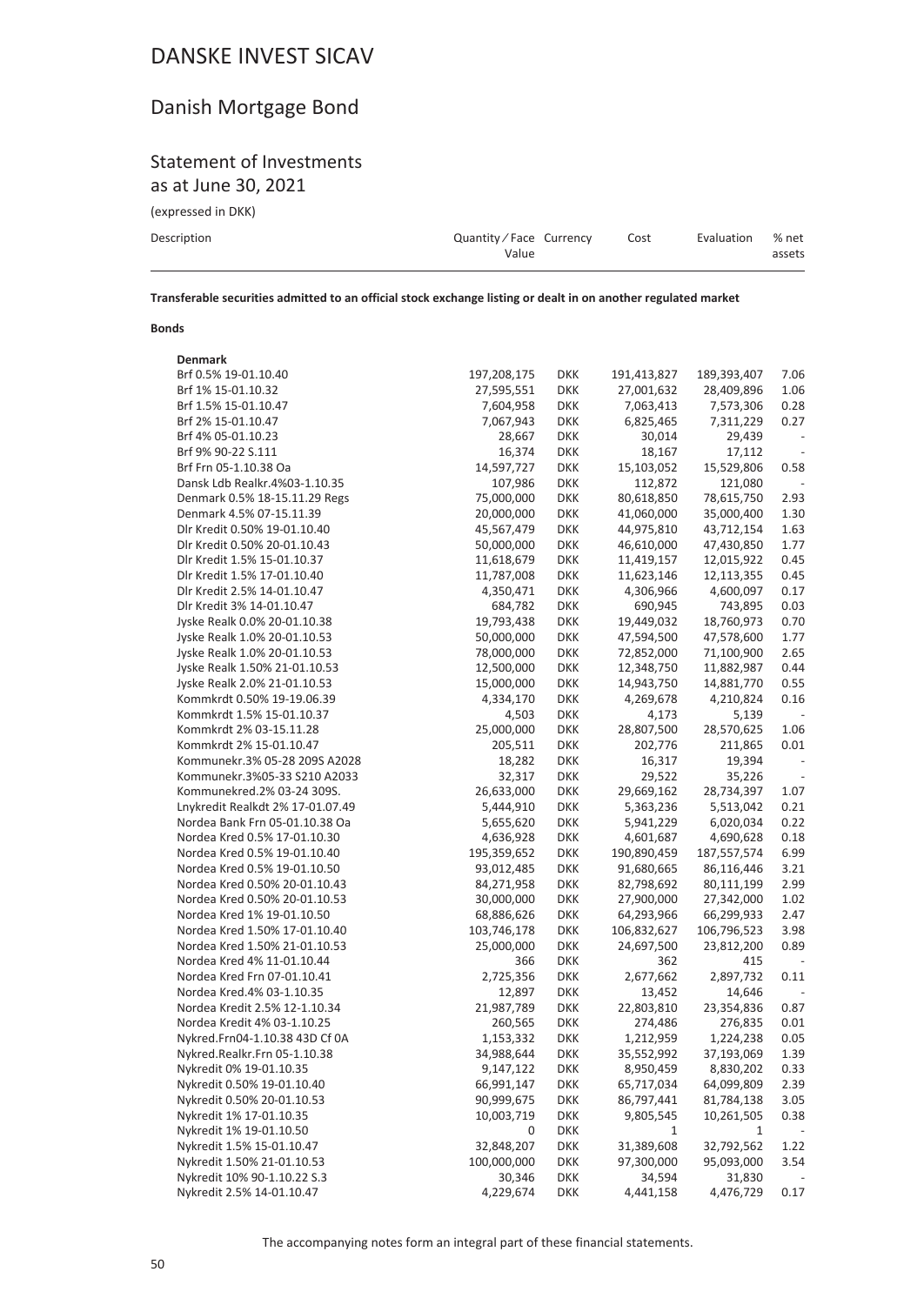### Danish Mortgage Bond

#### Statement of Investments (continued) as at June 30, 2021

(expressed in DKK)

Description Description Description Description

 $\sim$ 

|                                    | Value       |            |             |                             | assets                   |
|------------------------------------|-------------|------------|-------------|-----------------------------|--------------------------|
| Denmark (continued)                |             |            |             |                             |                          |
| Nykredit 4% 09-1.10.26             | 129,545     | <b>DKK</b> | 137,091     | 139,102                     | 0.01                     |
| Nykredit 7% 08-1.10.41 S.1E        | 140         | <b>DKK</b> | 139         | 171                         |                          |
| Nykredit 9% 90-1.10.22 S.3A        | 12,403      | <b>DKK</b> | 14,077      | 13,004                      |                          |
| Nykredit Frn 15-01.07.26           | 25,286,052  | <b>DKK</b> | 26,010,448  | 26,658,579                  | 0.99                     |
| Nykredit Frn 20-01.07.30           | 19,965,682  | <b>DKK</b> | 20,193,291  | 20,268,621                  | 0.76                     |
| Nykredit Realkdt 1% 19-01.10.50    | 66,308,739  | <b>DKK</b> | 64,358,941  | 63,434,454                  | 2.36                     |
| Nykredit Realkdt 1.5% 15-01.10.37  | 4,485,007   | <b>DKK</b> | 3,984,929   | 4,575,792                   | 0.17                     |
| Nykredit Realkdt 1.5% 17-01.04.40  | 10,469,934  | <b>DKK</b> | 10,082,546  | 10,652,456                  | 0.40                     |
| Nykredit Realkdt 2% 15-01.10.47    | 6,964,201   | <b>DKK</b> | 6,557,556   | 7,086,792                   | 0.26                     |
| Nykredit Realkdt 2% 17-01.07.49    | 3,115,269   | <b>DKK</b> | 3,025,260   | 3,146,749                   | 0.12                     |
| Nykredit Realkdt 3% 12-01.07.44    | 92,903      | <b>DKK</b> | 91,054      | 96,847                      |                          |
| Nykredit Realkrdt 1.5% 19-01.10.49 | 6,690,660   | <b>DKK</b> | 6,564,146   | 6,715,556                   | 0.25                     |
| Nykredit Realkredit 4% 05-1.10.35  | 585,132     | <b>DKK</b> | 575,621     | 659,158                     | 0.02                     |
| Nykredit Realkredit 4% 11-01.04.42 | 1,933,035   | <b>DKK</b> | 1,880,292   | 2,056,683                   | 0.08                     |
| Nykredit Realkredit 5% 99-1.1.22   | 33,627      | <b>DKK</b> | 34,577      | 34,078                      |                          |
| Nykredit Realkredit 6% 99-1.10.31  | 275,726     | <b>DKK</b> | 285,183     | 326,664                     | 0.01                     |
| Nykredit Rlkdt 2.5% 14-01.07.47    | 107,332     | <b>DKK</b> | 106,771     | 112,330                     |                          |
| Realkr.Danm.4% 05-38 S.Ioh Oa      | 3,121       | <b>DKK</b> | 3,249       | 3,539                       |                          |
| Realkrdt 0% 19-01.10.35            | 198,126,618 | <b>DKK</b> | 193,256,440 | 191,065,187                 | 7.12                     |
| Realkrdt 0.0% 19-01.10.40          | 68,047,316  | <b>DKK</b> | 65,788,145  | 63,238,821                  | 2.36                     |
| Realkrdt 0.50% 19-01.10.40         | 6,928,651   | <b>DKK</b> | 6,801,764   | 6,643,537                   | 0.25                     |
| Realkrdt 1% 14-01.04.25            | 5,000,000   | <b>DKK</b> | 4,668,500   | 5,220,980                   | 0.19                     |
| Realkrdt 1% 15-01.10.32            | 18,843,648  | <b>DKK</b> | 18,912,427  | 19,356,101                  | 0.72                     |
| Realkrdt 1.0% 20-01.10.53          | 141,869,331 | <b>DKK</b> | 138,433,120 | 129,370,217                 | 4.82                     |
| Realkrdt 1.5% 15-01.10.47          | 7,739,086   | <b>DKK</b> | 7,493,162   | 7,722,269                   | 0.29                     |
| Realkrdt 1.50% 21-01.10.53         | 45,000,000  | <b>DKK</b> | 44,455,500  | 42,840,450                  | 1.60                     |
| Realkrdt 2% 12-01.10.29            | 216,187     | <b>DKK</b> | 219,566     | 226,131                     | 0.01                     |
| Realkrdt 2% 17-01.10.50            | 279,658     | <b>DKK</b> | 289,282     | 287,003                     | 0.01                     |
| Realkrdt 2.0% 21-01.10.53          | 5,000,000   | <b>DKK</b> | 4,981,250   | 4,963,525                   | 0.19                     |
| Realkrdt 3% 14-01.10.47            | 1,882,264   | <b>DKK</b> | 1,946,732   | 2,040,481                   | 0.08                     |
| Realkrdt 4% 11-01.10.44            | 907         | <b>DKK</b> | 903         | 1,016                       |                          |
| Realkrdt Frn 07-01.01.41           | 2,963,438   | <b>DKK</b> | 2,907,133   | 3,132,816                   | 0.12                     |
| Realkrdt Frn 07-01.10.39           | 22,708,183  | <b>DKK</b> | 22,583,288  | 23,619,939                  | 0.88                     |
| Realkrdt Frn 07-01.10.39           | 37,714,441  | <b>DKK</b> | 37,337,297  | 38,441,047                  | 1.43                     |
| Realkrdt Frn 07-1.1.41             | 17,933,600  | <b>DKK</b> | 17,632,367  | 19,015,157                  | 0.71                     |
| Realkredit 4% 03-1.10.35           | 6,487       | <b>DKK</b> | 6,555       | 7,381                       |                          |
| Realkredit 5% 02-01.04.25          | 25,015      | <b>DKK</b> | 26,541      | 26,336                      | $\overline{\phantom{a}}$ |
| Realkredit Dan.Frn 05-01.10.38     | 17,137,633  | <b>DKK</b> | 18,045,743  | 18,211,391                  | 0.68                     |
| Realkredit Dk 5% 06-1.10.28        | 44,081      | <b>DKK</b> | 48,004      | 48,444                      |                          |
| Realkredit Frn 05-1.10.38 Oa       | 5,579,740   | <b>DKK</b> | 5,830,578   | 5,922,470                   | 0.22                     |
| Totalkredit Frn 05-1.10.38 30C     | 14,270,343  | <b>DKK</b> | 15,100,877  | 15,183,945                  | 0.57                     |
|                                    |             |            |             | 2,441,702,445 2,407,766,743 | 89.74                    |
| <b>Finland</b>                     |             |            |             |                             |                          |
| Nib 0.375% 19-01.07.39             | 60,000,000  | <b>DKK</b> | 59,540,400  | 56,138,744                  | 2.09                     |
|                                    |             |            | 59,540,400  | 56,138,744                  | 2.09                     |
|                                    |             |            |             |                             |                          |
| Luxembourg                         |             |            |             |                             |                          |
| Eib 0.0% 19-14.11.31               | 29,600,000  | <b>DKK</b> | 29,972,960  | 28,722,274                  | 1.07                     |
|                                    |             |            | 29,972,960  | 28,722,274                  | 1.07                     |

The accompanying notes form an integral part of these financial statements.

Cost Evaluation % net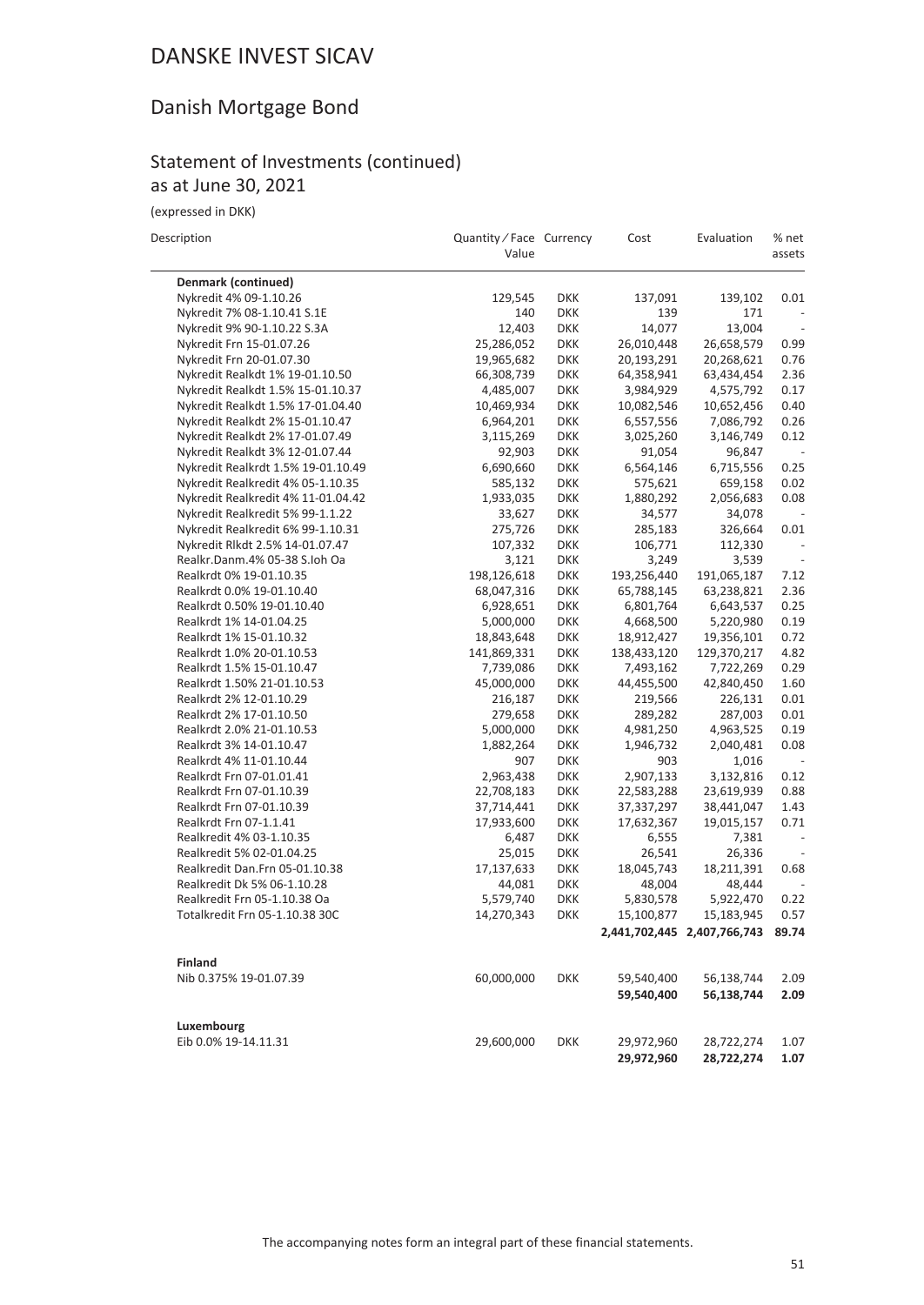### Danish Mortgage Bond

#### Statement of Investments (continued) as at June 30, 2021

(expressed in DKK)

| Description                                                                                                               | Quantity/Face Currency<br>Value |            | Cost                       | Evaluation                        | % net<br>assets |
|---------------------------------------------------------------------------------------------------------------------------|---------------------------------|------------|----------------------------|-----------------------------------|-----------------|
| <b>United States of America</b><br>Intl Bk Rec 0.20% 19-15.11.39                                                          |                                 |            |                            |                                   | 4.74            |
|                                                                                                                           | 140,000,000                     | <b>DKK</b> | 137,882,000<br>137,882,000 | 127,242,538<br>127.242.538        | 4.74            |
| <b>Total - Bonds</b>                                                                                                      |                                 |            |                            | 2,669,097,805 2,619,870,299       | 97.64           |
| Total - Transferable securities admitted to an official stock exchange listing<br>or dealt in on another regulated market |                                 |            |                            | 2,669,097,805 2,619,870,299 97.64 |                 |
| <b>TOTAL INVESTMENT PORTFOLIO</b>                                                                                         |                                 |            |                            | 2.669.097.805 2.619.870.299       | 97.64           |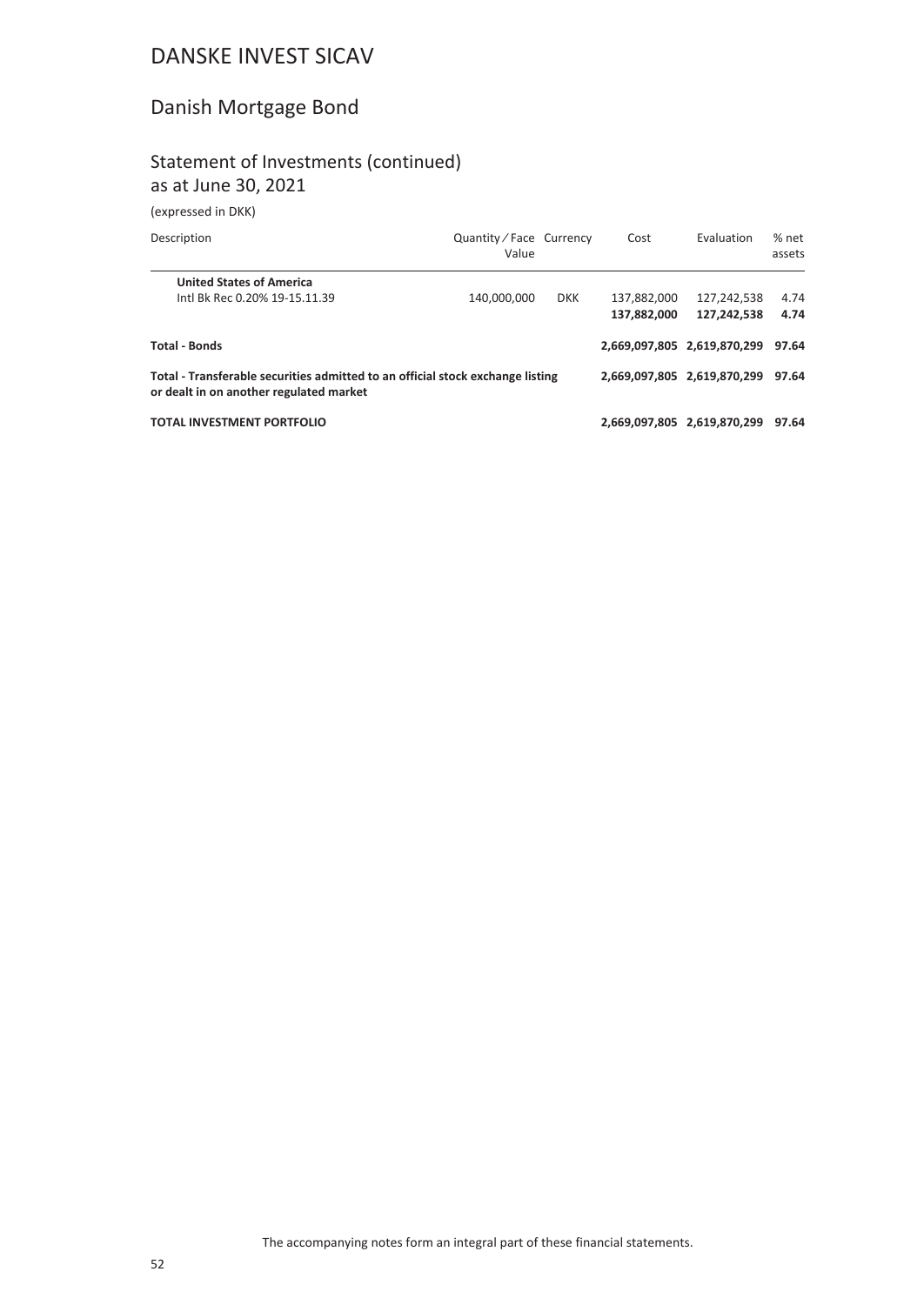### Danish Mortgage Bond

#### Geographical and Economic Portfolio Breakdowns as at June 30, 2021

(expressed as a percentage of net assets)

| Geographical breakdown   | ℅     |
|--------------------------|-------|
| Denmark                  | 89.74 |
| United States of America | 4.74  |
| Finland                  | 2.09  |
| Luxembourg               | 1.07  |
|                          | 97.64 |

| Economic breakdown                   | ℅     |
|--------------------------------------|-------|
| Mortgage and Funding Institutions    | 83.21 |
| Supranational                        | 7.90  |
| States, Provinces and Municipalities | 6.53  |
|                                      | 97.64 |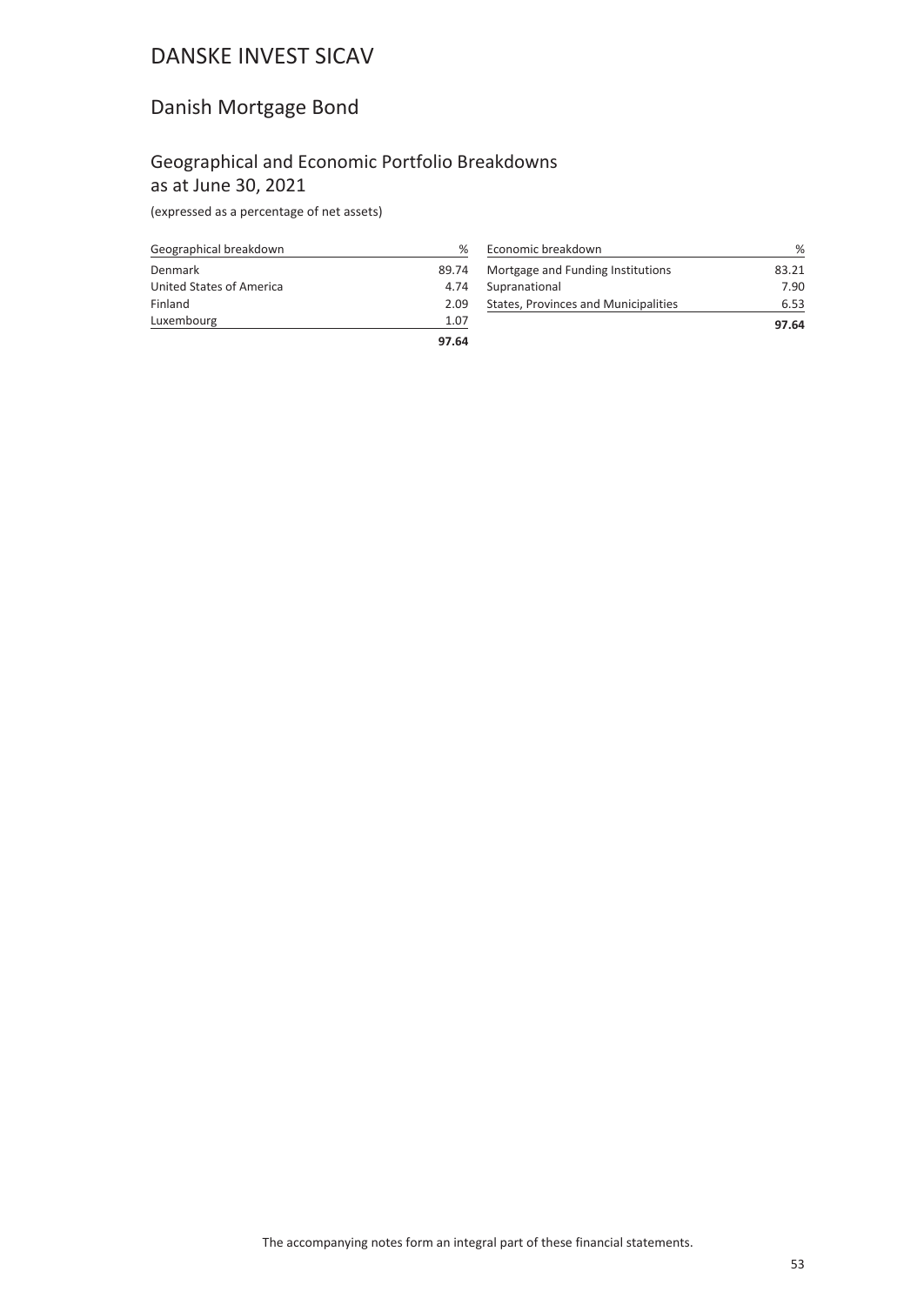### Denmark Focus

#### Statement of Investments as at June 30, 2021

(expressed in DKK)

| Description | Quantity/Face Currency<br>Value | Cost | Evaluation % net | assets |
|-------------|---------------------------------|------|------------------|--------|
|             |                                 |      |                  |        |

**Transferable securities admitted to an official stock exchange listing or dealt in on another regulated market**

| <b>Denmark</b><br>A.P. Moeller - Maersk A/S A<br>240<br><b>DKK</b><br>1,974,926<br>4,228,800<br>0.87<br>A.P. Moeller - Maersk A/S B<br>33,598,640<br>6.92<br>1,838<br><b>DKK</b><br>20,090,825<br>Carlsberg As B<br>7.09<br>29,112<br><b>DKK</b><br>23,572,105<br>34,454,052<br>Christian Hansen Holding A/S<br>20,021<br>10,128,308<br>11,460,020<br>2.36<br><b>DKK</b><br>Coloplast-B-<br>15,722,849<br>22,047,548<br>4.54<br>21,395<br><b>DKK</b><br>Danske Bank As<br>17,494,573<br>3.60<br>158,609<br><b>DKK</b><br>28,831,575<br>Dfds A/S<br>11,526,423<br>2.37<br>33,027<br><b>DKK</b><br>8,643,758<br>Dsv Panalpina A/S<br>7.96<br>26,292<br><b>DKK</b><br>18,739,364<br>38,675,532<br>Flsmidth & Co. A/S B<br>21,847<br><b>DKK</b><br>5,266,284<br>5,671,481<br>1.17<br>Genmab A/S<br>6,601<br><b>DKK</b><br>8,789,143<br>17,235,211<br>3.55<br><b>Gn Great Nordic Ltd</b><br><b>DKK</b><br>22,677,780<br>4.67<br>40,583<br>11,024,913<br>H.Lundbeck A/S<br>20,770<br>4,106,229<br>0.84<br><b>DKK</b><br>6,362,957<br>Iss A/S<br>46,297<br><b>DKK</b><br>7,573,655<br>6,743,158<br>1.39<br>0.61<br>Matas A/S<br>26,836<br><b>DKK</b><br>1,803,451<br>2,981,480<br>Netcompany Group A/S<br>17,193,687<br>3.54<br>23,847<br><b>DKK</b><br>6,361,017<br>Novo Nordisk A/S /-B-<br>44,921,738<br>84,806<br><b>DKK</b><br>26,351,021<br>9.25<br>Novozymes Shs-B-<br>3,722,077<br>5,422,498<br>1.12<br>11,423<br><b>DKK</b><br>16,295,352<br>29,839,790<br>6.14<br>Orsted<br>33,348<br><b>DKK</b><br>Pandora A/S<br>4.32<br>24,695<br><b>DKK</b><br>12,246,911<br>20,980,872<br>Per Aarsleff HI -B- Shs -B-<br>1.26<br>21,587<br><b>DKK</b><br>3,798,396<br>6,119,915<br>Rockwool International A/S B<br>1.02<br>1,607<br><b>DKK</b><br>2,854,060<br>4,938,311<br>Royal Unibrew A/S<br>3.66<br>22,027<br><b>DKK</b><br>9,313,115<br>17,789,005<br>Topdanmark A/S<br>9,662,216<br>10,600,521<br>2.18<br>32,497<br><b>DKK</b><br>Tryg A/S<br>22,902,358<br>4.71<br>148,910<br><b>DKK</b><br>22,049,618<br>Vestas Wind Br/Rg<br>4.25<br>83,837<br><b>DKK</b><br>9,245,635<br>20,649,053<br>William Demant Holding A/S<br>4.81<br>65,393<br><b>DKK</b><br>14,637,183<br>23,377,998<br>Zealand Pharma A/S<br><b>DKK</b><br>0.86<br>22,223<br>4,089,705<br>4,160,146<br>309,150,419 461,796,819<br>95.06<br><b>Finland</b><br>220,303<br><b>SEK</b><br>Nordea Bank Abp<br>3.17<br>11,109,689<br>15,388,227<br>11,109,689<br>15,388,227<br>3.17<br><b>Total - Shares</b><br>320,260,108 477,185,046<br>98.23<br>Total - Transferable securities admitted to an official stock exchange listing<br>320,260,108 477,185,046<br>98.23<br>or dealt in on another regulated market<br><b>Other Transferable securities</b><br><b>Shares</b><br><b>Switzerland</b><br><b>Trifork Holding Registered Shs</b><br>4,775<br><b>DKK</b><br>737,757<br>0.18<br>869,050<br>737,757<br>869,050<br>0.18<br><b>Total - Shares</b><br>737,757<br>869,050<br>0.18<br><b>Total - Other Transferable securities</b><br>737,757<br>869,050<br>0.18<br><b>TOTAL INVESTMENT PORTFOLIO</b><br>320,997,865 478,054,096<br>98.41 | <b>Shares</b> |  |  |  |
|---------------------------------------------------------------------------------------------------------------------------------------------------------------------------------------------------------------------------------------------------------------------------------------------------------------------------------------------------------------------------------------------------------------------------------------------------------------------------------------------------------------------------------------------------------------------------------------------------------------------------------------------------------------------------------------------------------------------------------------------------------------------------------------------------------------------------------------------------------------------------------------------------------------------------------------------------------------------------------------------------------------------------------------------------------------------------------------------------------------------------------------------------------------------------------------------------------------------------------------------------------------------------------------------------------------------------------------------------------------------------------------------------------------------------------------------------------------------------------------------------------------------------------------------------------------------------------------------------------------------------------------------------------------------------------------------------------------------------------------------------------------------------------------------------------------------------------------------------------------------------------------------------------------------------------------------------------------------------------------------------------------------------------------------------------------------------------------------------------------------------------------------------------------------------------------------------------------------------------------------------------------------------------------------------------------------------------------------------------------------------------------------------------------------------------------------------------------------------------------------------------------------------------------------------------------------------------------------------------------------------------------------------------------------------------------------------------------------------------------------------------------------------------------------------------------------------------------------------------------------------------------------------------------------------------------------------------------------------------------------------------------------------------------------------------------------------------------------------|---------------|--|--|--|
|                                                                                                                                                                                                                                                                                                                                                                                                                                                                                                                                                                                                                                                                                                                                                                                                                                                                                                                                                                                                                                                                                                                                                                                                                                                                                                                                                                                                                                                                                                                                                                                                                                                                                                                                                                                                                                                                                                                                                                                                                                                                                                                                                                                                                                                                                                                                                                                                                                                                                                                                                                                                                                                                                                                                                                                                                                                                                                                                                                                                                                                                                                   |               |  |  |  |
|                                                                                                                                                                                                                                                                                                                                                                                                                                                                                                                                                                                                                                                                                                                                                                                                                                                                                                                                                                                                                                                                                                                                                                                                                                                                                                                                                                                                                                                                                                                                                                                                                                                                                                                                                                                                                                                                                                                                                                                                                                                                                                                                                                                                                                                                                                                                                                                                                                                                                                                                                                                                                                                                                                                                                                                                                                                                                                                                                                                                                                                                                                   |               |  |  |  |
|                                                                                                                                                                                                                                                                                                                                                                                                                                                                                                                                                                                                                                                                                                                                                                                                                                                                                                                                                                                                                                                                                                                                                                                                                                                                                                                                                                                                                                                                                                                                                                                                                                                                                                                                                                                                                                                                                                                                                                                                                                                                                                                                                                                                                                                                                                                                                                                                                                                                                                                                                                                                                                                                                                                                                                                                                                                                                                                                                                                                                                                                                                   |               |  |  |  |
|                                                                                                                                                                                                                                                                                                                                                                                                                                                                                                                                                                                                                                                                                                                                                                                                                                                                                                                                                                                                                                                                                                                                                                                                                                                                                                                                                                                                                                                                                                                                                                                                                                                                                                                                                                                                                                                                                                                                                                                                                                                                                                                                                                                                                                                                                                                                                                                                                                                                                                                                                                                                                                                                                                                                                                                                                                                                                                                                                                                                                                                                                                   |               |  |  |  |
|                                                                                                                                                                                                                                                                                                                                                                                                                                                                                                                                                                                                                                                                                                                                                                                                                                                                                                                                                                                                                                                                                                                                                                                                                                                                                                                                                                                                                                                                                                                                                                                                                                                                                                                                                                                                                                                                                                                                                                                                                                                                                                                                                                                                                                                                                                                                                                                                                                                                                                                                                                                                                                                                                                                                                                                                                                                                                                                                                                                                                                                                                                   |               |  |  |  |
|                                                                                                                                                                                                                                                                                                                                                                                                                                                                                                                                                                                                                                                                                                                                                                                                                                                                                                                                                                                                                                                                                                                                                                                                                                                                                                                                                                                                                                                                                                                                                                                                                                                                                                                                                                                                                                                                                                                                                                                                                                                                                                                                                                                                                                                                                                                                                                                                                                                                                                                                                                                                                                                                                                                                                                                                                                                                                                                                                                                                                                                                                                   |               |  |  |  |
|                                                                                                                                                                                                                                                                                                                                                                                                                                                                                                                                                                                                                                                                                                                                                                                                                                                                                                                                                                                                                                                                                                                                                                                                                                                                                                                                                                                                                                                                                                                                                                                                                                                                                                                                                                                                                                                                                                                                                                                                                                                                                                                                                                                                                                                                                                                                                                                                                                                                                                                                                                                                                                                                                                                                                                                                                                                                                                                                                                                                                                                                                                   |               |  |  |  |
|                                                                                                                                                                                                                                                                                                                                                                                                                                                                                                                                                                                                                                                                                                                                                                                                                                                                                                                                                                                                                                                                                                                                                                                                                                                                                                                                                                                                                                                                                                                                                                                                                                                                                                                                                                                                                                                                                                                                                                                                                                                                                                                                                                                                                                                                                                                                                                                                                                                                                                                                                                                                                                                                                                                                                                                                                                                                                                                                                                                                                                                                                                   |               |  |  |  |
|                                                                                                                                                                                                                                                                                                                                                                                                                                                                                                                                                                                                                                                                                                                                                                                                                                                                                                                                                                                                                                                                                                                                                                                                                                                                                                                                                                                                                                                                                                                                                                                                                                                                                                                                                                                                                                                                                                                                                                                                                                                                                                                                                                                                                                                                                                                                                                                                                                                                                                                                                                                                                                                                                                                                                                                                                                                                                                                                                                                                                                                                                                   |               |  |  |  |
|                                                                                                                                                                                                                                                                                                                                                                                                                                                                                                                                                                                                                                                                                                                                                                                                                                                                                                                                                                                                                                                                                                                                                                                                                                                                                                                                                                                                                                                                                                                                                                                                                                                                                                                                                                                                                                                                                                                                                                                                                                                                                                                                                                                                                                                                                                                                                                                                                                                                                                                                                                                                                                                                                                                                                                                                                                                                                                                                                                                                                                                                                                   |               |  |  |  |
|                                                                                                                                                                                                                                                                                                                                                                                                                                                                                                                                                                                                                                                                                                                                                                                                                                                                                                                                                                                                                                                                                                                                                                                                                                                                                                                                                                                                                                                                                                                                                                                                                                                                                                                                                                                                                                                                                                                                                                                                                                                                                                                                                                                                                                                                                                                                                                                                                                                                                                                                                                                                                                                                                                                                                                                                                                                                                                                                                                                                                                                                                                   |               |  |  |  |
|                                                                                                                                                                                                                                                                                                                                                                                                                                                                                                                                                                                                                                                                                                                                                                                                                                                                                                                                                                                                                                                                                                                                                                                                                                                                                                                                                                                                                                                                                                                                                                                                                                                                                                                                                                                                                                                                                                                                                                                                                                                                                                                                                                                                                                                                                                                                                                                                                                                                                                                                                                                                                                                                                                                                                                                                                                                                                                                                                                                                                                                                                                   |               |  |  |  |
|                                                                                                                                                                                                                                                                                                                                                                                                                                                                                                                                                                                                                                                                                                                                                                                                                                                                                                                                                                                                                                                                                                                                                                                                                                                                                                                                                                                                                                                                                                                                                                                                                                                                                                                                                                                                                                                                                                                                                                                                                                                                                                                                                                                                                                                                                                                                                                                                                                                                                                                                                                                                                                                                                                                                                                                                                                                                                                                                                                                                                                                                                                   |               |  |  |  |
|                                                                                                                                                                                                                                                                                                                                                                                                                                                                                                                                                                                                                                                                                                                                                                                                                                                                                                                                                                                                                                                                                                                                                                                                                                                                                                                                                                                                                                                                                                                                                                                                                                                                                                                                                                                                                                                                                                                                                                                                                                                                                                                                                                                                                                                                                                                                                                                                                                                                                                                                                                                                                                                                                                                                                                                                                                                                                                                                                                                                                                                                                                   |               |  |  |  |
|                                                                                                                                                                                                                                                                                                                                                                                                                                                                                                                                                                                                                                                                                                                                                                                                                                                                                                                                                                                                                                                                                                                                                                                                                                                                                                                                                                                                                                                                                                                                                                                                                                                                                                                                                                                                                                                                                                                                                                                                                                                                                                                                                                                                                                                                                                                                                                                                                                                                                                                                                                                                                                                                                                                                                                                                                                                                                                                                                                                                                                                                                                   |               |  |  |  |
|                                                                                                                                                                                                                                                                                                                                                                                                                                                                                                                                                                                                                                                                                                                                                                                                                                                                                                                                                                                                                                                                                                                                                                                                                                                                                                                                                                                                                                                                                                                                                                                                                                                                                                                                                                                                                                                                                                                                                                                                                                                                                                                                                                                                                                                                                                                                                                                                                                                                                                                                                                                                                                                                                                                                                                                                                                                                                                                                                                                                                                                                                                   |               |  |  |  |
|                                                                                                                                                                                                                                                                                                                                                                                                                                                                                                                                                                                                                                                                                                                                                                                                                                                                                                                                                                                                                                                                                                                                                                                                                                                                                                                                                                                                                                                                                                                                                                                                                                                                                                                                                                                                                                                                                                                                                                                                                                                                                                                                                                                                                                                                                                                                                                                                                                                                                                                                                                                                                                                                                                                                                                                                                                                                                                                                                                                                                                                                                                   |               |  |  |  |
|                                                                                                                                                                                                                                                                                                                                                                                                                                                                                                                                                                                                                                                                                                                                                                                                                                                                                                                                                                                                                                                                                                                                                                                                                                                                                                                                                                                                                                                                                                                                                                                                                                                                                                                                                                                                                                                                                                                                                                                                                                                                                                                                                                                                                                                                                                                                                                                                                                                                                                                                                                                                                                                                                                                                                                                                                                                                                                                                                                                                                                                                                                   |               |  |  |  |
|                                                                                                                                                                                                                                                                                                                                                                                                                                                                                                                                                                                                                                                                                                                                                                                                                                                                                                                                                                                                                                                                                                                                                                                                                                                                                                                                                                                                                                                                                                                                                                                                                                                                                                                                                                                                                                                                                                                                                                                                                                                                                                                                                                                                                                                                                                                                                                                                                                                                                                                                                                                                                                                                                                                                                                                                                                                                                                                                                                                                                                                                                                   |               |  |  |  |
|                                                                                                                                                                                                                                                                                                                                                                                                                                                                                                                                                                                                                                                                                                                                                                                                                                                                                                                                                                                                                                                                                                                                                                                                                                                                                                                                                                                                                                                                                                                                                                                                                                                                                                                                                                                                                                                                                                                                                                                                                                                                                                                                                                                                                                                                                                                                                                                                                                                                                                                                                                                                                                                                                                                                                                                                                                                                                                                                                                                                                                                                                                   |               |  |  |  |
|                                                                                                                                                                                                                                                                                                                                                                                                                                                                                                                                                                                                                                                                                                                                                                                                                                                                                                                                                                                                                                                                                                                                                                                                                                                                                                                                                                                                                                                                                                                                                                                                                                                                                                                                                                                                                                                                                                                                                                                                                                                                                                                                                                                                                                                                                                                                                                                                                                                                                                                                                                                                                                                                                                                                                                                                                                                                                                                                                                                                                                                                                                   |               |  |  |  |
|                                                                                                                                                                                                                                                                                                                                                                                                                                                                                                                                                                                                                                                                                                                                                                                                                                                                                                                                                                                                                                                                                                                                                                                                                                                                                                                                                                                                                                                                                                                                                                                                                                                                                                                                                                                                                                                                                                                                                                                                                                                                                                                                                                                                                                                                                                                                                                                                                                                                                                                                                                                                                                                                                                                                                                                                                                                                                                                                                                                                                                                                                                   |               |  |  |  |
|                                                                                                                                                                                                                                                                                                                                                                                                                                                                                                                                                                                                                                                                                                                                                                                                                                                                                                                                                                                                                                                                                                                                                                                                                                                                                                                                                                                                                                                                                                                                                                                                                                                                                                                                                                                                                                                                                                                                                                                                                                                                                                                                                                                                                                                                                                                                                                                                                                                                                                                                                                                                                                                                                                                                                                                                                                                                                                                                                                                                                                                                                                   |               |  |  |  |
|                                                                                                                                                                                                                                                                                                                                                                                                                                                                                                                                                                                                                                                                                                                                                                                                                                                                                                                                                                                                                                                                                                                                                                                                                                                                                                                                                                                                                                                                                                                                                                                                                                                                                                                                                                                                                                                                                                                                                                                                                                                                                                                                                                                                                                                                                                                                                                                                                                                                                                                                                                                                                                                                                                                                                                                                                                                                                                                                                                                                                                                                                                   |               |  |  |  |
|                                                                                                                                                                                                                                                                                                                                                                                                                                                                                                                                                                                                                                                                                                                                                                                                                                                                                                                                                                                                                                                                                                                                                                                                                                                                                                                                                                                                                                                                                                                                                                                                                                                                                                                                                                                                                                                                                                                                                                                                                                                                                                                                                                                                                                                                                                                                                                                                                                                                                                                                                                                                                                                                                                                                                                                                                                                                                                                                                                                                                                                                                                   |               |  |  |  |
|                                                                                                                                                                                                                                                                                                                                                                                                                                                                                                                                                                                                                                                                                                                                                                                                                                                                                                                                                                                                                                                                                                                                                                                                                                                                                                                                                                                                                                                                                                                                                                                                                                                                                                                                                                                                                                                                                                                                                                                                                                                                                                                                                                                                                                                                                                                                                                                                                                                                                                                                                                                                                                                                                                                                                                                                                                                                                                                                                                                                                                                                                                   |               |  |  |  |
|                                                                                                                                                                                                                                                                                                                                                                                                                                                                                                                                                                                                                                                                                                                                                                                                                                                                                                                                                                                                                                                                                                                                                                                                                                                                                                                                                                                                                                                                                                                                                                                                                                                                                                                                                                                                                                                                                                                                                                                                                                                                                                                                                                                                                                                                                                                                                                                                                                                                                                                                                                                                                                                                                                                                                                                                                                                                                                                                                                                                                                                                                                   |               |  |  |  |
|                                                                                                                                                                                                                                                                                                                                                                                                                                                                                                                                                                                                                                                                                                                                                                                                                                                                                                                                                                                                                                                                                                                                                                                                                                                                                                                                                                                                                                                                                                                                                                                                                                                                                                                                                                                                                                                                                                                                                                                                                                                                                                                                                                                                                                                                                                                                                                                                                                                                                                                                                                                                                                                                                                                                                                                                                                                                                                                                                                                                                                                                                                   |               |  |  |  |
|                                                                                                                                                                                                                                                                                                                                                                                                                                                                                                                                                                                                                                                                                                                                                                                                                                                                                                                                                                                                                                                                                                                                                                                                                                                                                                                                                                                                                                                                                                                                                                                                                                                                                                                                                                                                                                                                                                                                                                                                                                                                                                                                                                                                                                                                                                                                                                                                                                                                                                                                                                                                                                                                                                                                                                                                                                                                                                                                                                                                                                                                                                   |               |  |  |  |
|                                                                                                                                                                                                                                                                                                                                                                                                                                                                                                                                                                                                                                                                                                                                                                                                                                                                                                                                                                                                                                                                                                                                                                                                                                                                                                                                                                                                                                                                                                                                                                                                                                                                                                                                                                                                                                                                                                                                                                                                                                                                                                                                                                                                                                                                                                                                                                                                                                                                                                                                                                                                                                                                                                                                                                                                                                                                                                                                                                                                                                                                                                   |               |  |  |  |
|                                                                                                                                                                                                                                                                                                                                                                                                                                                                                                                                                                                                                                                                                                                                                                                                                                                                                                                                                                                                                                                                                                                                                                                                                                                                                                                                                                                                                                                                                                                                                                                                                                                                                                                                                                                                                                                                                                                                                                                                                                                                                                                                                                                                                                                                                                                                                                                                                                                                                                                                                                                                                                                                                                                                                                                                                                                                                                                                                                                                                                                                                                   |               |  |  |  |
|                                                                                                                                                                                                                                                                                                                                                                                                                                                                                                                                                                                                                                                                                                                                                                                                                                                                                                                                                                                                                                                                                                                                                                                                                                                                                                                                                                                                                                                                                                                                                                                                                                                                                                                                                                                                                                                                                                                                                                                                                                                                                                                                                                                                                                                                                                                                                                                                                                                                                                                                                                                                                                                                                                                                                                                                                                                                                                                                                                                                                                                                                                   |               |  |  |  |
|                                                                                                                                                                                                                                                                                                                                                                                                                                                                                                                                                                                                                                                                                                                                                                                                                                                                                                                                                                                                                                                                                                                                                                                                                                                                                                                                                                                                                                                                                                                                                                                                                                                                                                                                                                                                                                                                                                                                                                                                                                                                                                                                                                                                                                                                                                                                                                                                                                                                                                                                                                                                                                                                                                                                                                                                                                                                                                                                                                                                                                                                                                   |               |  |  |  |
|                                                                                                                                                                                                                                                                                                                                                                                                                                                                                                                                                                                                                                                                                                                                                                                                                                                                                                                                                                                                                                                                                                                                                                                                                                                                                                                                                                                                                                                                                                                                                                                                                                                                                                                                                                                                                                                                                                                                                                                                                                                                                                                                                                                                                                                                                                                                                                                                                                                                                                                                                                                                                                                                                                                                                                                                                                                                                                                                                                                                                                                                                                   |               |  |  |  |
|                                                                                                                                                                                                                                                                                                                                                                                                                                                                                                                                                                                                                                                                                                                                                                                                                                                                                                                                                                                                                                                                                                                                                                                                                                                                                                                                                                                                                                                                                                                                                                                                                                                                                                                                                                                                                                                                                                                                                                                                                                                                                                                                                                                                                                                                                                                                                                                                                                                                                                                                                                                                                                                                                                                                                                                                                                                                                                                                                                                                                                                                                                   |               |  |  |  |
|                                                                                                                                                                                                                                                                                                                                                                                                                                                                                                                                                                                                                                                                                                                                                                                                                                                                                                                                                                                                                                                                                                                                                                                                                                                                                                                                                                                                                                                                                                                                                                                                                                                                                                                                                                                                                                                                                                                                                                                                                                                                                                                                                                                                                                                                                                                                                                                                                                                                                                                                                                                                                                                                                                                                                                                                                                                                                                                                                                                                                                                                                                   |               |  |  |  |
|                                                                                                                                                                                                                                                                                                                                                                                                                                                                                                                                                                                                                                                                                                                                                                                                                                                                                                                                                                                                                                                                                                                                                                                                                                                                                                                                                                                                                                                                                                                                                                                                                                                                                                                                                                                                                                                                                                                                                                                                                                                                                                                                                                                                                                                                                                                                                                                                                                                                                                                                                                                                                                                                                                                                                                                                                                                                                                                                                                                                                                                                                                   |               |  |  |  |
|                                                                                                                                                                                                                                                                                                                                                                                                                                                                                                                                                                                                                                                                                                                                                                                                                                                                                                                                                                                                                                                                                                                                                                                                                                                                                                                                                                                                                                                                                                                                                                                                                                                                                                                                                                                                                                                                                                                                                                                                                                                                                                                                                                                                                                                                                                                                                                                                                                                                                                                                                                                                                                                                                                                                                                                                                                                                                                                                                                                                                                                                                                   |               |  |  |  |
|                                                                                                                                                                                                                                                                                                                                                                                                                                                                                                                                                                                                                                                                                                                                                                                                                                                                                                                                                                                                                                                                                                                                                                                                                                                                                                                                                                                                                                                                                                                                                                                                                                                                                                                                                                                                                                                                                                                                                                                                                                                                                                                                                                                                                                                                                                                                                                                                                                                                                                                                                                                                                                                                                                                                                                                                                                                                                                                                                                                                                                                                                                   |               |  |  |  |
|                                                                                                                                                                                                                                                                                                                                                                                                                                                                                                                                                                                                                                                                                                                                                                                                                                                                                                                                                                                                                                                                                                                                                                                                                                                                                                                                                                                                                                                                                                                                                                                                                                                                                                                                                                                                                                                                                                                                                                                                                                                                                                                                                                                                                                                                                                                                                                                                                                                                                                                                                                                                                                                                                                                                                                                                                                                                                                                                                                                                                                                                                                   |               |  |  |  |
|                                                                                                                                                                                                                                                                                                                                                                                                                                                                                                                                                                                                                                                                                                                                                                                                                                                                                                                                                                                                                                                                                                                                                                                                                                                                                                                                                                                                                                                                                                                                                                                                                                                                                                                                                                                                                                                                                                                                                                                                                                                                                                                                                                                                                                                                                                                                                                                                                                                                                                                                                                                                                                                                                                                                                                                                                                                                                                                                                                                                                                                                                                   |               |  |  |  |
|                                                                                                                                                                                                                                                                                                                                                                                                                                                                                                                                                                                                                                                                                                                                                                                                                                                                                                                                                                                                                                                                                                                                                                                                                                                                                                                                                                                                                                                                                                                                                                                                                                                                                                                                                                                                                                                                                                                                                                                                                                                                                                                                                                                                                                                                                                                                                                                                                                                                                                                                                                                                                                                                                                                                                                                                                                                                                                                                                                                                                                                                                                   |               |  |  |  |
|                                                                                                                                                                                                                                                                                                                                                                                                                                                                                                                                                                                                                                                                                                                                                                                                                                                                                                                                                                                                                                                                                                                                                                                                                                                                                                                                                                                                                                                                                                                                                                                                                                                                                                                                                                                                                                                                                                                                                                                                                                                                                                                                                                                                                                                                                                                                                                                                                                                                                                                                                                                                                                                                                                                                                                                                                                                                                                                                                                                                                                                                                                   |               |  |  |  |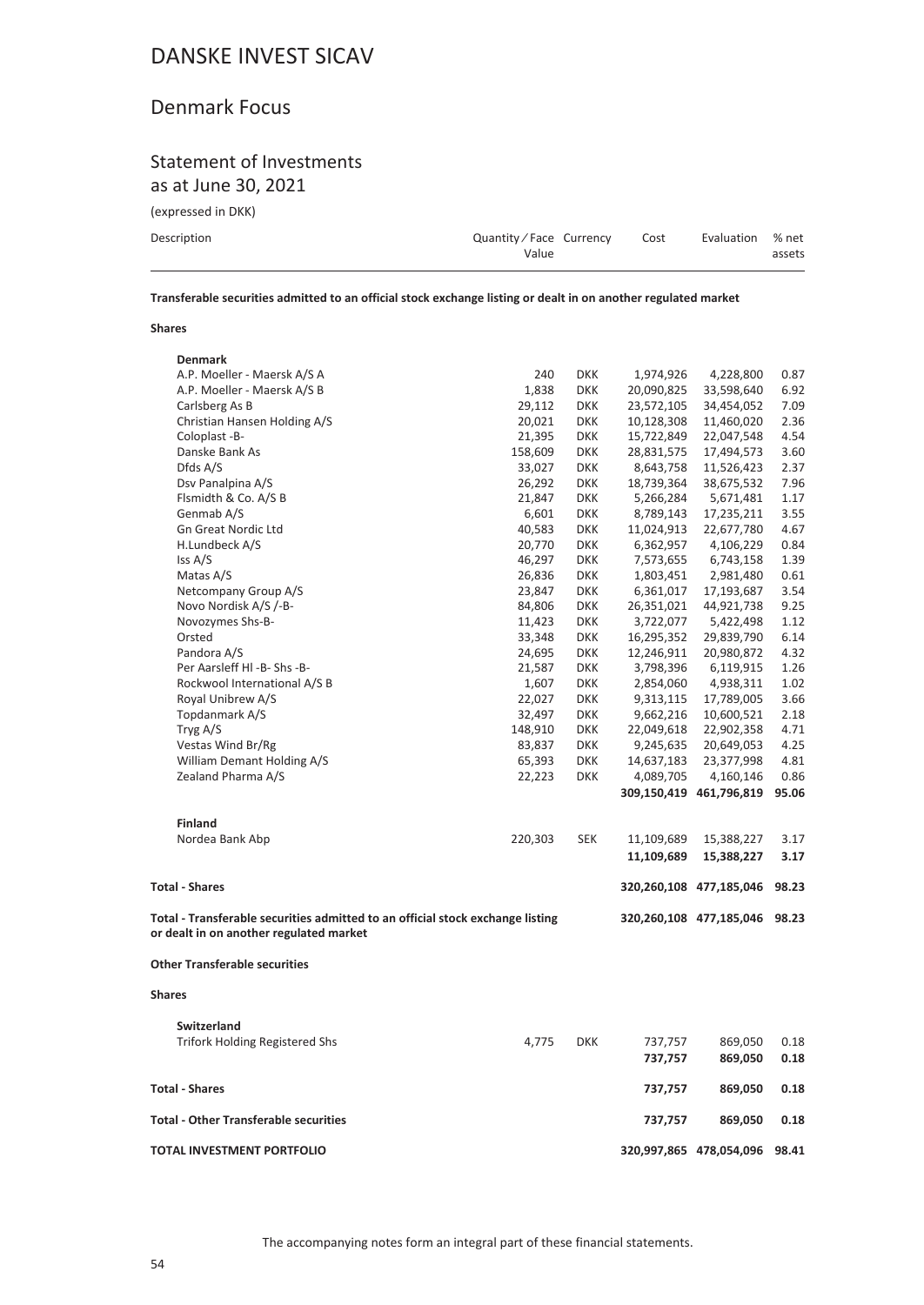#### Denmark Focus

### Geographical and Economic Portfolio Breakdowns as at June 30, 2021

(expressed as a percentage of net assets)

| Geographical breakdown | %     |
|------------------------|-------|
| Denmark                | 95.06 |
| Finland                | 3.17  |
| Switzerland            | 0.18  |
|                        | 98.41 |

| Economic breakdown                      | ℅     |
|-----------------------------------------|-------|
| <b>Pharmaceuticals and Cosmetics</b>    | 20.05 |
| Transportation                          | 18.12 |
| <b>Tobacco and Spirits</b>              | 10.75 |
| <b>Public Services</b>                  | 10.39 |
| Insurance                               | 6.89  |
| <b>Banks and Financial Institutions</b> | 6.77  |
| Biotechnology                           | 6.77  |
| <b>News Transmission</b>                | 4.67  |
| Consumer Goods                          | 4.32  |
| Internet Software                       | 3.54  |
| <b>Construction, Building Materials</b> | 3.45  |
| Other Services                          | 1.39  |
| Chemicals                               | 1.12  |
| <b>Holding and Finance Companies</b>    | 0.18  |
|                                         | 98.41 |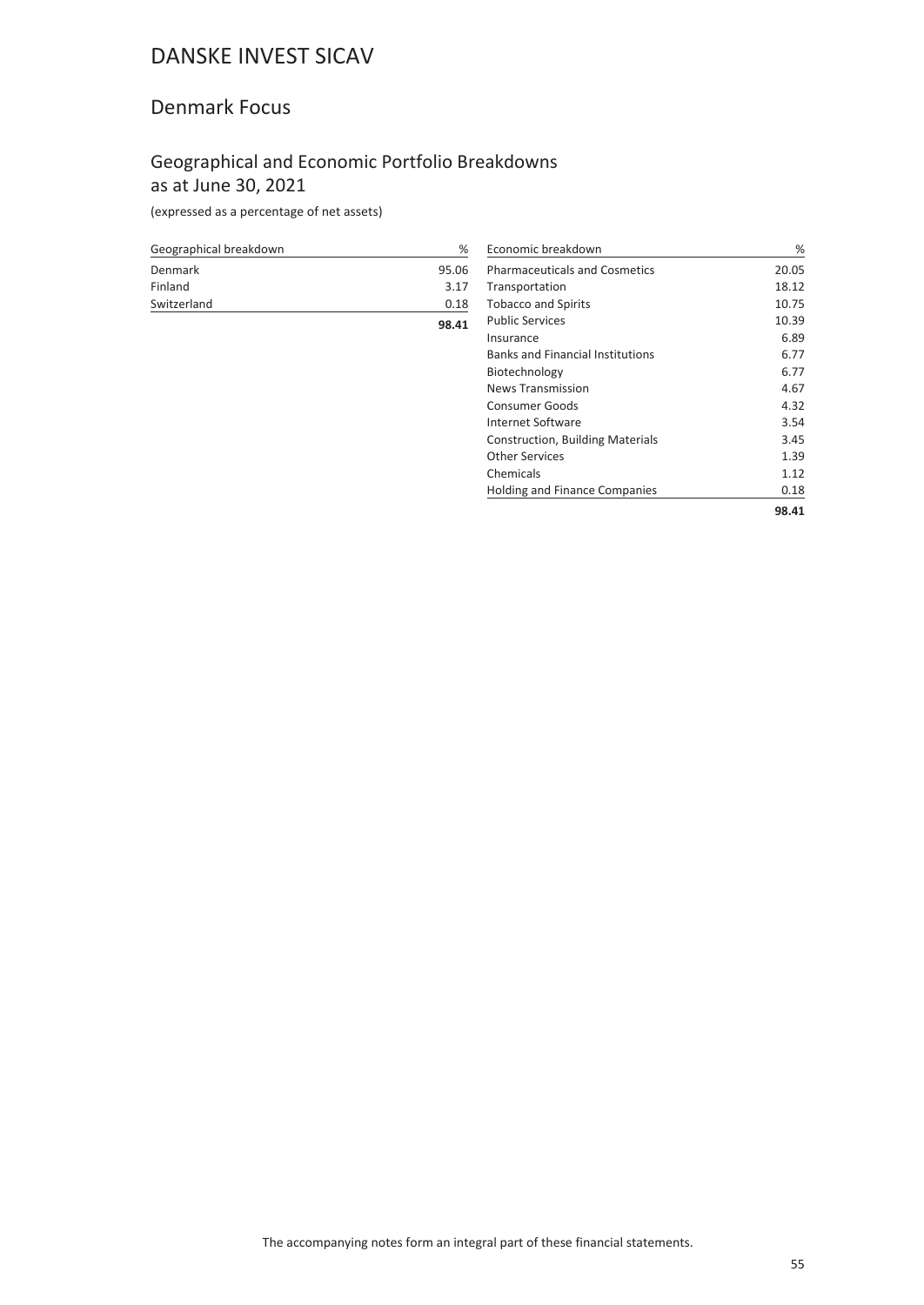### Eastern Europe

#### Statement of Investments as at June 30, 2021

(expressed in EUR)

**Shares**

| ICYNICSSCA III LOIJ |                                 |      |                  |        |
|---------------------|---------------------------------|------|------------------|--------|
| Description         | Quantity/Face Currency<br>Value | Cost | Evaluation % net | assets |
|                     |                                 |      |                  |        |

**Transferable securities admitted to an official stock exchange listing or dealt in on another regulated market**

| <b>British Virgin Islands</b>                        |                |                   |                    |                    |              |
|------------------------------------------------------|----------------|-------------------|--------------------|--------------------|--------------|
| Mail.Ru Gr /Gdr                                      | 5,289          | <b>USD</b>        | 122,947<br>122,947 | 99,870<br>99,870   | 1.01<br>1.01 |
| Cyprus                                               |                |                   |                    |                    |              |
| Tcs Group Holding Plc / Gdr                          | 2,149          | <b>USD</b>        | 143,508<br>143,508 | 154,402<br>154,402 | 1.57<br>1.57 |
| <b>Czech Republic</b>                                |                |                   |                    |                    |              |
| Cez Ceske Energeticke Zavody                         | 4,481          | CZK               | 73,071<br>73,071   | 111,961<br>111,961 | 1.14<br>1.14 |
| Greece                                               |                |                   |                    |                    |              |
| Eurobank Hidgs Registered Shs                        | 112,514        | EUR               | 45,233             | 96,087             | 0.98         |
| Jumbo Sa                                             | 4,360          | EUR               | 64,412             | 64,310             | 0.65         |
| Mytilineos Rg Registered Shs                         | 6,123          | EUR               | 60,102             | 93,498             | 0.95         |
| National Bank Of Greece S.A                          | 33,333         | EUR               | 40,164             | 81,833             | 0.83         |
| Opap                                                 | 8,314          | <b>EUR</b>        | 69,998<br>279,909  | 107,999<br>443,727 | 1.10<br>4.51 |
| <b>Hungary</b>                                       |                |                   |                    |                    |              |
| Mol Hungarian Oil And Gas Plc                        | 11,139         | <b>HUF</b>        | 54,944             | 75,438             | 0.77         |
| Otp Bank Ltd                                         | 7,785          | <b>HUF</b>        | 243,202            | 361,450            | 3.67         |
|                                                      |                |                   | 298,146            | 436,888            | 4.44         |
| Jersey                                               |                |                   |                    |                    |              |
| Polymetal                                            | 17,934         | GBP               | 334,368            | 323,870            | 3.29         |
|                                                      |                |                   | 334,368            | 323,870            | 3.29         |
| Kazakhstan                                           |                |                   |                    |                    |              |
| Halyk Bank /Sgdr<br>Kaspi.Kz Jsc /Gdr                | 8,327<br>1,232 | USD<br>USD        | 79,289<br>96,171   | 107,601<br>105,027 | 1.09<br>1.07 |
|                                                      |                |                   | 175,460            | 212,628            | 2.16         |
|                                                      |                |                   |                    |                    |              |
| Luxembourg<br>Allegro.Eu Rg                          | 10,400         | PLN               | 130,213            | 153,461            | 1.56         |
|                                                      |                |                   | 130,213            | 153,461            | 1.56         |
| Poland                                               |                |                   |                    |                    |              |
| Asseco Poland S.A.                                   | 5,712          | PLN               | 86,603             | 96,902             | 0.99         |
| Cd Projekt Sa                                        | 1,415          | PLN               | 116,256            | 59,187             | 0.60         |
| Getback S.A*                                         | 49,786         | PLN               |                    |                    |              |
| Grupa Kety S.A.                                      | 978            | PLN               | 98,796             | 142,057            | 1.44         |
| Kghm Polska Miedz Sa<br>Polski Koncern Naftowy Orlen | 3,923<br>5,440 | <b>PLN</b><br>PLN | 103,554<br>59,073  | 162,466<br>93,132  | 1.65<br>0.95 |
| Powszechna Kasa Oszczed.Polski                       | 37,281         | PLN               | 197,578            | 323,339            | 3.29         |
| Powszechny Zaklad Ubezpieczen                        | 20,488         | PLN               | 122,537            | 172,195            | 1.75         |
| Santander Bank Polska S.A                            | 2,594          | PLN               | 94,995             | 153,418            | 1.56         |
| Wirtualna Polska Holding S.A.                        | 5,234          | PLN               | 80,273             | 135,568            | 1.38         |
|                                                      |                |                   | 959,665            | 1,338,264          | 13.61        |
| Romania                                              |                |                   |                    |                    |              |
| Banca Romana Pentru Dezvoltare                       | 17,847         | <b>RON</b>        | 46,933             | 63,387             | 0.64         |
|                                                      |                |                   | 46,933             | 63,387             | 0.64         |

\* Please refer to Note 2.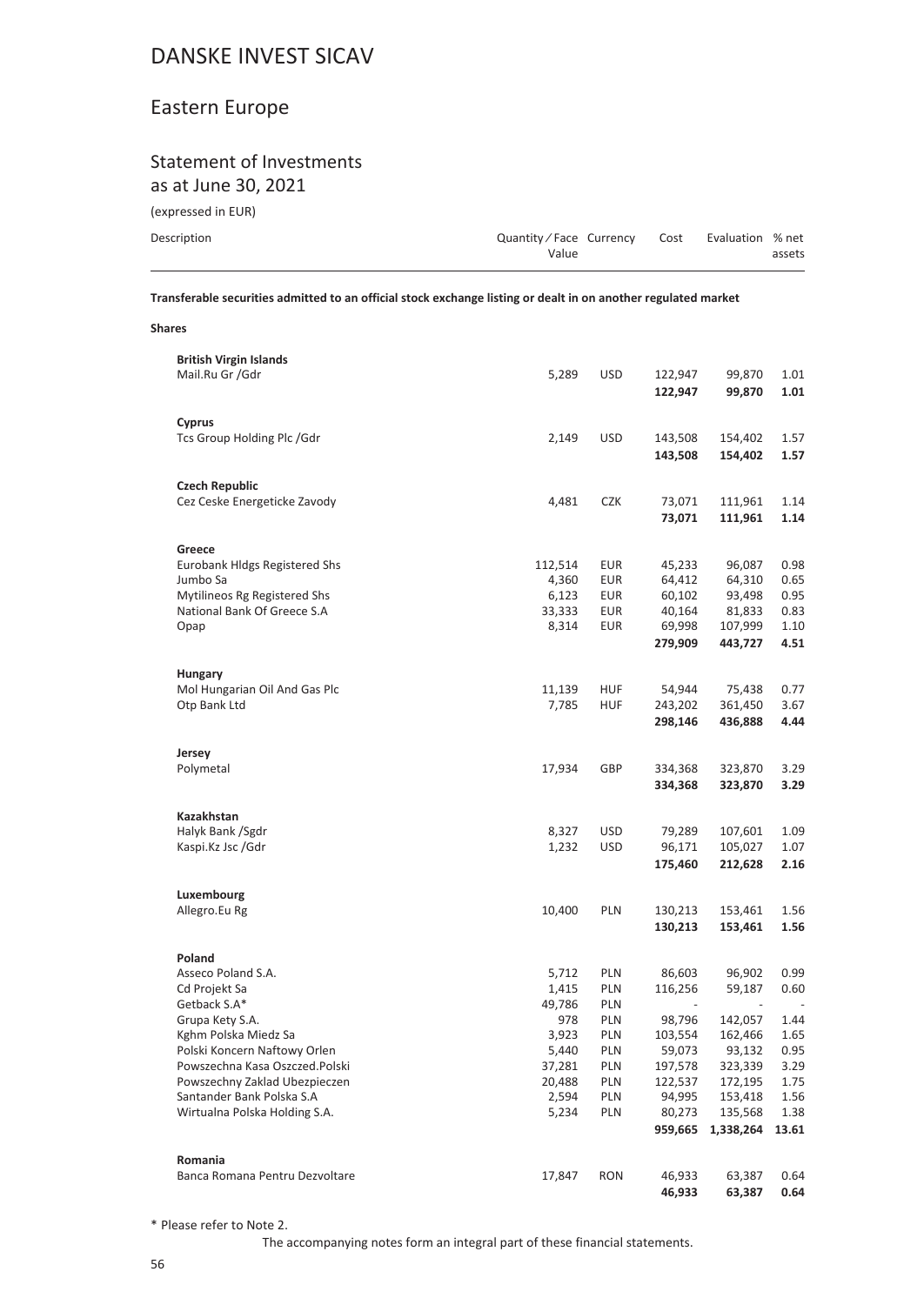### Eastern Europe

#### Statement of Investments (continued) as at June 30, 2021

(expressed in EUR)

| Description |  |  |
|-------------|--|--|
|             |  |  |

| Description                                                                                                               | Quantity / Face Currency<br>Value |                          | Cost             | Evaluation          | % net<br>assets |
|---------------------------------------------------------------------------------------------------------------------------|-----------------------------------|--------------------------|------------------|---------------------|-----------------|
| <b>Russia</b>                                                                                                             |                                   |                          |                  |                     |                 |
| Gazpr Pjsc /Sadr Repr 2 Shs                                                                                               | 151,854                           | <b>USD</b>               | 590,960          | 970,783             | 9.87            |
| Jsc Surgutneftegaz /Pref.                                                                                                 | 544,410                           | <b>USD</b>               | 233,860          | 290,468             | 2.95            |
| Lukoil Holding                                                                                                            | 10,844                            | <b>USD</b>               | 559,952          | 836,483             | 8.50            |
| Magnit Jsc                                                                                                                | 4,300                             | USD                      | 224,889          | 264,857             | 2.69            |
| Magnitogorsk Iron&Steel Works                                                                                             | 345,787                           | <b>USD</b>               | 175,351          | 235,141             | 2.39            |
| Mmc Norilsk Nickel Pjsc / Adr                                                                                             | 14,268                            | <b>USD</b>               | 289,466          | 408,925             | 4.16            |
| Mobile Telesystems Pjsc                                                                                                   | 87,429                            | <b>USD</b>               | 318,262          | 346,001             | 3.52            |
| Novatek Joint Stock Co/Sgdr                                                                                               | 2,112                             | <b>USD</b>               | 272,355          | 374,476             | 3.81            |
| Sberbank                                                                                                                  | 267,217                           | USD                      | 665,988          | 945,334             | 9.61            |
| <b>Tatneft Pjsc</b>                                                                                                       | 63,213                            | <b>USD</b>               | 350,866          | 382,121             | 3.89            |
|                                                                                                                           |                                   |                          | 3,681,949        | 5,054,589           | 51.39           |
| <b>Slovenia</b>                                                                                                           |                                   |                          |                  |                     |                 |
| Nova Ljubl /Gdr                                                                                                           | 7,262                             | <b>EUR</b>               | 67,348           | 94,406              | 0.96            |
|                                                                                                                           |                                   |                          | 67,348           | 94,406              | 0.96            |
| <b>The Netherlands</b>                                                                                                    |                                   |                          |                  |                     |                 |
| X5 Retail Group Nv / Sgdr                                                                                                 | 6,652                             | <b>USD</b>               | 192,756          | 196,800             | 2.00            |
| Yandex Nv -A-                                                                                                             | 5,319                             | <b>USD</b>               | 275,843          | 313,385             | 3.19            |
|                                                                                                                           |                                   |                          | 468,599          | 510,185             | 5.19            |
|                                                                                                                           |                                   |                          |                  |                     |                 |
| Turkey                                                                                                                    |                                   |                          |                  |                     |                 |
| Bim Birlesik Magazalar As<br>Eregli Demir Celik                                                                           | 13,206                            | <b>TRY</b>               | 98,053<br>81,104 | 80,466<br>131,944   | 0.82            |
| Koc Hld As                                                                                                                | 74,001                            | <b>TRY</b><br><b>TRY</b> |                  |                     | 1.34            |
| Sabanci Holding                                                                                                           | 37,341                            | <b>TRY</b>               | 63,024<br>62,874 | 67,517<br>57,557    | 0.69<br>0.59    |
| Turk Telekomunikasyon                                                                                                     | 65,665<br>87,423                  | <b>TRY</b>               | 81,467           | 57,196              | 0.58            |
| Turkiye Garanti Bankasi / Nom.                                                                                            | 81,431                            | <b>TRY</b>               | 66,536           | 65,238              | 0.66            |
|                                                                                                                           |                                   |                          | 453,058          | 459,918             | 4.68            |
|                                                                                                                           |                                   |                          |                  |                     |                 |
| <b>Total - Shares</b>                                                                                                     |                                   |                          | 7,235,174        | 9,457,556           | 96.15           |
| Total - Transferable securities admitted to an official stock exchange listing<br>or dealt in on another regulated market |                                   |                          | 7,235,174        | 9,457,556 96.15     |                 |
| Transferable securities and money market instruments dealt on other regulatory market                                     |                                   |                          |                  |                     |                 |
|                                                                                                                           |                                   |                          |                  |                     |                 |
| <b>Shares</b>                                                                                                             |                                   |                          |                  |                     |                 |
| Russia                                                                                                                    |                                   |                          |                  |                     |                 |
| Rosneft Oil Company Ojsc                                                                                                  | 42,398                            | <b>USD</b>               | 232,150          | 271,758             | 2.76            |
|                                                                                                                           |                                   |                          | 232,150          | 271,758             | 2.76            |
| <b>Total - Shares</b>                                                                                                     |                                   |                          | 232,150          | 271,758             | 2.76            |
| Total - Transferable securities and money market instruments dealt on other regulatory<br>market                          |                                   |                          | 232,150          | 271,758             | 2.76            |
| <b>Investment Funds</b>                                                                                                   |                                   |                          |                  |                     |                 |
| Romania                                                                                                                   |                                   |                          |                  |                     |                 |
| Fondul Propr                                                                                                              | 136,108                           | <b>RON</b>               | 35,786           | 51,711              | 0.53            |
|                                                                                                                           |                                   |                          | 35,786           | 51,711              | 0.53            |
| <b>Total - Investment Funds</b>                                                                                           |                                   |                          | 35,786           | 51,711              | 0.53            |
| TOTAL INVESTMENT PORTFOLIO                                                                                                |                                   |                          |                  | 7,503,110 9,781,025 | 99.44           |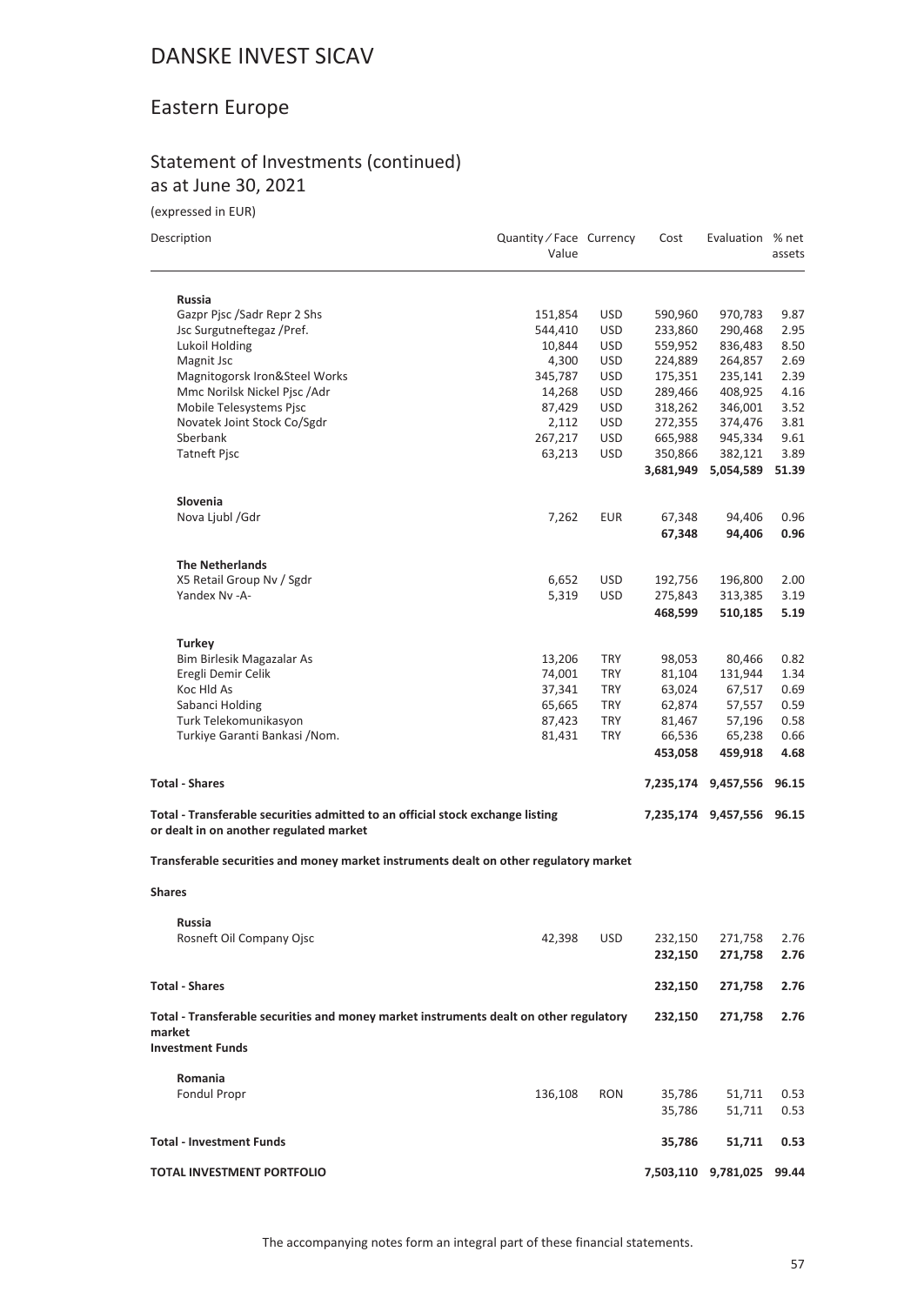### Eastern Europe

### Geographical and Economic Portfolio Breakdowns as at June 30, 2021

**99.44**

(expressed as a percentage of net assets)

| Geographical breakdown        | %     |
|-------------------------------|-------|
| Russia                        | 54.15 |
| Poland                        | 13.61 |
| The Netherlands               | 5.19  |
| Turkey                        | 4.68  |
| Greece                        | 4.51  |
| Hungary                       | 4.44  |
| Jersey                        | 3.29  |
| Kazakhstan                    | 2.16  |
| Cyprus                        | 1.57  |
| Luxembourg                    | 1.56  |
| Romania                       | 1.17  |
| Czech Republic                | 1.14  |
| <b>British Virgin Islands</b> | 1.01  |
| Slovenia                      | 0.96  |

| Economic breakdown                      | ℅     |
|-----------------------------------------|-------|
| <b>Banks and Financial Institutions</b> | 23.29 |
| <b>Holding and Finance Companies</b>    | 21.76 |
| Petrol                                  | 21.26 |
| Internet Software                       | 6.57  |
| Non-Ferrous Metals                      | 4.94  |
| Mines, Heavy Industries                 | 4.68  |
| <b>News Transmission</b>                | 4.10  |
| Retail                                  | 3.56  |
| <b>Food and Distilleries</b>            | 3.51  |
| Insurance                               | 1.75  |
| <b>Public Services</b>                  | 1.14  |
| Leisure                                 | 1.10  |
| Consumer Goods                          | 0.65  |
| Office Equipment, Computers             | 0.60  |
| Investment Funds                        | 0.53  |
| <b>Other Services</b>                   | 0.00  |
|                                         | 99.44 |

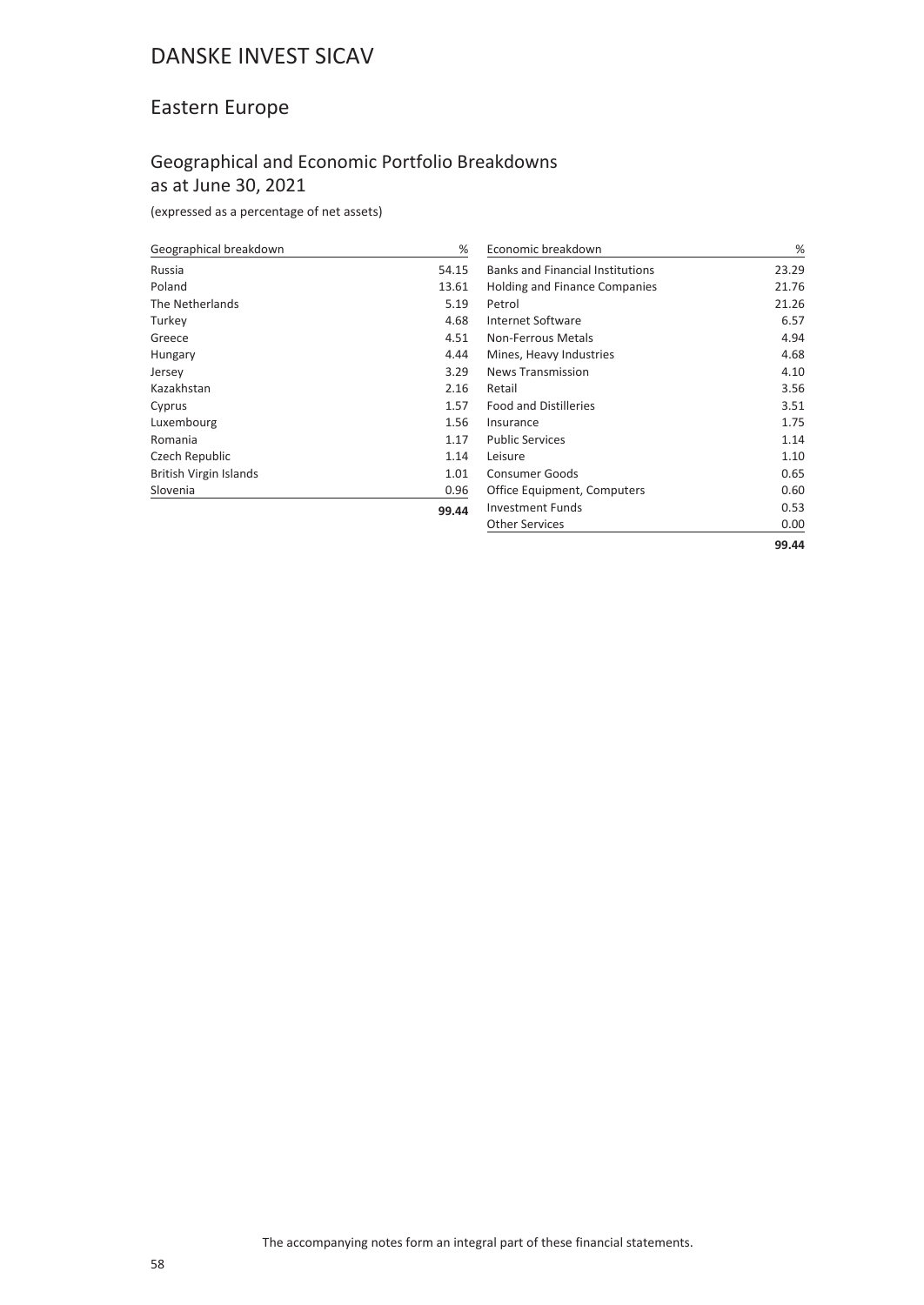# Emerging and Frontier Markets

# Statement of Investments

as at June 30, 2021

| (expressed in EUR) |  |
|--------------------|--|
|--------------------|--|

| Description | Quantity/Face Currency | Cost | Evaluation % net |        |
|-------------|------------------------|------|------------------|--------|
|             | Value                  |      |                  | assets |

**Transferable securities admitted to an official stock exchange listing or dealt in on another regulated market**

| ł<br>۰.<br>×<br>۰.<br>. .<br>×<br>×<br>۰, |  |
|-------------------------------------------|--|
|-------------------------------------------|--|

|                      | <b>Switzerland</b>                                      |           |                          |                    |                    |              |
|----------------------|---------------------------------------------------------|-----------|--------------------------|--------------------|--------------------|--------------|
|                      | Cs Nassau 02.09.21 Cert /Jarir                          | 11,199    | <b>USD</b>               | 359,593<br>359,593 | 543,768<br>543,768 | 0.79<br>0.79 |
| <b>Total - Bonds</b> |                                                         |           |                          | 359,593            | 543,768            | 0.79         |
| <b>Shares</b>        |                                                         |           |                          |                    |                    |              |
|                      | <b>Bermuda Islands</b>                                  |           |                          |                    |                    |              |
|                      | Silverlake Axis Ltd                                     | 4,448,000 | SGD                      | 1,394,775          | 667,428            | 0.98         |
|                      |                                                         |           |                          | 1,394,775          | 667,428            | 0.98         |
| <b>Brazil</b>        |                                                         |           |                          |                    |                    |              |
|                      | B3 Sa - Brasil Bolsa Balcao                             | 84,000    | BRL                      | 299,656            | 242,778            | 0.35         |
|                      | Banco Btg Pactual Sa/Unit                               | 19,400    | <b>BRL</b>               | 212,115            | 403,745            | 0.59         |
|                      | Cpfl Energia Sa                                         | 55,900    | <b>BRL</b>               | 281,064            | 257,420            | 0.38         |
|                      | Gerdau /Pref.                                           | 43,500    | <b>BRL</b>               | 147,793            | 223,264            | 0.33         |
| Hapvida              |                                                         | 95,500    | <b>BRL</b>               | 161,889            | 252,691            | 0.37         |
|                      | Itau Holding /Pref                                      | 50,250    | BRL                      | 366,029            | 256,971            | 0.38         |
|                      | Jhsf Participacoes Sa                                   | 95,100    | BRL                      | 107,961            | 117,267            | 0.17         |
|                      | Lojas Renner Sa                                         | 15,200    | <b>BRL</b>               | 109,196            | 113,953            | 0.17         |
|                      | Movida Participacoes Sa                                 | 70,700    | <b>BRL</b>               | 154,424            | 236,236            | 0.34         |
|                      | Natura Co Hldg Rg                                       | 14,700    | <b>BRL</b>               | 115,841            | 140,598            | 0.21         |
|                      | Petroleo Brasileiro/Prf.Shs                             | 69,100    | <b>BRL</b>               | 333,984            | 341,999            | 0.50         |
|                      | Sabesp-Rg Shs                                           | 28,700    | <b>BRL</b>               | 200,486            | 179,772            | 0.26         |
|                      | Sao Martinho Sa                                         | 61,700    | <b>BRL</b>               | 260,513            | 368,479            | 0.54         |
|                      | Simpar Rg                                               | 44,900    | <b>BRL</b>               | 171,502<br>401,265 | 417,338            | 0.61<br>0.36 |
|                      | Sul Amer/Units(1Sh+2Pref)<br>Suzano Papel E Celulose Sa | 40,946    | <b>BRL</b><br><b>BRL</b> | 230,214            | 245,508            |              |
|                      | Via Varejo Sa                                           | 22,700    | <b>BRL</b>               |                    | 232,015            | 0.34         |
|                      |                                                         | 81,100    |                          | 210,058            | 220,366            | 0.32         |
|                      |                                                         |           |                          | 3,763,990          | 4,250,400          | 6.22         |
|                      | <b>British Virgin Islands</b>                           |           |                          |                    |                    |              |
|                      | Arcos Dorados Holdings Cls -A-                          | 114,658   | <b>USD</b>               | 607,645            | 577,411            | 0.85         |
|                      | Mail.Ru Gr /Gdr                                         | 19,328    | <b>USD</b>               | 450,686            | 364,964            | 0.53         |
|                      |                                                         |           |                          | 1,058,331          | 942,375            | 1.38         |
|                      | Cayman Islands                                          |           |                          |                    |                    |              |
|                      | Li Ning Company Ltd                                     | 138,500   | <b>HKD</b>               | 394,788            | 1,419,989          | 2.07         |
|                      | Shenzhou Intl Group Ltd                                 | 60,700    | HKD                      | 438,229            | 1,295,271          | 1.89         |
|                      | Sitc International Holdings                             | 379,000   | HKD                      | 332,791            | 1,331,494          | 1.95         |
|                      | Xinyi Glass Holding Co Ltd                              | 358,000   | <b>HKD</b>               | 223,854            | 1,228,649          | 1.80         |
|                      |                                                         |           |                          | 1,389,662          | 5,275,403          | 7.71         |
| Chile                |                                                         |           |                          |                    |                    |              |
|                      | <b>Conchator Sponsored</b>                              | 234,550   | <b>CLP</b>               | 324,744            | 346,236            | 0.51         |
|                      | <b>Hortifrut Sa</b>                                     | 121,000   | <b>CLP</b>               | 190,582            | 126,775            | 0.18         |
|                      |                                                         |           |                          | 515,326            | 473,011            | 0.69         |
| China                |                                                         |           |                          |                    |                    |              |
|                      | C&S Paper -A-                                           | 335,500   | <b>CNY</b>               | 961,839            | 1,203,812          | 1.76         |
|                      | Cn Intl Cap /H                                          | 532,800   | HKD                      | 1,038,629          | 1,199,811          | 1.75         |
|                      | Hangzhou Tigermed Consulting -A-                        | 47,532    | <b>CNY</b>               | 259,745            | 1,196,637          | 1.75         |
|                      | Hefei Meyer -A-                                         | 173,300   | <b>CNY</b>               | 919,097            | 1,258,536          | 1.84         |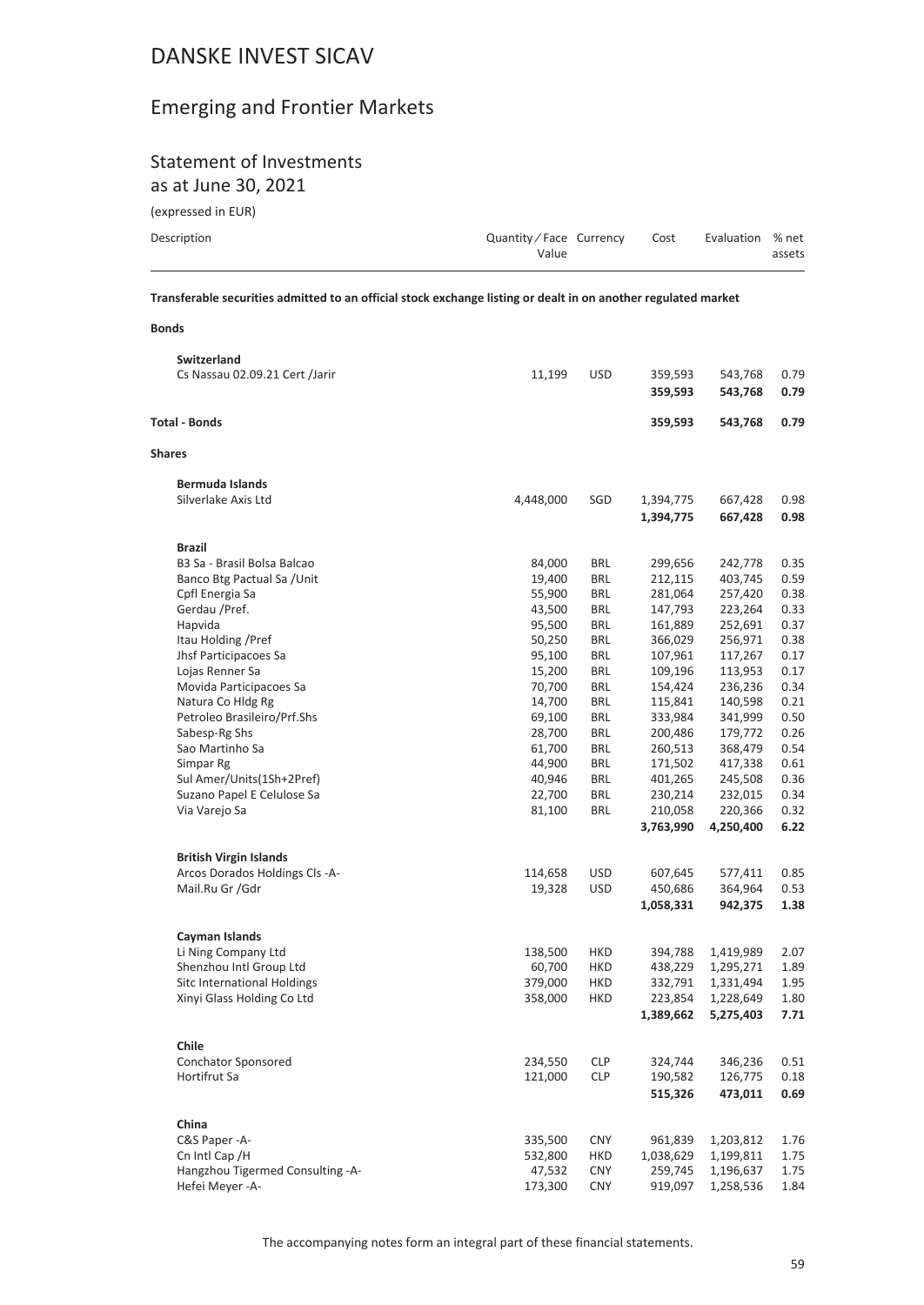### Emerging and Frontier Markets

#### Statement of Investments (continued) as at June 30, 2021

(expressed in EUR)

| Description                        | Quantity / Face Currency<br>Value |            | Cost      | Evaluation | % net<br>assets |
|------------------------------------|-----------------------------------|------------|-----------|------------|-----------------|
| China (continued)                  |                                   |            |           |            |                 |
| Sd Linglong -A-                    | 115,800                           | <b>CNY</b> | 666,607   | 659,678    | 0.97            |
| Will Semico                        | 28,000                            | <b>CNY</b> | 634,930   | 1,174,244  | 1.72            |
|                                    |                                   |            | 4,480,847 | 6,692,718  | 9.79            |
| Colombia                           |                                   |            |           |            |                 |
| Banco Davivienda/Pfd               | 66,075                            | <b>COP</b> | 425,695   | 414,543    | 0.61            |
|                                    |                                   |            | 425,695   | 414,543    | 0.61            |
| Cyprus                             |                                   |            |           |            |                 |
| Global Ports Inv / Gdr             | 59,830                            | <b>USD</b> | 200,796   | 191,142    | 0.28            |
|                                    |                                   |            | 200,796   | 191,142    | 0.28            |
| Egypt                              |                                   |            |           |            |                 |
| Cairo Investment & Real Estate Dev | 375,000                           | EGP        | 232,981   | 228,338    | 0.33            |
| Commercial Intl.Bank Ltd           | 187,975                           | EGP        | 621,086   | 512,039    | 0.75            |
| Egyptian Intl.Pharmaceutical       | 68,763                            | EGP        | 468,034   | 160,476    | 0.23            |
| Fawry Bkg T                        | 843,837                           | EGP        | 186,551   | 853,942    | 1.25            |
| Mm Gp Ind                          | 1,031,800                         | EGP        | 492,310   | 503,828    | 0.74            |
| Obour Land For Food Industries     | 665,000                           | EGP        | 210,704   | 208,519    | 0.31            |
|                                    |                                   |            | 2,211,666 | 2,467,142  | 3.61            |
| <b>Great Britain</b>               |                                   |            |           |            |                 |
| Georgia Capital Plc                | 20,816                            | GBP        | 334,289   | 173,984    | 0.25            |
| Tbc Bank Group Plc                 | 15,182                            | GBP        | 230,353   | 199,076    | 0.29            |
|                                    |                                   |            | 564,642   | 373,060    | 0.54            |
| <b>Hong Kong</b>                   |                                   |            |           |            |                 |
| China Resources Beer (Holdings)    | 158,000                           | <b>HKD</b> | 749,895   | 1,191,416  | 1.74            |
| Techtronic Industries Co Ltd       | 74,000                            | <b>HKD</b> | 464,391   | 1,091,175  | 1.60            |
|                                    |                                   |            | 1,214,286 | 2,282,591  | 3.34            |
| <b>Hungary</b>                     |                                   |            |           |            |                 |
| Otp Bank Ltd                       | 9,272                             | <b>HUF</b> | 420,550   | 430,490    | 0.63            |
|                                    |                                   |            | 420,550   | 430,490    | 0.63            |
| India                              |                                   |            |           |            |                 |
| Alkem Laboratories Ltd             | 8,535                             | <b>INR</b> | 271,925   | 308,771    | 0.45            |
| Bharti Airtel Ltd/Demat            | 23,600                            | <b>INR</b> | 146,142   | 141,331    | 0.21            |
| Cipla Ltd /Demat.                  | 33,900                            | <b>INR</b> | 211,633   | 374,377    | 0.55            |
| Coffee Day Enterprises Ltd*        | 225,880                           | <b>INR</b> | 384,503   | 104,172    | 0.15            |
| Gmr Infrastructure                 | 672,900                           | <b>INR</b> | 141,473   | 232,748    | 0.34            |
| <b>Gtpl Hathway Ltd</b>            | 382,460                           | <b>INR</b> | 650,531   | 799,783    | 1.17            |
| Hathway Cable & Datacom Ltd        | 446,700                           | <b>INR</b> | 118,488   | 131,787    | 0.19            |
| Hikal Ltd                          | 88,185                            | <b>INR</b> | 106,227   | 493,368    | 0.72            |
| Ht Media Ltd                       | 400,000                           | <b>INR</b> | 389,364   | 122,304    | 0.18            |
| Icici Sec Rg                       | 30,000                            | <b>INR</b> | 148,421   | 216,485    | 0.32            |
| Jubilant Pharmo                    | 74,538                            | <b>INR</b> | 352,225   | 614,636    | 0.90            |
| Raymond Ltd /Dematerialised        | 33,582                            | <b>INR</b> | 206,209   | 156,963    | 0.23            |
| State Bank Of India                | 96,500                            |            |           |            |                 |
|                                    |                                   | <b>INR</b> | 326,263   | 461,514    | 0.67            |
| <b>Tata Communications Ltd</b>     | 72,746                            | INR        | 268,422   | 1,059,970  | 1.55            |
| Tata Consumer Registered Shs       | 47,750                            | <b>INR</b> | 82,438    | 409,936    | 0.60            |
| Tata Motors Ltd -A-                | 289,826                           | <b>INR</b> | 495,535   | 518,109    | 0.76            |
| The Federal Bank Ltd               | 348,460                           | <b>INR</b> | 344,847   | 342,875    | 0.50            |
| Tv18 Broadcast Ltd Shs             | 1,626,000                         | <b>INR</b> | 674,436   | 800,430    | 1.17            |
| Va Tech Wabag Shs                  | 106,967                           | <b>INR</b> | 461,253   | 429,172    | 0.63            |
| Zee Ent.Enterp / Demat             | 201,700                           | <b>INR</b> | 490,406   | 492,122    | 0.72            |
|                                    |                                   |            | 6,270,741 | 8,210,853  | 12.01           |

\* Please refer to Note 2.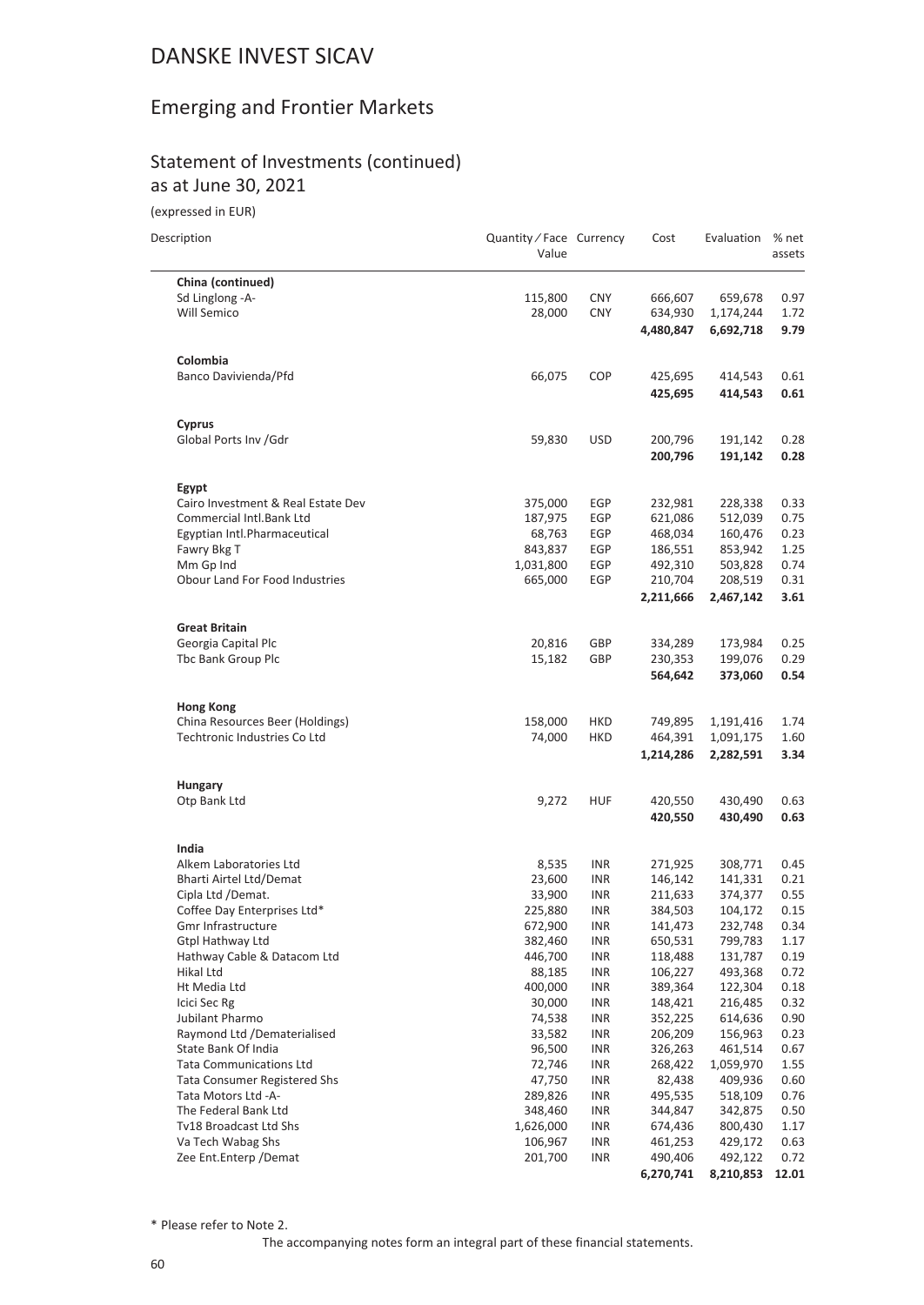### Emerging and Frontier Markets

#### Statement of Investments (continued) as at June 30, 2021

(expressed in EUR)

| Description                          | Quantity / Face Currency<br>Value |            | Cost      | Evaluation | % net<br>assets |
|--------------------------------------|-----------------------------------|------------|-----------|------------|-----------------|
| Indonesia                            |                                   |            |           |            |                 |
| Bekasi Fajar In                      | 62,968,289                        | IDR        | 999,732   | 499,997    | 0.73            |
| Pt Arwana Citramulia Tbk             | 18,482,893                        | IDR        | 510,134   | 776,664    | 1.14            |
| Pt Bk Pem                            | 8,600,000                         | <b>IDR</b> | 752,392   | 608,112    | 0.89            |
| Pt Link Net Tbk                      | 2,238,000                         | IDR        | 607,692   | 553,876    | 0.81            |
|                                      |                                   |            | 2,869,950 | 2,438,649  | 3.57            |
| Jersey                               |                                   |            |           |            |                 |
| Integr Diagnost Rg                   | 1,135,600                         | <b>USD</b> | 1,169,301 | 1,135,123  | 1.66            |
|                                      |                                   |            | 1,169,301 | 1,135,123  | 1.66            |
| Kazakhstan                           |                                   |            |           |            |                 |
| Halyk Bank /Sgdr                     | 49,054                            | <b>USD</b> | 530,872   | 633,873    | 0.93            |
|                                      |                                   |            | 530,872   | 633,873    | 0.93            |
| Kenya                                |                                   |            |           |            |                 |
| East African Breweries Ltd           | 133,000                           | KES        | 321,509   | 186,537    | 0.27            |
| <b>Equity Group Holdings Limited</b> | 1,888,800                         | KES        | 661,973   | 662,275    | 0.97            |
| Safaricom Plc Class Ii               | 2,393,700                         | KES        | 369,219   | 770,299    | 1.13            |
|                                      |                                   |            | 1,352,701 | 1,619,111  | 2.37            |
| Luxembourg                           |                                   |            |           |            |                 |
| Allegro.Eu Rg                        | 31,415                            | <b>PLN</b> | 407,049   | 463,556    | 0.68            |
| Globant S.A.                         | 2,825                             | <b>USD</b> | 136,087   | 538,875    | 0.79            |
|                                      |                                   |            | 543,136   | 1,002,431  | 1.47            |
| Malaysia                             |                                   |            |           |            |                 |
| Alliance Bk Rg                       | 1,119,000                         | <b>MYR</b> | 878,607   | 548,463    | 0.80            |
|                                      |                                   |            | 878,607   | 548,463    | 0.80            |
| Mexico                               |                                   |            |           |            |                 |
| Controladora Nemak Rg-A              | 2,020,000                         | <b>MXN</b> | 226,667   | 266,694    | 0.39            |
| Genomma Lab Internacion. Sa          | 482,000                           | <b>MXN</b> | 413,314   | 412,106    | 0.60            |
| Grupo Traxion Sab De Cv 144A         | 447,000                           | <b>MXN</b> | 296,800   | 716,163    | 1.05            |
| La Comer Sab De Cv                   | 249,700                           | <b>MXN</b> | 256,993   | 436,523    | 0.64            |
| Megacable Holdings - Cpo             | 126,700                           | <b>MXN</b> | 354,355   | 379,791    | 0.55            |
| Regional Sab De Cv                   | 51,000                            | <b>MXN</b> | 232,965   | 254,266    | 0.37            |
|                                      |                                   |            | 1,781,094 | 2,465,543  | 3.60            |
| Morocco                              |                                   |            |           |            |                 |
| Hightech Payment Systems Sa          | 1,200                             | MAD        | 447,608   | 729,933    | 1.07            |
| Label Vie Sa                         | 1,700                             | <b>MAD</b> | 353,735   | 633,269    | 0.93            |
| <b>Mutandis Sca</b>                  | 11,100                            | <b>MAD</b> | 224,979   | 269,552    | 0.39            |
|                                      |                                   |            | 1,026,322 | 1,632,754  | 2.39            |
| Nigeria                              |                                   |            |           |            |                 |
| <b>Guaranty Trust Bk Plc/Sgdr</b>    | 110,500                           | <b>USD</b> | 224,347   | 310,286    | 0.45            |
| Nestle Foods Nigeria Plc             | 91,030                            | <b>NGN</b> | 310,268   | 260,895    | 0.38            |
| Nigerian Breweries Plc               | 842,521                           | <b>NGN</b> | 358,342   | 103,487    | 0.15            |
| Stanbic Ibtc Holdings Plc Shs        | 2,607,610                         | <b>NGN</b> | 235,327   | 214,863    | 0.32            |
|                                      |                                   |            | 1,128,284 | 889,531    | 1.30            |
| Pakistan                             |                                   |            |           |            |                 |
| Adamjee Insurance Co Ltd             | 780,000                           | <b>PKR</b> | 369,532   | 168,939    | 0.25            |
| Shifa Intl                           | 90,000                            | <b>PKR</b> | 222,488   | 102,513    | 0.15            |
|                                      |                                   |            | 592,020   | 271,452    | 0.40            |
| <b>Philippines</b>                   |                                   |            |           |            |                 |
| Alliance Global Group Inc            | 3,300,000                         | PHP        | 387,071   | 578,611    | 0.85            |
|                                      |                                   |            |           |            |                 |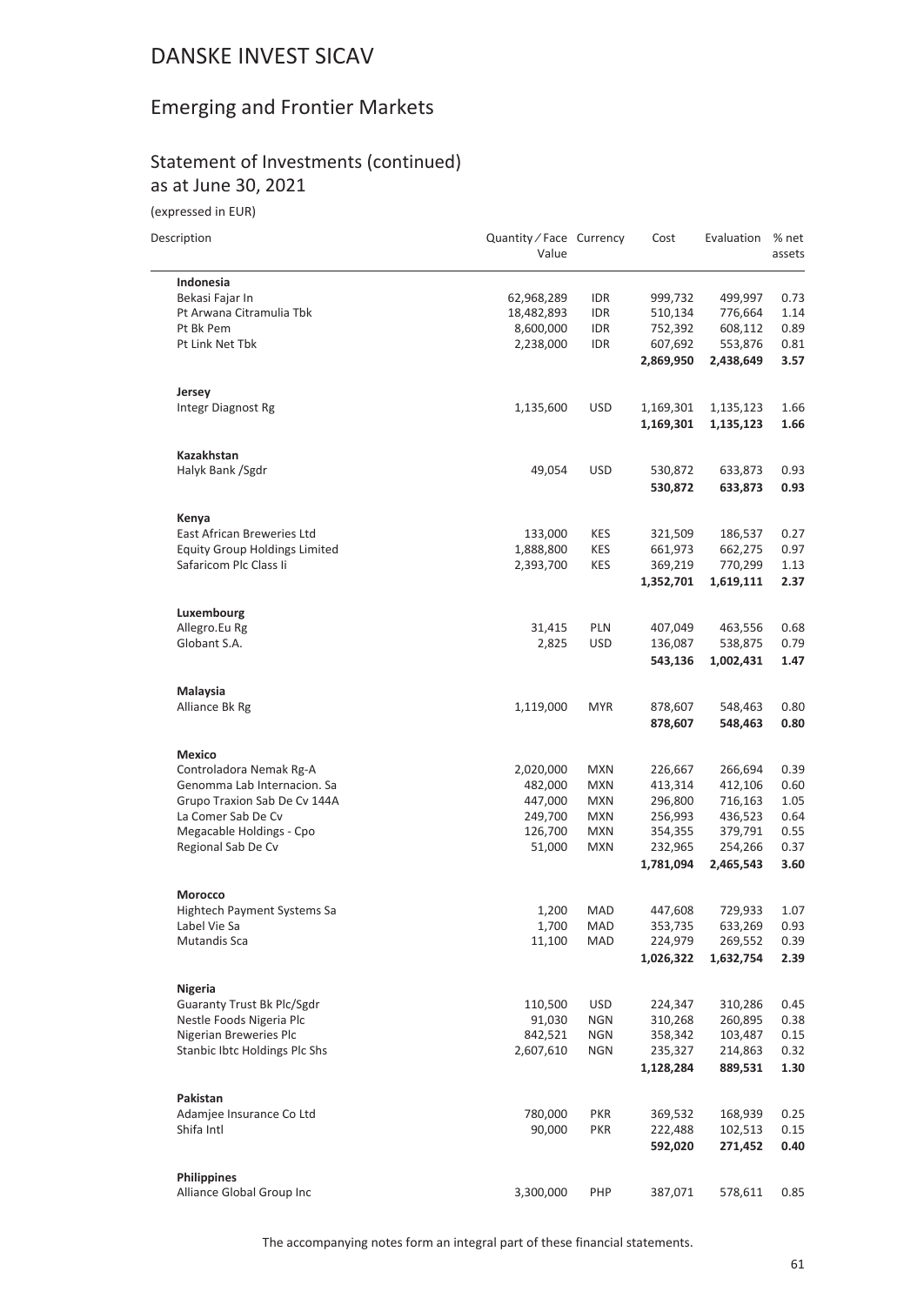### Emerging and Frontier Markets

#### Statement of Investments (continued) as at June 30, 2021

(expressed in EUR)

| Description                    | Quantity / Face Currency<br>Value |            | Cost      | Evaluation | % net<br>assets |
|--------------------------------|-----------------------------------|------------|-----------|------------|-----------------|
| Philippines (continued)        |                                   |            |           |            |                 |
| Manila Water Co Inc            | 2,106,370                         | PHP        | 982,143   | 665,220    | 0.97            |
| Philippine National Bank       | 1,173,012                         | PHP        | 994,051   | 457,499    | 0.67            |
| Puregold Price Club Inc        | 1,044,000                         | PHP        | 712,298   | 729,684    | 1.07            |
| Security Bank Corp.            | 294,140                           | PHP        | 897,328   | 598,984    | 0.87            |
|                                |                                   |            | 3,972,891 | 3,029,998  | 4.43            |
| Poland                         |                                   |            |           |            |                 |
| Dino Polska S.A.               | 5,154                             | PLN        | 290,678   | 317,282    | 0.46            |
| Globe Trade Centre             | 70,567                            | PLN        | 149,486   | 103,596    | 0.15            |
| Grupa Kety S.A.                | 4,351                             | PLN        | 329,607   | 631,994    | 0.92            |
| Orange Polska S.A              | 193,942                           | PLN        | 293,414   | 290,307    | 0.43            |
| Powszechny Zaklad Ubezpieczen  | 48,088                            | <b>PLN</b> | 405,719   | 404,165    | 0.59            |
| Wirtualna Polska Holding S.A.  | 5,019                             | <b>PLN</b> | 128,786   | 130,000    | 0.19            |
|                                |                                   |            | 1,597,690 | 1,877,344  | 2.74            |
| Romania                        |                                   |            |           |            |                 |
| Banca Romana Pentru Dezvoltare | 121,971                           | <b>RON</b> | 380,339   | 433,203    | 0.63            |
|                                |                                   |            | 380,339   | 433,203    | 0.63            |
| Russia                         |                                   |            |           |            |                 |
| Magnitogorsk Iron&Steel Works  | 905,839                           | <b>USD</b> | 514,870   | 615,985    | 0.90            |
| Mobile Telesystems Pjsc        | 170,806                           | <b>USD</b> | 634,185   | 675,966    | 0.99            |
| Sberbank                       | 184,103                           | <b>USD</b> | 525,179   | 651,302    | 0.95            |
|                                |                                   |            | 1,674,234 | 1,943,253  | 2.84            |
| Saudi Arabia                   |                                   |            |           |            |                 |
| Al Rajhi Co                    | 21,300                            | SAR        | 300,640   | 442,147    | 0.65            |
| Bupa Arabia                    | 14,700                            | SAR        | 327,415   | 421,138    | 0.62            |
| Jarir Marketing Company        | 1,033                             | SAR        | 37,326    | 50,111     | 0.07            |
| Mouwasat                       | 12,800                            | SAR        | 271,889   | 516,486    | 0.75            |
| <b>United Electronics</b>      | 20,000                            | SAR        | 369,159   | 600,773    | 0.88            |
|                                |                                   |            | 1,306,429 | 2,030,655  | 2.97            |
| Singapore                      |                                   |            |           |            |                 |
| <b>Boc Aviation Pte Ltd</b>    | 185,033                           | HKD        | 1,464,449 | 1,310,124  | 1.91            |
| Sia Engineering Co Ltd         | 520,000                           | SGD        | 636,739   | 702,239    | 1.03            |
|                                |                                   |            | 2,101,188 | 2,012,363  | 2.94            |
| Slovenia<br>Nova Ljubl /Gdr    | 48,437                            | EUR        | 511,601   | 629,681    | 0.92            |
|                                |                                   |            | 511,601   | 629,681    | 0.92            |
|                                |                                   |            |           |            |                 |
| <b>South Africa</b>            |                                   |            |           |            |                 |
| Avi Ltd                        | 36,200                            | ZAR        | 224,604   | 151,269    | 0.22            |
| Discovery Shs                  | 31,700                            | ZAR        | 290,063   | 238,085    | 0.35            |
| Mr. Price Group Limited        | 23,950                            | ZAR        | 297,117   | 305,031    | 0.44            |
| Mtn Group Ltd                  | 80,850                            | ZAR        | 542,423   | 485,004    | 0.71            |
| Woolworths Hld Ltd             | 98,150                            | ZAR        | 427,642   | 319,401    | 0.47            |
|                                |                                   |            | 1,781,849 | 1,498,790  | 2.19            |
| <b>Thailand</b>                |                                   |            |           |            |                 |
| Hana Microelectronics/For.Reg  | 287,999                           | THB        | 257,535   | 534,576    | 0.78            |
| Siam City Cement               | 136,600                           | THB        | 963,038   | 612,828    | 0.90            |
|                                |                                   |            | 1,220,573 | 1,147,404  | 1.68            |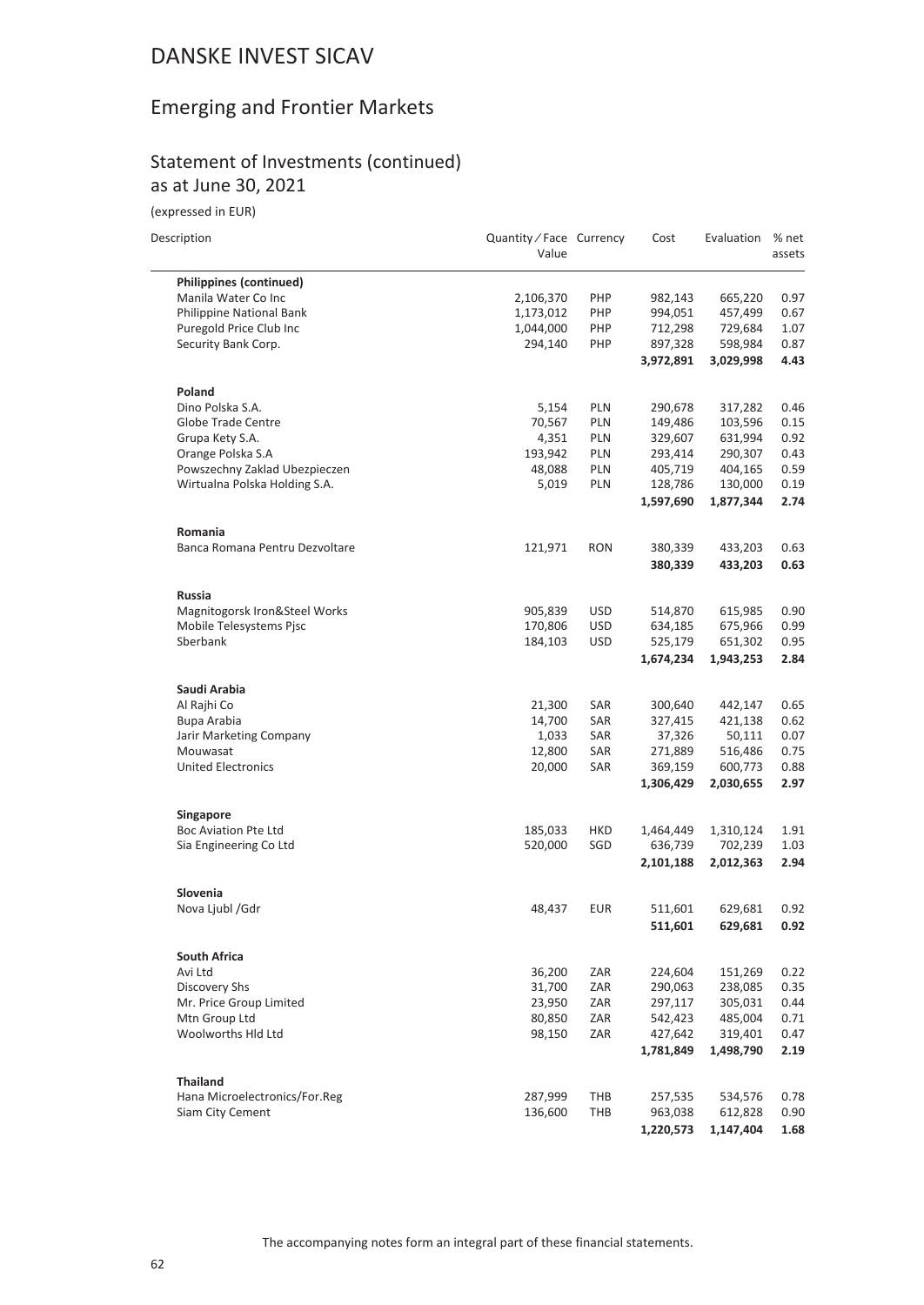### Emerging and Frontier Markets

#### Statement of Investments (continued) as at June 30, 2021

(expressed in EUR)

| Description                                                                                                               | Quantity / Face Currency<br>Value |            | Cost               | Evaluation            | % net<br>assets |
|---------------------------------------------------------------------------------------------------------------------------|-----------------------------------|------------|--------------------|-----------------------|-----------------|
| <b>The Netherlands</b>                                                                                                    |                                   |            |                    |                       |                 |
| X5 Retail Group Nv / Sgdr                                                                                                 | 21,976                            | <b>USD</b> | 585,140            | 650,162               | 0.95            |
| Yandex Nv -A-                                                                                                             | 6,449                             | <b>USD</b> | 308,189            | 379,962               | 0.56            |
|                                                                                                                           |                                   |            | 893,329            | 1,030,124             | 1.51            |
| <b>Turkey</b>                                                                                                             |                                   |            |                    |                       |                 |
| Eregli Demir Celik                                                                                                        | 152,762                           | <b>TRY</b> | 189,732            | 272,375               | 0.40            |
| Sabanci Holding                                                                                                           | 111,591                           | <b>TRY</b> | 237,503            | 97,812                | 0.14            |
| Sok Marketler Ticaret A.S.                                                                                                | 159,606                           | <b>TRY</b> | 246,981            | 181,543               | 0.27            |
|                                                                                                                           |                                   |            | 674,216            | 551,730               | 0.81            |
| <b>United Arab Emirates</b>                                                                                               |                                   |            |                    |                       |                 |
| Aramex                                                                                                                    | 500,000                           | AED        | 424,979            | 452,052               | 0.66            |
|                                                                                                                           |                                   |            | 424,979            | 452,052               | 0.66            |
| <b>United States of America</b>                                                                                           |                                   |            |                    |                       |                 |
| Mercadolibre Inc                                                                                                          | 426                               | <b>USD</b> | 105,339            | 566,950               | 0.83            |
| Yum China Holdings Inc                                                                                                    | 20,900                            | <b>USD</b> | 958,325            | 1,158,641             | 1.69            |
|                                                                                                                           |                                   |            |                    |                       |                 |
|                                                                                                                           |                                   |            | 1,063,664          | 1,725,591             | 2.52            |
| Vietnam<br><b>Hdbank</b>                                                                                                  |                                   |            |                    |                       |                 |
|                                                                                                                           | 707,800                           | <b>VND</b> | 470,887<br>470,887 | 919,123<br>919,123    | 1.34<br>1.34    |
| <b>Total - Shares</b>                                                                                                     |                                   |            |                    | 53,857,463 64,589,397 | 94.46           |
| <b>Warrants</b>                                                                                                           |                                   |            |                    |                       |                 |
|                                                                                                                           |                                   |            |                    |                       |                 |
| <b>The Netherlands</b>                                                                                                    |                                   |            |                    |                       |                 |
| Jpm Str 11.08.21 Cw /600525                                                                                               | 62,177                            | <b>USD</b> | 124,462            | 52,403                | 0.08            |
|                                                                                                                           |                                   |            | 124,462            | 52,403                | 0.08            |
| <b>Total - Warrants</b>                                                                                                   |                                   |            | 124,462            | 52,403                | 0.08            |
| Total - Transferable securities admitted to an official stock exchange listing<br>or dealt in on another regulated market |                                   |            |                    | 54,341,518 65,185,568 | 95.33           |
| <b>Other Transferable securities</b>                                                                                      |                                   |            |                    |                       |                 |
| <b>Shares</b>                                                                                                             |                                   |            |                    |                       |                 |
|                                                                                                                           |                                   |            |                    |                       |                 |
| <b>Botswana</b><br>Letshego Hldgs Class Iii                                                                               | 1,628,400                         | <b>BWP</b> | 412,140            | 110,416               | 0.16            |
|                                                                                                                           |                                   |            | 412,140            | 110,416               | 0.16            |
| <b>Great Britain</b>                                                                                                      |                                   |            |                    |                       |                 |
| Nmc Health Plc*                                                                                                           | 15,750                            | GBP        | 182,948            |                       |                 |
|                                                                                                                           |                                   |            | 182,948            |                       |                 |
|                                                                                                                           |                                   |            |                    |                       |                 |
| India<br>Abb Power Pro Sys Inunlisted                                                                                     | 15,600                            | INR        | 167,050            | 331,069               | 0.49            |
|                                                                                                                           |                                   |            |                    |                       |                 |
| Jubilant Ingrev Reg Shs                                                                                                   | 61,888                            | <b>INR</b> | 32,100             | 364,083               | 0.53            |
|                                                                                                                           |                                   |            | 199,150            | 695,152               | 1.02            |
| <b>Philippines</b>                                                                                                        |                                   |            |                    |                       |                 |
| Pnb Holdings Corporation (Phc)                                                                                            | 184,030                           | PHP        | 132,864            | 132,594               | 0.19            |

\* Please refer to Note 2.

The accompanying notes form an integral part of these financial statements.

**132,864 132,594 0.19**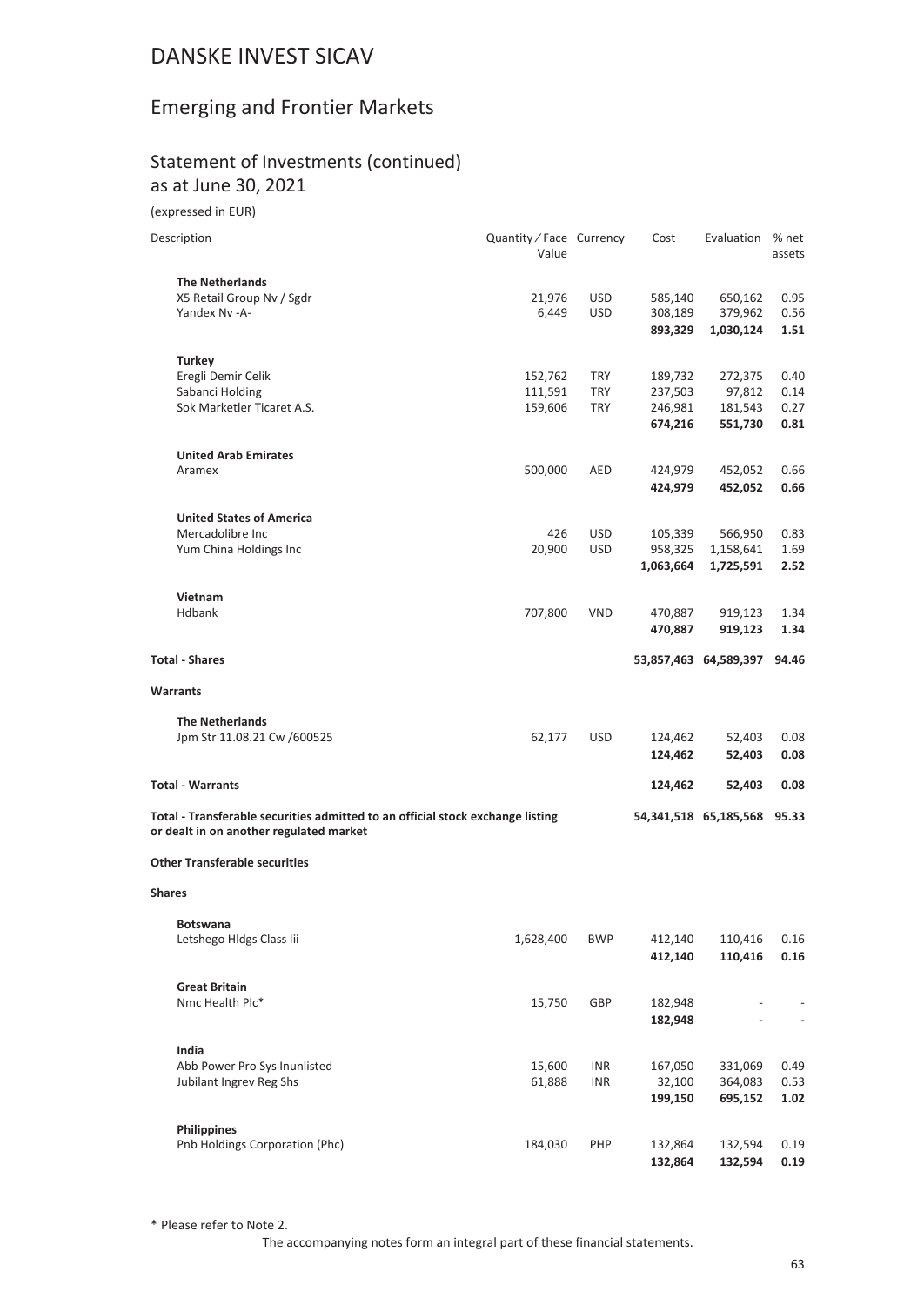### Emerging and Frontier Markets

#### Statement of Investments (continued) as at June 30, 2021

(expressed in EUR)

| Description                                  | Quantity/Face Currency<br>Value |     | Cost               | Evaluation            | % net<br>assets |
|----------------------------------------------|---------------------------------|-----|--------------------|-----------------------|-----------------|
| Zambia<br>Stand Chart Zambia                 | 1,000,000                       | ZMW | 189.142<br>189,142 | 46.392<br>46.392      | 0.07<br>0.07    |
| <b>Total - Shares</b>                        |                                 |     | 1,116,244          | 984,554               | 1.44            |
| <b>Total - Other Transferable securities</b> |                                 |     | 1,116,244          | 984.554               | 1.44            |
| <b>TOTAL INVESTMENT PORTFOLIO</b>            |                                 |     |                    | 55,457,762 66,170,122 | 96.77           |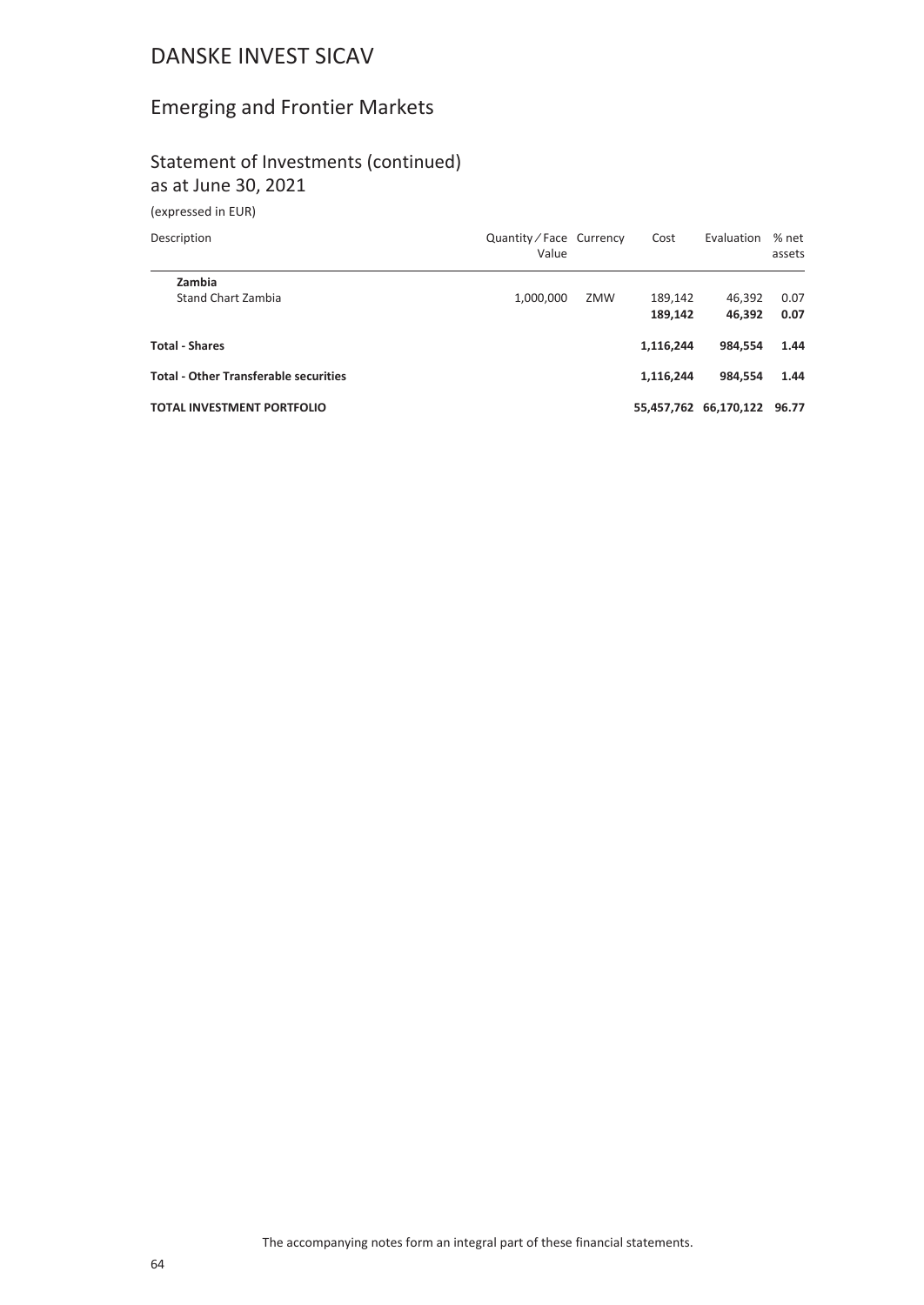### Emerging and Frontier Markets

### Geographical and Economic Portfolio Breakdowns as at June 30, 2021

(expressed as a percentage of net assets)

| 13.03<br>13.71<br>India<br><b>Banks and Financial Institutions</b><br>China<br>9.79<br>11.20<br>Holding and Finance Companies<br>7.71<br>8.08<br>Cayman Islands<br>Retail<br>6.22<br><b>Brazil</b><br>Electronic Semiconductor<br>7.31<br>4.62<br>Philippines<br><b>Internet Software</b><br>5.16<br>3.61<br><b>News Transmission</b><br>5.02<br>Egypt<br>3.60<br><b>Food and Distilleries</b><br>4.03<br>Mexico<br>3.57<br>Indonesia<br>Transportation<br>4.03<br>3.34<br>Pharmaceuticals and Cosmetics<br>3.73<br>Hong Kong<br>2.97<br>Saudi Arabia<br><b>Electronics and Electrical Equipment</b><br>3.33<br>2.94<br>2.84<br>Singapore<br>Insurance<br>2.84<br><b>Public Services</b><br>2.73<br>Russia<br>2.74<br>Poland<br><b>Healthcare Education and Social Services</b><br>2.41<br><b>United States of America</b><br>2.52<br>Chemicals<br>2.15<br>2.39<br>Textile<br>2.12<br>Morocco<br>2.37<br>2.12<br>Kenya<br>Construction, Building Materials<br>South Africa<br>2.19<br>Forest Products and Paper Industry<br>2.10<br>Thailand<br>1.68<br>1.84<br>Leisure<br>1.66<br>Miscellaneous<br>1.79<br>Jersey<br>1.59<br>The Netherlands<br>Petrol<br>1.70<br>1.63<br>Luxembourg<br>1.47<br>Mines, Heavy Industries<br>1.38<br><b>Other Services</b><br>1.17<br>British Virgin Islands<br>Vietnam<br>1.34<br><b>Other Business Houses</b><br>1.14<br>1.30<br>0.98<br>Nigeria<br>Agriculture and Fishing<br>Bermuda Islands<br>0.98<br>Tyres & Rubber<br>0.97<br>Kazakhstan<br>0.93<br><b>Tobacco and Spirits</b><br>0.93<br>0.92<br>0.76<br>Slovenia<br>Automobile Industry<br>Turkey<br>0.81<br>0.72<br>Photography and Optics<br>Malaysia<br>0.80<br><b>Real Estate Companies</b><br>0.50<br>Switzerland<br>0.79<br><b>Consumer Goods</b><br>0.39<br>Chile<br>0.69<br>Graphic Art, Publishing<br>0.18<br>0.66<br><b>United Arab Emirates</b><br>96.77<br>Romania<br>0.63<br>0.63<br>Hungary<br>Colombia<br>0.61<br>0.54<br><b>Great Britain</b><br>Pakistan<br>0.40<br>0.28<br>Cyprus<br><b>Botswana</b><br>0.16<br>Zambia<br>0.07 | Geographical breakdown | % | Economic breakdown | % |
|-------------------------------------------------------------------------------------------------------------------------------------------------------------------------------------------------------------------------------------------------------------------------------------------------------------------------------------------------------------------------------------------------------------------------------------------------------------------------------------------------------------------------------------------------------------------------------------------------------------------------------------------------------------------------------------------------------------------------------------------------------------------------------------------------------------------------------------------------------------------------------------------------------------------------------------------------------------------------------------------------------------------------------------------------------------------------------------------------------------------------------------------------------------------------------------------------------------------------------------------------------------------------------------------------------------------------------------------------------------------------------------------------------------------------------------------------------------------------------------------------------------------------------------------------------------------------------------------------------------------------------------------------------------------------------------------------------------------------------------------------------------------------------------------------------------------------------------------------------------------------------------------------------------------------------------------------------------------------------------------------------------------------------------------|------------------------|---|--------------------|---|
|                                                                                                                                                                                                                                                                                                                                                                                                                                                                                                                                                                                                                                                                                                                                                                                                                                                                                                                                                                                                                                                                                                                                                                                                                                                                                                                                                                                                                                                                                                                                                                                                                                                                                                                                                                                                                                                                                                                                                                                                                                           |                        |   |                    |   |
|                                                                                                                                                                                                                                                                                                                                                                                                                                                                                                                                                                                                                                                                                                                                                                                                                                                                                                                                                                                                                                                                                                                                                                                                                                                                                                                                                                                                                                                                                                                                                                                                                                                                                                                                                                                                                                                                                                                                                                                                                                           |                        |   |                    |   |
|                                                                                                                                                                                                                                                                                                                                                                                                                                                                                                                                                                                                                                                                                                                                                                                                                                                                                                                                                                                                                                                                                                                                                                                                                                                                                                                                                                                                                                                                                                                                                                                                                                                                                                                                                                                                                                                                                                                                                                                                                                           |                        |   |                    |   |
|                                                                                                                                                                                                                                                                                                                                                                                                                                                                                                                                                                                                                                                                                                                                                                                                                                                                                                                                                                                                                                                                                                                                                                                                                                                                                                                                                                                                                                                                                                                                                                                                                                                                                                                                                                                                                                                                                                                                                                                                                                           |                        |   |                    |   |
|                                                                                                                                                                                                                                                                                                                                                                                                                                                                                                                                                                                                                                                                                                                                                                                                                                                                                                                                                                                                                                                                                                                                                                                                                                                                                                                                                                                                                                                                                                                                                                                                                                                                                                                                                                                                                                                                                                                                                                                                                                           |                        |   |                    |   |
|                                                                                                                                                                                                                                                                                                                                                                                                                                                                                                                                                                                                                                                                                                                                                                                                                                                                                                                                                                                                                                                                                                                                                                                                                                                                                                                                                                                                                                                                                                                                                                                                                                                                                                                                                                                                                                                                                                                                                                                                                                           |                        |   |                    |   |
|                                                                                                                                                                                                                                                                                                                                                                                                                                                                                                                                                                                                                                                                                                                                                                                                                                                                                                                                                                                                                                                                                                                                                                                                                                                                                                                                                                                                                                                                                                                                                                                                                                                                                                                                                                                                                                                                                                                                                                                                                                           |                        |   |                    |   |
|                                                                                                                                                                                                                                                                                                                                                                                                                                                                                                                                                                                                                                                                                                                                                                                                                                                                                                                                                                                                                                                                                                                                                                                                                                                                                                                                                                                                                                                                                                                                                                                                                                                                                                                                                                                                                                                                                                                                                                                                                                           |                        |   |                    |   |
|                                                                                                                                                                                                                                                                                                                                                                                                                                                                                                                                                                                                                                                                                                                                                                                                                                                                                                                                                                                                                                                                                                                                                                                                                                                                                                                                                                                                                                                                                                                                                                                                                                                                                                                                                                                                                                                                                                                                                                                                                                           |                        |   |                    |   |
|                                                                                                                                                                                                                                                                                                                                                                                                                                                                                                                                                                                                                                                                                                                                                                                                                                                                                                                                                                                                                                                                                                                                                                                                                                                                                                                                                                                                                                                                                                                                                                                                                                                                                                                                                                                                                                                                                                                                                                                                                                           |                        |   |                    |   |
|                                                                                                                                                                                                                                                                                                                                                                                                                                                                                                                                                                                                                                                                                                                                                                                                                                                                                                                                                                                                                                                                                                                                                                                                                                                                                                                                                                                                                                                                                                                                                                                                                                                                                                                                                                                                                                                                                                                                                                                                                                           |                        |   |                    |   |
|                                                                                                                                                                                                                                                                                                                                                                                                                                                                                                                                                                                                                                                                                                                                                                                                                                                                                                                                                                                                                                                                                                                                                                                                                                                                                                                                                                                                                                                                                                                                                                                                                                                                                                                                                                                                                                                                                                                                                                                                                                           |                        |   |                    |   |
|                                                                                                                                                                                                                                                                                                                                                                                                                                                                                                                                                                                                                                                                                                                                                                                                                                                                                                                                                                                                                                                                                                                                                                                                                                                                                                                                                                                                                                                                                                                                                                                                                                                                                                                                                                                                                                                                                                                                                                                                                                           |                        |   |                    |   |
|                                                                                                                                                                                                                                                                                                                                                                                                                                                                                                                                                                                                                                                                                                                                                                                                                                                                                                                                                                                                                                                                                                                                                                                                                                                                                                                                                                                                                                                                                                                                                                                                                                                                                                                                                                                                                                                                                                                                                                                                                                           |                        |   |                    |   |
|                                                                                                                                                                                                                                                                                                                                                                                                                                                                                                                                                                                                                                                                                                                                                                                                                                                                                                                                                                                                                                                                                                                                                                                                                                                                                                                                                                                                                                                                                                                                                                                                                                                                                                                                                                                                                                                                                                                                                                                                                                           |                        |   |                    |   |
|                                                                                                                                                                                                                                                                                                                                                                                                                                                                                                                                                                                                                                                                                                                                                                                                                                                                                                                                                                                                                                                                                                                                                                                                                                                                                                                                                                                                                                                                                                                                                                                                                                                                                                                                                                                                                                                                                                                                                                                                                                           |                        |   |                    |   |
|                                                                                                                                                                                                                                                                                                                                                                                                                                                                                                                                                                                                                                                                                                                                                                                                                                                                                                                                                                                                                                                                                                                                                                                                                                                                                                                                                                                                                                                                                                                                                                                                                                                                                                                                                                                                                                                                                                                                                                                                                                           |                        |   |                    |   |
|                                                                                                                                                                                                                                                                                                                                                                                                                                                                                                                                                                                                                                                                                                                                                                                                                                                                                                                                                                                                                                                                                                                                                                                                                                                                                                                                                                                                                                                                                                                                                                                                                                                                                                                                                                                                                                                                                                                                                                                                                                           |                        |   |                    |   |
|                                                                                                                                                                                                                                                                                                                                                                                                                                                                                                                                                                                                                                                                                                                                                                                                                                                                                                                                                                                                                                                                                                                                                                                                                                                                                                                                                                                                                                                                                                                                                                                                                                                                                                                                                                                                                                                                                                                                                                                                                                           |                        |   |                    |   |
|                                                                                                                                                                                                                                                                                                                                                                                                                                                                                                                                                                                                                                                                                                                                                                                                                                                                                                                                                                                                                                                                                                                                                                                                                                                                                                                                                                                                                                                                                                                                                                                                                                                                                                                                                                                                                                                                                                                                                                                                                                           |                        |   |                    |   |
|                                                                                                                                                                                                                                                                                                                                                                                                                                                                                                                                                                                                                                                                                                                                                                                                                                                                                                                                                                                                                                                                                                                                                                                                                                                                                                                                                                                                                                                                                                                                                                                                                                                                                                                                                                                                                                                                                                                                                                                                                                           |                        |   |                    |   |
|                                                                                                                                                                                                                                                                                                                                                                                                                                                                                                                                                                                                                                                                                                                                                                                                                                                                                                                                                                                                                                                                                                                                                                                                                                                                                                                                                                                                                                                                                                                                                                                                                                                                                                                                                                                                                                                                                                                                                                                                                                           |                        |   |                    |   |
|                                                                                                                                                                                                                                                                                                                                                                                                                                                                                                                                                                                                                                                                                                                                                                                                                                                                                                                                                                                                                                                                                                                                                                                                                                                                                                                                                                                                                                                                                                                                                                                                                                                                                                                                                                                                                                                                                                                                                                                                                                           |                        |   |                    |   |
|                                                                                                                                                                                                                                                                                                                                                                                                                                                                                                                                                                                                                                                                                                                                                                                                                                                                                                                                                                                                                                                                                                                                                                                                                                                                                                                                                                                                                                                                                                                                                                                                                                                                                                                                                                                                                                                                                                                                                                                                                                           |                        |   |                    |   |
|                                                                                                                                                                                                                                                                                                                                                                                                                                                                                                                                                                                                                                                                                                                                                                                                                                                                                                                                                                                                                                                                                                                                                                                                                                                                                                                                                                                                                                                                                                                                                                                                                                                                                                                                                                                                                                                                                                                                                                                                                                           |                        |   |                    |   |
|                                                                                                                                                                                                                                                                                                                                                                                                                                                                                                                                                                                                                                                                                                                                                                                                                                                                                                                                                                                                                                                                                                                                                                                                                                                                                                                                                                                                                                                                                                                                                                                                                                                                                                                                                                                                                                                                                                                                                                                                                                           |                        |   |                    |   |
|                                                                                                                                                                                                                                                                                                                                                                                                                                                                                                                                                                                                                                                                                                                                                                                                                                                                                                                                                                                                                                                                                                                                                                                                                                                                                                                                                                                                                                                                                                                                                                                                                                                                                                                                                                                                                                                                                                                                                                                                                                           |                        |   |                    |   |
|                                                                                                                                                                                                                                                                                                                                                                                                                                                                                                                                                                                                                                                                                                                                                                                                                                                                                                                                                                                                                                                                                                                                                                                                                                                                                                                                                                                                                                                                                                                                                                                                                                                                                                                                                                                                                                                                                                                                                                                                                                           |                        |   |                    |   |
|                                                                                                                                                                                                                                                                                                                                                                                                                                                                                                                                                                                                                                                                                                                                                                                                                                                                                                                                                                                                                                                                                                                                                                                                                                                                                                                                                                                                                                                                                                                                                                                                                                                                                                                                                                                                                                                                                                                                                                                                                                           |                        |   |                    |   |
|                                                                                                                                                                                                                                                                                                                                                                                                                                                                                                                                                                                                                                                                                                                                                                                                                                                                                                                                                                                                                                                                                                                                                                                                                                                                                                                                                                                                                                                                                                                                                                                                                                                                                                                                                                                                                                                                                                                                                                                                                                           |                        |   |                    |   |
|                                                                                                                                                                                                                                                                                                                                                                                                                                                                                                                                                                                                                                                                                                                                                                                                                                                                                                                                                                                                                                                                                                                                                                                                                                                                                                                                                                                                                                                                                                                                                                                                                                                                                                                                                                                                                                                                                                                                                                                                                                           |                        |   |                    |   |
|                                                                                                                                                                                                                                                                                                                                                                                                                                                                                                                                                                                                                                                                                                                                                                                                                                                                                                                                                                                                                                                                                                                                                                                                                                                                                                                                                                                                                                                                                                                                                                                                                                                                                                                                                                                                                                                                                                                                                                                                                                           |                        |   |                    |   |
|                                                                                                                                                                                                                                                                                                                                                                                                                                                                                                                                                                                                                                                                                                                                                                                                                                                                                                                                                                                                                                                                                                                                                                                                                                                                                                                                                                                                                                                                                                                                                                                                                                                                                                                                                                                                                                                                                                                                                                                                                                           |                        |   |                    |   |
|                                                                                                                                                                                                                                                                                                                                                                                                                                                                                                                                                                                                                                                                                                                                                                                                                                                                                                                                                                                                                                                                                                                                                                                                                                                                                                                                                                                                                                                                                                                                                                                                                                                                                                                                                                                                                                                                                                                                                                                                                                           |                        |   |                    |   |
|                                                                                                                                                                                                                                                                                                                                                                                                                                                                                                                                                                                                                                                                                                                                                                                                                                                                                                                                                                                                                                                                                                                                                                                                                                                                                                                                                                                                                                                                                                                                                                                                                                                                                                                                                                                                                                                                                                                                                                                                                                           |                        |   |                    |   |
|                                                                                                                                                                                                                                                                                                                                                                                                                                                                                                                                                                                                                                                                                                                                                                                                                                                                                                                                                                                                                                                                                                                                                                                                                                                                                                                                                                                                                                                                                                                                                                                                                                                                                                                                                                                                                                                                                                                                                                                                                                           |                        |   |                    |   |
|                                                                                                                                                                                                                                                                                                                                                                                                                                                                                                                                                                                                                                                                                                                                                                                                                                                                                                                                                                                                                                                                                                                                                                                                                                                                                                                                                                                                                                                                                                                                                                                                                                                                                                                                                                                                                                                                                                                                                                                                                                           |                        |   |                    |   |
|                                                                                                                                                                                                                                                                                                                                                                                                                                                                                                                                                                                                                                                                                                                                                                                                                                                                                                                                                                                                                                                                                                                                                                                                                                                                                                                                                                                                                                                                                                                                                                                                                                                                                                                                                                                                                                                                                                                                                                                                                                           |                        |   |                    |   |
|                                                                                                                                                                                                                                                                                                                                                                                                                                                                                                                                                                                                                                                                                                                                                                                                                                                                                                                                                                                                                                                                                                                                                                                                                                                                                                                                                                                                                                                                                                                                                                                                                                                                                                                                                                                                                                                                                                                                                                                                                                           |                        |   |                    |   |
|                                                                                                                                                                                                                                                                                                                                                                                                                                                                                                                                                                                                                                                                                                                                                                                                                                                                                                                                                                                                                                                                                                                                                                                                                                                                                                                                                                                                                                                                                                                                                                                                                                                                                                                                                                                                                                                                                                                                                                                                                                           |                        |   |                    |   |

**96.77**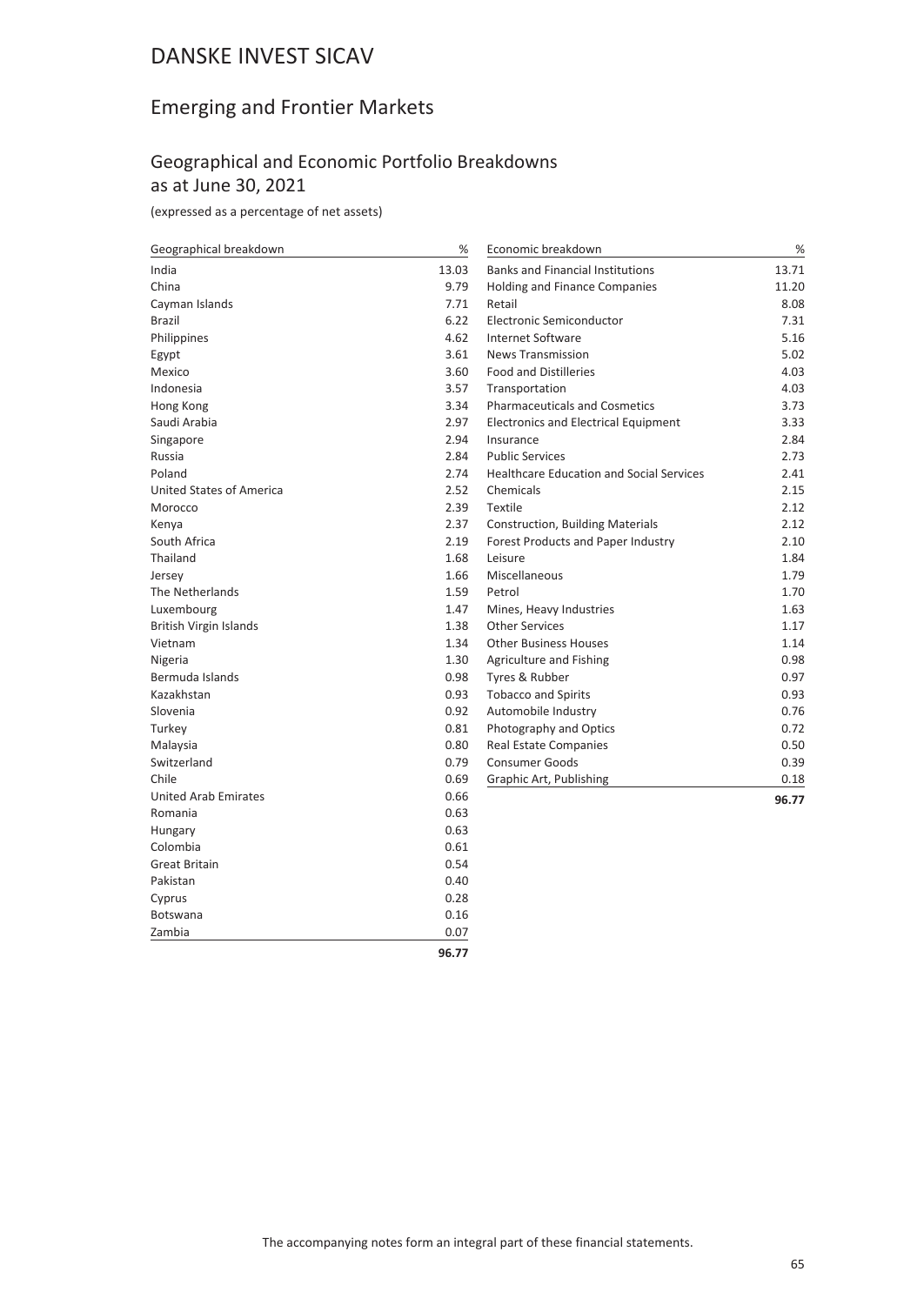### Emerging Markets Debt Hard Currency

## Statement of Investments

as at June 30, 2021

(expressed in USD)

| Description<br>Quantity/Face Currency | Cost | Evaluation % net |        |
|---------------------------------------|------|------------------|--------|
| Value                                 |      |                  | assets |

**Transferable securities admitted to an official stock exchange listing or dealt in on another regulated market**

#### **Bonds**

| <b>Albania</b>                             |           |            |            |            |                          |
|--------------------------------------------|-----------|------------|------------|------------|--------------------------|
| Albania 3.5% 18-09.10.25 Regs              | 1,600,000 | <b>EUR</b> | 1,864,264  | 2,022,102  | 0.24                     |
| Rep Of Albn 3.50% 20-16.06.27              | 4,700,000 | <b>EUR</b> | 5,485,636  | 5,984,514  | 0.70                     |
|                                            |           |            | 7,349,900  | 8,006,616  | 0.94                     |
| Angola                                     |           |            |            |            |                          |
| Angola 8.25% 18-09.05.28 Regs              | 1,500,000 | <b>USD</b> | 1,428,750  | 1,564,230  | 0.18                     |
| Angola 9.375% 18-08.05.48                  | 2,000,000 | <b>USD</b> | 2,128,972  | 2,087,520  | 0.25                     |
| Angola Rep 8% 19-26.11.29                  | 1,900,000 | <b>USD</b> | 1,842,500  | 1,947,272  | 0.23                     |
| Angola Rep 9.125% 19-26.11.49              | 3,700,000 | USD        | 3,333,480  | 3,783,546  | 0.44                     |
|                                            |           |            | 8,733,702  | 9,382,568  | 1.10                     |
|                                            |           |            |            |            |                          |
| Argentina<br>Argent 0.125% 20-9.7.46 /Pool |           |            |            |            |                          |
|                                            | 5,000,000 | <b>USD</b> | 2,156,250  | 1,605,000  | 0.19                     |
| Argent 0.125% 9.7.30 / Pool St-Up          | 3,003,502 | <b>USD</b> | 1,545,102  | 1,079,759  | 0.13                     |
| Argent 0.125% 9.7.35/Pool St-Up            | 4,893,411 | <b>USD</b> | 2,153,722  | 1,548,814  | 0.18                     |
| Argent 0.125% 9.7.41 / Pool St-Up          | 3,337,100 | <b>USD</b> | 1,445,310  | 1,193,013  | 0.14                     |
| Argent 1% 20-09.07.29 / Pool               | 647,436   | <b>USD</b> | 335,063    | 245,184    | 0.03                     |
| Argentina 0.125% 09.01.38                  | 4,486,269 | <b>USD</b> | 2,184,584  | 1,695,810  | 0.20                     |
| Buenos R 3%05-20Reg Mulcp/Dflt             | 33,330    | EUR        | 36,062     | 15,415     | $\overline{\phantom{a}}$ |
| Gob Pr Neuq 7.5% 27.04.25 Regs             | 206,560   | <b>USD</b> | 151,320    | 132,200    | 0.01                     |
| Prov Buen 9.95% 9.6.21 (Rbg)               | 1,200,000 | <b>USD</b> | 1,076,623  | 564,012    | 0.07                     |
| Prov De La 9.75 24.2.25/Poolflat           | 200,000   | <b>USD</b> | 152,814    | 124,002    | 0.01                     |
| Prov Ent 8.75% 8.2.25/Pool Regs            | 2,382,860 | <b>USD</b> | 1,888,857  | 1,638,240  | 0.19                     |
| Prv Rio 7.75%7.12.25/Pool R                | 1,177,531 | <b>USD</b> | 881,294    | 706,530    | 0.08                     |
| Salta St-Up% 16-1.12.27/Pool               | 612,835   | <b>USD</b> | 450,520    | 416,734    | 0.05                     |
|                                            |           |            | 14,457,521 | 10,964,713 | 1.28                     |
| Armenia                                    |           |            |            |            |                          |
| Armenia 3.60% 21-02.02.31                  | 1,300,000 | <b>USD</b> | 1,270,594  | 1,226,888  | 0.14                     |
| Armenia 3.95% 19-26.09.29                  | 1,800,000 | <b>USD</b> | 1,761,308  | 1,773,252  | 0.21                     |
| Armenia 7.15% 15-26.03.25                  | 1,410,000 | <b>USD</b> | 1,553,057  | 1,595,903  | 0.19                     |
|                                            |           |            | 4,584,959  | 4,596,043  | 0.54                     |
| Azerbaijan                                 |           |            |            |            |                          |
| Azerb 3.5% 17-1.9.32/Pool Regs             | 4,017,000 | <b>USD</b> | 3,949,516  | 4,163,058  | 0.49                     |
| Southn Gas 6.875% 16-24.03.26              | 4,150,000 | <b>USD</b> | 4,723,556  | 4,960,080  | 0.58                     |
| St Oil 4.75% 13-13.03.23                   | 200,000   | USD        | 184,063    | 211,784    | 0.02                     |
| St Oil 6.95% 15-18.03.30 Regs              | 1,400,000 | <b>USD</b> | 1,615,800  | 1,762,404  | 0.21                     |
|                                            |           |            | 10,472,935 | 11,097,326 | 1.30                     |
| <b>Bahrain</b>                             |           |            |            |            |                          |
| Bahrain 5.625% 19-30.09.31                 | 1,200,000 | <b>USD</b> | 1,186,250  | 1,215,000  | 0.14                     |
| Bahrain 6% 14-19.09.44                     | 1,850,000 | <b>USD</b> | 1,890,790  | 1,753,800  | 0.21                     |
| Bahrain 6.25% 21-25.01.51                  | 1,500,000 | <b>USD</b> | 1,525,200  | 1,425,000  | 0.17                     |
| Bahrain 6.75% 17-20.09.29 Regs             | 3,500,000 | USD        | 3,926,833  | 3,840,200  | 0.45                     |
| Bahrain 7.375% 20-14.05.30 Regs            | 1,400,000 | <b>USD</b> | 1,400,000  | 1,580,040  | 0.18                     |
| Bahrain 7.5% 17-20.09.47                   | 1,500,000 | <b>USD</b> | 1,768,770  | 1,614,300  | 0.19                     |
| Cbb Intern 6.25%14.11.24                   | 1,700,000 | <b>USD</b> | 1,738,250  | 1,857,403  | 0.22                     |
| Cbb Suz 5.25% 17-20.03.25                  | 2,000,000 | <b>USD</b> | 2,107,000  | 2,135,364  | 0.25                     |
| Oil & Gas H 7.625% 18-07.11.24             | 2,000,000 | <b>USD</b> | 2,226,000  | 2,236,460  | 0.26                     |
| Oil Gas 8.375% 18-7.11.28 Regs             | 1,100,000 | <b>USD</b> | 1,179,320  | 1,286,767  | 0.15                     |
|                                            |           |            | 18,948,413 |            | 2.22                     |
|                                            |           |            |            | 18,944,334 |                          |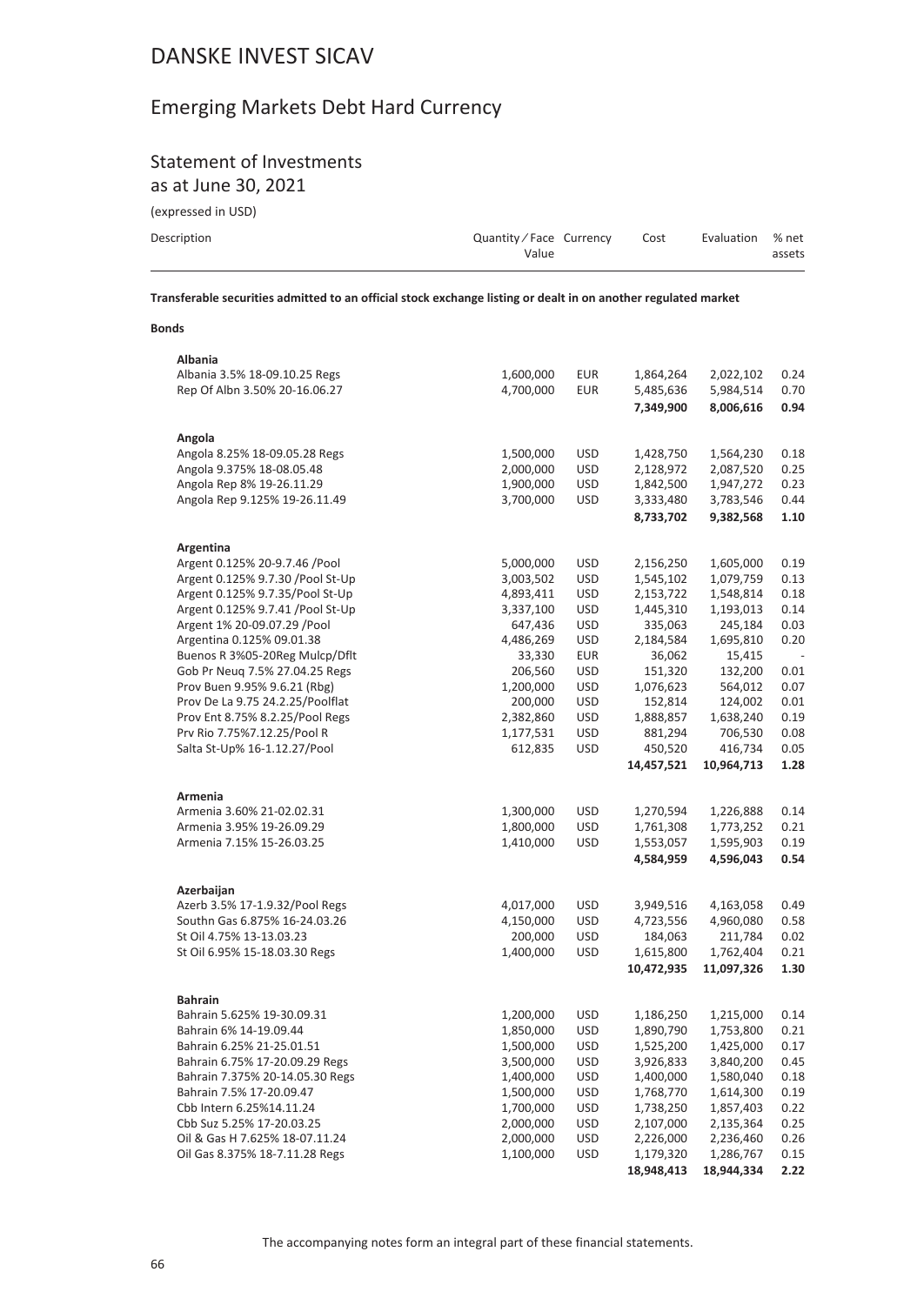# Emerging Markets Debt Hard Currency

#### Statement of Investments (continued) as at June 30, 2021

(expressed in USD)

| Description                                                    | Quantity / Face Currency<br>Value |                          | Cost                    | Evaluation              | % net<br>assets |
|----------------------------------------------------------------|-----------------------------------|--------------------------|-------------------------|-------------------------|-----------------|
| <b>Belize</b>                                                  |                                   |                          |                         |                         |                 |
| Belize St-Up 20.2.38/Pik Regs                                  | 409,875                           | <b>USD</b>               | 257,051<br>257,051      | 174,880<br>174,880      | 0.02<br>0.02    |
| <b>Benin</b>                                                   |                                   |                          |                         |                         |                 |
| Benin 6.875% 19.1.52 / Pool                                    | 2,400,000                         | <b>EUR</b>               | 2,785,619<br>2,785,619  | 2,954,052<br>2,954,052  | 0.35<br>0.35    |
| <b>Bermuda Islands</b>                                         |                                   |                          |                         |                         |                 |
| Bermuda 3.375% 20-20.08.50                                     | 1,000,000                         | <b>USD</b>               | 997,190<br>997,190      | 1,009,300<br>1,009,300  | 0.12<br>0.12    |
| <b>Brazil</b>                                                  |                                   |                          |                         |                         |                 |
| Brazil 3.875% 20-12.06.30                                      | 2,000,000                         | <b>USD</b>               | 2,011,150               | 2,018,860               | 0.24            |
| Brazil 4.75% 19-14.01.50                                       | 1,782,000                         | <b>USD</b>               | 1,736,399               | 1,725,119               | 0.20            |
| Brazil 5% 14-27.01.45<br>Brazil 5.625% 16-21.02.47             | 700,000<br>1,300,000              | <b>USD</b><br><b>USD</b> | 581,249<br>1,409,762    | 705,705<br>1,411,371    | 0.08<br>0.17    |
|                                                                |                                   |                          | 5,738,560               | 5,861,055               | 0.69            |
| <b>Burundi</b>                                                 |                                   |                          |                         |                         |                 |
| Esafrb 4.875% 19-23.5.24 Regs                                  | 3,200,000                         | <b>USD</b>               | 3,276,314               | 3,356,160               | 0.39            |
|                                                                |                                   |                          | 3,276,314               | 3,356,160               | 0.39            |
| Cameroon                                                       |                                   |                          |                         |                         |                 |
| Cameroon 9.5% 19.11.25 / Pool                                  | 3,000,000                         | <b>USD</b>               | 3,251,226<br>3,251,226  | 3,528,000<br>3,528,000  | 0.41<br>0.41    |
|                                                                |                                   |                          |                         |                         |                 |
| Cayman Islands                                                 |                                   |                          |                         |                         |                 |
| Ahb Sukuk 4.375% 18-19.09.23<br>Bos Fund 4% 19-18.09.24 Regs   | 900,000<br>1,300,000              | <b>USD</b><br><b>USD</b> | 903,342<br>1,299,129    | 967,500<br>1,342,372    | 0.11<br>0.16    |
| Dubai Dof 2.763% 20-09.09.30                                   | 1,500,000                         | <b>USD</b>               | 1,500,000               | 1,520,625               | 0.18            |
| Icd Funding 3.223% 20-28.04.26                                 | 4,000,000                         | <b>USD</b>               | 4,002,320               | 4,070,000               | 0.48            |
| Neon Cap Frn 06.01.28*                                         | 40,519,281                        | JPY                      | 307,552                 | 302,133                 | 0.03            |
| Sharjah 2.942% 20-10.06.27                                     | 3,000,000                         | <b>USD</b>               | 3,000,000               | 3,093,900               | 0.36            |
| Sharjah 3.234% 19-23.10.29                                     | 2,000,000                         | <b>USD</b>               | 2,076,440<br>13,088,783 | 2,066,984<br>13,363,514 | 0.24<br>1.56    |
| <b>Chile</b>                                                   |                                   |                          |                         |                         |                 |
| Chile 3.5% 19-25.01.50                                         | 3,100,000                         | <b>USD</b>               | 3,167,789               | 3,243,189               | 0.38            |
| Codelco 4.375% 19-05.02.49 Regs                                | 900,000                           | <b>USD</b>               | 873,082                 | 1,050,307               | 0.12            |
| Codelco Inc 4.25% 12-17.07.42                                  | 200,000                           | <b>USD</b>               | 199,244                 | 225,800                 | 0.03            |
| Conadelco 3.70% 19-30.01.50                                    | 1,300,000                         | <b>USD</b>               | 1,241,357               | 1,371,349               | 0.16            |
| Conadelco 3.75% 20-15.01.31                                    | 1,000,000                         | <b>USD</b>               | 998,160                 | 1,089,490               | 0.13            |
| Empresa Nac 4.375% 14-30.10.24<br>Empresa Nac 4.5% 17-14.09.47 | 2,400,000                         | <b>USD</b>               | 2,399,584               | 2,589,000<br>197,042    | 0.30            |
| Empresa Nac5.25%06.11.29 / Pool                                | 200,000<br>1,450,000              | <b>USD</b><br><b>USD</b> | 194,260<br>1,501,693    | 1,618,570               | 0.02<br>0.19    |
| Metro 4.70% 20-07.05.50 Regs                                   | 1,000,000                         | <b>USD</b>               | 987,160                 | 1,130,000               | 0.13            |
| Metro 5% 17-25.01.47 Regs                                      | 200,000                           | <b>USD</b>               | 195,412                 | 231,000                 | 0.03            |
|                                                                |                                   |                          | 11,757,741              | 12,745,747              | 1.49            |
| Colombia                                                       |                                   |                          |                         |                         |                 |
| Colombia 3.0% 20-30.01.30                                      | 3,500,000                         | <b>USD</b>               | 3,596,250               | 3,432,205               | 0.40            |
| Colombia 3.125% 20-15.04.31<br>Colombia 3.875% 21-15.02.61     | 9,800,000                         | <b>USD</b><br><b>USD</b> | 10,066,051              | 9,600,472               | 1.12            |
| Colombia 4.125% 20-15.05.51                                    | 1,500,000<br>1,000,000            | <b>USD</b>               | 1,465,605<br>1,020,380  | 1,342,995<br>947,880    | 0.16<br>0.11    |
| Colombia 5.2% 19-15.05.49                                      | 200,000                           | <b>USD</b>               | 199,410                 | 219,170                 | 0.03            |
| Colombia 5.625% 14-26.02.44                                    | 900,000                           | <b>USD</b>               | 982,401                 | 1,019,709               | 0.12            |
| Colombia 6.125% 09-18.1.41                                     | 1,000,000                         | <b>USD</b>               | 1,165,860               | 1,183,490               | 0.14            |
| Colombia Re 4.5% 18-15.03.29                                   | 3,476,000                         | <b>USD</b>               | 3,779,184               | 3,796,209               | 0.44            |

\* Please refer to Note 2.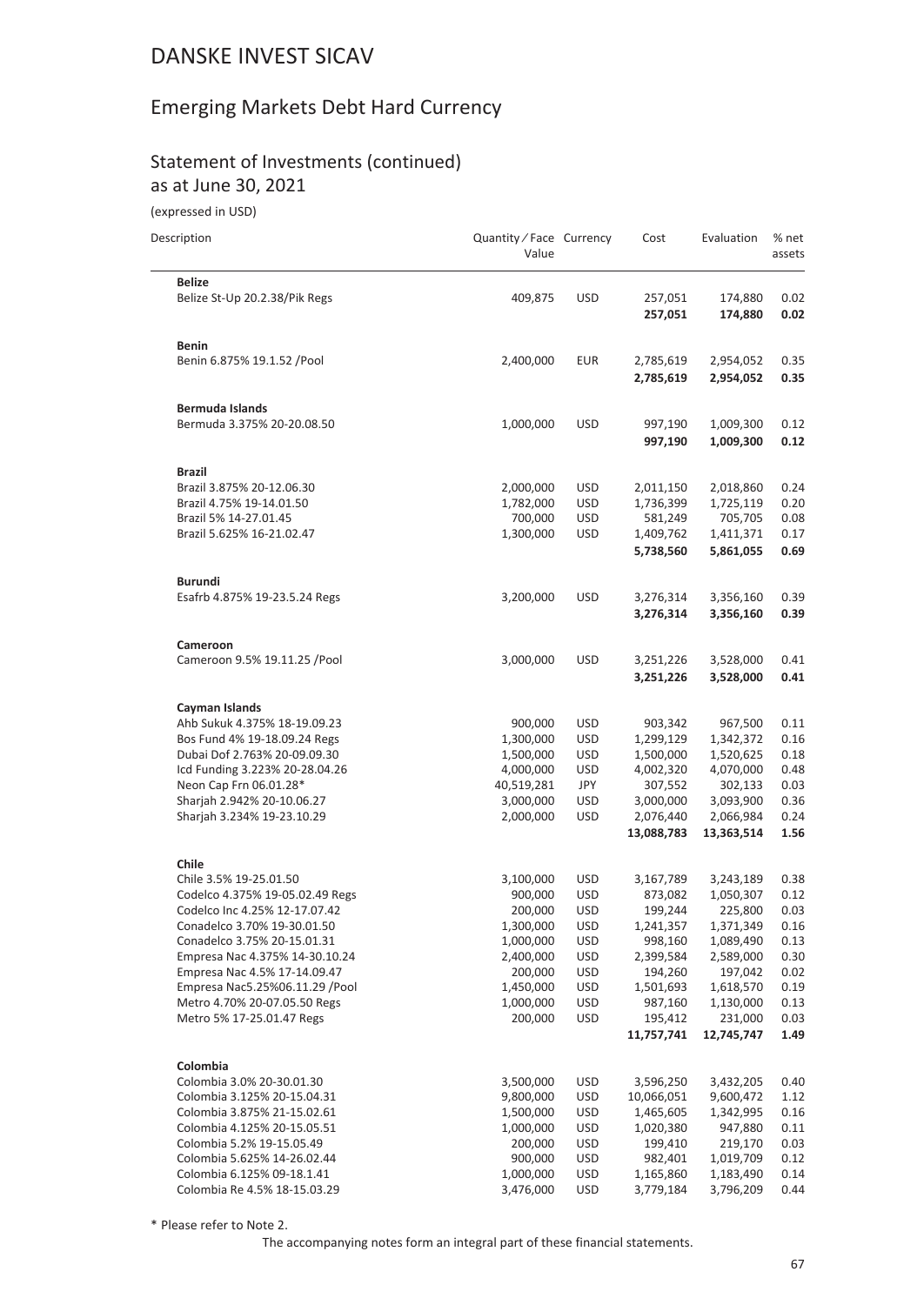### Emerging Markets Debt Hard Currency

#### Statement of Investments (continued) as at June 30, 2021

(expressed in USD)

 $\frac{1}{2}$ 

| Description                        | Quantity / Face Currency<br>Value |            | Cost       | Evaluation | % net<br>assets |
|------------------------------------|-----------------------------------|------------|------------|------------|-----------------|
| Colombia (continued)               |                                   |            |            |            |                 |
| Colombia Re 5% 15-15.06.45         | 1,600,000                         | <b>USD</b> | 1,658,343  | 1,700,656  | 0.20            |
| Ecopetrol 5.375% 15-26.06.26       | 250,000                           | <b>USD</b> | 247,500    | 275,650    | 0.03            |
| Ecopetrol 5.875% 14-28.05.45       | 400,000                           | <b>USD</b> | 367,300    | 428,700    | 0.05            |
| Emp 4.375% 20-15.02.31 Regs        | 1,500,000                         | <b>USD</b> | 1,484,280  | 1,480,380  | 0.17            |
|                                    |                                   |            | 26,032,564 | 25,427,516 | 2.97            |
| Costa Rica                         |                                   |            |            |            |                 |
| Costa Rica 5.625% 13-30.04.43      | 500,000                           | <b>USD</b> | 394,195    | 461,950    | 0.05            |
| Costa Rica 6.125% 19.02.31 Pool    | 1,750,000                         | <b>USD</b> | 1,653,108  | 1,855,017  | 0.22            |
| Costa Rica 7% 14-04.04.44 Regs     | 1,900,000                         | <b>USD</b> | 1,861,114  | 1,961,769  | 0.23            |
| Costa Rica 7.158% 15-12.03.45      | 1,900,000                         | <b>USD</b> | 1,898,561  | 1,980,769  | 0.23            |
| Ice 6.375% 13-15.05.43             | 400,000                           | <b>USD</b> | 332,663    | 351,000    | 0.04            |
| Ice 6.95%11-10.11.21               | 500,000                           | <b>USD</b> | 506,630    | 501,875    | 0.06            |
|                                    |                                   |            | 6,646,271  | 7,112,380  | 0.83            |
| Croatia                            |                                   |            |            |            |                 |
| Croatia 1.125% 21-04.03.33         | 500,000                           | <b>EUR</b> | 602,264    | 587,999    | 0.07            |
| Croatia 1.50% 20-17.06.31          | 3,000,000                         | <b>EUR</b> | 3,565,554  | 3,703,708  | 0.43            |
| Croatia 1.75% 21-04.03.41          | 500,000                           | <b>EUR</b> | 607,325    | 599,522    | 0.07            |
| Hrvatska 5.875% 15-23.10.22        | 400,000                           | <b>USD</b> | 423,201    | 427,194    | 0.05            |
|                                    |                                   |            | 5,198,344  | 5,318,423  | 0.62            |
| <b>Dominican Republic</b>          |                                   |            |            |            |                 |
| Dminican Rp 4.875% 23.9.32 Regs    | 1,850,000                         | <b>USD</b> | 1,885,875  | 1,910,180  | 0.22            |
| Domin Rep 5.30% 21-21.01.41        | 1,000,000                         | <b>USD</b> | 1,000,000  | 1,003,500  | 0.12            |
| Dominican 6.6% 13-28.1.24 Regs     | 3,200,000                         | <b>USD</b> | 3,426,699  | 3,541,760  | 0.41            |
| Dominican R 5.5% 15-27.01.25       | 7,600,000                         | <b>USD</b> | 7,845,328  | 8,344,040  | 0.98            |
| Dominican R 5.95% 25.01.27 Regs    | 8,100,000                         | <b>USD</b> | 8,532,900  | 9,108,450  | 1.07            |
| Dominican R 6.85% 15-27.01.45      | 4,600,000                         | <b>USD</b> | 4,939,666  | 5,205,360  | 0.61            |
| Dominican R 6.875% 16-29.01.26     | 550,000                           | <b>USD</b> | 590,336    | 637,230    | 0.07            |
| Dominican Re 5.875% 30.1.60        | 1,850,000                         | <b>USD</b> | 1,761,686  | 1,850,019  | 0.22            |
| Dominican Rep 4.50% 30.01.30 Regs  | 2,600,000                         | <b>USD</b> | 2,606,931  | 2,658,526  | 0.31            |
| Rep Dominican 5.875% 18.04.24      | 400,000                           | <b>USD</b> | 420,414    | 425,000    | 0.05            |
| Rep.Dominic.8.625% 06-27 Reg.S     | 200,000                           | <b>USD</b> | 234,930    | 245,180    | 0.03<br>4.09    |
|                                    |                                   |            | 33,244,765 | 34,929,245 |                 |
| Ecuador                            |                                   |            |            |            |                 |
| Ecua 0.50% 20-31.07.30 / Pool Regs | 4,475,000                         | <b>USD</b> | 2,943,103  | 3,814,982  | 0.45            |
| Ecua 0.50% 20-31.07.35 / Pool Regs | 9,865,870                         | <b>USD</b> | 5,418,668  | 6,758,121  | 0.79            |
| Ecua 0.50% 20-31.07.40 / Pool Regs | 4,471,400                         | <b>USD</b> | 2,239,531  | 2,766,679  | 0.32            |
| Ecuador 0% 20-31.07.30 / Pool      | 965,066                           | <b>USD</b> | 427,179    | 531,993    | 0.06            |
|                                    |                                   |            | 11,028,481 | 13,871,775 | 1.62            |
| Egypt                              |                                   |            |            |            |                 |
| Afrexbk 2.634% 21-17.05.26 Regs    | 1,000,000                         | <b>USD</b> | 1,000,000  | 1,012,208  | 0.12            |
| Afrexbk 3.798% 21-17.05.31 Regs    | 2,000,000                         | <b>USD</b> | 2,000,000  | 2,051,040  | 0.24            |
| Afrexbk 3.994% 19-21.09.29 Regs    | 2,000,000                         | <b>USD</b> | 1,937,143  | 2,105,652  | 0.25            |
| Afrexbk 4.125% 17-20.06.24         | 400,000                           | <b>USD</b> | 399,640    | 427,102    | 0.05            |
| Afrexbk 5.25% 18-11.10.23          | 400,000                           | <b>USD</b> | 419,860    | 433,278    | 0.05            |
| Arab Rep 4.75% 18-16.4.26 Regs     | 1,200,000                         | <b>EUR</b> | 1,364,210  | 1,482,884  | 0.17            |
| Arab Rep 5.625% 18-16.4.30 Regs    | 900,000                           | <b>EUR</b> | 1,030,139  | 1,071,313  | 0.12            |
| Arab Rep Eg 6.375% 19-11.04.31     | 500,000                           | <b>EUR</b> | 559,367    | 617,498    | 0.07            |
| Arab Rep Eg 8.7002% 1.3.49 Regs    | 1,400,000                         | <b>USD</b> | 1,443,645  | 1,477,000  | 0.17            |
| Egypt 3.875% 21-16.02.26           | 2,000,000                         | <b>USD</b> | 2,000,000  | 1,966,000  | 0.23            |
| Egypt 4.75% 19-11.04.25            | 1,600,000                         | <b>EUR</b> | 1,797,098  | 1,979,030  | 0.23            |
| Egypt 5.577% 18-21.02.23           | 3,900,000                         | <b>USD</b> | 3,850,639  | 4,094,891  | 0.48            |
| Egypt 5.875% 21-16.02.31 Regs      | 500,000                           | <b>USD</b> | 500,000    | 485,500    | 0.06            |
| Egypt 6.125% 17-31.01.22 Regs      | 3,000,000                         | <b>USD</b> | 3,094,380  | 3,064,500  | 0.36            |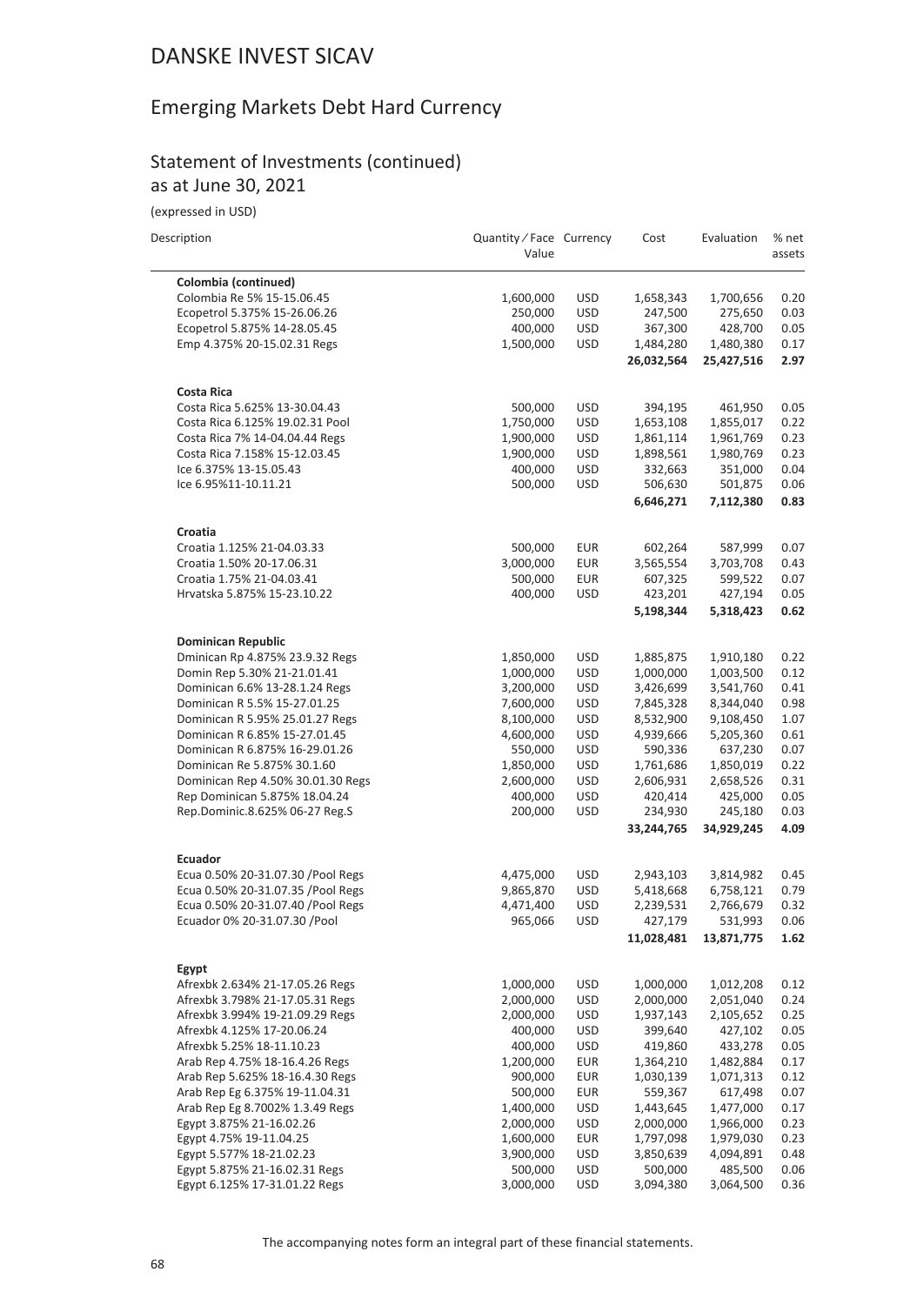### Emerging Markets Debt Hard Currency

#### Statement of Investments (continued) as at June 30, 2021

(expressed in USD)

| Description |  |
|-------------|--|

i.

| Description                        | Quantity / Face Currency<br>Value |            | Cost       | Evaluation | % net<br>assets |
|------------------------------------|-----------------------------------|------------|------------|------------|-----------------|
| Egypt (continued)                  |                                   |            |            |            |                 |
| Egypt 7.053% 19-15.01.32           | 5,000,000                         | <b>USD</b> | 4,475,000  | 5,122,500  | 0.60            |
| Egypt 7.50% 21-16.02.61            | 2,450,000                         | <b>USD</b> | 2,452,812  | 2,292,955  | 0.27            |
| Egypt 7.625% 20-29.05.32 Regs      | 2,000,000                         | USD        | 2,056,000  | 2,120,200  | 0.25            |
| Egypt 7.903% 18-21.02.48           | 200,000                           | <b>USD</b> | 194,632    | 197,722    | 0.02            |
| Egypt 8.875% 20-29.05.50 Regs      | 1,500,000                         | USD        | 1,500,000  | 1,614,243  | 0.19            |
|                                    |                                   |            | 32,074,565 | 33,615,516 | 3.93            |
| <b>El Salvador</b>                 |                                   |            |            |            |                 |
| El Salvad 6.375%14-18.1.27 Regs    | 550,000                           | <b>USD</b> | 500,538    | 496,375    | 0.06            |
| El Salvador 5.875% 12-30.01.25     | 3,600,000                         | <b>USD</b> | 3,365,464  | 3,321,000  | 0.39            |
| El Salvador 7.125% 19-20.01.50     | 1,300,000                         | <b>USD</b> | 1,323,520  | 1,105,000  | 0.13            |
| El Salvador 7.625% 04-21.9.34      | 700,000                           | USD        | 719,234    | 630,000    | 0.08            |
| El Salvador 7.65%05-15.6.35Reg     | 200,000                           | <b>USD</b> | 207,006    | 182,520    | 0.02            |
| El Salvador 7.75% 02-24.01.23      | 1,050,000                         | <b>USD</b> | 1,103,287  | 1,037,085  | 0.12            |
| El Salvador 8.625% 17-28.02.29     | 200,000                           | <b>USD</b> | 215,066    | 195,000    | 0.02            |
| El Salvador 9.50% 20-15.07.52      | 2,100,000                         | <b>USD</b> | 2,100,000  | 2,063,250  | 0.24            |
|                                    |                                   |            | 9,534,115  | 9,030,230  | 1.06            |
| Gabon                              |                                   |            |            |            |                 |
| Gabon 6.375% 13-12.12.24 / Pool    | 5,228,784                         | USD        | 5,090,288  | 5,562,119  | 0.65            |
| Gabon 6.95% 15-16.06.25            | 5,800,000                         | <b>USD</b> | 6,053,570  | 6,278,500  | 0.73            |
| Gabonese 6.625% 6.02.31 Pool       | 2,100,000                         | <b>USD</b> | 2,095,000  | 2,114,650  | 0.25            |
|                                    |                                   |            | 13,238,858 | 13,955,269 | 1.63            |
| Georgia                            |                                   |            |            |            |                 |
| Bgeo Group 6% 16-26.07.23          | 5,600,000                         | <b>USD</b> | 5,780,540  | 5,922,560  | 0.69            |
| Georgia 2.75% 21-22.04.26          | 1,500,000                         | <b>USD</b> | 1,491,330  | 1,522,740  | 0.18            |
| Georgia Cap 6.125% 18-09.03.24     | 2,000,000                         | USD        | 1,938,832  | 2,015,000  | 0.24            |
| Grail 4.0% 21-17.06.28             | 3,000,000                         | <b>USD</b> | 3,000,000  | 3,022,500  | 0.35            |
| Tbc Bank 5.75% 19-19.06.24 Regs    | 4,865,000                         | USD        | 4,943,375  | 5,205,550  | 0.61            |
|                                    |                                   |            | 17,154,077 | 17,688,350 | 2.07            |
| Ghana                              |                                   |            |            |            |                 |
| Ghan Re 8.95% 26.3.51/Pool Regs    | 1,050,000                         | USD        | 1,027,986  | 1,037,106  | 0.12            |
| Ghana 6.375% 11.02.27/Pool Regs    | 6,300,000                         | <b>USD</b> | 6,051,600  | 6,327,846  | 0.74            |
| Ghana 7.625%18-16.5.29/Pool Regs   | 300,000                           | USD        | 291,797    | 303,184    | 0.03            |
| Ghana 7.75% 07.04.29 / Pool        | 1,500,000                         | <b>USD</b> | 1,500,000  | 1,531,875  | 0.18            |
| Ghana 7.875% 19-26.3.27/Pool Regs  | 300,000                           | <b>USD</b> | 318,867    | 316,890    | 0.04            |
| Ghana 8.125% 14-18.01.26 / Pool    | 2,000,000                         | USD        | 2,025,000  | 2,155,000  | 0.25            |
| Ghana 8.627% 18-16.6.49/Pool Regs  | 1,400,000                         | <b>USD</b> | 1,385,228  | 1,345,750  | 0.16            |
| Ghana Rep 7.875% 11.2.35/Pool Regs | 1,100,000                         | USD        | 1,088,560  | 1,083,500  | 0.13            |
|                                    |                                   |            | 13,689,038 | 14,101,151 | 1.65            |
| <b>Great Britain</b>               |                                   |            |            |            |                 |
| Biz Fin 9.625% 15-27.4.22/Pool     | 333,333                           | <b>USD</b> | 335,658    | 343,373    | 0.04            |
| Biz Fin 9.75% 15-22.01.25/Pool     | 1,600,000                         | <b>USD</b> | 1,596,061  | 1,716,800  | 0.20            |
| Gazprom Pjs 2.95% 21-27.01.29      | 500,000                           | USD        | 477,800    | 489,880    | 0.06            |
| Gazprom Pjs 3.0% 20-29.06.27       | 600,000                           | <b>USD</b> | 600,000    | 609,066    | 0.07            |
| Kondor Fin 7.125% 19-19.7.24       | 1,000,000                         | <b>EUR</b> | 1,126,650  | 1,230,371  | 0.15            |
| Shortline 9.875%15.09.21 /Pool     | 425,000                           | USD        | 433,628    | 429,735    | 0.05            |
| Ssb 1 9.375% 15-10.03.23 /Pool     | 340,000                           | <b>USD</b> | 345,762    | 356,864    | 0.04            |
| Ssb 1 St-Up 15-20.03.25 Regs       | 880,000                           | <b>USD</b> | 890,934    | 948,200    | 0.11            |
| Ukraine Rai 8.25% 19-09.07.24      | 600,000                           | <b>USD</b> | 600,000    | 630,900    | 0.07            |
|                                    |                                   |            | 6,406,493  | 6,755,189  | 0.79            |
| Greece                             |                                   |            |            |            |                 |
| Black Sea T 3.5% 19-25.06.24       | 2,000,000                         | <b>USD</b> | 2,055,100  | 2,111,472  | 0.25            |
|                                    |                                   |            | 2,055,100  | 2,111,472  | 0.25            |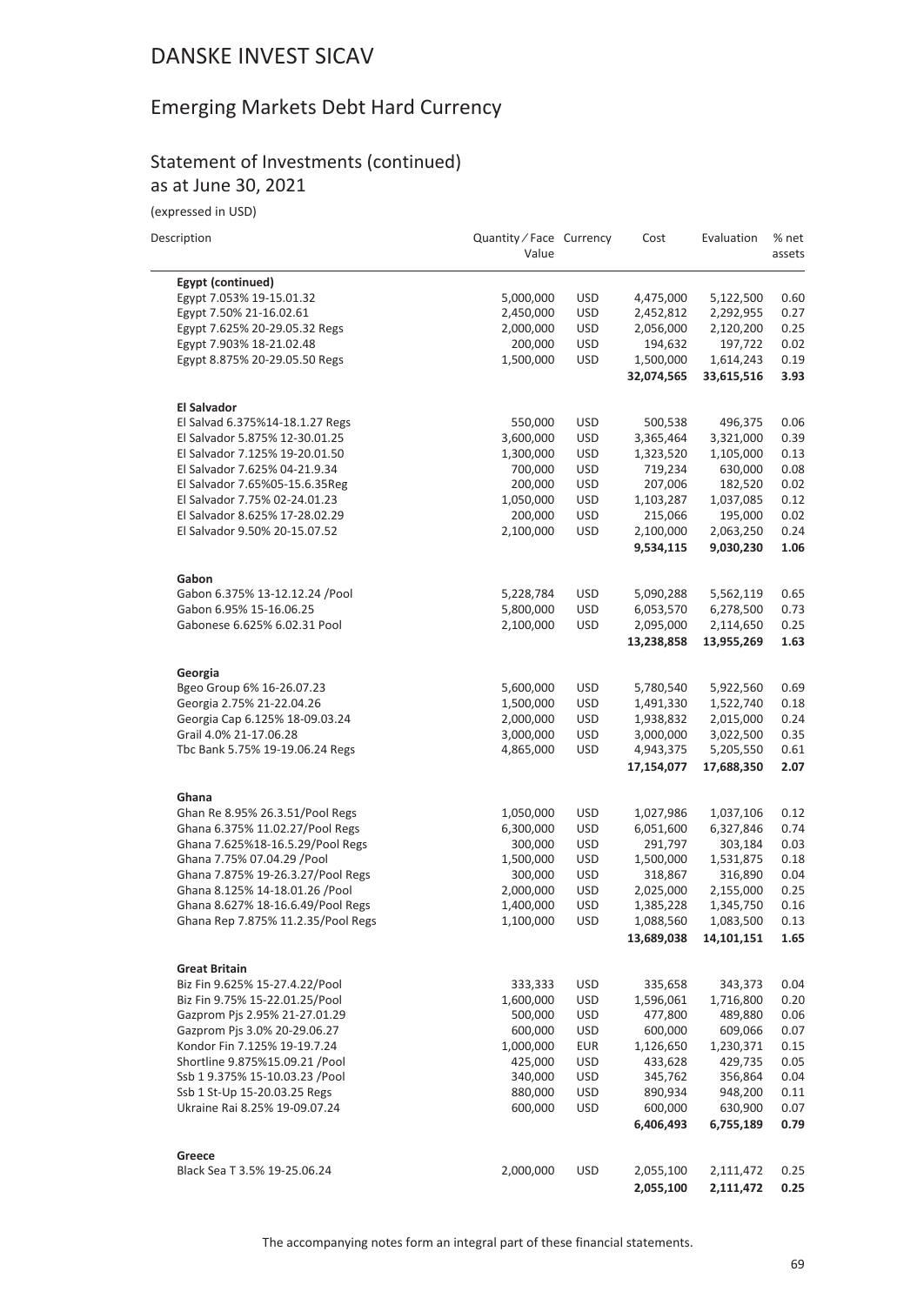### Emerging Markets Debt Hard Currency

#### Statement of Investments (continued) as at June 30, 2021

(expressed in USD)

| Descrintion |  |  |
|-------------|--|--|

| Description                                                  | Quantity / Face Currency<br>Value |                          | Cost                    | Evaluation              | % net<br>assets |
|--------------------------------------------------------------|-----------------------------------|--------------------------|-------------------------|-------------------------|-----------------|
| Guatemala                                                    |                                   |                          |                         |                         |                 |
| Guatem 6.125% 1.6.50 / Pool Regs                             | 500,000                           | <b>USD</b>               | 499,960                 | 611,250                 | 0.07            |
| Guatema 4.90% 1.6.30/Pool Regs                               | 800,000                           | <b>USD</b>               | 786,064                 | 900,000                 | 0.10            |
| Guatemala 5.375% 20-24.04.32                                 | 1,000,000                         | <b>USD</b>               | 1,000,000               | 1,160,000               | 0.14            |
|                                                              |                                   |                          | 2,286,024               | 2,671,250               | 0.31            |
| <b>Honduras</b>                                              |                                   |                          |                         |                         |                 |
| Honduras 6.25% 17-19.01.27                                   | 2,300,000                         | <b>USD</b>               | 2,407,828<br>2,407,828  | 2,510,450<br>2,510,450  | 0.29<br>0.29    |
| <b>Hungary</b>                                               |                                   |                          |                         |                         |                 |
| Hungary 1.625% 20-28.04.32                                   | 2,700,000                         | EUR                      | 3,150,574               | 3,405,893               | 0.40            |
| Hungary 1.75% 20-05.06.35                                    | 3,500,000                         | <b>EUR</b>               | 3,849,334               | 4,394,501               | 0.51            |
|                                                              |                                   |                          | 6,999,908               | 7,800,394               | 0.91            |
| Indonesia                                                    |                                   |                          |                         |                         |                 |
| Id Exi Bk 3.875% 17-06.04.24                                 | 200,000                           | <b>USD</b>               | 199,696                 | 213,600                 | 0.03            |
| Indonesia (0.90% 20-14.02.27                                 | 1,000,000                         | <b>EUR</b>               | 1,110,117               | 1,197,759               | 0.14            |
| Indonesia (1.40% 19-30.10.31                                 | 1,200,000                         | <b>EUR</b>               | 1,332,698               | 1,447,975               | 0.17            |
| Indonesia (2.85% 20-14.02.30<br>Indonesia (3.35% 21-12.03.71 | 4,000,000<br>1,000,000            | <b>USD</b><br><b>USD</b> | 4,143,590<br>987,940    | 4,147,187               | 0.49<br>0.12    |
| Indonesia (3.50% 20-14.02.50                                 | 3,500,000                         | <b>USD</b>               | 3,566,925               | 1,000,144<br>3,631,765  | 0.43            |
| Indonesia (4.20% 20-15.10.50                                 | 1,000,000                         | <b>USD</b>               | 1,133,750               | 1,137,751               | 0.13            |
| Indonesia (4.75% 18-11.02.29                                 | 2,500,000                         | <b>USD</b>               | 2,729,860               | 2,935,519               | 0.34            |
| Indonesia 1.45% 19-18.09.26                                  | 3,000,000                         | <b>EUR</b>               | 3,520,795               | 3,698,514               | 0.43            |
| Indonesia 1.75% 18-24.04.25                                  | 200,000                           | <b>EUR</b>               | 229,384                 | 248,852                 | 0.03            |
| Indonesia 3.70% 19-30.10.49                                  | 1,000,000                         | <b>USD</b>               | 991,040                 | 1,048,211               | 0.12            |
| Indonesia 5.95% 15-8.1.46 Regs                               | 200,000                           | <b>USD</b>               | 234,439                 | 275,184                 | 0.03            |
| Indonesia 7.75% 08-17.01.38                                  | 700,000                           | <b>USD</b>               | 967,086                 | 1,058,283               | 0.12            |
| Pertamina 4.175% 20-21.01.50                                 | 1,000,000                         | <b>USD</b>               | 1,000,000               | 1,020,552               | 0.12            |
| Pertamina 5.625% 20.5.43 Regs                                | 200,000                           | <b>USD</b>               | 207,460                 | 234,059                 | 0.03            |
| Pertamina 6.45% 14-30.05.44                                  | 600,000                           | <b>USD</b>               | 644,518                 | 781,700                 | 0.09            |
| Sbsn Indo I 4.4% 01.03.28 Regs                               | 2,400,000                         | <b>USD</b>               | 2,413,540               | 2,736,144               | 0.32            |
|                                                              |                                   |                          | 25,412,838              | 26,813,199              | 3.14            |
| Iraq<br>Republic Of 6.752% 17-09.03.23                       | 300,000                           | <b>USD</b>               | 300,000                 | 306,525                 | 0.04            |
|                                                              |                                   |                          | 300,000                 | 306,525                 | 0.04            |
| Ireland                                                      |                                   |                          |                         |                         |                 |
| Gtlk Eur Cp 4.65% 20-10.03.27                                | 5.100.000                         | <b>USD</b>               | 5,100,100               | 5,329,500               | 0.63            |
| Gtlk Eur Cp 4.80% 20-26.02.28                                | 2,000,000                         | <b>USD</b>               | 1,969,800               | 2,093,560               | 0.25            |
| Gtlk Europe 5.125% 17-31.05.24                               | 400,000                           | <b>USD</b>               | 396,056                 | 424,408                 | 0.05            |
| Gtlk Europe 5.95% 19-17.04.25                                | 2,900,000                         | <b>USD</b>               | 2,879,521               | 3,183,481               | 0.37            |
| Veb Finance 5.942% 13-21.11.23                               | 1,500,000                         | <b>USD</b>               | 1,643,593               | 1,643,670               | 0.19            |
| Veb Finance 6.025% 12-05.07.22                               | 1,000,000                         | <b>USD</b>               | 1,075,970               | 1,049,810               | 0.12            |
|                                                              |                                   |                          | 13,065,040              | 13,724,429              | 1.61            |
| Jamaica                                                      |                                   |                          |                         |                         |                 |
| Jamaica 6.75% 15-28.04.28                                    | 5,200,000                         | <b>USD</b>               | 6,035,018               | 6,078,800               | 0.71            |
| Jamaica 7.875% 15-28.07.45                                   | 3,200,000                         | <b>USD</b>               | 3,910,410               | 4,464,000               | 0.52            |
| Jamaica 8% 07-15.03.39                                       | 2,300,000                         | <b>USD</b>               | 2,955,724<br>12,901,152 | 3,220,000<br>13,762,800 | 0.38<br>1.61    |
| Jordan                                                       |                                   |                          |                         |                         |                 |
| Jordan 4.95% 20-07.07.25                                     | 1,400,000                         | <b>USD</b>               | 1,400,000               | 1,452,780               | 0.17            |
| Jordan 5.75% 16-31.01.27                                     | 800,000                           | <b>USD</b>               | 812,211                 | 858,704                 | 0.10            |
| Jordan 5.85% 20-07.07.30                                     | 2,500,000                         | <b>USD</b>               | 2,532,500               | 2,600,000               | 0.30            |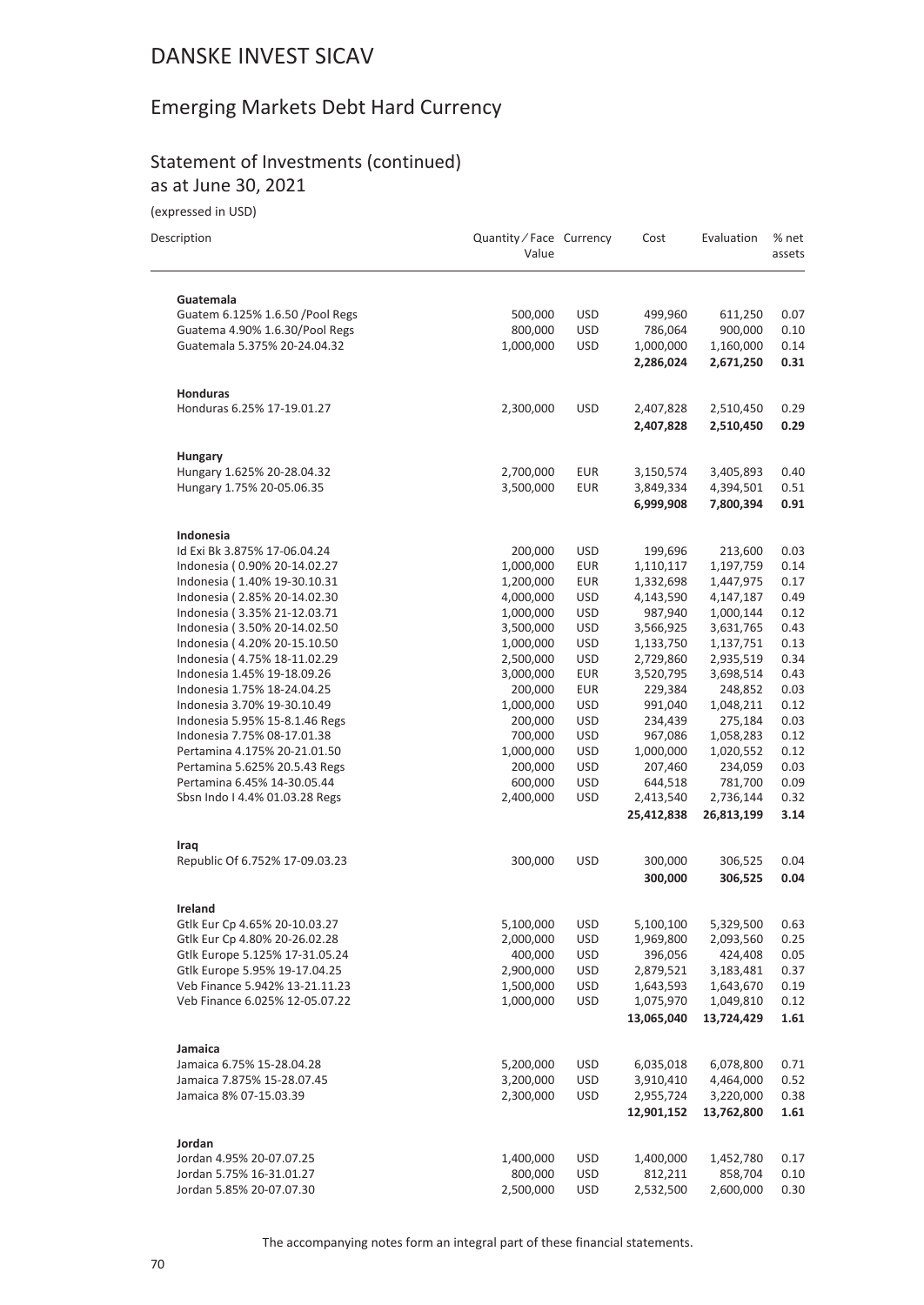# Emerging Markets Debt Hard Currency

#### Statement of Investments (continued) as at June 30, 2021

(expressed in USD)

| Description                                                     | Quantity / Face Currency<br>Value |            | Cost                   | Evaluation              | % net<br>assets |
|-----------------------------------------------------------------|-----------------------------------|------------|------------------------|-------------------------|-----------------|
| Jordan (continued)                                              |                                   |            |                        |                         |                 |
| Jordan 6.125% 15-29.01.26                                       | 1,600,000                         | <b>USD</b> | 1,662,780              | 1,732,000               | 0.20            |
| Jordan 7.375% 17-10.10.47 Regs                                  | 2,800,000                         | <b>USD</b> | 2,773,360              | 2,943,360               | 0.35            |
|                                                                 |                                   |            | 9,180,851              | 9,586,844               | 1.12            |
| Kazakhstan                                                      |                                   |            |                        |                         |                 |
| Dev Bk Kaza 4.125% 12-10.12.22                                  | 4,000,000                         | USD        | 4,094,990              | 4,165,312               | 0.49            |
| Edb 1.0% 21-17.03.26                                            | 1,000,000                         | <b>EUR</b> | 1,178,170              | 1,184,482               | 0.14            |
| Kaz Tz Fin 6.95% 10.07.42                                       | 1,400,000                         | <b>USD</b> | 1,870,694              | 1,923,796               | 0.22            |
| Kazmunay 5.375% 18-24.4.30 Regs                                 | 3,300,000                         | <b>USD</b> | 3,856,140              | 3,944,820               | 0.46            |
| Kazmunay 6.375% 18-24.10.48 Regs                                | 3,200,000                         | <b>USD</b> | 3,483,649              | 4,237,235               | 0.50            |
| Kaztrans 4.375% 17-26.9.27 Regs                                 | 2,000,000                         | <b>USD</b> | 2,098,792              | 2,220,200               | 0.26            |
|                                                                 |                                   |            | 16,582,435             | 17,675,845              | 2.07            |
| Kenya                                                           |                                   |            |                        |                         |                 |
| Kenya Re8% 19-22.5.32/Pool Regs                                 | 950,000                           | <b>USD</b> | 950,000                | 1,068,702               | 0.12            |
| Kenya Rep 8.25% 18-28.02.48 Regs                                | 700,000                           | <b>USD</b> | 699,760                | 770,000                 | 0.09            |
| Kenya Rep O 6.875% 14-24.06.24                                  | 600,000                           | <b>USD</b> | 616,314                | 659,352                 | 0.08            |
|                                                                 |                                   |            | 2,266,074              | 2,498,054               | 0.29            |
| Lebanon                                                         |                                   |            |                        |                         |                 |
| Lebanon 6.2% 15-26.02.25/Flat                                   | 500,000                           | USD        | 402,167                | 62,560                  | 0.01            |
| Lebanon 6.85% 16-25.05.29/Flat                                  | 2,100,000                         | <b>USD</b> | 1,723,314              | 264,537                 | 0.03            |
|                                                                 |                                   |            | 2,125,481              | 327,097                 | 0.04            |
| Luxembourg                                                      |                                   |            |                        |                         |                 |
| Gaz Cap 4.95% 17-23.03.27 Regs                                  | 1,750,000                         | <b>USD</b> | 1,918,437              | 1,952,090               | 0.23            |
| Kernel 8.75% 17-31.01.22 Regs                                   | 400,000                           | USD        | 410,640                | 415,024                 | 0.05            |
| Kernel Hldg 6.50% 19-17.10.24                                   | 1,100,000                         | <b>USD</b> | 1,094,225              | 1,176,230               | 0.14            |
| Mhp 7.75% 17-10.05.24                                           | 1,510,000                         | <b>USD</b> | 1,522,744              | 1,637,686               | 0.19            |
| Mhp Lux Sa 6.95% 18-3.4.26 Regs<br>Ojsc Russ A 8.5% 13-16.10.23 | 3,300,000                         | <b>USD</b> | 3,278,530              | 3,504,732               | 0.41<br>0.07    |
|                                                                 | 500,000                           | <b>USD</b> | 557,090                | 565,100                 | 0.12            |
| Sb Capital 5.25% 13-23.05.23                                    | 1,000,000                         | <b>USD</b> | 1,026,214<br>9,807,880 | 1,058,460<br>10,309,322 | 1.21            |
| Macedonia                                                       |                                   |            |                        |                         |                 |
| Macedoni 2.75% 18-18.1.25 Regs                                  | 6,600,000                         | <b>EUR</b> | 7,662,938              | 8,206,547               | 0.96            |
| Macedonia 1.625% 21-10.03.28                                    | 1,900,000                         | <b>EUR</b> | 2,258,183              | 2,219,412               | 0.26            |
| Macedonia 3.675% 03.06.26 Regs                                  | 3,750,000                         | <b>EUR</b> | 4,540,382              | 4,898,063               | 0.57            |
| Macedonia 5.625% 16-26.7.23 Regs                                | 3,530,000                         | <b>EUR</b> | 4,484,997              | 4,592,458               | 0.54            |
|                                                                 |                                   |            | 18,946,500             | 19,916,480              | 2.33            |
| Malaysia                                                        |                                   |            |                        |                         |                 |
| 1Mdb Glb 4.4% 13-09.03.23                                       | 10,600,000                        | USD        | 10,098,834             | 10,681,281              | 1.25            |
| Petrona Cap 4.80% 20-21.04.60 Regs                              | 200,000                           | <b>USD</b> | 200,000                | 264,944                 | 0.03            |
| Ssg Resources 4.25% 12-4.10.22                                  | 300,000                           | <b>USD</b> | 302,304                | 309,876                 | 0.04            |
|                                                                 |                                   |            | 10,601,138             | 11,256,101              | 1.32            |
| Mexico                                                          |                                   |            |                        |                         |                 |
| Banco Nac D 3.8% 16-11.08.26                                    | 200,000                           | <b>USD</b> | 197,918                | 199,802                 | 0.02            |
| Cemex 2.75% 17-05.12.24 Regs                                    | 700,000                           | <b>EUR</b> | 815,743                | 840,590                 | 0.10            |
| Mexico 4% 15-15.03.15                                           | 500,000                           | <b>EUR</b> | 623,700                | 639,508                 | 0.08            |
| Mexico 4.35% 16-15.01.47                                        | 200,000                           | <b>USD</b> | 199,470                | 208,868                 | 0.02            |
| Mexico Air 3.875% 30.04.28 Reg                                  | 1,566,000                         | <b>USD</b> | 1,532,972              | 1,650,830               | 0.19            |
| Mexico Airp 5.5% 17-31.07.47 Regs                               | 2,122,000                         | <b>USD</b> | 1,986,459              | 2,151,284               | 0.25            |
| Mexico Cete 1.35% 20-18.09.27                                   | 900,000                           | <b>EUR</b> | 1,050,711              | 1,105,733               | 0.13            |
| Mexico Cete 2.125% 21-25.10.51                                  | 2,000,000                         | <b>EUR</b> | 2,251,188              | 1,998,242               | 0.23            |
| Mexico Cete 3.75% 21-19.04.71                                   | 1,000,000                         | <b>USD</b> | 1,000,000              | 914,400                 | 0.11            |
| Mexico Cete 3.771% 20-24.05.61                                  | 500,000                           | <b>USD</b> | 500,000                | 465,190                 | 0.05            |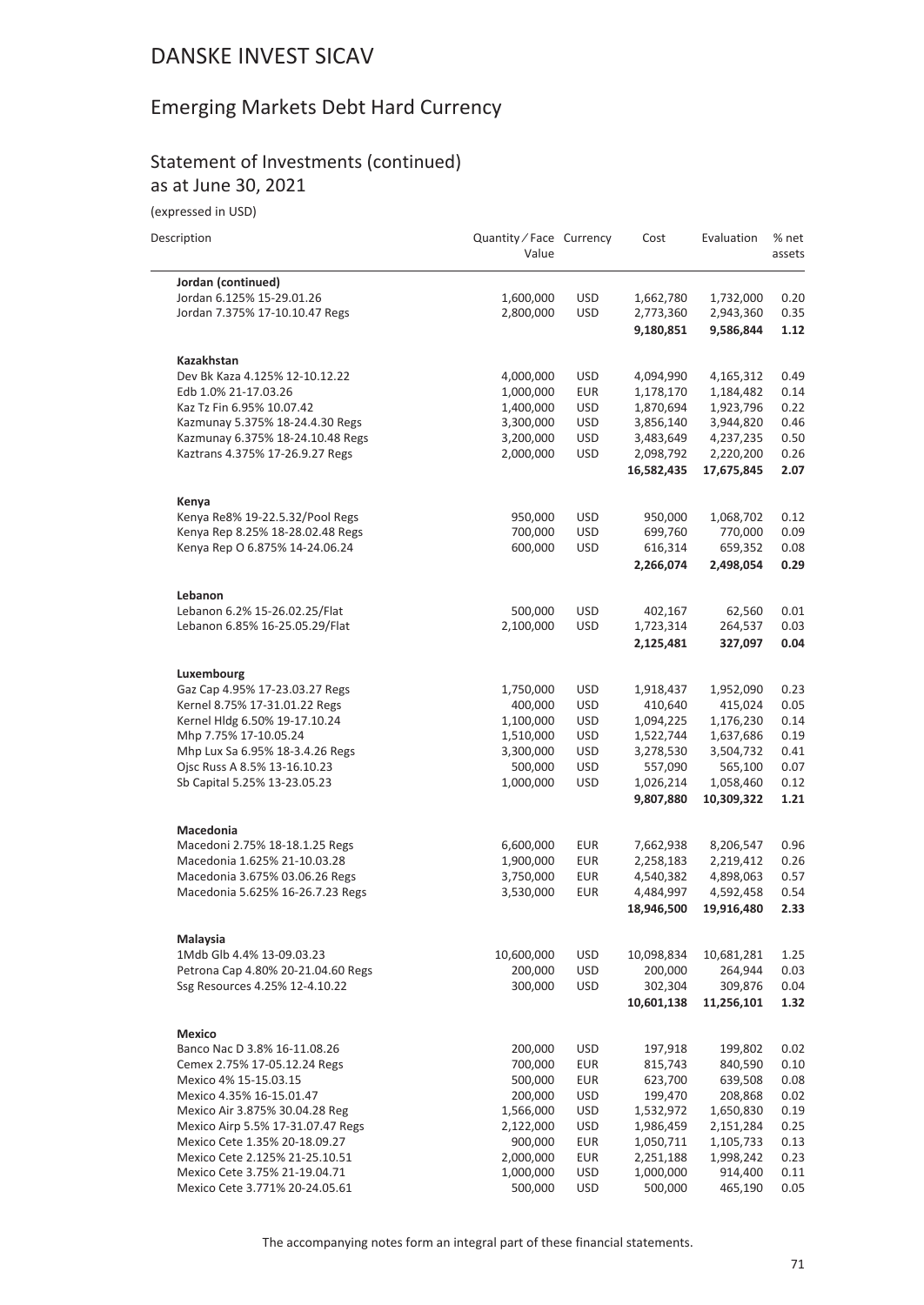### Emerging Markets Debt Hard Currency

#### Statement of Investments (continued) as at June 30, 2021

(expressed in USD)

| Description |  |  |
|-------------|--|--|

| Description                                        | Quantity / Face Currency<br>Value |                          | Cost                  | Evaluation            | % net<br>assets |
|----------------------------------------------------|-----------------------------------|--------------------------|-----------------------|-----------------------|-----------------|
| <b>Mexico (continued)</b>                          |                                   |                          |                       |                       |                 |
| Mexico City 5.5%16-31.10.46Regs                    | 1,800,000                         | <b>USD</b>               | 1,620,861             | 1,815,768             | 0.21            |
| Pemex 3.625% 18-24.11.25                           | 600,000                           | <b>EUR</b>               | 657,518               | 718,806               | 0.08            |
| Pemex 4.75% 18-26.02.29                            | 3,450,000                         | <b>EUR</b>               | 3,921,531             | 4,055,760             | 0.48            |
| Pemex 5.35% 18-12.02.28                            | 500,000                           | <b>USD</b>               | 500,000               | 491,725               | 0.06            |
| Pemex 5.95% 20-28.01.31                            | 700,000                           | <b>USD</b>               | 700,000               | 680,050               | 0.08            |
| Pemex 6.35 12/02/48                                | 358,000                           | <b>USD</b>               | 320,456               | 305,088               | 0.04            |
| Pemex 6.49% 20-23.01.27                            | 1,000,000                         | <b>USD</b>               | 999,540               | 1,056,250             | 0.12            |
| Pemex 6.5% 18-13.03.27                             | 3,410,000                         | <b>USD</b>               | 3,308,161             | 3,595,606             | 0.42            |
| Pemex 6.5% 18-23.01.29                             | 600,000                           | <b>USD</b>               | 592,506               | 616,857               | 0.07            |
| Pemex 6.75% 16-21.09.47                            | 5,400,000                         | <b>USD</b>               | 4,602,451             | 4,779,000             | 0.56            |
| Pemex 6.84% 20-23.01.30                            | 800,000                           | <b>USD</b>               | 799,512               | 826,560               | 0.10            |
| Pemex 6.875% 16-04.02.26                           | 400,000                           | <b>USD</b>               | 412,416               | 437,160               | 0.05<br>0.06    |
| Pemex 6.95% 20-28.01.60<br>Pemex 7.69% 20-23.01.50 | 599,000                           | <b>USD</b>               | 590,408               | 530,055               | 0.23            |
|                                                    | 2,000,000                         | <b>USD</b><br><b>USD</b> | 1,907,900             | 1,925,000             | 0.08            |
| Pemex Proj.Fdg 6.625% 05-35                        | 700,000                           |                          | 706,510<br>31,797,931 | 676,550<br>32,684,682 | 3.82            |
|                                                    |                                   |                          |                       |                       |                 |
| Mongolia<br>Dev Bk Mong 7.25% 18-23.10.23          | 2,000,000                         | <b>USD</b>               | 2,013,570             | 2,154,656             | 0.25            |
| Mongolia 4.45% 21-07.07.31                         | 3,200,000                         | <b>USD</b>               | 3,136,736             | 3,138,935             | 0.37            |
| Mongolia 5.125% 12-05.12.22                        | 4,357,000                         | <b>USD</b>               | 4,401,685             | 4,531,344             | 0.53            |
| Mongolia 5.125% 20-07.04.26                        | 5,000,000                         | <b>USD</b>               | 4,941,150             | 5,325,635             | 0.62            |
| Mongolia 5.625% 17-1.5.23 Regs                     | 7,800,000                         | <b>USD</b>               | 7,722,278             | 8,238,750             | 0.97            |
| Mongolia 8.75% 17-09.03.24 Regs                    | 5,200,000                         | <b>USD</b>               | 5,728,619             | 5,980,094             | 0.70            |
|                                                    |                                   |                          | 27,944,038            | 29,369,414            | 3.44            |
| Morocco                                            |                                   |                          |                       |                       |                 |
| Morocco 4.0% 20-15.12.50                           | 800,000                           | <b>USD</b>               | 800,000               | 740,000               | 0.09            |
|                                                    |                                   |                          | 800,000               | 740,000               | 0.09            |
| Mozambique                                         |                                   |                          |                       |                       |                 |
| Mozambique 5% 15.9.31 Regs                         | 1,495,000                         | <b>USD</b>               | 1,227,987             | 1,264,576             | 0.15            |
|                                                    |                                   |                          | 1,227,987             | 1,264,576             | 0.15            |
| Nigeria                                            |                                   |                          |                       |                       |                 |
| Africa Fina 2.875% 21-28.04.28                     | 1,000,000                         | <b>USD</b>               | 992,720               | 1,003,020             | 0.12            |
| Africa Fina 3.125% 20-16.06.25                     | 2,000,000                         | <b>USD</b>               | 1,988,540             | 2,075,760             | 0.24            |
| Africa Fina 3.75% 19-30.10.29                      | 1,000,000                         | <b>USD</b>               | 992,500               | 1,047,700             | 0.12            |
| Africa Fina 4.375% 19-17.04.26                     | 5,336,000                         | <b>USD</b>               | 5,600,196             | 5,807,489             | 0.68            |
| Nigeria 5.625% 17-27.06.22                         | 3,100,000                         | <b>USD</b>               | 3,192,335             | 3,199,789             | 0.38            |
| Nigeria 6.5% 17-28.11.27 Regs                      | 400,000                           | <b>USD</b>               | 400,000               | 424,000               | 0.05            |
| Nigeria 7.143% 18-23.2.30 Regs                     | 2,100,000                         | <b>USD</b>               | 2,093,268             | 2,214,249             | 0.26            |
| Nigeria 7.625% 17-28.11.47 Regs                    | 800,000                           | <b>USD</b>               | 786,436               | 799,622               | 0.09            |
| Nigeria 7.625% 18-21.11.25 Regs                    | 600,000                           | <b>USD</b>               | 644,646               | 676,898               | 0.08            |
| Nigeria 7.696% 18-23.02.38                         | 1,400,000                         | <b>USD</b>               | 1,431,065             | 1,434,521             | 0.17            |
| Nigeria 8.747% 18-21.01.31                         | 1,950,000                         | <b>USD</b>               | 2,018,126             | 2,212,353             | 0.26            |
| Nigeria 9.248% 18-21.1.49 Regs                     | 400,000                           | <b>USD</b>               | 438,760               | 455,616               | 0.05            |
|                                                    |                                   |                          | 20,578,592            | 21,351,017            | 2.50            |
| Oman                                               |                                   |                          |                       |                       |                 |
| Bankmuscat 4.75% 21-17.03.26                       | 1,000,000                         | <b>USD</b>               | 1,000,000             | 1,037,500             | 0.12            |
| Bk Of Oman 5.625% 18-25.9.23 Regs                  | 1,100,000                         | <b>USD</b>               | 1,097,701             | 1,155,268             | 0.14            |
| Oman In 5.625% 18-17.1.28 Regs                     | 400,000                           | <b>USD</b>               | 390,865               | 420,048               | 0.05            |
| Oman Intl 6.75% 18-17.1.48 Regs                    | 2,600,000                         | <b>USD</b>               | 2,445,972             | 2,583,750             | 0.30            |
| Oman Intrnl 4.125% 18-17.01.23                     | 200,000                           | <b>USD</b>               | 194,324               | 205,500               | 0.02            |
| Oman Intrnl 4.75% 16-15.06.26                      | 2,000,000                         | <b>USD</b>               | 1,885,000             | 2,072,900             | 0.24            |
| Oman Intrnl 4.875% 19-01.02.25                     | 1,500,000                         | <b>USD</b>               | 1,523,205             | 1,570,125             | 0.18            |
| Oman Intrnl 6% 19-01.08.29                         | 2,000,000                         | <b>USD</b>               | 2,009,660             | 2,124,852             | 0.25            |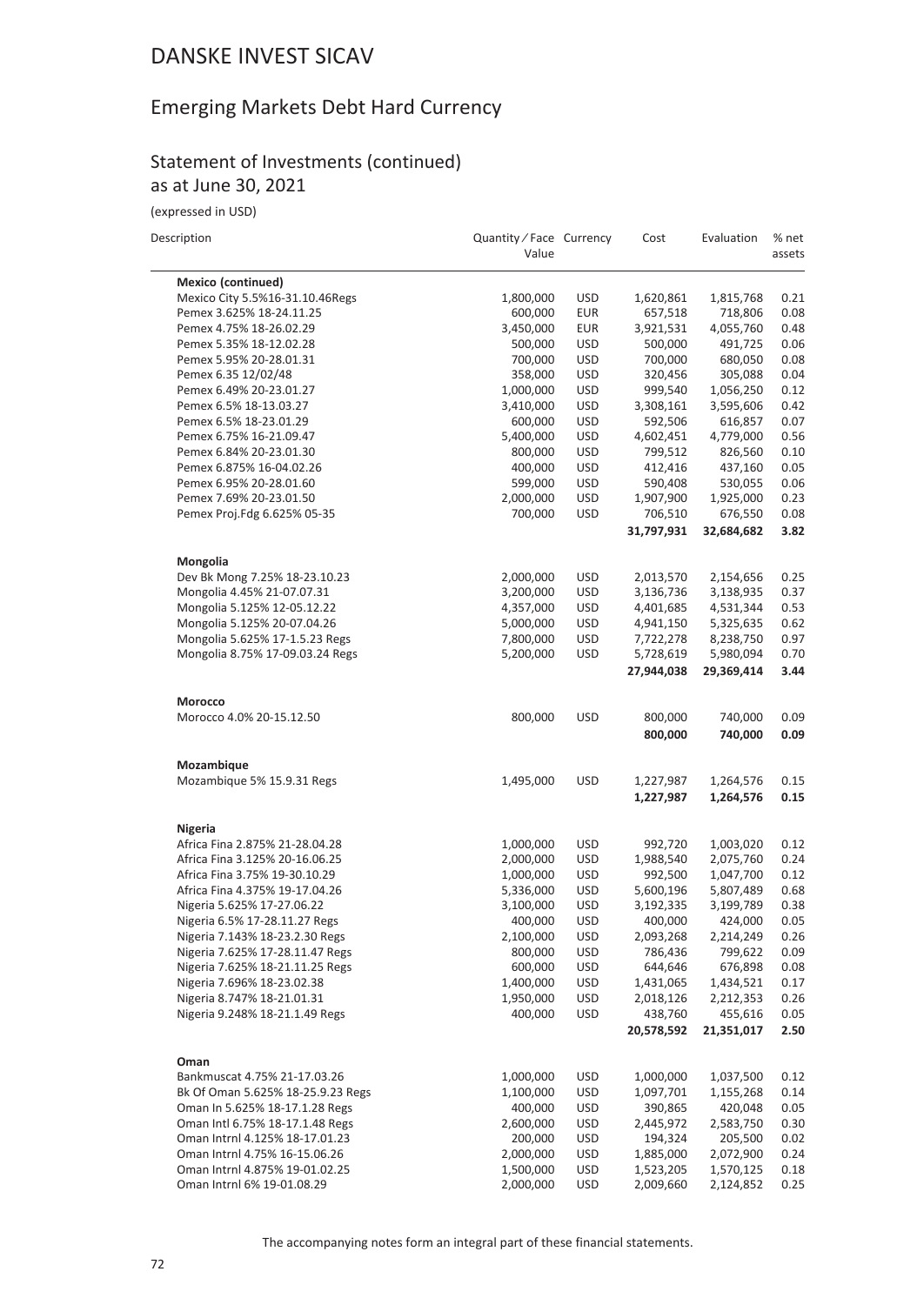### Emerging Markets Debt Hard Currency

#### Statement of Investments (continued) as at June 30, 2021

(expressed in USD)

| Description |  |
|-------------|--|
|             |  |

 $\overline{\phantom{a}}$ 

| Description                       | Quantity / Face Currency<br>Value |            | Cost       | Evaluation | % net<br>assets |
|-----------------------------------|-----------------------------------|------------|------------|------------|-----------------|
| Oman (continued)                  |                                   |            |            |            |                 |
| Oman Intrnl 6.25% 21-25.01.31     | 2,000,000                         | <b>USD</b> | 2,000,000  | 2,146,660  | 0.25            |
| Oman Intrnl 6.5% 17-8.3.47 Regs   | 1,200,000                         | <b>USD</b> | 1,167,049  | 1,172,856  | 0.14            |
| Oman Intrnl 6.75% 20-28.10.27     | 3,000,000                         | <b>USD</b> | 3,000,000  | 3,360,000  | 0.39            |
| Oman Intrnl 7.0% 21-25.01.51 Regs | 1,500,000                         | <b>USD</b> | 1,454,385  | 1,524,450  | 0.18            |
| Oman Intrnl 7.375% 20-28.10.32    | 1,500,000                         | <b>USD</b> | 1,731,000  | 1,711,875  | 0.20            |
| Oq 5.125% 21-06.05.28             | 1,500,000                         | <b>USD</b> | 1,500,000  | 1,507,596  | 0.18            |
|                                   |                                   |            | 21,399,161 | 22,593,380 | 2.64            |
| Pakistan                          |                                   |            |            |            |                 |
| Pakistan 6.875% 17-5.12.27 Regs   | 600,000                           | <b>USD</b> | 542,155    | 622,705    | 0.07            |
| Pakistan 7.375% 08.04.31 Regs     | 1,000,000                         | <b>USD</b> | 1,000,000  | 1,028,750  | 0.12            |
| Pakistan 8.25% 15-30.09.25 Regs   | 1,800,000                         | <b>USD</b> | 1,994,750  | 1,990,962  | 0.23            |
| Pakistan 8.875% 21-08.04.51       | 1,500,000                         | <b>USD</b> | 1,500,000  | 1,589,280  | 0.19            |
| Pakistan Wa 7.50% 21-04.06.31     | 1,500,000                         | <b>USD</b> | 1,500,000  | 1,496,250  | 0.17            |
| Third 5.625% 17-05.12.22 Regs     | 900,000                           | <b>USD</b> | 902,612    | 924,084    | 0.11            |
|                                   |                                   |            | 7,439,517  | 7,652,031  | 0.89            |
| Panama                            |                                   |            |            |            |                 |
| Aeroprt 5.625% 11.5.36/Pool Regs  | 2,100,000                         | <b>USD</b> | 2,193,118  | 2,260,146  | 0.27            |
| Aeropuerto 6% 18.11.48 /Pool      | 394,498                           | <b>USD</b> | 446,622    | 428,728    | 0.05            |
| Autorid 4.95% 15-29.7.35/Pool     | 800,000                           | <b>USD</b> | 869,418    | 976,008    | 0.11            |
| Banco Nacio 2.50% 20-11.08.30     | 8,100,000                         | <b>USD</b> | 8,225,652  | 7,845,093  | 0.92            |
| Ena Norte 4.95% 25.04.28 / Pool   | 109,426                           | <b>USD</b> | 113,249    | 111,452    | 0.01            |
| Panama 3.87% 19-23.07.60 / Pool   | 1,500,000                         | <b>USD</b> | 1,693,725  | 1,531,245  | 0.18            |
| Panama 4.5% 17-15.05.47 / Pool    | 400,000                           | <b>USD</b> | 399,036    | 454,744    | 0.05            |
| Panama 4.50% 20-01.04.56 / Pool   | 650,000                           | <b>USD</b> | 650,000    | 735,293    | 0.09            |
|                                   |                                   |            | 14,590,820 | 14,342,709 | 1.68            |
| Paraguay                          |                                   |            |            |            |                 |
| Paraguay 4.7% 17-27.03.27 Regs    | 500,000                           | <b>USD</b> | 504,524    | 566,755    | 0.07            |
| Paraguay 5.4% 30.03.50/Pool Regs  | 1,600,000                         | <b>USD</b> | 1,901,352  | 1,865,200  | 0.22            |
| Paraguay 6.1% 14-11.08.44         | 1,400,000                         | <b>USD</b> | 1,624,839  | 1,740,214  | 0.20            |
| Pauay 4.95% 20-28.04.31 / Pool    | 2,200,000                         | <b>USD</b> | 2,398,750  | 2,530,000  | 0.29            |
|                                   |                                   |            | 6,429,465  | 6,702,169  | 0.78            |
| Peru                              |                                   |            |            |            |                 |
| Cofide 2.40% 20-28.09.27          | 3,700,000                         | <b>USD</b> | 3,695,745  | 3,620,117  | 0.42            |
| Cofide 4.75% 15-15.07.25          | 533,000                           | <b>USD</b> | 583,134    | 584,967    | 0.07            |
| Cofide 5.25% 14-15.07.29          | 1,000,000                         | <b>USD</b> | 1,052,188  | 1,042,500  | 0.12            |
| Peru 1.862% 20-01.12.32           | 1,300,000                         | <b>USD</b> | 1,300,000  | 1,208,259  | 0.14            |
| Peru 2.392% 20-23.01.26           | 3,500,000                         | <b>USD</b> | 3,500,070  | 3,614,030  | 0.42            |
| Peru 2.78% 20-01.12.60            | 2,000,000                         | <b>USD</b> | 1,977,100  | 1,782,020  | 0.21            |
| Peru 2.783% 20-23.01.31           | 4,500,000                         | <b>USD</b> | 4,527,820  | 4,580,865  | 0.54            |
| Peru 2.844% 19-20.06.30           | 2,000,000                         | <b>USD</b> | 2,000,000  | 2,057,940  | 0.24            |
| Peru 3.55% 21-10.03.51            | 1,000,000                         | <b>USD</b> | 987,500    | 1,036,110  | 0.12            |
| Peru 4.125% 15-25.08.27           | 1,400,000                         | <b>USD</b> | 1,488,228  | 1,568,014  | 0.18            |
| Petroperu 4.75% 17-19.06.32 Regs  | 700,000                           | <b>USD</b> | 766,864    | 735,000    | 0.09            |
| Petroperu 5.625% 17-19.06.47      | 1,100,000                         | <b>USD</b> | 1,135,586  | 1,172,600  | 0.14            |
|                                   |                                   |            | 23,014,235 | 23,002,422 | 2.69            |
| <b>Philippines</b>                |                                   |            |            |            |                 |
| Natl Power 9.625% 03-15.05.28     | 700,000                           | <b>USD</b> | 1,023,084  | 1,024,625  | 0.12            |
| Philippine 1.20% 228.04.33        | 1,500,000                         | <b>EUR</b> | 1,794,676  | 1,776,662  | 0.21            |
| Philippine 1.75% 28.04.41         | 1,000,000                         | <b>EUR</b> | 1,191,423  | 1,174,041  | 0.14            |
| Philippine Gov 2.95% 05.05.45     | 2,200,000                         | <b>USD</b> | 2,200,000  | 2,122,621  | 0.25            |
| Philippines 3.7% 16-01.03.41      | 600,000                           | <b>USD</b> | 600,000    | 649,056    | 0.07            |
|                                   |                                   |            | 6,809,183  | 6,747,005  | 0.79            |

The accompanying notes form an integral part of these financial statements.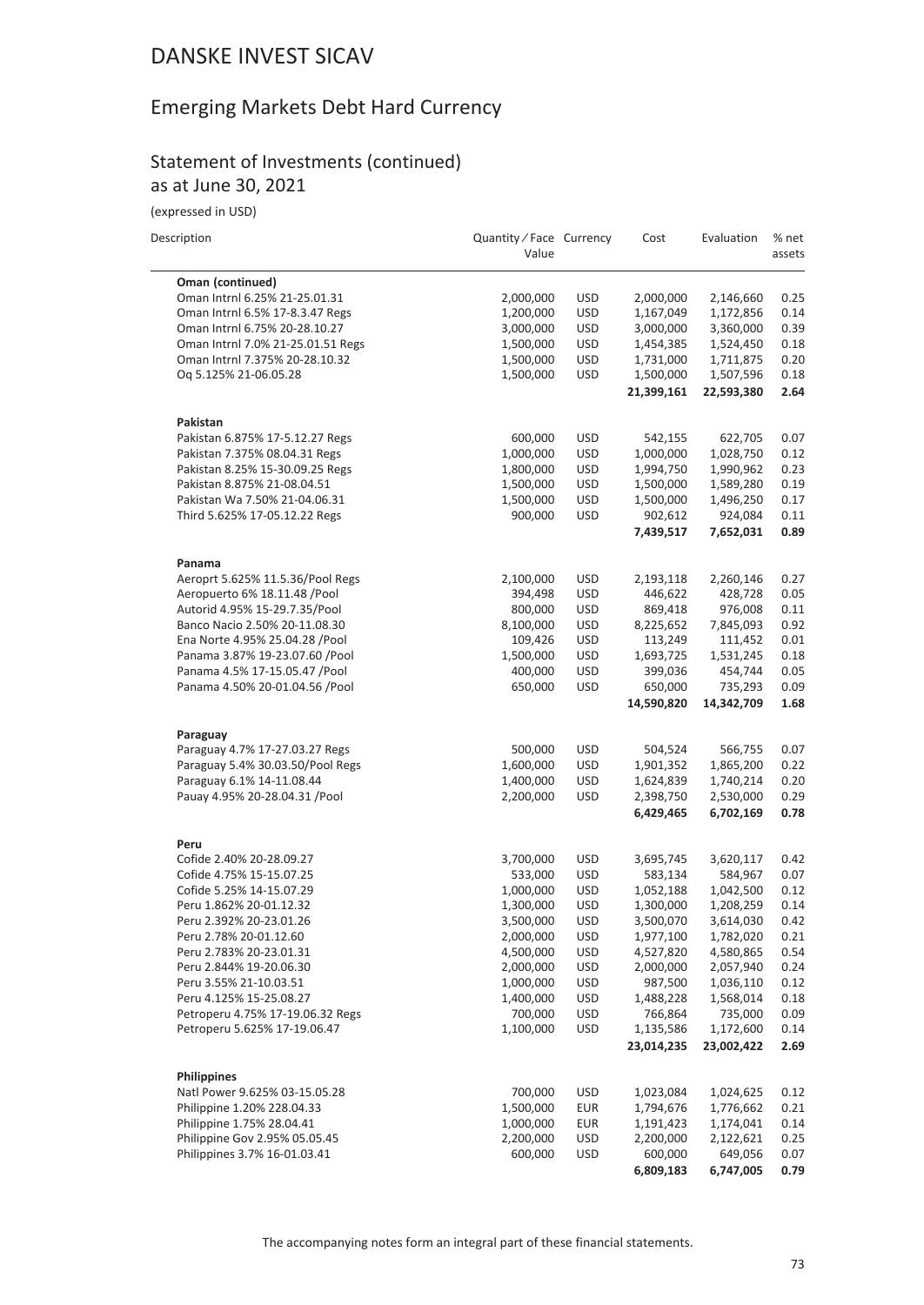### Emerging Markets Debt Hard Currency

#### Statement of Investments (continued) as at June 30, 2021

(expressed in USD)

| Description                                                       | Quantity / Face Currency<br>Value |                          | Cost                    | Evaluation              | % net<br>assets |
|-------------------------------------------------------------------|-----------------------------------|--------------------------|-------------------------|-------------------------|-----------------|
| Qatar                                                             |                                   |                          |                         |                         |                 |
| Qatar 3.40% 20-16.04.25 Regs                                      | 1,000,000                         | <b>USD</b>               | 996,900                 | 1,088,950               | 0.13            |
| Qatar 4% 19-14.03.29 Regs                                         | 1,400,000                         | <b>USD</b>               | 1,463,546               | 1,611,064               | 0.19            |
| Qatar 4.40% 20-16.04.50                                           | 1,400,000                         | <b>USD</b>               | 1,400,000               | 1,704,007               | 0.20            |
| Qatar 4.5% 18-23.04.28                                            | 1,900,000                         | <b>USD</b>               | 1,967,559               | 2,242,000               | 0.26            |
| Qatar 4.817% 19-14.03.49                                          | 5,100,000                         | <b>USD</b>               | 6,303,874               | 6,559,875               | 0.77            |
| Qatar 5.103% 18-23.04.48 Regs                                     | 2,200,000                         | <b>USD</b>               | 2,332,800<br>14,464,679 | 2,920,720<br>16,126,616 | 0.34<br>1.89    |
|                                                                   |                                   |                          |                         |                         |                 |
| Romania<br>Romania 1% 21-14.04.33                                 |                                   |                          |                         |                         | 0.27            |
|                                                                   | 2,000,000                         | <b>EUR</b><br><b>EUR</b> | 2,354,085<br>1,774,036  | 2,351,991<br>1,762,513  |                 |
| Romania 2.625% 20-02.12.40<br>Romania 2.75% 20-26.02.26           | 1,500,000<br>1,700,000            | <b>EUR</b>               | 1,856,999               | 2,228,270               | 0.21<br>0.26    |
| Romania 2.75% 21-14.04.41                                         | 2,250,000                         | <b>EUR</b>               | 2,668,268               | 2,648,444               | 0.31            |
| Romania 3.0% 20-14.02.31                                          | 600,000                           | <b>USD</b>               | 597,558                 | 621,252                 | 0.07            |
| Romania 3.375% 18-08.02.38 Regs                                   | 2,000,000                         | <b>EUR</b>               | 2,698,693               | 2,596,663               | 0.30            |
| Romania 3.375% 20-28.01.50                                        | 1,000,000                         | <b>EUR</b>               | 1,270,984               | 1,263,315               | 0.15            |
| Romania 3.624% 20-26.05.30                                        | 4,100,000                         | <b>EUR</b>               | 5,045,349               | 5,618,966               | 0.66            |
| Romania 4.125% 18-11.03.39                                        | 400,000                           | <b>EUR</b>               | 562,679                 | 561,097                 | 0.07            |
|                                                                   |                                   |                          | 18,828,651              | 19,652,511              | 2.30            |
| <b>Russia</b>                                                     |                                   |                          |                         |                         |                 |
| Min Fin Ruf 5.1% 19-28.03.35                                      | 600,000                           | <b>USD</b>               | 711,060                 | 713,256                 | 0.08            |
| Russia 5.25% 17-23.06.47 Regs                                     | 1,000,000                         | <b>USD</b>               | 1,444,090               | 1,256,068               | 0.15            |
| Russia 5.625% 12-4.4.42                                           | 1,800,000                         | <b>USD</b>               | 2,043,900               | 2,310,750               | 0.27            |
|                                                                   |                                   |                          | 4,199,050               | 4,280,074               | 0.50            |
| Rwanda                                                            |                                   |                          |                         |                         |                 |
| Rwandese Rep 6.625% 13-2.5.23                                     | 4,700,000                         | <b>USD</b>               | 4,854,908               | 4,982,000               | 0.58            |
|                                                                   |                                   |                          | 4,854,908               | 4,982,000               | 0.58            |
| Saudi Arabia                                                      |                                   |                          |                         |                         |                 |
| Saud Arabia 2.25% 21-02.02.33                                     | 500,000                           | <b>USD</b>               | 495,525                 | 485,725                 | 0.06            |
| Saud Arabia 3.45% 21-02.02.61                                     | 2,500,000                         | <b>USD</b>               | 2,500,000               | 2,494,200               | 0.29            |
| Saud Arabia 3.75% 20-21.1.55 Regs                                 | 3,500,000                         | <b>USD</b>               | 3,439,660               | 3,694,264               | 0.43            |
| Saud Arabia 5% 18-17.04.49 Regs<br>Saudi Int B 4.625% 17-04.10.47 | 1,000,000                         | <b>USD</b>               | 1,057,500               | 1,261,900               | 0.15<br>0.14    |
| Saudi Int B 5.25% 19-16.01.50 Regs                                | 1,000,000                         | <b>USD</b><br><b>USD</b> | 1,310,740               | 1,192,580               | 0.17            |
| Saudi Oil 3.50% 20-24.11.70                                       | 1,100,000<br>2,000,000            | <b>USD</b>               | 1,126,309<br>1,976,680  | 1,439,121<br>1,939,844  | 0.23            |
| Saudi Oil 4.25% 19-16.4.39 Regs                                   | 400,000                           | <b>USD</b>               | 390,792                 | 447,431                 | 0.05            |
|                                                                   |                                   |                          | 12,297,206              | 12,955,065              | 1.52            |
| Senegal                                                           |                                   |                          |                         |                         |                 |
| Senega 4.75% 13.03.28/Pool Regs                                   | 4,600,000                         | <b>EUR</b>               | 5,190,550               | 5,681,583               | 0.66            |
| Senegal 5.375% 8.6.37 / Pool Regs                                 | 1,600,000                         | <b>EUR</b>               | 1,953,040               | 1,868,029               | 0.22            |
| Senegal 6.25% 23.5.33/Pool Regs                                   | 800,000                           | <b>USD</b>               | 808,529                 | 843,024                 | 0.10            |
|                                                                   |                                   |                          | 7,952,119               | 8,392,636               | 0.98            |
| Serbia                                                            |                                   |                          |                         |                         |                 |
| Serbia T-Bo 1.5% 19-26.06.29 Regs                                 | 3,000,000                         | <b>EUR</b>               | 3,332,675               | 3,583,621               | 0.42            |
| Serbia T-Bo 2.125% 20-01.12.30                                    | 1,000,000                         | <b>USD</b>               | 980,050                 | 947,500                 | 0.11            |
| Serbia T-Bo 3.125% 20-15.05.27 Regs                               | 3,000,000                         | <b>EUR</b>               | 3,580,083<br>7,892,808  | 3,956,269<br>8,487,390  | 0.46<br>0.99    |
|                                                                   |                                   |                          |                         |                         |                 |
| <b>South Africa</b><br>South Afr 4.3% 16-12.10.28                 | 1,600,000                         | <b>USD</b>               | 1,486,957               | 1,652,000               | 0.19            |
| South Afr 4.85% 17-27.09.27                                       | 1,000,000                         | <b>USD</b>               | 975,150                 | 1,073,750               | 0.13            |
| South Afr 5.65% 17-27.09.47                                       | 2,500,000                         | <b>USD</b>               | 2,424,976               | 2,546,250               | 0.30            |
|                                                                   |                                   |                          |                         |                         |                 |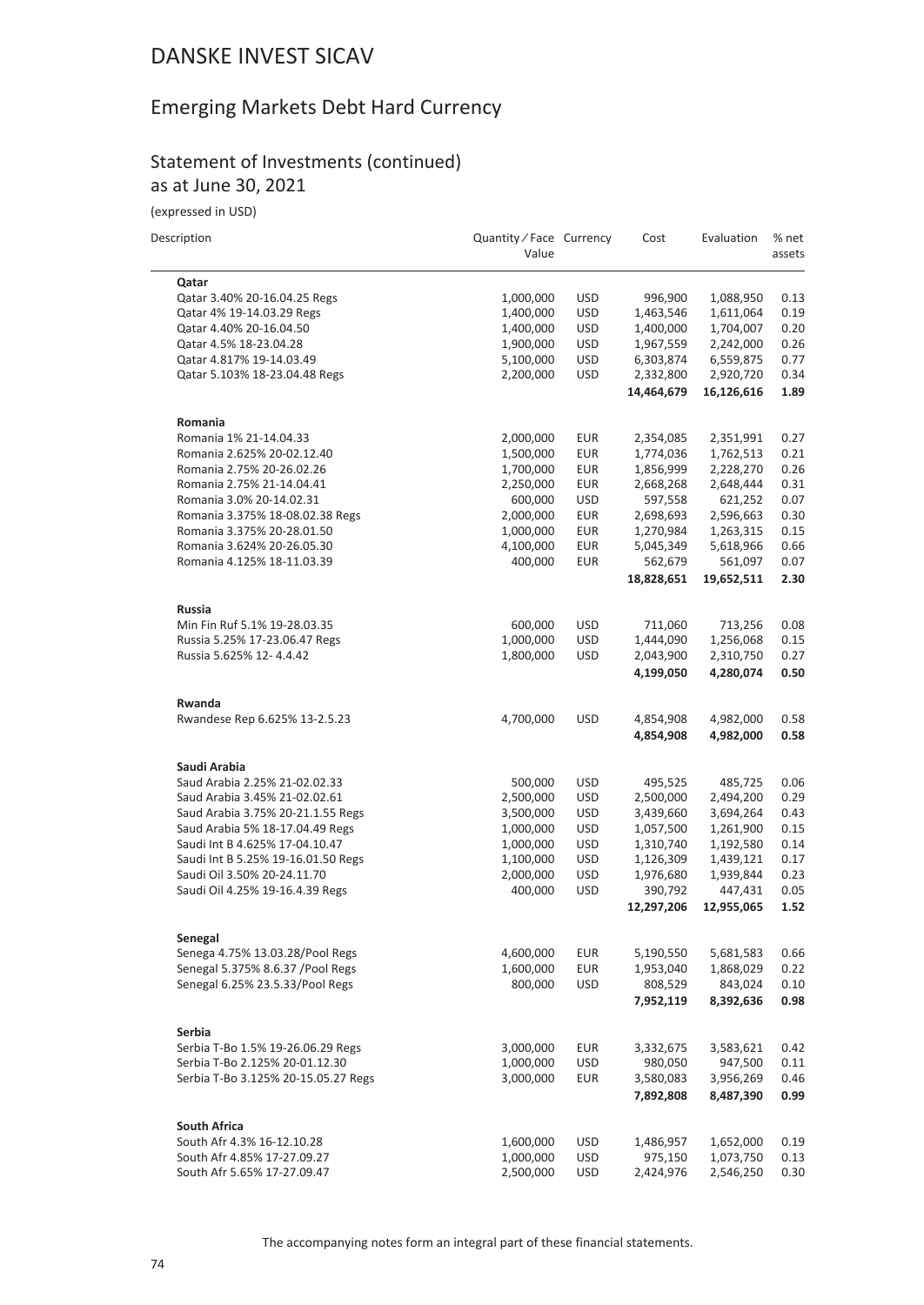## Emerging Markets Debt Hard Currency

#### Statement of Investments (continued) as at June 30, 2021

(expressed in USD)

| Description                                          | Quantity / Face Currency<br>Value |            | Cost                    | Evaluation              | % net<br>assets |
|------------------------------------------------------|-----------------------------------|------------|-------------------------|-------------------------|-----------------|
| <b>South Africa (continued)</b>                      |                                   |            |                         |                         |                 |
| South Afr 5.875% 18-22.06.30                         | 900,000                           | <b>USD</b> | 904,620                 | 1,026,738               | 0.12            |
| South Afric 5.75% 19-30.09.49                        | 3,450,000                         | <b>USD</b> | 3,265,500               | 3,525,693               | 0.41            |
|                                                      |                                   |            | 9,057,203               | 9,824,431               | 1.15            |
| Sri Lanka                                            |                                   |            |                         |                         |                 |
| Sri Lanka 5.75% 16-18.01.22                          | 2,800,000                         | <b>USD</b> | 2,688,656               | 2,549,652               | 0.30            |
| Sri Lanka 5.75% 18-18.4.23 Regs                      | 5,000,000                         | <b>USD</b> | 4,835,049               | 3,725,000               | 0.44            |
| Sri Lanka 6.2% 17-11.05.27 Regs                      | 1,719,000                         | <b>USD</b> | 1,621,904               | 1,057,185               | 0.12            |
| Sri Lanka 6.25% 11-27.07.2021                        | 400,000                           | <b>USD</b> | 412,617                 | 390,000                 | 0.04            |
| Sri Lanka 6.35% 19-28.06.24                          | 3,500,000                         | <b>USD</b> | 3,254,880               | 2,388,750               | 0.28            |
| Sri Lanka 6.825% 16-18.07.26                         | 1,600,000                         | <b>USD</b> | 1,590,474               | 1,016,000               | 0.12            |
| Sri Lanka 6.85% 19-14.03.24 Regs                     | 1,000,000                         | <b>USD</b> | 1,009,447               | 690,000                 | 0.08            |
| Sri Lanka 7.55% 19-28.03.30 Regs                     | 200,000                           | <b>USD</b> | 199,900                 | 126,000                 | 0.01            |
| Sri Lanka 7.85% 19-14.3.29 Regs                      | 900,000                           | <b>USD</b> | 908,071<br>16,520,998   | 567,000<br>12,509,587   | 0.07<br>1.46    |
|                                                      |                                   |            |                         |                         |                 |
| <b>The Bahamas</b><br>Bahamas 6% 17-21.11.28/Pl Regs | 1,800,000                         | <b>USD</b> | 1,885,569               | 1,822,500               | 0.21            |
| Bahamas 8.95% 15.10.32/Pool                          | 1,900,000                         | <b>USD</b> | 1,894,038               | 2,151,750               | 0.25            |
|                                                      |                                   |            | 3,779,607               | 3,974,250               | 0.46            |
| <b>The Ivory Coast</b>                               |                                   |            |                         |                         |                 |
| Ivory 4.875% 30.1.32/Pool Regs                       | 1,200,000                         | EUR        | 1,410,482               | 1,421,515               | 0.17            |
| Ivory 5.25% 18-22.3.30/Pool Regs                     | 2,550,000                         | <b>EUR</b> | 3,103,617               | 3,156,256               | 0.37            |
| Ivory C 5.875% 17.10.31/Pool Regs                    | 300,000                           | <b>EUR</b> | 327,254                 | 382,417                 | 0.04            |
| Ivory Coa 6.125% 15.06.33 Regs                       | 3,500,000                         | <b>USD</b> | 3,452,793               | 3,691,240               | 0.43            |
|                                                      |                                   |            | 8,294,146               | 8,651,428               | 1.01            |
| <b>The Netherlands</b>                               |                                   |            |                         |                         |                 |
| Avenir li Frn 18-11.12.23 Pool                       | 1,300,000                         | <b>USD</b> | 1,196,722               | 1,272,700               | 0.15            |
| Dtek Renew 8.50% 19-12.11.24                         | 1,900,000                         | <b>EUR</b> | 2,286,317               | 2,234,031               | 0.26            |
| Mdc 2.875% 19-07.11.29                               | 1,500,000                         | <b>USD</b> | 1,483,770               | 1,571,880               | 0.18            |
| Mdc 3.70% 19-07.11.49                                | 1,000,000                         | <b>USD</b> | 1,000,000               | 1,093,670               | 0.13            |
| Mdgh Gmtn 2.50% 20-21.05.26                          | 1,000,000                         | <b>USD</b> | 998,840                 | 1,050,920               | 0.12            |
| Mdgh Gmtn 2.875% 20-21.05.30                         | 2,000,000                         | <b>USD</b> | 1,980,240               | 2,093,480               | 0.25            |
| Mdgh Gmtn 3.95% 20-21.05.50                          | 1,500,000                         | <b>USD</b> | 1,500,000               | 1,710,570               | 0.20            |
| Pet Gbl Fin 5.60% 20-03.01.31                        | 3,200,000                         | <b>USD</b> | 3,368,408<br>13,814,297 | 3,585,120<br>14,612,371 | 0.42<br>1.71    |
|                                                      |                                   |            |                         |                         |                 |
| Togo<br>Boad 4.7% 19-22.10.31                        | 5,150,000                         | <b>USD</b> | 5,031,340               | 5,566,120               | 0.65            |
| Boad 5% 17-27.07.27 Regs                             | 4,100,000                         | <b>USD</b> | 4,033,400               | 4,561,135               | 0.53            |
|                                                      |                                   |            | 9,064,740               | 10,127,255              | 1.18            |
| <b>Trinidad and Tobago</b>                           |                                   |            |                         |                         |                 |
| Petroleum 6% 07-08.05.22 Regs                        | 175,000                           | <b>USD</b> | 169,907                 | 175,219                 | 0.02            |
| Trinidad 4.50% 20-26.06.30 Regs                      | 500,000                           | <b>USD</b> | 500,000                 | 520,800                 | 0.06            |
|                                                      |                                   |            | 669,907                 | 696,019                 | 0.08            |
| Tunisia                                              |                                   |            |                         |                         |                 |
| Bq Cent Tun 5.75% 15-30.01.25                        | 1,800,000                         | <b>USD</b> | 1,609,200               | 1,675,080               | 0.20            |
| Bq Cent Tun 6.75% 18-31.10.23 Regs                   | 3,100,000                         | EUR        | 3,539,952               | 3,547,914               | 0.41            |
| Tunisia Int 5.625% 17.2.24 Regs                      | 200,000                           | <b>EUR</b> | 219,251                 | 221,094                 | 0.03            |
|                                                      |                                   |            | 5,368,403               | 5,444,088               | 0.64            |
| Turkey                                               |                                   |            |                         |                         |                 |
| Exp Cred Bk 8.25% 19-24.1.24 Regs                    | 1,600,000                         | <b>USD</b> | 1,601,248               | 1,736,000               | 0.20            |
| Istanbul Me 6.375% 20-09.12.25                       | 1,300,000                         | <b>USD</b> | 1,287,715               | 1,295,575               | 0.15            |

The accompanying notes form an integral part of these financial statements.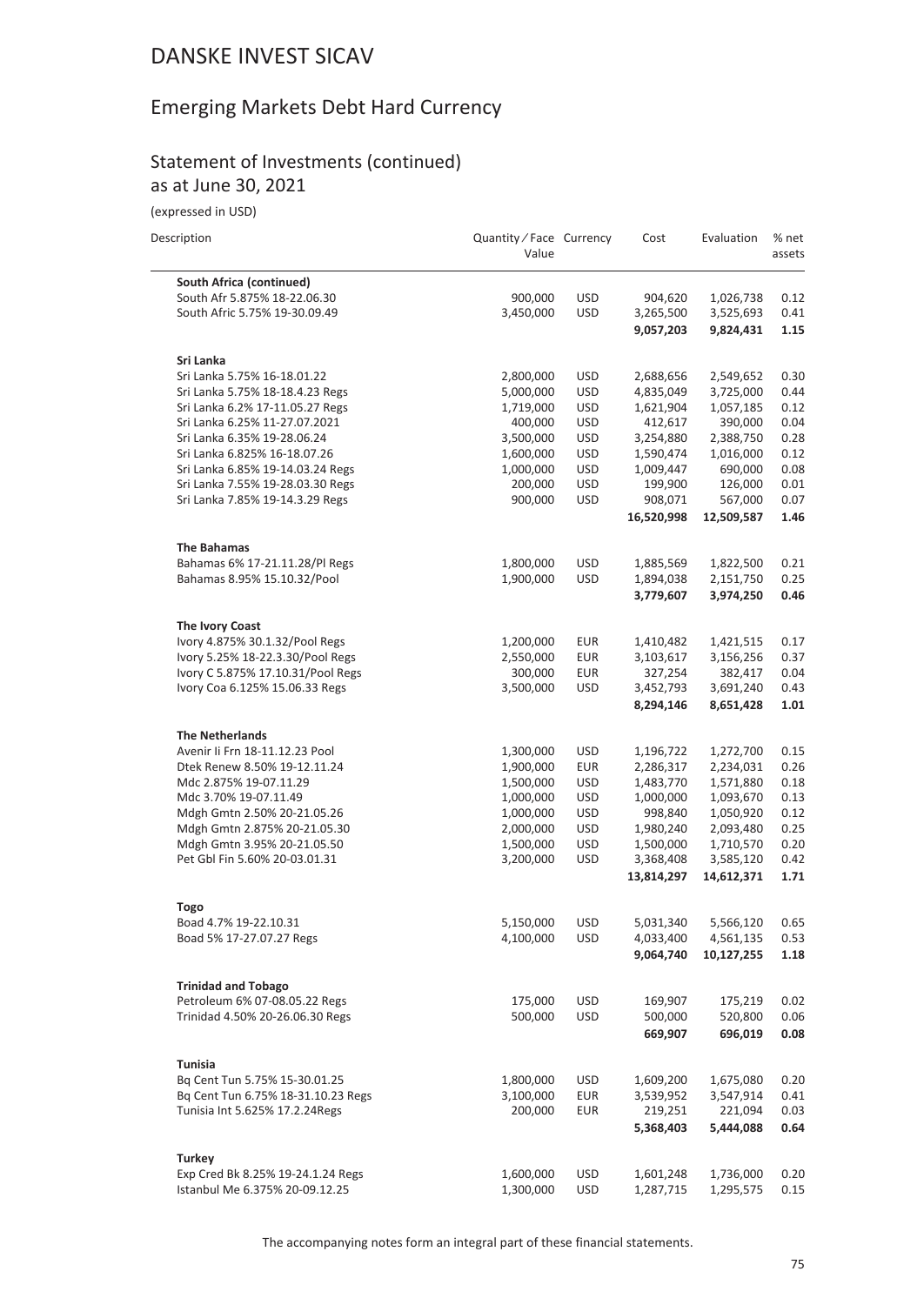### Emerging Markets Debt Hard Currency

#### Statement of Investments (continued) as at June 30, 2021

(expressed in USD)

| Description |  |
|-------------|--|

| Description                                                         | Quantity / Face Currency<br>Value |                          | Cost                    | Evaluation              | % net<br>assets |
|---------------------------------------------------------------------|-----------------------------------|--------------------------|-------------------------|-------------------------|-----------------|
| <b>Turkey (continued)</b>                                           |                                   |                          |                         |                         |                 |
| Tc Ziraat B 5.375% 21-02.03.26                                      | 1,000,000                         | <b>USD</b>               | 994,450                 | 982,500                 | 0.12            |
| Turkey 4.875% 13-16.4.43                                            | 600,000                           | <b>USD</b>               | 471,295                 | 477,264                 | 0.06            |
| Turkey 4.875% 16-09.10.26                                           | 500,000                           | <b>USD</b>               | 460,006                 | 489,038                 | 0.06            |
| Turkey 6% 11-14.01.41                                               | 2,000,000                         | <b>USD</b>               | 1,671,250               | 1,807,280               | 0.21            |
| Turkey 6.25% 12-26.09.22                                            | 1,300,000                         | <b>USD</b>               | 1,260,782               | 1,352,062               | 0.16            |
| Turkey 6.375% 20-14.10.25                                           | 1,000,000                         | <b>USD</b>               | 998,940                 | 1,046,460               | 0.12            |
| Turkey 6.625% 14-17.02.45                                           | 1,600,000                         | <b>USD</b>               | 1,545,427               | 1,518,099               | 0.18            |
| Turkey 6.75% 10-30.05.2040                                          | 200,000                           | <b>USD</b>               | 178,126                 | 195,712<br>324,252      | 0.02            |
| Turkey 7.375% 05-05.02.25<br>Turkey Rep 4.25% 15-14.04.26           | 300,000<br>2,000,000              | <b>USD</b><br><b>USD</b> | 353,948<br>1,743,250    | 1,920,200               | 0.04<br>0.22    |
| Turkey Rep 6% 17-25.03.27                                           | 600,000                           | <b>USD</b>               | 589,122                 | 612,186                 | 0.07            |
| Turkey Rep 7.625% 19-26.04.29                                       | 600,000                           | <b>USD</b>               | 591,042                 | 656,820                 | 0.08            |
| Turkey Rep 4.25% 20-13.03.25                                        | 2,000,000                         | <b>USD</b>               | 1,888,700               | 1,960,000               | 0.23            |
| Turkey Rep 4.75% 21-26.01.26                                        | 2,700,000                         | <b>USD</b>               | 2,682,234               | 2,654,964               | 0.31            |
| Turkey Rep 5.60% 19-14.11.24                                        | 2,600,000                         | <b>USD</b>               | 2,588,820               | 2,670,263               | 0.31            |
| Turkey Rep 5.75% 17-11.05.47                                        | 900,000                           | <b>USD</b>               | 822,635                 | 768,330                 | 0.09            |
| Turkey Rep 5.875% 21-26.06.31                                       | 1,800,000                         | <b>USD</b>               | 1,789,740               | 1,746,900               | 0.20            |
| Turkey Rep 6.35% 19-10.08.24                                        | 4,000,000                         | <b>USD</b>               | 3,992,350               | 4,194,040               | 0.49            |
| Turkiye Sin 5.875% 21-14.01.26                                      | 2,000,000                         | <b>USD</b>               | 1,989,340               | 2,009,000               | 0.24            |
| Vakiflar 5.625% 17-30.5.22 Regs                                     | 200,000                           | <b>USD</b>               | 184,128                 | 204,300                 | 0.02            |
| Vakiflar Bk 6.50% 20-08.01.26                                       | 2,000,000                         | <b>USD</b>               | 1,989,160               | 2,045,600               | 0.24            |
|                                                                     |                                   |                          | 31,673,708              | 32,666,845              | 3.82            |
| <b>Ukraine</b>                                                      |                                   |                          |                         |                         |                 |
| State 6.25% 21-24.06.28 /Pool                                       | 4,400,000                         | <b>USD</b>               | 4,400,000               | 4,394,236               | 0.52            |
| Ukraine 6.75% 19-20.06.26 Regs                                      | 750,000                           | <b>EUR</b>               | 863,091                 | 969,918                 | 0.11            |
| Ukraine 6.876% 21-21.05.29                                          | 2,300,000                         | <b>USD</b>               | 2,300,000               | 2,386,664               | 0.28            |
| Ukraine 7.75% 15-01.09.25                                           | 4,900,000                         | <b>USD</b>               | 5,019,713               | 5,362,952               | 0.63            |
| Ukraine Frn 15-31.05.40                                             | 1,540,000                         | <b>USD</b>               | 775,205                 | 1,824,900               | 0.21            |
| Ukraine Tb 7.253% 20-15.03.33 Regs                                  | 1,000,000                         | <b>USD</b>               | 1,089,140               | 1,041,202               | 0.12            |
| Ukraine Tbill 4.375% 27.01.30 Regs                                  | 1,000,000                         | <b>EUR</b>               | 1,092,914               | 1,106,269               | 0.13            |
|                                                                     |                                   |                          | 15,540,063              | 17,086,141              | 2.00            |
| <b>United Arab Emirates</b>                                         |                                   |                          |                         |                         |                 |
| Abu Dhabi 3.875% 20-16.04.50                                        | 1,500,000                         | <b>USD</b>               | 1,442,040               | 1,726,875               | 0.20            |
| Dubai 3.90% 20-09.09.50                                             | 2,000,000                         | <b>USD</b>               | 1,965,240               | 1,870,000               | 0.22            |
| Gov Of Shar 4.0% 20-28.07.50 Regs                                   | 1,500,000                         | <b>USD</b>               | 1,500,000               | 1,374,420               | 0.16            |
| Gov Of Shar 4.375% 21-10.03.51                                      | 2,800,000                         | <b>USD</b>               | 2,633,008               | 2,698,640               | 0.32            |
|                                                                     |                                   |                          | 7,540,288               | 7,669,935               | 0.90            |
| Uruguay                                                             |                                   |                          |                         |                         |                 |
| Uruguay 4.375% 23.01.31/Pool                                        | 3,200,000                         | <b>USD</b>               | 3,491,530               | 3,723,232               | 0.44            |
| Uruguay 4.975% 18-20.4.55 / Pool<br>Uruguay 5.1% 14-18.06.50 / Pool | 2,732,000                         | <b>USD</b>               | 2,983,048               | 3,523,734               | 0.41            |
|                                                                     | 6,600,000                         | <b>USD</b>               | 8,121,480<br>14,596,058 | 8,642,568<br>15,889,534 | 1.01<br>1.86    |
| Uzbekistan                                                          |                                   |                          |                         |                         |                 |
| Ipoteka Bk 5.50% 19.11.25 Regs                                      | 3,500,000                         | <b>USD</b>               | 3,513,990               | 3,635,625               | 0.43            |
| National Bk 4.85% 20-21.10.25                                       | 3,800,000                         | <b>USD</b>               | 3,800,000               | 3,975,940               | 0.47            |
| Uzbekistan 3.70% 25.11.30 Regs                                      | 1,500,000                         | <b>USD</b>               | 1,500,000               | 1,491,930               | 0.17            |
| Uzbekistan 4.75% 19-20.2.24 Regs                                    | 2,700,000                         | <b>USD</b>               | 2,828,215               | 2,874,285               | 0.34            |
| Uzbekistan 5.375% 19-20.2.29 Regs                                   | 1,400,000                         | <b>USD</b>               | 1,526,376               | 1,564,500               | 0.18            |
| Uzpromstroy 5.75% 19-02.12.24 Regs                                  | 1,300,000                         | <b>USD</b>               | 1,286,142               | 1,381,250               | 0.16            |
|                                                                     |                                   |                          | 14,454,723              | 14,923,530              | 1.75            |
| Venezuela                                                           |                                   |                          |                         |                         |                 |
| Pdvsa 8.5%27.10.20/Flat                                             | 81,000                            | <b>USD</b>               | 41,917                  | 17,731                  |                 |
| Pdvsa 8.5%27.10.20/Flat/Dflt                                        | 350,000                           | <b>USD</b>               | 259,178                 | 94,762                  | 0.01            |
|                                                                     |                                   |                          |                         |                         |                 |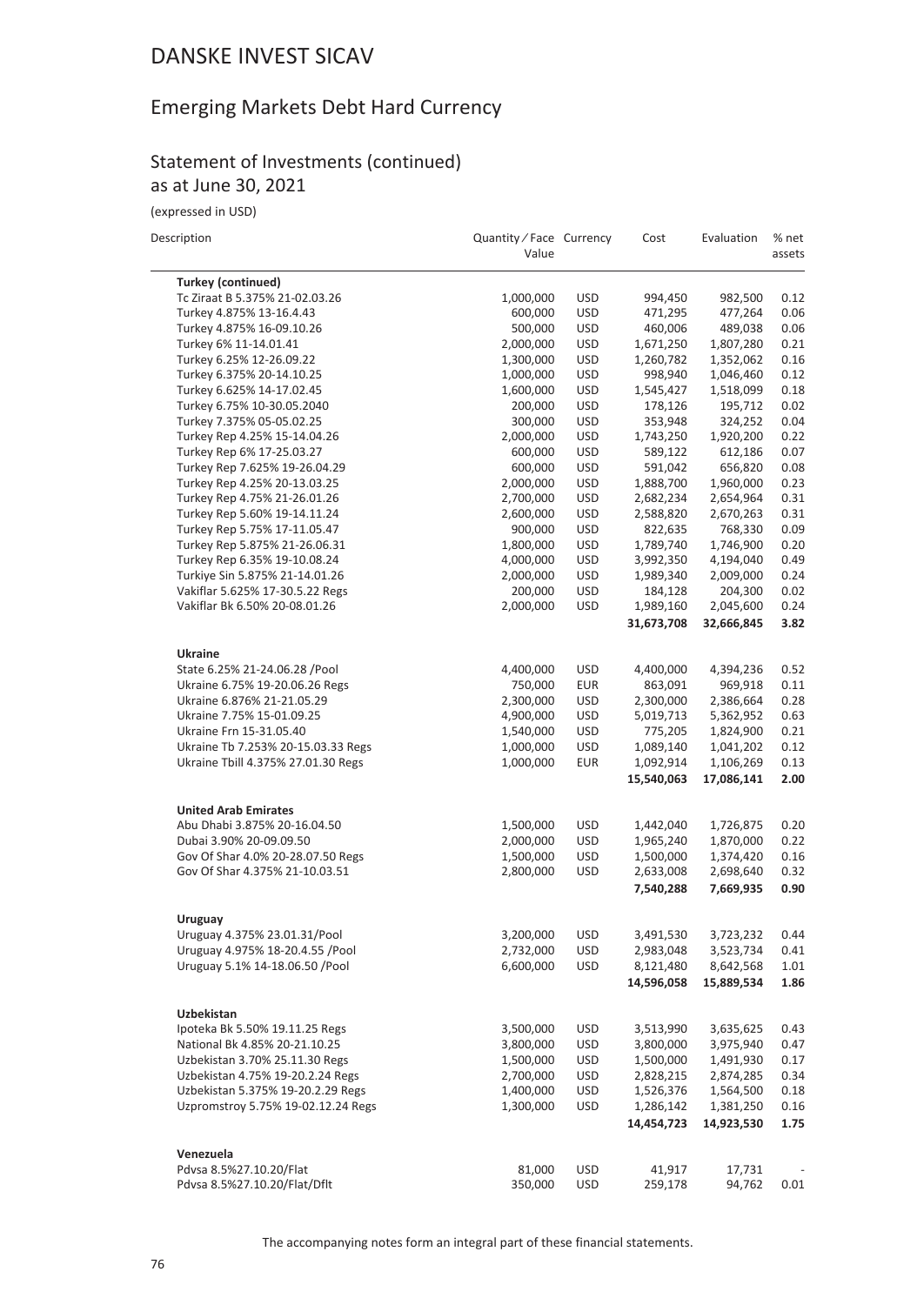#### Emerging Markets Debt Hard Currency

#### Statement of Investments (continued) as at June 30, 2021

(expressed in USD)

| Description                                                                                                               | Quantity / Face Currency<br>Value |            | Cost        | Evaluation              | % net<br>assets          |
|---------------------------------------------------------------------------------------------------------------------------|-----------------------------------|------------|-------------|-------------------------|--------------------------|
| Venezuela (continued)                                                                                                     |                                   |            |             |                         |                          |
| Pdvsa6%13-15.11.26/Pool Regs/Dflt                                                                                         | 4,100,000                         | <b>USD</b> | 988,896     | 174.250                 | 0.02                     |
| Petroleos 5.5% 07-12.04.37/Dflt                                                                                           | 1.400.000                         | <b>USD</b> | 342,436     | 59,500                  | 0.01                     |
| Venezuela 11.95%05.08.31\Flat Dflt                                                                                        | 300,000                           | <b>USD</b> | 154,598     | 31,050                  | $\overline{\phantom{0}}$ |
| Venezuela 12.75% 23.8.22 / Flat                                                                                           | 500,000                           | <b>USD</b> | 171,750     | 50,000                  | 0.01                     |
| Venezuela 9% 08-07.05.23/Dflt                                                                                             | 200,000                           | <b>USD</b> | 91,900      | 19,900                  |                          |
| Venezuela11.75%11-21.10.26/Dflt                                                                                           | 600,000                           | <b>USD</b> | 294,783     | 62,400                  | 0.01                     |
| Venezuela9.25%08-07.05.28Reg/Dflt                                                                                         | 700,000                           | <b>USD</b> | 253,005     | 71,750                  | 0.01                     |
|                                                                                                                           |                                   |            | 2,598,463   | 581.343                 | 0.07                     |
| <b>Total - Bonds</b>                                                                                                      |                                   |            | 800.378.688 | 825.042.068             | 96.53                    |
| Total - Transferable securities admitted to an official stock exchange listing<br>or dealt in on another regulated market |                                   |            |             | 800,378,688 825,042,068 | 96.53                    |

**Transferable securities and money market instruments dealt on other regulatory market**

#### **Bonds**

| Cayman Islands<br>Nogaholding 5.25% 21-08.04.29                                                  | 400,000                | <b>USD</b>               | 400,000<br>400,000                  | 421,100<br>421,100                  | 0.05<br>0.05         |
|--------------------------------------------------------------------------------------------------|------------------------|--------------------------|-------------------------------------|-------------------------------------|----------------------|
| Indonesia<br>Srn Multi   2.05% 21-11.05.26                                                       | 1,000,000              | <b>USD</b>               | 1,000,000<br>1,000,000              | 986,134<br>986,134                  | 0.12<br>0.12         |
| Kenya<br>Kenya 6.30% 21-23.01.34 / Pool                                                          | 1,300,000              | <b>USD</b>               | 1,299,883<br>1,299,883              | 1,296,750<br>1,296,750              | 0.15<br>0.15         |
| Malaysia<br>My Wakala S 3.075% 21-28.04.51<br>Petrona Cap 3.404% 21-28.04.61                     | 1,000,000<br>1,500,000 | <b>USD</b><br><b>USD</b> | 1,000,000<br>1,500,000<br>2,500,000 | 1,041,960<br>1,533,405<br>2,575,365 | 0.12<br>0.18<br>0.30 |
| <b>Togo</b><br>Boad 2.75% 21-22.01.33                                                            | 2,500,000              | <b>EUR</b>               | 3,005,415<br>3,005,415              | 3,103,287<br>3,103,287              | 0.36<br>0.36         |
| <b>Total - Bonds</b>                                                                             |                        |                          | 8,205,298                           | 8,382,636                           | 0.98                 |
| Total - Transferable securities and money market instruments dealt on other<br>regulatory market |                        |                          | 8,205,298                           | 8,382,636                           | 0.98                 |
| <b>Other Transferable securities</b>                                                             |                        |                          |                                     |                                     |                      |
| <b>Bonds</b>                                                                                     |                        |                          |                                     |                                     |                      |
| Chile<br>Empresa De 3.068% 20-18.08.50                                                           | 2,000,000              | <b>USD</b>               | 2,000,000<br>2,000,000              | 1,726,320<br>1,726,320              | 0.20<br>0.20         |
| <b>Total - Bonds</b>                                                                             |                        |                          | 2,000,000                           | 1,726,320                           | 0.20                 |
| <b>Total - Other Transferable securities</b>                                                     |                        |                          | 2,000,000                           | 1,726,320                           | 0.20                 |
| TOTAL INVESTMENT PORTFOLIO                                                                       |                        |                          |                                     | 810,583,986 835,151,024 97.71       |                      |

The accompanying notes form an integral part of these financial statements.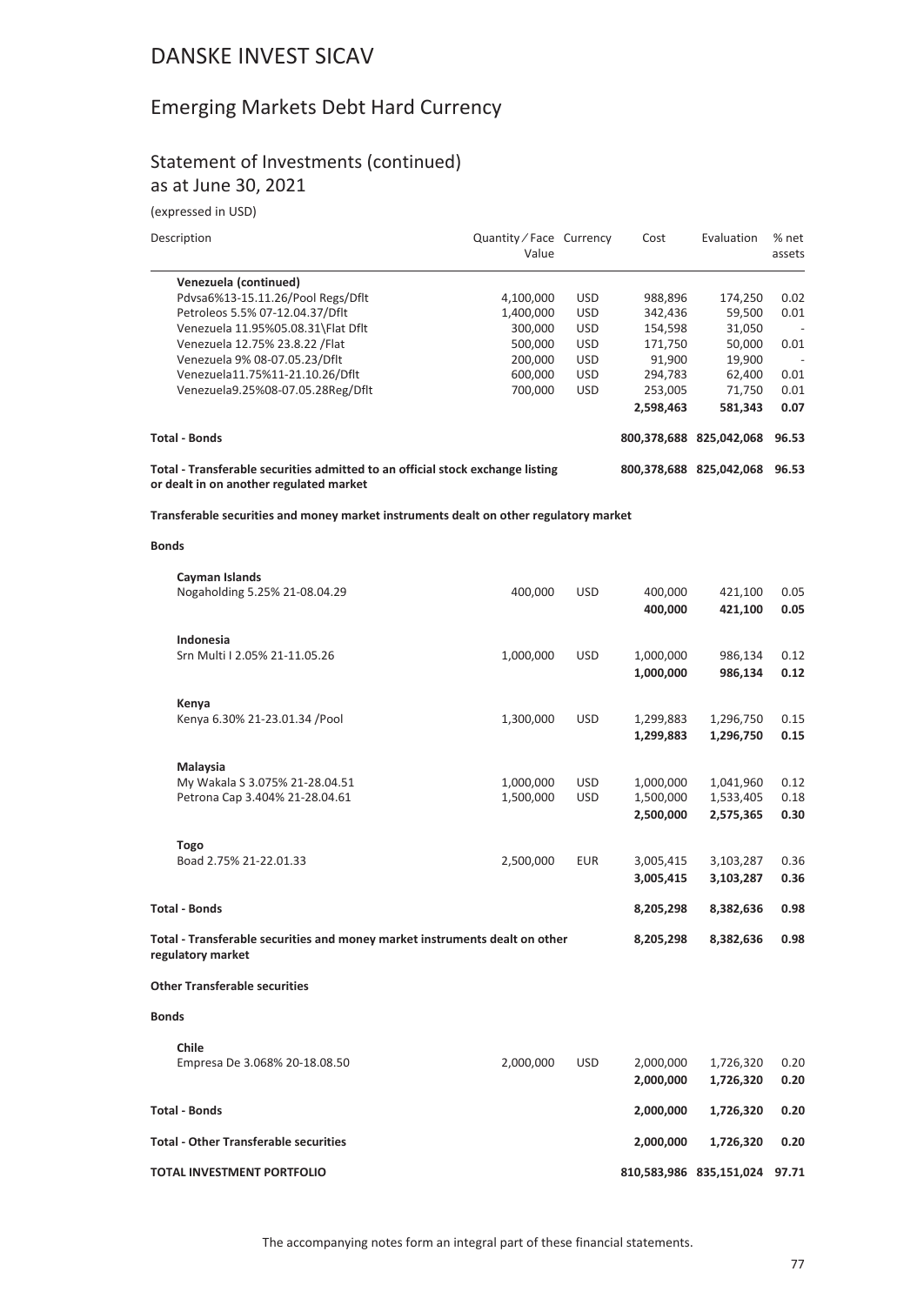### Emerging Markets Debt Hard Currency

#### Geographical and Economic Portfolio Breakdowns as at June 30, 2021

(expressed as a percentage of net assets)

| Geographical breakdown      | $\%$ | Geographical breakdown                      | %     |
|-----------------------------|------|---------------------------------------------|-------|
| Dominican Republic          | 4.09 | Russia                                      | 0.50  |
| Egypt                       | 3.93 | The Bahamas                                 | 0.46  |
| Mexico                      | 3.82 | Kenya                                       | 0.44  |
| Turkey                      | 3.82 | Cameroon                                    | 0.41  |
| Mongolia                    | 3.44 | Burundi                                     | 0.39  |
| Indonesia                   | 3.26 | Benin                                       | 0.35  |
| Colombia                    | 2.97 | Guatemala                                   | 0.31  |
| Peru                        | 2.69 | Honduras                                    | 0.29  |
| Oman                        | 2.64 | Greece                                      | 0.25  |
| Nigeria                     | 2.50 | Mozambique                                  | 0.15  |
| Macedonia                   | 2.33 | Bermuda Islands                             | 0.12  |
| Romania                     | 2.30 | Morocco                                     | 0.09  |
| Bahrain                     | 2.22 | <b>Trinidad and Tobago</b>                  | 0.08  |
| Georgia                     | 2.07 | Venezuela                                   | 0.07  |
| Kazakhstan                  | 2.07 | Lebanon                                     | 0.04  |
| Ukraine                     | 2.00 | Iraq                                        | 0.04  |
| Qatar                       | 1.89 | <b>Belize</b>                               | 0.02  |
| Uruguay                     | 1.86 |                                             | 97.71 |
| Uzbekistan                  | 1.75 |                                             |       |
| The Netherlands             | 1.71 |                                             |       |
| Chile                       | 1.69 | Economic breakdown                          | %     |
| Panama                      | 1.68 | States, Provinces and Municipalities        | 66.21 |
| Ghana                       | 1.65 | Holding and Finance Companies               | 8.09  |
| Gabon                       | 1.63 | Petrol                                      | 6.69  |
| Ecuador                     | 1.62 | <b>Banks and Financial Institutions</b>     | 5.47  |
| Malaysia                    | 1.62 | Supranational                               | 4.19  |
| Cayman Islands              | 1.61 | Confeder. Helvet. Bonds                     | 2.46  |
| Jamaica                     | 1.61 | Transportation                              | 1.69  |
| Ireland                     | 1.61 | Miscellaneous                               | 0.68  |
| Togo                        | 1.54 | Mines, Heavy Industries                     | 0.44  |
| Saudi Arabia                | 1.52 | <b>Other Services</b>                       | 0.42  |
| Sri Lanka                   | 1.46 | <b>Public Services</b>                      | 0.34  |
| Azerbaijan                  | 1.30 | Aerospace Technology                        | 0.32  |
| Argentina                   | 1.28 | <b>Construction, Building Materials</b>     | 0.22  |
| Luxembourg                  | 1.21 | Chemicals                                   | 0.18  |
| South Africa                | 1.15 | Mortgage and Funding Institutions           | 0.15  |
| Jordan                      | 1.12 | <b>Electronics and Electrical Equipment</b> | 0.10  |
| Angola                      | 1.10 | <b>Swiss Cantonal Bonds</b>                 | 0.05  |
| El Salvador                 | 1.06 | <b>Investment Funds</b>                     | 0.01  |
| The Ivory Coast             | 1.01 |                                             |       |
| Serbia                      | 0.99 |                                             | 97.71 |
| Senegal                     | 0.98 |                                             |       |
| Albania                     | 0.94 |                                             |       |
| Hungary                     | 0.91 |                                             |       |
| <b>United Arab Emirates</b> | 0.90 |                                             |       |
| Pakistan                    | 0.89 |                                             |       |
| Costa Rica                  | 0.83 |                                             |       |
| <b>Great Britain</b>        | 0.79 |                                             |       |
| Philippines                 | 0.79 |                                             |       |
| Paraguay                    | 0.78 |                                             |       |
| Brazil                      | 0.69 |                                             |       |
|                             |      |                                             |       |
| Tunisia                     | 0.64 |                                             |       |
| Croatia                     | 0.62 |                                             |       |
| Rwanda                      | 0.58 |                                             |       |
| Armenia                     | 0.54 |                                             |       |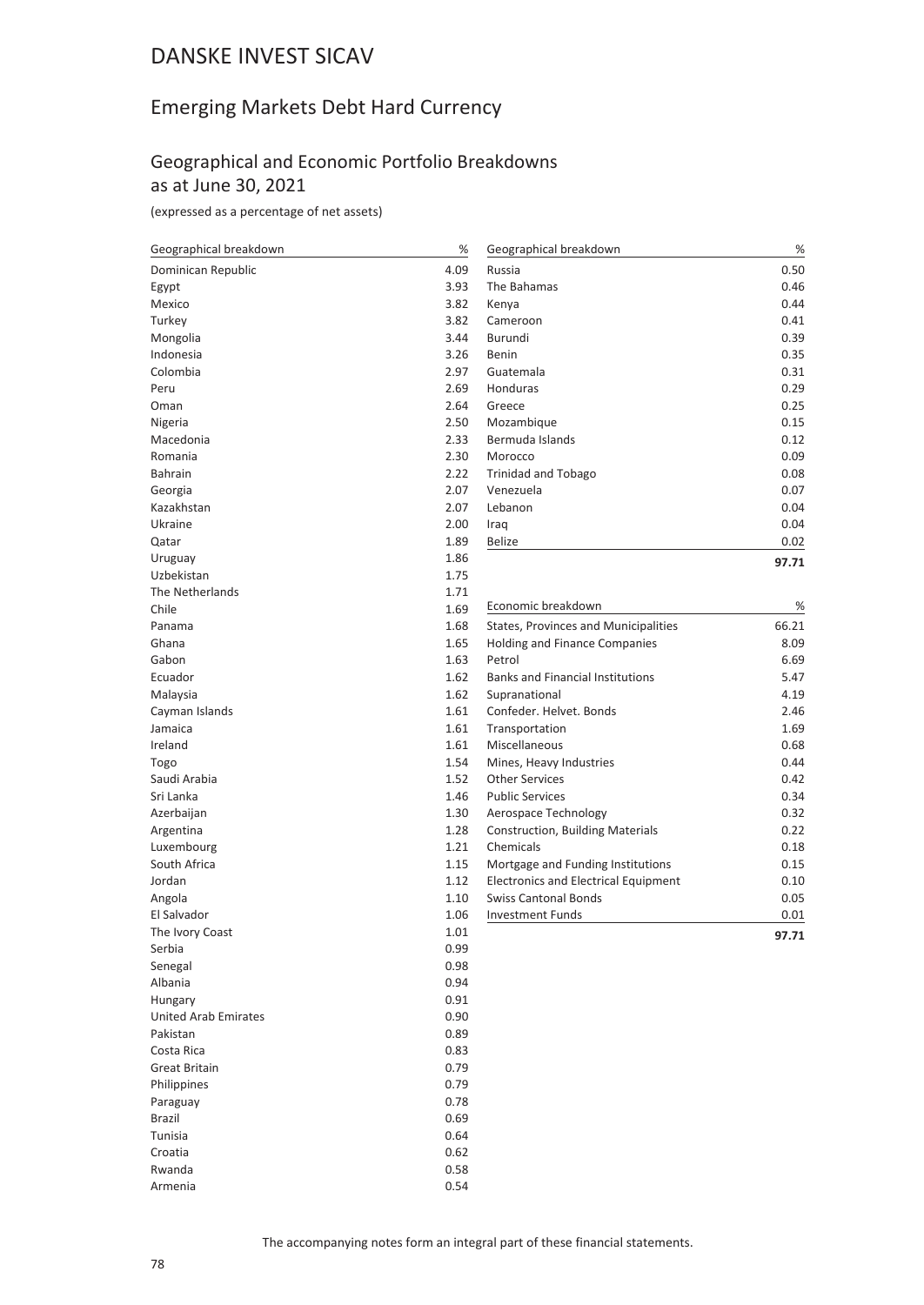### Euro Sustainable High Yield Bond

### Statement of Investments

as at June 30, 2021

(expressed in EUR)

| Description | Quantity/Face Currency | Cost | Evaluation % net |        |
|-------------|------------------------|------|------------------|--------|
|             | Value                  |      |                  | assets |
|             |                        |      |                  |        |

**Transferable securities admitted to an official stock exchange listing or dealt in on another regulated market**

#### **Bonds**

| Austria                                              |                    |                          |                    |                    |              |
|------------------------------------------------------|--------------------|--------------------------|--------------------|--------------------|--------------|
| Volksbank 7.75% 19-Perp                              | 200,000            | <b>EUR</b>               | 200,000            | 221,680            | 1.32         |
|                                                      |                    |                          | 200,000            | 221,680            | 1.32         |
|                                                      |                    |                          |                    |                    |              |
| Chile                                                |                    |                          |                    |                    |              |
| Nova Aust 10.25% 26.11.26/Pik                        | 165,499            | USD                      | 79,797             | 89,316             | 0.53         |
|                                                      |                    |                          | 79,797             | 89,316             | 0.53         |
| <b>Denmark</b>                                       |                    |                          |                    |                    |              |
| Dkt Finance 7% 18-17.6.23 Regs                       | 100,000            | <b>EUR</b>               | 100,814            | 101,720            | 0.61         |
| Norican Gro 4.5% 17-15.05.23                         | 151,000            | <b>EUR</b>               | 134,453            | 148,725            | 0.88         |
|                                                      |                    |                          | 235,267            | 250,445            | 1.49         |
|                                                      |                    |                          |                    |                    |              |
| France                                               |                    |                          |                    |                    |              |
| Afflelou Sa 4.25% 21-19.05.26                        | 100,000            | <b>EUR</b>               | 100,000            | 101,990            | 0.61         |
| Atalia 5.125% 18-15.05.25 Regs                       | 185,000            | <b>EUR</b>               | 173,504            | 185,925            | 1.10         |
| Casino Guic 6.625% 20-15.01.26                       | 100,000            | <b>EUR</b>               | 100,000            | 105,375            | 0.63         |
| Chrome Bidc 3.50% 21-31.05.28                        | 150,000            | <b>EUR</b>               | 150,000            | 152,062            | 0.90         |
| Faurecia 2.375% 19-15.06.27                          | 153,000            | <b>EUR</b>               | 151,372            | 156,465            | 0.93         |
| Getlink 3.50% 20-30.10.25                            | 106,000            | <b>EUR</b>               | 106,000            | 109,975            | 0.65         |
| Im Group 6.625% 20-01.03.25                          | 100,000            | <b>EUR</b>               | 95,168             | 102,499            | 0.61         |
| Rexel 2.125% 21-15.06.28                             | 100,000            | <b>EUR</b>               | 100,875            | 102,111            | 0.61         |
| Sfr 2.125% 20-15.02.25                               | 139,000            | <b>EUR</b>               | 134,928            | 135,419            | 0.80         |
| Sfr 3.375% 19-15.01.28                               | 158,000            | <b>EUR</b>               | 156,387            | 153,935            | 0.91         |
| Unibail Rod 2.125% 18-Perp                           | 100,000            | <b>EUR</b>               | 88,251             | 99,006             | 0.59         |
|                                                      |                    |                          | 1,356,485          | 1,404,762          | 8.34         |
|                                                      |                    |                          |                    |                    |              |
| Germany                                              |                    |                          |                    |                    |              |
| Adler Pzr H 4.13%-1.04.24 Regs                       | 100,000            | EUR                      | 93,350             | 97,374             | 0.58         |
| Comzbk 4% 16-23.03.26                                | 112,000            | <b>EUR</b>               | 119,952            | 126,436            | 0.75         |
| Depfa 4.6% 17-22.02.27<br>Deut Bk 5.625% 20-19.05.31 | 200,000<br>300,000 | <b>EUR</b><br><b>EUR</b> | 210,569<br>326,721 | 215,796<br>354,900 | 1.28<br>2.11 |
| Ht Troplast 9.25% 20-15.07.25                        | 100,000            | <b>EUR</b>               | 110,125            | 110,664            | 0.66         |
| Iho Ver 3.875% 15.05.27 / Pik                        | 100,000            | EUR                      | 104,062            | 102,978            | 0.61         |
| Lanxess 4.5% 16-06.12.76 Regs                        | 150,000            | <b>EUR</b>               | 156,007            | 160,088            | 0.95         |
| Peach Prop 4.375% 20-15.11.25 Regs                   | 100,000            | <b>EUR</b>               | 104,450            | 104,810            | 0.62         |
| Schaeffler 2.875% 19-26.3.27 Regs                    | 100,000            | <b>EUR</b>               | 106,768            | 107,350            | 0.64         |
| Schaeffler 3.375% 20-12.10.28                        | 100,000            | <b>EUR</b>               | 109,781            | 110,235            | 0.65         |
| Wepa Hygien 2.875% 19-15.12.27                       | 195,000            | <b>EUR</b>               | 190,850            | 192,563            | 1.14         |
| Zf Finance 2.75% 20-25.05.27                         | 100,000            | <b>EUR</b>               | 99,278             | 103,875            | 0.62         |
|                                                      |                    |                          | 1,731,913          | 1,787,069          | 10.61        |
|                                                      |                    |                          |                    |                    |              |
| <b>Great Britain</b>                                 |                    |                          |                    |                    |              |
| Ineos Quatt 2.50% 21-15.01.26                        | 100,000            | <b>EUR</b>               | 100,000            | 100,875            | 0.60         |
| Natl Westm.Frn 99-Emtn(Rbg)                          | $\overline{0}$     | <b>EUR</b>               | $\sim$ $ \sim$     |                    |              |
| Nomad Foods 2.50% 21-24.06.28                        | 100,000            | <b>EUR</b>               | 100,000            | 100,877            | 0.60         |
| Victoria 3.75% 21-15.03.28                           | 100,000            | EUR                      | 100,000            | 101,516            | 0.60         |
| Virgin Med 3.75% 20-15.07.30 Regs                    | 115,000            | <b>EUR</b>               | 116,468            | 114,856            | 0.68         |
| Vodafone 3.1% 18-03.01.79                            | 500,000            | EUR                      | 521,067            | 520,625            | 3.09         |
|                                                      |                    |                          | 937,535            | 938,749            | 5.57         |
|                                                      |                    |                          |                    |                    |              |
| Ireland                                              |                    |                          |                    |                    |              |
| Aib Grp 6.25% 20-Perp                                | 205,000            | <b>EUR</b>               | 231,906            | 233,187            | 1.39         |
| Ardagh Pck 2.125% 19-15.08.26                        | 100,000            | <b>EUR</b>               | 100,572            | 99,970             | 0.59         |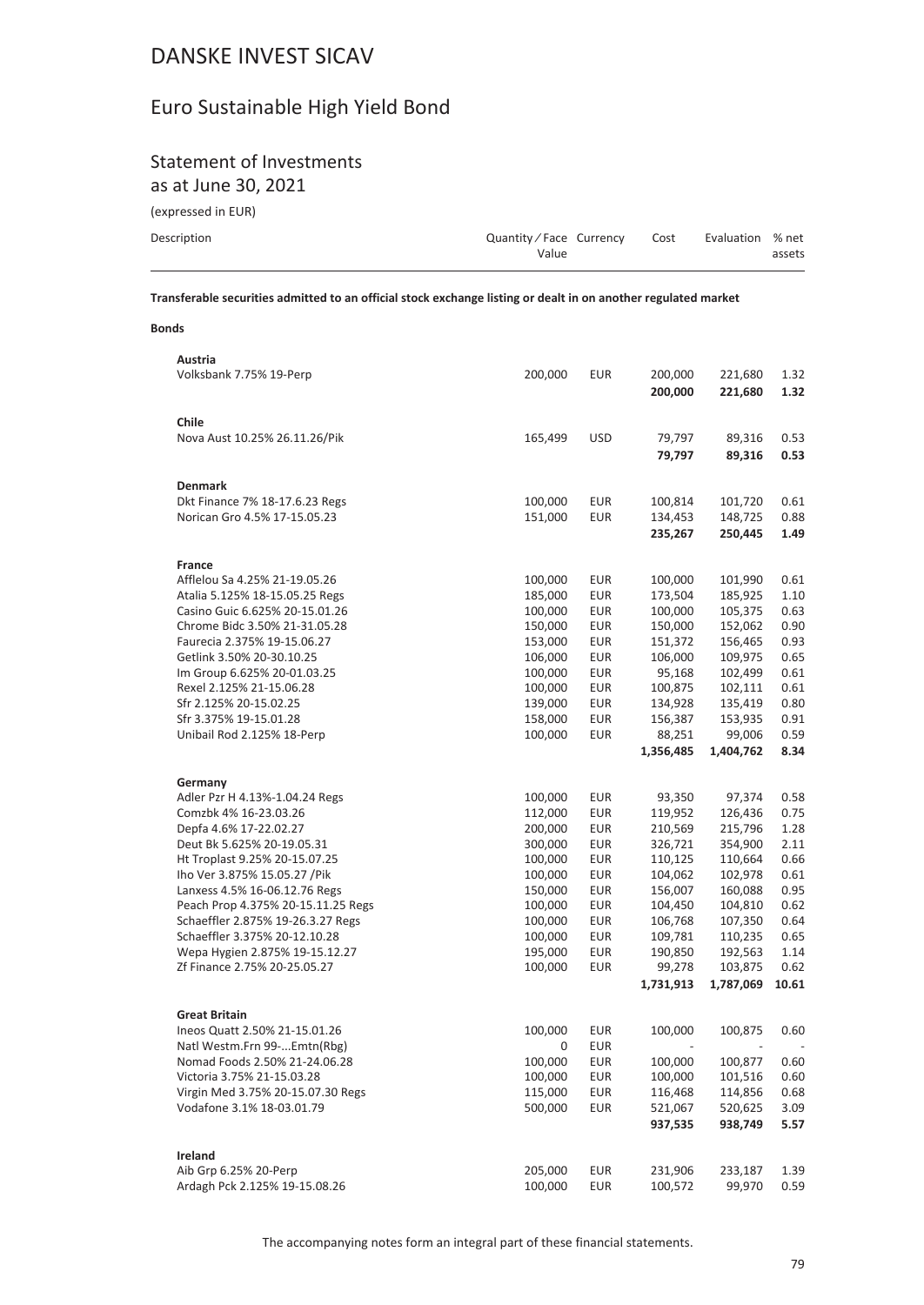### Euro Sustainable High Yield Bond

#### Statement of Investments (continued) as at June 30, 2021

(expressed in EUR)

| Description                     | Quantity / Face Currency<br>Value |            | Cost      | Evaluation | % net<br>assets |
|---------------------------------|-----------------------------------|------------|-----------|------------|-----------------|
| Ireland (continued)             |                                   |            |           |            |                 |
| Eircom Fina 1.75% 19-01.11.24   | 100,000                           | <b>EUR</b> | 99,044    | 99,998     | 0.59            |
| Permanent T 2.125% 19-26.09.24  | 192,000                           | <b>EUR</b> | 193,766   | 195,583    | 1.16            |
|                                 |                                   |            | 625,288   | 628,738    | 3.73            |
| Italy                           |                                   |            |           |            |                 |
| Atlim 1.875% 17-13.07.27        | 100,000                           | <b>EUR</b> | 100,419   | 103,451    | 0.61            |
| Atlim 4.375% 10-16.09.25        | 105,000                           | <b>EUR</b> | 112,168   | 120,617    | 0.72            |
| Autostrade 5.875%04-9.6.24Emtn  | 100,000                           | <b>EUR</b> | 112,000   | 115,250    | 0.69            |
| Bmps 1.875% 20-09.01.26         | 100,000                           | <b>EUR</b> | 101,367   | 99,120     | 0.59            |
| Bmps 3.625% 19-24.09.24 Regs    | 200,000                           | <b>EUR</b> | 203,298   | 208,223    | 1.24            |
| Cmc Di 6.875% 1.08.22 Regs/Flat | 200,000                           | <b>EUR</b> | 200,642   | 3,304      | 0.02            |
| Cmc Di Rav 6% 17-15.02.23/Flat  | 275,000                           | <b>EUR</b> | 175,987   | 6,589      | 0.04            |
| Enel 3.5% 19-24.05.80           | 150,000                           | <b>EUR</b> | 157,554   | 163,856    | 0.97            |
| Fondiaria 5.75% 14-Perp         | 150,000                           | <b>EUR</b> | 165,000   | 165,000    | 0.98            |
| Officine Ma5.75% 01.06.21Flat   | 175,000                           | <b>EUR</b> | 176,746   | 35,000     | 0.21            |
| Pro-Gest 3.25% 17-15.12.24 Regs | 113,000                           | <b>EUR</b> | 109,640   | 108,367    | 0.64            |
| Sanpaolo Vi 4.75%/Frn 14-Perp   | 100,000                           | EUR        | 105,131   | 109,875    | 0.65            |
| Telecom 2.75% 19-15.04.25 Regs  | 115,000                           | <b>EUR</b> | 121,595   | 121,181    | 0.72            |
| Telecom It 1.625% 21-18.01.29   | 153,000                           | <b>EUR</b> | 151,583   | 150,369    | 0.89            |
| Telecom It 2.875% 18-28.01.26   | 200,000                           | <b>EUR</b> | 206,417   | 212,307    | 1.26            |
| Telecom It 4% 19-11.04.24       | 200,000                           | <b>EUR</b> | 217,652   | 215,744    | 1.28            |
| Unicredit 4.875% 19-20.02.29    | 200,000                           | <b>EUR</b> | 226,080   | 217,896    | 1.29            |
|                                 |                                   |            | 2,643,279 | 2,156,149  | 12.80           |
| Jersey                          |                                   |            |           |            |                 |
| Adient Glob 3.5% 16-15.08.24    | 204,000                           | <b>EUR</b> | 193,282   | 209,712    | 1.25            |
|                                 |                                   |            | 193,282   | 209,712    | 1.25            |
| Luxembourg                      |                                   |            |           |            |                 |
| Adler Group 2.25% 21-14.01.29   | 200,000                           | <b>EUR</b> | 194,207   | 193,750    | 1.15            |
| Adler Group 2.25% 21-27.04.27   | 100,000                           | <b>EUR</b> | 98,623    | 98,449     | 0.58            |
| Altice Fi 4.75% 17-15.1.28 Regs | 100,000                           | <b>EUR</b> | 88,032    | 97,693     | 0.58            |
| Arena Lux F 1.875% 20-01.02.28  | 174,000                           | <b>EUR</b> | 167,675   | 164,343    | 0.98            |
| Hanesbrand 3.5% 16-15.06.24     | 124,000                           | <b>EUR</b> | 125,402   | 131,498    | 0.78            |
| Kleopatra F 4.25% 21-01.03.26   | 202,000                           | <b>EUR</b> | 200,326   | 202,778    | 1.20            |
| Lincoln Fin 3.625% 19-01.04.24  | 216,000                           | EUR        | 216,099   | 218,216    | 1.30            |
| Monitchem H 5.25% 19-15.03.25   | 150,000                           | <b>EUR</b> | 151,626   | 154,503    | 0.92            |
| Vivion 3% 19-08.08.24           | 100,000                           | <b>EUR</b> | 87,500    | 99,396     | 0.59            |
|                                 |                                   |            | 1,329,490 | 1,360,626  | 8.08            |
| <b>Mauritius</b>                |                                   |            |           |            |                 |
| Bayport Mgt 11.5% 19-14.06.22   | 200,000                           | <b>USD</b> | 179,228   | 165,275    | 0.98            |
|                                 |                                   |            | 179,228   | 165,275    | 0.98            |
| Norway                          |                                   |            |           |            |                 |
| Nrc Group Frn 19-13.09.24       | 250,000                           | <b>NOK</b> | 24,913    | 24,253     | 0.14            |
| Songa Conta Frn 18-14.12.21     | 133,216                           | <b>USD</b> | 118,053   | 112,333    | 0.67            |
|                                 |                                   |            | 142,966   | 136,586    | 0.81            |
| Portugal                        |                                   |            |           |            |                 |
| Edp 1.70% 20-20.07.80 Regs      | 200,000                           | <b>EUR</b> | 195,465   | 200,900    | 1.19            |
| Edp 4.496% 19-30.04.79          | 200,000                           | <b>EUR</b> | 215,897   | 217,750    | 1.30            |
|                                 |                                   |            | 411,362   | 418,650    | 2.49            |
| Spain                           |                                   |            |           |            |                 |
| Banco Cred 5.25% 21-27.11.31    | 100,000                           | <b>EUR</b> | 100,000   | 102,862    | 0.61            |
| Bco Sab 2.50% 21-15.04.31       | 300,000                           | EUR        | 300,189   | 301,680    | 1.79            |
| Cellnex Fin 1.25% 21-15.01.29   | 100,000                           | <b>EUR</b> | 98,582    | 97,824     | 0.58            |

The accompanying notes form an integral part of these financial statements.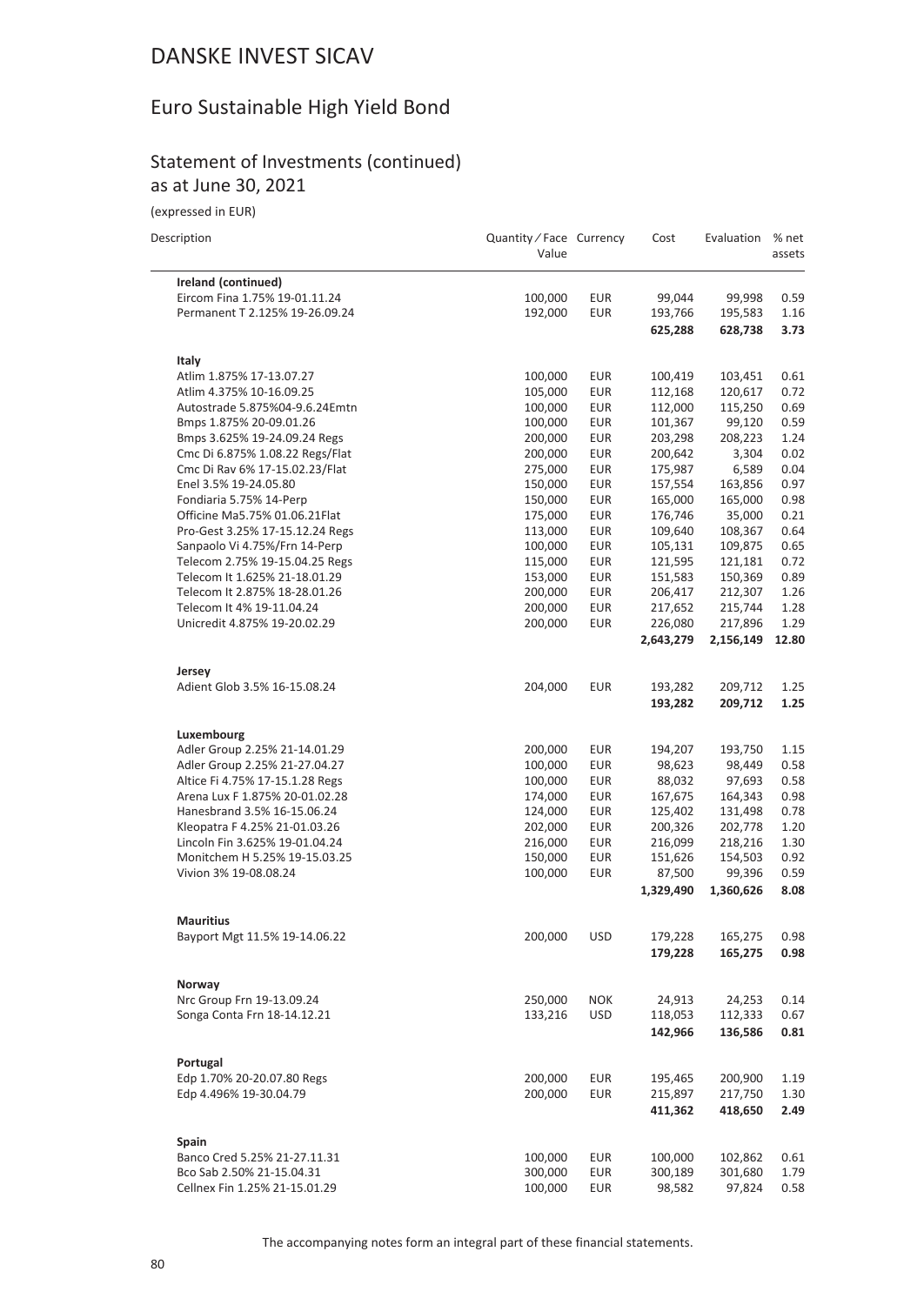## Euro Sustainable High Yield Bond

#### Statement of Investments (continued) as at June 30, 2021

| Description                                                                           | Quantity / Face Currency<br>Value |                          | Cost                 | Evaluation                  | % net<br>assets |
|---------------------------------------------------------------------------------------|-----------------------------------|--------------------------|----------------------|-----------------------------|-----------------|
| Spain (continued)                                                                     |                                   |                          |                      |                             |                 |
| Cellnex Fin 2.0% 21-15.02.33                                                          | 100,000                           | <b>EUR</b>               | 98,086               | 98,971                      | 0.59            |
| Cons Air Gp 3.75% 21-25.03.29                                                         | 100,000                           | <b>EUR</b>               | 100,000              | 100,250                     | 0.60            |
| El Corte 3.625% 20-15.03.24 Regs                                                      | 100,000                           | <b>EUR</b>               | 100,000              | 103,699                     | 0.62            |
| Grupo 3.50% 21-30.04.28                                                               | 146,000                           | EUR                      | 146,000              | 145,541                     | 0.86            |
| Lorca Telec 4.0% 20-18.09.27                                                          | 100,000                           | <b>EUR</b>               | 100,025              | 101,750                     | 0.60            |
| Obrascon 5.5% 15-15.03.23 Regs                                                        | 350,000                           | <b>EUR</b>               | 310,466              | 246,750                     | 1.47            |
|                                                                                       |                                   |                          | 1,353,348            | 1,299,327                   | 7.72            |
| Sweden                                                                                |                                   |                          |                      |                             |                 |
| Heimstaden 2.625% 21-Perp                                                             | 200,000                           | EUR                      | 198,596              | 197,450                     | 1.17            |
| In Justitia 2.75%15.07.22/Pool                                                        | 0                                 | <b>EUR</b>               |                      |                             |                 |
| In Justitia 4.875% 20-15.08.25 Regs                                                   | 200,000                           | <b>EUR</b>               | 199,871              | 210,020                     | 1.25            |
| Samhall Nor 2.624% 20-Perp Regs                                                       | 100,000                           | <b>EUR</b>               | 99,874               | 100,239                     | 0.59            |
| Verisure 3.25% 21-15.02.27                                                            | 203,000                           | <b>EUR</b>               | 204,216              | 203,036                     | 1.21            |
| Volvo Car 2.50% 20-07.10.27                                                           | 100,000                           | <b>EUR</b>               | 107,434              | 109,329                     | 0.65            |
| Volvo Car A 2% 17-24.01.25                                                            | 176,000                           | <b>EUR</b>               | 177,651              | 184,580                     | 1.10            |
|                                                                                       |                                   |                          | 987,642              | 1,004,654                   | 5.97            |
| <b>The Netherlands</b>                                                                |                                   |                          |                      |                             |                 |
| Abertis Fin 3.248% 20-Perp                                                            | 200,000                           | EUR                      | 201,285              | 206,750                     | 1.23            |
| Dufry 3.375% 21-15.04.28                                                              | 110,000                           | <b>EUR</b>               | 110,000              | 109,175                     | 0.65            |
| Nobian Fina 3.625% 21-15.07.26                                                        | 150,000                           | EUR                      | 150,000              | 149,490                     | 0.89            |
| Oi European 3.125% 16-15.11.24                                                        | 150,000                           | <b>EUR</b>               | 154,503              | 155,079                     | 0.92            |
| Selecta 10% 20-01.07.26 / Pik                                                         | 77,524                            | <b>EUR</b>               | 105,706              | 73,617                      | 0.44            |
| Selecta 8% 20-01.04.26 / Pik                                                          | 74,118                            | EUR                      | 122,402              | 75,870                      | 0.45            |
| Sigma 5.75% 18-15.05.26 Regs                                                          | 173,000                           | <b>EUR</b>               | 167,657              | 167,810                     | 0.99            |
| Telefonica 2.625% 17-Perp Regs                                                        | 200,000                           | <b>EUR</b>               | 203,495              | 204,392                     | 1.21            |
| Telefonica 2.875% 19-Perp                                                             | 100,000                           | <b>EUR</b>               | 101,249              | 102,602                     | 0.61            |
| Telefonica 3.875% 18-Perp Regs                                                        | 100,000                           | <b>EUR</b>               | 103,400              | 107,560                     | 0.64            |
| Zf Europe 2.50% 19-23.10.27                                                           | 100,000                           | <b>EUR</b>               | 93,716               | 102,603                     | 0.61            |
| Ziggo Fin 4.25% 16-15.01.27                                                           | 214,400                           | EUR                      | 221,322<br>1,734,735 | 222,053<br>1,677,001        | 1.32<br>9.96    |
|                                                                                       |                                   |                          |                      |                             |                 |
| <b>United States of America</b>                                                       |                                   |                          |                      |                             |                 |
| Berry Plas 1.50% 20-15.01.27 Regs                                                     | 100,000                           | EUR                      | 98,358               | 101,750                     | 0.60            |
| Bway 4.75% 18-15.04.24                                                                | 150,000                           | EUR                      | 149,775              | 149,711                     | 0.89            |
| Cott 3.875% 20-31.10.28<br>Ford Mc 1.744% 20-19.07.24                                 | 120,000                           | <b>EUR</b>               | 120,000              | 122,224                     | 0.73            |
|                                                                                       | 100,000                           | <b>EUR</b><br><b>EUR</b> | 82,567               | 101,378<br>104,802          | 0.60            |
| Ford Mc 3.021% 19-06.03.24<br>Ford Mc 3.25% 20-15.09.25                               | 100,000                           | <b>EUR</b>               | 80,833<br>103,687    | 107,125                     | 0.62<br>0.64    |
| Organon Fin 2.875% 21-30.04.28                                                        | 100,000                           | <b>EUR</b>               |                      | 152,062                     | 0.90            |
| Quintiles 2.25% 19-15.01.28                                                           | 150,000<br>170,000                | <b>EUR</b>               | 150,000<br>171,282   | 170,998                     | 1.02            |
| Wmg Acq 2.75% 20-15.07.28                                                             | 100,000                           | <b>EUR</b>               | 102,491              | 102,335                     | 0.61            |
|                                                                                       |                                   |                          | 1,058,993            | 1,112,385                   | 6.61            |
| <b>Total - Bonds</b>                                                                  |                                   |                          |                      | 15,200,610 14,861,124       | 88.26           |
| Total - Transferable securities admitted to an official stock exchange listing        |                                   |                          |                      | 15,200,610 14,861,124 88.26 |                 |
| or dealt in on another regulated market                                               |                                   |                          |                      |                             |                 |
| Transferable securities and money market instruments dealt on other regulatory market |                                   |                          |                      |                             |                 |
| <b>Bonds</b>                                                                          |                                   |                          |                      |                             |                 |
| Italy                                                                                 |                                   |                          |                      |                             |                 |
|                                                                                       |                                   |                          |                      |                             |                 |

|                           |         |     | 205.853              | 208.100 1.23 |  |
|---------------------------|---------|-----|----------------------|--------------|--|
| Autostrade 2% 20-04.12.28 | 200.000 | EUR | 205.853 208.100 1.23 |              |  |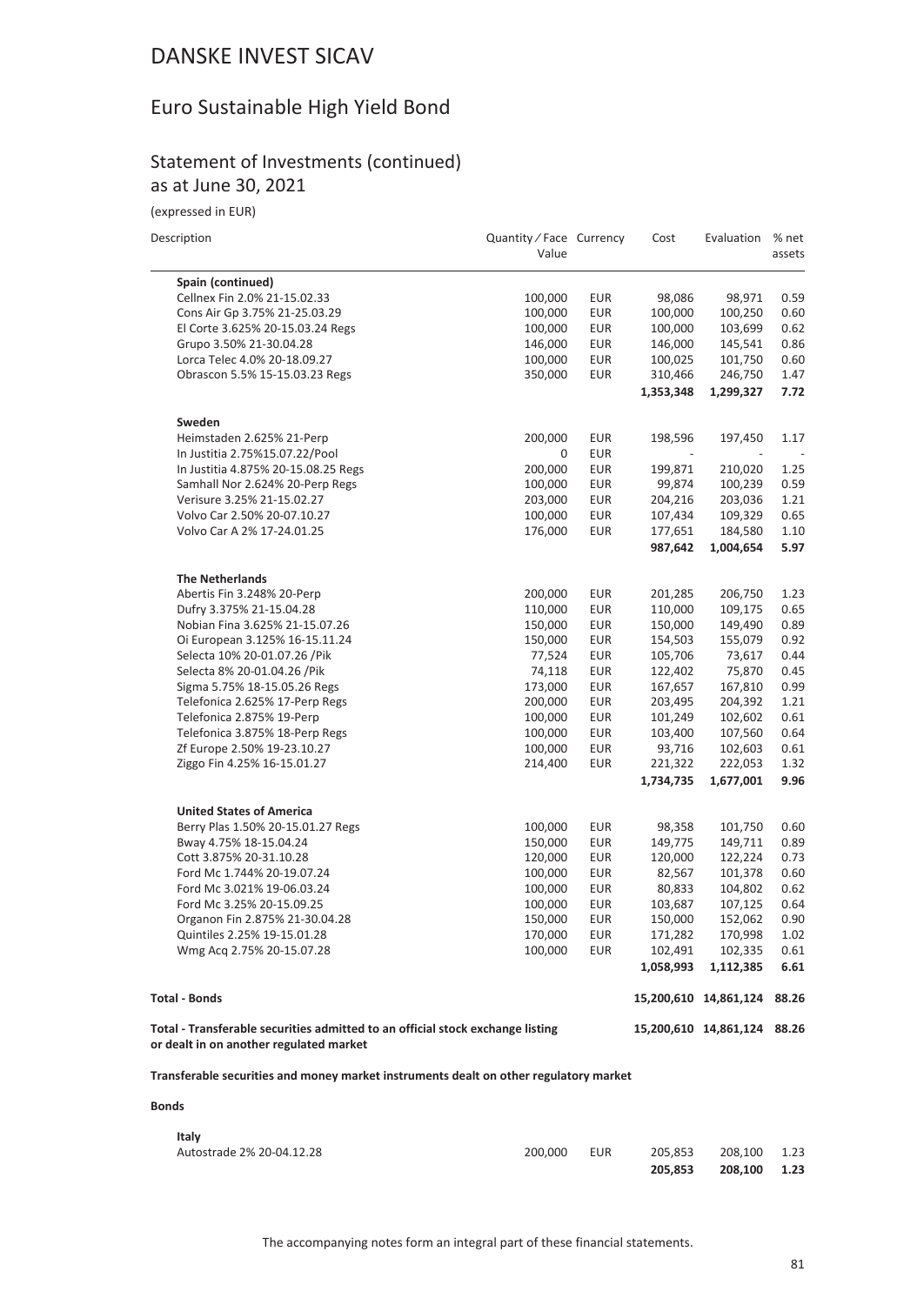### Euro Sustainable High Yield Bond

## Statement of Investments (continued)

as at June 30, 2021

| Description                                                                                      | Quantity / Face Currency<br>Value |            | Cost    | Evaluation                  | % net<br>assets |
|--------------------------------------------------------------------------------------------------|-----------------------------------|------------|---------|-----------------------------|-----------------|
| Jersey                                                                                           |                                   |            |         |                             |                 |
| Walnut Bidc 5.125% 21-04.05.26                                                                   | 200,000                           | <b>USD</b> | 166,355 | 172,915                     | 1.03            |
|                                                                                                  |                                   |            | 166,355 | 172,915                     | 1.03            |
| <b>Total - Bonds</b>                                                                             |                                   |            | 372,208 | 381,015                     | 2.26            |
| Total - Transferable securities and money market instruments dealt on other<br>regulatory market |                                   |            | 372,208 | 381,015                     | 2.26            |
| <b>Other Transferable securities</b>                                                             |                                   |            |         |                             |                 |
| <b>Bonds</b>                                                                                     |                                   |            |         |                             |                 |
| <b>Finland</b>                                                                                   |                                   |            |         |                             |                 |
| Fintoil Ham 7.50% 21-01.07.25                                                                    | 100,000                           | <b>EUR</b> | 100,000 | 100,000                     | 0.59            |
|                                                                                                  |                                   |            | 100,000 | 100,000                     | 0.59            |
| Norway                                                                                           |                                   |            |         |                             |                 |
| Mercell Hld Frn 20-08.12.25                                                                      | 1,100,000                         | <b>SEK</b> | 108,510 | 111,714                     | 0.66            |
| Scatec Sol Frn 21-19.08.25                                                                       | 100,000                           | <b>EUR</b> | 100,000 | 98,250                      | 0.59            |
|                                                                                                  |                                   |            | 208,510 | 209,964                     | 1.25            |
| Sweden                                                                                           |                                   |            |         |                             |                 |
| Desenio Hld Frn 20-16.12.24                                                                      | 1,250,000                         | <b>SEK</b> | 121,812 | 126,270                     | 0.75            |
|                                                                                                  |                                   |            | 121,812 | 126,270                     | 0.75            |
| <b>The Netherlands</b>                                                                           |                                   |            |         |                             |                 |
| Tul Oil 8.75% 21-12.11.24                                                                        | 200,000                           | <b>EUR</b> | 200,000 | 208,000                     | 1.23            |
|                                                                                                  |                                   |            | 200,000 | 208,000                     | 1.23            |
| <b>Total - Bonds</b>                                                                             |                                   |            | 630,322 | 644,234                     | 3.82            |
| <b>Total - Other Transferable securities</b>                                                     |                                   |            | 630,322 | 644,234                     | 3.82            |
| <b>TOTAL INVESTMENT PORTFOLIO</b>                                                                |                                   |            |         | 16,203,140 15,886,373 94.34 |                 |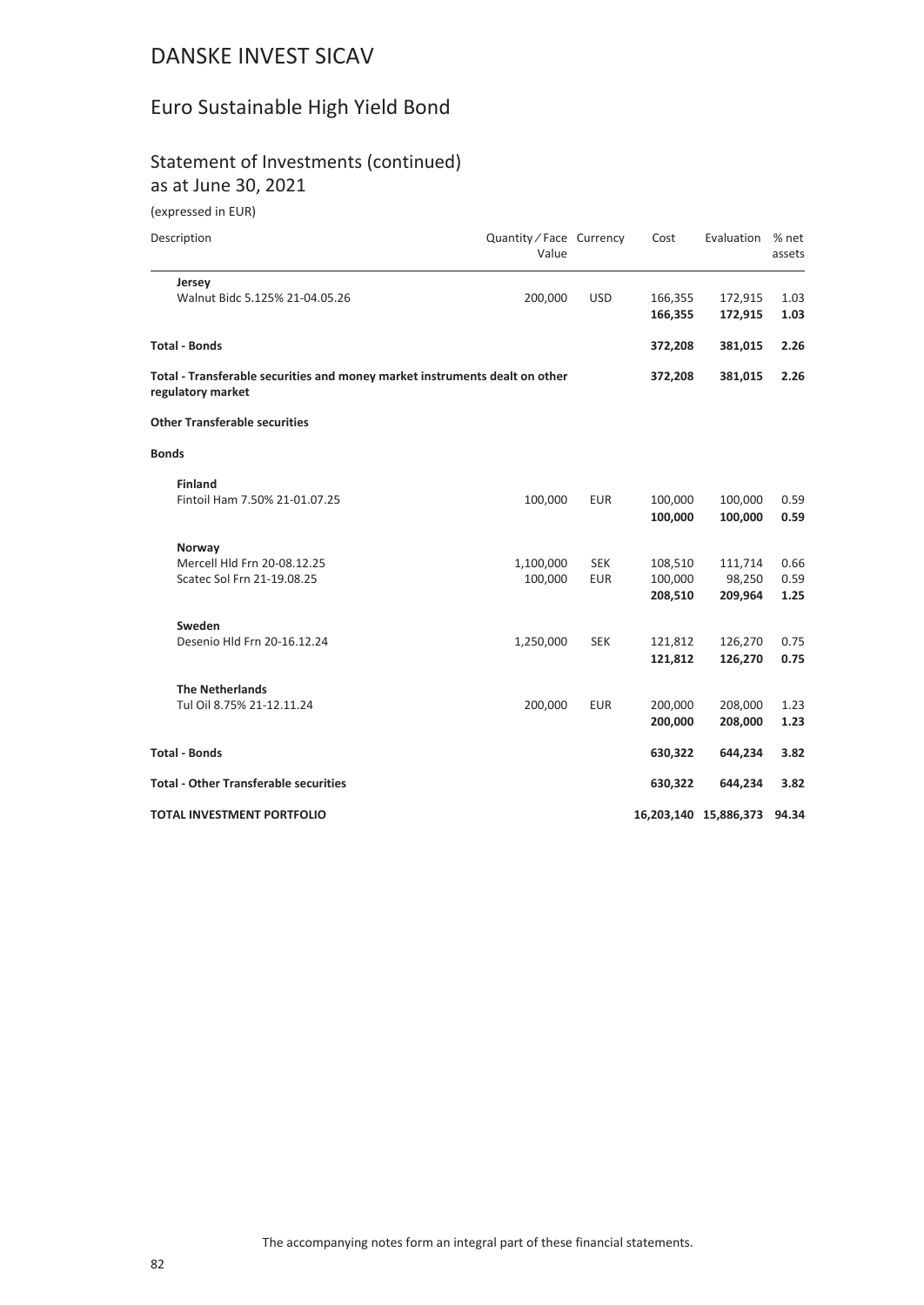### Euro Sustainable High Yield Bond

#### Geographical and Economic Portfolio Breakdowns as at June 30, 2021

(expressed as a percentage of net assets)

| Geographical breakdown          | %     | Economic breakdown                              | %     |
|---------------------------------|-------|-------------------------------------------------|-------|
| Italy                           | 14.03 | <b>Holding and Finance Companies</b>            | 33.96 |
| The Netherlands                 | 11.20 | <b>News Transmission</b>                        | 12.60 |
| Germany                         | 10.61 | <b>Banks and Financial Institutions</b>         | 11.53 |
| France                          | 8.34  | Transportation                                  | 4.82  |
| Luxembourg                      | 8.08  | <b>Real Estate Companies</b>                    | 4.67  |
| Spain                           | 7.72  | Automobile Industry                             | 4.55  |
| Sweden                          | 6.72  | <b>Public Services</b>                          | 4.05  |
| <b>United States of America</b> | 6.61  | <b>Other Services</b>                           | 1.96  |
| <b>Great Britain</b>            | 5.57  | <b>Food and Distilleries</b>                    | 1.72  |
| Ireland                         | 3.73  | Insurance                                       | 1.63  |
| Portugal                        | 2.49  | <b>Construction, Building Materials</b>         | 1.53  |
| Jersey                          | 2.28  | Retail                                          | 1.25  |
| Norway                          | 2.06  | Petrol                                          | 1.24  |
| Denmark                         | 1.49  | <b>Pharmaceuticals and Cosmetics</b>            | 1.14  |
| Austria                         | 1.32  | <b>Healthcare Education and Social Services</b> | 1.02  |
| <b>Mauritius</b>                | 0.98  | Chemicals                                       | 0.95  |
| Finland                         | 0.59  | Graphic Art, Publishing                         | 0.75  |
| Chile                           | 0.53  | Forest Products and Paper Industry              | 0.64  |
|                                 | 94.34 | <b>Consumer Goods</b>                           | 0.61  |
|                                 |       | <b>Electronics and Electrical Equipment</b>     | 0.61  |
|                                 |       | Various Capital Goods                           | 0.60  |
|                                 |       | Aerospace Technology                            | 0.60  |
|                                 |       | Miscellaneous                                   | 0.59  |
|                                 |       | Packaging and Container Industry                | 0.59  |
|                                 |       | Agriculture and Fishing                         | 0.53  |
|                                 |       | Mechanics, Machinery                            | 0.21  |

**94.34**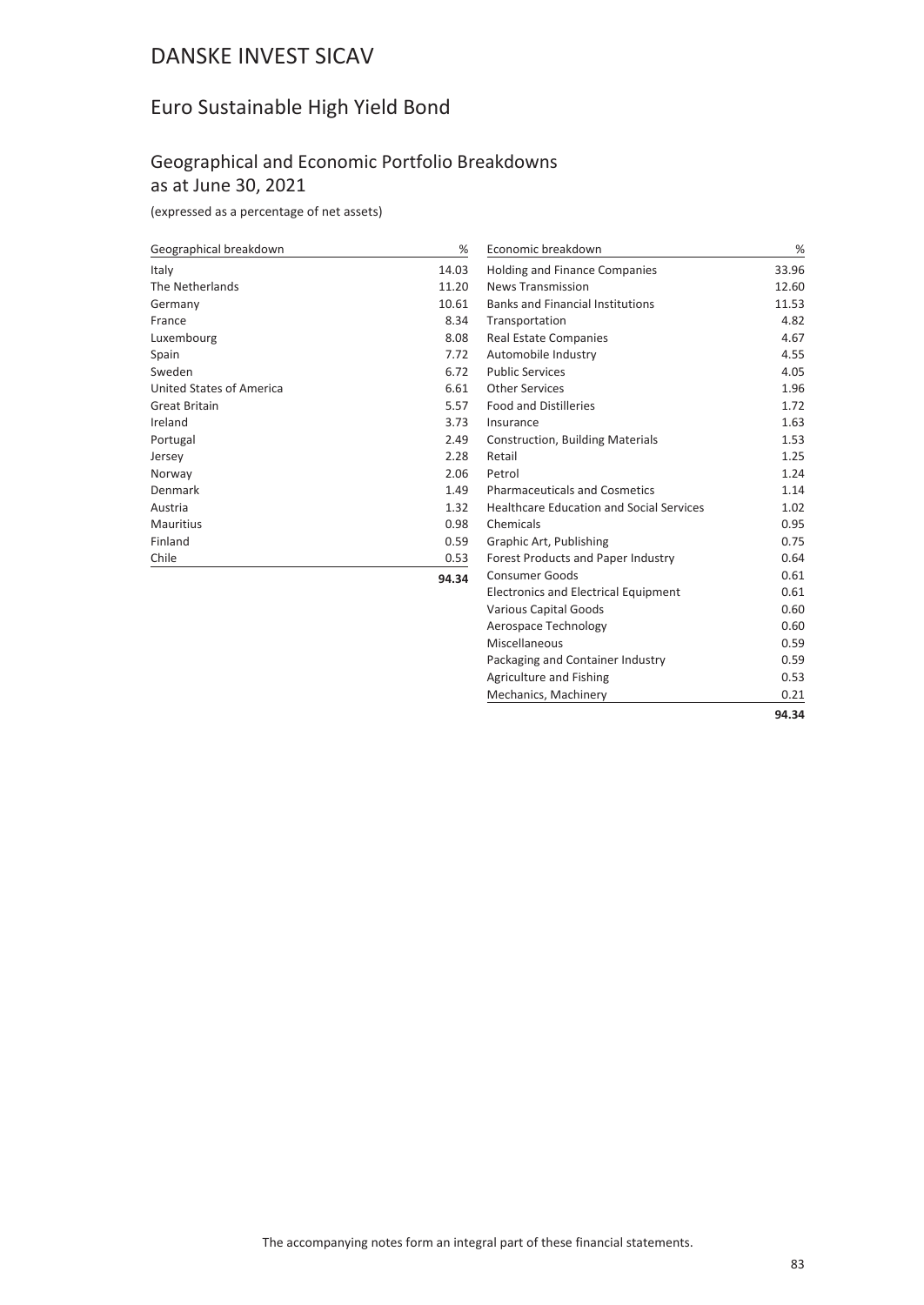### Europe

#### Statement of Investments as at June 30, 2021

| (expressed in EUR) |  |  |  |
|--------------------|--|--|--|
|--------------------|--|--|--|

**Shares**

| Description | Quantity/Face Currency<br>Value | Cost | Evaluation % net | assets |
|-------------|---------------------------------|------|------------------|--------|
|-------------|---------------------------------|------|------------------|--------|

**Transferable securities admitted to an official stock exchange listing or dealt in on another regulated market**

| <b>Belgium</b>                    |         |            |            |            |       |
|-----------------------------------|---------|------------|------------|------------|-------|
| Kbc Groupe Sa                     | 41,198  | <b>EUR</b> | 2,208,595  | 2,653,975  | 1.87  |
| Ucb                               | 19,590  | <b>EUR</b> | 1,906,579  | 1,741,551  | 1.22  |
|                                   |         |            | 4,115,174  | 4,395,526  | 3.09  |
| <b>Denmark</b>                    |         |            |            |            |       |
| Christian Hansen Holding A/S      | 29,026  | DKK        | 2,298,783  | 2,234,396  | 1.58  |
| Dsv Panalpina A/S                 | 17,601  | <b>DKK</b> | 1,643,102  | 3,481,957  | 2.45  |
| Novo Nordisk A/S /-B-             | 57,243  | <b>DKK</b> | 2,906,027  | 4,077,798  | 2.87  |
| Tryg A/S                          | 136,798 | <b>DKK</b> | 2,631,864  | 2,829,498  | 1.99  |
| Vestas Wind Br/Rg                 | 84,525  | <b>DKK</b> | 2,601,224  | 2,799,774  | 1.97  |
|                                   |         |            | 12,081,000 | 15,423,423 | 10.86 |
| <b>Finland</b>                    |         |            |            |            |       |
| Nordea Bank Abp                   | 334,174 | <b>SEK</b> | 2,379,752  | 3,139,165  | 2.21  |
| Sampo Plc A                       | 80,721  | <b>EUR</b> | 2,962,272  | 3,147,312  | 2.22  |
|                                   |         |            | 5,342,024  | 6,286,477  | 4.43  |
| France                            |         |            |            |            |       |
| Alstom                            | 59,728  | <b>EUR</b> | 2,367,068  | 2,577,860  | 1.81  |
| Lvmh Act.                         | 8,332   | <b>EUR</b> | 2,738,521  | 5,605,770  | 3.95  |
| Michelin B /Nom.                  | 20,094  | <b>EUR</b> | 1,995,995  | 2,754,887  | 1.94  |
| Sanofi                            | 38,774  | <b>EUR</b> | 3,177,394  | 3,431,111  | 2.42  |
| Schneider Electric Se             | 26,214  | <b>EUR</b> | 2,113,977  | 3,521,589  | 2.48  |
| <b>Totalenergies Se</b>           | 69,909  | <b>EUR</b> | 2,701,747  | 2,686,603  | 1.89  |
|                                   |         |            | 15,094,702 | 20,577,820 | 14.49 |
| Germany                           |         |            |            |            |       |
| Adidas Ag                         | 10,797  | <b>EUR</b> | 2,635,711  | 3,432,366  | 2.42  |
| Allianz Se/Nam. Vinkuliert        | 6,129   | <b>EUR</b> | 1,011,194  | 1,300,880  | 0.91  |
| E.On Se                           | 282,760 | <b>EUR</b> | 2,682,010  | 2,779,531  | 1.96  |
| Sap Se                            | 31,671  | <b>EUR</b> | 3,342,058  | 3,818,889  | 2.69  |
| Siemens Ag /Nam.                  | 29,083  | <b>EUR</b> | 3,020,732  | 3,935,512  | 2.77  |
|                                   |         |            | 12,691,705 | 15,267,178 | 10.75 |
| <b>Great Britain</b>              |         |            |            |            |       |
| Antofagasta Plc                   | 91,168  | GBP        | 919,130    | 1,533,532  | 1.08  |
| Astrazeneca Plc                   | 47,904  | GBP        | 3,753,540  | 4,860,915  | 3.42  |
| Intercontinental Hotels Group Plc | 28,754  | GBP        | 1,531,852  | 1,588,722  | 1.12  |
| Reckitt Benckiser Group Plc       | 44,705  | GBP        | 3,409,586  | 3,346,234  | 2.36  |
| Rio Tinto Plc / Reg               | 47,714  | GBP        | 2,422,216  | 3,344,605  | 2.35  |
| Unilever Plc                      | 71,249  | GBP        | 3,585,395  | 3,525,853  | 2.48  |
|                                   |         |            | 15,621,719 | 18,199,861 | 12.81 |
| Ireland                           |         |            |            |            |       |
| Kerry Group A                     | 25,727  | <b>EUR</b> | 2,637,864  | 3,046,077  | 2.14  |
|                                   |         |            | 2,637,864  | 3,046,077  | 2.14  |
| Italy                             |         |            |            |            |       |
| Enel                              | 339,641 | <b>EUR</b> | 2,038,203  | 2,706,939  | 1.91  |
|                                   |         |            | 2,038,203  | 2,706,939  | 1.91  |
| Norway                            |         |            |            |            |       |
| Dnb Asa                           | 102,083 | <b>NOK</b> | 1,561,284  | 1,909,835  | 1.35  |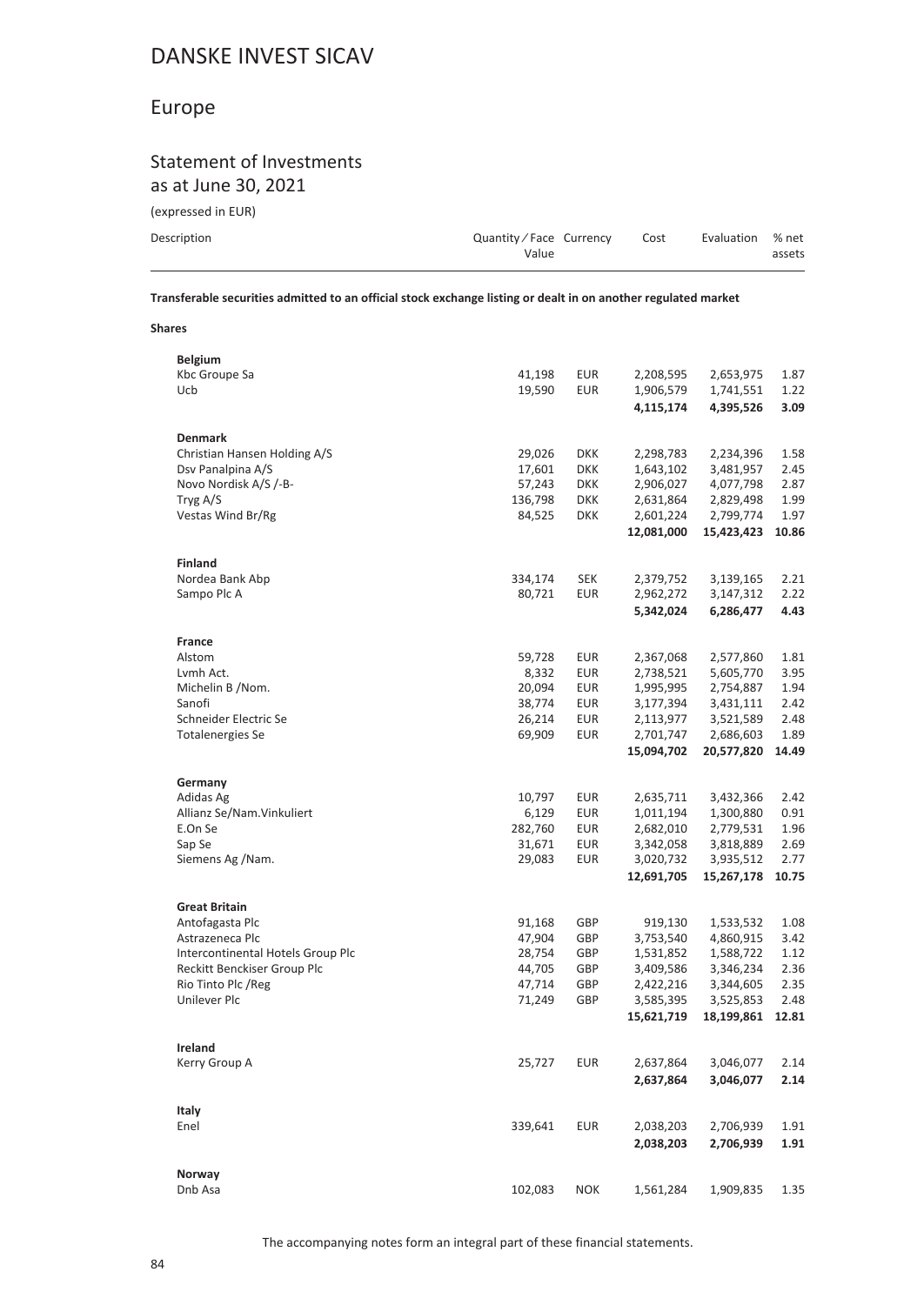### Europe

#### Statement of Investments (continued) as at June 30, 2021

| Description                                                                                                               | Quantity / Face Currency<br>Value |            | Cost       | Evaluation              | % net<br>assets |
|---------------------------------------------------------------------------------------------------------------------------|-----------------------------------|------------|------------|-------------------------|-----------------|
| Norway (continued)                                                                                                        |                                   |            |            |                         |                 |
| <b>Equinor Asa</b>                                                                                                        | 164,977                           | <b>NOK</b> | 2,467,678  | 2,941,202               | 2.07            |
| Telenor As.                                                                                                               | 146,269                           | <b>NOK</b> | 2,286,761  | 2,078,042               | 1.46            |
|                                                                                                                           |                                   |            | 6,315,723  | 6,929,079               | 4.88            |
| Spain                                                                                                                     |                                   |            |            |                         |                 |
| Inditex                                                                                                                   | 63,154                            | <b>EUR</b> | 1,816,067  | 1,876,305               | 1.32            |
|                                                                                                                           |                                   |            | 1,816,067  | 1,876,305               | 1.32            |
| Sweden                                                                                                                    |                                   |            |            |                         |                 |
| Epiroc Rg-A                                                                                                               | 129,039                           | <b>SEK</b> | 1,110,177  | 2,544,251               | 1.79            |
| Hexagon Rg-B                                                                                                              | 217,420                           | <b>SEK</b> | 1,666,562  | 2,747,322               | 1.94            |
|                                                                                                                           |                                   |            | 2,776,739  | 5,291,573               | 3.73            |
| Switzerland                                                                                                               |                                   |            |            |                         |                 |
| Nestle / Act Nom                                                                                                          | 63,756                            | CHF        | 5,617,195  | 6,757,837               | 4.76            |
| Partners Group Holding                                                                                                    | 2,623                             | CHF        | 1,622,272  | 3,383,268               | 2.38            |
| Roche Holding Ag /Genussschein                                                                                            | 18,976                            | CHF        | 4,916,601  | 6,055,896               | 4.26            |
| Sgs Sa /Nom.                                                                                                              | 971                               | CHF        | 2,199,510  | 2,542,057               | 1.79            |
| Sika Ltd                                                                                                                  | 7,726                             | <b>CHF</b> | 1,328,078  | 2,167,729               | 1.53            |
| Straumann Holding Ag/Nom.                                                                                                 | 1,428                             | CHF        | 1,083,977  | 1,930,417               | 1.36            |
| Zurich Insurance Group/Nam                                                                                                | 9,844                             | CHF        | 2,965,078  | 3,363,201               | 2.37            |
|                                                                                                                           |                                   |            | 19,732,711 | 26,200,405              | 18.45           |
| <b>The Netherlands</b>                                                                                                    |                                   |            |            |                         |                 |
| Adyen B.V.144A                                                                                                            | 1,379                             | <b>EUR</b> | 2,021,723  | 2,871,078               | 2.02            |
| Asml Holding Nv                                                                                                           | 11,583                            | <b>EUR</b> | 2,818,378  | 6,837,445               | 4.81            |
| Heineken Nv                                                                                                               | 25,648                            | <b>EUR</b> | 2,029,429  | 2,645,591               | 1.86            |
| Koninklijke Philips Nv/Eur 0.2                                                                                            | 64,455                            | <b>EUR</b> | 2,471,387  | 2,705,176               | 1.91            |
|                                                                                                                           |                                   |            | 9,340,917  | 15,059,290              | 10.60           |
| <b>Total - Shares</b>                                                                                                     |                                   |            |            | 109,604,548 141,259,953 | 99.46           |
| Total - Transferable securities admitted to an official stock exchange listing<br>or dealt in on another regulated market |                                   |            |            | 109,604,548 141,259,953 | 99.46           |
| <b>TOTAL INVESTMENT PORTFOLIO</b>                                                                                         |                                   |            |            | 109,604,548 141,259,953 | 99.46           |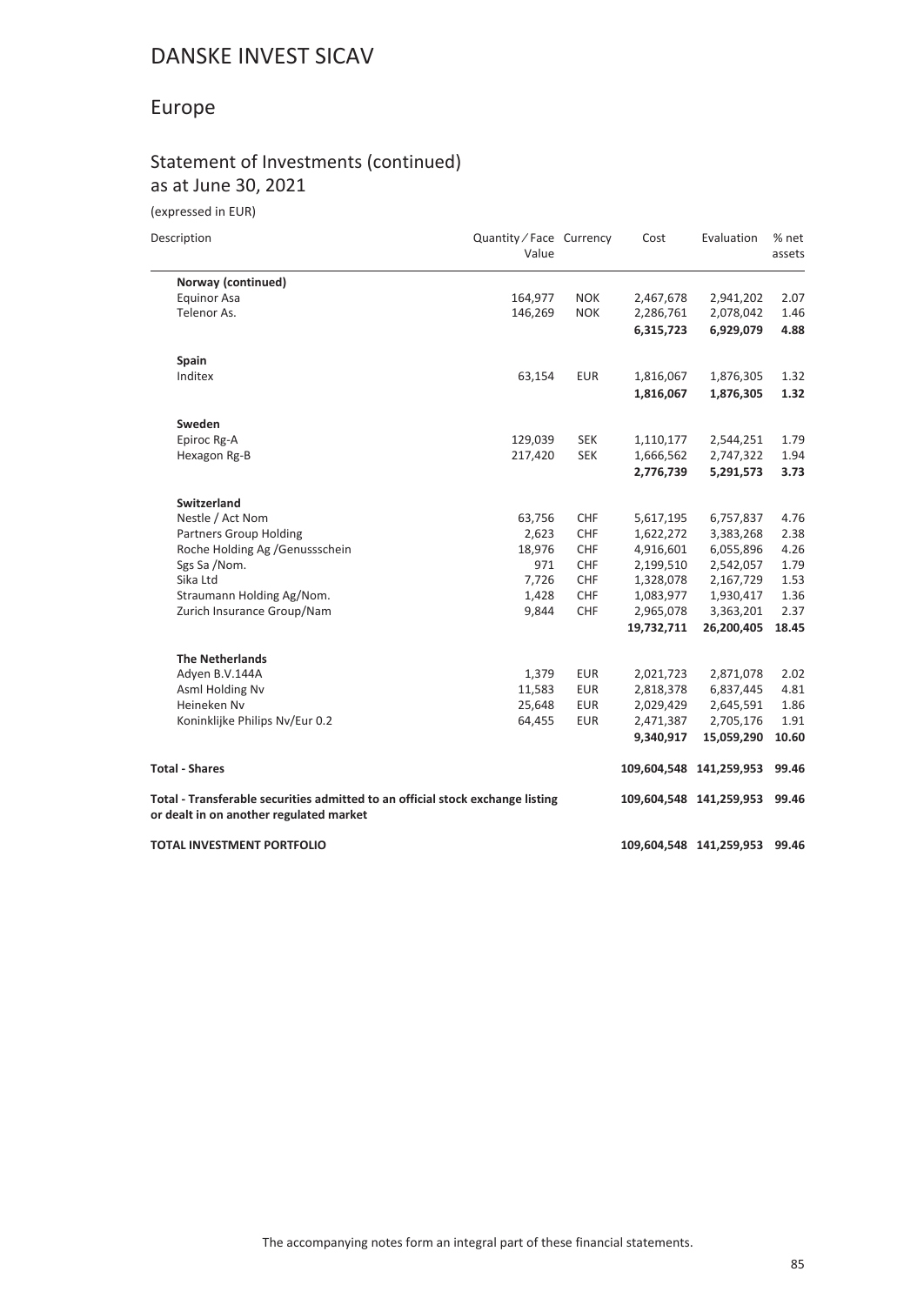#### Europe

#### Geographical and Economic Portfolio Breakdowns as at June 30, 2021

(expressed as a percentage of net assets)

| Geographical breakdown | $\%$  | Economic breakdown                      | %     |
|------------------------|-------|-----------------------------------------|-------|
| Switzerland            | 18.45 | <b>Pharmaceuticals and Cosmetics</b>    | 15.55 |
| France                 | 14.49 | Insurance                               | 7.49  |
| <b>Great Britain</b>   | 12.81 | <b>Banks and Financial Institutions</b> | 7.45  |
| Denmark                | 10.86 | <b>Food and Distilleries</b>            | 7.24  |
| Germany                | 10.75 | Electronics and Electrical Equipment    | 7.06  |
| The Netherlands        | 10.60 | Electronic Semiconductor                | 6.72  |
| Norway                 | 4.88  | Textile                                 | 6.37  |
| Finland                | 4.43  | <b>Public Services</b>                  | 5.84  |
| Sweden                 | 3.73  | <b>Holding and Finance Companies</b>    | 4.52  |
| Belgium                | 3.09  | Petrol                                  | 3.96  |
| Ireland                | 2.14  | Mechanics, Machinery                    | 3.73  |
| Italy                  | 1.91  | Non-Ferrous Metals                      | 3.43  |
| Spain                  | 1.32  | Internet Software                       | 2.69  |
|                        | 99.46 | Transportation                          | 2.45  |
|                        |       | <b>Consumer Goods</b>                   | 2.36  |

Tyres & Rubber 1.94 Tobacco and Spirits 1.86 Other Services 1.79 Biotechnology 1.58 Chemicals 1.53 News Transmission 1.46 Retail and the contract of the contract of the contract of the contract of the contract of the contract of the contract of the contract of the contract of the contract of the contract of the contract of the contract of the Leisure 1.12

**99.46**

The accompanying notes form an integral part of these financial statements.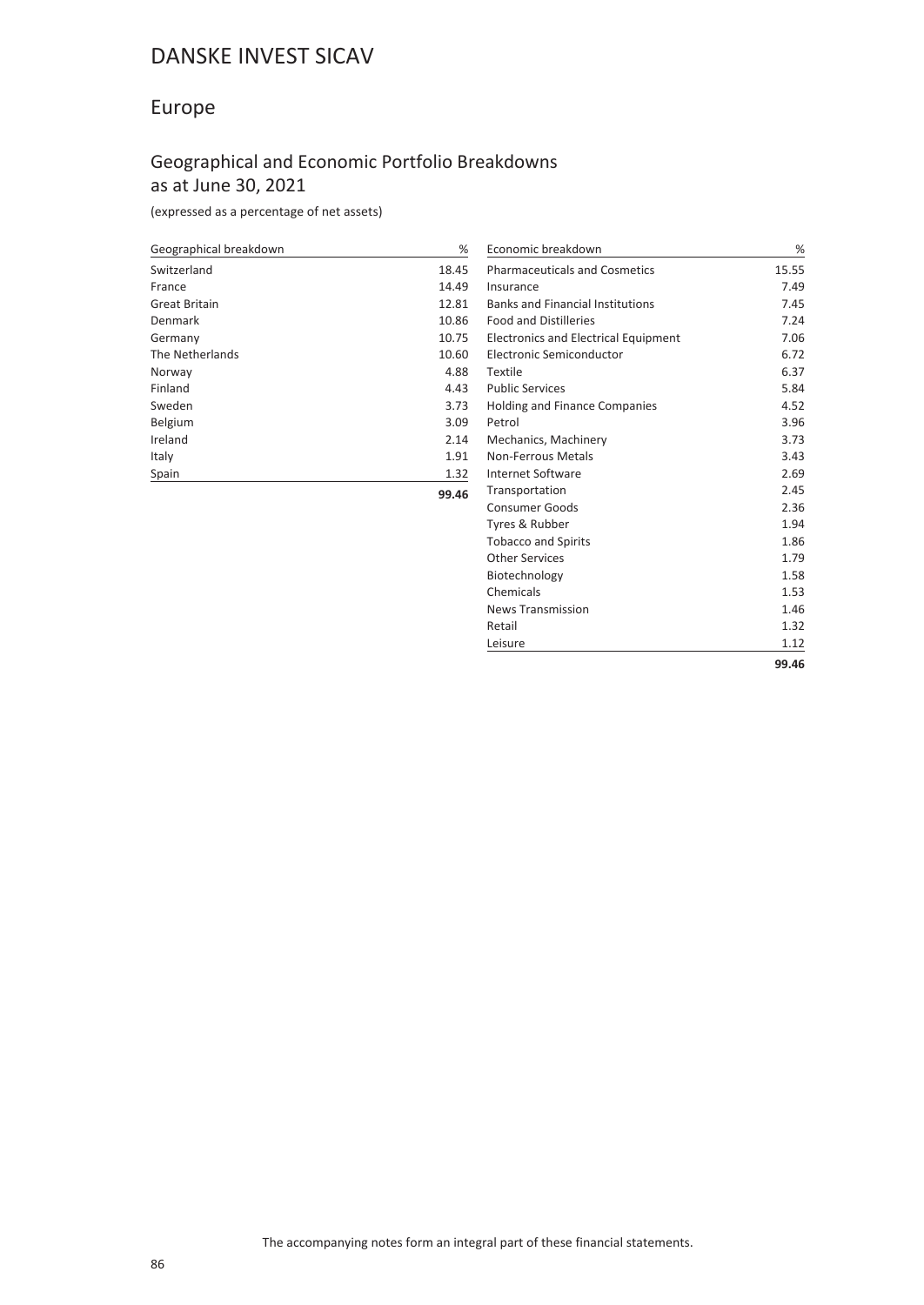### Europe High Dividend

## Statement of Investments

as at June 30, 2021

**Shares**

| (expressed in EUR) |                        |      |                  |        |
|--------------------|------------------------|------|------------------|--------|
| Description        | Quantity/Face Currency | Cost | Evaluation % net |        |
|                    | Value                  |      |                  | assets |

**Transferable securities admitted to an official stock exchange listing or dealt in on another regulated market**

| <b>Belgium</b>               |                   |            |                    |                    |              |
|------------------------------|-------------------|------------|--------------------|--------------------|--------------|
| Kbc Groupe Sa                | 4,022             | <b>EUR</b> | 263,350            | 259,097            | 2.06         |
|                              |                   |            | 263,350            | 259,097            | 2.06         |
| <b>Finland</b>               |                   |            |                    |                    |              |
| Nordea Bank Abp              | 31,977            | <b>SEK</b> | 290,603            | 300,386            | 2.39         |
| Sampo Plc A                  | 12,012            | <b>EUR</b> | 383,491            | 468,348            | 3.72         |
|                              |                   |            | 674,094            | 768,734            | 6.11         |
|                              |                   |            |                    |                    |              |
| <b>France</b>                |                   |            |                    |                    |              |
| Axa                          | 11,885            | <b>EUR</b> | 223,009            | 256,538            | 2.04         |
| Michelin B /Nom.             | 3,645             | <b>EUR</b> | 307,857            | 499,729            | 3.97         |
| Sanofi                       | 4,721             | EUR        | 342,659            | 417,761            | 3.32         |
| <b>Totalenergies Se</b>      | 11,895            | EUR        | 564,664            | 457,125            | 3.64         |
|                              |                   |            | 1,438,189          | 1,631,153          | 12.97        |
|                              |                   |            |                    |                    |              |
| Germany                      |                   |            |                    |                    |              |
| Allianz Se/Nam. Vinkuliert   | 2,024             | <b>EUR</b> | 318,826            | 429,594            | 3.41         |
| Basf Namen-Akt.              | 6,306             | <b>EUR</b> | 422,613            | 419,980            | 3.34         |
| E.On Se                      | 42,797            | <b>EUR</b> | 392,095            | 420,694            | 3.34         |
| Siemens Ag /Nam.             | 3,428             | <b>EUR</b> | 303,563            | 463,877            | 3.69         |
|                              |                   |            | 1,437,097          | 1,734,145          | 13.78        |
|                              |                   |            |                    |                    |              |
| <b>Great Britain</b>         |                   |            |                    |                    |              |
| Direct Line<br>Imi Plc       | 106,244<br>11,480 | GBP<br>GBP | 393,739<br>148,281 | 359,277<br>232,072 | 2.86<br>1.84 |
| <b>National Grid Plc</b>     | 38,992            | GBP        | 376,233            | 417,462            | 3.32         |
| Unilever Plc                 | 10,370            | GBP        | 360,678            | 513,174            | 4.08         |
|                              |                   |            | 1,278,931          | 1,521,985          | 12.10        |
|                              |                   |            |                    |                    |              |
| Italy                        |                   |            |                    |                    |              |
| Enel                         | 48,930            | <b>EUR</b> | 233,645            | 389,972            | 3.10         |
| Snam Az                      | 73,575            | <b>EUR</b> | 301,909            | 359,193            | 2.85         |
|                              |                   |            | 535,554            | 749,165            | 5.95         |
|                              |                   |            |                    |                    |              |
| Norway                       |                   |            |                    |                    |              |
| Dnb Asa                      | 22,800            | <b>NOK</b> | 338,132            | 426,557            | 3.39         |
| Equinor Asa                  | 19,450            | <b>NOK</b> | 322,188            | 346,754            | 2.75         |
| Telenor As.                  | 25,931            | <b>NOK</b> | 454,061            | 368,401            | 2.93         |
|                              |                   |            | 1,114,381          | 1,141,712          | 9.07         |
|                              |                   |            |                    |                    |              |
| Spain                        |                   |            |                    |                    |              |
| Iberdrola Sa                 | 35,948            | <b>EUR</b> | 222,274            | 372,062            | 2.96         |
|                              |                   |            | 222,274            | 372,062            | 2.96         |
| Sweden                       |                   |            |                    |                    |              |
| Skandinav.Ensk.Banken A      | 36,125            | <b>SEK</b> | 349,707            | 393,865            | 3.13         |
| Skf Ab B                     | 11,634            | <b>SEK</b> | 183,928            | 253,342            | 2.01         |
| Teliasonera Ab               | 67,555            | <b>SEK</b> | 309,378            | 248,482            | 1.98         |
|                              |                   |            | 843,013            | 895,689            | 7.12         |
|                              |                   |            |                    |                    |              |
| <b>Switzerland</b>           |                   |            |                    |                    |              |
| <b>Baloise Holding/Namen</b> | 2,377             | <b>CHF</b> | 172,870            | 312,663            | 2.48         |
| Nestle / Act Nom             | 5,338             | <b>CHF</b> | 404,612            | 565,803            | 4.50         |

The accompanying notes form an integral part of these financial statements.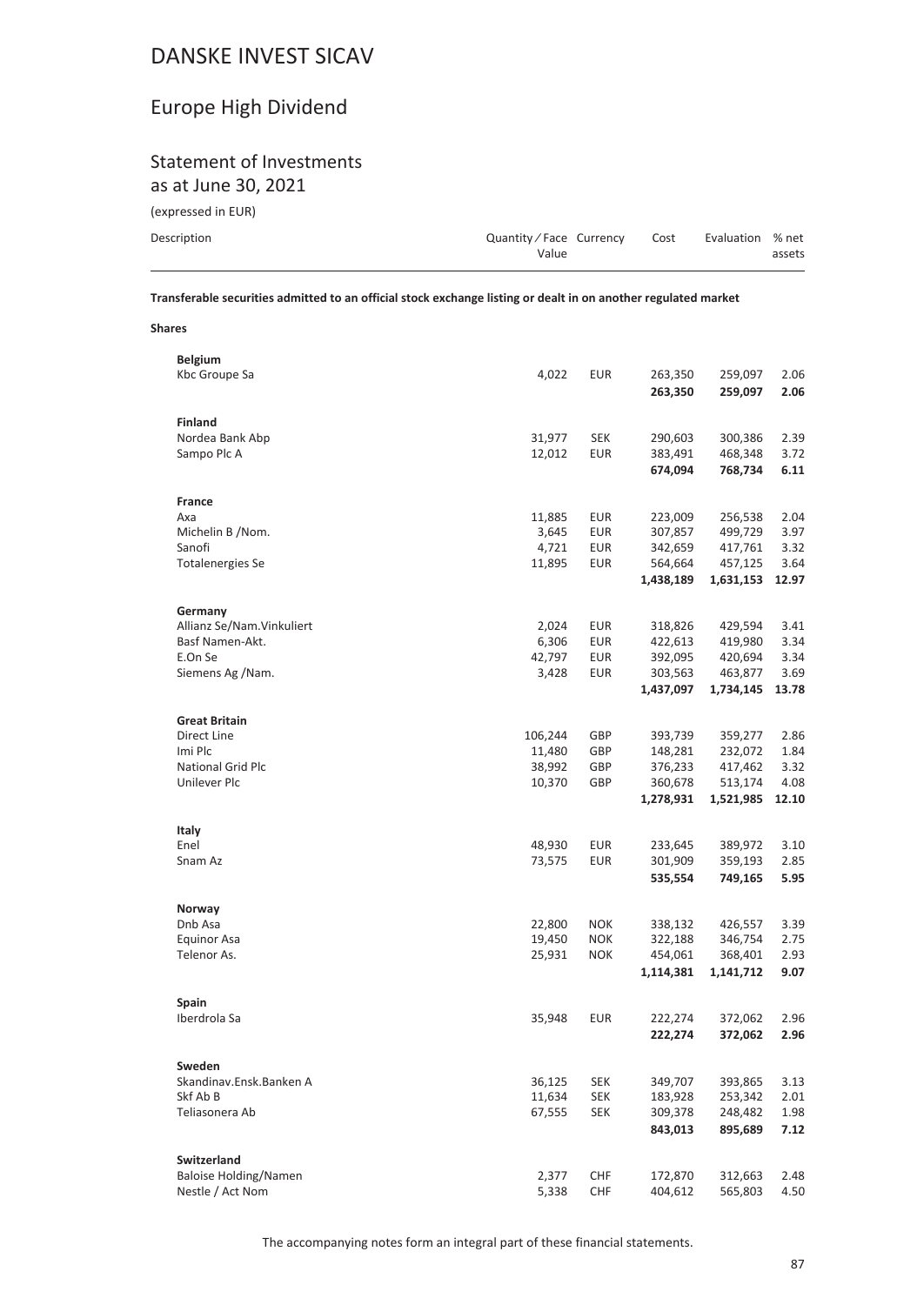### Europe High Dividend

#### Statement of Investments (continued) as at June 30, 2021

| Description                                                                                                               | Quantity / Face Currency<br>Value |            | Cost      | Evaluation                  | % net<br>assets |
|---------------------------------------------------------------------------------------------------------------------------|-----------------------------------|------------|-----------|-----------------------------|-----------------|
| Switzerland (continued)                                                                                                   |                                   |            |           |                             |                 |
| Novartis Ag Basel/Nam.                                                                                                    | 4,875                             | <b>CHF</b> | 302,126   | 375,547                     | 2.98            |
| Roche Holding Ag / Genussschein                                                                                           | 1,657                             | <b>CHF</b> | 393,253   | 528,806                     | 4.20            |
| Swisscom /Nam.                                                                                                            | 676                               | <b>CHF</b> | 230,108   | 325,359                     | 2.59            |
| Zurich Insurance Group/Nam                                                                                                | 1,328                             | <b>CHF</b> | 275,823   | 453,711                     | 3.61            |
|                                                                                                                           |                                   |            | 1,778,792 | 2,561,889                   | 20.36           |
| <b>The Netherlands</b>                                                                                                    |                                   |            |           |                             |                 |
| Koninklijke Ahold Delhaize N.V.                                                                                           | 16,460                            | EUR        | 405,946   | 410,348                     | 3.26            |
| Stellantis Br Rg                                                                                                          | 26,037                            | EUR        | 351,962   | 436,015                     | 3.47            |
|                                                                                                                           |                                   |            | 757,908   | 846.363                     | 6.73            |
| <b>Total - Shares</b>                                                                                                     |                                   |            |           | 10,343,583 12,481,994       | 99.21           |
| Total - Transferable securities admitted to an official stock exchange listing<br>or dealt in on another regulated market |                                   |            |           | 10,343,583 12,481,994 99.21 |                 |
| TOTAL INVESTMENT PORTFOLIO                                                                                                |                                   |            |           | 10,343,583 12,481,994       | 99.21           |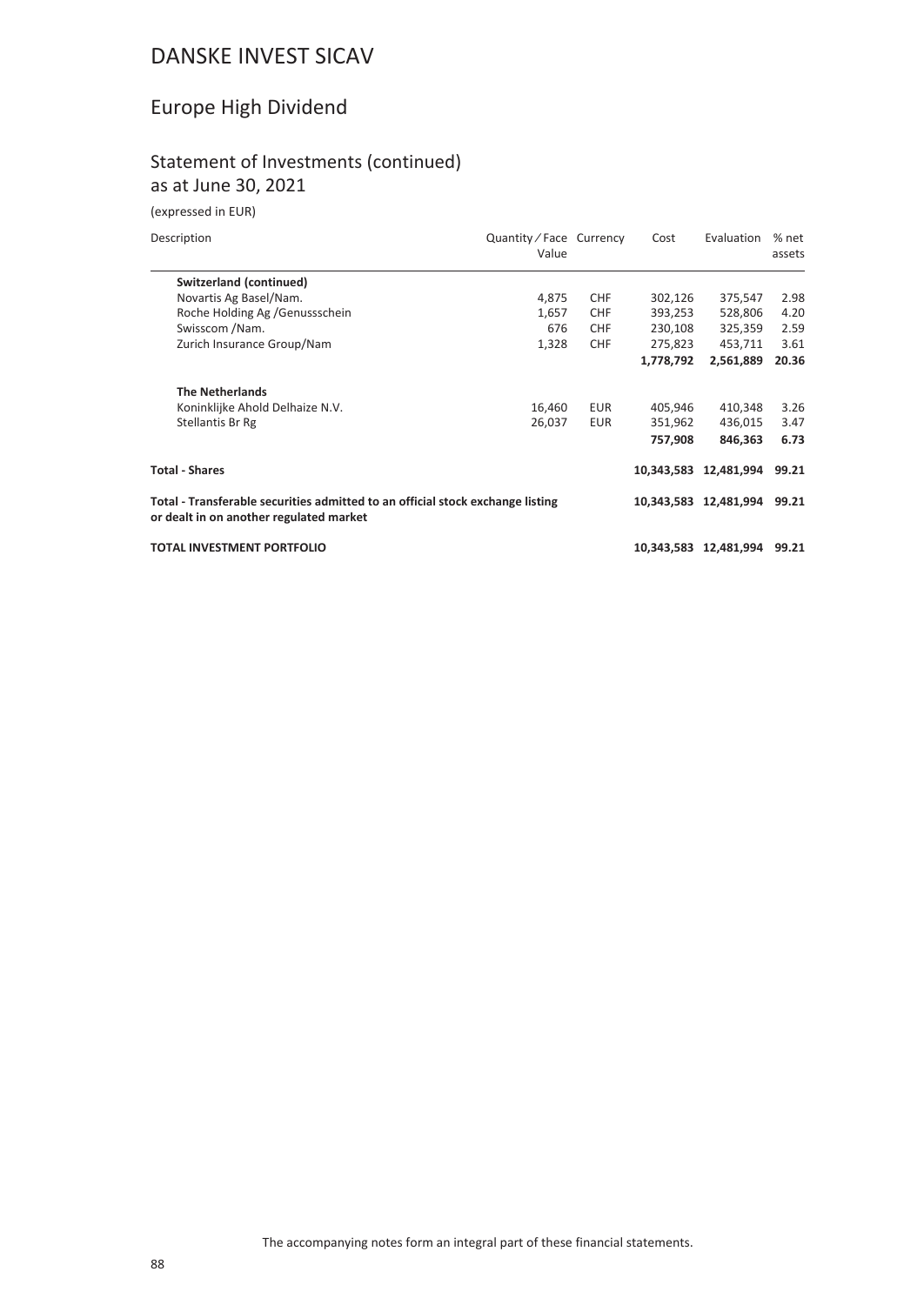### Europe High Dividend

#### Geographical and Economic Portfolio Breakdowns as at June 30, 2021

(expressed as a percentage of net assets)

| Geographical breakdown | %     |
|------------------------|-------|
| Switzerland            | 20.36 |
| Germany                | 13.78 |
| France                 | 12.97 |
| <b>Great Britain</b>   | 12.10 |
| Norway                 | 9.07  |
| Sweden                 | 7.12  |
| The Netherlands        | 6.73  |
| Finland                | 6.11  |
| Italy                  | 5.95  |
| Spain                  | 2.96  |
| Belgium                | 2.06  |
|                        | 99.21 |

| Economic breakdown                          | ℅     |
|---------------------------------------------|-------|
| Insurance                                   | 18.12 |
| <b>Public Services</b>                      | 15.57 |
| <b>Banks and Financial Institutions</b>     | 10.97 |
| <b>Pharmaceuticals and Cosmetics</b>        | 10.50 |
| <b>Food and Distilleries</b>                | 8.58  |
| <b>News Transmission</b>                    | 7.50  |
| Petrol                                      | 6.39  |
| Tyres & Rubber                              | 3.97  |
| Mechanics, Machinery                        | 3.85  |
| <b>Electronics and Electrical Equipment</b> | 3.69  |
| Automobile Industry                         | 3.47  |
| Chemicals                                   | 3.34  |
| Retail                                      | 3.26  |
|                                             | 99.21 |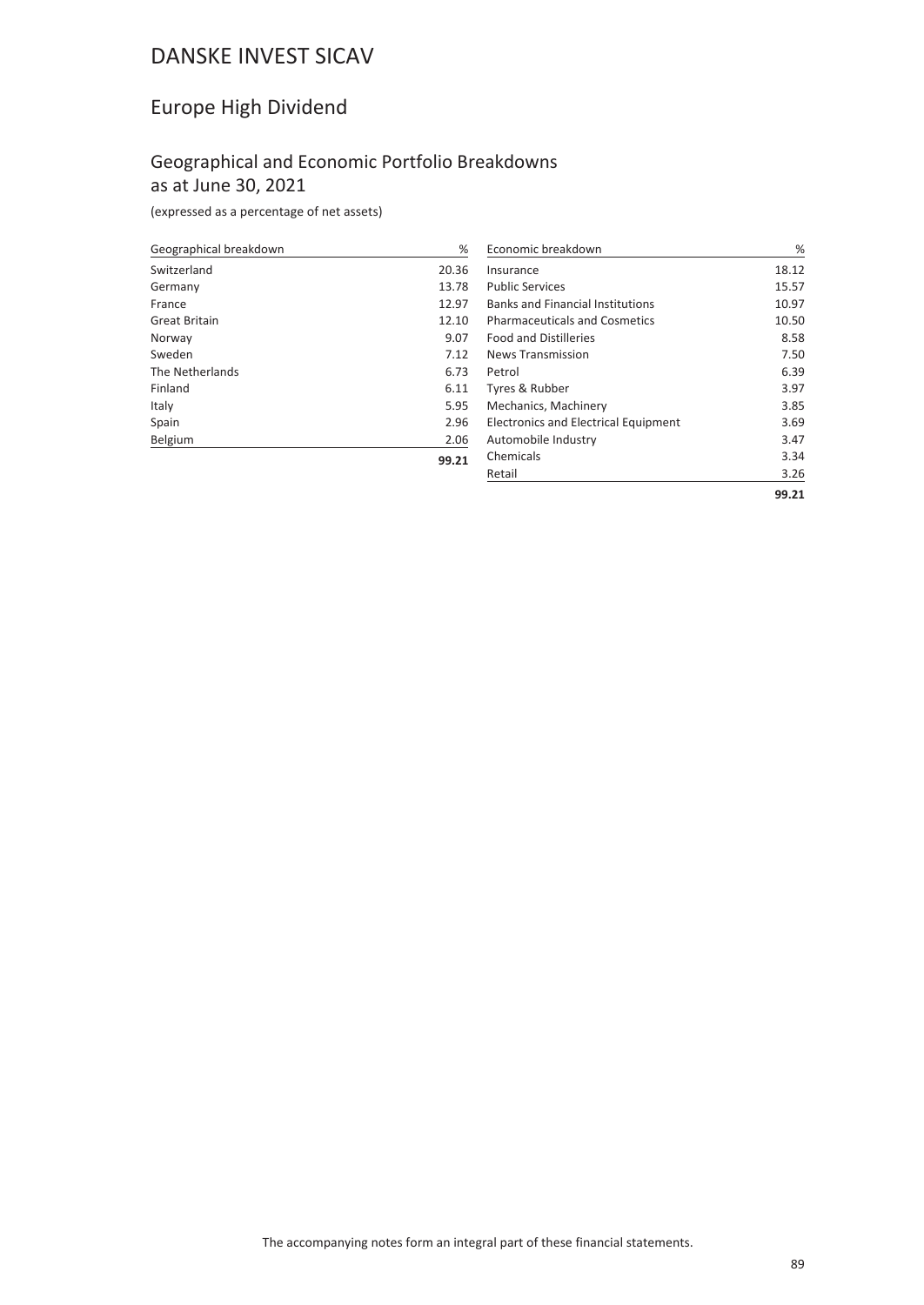### Europe Small Cap

# Statement of Investments

as at June 30, 2021

(expressed in EUR)

**Shares**

| Description | Quantity / Face Currency | Cost | Evaluation % net |        |
|-------------|--------------------------|------|------------------|--------|
|             | Value                    |      |                  | assets |
|             |                          |      |                  |        |

**Transferable securities admitted to an official stock exchange listing or dealt in on another regulated market**

| Austria                        |                        |            |                        |                         |              |
|--------------------------------|------------------------|------------|------------------------|-------------------------|--------------|
| Fabasoft Ag. Linz/Puchenau     | 94,690                 | EUR        | 4,165,108              | 3,991,184               | 1.43         |
|                                |                        |            | 4,165,108              | 3,991,184               | 1.43         |
| <b>Finland</b>                 |                        |            |                        |                         |              |
| Enento Group Oyj               | 113,866                | <b>EUR</b> | 3,493,180              | 3,814,511               | 1.37         |
|                                |                        |            | 3,493,180              | 3,814,511               | 1.37         |
|                                |                        |            |                        |                         |              |
| <b>France</b>                  |                        |            |                        |                         |              |
| Robertet Sa                    | 4,780                  | EUR        | 4,605,540              | 5,009,440               | 1.80         |
|                                |                        |            | 4,605,540              | 5,009,440               | 1.80         |
|                                |                        |            |                        |                         |              |
| Germany                        |                        |            |                        |                         |              |
| Atoss Software Ag Muenchen     | 22,345                 | EUR        | 2,529,624              | 4,107,011               | 1.47         |
| Dermapharm Holding Se          | 118,839                | <b>EUR</b> | 4,180,310              | 8,140,472               | 2.92         |
| Eqs Group N Namen-Akt.         | 158,141                | <b>EUR</b> | 5,768,396              | 5,946,102               | 2.13         |
| Exasol N                       | 149,912                | <b>EUR</b> | 2,244,470              | 2,590,479               | 0.93         |
| Fashionette I                  | 109,411                | <b>EUR</b> | 3,483,029              | 3,632,445               | 1.30         |
| Jdc Group Ag                   | 316,671                | <b>EUR</b> | 3,039,351              | 5,351,740               | 1.92         |
|                                |                        |            | 21,245,180             | 29,768,249              | 10.67        |
|                                |                        |            |                        |                         |              |
| <b>Great Britain</b>           |                        |            |                        |                         |              |
| Ab Dynamics Plc                | 235,182                | GBP        | 5,300,031              | 5,795,911               | 2.08         |
| Alpha Financial Markets        | 1,610,106              | GBP        | 3,810,873              | 6,644,535               | 2.38         |
| <b>Bioventix Plc</b>           | 65,807                 | GBP        | 2,711,333              | 3,064,537               | 1.10         |
| Craneware Plc                  | 283,168                | GBP        | 7,125,037              | 7,011,413               | 2.51         |
| <b>Diaceutics Rg</b>           | 1,288,274              | GBP        | 2,013,467              | 1,873,474               | 0.67         |
| Diploma Plc                    | 112,387                | GBP        | 2,272,976              | 3,859,298               | 1.38         |
| Discoverie Group Plc           | 667,959                | GBP        | 3,757,090              | 7,491,967               | 2.69         |
| Eco Animal Health Group Plc    | 1,506,632              | GBP        | 5,569,285              | 6,129,951               | 2.20         |
| Ergomed Plc                    | 408,910                | GBP        | 2,281,894              | 5,704,147               | 2.05         |
| Focusrite Plc                  | 269,124                | GBP        | 2,987,158              | 4,004,462               | 1.44         |
| Frp Advisory Rg                | 3,941,340              | GBP        | 4,456,947              | 5,956,197               | 2.14         |
| Games Workshop Group           | 37,828                 | GBP        | 4,409,952              | 5,136,153               | 1.84         |
| Gb Group Plc                   | 962,288                | GBP        | 9,010,268              | 9,346,162               | 3.35         |
| Ideagen Plc                    | 1,332,551              | GBP        | 3,057,764              | 3,973,315               | 1.42         |
| Judges Scientific Plc          | 70,245                 | GBP        | 4,194,617              | 4,818,009               | 1.73         |
| Learning / Reit<br>Marlowe Plc | 2,622,654<br>1,278,433 | GBP<br>GBP | 3,356,285              | 5,954,222<br>13,226,647 | 2.13<br>4.74 |
| Sdi Group Plc                  |                        | GBP        | 7,170,550<br>3,107,649 | 3,434,407               | 1.23         |
| <b>Treatt Plc</b>              | 1,389,654<br>461,102   | GBP        |                        | 6,330,364               | 2.27         |
| <b>Tristel Plc</b>             | 443,315                | GBP        | 2,466,486<br>2,024,320 | 3,227,577               | 1.16         |
| Victoria Plc                   | 246,679                | GBP        | 1,655,343              | 2,953,597               | 1.06         |
| Volution Group Plc             | 923,928                | GBP        | 2,112,222              | 4,682,808               | 1.68         |
| Yougov Plc                     | 524,655                | GBP        | 5,129,581              | 7,196,769               | 2.58         |
|                                |                        |            |                        | 89,981,128 127,815,922  | 45.83        |
|                                |                        |            |                        |                         |              |
| Guernsey                       |                        |            |                        |                         |              |
| <b>Burford Capital Limited</b> | 657,584                | GBP        | 5,471,343              | 5,759,918               | 2.07         |
|                                |                        |            | 5,471,343              | 5,759,918               | 2.07         |
|                                |                        |            |                        |                         |              |
| Ireland                        |                        |            |                        |                         |              |
| Uniphar Plc                    | 2,383,121              | <b>EUR</b> | 3,618,710              | 8,102,611               | 2.91         |
|                                |                        |            | 3,618,710              | 8,102,611               | 2.91         |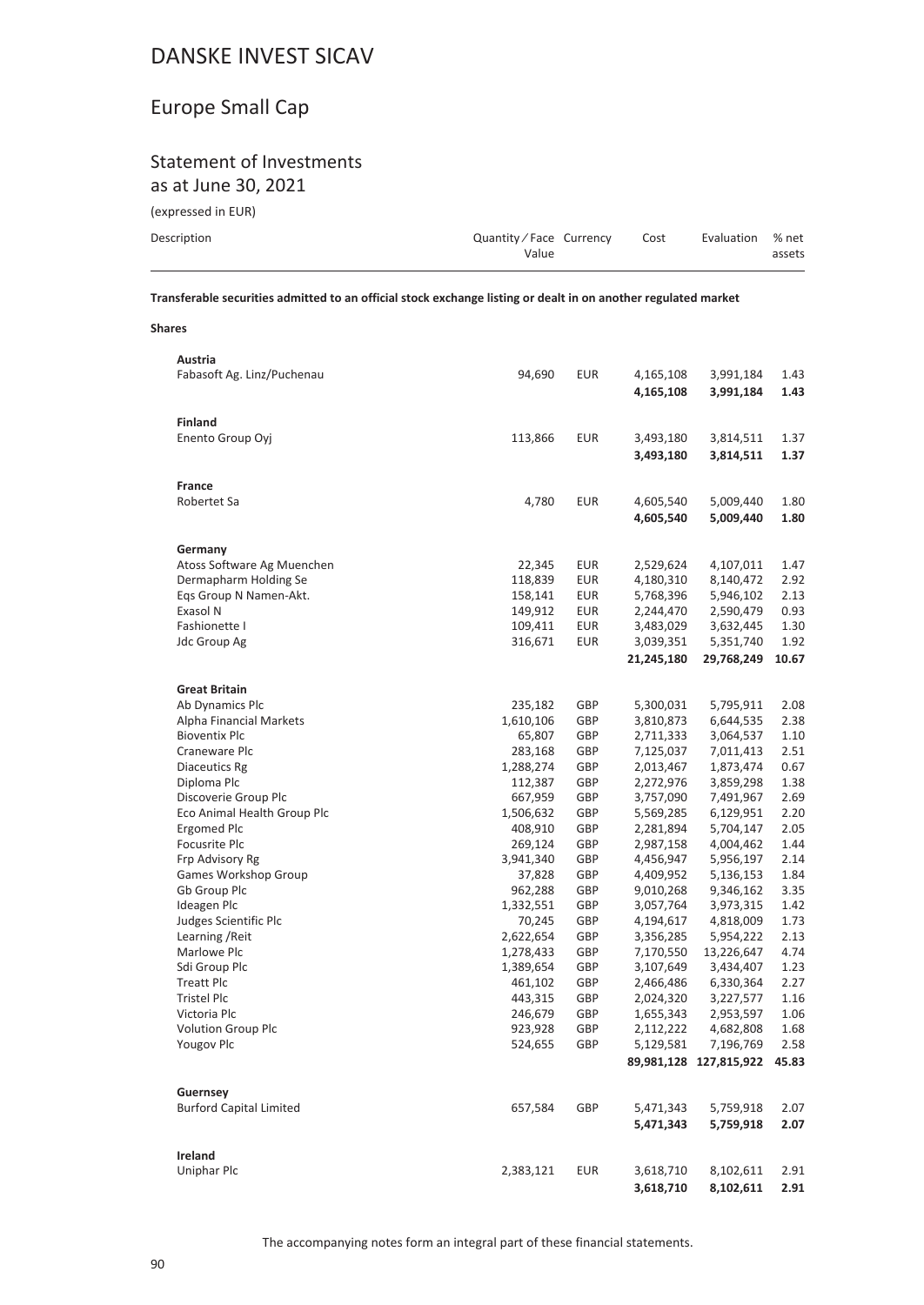### Europe Small Cap

#### Statement of Investments (continued) as at June 30, 2021

(expressed in EUR)

| Description                                                                                                               | Quantity / Face Currency<br>Value |            | Cost       | Evaluation              | % net<br>assets |
|---------------------------------------------------------------------------------------------------------------------------|-----------------------------------|------------|------------|-------------------------|-----------------|
| Italy                                                                                                                     |                                   |            |            |                         |                 |
| Carel Industries S.P.A.                                                                                                   | 192,434                           | <b>EUR</b> | 3,189,067  | 3,993,006               | 1.43            |
| F.I.L.A. Az.                                                                                                              | 214,917                           | <b>EUR</b> | 2,808,908  | 2,342,595               | 0.84            |
| Pharmanutra S.P.A.                                                                                                        | 19,230                            | <b>EUR</b> | 922,965    | 959,577                 | 0.35            |
|                                                                                                                           |                                   |            | 6,920,940  | 7,295,178               | 2.62            |
| Jersey                                                                                                                    |                                   |            |            |                         |                 |
| Jtc Plc                                                                                                                   | 912,264                           | GBP        | 6,669,185  | 6,574,974               | 2.36            |
| Mj Hudson Group Plc                                                                                                       | 4,400,373                         | GBP        | 2,649,156  | 2,672,745               | 0.96            |
|                                                                                                                           |                                   |            | 9,318,341  | 9,247,719               | 3.32            |
| Norway                                                                                                                    |                                   |            |            |                         |                 |
| Medistim Asa                                                                                                              | 123,025                           | <b>NOK</b> | 1,545,068  | 3,225,062               | 1.16            |
|                                                                                                                           |                                   |            | 1,545,068  | 3,225,062               | 1.16            |
| Portugal<br>Vaa-Vista Aleg Rg                                                                                             |                                   | <b>EUR</b> |            |                         |                 |
|                                                                                                                           | 647,588                           |            | 650,813    | 543,974                 | 0.19            |
|                                                                                                                           |                                   |            | 650,813    | 543,974                 | 0.19            |
| Singapore<br>Xp Power Ltd                                                                                                 | 122,278                           | GBP        | 6,964,306  | 7,863,434               | 2.82            |
|                                                                                                                           |                                   |            | 6,964,306  | 7,863,434               | 2.82            |
|                                                                                                                           |                                   |            |            |                         |                 |
| Spain                                                                                                                     |                                   |            |            |                         |                 |
| Applus Services S.A.                                                                                                      | 489,175                           | <b>EUR</b> | 4,313,162  | 4,126,191               | 1.48            |
|                                                                                                                           |                                   |            | 4,313,162  | 4,126,191               | 1.48            |
| Sweden                                                                                                                    |                                   |            |            |                         |                 |
| Aak Ab                                                                                                                    | 428,169                           | <b>SEK</b> | 7,111,312  | 8,086,980               | 2.90            |
| Absolent Gr Registered Shs                                                                                                | 77,603                            | <b>SEK</b> | 3,169,777  | 3,280,137               | 1.18            |
| Addlife Rg-B                                                                                                              | 125,951                           | <b>SEK</b> | 918,468    | 3,263,887               | 1.17            |
| Addtech Rg-B                                                                                                              | 281,705                           | <b>SEK</b> | 3,364,675  | 3,978,325               | 1.43            |
| Genovis Ab                                                                                                                | 594,383                           | <b>SEK</b> | 1,985,338  | 2,612,138               | 0.94            |
| Mips Ab                                                                                                                   | 41,860                            | <b>SEK</b> | 1,116,048  | 2,970,268               | 1.06            |
| Vitec Software Group Ab                                                                                                   | 73,235                            | <b>SEK</b> | 1,494,848  | 2,596,467               | 0.93            |
| Xano Industri Ab                                                                                                          | 78,899                            | <b>SEK</b> | 1,181,481  | 1,940,173               | 0.69            |
|                                                                                                                           |                                   |            | 20,341,947 | 28,728,375              | 10.30           |
| <b>Switzerland</b>                                                                                                        |                                   |            |            |                         |                 |
| Kardex Holding / Namen Akt.                                                                                               | 16,358                            | <b>CHF</b> | 2,428,694  | 3,220,814               | 1.15            |
|                                                                                                                           |                                   |            | 2,428,694  | 3,220,814               | 1.15            |
| <b>The Netherlands</b>                                                                                                    |                                   |            |            |                         |                 |
| Meltwater Rg Shs                                                                                                          | 1,207,801                         | <b>NOK</b> | 5,890,845  | 5,281,765               | 1.89            |
|                                                                                                                           |                                   |            | 5,890,845  | 5,281,765               | 1.89            |
| <b>United States of America</b>                                                                                           |                                   |            |            |                         |                 |
| Boku Inc / Regs                                                                                                           | 5,571,972                         | GBP        | 6,575,792  | 11,076,098              | 3.97            |
|                                                                                                                           |                                   |            | 6,575,792  | 11,076,098              | 3.97            |
| <b>Total - Shares</b>                                                                                                     |                                   |            |            | 197,530,097 264,870,445 | 94.98           |
| Total - Transferable securities admitted to an official stock exchange listing<br>or dealt in on another regulated market |                                   |            |            | 197,530,097 264,870,445 | 94.98           |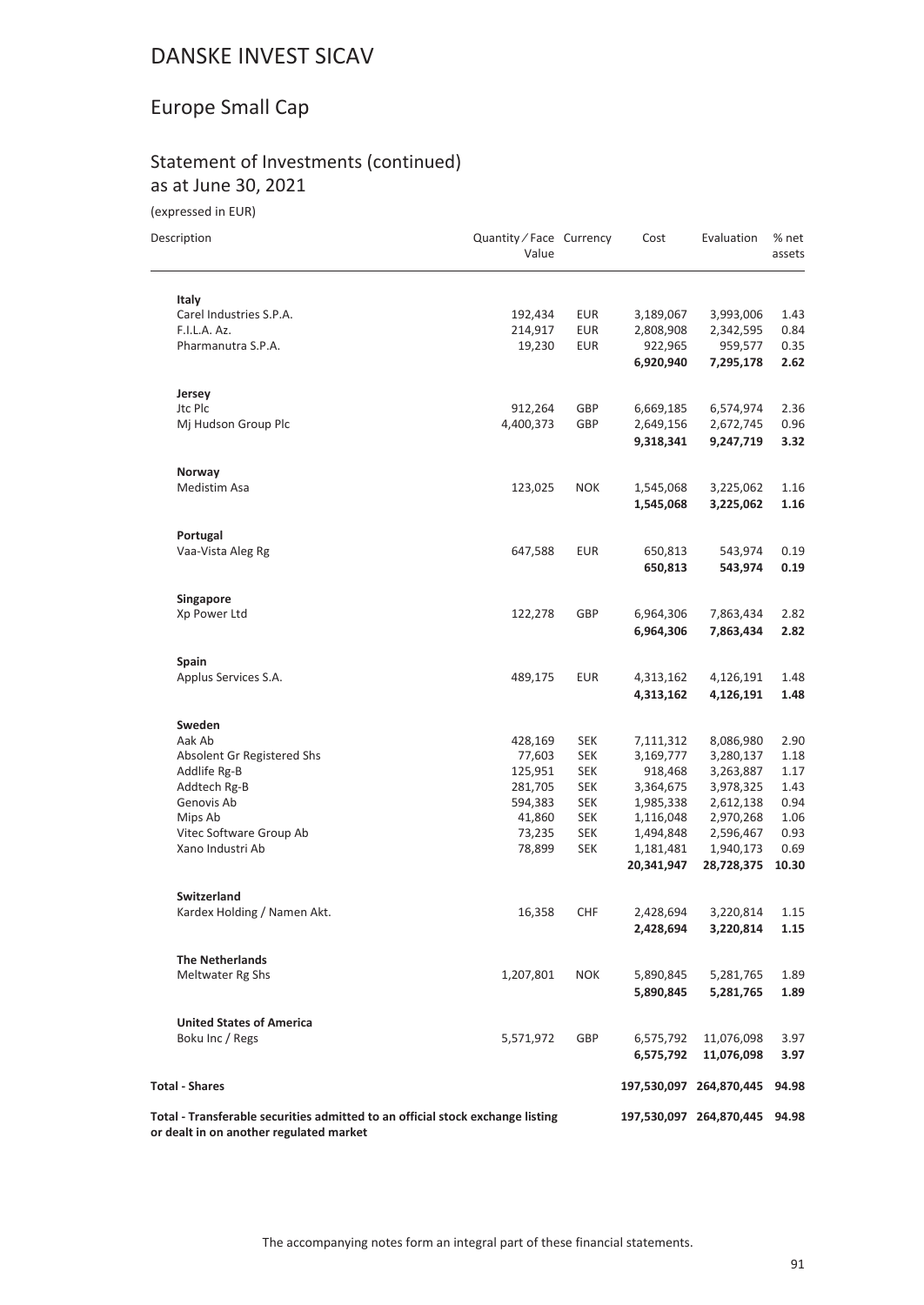### Europe Small Cap

#### Statement of Investments (continued)

as at June 30, 2021

| Description                                                                                      | Quantity / Face Currency<br>Value |            | Cost      | Evaluation              | % net<br>assets |
|--------------------------------------------------------------------------------------------------|-----------------------------------|------------|-----------|-------------------------|-----------------|
| Transferable securities and money market instruments dealt on other regulatory market            |                                   |            |           |                         |                 |
| <b>Shares</b>                                                                                    |                                   |            |           |                         |                 |
| Sweden                                                                                           |                                   |            |           |                         |                 |
| Tegnion Ab                                                                                       | 394,830                           | <b>SEK</b> | 3,032,638 | 2,994,615               | 1.07            |
| Upsales Tech Rg                                                                                  | 200,564                           | <b>SEK</b> | 1,590,639 | 1,715,302               | 0.62            |
|                                                                                                  |                                   |            | 4,623,277 | 4,709,917               | 1.69            |
| <b>Total - Shares</b>                                                                            |                                   |            | 4,623,277 | 4,709,917               | 1.69            |
| Total - Transferable securities and money market instruments dealt on other<br>regulatory market |                                   |            | 4,623,277 | 4,709,917               | 1.69            |
| <b>TOTAL INVESTMENT PORTFOLIO</b>                                                                |                                   |            |           | 202.153.374 269.580.362 | 96.67           |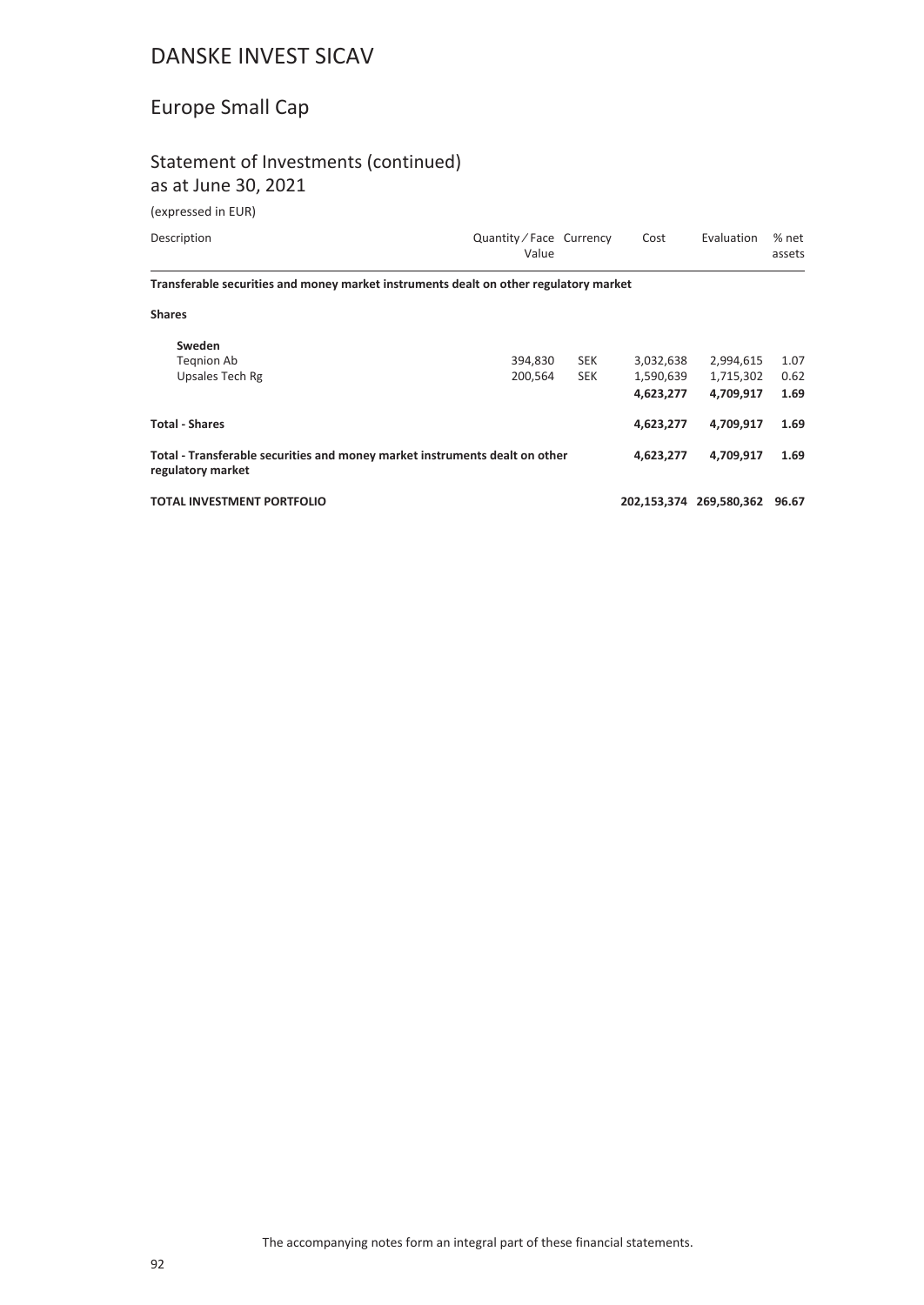### Europe Small Cap

#### Geographical and Economic Portfolio Breakdowns as at June 30, 2021

(expressed as a percentage of net assets)

| Geographical breakdown   | %     | Economic breakdown                              | %     |
|--------------------------|-------|-------------------------------------------------|-------|
| <b>Great Britain</b>     | 45.83 | <b>Other Services</b>                           | 18.66 |
| Sweden                   | 11.99 | Internet Software                               | 17.55 |
| Germany                  | 10.67 | <b>Pharmaceuticals and Cosmetics</b>            | 9.36  |
| United States of America | 3.97  | <b>Holding and Finance Companies</b>            | 9.01  |
| Jersey                   | 3.32  | Electronic Semiconductor                        | 8.06  |
| Ireland                  | 2.91  | Mechanics, Machinery                            | 5.73  |
| Singapore                | 2.82  | <b>Healthcare Education and Social Services</b> | 5.23  |
| Italy                    | 2.62  | Office Equipment, Computers                     | 4.66  |
| Guernsey                 | 2.07  | <b>Food and Distilleries</b>                    | 2.90  |
| The Netherlands          | 1.89  | Electronics and Electrical Equipment            | 2.87  |
| France                   | 1.80  | <b>Other Business Houses</b>                    | 2.27  |
| Spain                    | 1.48  | Chemicals                                       | 2.20  |
| Austria                  | 1.43  | Graphic Art, Publishing                         | 2.13  |
| Finland                  | 1.37  | Retail                                          | 1.84  |
| Norway                   | 1.16  | Biotechnology                                   | 1.77  |
| Switzerland              | 1.15  | Construction, Building Materials                | 1.18  |
| Portugal                 | 0.19  | Various Capital Goods                           | 1.06  |
|                          | 96.67 | <b>Consumer Goods</b>                           | 0.19  |
|                          |       |                                                 | 96.67 |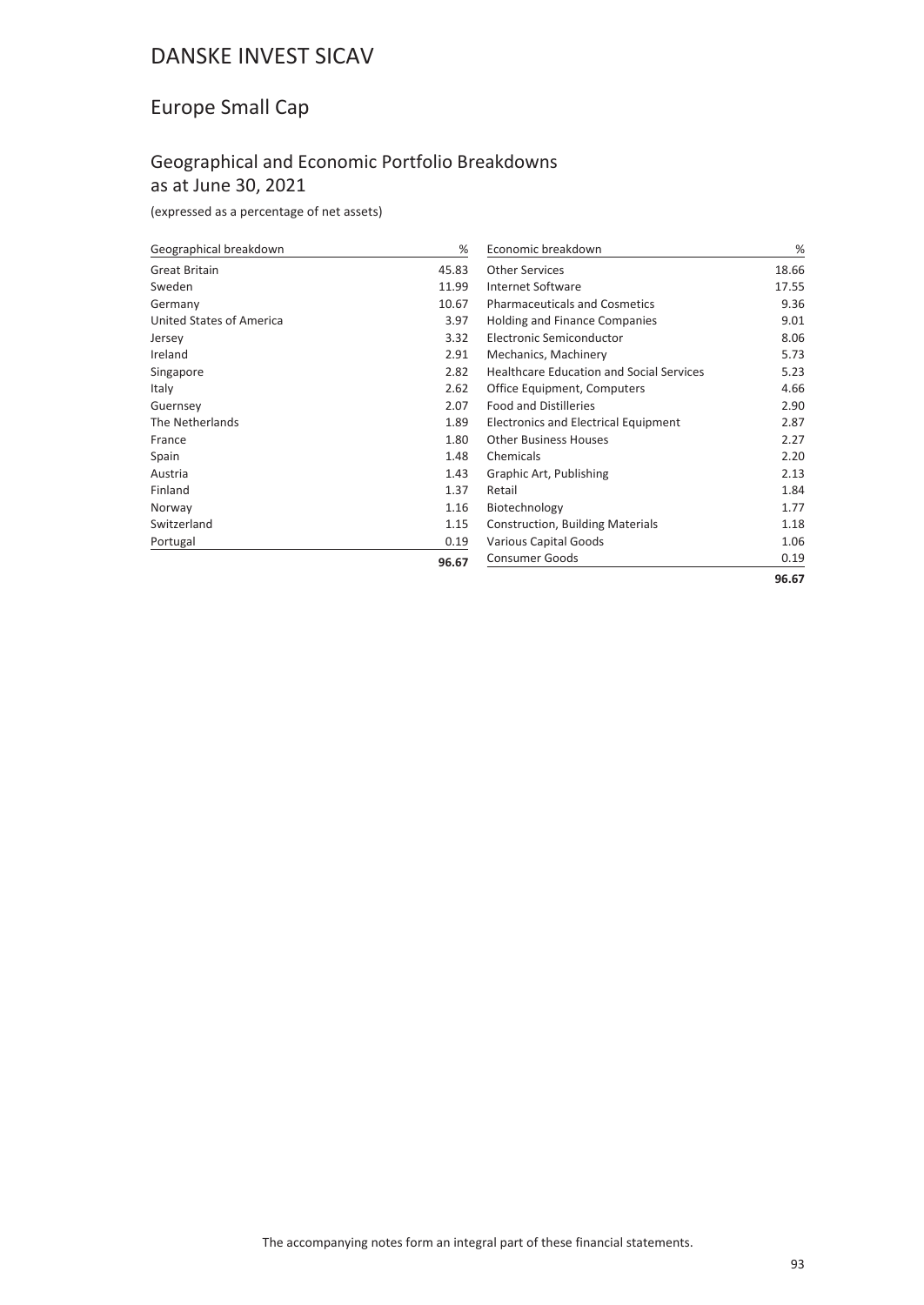### European Bond

#### Statement of Investments as at June 30, 2021

| (expressed in EUR) |  |  |  |
|--------------------|--|--|--|
|--------------------|--|--|--|

**Bonds**

| Evaluation % net |
|------------------|
| assets           |
|                  |

**Transferable securities admitted to an official stock exchange listing or dealt in on another regulated market**

| Australia                                                 |                    |                          |                   |                    |              |
|-----------------------------------------------------------|--------------------|--------------------------|-------------------|--------------------|--------------|
| Apt Pipelin 0.75% 21-15.03.29                             | 100,000            | <b>EUR</b>               | 99,653            | 98,938             | 0.55         |
| Transurban 1.45% 19-16.05.29                              | 100,000            | <b>EUR</b>               | 99,880            | 105,060            | 0.58         |
|                                                           |                    |                          | 199,533           | 203,998            | 1.13         |
|                                                           |                    |                          |                   |                    |              |
| <b>Belgium</b>                                            |                    |                          |                   |                    |              |
| Anheu Busc 2.875% 20-02.04.32                             | 100,000            | <b>EUR</b>               | 126,045           | 121,489            | 0.67         |
|                                                           |                    |                          | 126,045           | 121,489            | 0.67         |
| Cayman Islands                                            |                    |                          |                   |                    |              |
| Xlit 3.25%(Frn) 17-29.06.47                               | 100,000            | <b>EUR</b>               | 111,927           | 112,050            | 0.62         |
|                                                           |                    |                          | 111,927           | 112,050            | 0.62         |
|                                                           |                    |                          |                   |                    |              |
| <b>Czech Republic</b><br>Cez 0.875% 19-02.12.26           | 100,000            | <b>EUR</b>               | 99,126            | 102,442            | 0.57         |
|                                                           |                    |                          | 99,126            | 102,442            | 0.57         |
|                                                           |                    |                          |                   |                    |              |
| <b>Denmark</b>                                            |                    |                          |                   |                    |              |
| Dsk Bk 1.0% 21-15.05.31                                   | 100,000            | <b>EUR</b>               | 99,851            | 100,060            | 0.55         |
| Dsv 0.375% 20-26.02.27                                    | 100,000            | <b>EUR</b>               | 100,690           | 101,117            | 0.56         |
| Sydbank 1.375% 18-18.09.23                                | 100,000            | <b>EUR</b>               | 103,726           | 103,028            | 0.57         |
|                                                           |                    |                          | 304,267           | 304,205            | 1.68         |
| Estonia                                                   |                    |                          |                   |                    |              |
| Luminor 1.375% 19-21.10.22                                | 100,000            | <b>EUR</b>               | 99,853            | 101,532            | 0.56         |
|                                                           |                    |                          | 99,853            | 101,532            | 0.56         |
| <b>Finland</b>                                            |                    |                          |                   |                    |              |
| Elenia Fina 0.375% 20-06.02.27                            | 100,000            | <b>EUR</b>               | 100,634           | 100,205            | 0.55         |
| Kojamo Plc 1.625% 18-07.03.25                             | 200,000            | <b>EUR</b>               | 205,260           | 209,120            | 1.16         |
| Sbb Treasur 0.75% 20-14.12.28                             | 200,000            | <b>EUR</b>               | 195,427           | 195,812            | 1.08         |
|                                                           |                    |                          | 501,321           | 505,137            | 2.79         |
|                                                           |                    |                          |                   |                    |              |
| France                                                    |                    |                          |                   |                    |              |
| Bnpp 2.125%(Frn) 19-23.01.27<br>Essilor 0.50% 20-05.06.28 | 100,000            | <b>EUR</b>               | 101,440           | 107,867            | 0.60<br>0.57 |
| France 1.75% 13-25.11.24 / Oat                            | 100,000<br>800,000 | <b>EUR</b><br><b>EUR</b> | 99,485<br>913,550 | 102,665<br>863,712 | 4.78         |
| France 5.5% 98-2029 Oat                                   | 1,200,000          | <b>EUR</b>               | 1,788,276         | 1,735,488          | 9.60         |
| Orange 1.75% 20-Perp                                      | 100,000            | <b>EUR</b>               | 99,631            | 102,049            | 0.56         |
| Rci Banque 0.25% 19-08.03.23                              | 47,000             | <b>EUR</b>               | 46,850            | 47,239             | 0.26         |
| Totalebergies 3.875% 16-Perp                              | 100,000            | <b>EUR</b>               | 106,750           | 103,131            | 0.57         |
| Totalenergies 1.75% 19-Perp Regs                          | 100,000            | <b>EUR</b>               | 100,000           | 102,356            | 0.56         |
| Wendel 1.375% 19-26.04.26                                 | 100,000            | <b>EUR</b>               | 99,841            | 105,113            | 0.58         |
|                                                           |                    |                          | 3,355,823         | 3,269,620          | 18.08        |
|                                                           |                    |                          |                   |                    |              |
| Germany<br>Comzbk 0.625% 19-28.08.24                      | 56,000             | <b>EUR</b>               | 57,132            | 57,187             | 0.32         |
| Depfa 0.10% 21-02.02.26                                   | 100,000            | <b>EUR</b>               | 100,000           | 99,782             | 0.55         |
| Deut Bk 1.75% 20-19.11.30                                 | 100,000            | <b>EUR</b>               | 105,739           | 105,615            | 0.58         |
| Germany 0% 16-15.08.26                                    | 1,000,000          | <b>EUR</b>               | 1,041,160         | 1,029,950          | 5.70         |
| Germany 0% 18-14.04.23                                    | 300,000            | <b>EUR</b>               | 304,026           | 303,702            | 1.68         |
| Vantage Tow 0.75% 21-31.03.30                             | 100,000            | <b>EUR</b>               | 99,887            | 99,712             | 0.55         |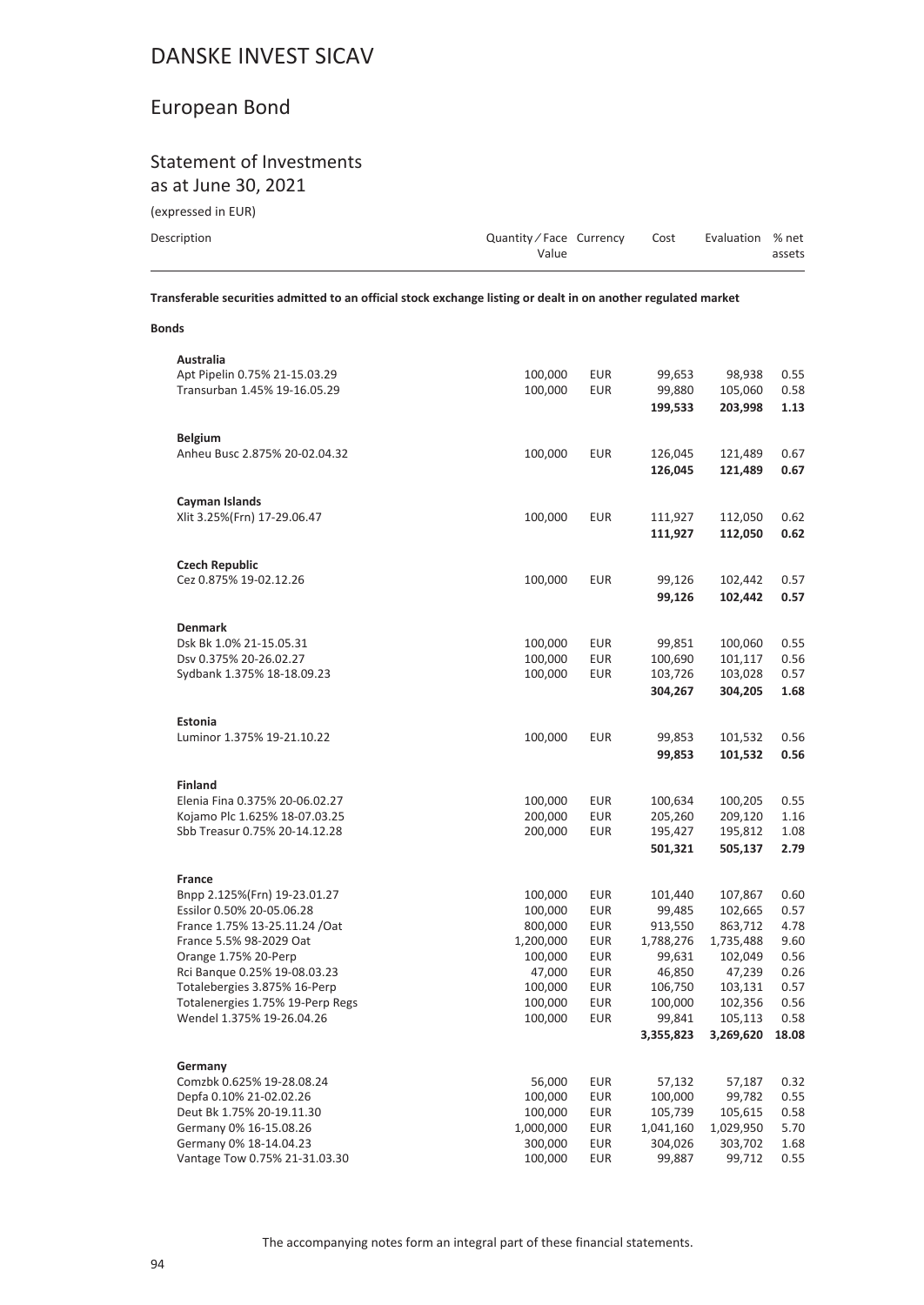### European Bond

#### Statement of Investments (continued) as at June 30, 2021

(expressed in EUR)

| Description                                                | Quantity / Face Currency<br>Value |            | Cost               | Evaluation           | % net<br>assets |
|------------------------------------------------------------|-----------------------------------|------------|--------------------|----------------------|-----------------|
| <b>Germany (continued)</b>                                 |                                   |            |                    |                      |                 |
| Vonovia 0.375% 21-16.06.27                                 | 100,000                           | <b>EUR</b> | 99,947             | 100,064              | 0.55            |
| Vw Bk 2.5% 19-31.07.26 Regs                                | 200,000                           | <b>EUR</b> | 217,178            | 222,256              | 1.23            |
|                                                            |                                   |            | 2,025,069          | 2,018,268            | 11.16           |
| <b>Great Britain</b>                                       |                                   |            |                    |                      |                 |
| Barclays 3.375% 20-02.04.25                                | 279,000                           | <b>EUR</b> | 303,865            | 303,881              | 1.68            |
| Bpcm 3.25% 20-Perp                                         | 152,000                           | <b>EUR</b> | 151,775            | 162,295              | 0.90            |
| Investec 0.50% 21-17.02.27                                 | 100,000                           | <b>EUR</b> | 99,774             | 99,397               | 0.55            |
| Motability 0.125% 21-20.07.28                              | 100,000                           | <b>EUR</b> | 99,502             | 99,144               | 0.55            |
| Tesco Corp 0.875% 19-29.05.26                              | 115,000                           | <b>EUR</b> | 114,417            | 118,143              | 0.65            |
| Tritax Euro 0.95% 21-02.06.26                              | 100,000                           | <b>EUR</b> | 99,130             | 99,807               | 0.55            |
|                                                            |                                   |            | 868,463            | 882,667              | 4.88            |
| Iceland                                                    |                                   |            |                    |                      |                 |
| Landsbknn 0.375% 21-23.05.25                               | 100,000                           | <b>EUR</b> | 99,569             | 99,683               | 0.55            |
|                                                            |                                   |            | 99,569             | 99,683               | 0.55            |
| Ireland                                                    |                                   |            |                    |                      |                 |
| Aib Grp 0.50% 21-17.11.27                                  | 100,000                           | <b>EUR</b> | 99,908             | 100,212              | 0.55            |
| Aib Mtge Bk 0.875% 16-04.02.23                             | 1,000,000                         | <b>EUR</b> | 1,044,400          | 1,021,558            | 5.65            |
| Fca Bank le 0.625% 19-24.11.22                             | 131,000                           | <b>EUR</b> | 130,626            | 132,299              | 0.73            |
| Fresenius F 0.875% 21-01.10.31<br>Ireland 3.4% 14-18.03.24 | 72,000                            | <b>EUR</b> | 71,392<br>983,362  | 71,653               | 0.40<br>4.90    |
|                                                            | 800,000                           | <b>EUR</b> | 2,329,688          | 886,344<br>2,212,066 | 12.23           |
| Italy                                                      |                                   |            |                    |                      |                 |
| Btps 2% 15-01.12.25 /Btp                                   | 1,125,000                         | <b>EUR</b> | 1,164,568          | 1,223,471            | 6.77            |
| Enel 1.375% 21-Perp                                        | 100,000                           | <b>EUR</b> | 99,233             | 98,809               | 0.55            |
| Isp 0.75% 21-16.03.28                                      | 101,000                           | <b>EUR</b> | 100,951            | 101,507              | 0.56            |
| Italy 2.5% 14-01.12.24 / Btp                               | 800,000                           | <b>EUR</b> | 892,730            | 872,136              | 4.82            |
|                                                            |                                   |            | 2,257,482          | 2,295,923            | 12.70           |
| Japan                                                      |                                   |            |                    |                      |                 |
| Takeda Phar 1.0% 20-09.07.29                               | 110,000                           | <b>EUR</b> | 114,917            | 113,347              | 0.63            |
|                                                            |                                   |            | 114,917            | 113,347              | 0.63            |
| Luxembourg                                                 |                                   |            |                    |                      |                 |
| Aroundtown 0.0% 20-16.07.26                                | 100,000                           | <b>EUR</b> | 98,145             | 97,631               | 0.54            |
| Becton 1.208% 19-04.06.26                                  | 100,000                           | <b>EUR</b> | 100,000            | 104,572              | 0.58            |
| Dh Eur 0.45% 19-18.03.28                                   | 100,000                           | <b>EUR</b> | 99,631             | 100,698              | 0.56            |
| Euroclear 1.375% 21-16.06.51                               | 100,000                           | <b>EUR</b> | 100,000            | 99,963               | 0.55            |
| Holcim Fin 0.5% 20-23.4.31 Regs                            | 101,000                           | <b>EUR</b> | 100,430            | 98,680               | 0.55            |
| Logicor Fin 1.50% 20-13.07.26                              | 200,000                           | <b>EUR</b> | 205,757<br>703,963 | 210,076<br>711,620   | 1.16<br>3.94    |
|                                                            |                                   |            |                    |                      |                 |
| Norway                                                     |                                   |            |                    |                      |                 |
| Santander 0.125%11.09.24                                   | 100,000                           | <b>EUR</b> | 96,900<br>96,900   | 100,401<br>100,401   | 0.56<br>0.56    |
|                                                            |                                   |            |                    |                      |                 |
| Slovakia                                                   |                                   |            |                    |                      |                 |
| Spp-Dist 1.0% 21-09.06.31                                  | 100,000                           | <b>EUR</b> | 99,613<br>99,613   | 100,794<br>100,794   | 0.56<br>0.56    |
|                                                            |                                   |            |                    |                      |                 |
| Spain<br>Fcc Aqualia 1.413% 17-08.06.22                    | 200,000                           | <b>EUR</b> | 200,521            | 201,868              | 1.12            |
| Fer Emision 0.54% 20-12.11.28                              | 100,000                           | <b>EUR</b> | 100,000            | 100,544              | 0.55            |
|                                                            |                                   |            |                    |                      |                 |

The accompanying notes form an integral part of these financial statements.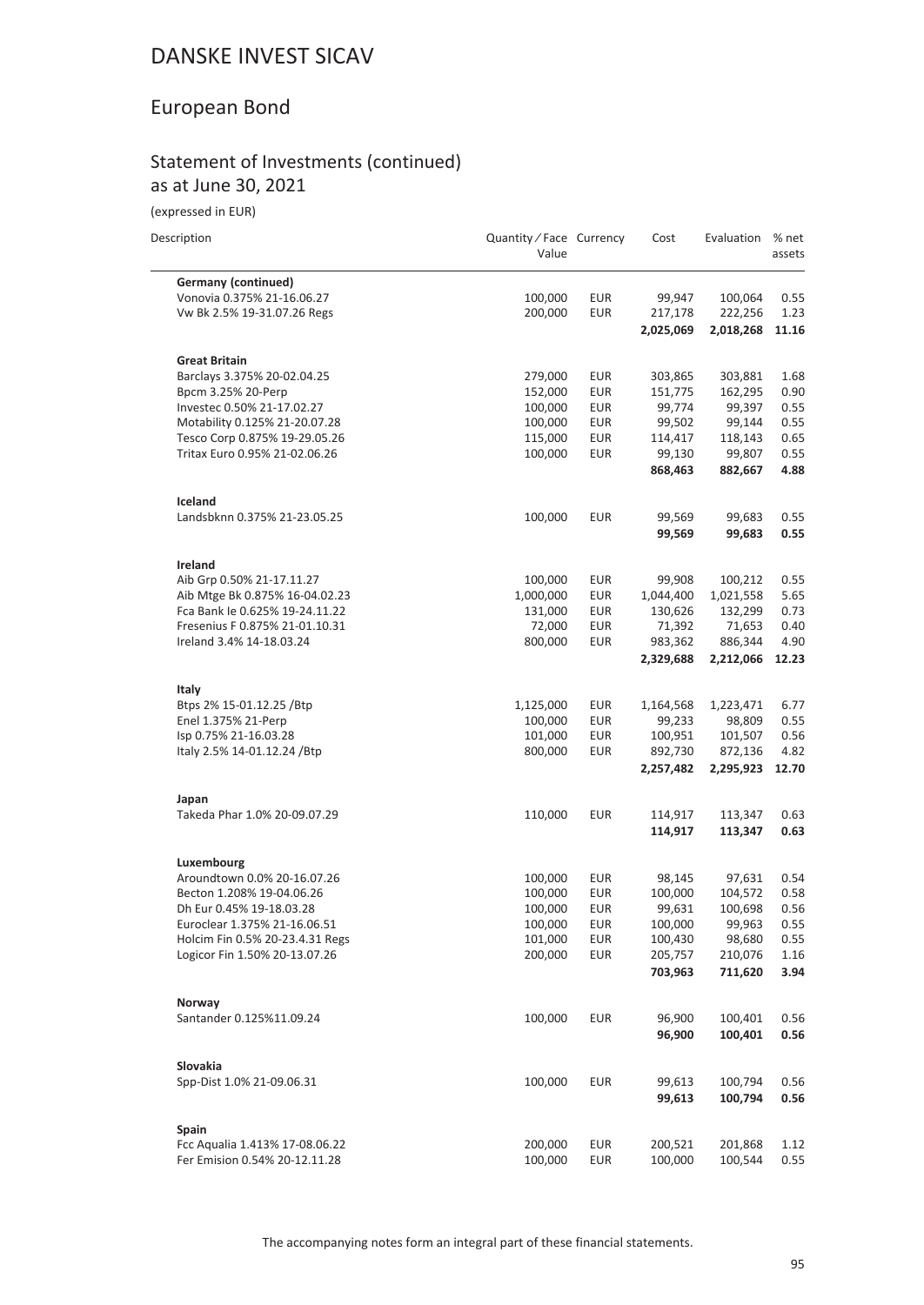### European Bond

#### Statement of Investments (continued) as at June 30, 2021

| Description                                                                                                               | Quantity / Face Currency<br>Value |            | Cost      | Evaluation                  | % net<br>assets |
|---------------------------------------------------------------------------------------------------------------------------|-----------------------------------|------------|-----------|-----------------------------|-----------------|
| Spain (continued)                                                                                                         |                                   |            |           |                             |                 |
| Spain 4.4% 13-31.10.23                                                                                                    | 1,075,000                         | <b>EUR</b> | 1,222,528 | 1,198,818                   | 6.63            |
| Spanish Gov 3.8% 14-30.04.24                                                                                              | 800,000                           | <b>EUR</b> | 975,034   | 896,800                     | 4.96            |
|                                                                                                                           |                                   |            | 2,498,083 | 2,398,030                   | 13.26           |
| Sweden                                                                                                                    |                                   |            |           |                             |                 |
| Eqt 0.875% 21-14.05.31                                                                                                    | 100,000                           | EUR        | 99,203    | 99,176                      | 0.55            |
| Tele2 Ab 1.125% 18-15.05.24                                                                                               | 200,000                           | <b>EUR</b> | 202,521   | 206,032                     | 1.14            |
|                                                                                                                           |                                   |            | 301,724   | 305,208                     | 1.69            |
| <b>Switzerland</b>                                                                                                        |                                   |            |           |                             |                 |
| Cs Ny 0.45% 20-19.05.25                                                                                                   | 200,000                           | <b>EUR</b> | 202,338   | 202,832                     | 1.12            |
|                                                                                                                           |                                   |            | 202,338   | 202,832                     | 1.12            |
| <b>The Netherlands</b>                                                                                                    |                                   |            |           |                             |                 |
| Akelius Res 1.125% 20-11.01.29                                                                                            | 100,000                           | <b>EUR</b> | 99,861    | 102,331                     | 0.56            |
| Danfoss I 0.375% 21-28.10.28                                                                                              | 110,000                           | <b>EUR</b> | 109,071   | 109,065                     | 0.60            |
| De Volksban 1.75% 20-22.10.30                                                                                             | 100,000                           | <b>EUR</b> | 99,963    | 104,841                     | 0.58            |
| Digital Dut 1.0% 20-15.01.32                                                                                              | 100,000                           | <b>EUR</b> | 99,017    | 98,978                      | 0.55            |
| H&M Fin 0.25% 21-25.08.29                                                                                                 | 100,000                           | <b>EUR</b> | 97,905    | 97,865                      | 0.54            |
| Novo Nordis 0.0% 21-04.06.24                                                                                              | 100,000                           | EUR        | 100,669   | 100,708                     | 0.56            |
| Prosus 1.539% 20-03.08.28                                                                                                 | 100,000                           | <b>EUR</b> | 100,000   | 103,288                     | 0.57            |
| Upjohn Fina 1.362% 20-23.06.27                                                                                            | 100,000                           | <b>EUR</b> | 100,000   | 104,645                     | 0.58            |
| Vw Intl Fin 2.5% 15-Perp                                                                                                  | 120,000                           | <b>EUR</b> | 120,360   | 121,684                     | 0.67            |
| Vw Intl Fin 3.875% 17-Perp                                                                                                | 100,000                           | <b>EUR</b> | 109,625   | 110,390                     | 0.61            |
| Vw Intl Fin 4.625% 14-Perp                                                                                                | 9,000                             | <b>EUR</b> | 9,912     | 10,232                      | 0.06            |
|                                                                                                                           |                                   |            | 1,046,383 | 1,064,027                   | 5.88            |
| <b>United States of America</b>                                                                                           |                                   |            |           |                             |                 |
| American Tc 0.875% 21-21.05.29                                                                                            | 104,000                           | <b>EUR</b> | 103,920   | 104,846                     | 0.58            |
| At&T Inc 2.35% 18-05.09.29                                                                                                | 100,000                           | <b>EUR</b> | 113,350   | 113,238                     | 0.63            |
| Autoliv Inc 0.75% 18-26.06.23                                                                                             | 150,000                           | <b>EUR</b> | 149,290   | 152,118                     | 0.84            |
| Verizon Com 1.875% 17-26.10.29                                                                                            | 100,000                           | <b>EUR</b> | 114,400   | 110,745                     | 0.61            |
|                                                                                                                           |                                   |            | 480,960   | 480,947                     | 2.66            |
| <b>Total - Bonds</b>                                                                                                      |                                   |            |           | 17,923,047 17,706,286       | 97.92           |
| Total - Transferable securities admitted to an official stock exchange listing<br>or dealt in on another regulated market |                                   |            |           | 17,923,047 17,706,286 97.92 |                 |
| TOTAL INVESTMENT PORTFOLIO                                                                                                |                                   |            |           | 17,923,047 17,706,286 97.92 |                 |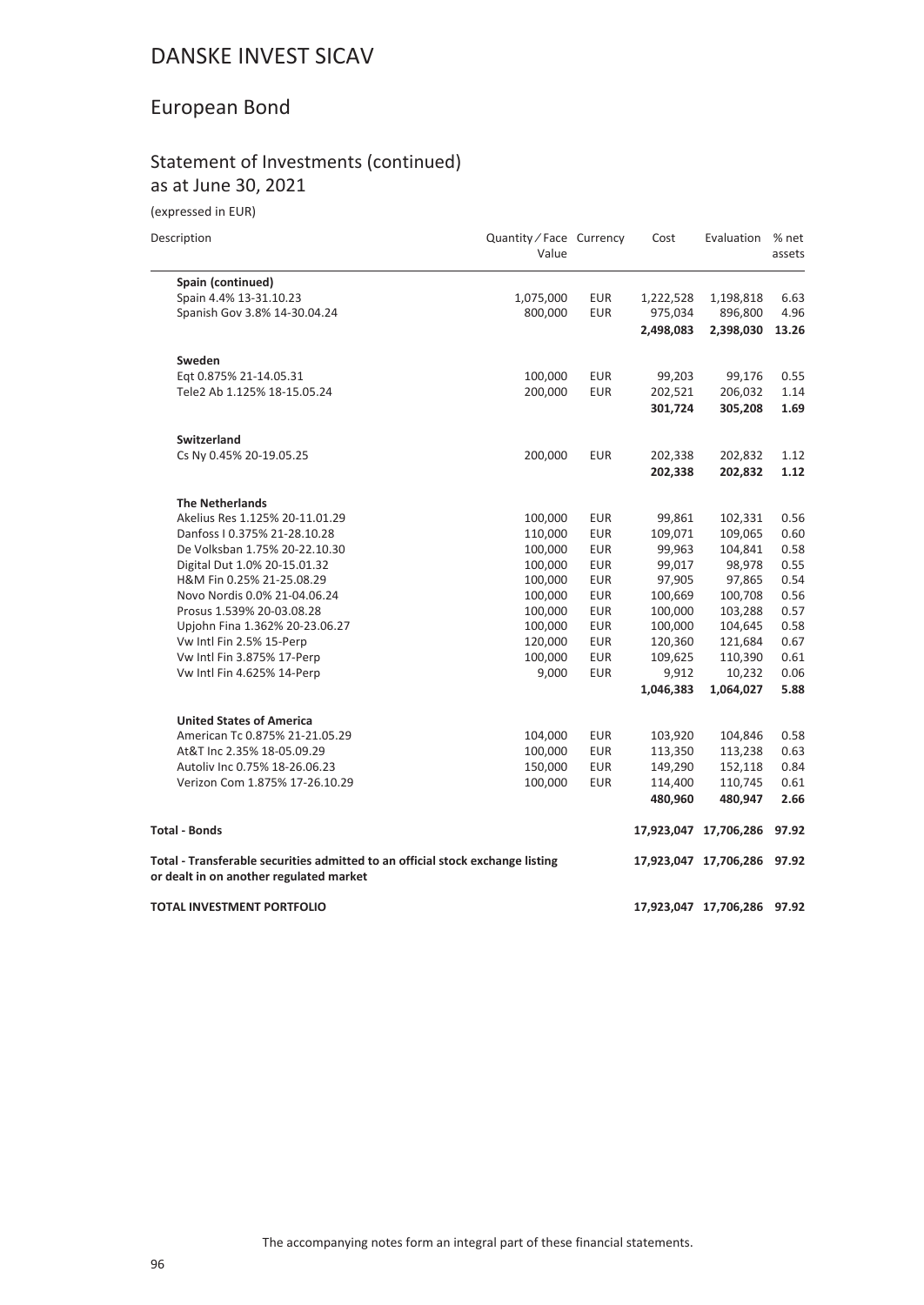### European Bond

#### Geographical and Economic Portfolio Breakdowns as at June 30, 2021

(expressed as a percentage of net assets)

| Geographical breakdown   | %     |
|--------------------------|-------|
| France                   | 18.08 |
| Spain                    | 13.26 |
| Italy                    | 12.70 |
| Ireland                  | 12.23 |
| Germany                  | 11.16 |
| The Netherlands          | 5.89  |
| <b>Great Britain</b>     | 4.88  |
| Luxembourg               | 3.94  |
| Finland                  | 2.79  |
| United States of America | 2.66  |
| Sweden                   | 1.69  |
| Denmark                  | 1.68  |
| Australia                | 1.13  |
| Switzerland              | 1.12  |
| Belgium                  | 0.67  |
| Japan                    | 0.63  |
| Cayman Islands           | 0.62  |
| Czech Republic           | 0.57  |
| Estonia                  | 0.56  |
| Slovakia                 | 0.56  |
| Norway                   | 0.56  |
| Iceland                  | 0.55  |
|                          | 97.92 |

| Economic breakdown                      | %     |
|-----------------------------------------|-------|
| States, Provinces and Municipalities    | 49.84 |
| <b>Banks and Financial Institutions</b> | 17.20 |
| <b>Holding and Finance Companies</b>    | 13.95 |
| News Transmission                       | 3.49  |
| Real Estate Companies                   | 3.38  |
| <b>Public Services</b>                  | 2.80  |
| Transportation                          | 2.24  |
| <b>Pharmaceuticals and Cosmetics</b>    | 1.20  |
| Petrol                                  | 1.13  |
| Automobile Industry                     | 0.84  |
| <b>Tobacco and Spirits</b>              | 0.67  |
| Mortgage and Funding Institutions       | 0.62  |
| Internet Software                       | 0.57  |
|                                         | 97.92 |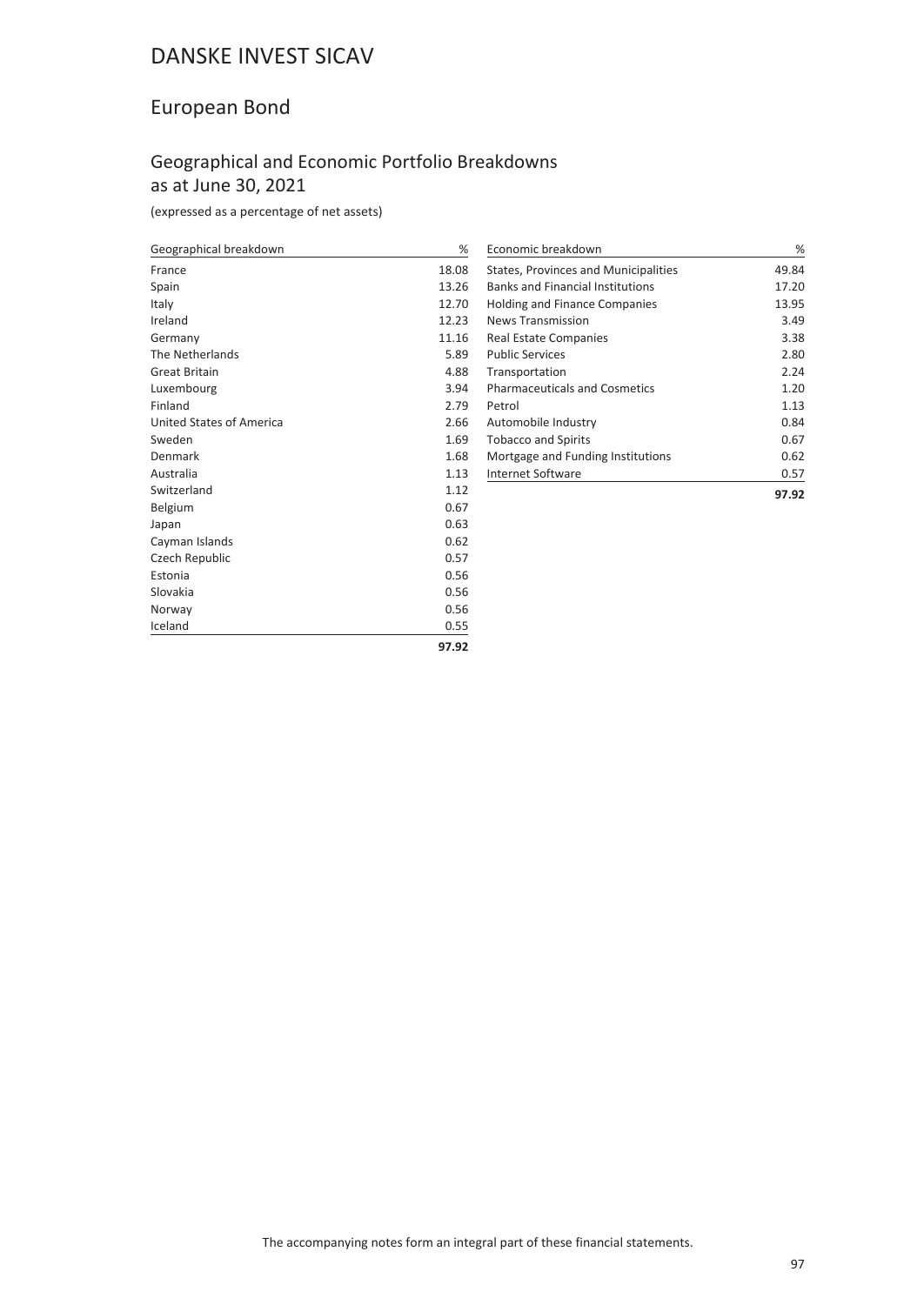### European Corporate Sustainable Bond

## **Statement of Investments**

as at June 30, 2021

(expressed in EUR)

**Bonds** 

| Description | Quantity/Face Currency<br>Value | Cost | Evaluation % net | assets |
|-------------|---------------------------------|------|------------------|--------|
|             |                                 |      |                  |        |

Transferable securities admitted to an official stock exchange listing or dealt in on another regulated market

| Austria                         |            |            |                         |                         |              |
|---------------------------------|------------|------------|-------------------------|-------------------------|--------------|
| Raiffeisen 6% 13-16.10.23       | 6,000,000  | EUR        | 7,026,080               | 6,822,540               | 0.92         |
| Uniqa 3.25% 20-09.10.35         | 3,200,000  | EUR        | 3,184,224               | 3,463,008               | 0.46         |
| Volksbank 0.875% 21-23.03.26    | 1,800,000  | EUR        | 1,790,208               | 1,815,264               | 0.24         |
|                                 |            |            | 12,000,512              | 12,100,812              | 1.62         |
| <b>Belgium</b>                  |            |            |                         |                         |              |
| Lonza Fin I 1.625% 20-21.04.27  | 2,250,000  | <b>EUR</b> | 2,257,427               | 2,424,803               | 0.32         |
|                                 |            |            | 2,257,427               | 2,424,803               | 0.32         |
| Cayman Islands                  |            |            |                         |                         |              |
| Xlit 3.25%(Frn) 17-29.06.47     | 5,750,000  | <b>EUR</b> | 5,769,364               | 6,442,875               | 0.86         |
|                                 |            |            | 5,769,364               | 6,442,875               | 0.86         |
| <b>Denmark</b>                  |            |            |                         |                         |              |
| Danfoss A/S 1.375% 14-23.02.22  | 6,194,000  | EUR        | 6,399,606               | 6,231,536               | 0.83         |
| Dong Energy 2.25% 17-Perp       | 7,000,000  | <b>EUR</b> | 7,345,159               | 7,313,250               | 0.98         |
| Dsk Bk 0.75% 21-09.06.29        | 1,316,000  | <b>EUR</b> | 1,314,566               | 1,316,303               | 0.18         |
| Dsk Bk 1.0% 21-15.05.31         | 4,718,000  | <b>EUR</b> | 4,714,155               | 4,720,831               | 0.63         |
| Dsk Bk 1.625% 19-15.03.24       | 5,650,000  | EUR        | 5,625,069               | 5,899,391               | 0.79         |
| Iss Global 0.875% 19-18.06.26   | 10,110,000 | <b>EUR</b> | 9,978,570               | 10,215,750              | 1.37         |
| Jyske Bk 1.25% 20-28.01.31      | 1,550,000  | <b>EUR</b> | 1,559,257               | 1,565,484               | 0.21         |
| Orsted 1.75% 19-09.12.3019      | 7,000,000  | EUR        | 6,946,799               | 7,171,500               | 0.96         |
| Vestas Wind 2.75% 15-11.03.22   | 5,375,000  | <b>EUR</b> | 5,724,648               | 5,439,500               | 0.73         |
|                                 |            |            | 49,607,829              | 49,873,545              | 6.68         |
| <b>Finland</b>                  |            |            |                         |                         |              |
| Kojamo Plc 0.875% 21-28.05.29   | 5,085,000  | EUR        | 5,036,387               | 5,094,560               | 0.68         |
| Op Corp 0.375% 19-26.02.24      | 5,000,000  | <b>EUR</b> | 4,982,412               | 5,083,600               | 0.68         |
| Sbb Treasur 1.125% 21-26.11.29  | 7,800,000  | EUR        | 7,692,126               | 7,760,064               | 1.04         |
| Stora Enso 0.625% 20-02.12.30   | 5,000,000  | EUR        | 4,960,550               | 4,974,050               | 0.67         |
| Stora Enso 1.875% 19-20.02.24   | 64,000,000 | <b>SEK</b> | 6,150,176               | 6,517,269               | 0.87         |
| Stora Enso 2.125% 16-16.06.23   | 4,200,000  | EUR        | 4,332,090               | 4,358,046               | 0.59         |
| Tieto Corp 1.375% 18-12.09.24   | 3,000,000  | EUR        | 2,985,600               | 3,087,630               | 0.41         |
| Upm Kymmene 0.125% 20-19.11.28  | 8,000,000  | <b>EUR</b> | 7,925,920               | 7,864,160               | 1.06         |
|                                 |            |            | 44,065,261              | 44,739,379              | 6.00         |
| France                          |            |            |                         |                         |              |
| Arkema 1.5% 15-20.01.25 Regs    | 1,500,000  | <b>EUR</b> | 1,555,350               | 1,583,295               | 0.21         |
| Arkema 1.5% 17-20.04.27 Regs    | 3,000,000  | <b>EUR</b> | 2,957,730               | 3,233,880               | 0.43         |
| Bqe Postale 1.375% 19-24.04.29  | 3,600,000  | EUR        | 3,595,374               | 3,834,720               | 0.51         |
| Danone 1.75% 17-Perp            | 12,900,000 | EUR        | 12,922,066              | 13,210,632              | 1.77         |
| Gdf Suez 3.25% 19-Perp          | 6,000,000  | <b>EUR</b> | 5,930,636               | 6,494,760               | 0.87         |
| Gecina 1.5% 15-20.01.25         | 7,100,000  | EUR        | 7,320,020               | 7,504,558               | 1.01         |
| Gecina 2% 15-17.06.24           | 2,500,000  | EUR        | 2,702,950               | 2,662,900               | 0.36         |
| Icade Sa 1.5% 17-13.09.27 Regs  | 8,100,000  | EUR        | 8,041,626               | 8,707,581               | 1.17         |
| Legrand 0.5% 17-09.10.23        | 4,000,000  | EUR        | 3,978,060               | 4,060,240               | 0.54         |
| Unibail Rod 2.875%(Frn) 18-Perp | 9,000,000  | EUR        | 8,667,250               | 9,063,180               | 1.22         |
| Valeo Sa 1.5% 18-18.06.25       | 7,000,000  | EUR        | 7,035,380<br>64,706,442 | 7,207,480<br>67,563,226 | 0.97<br>9.06 |
|                                 |            |            |                         |                         |              |
| Germany                         |            |            |                         |                         |              |
| Allianz Se 4.75% 13-Perp        | 3,900,000  | EUR        | 4,314,806               | 4,292,223               | 0.58         |
| Berl-Han Hy 0.5% 16-26.09.23    | 6,600,000  | EUR        | 6,615,169               | 6,681,048               | 0.90         |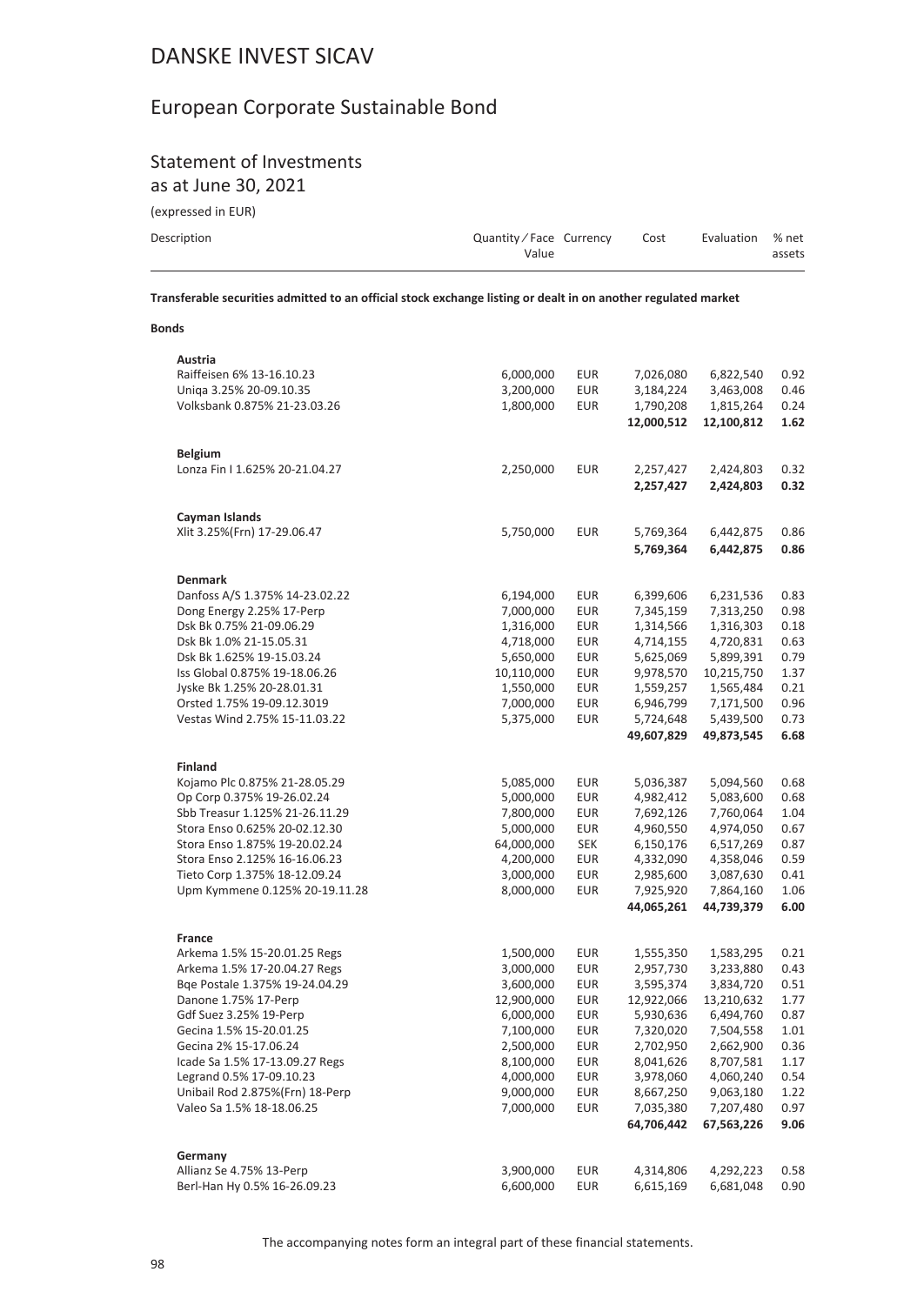### European Corporate Sustainable Bond

#### Statement of Investments (continued) as at June 30, 2021

(expressed in EUR)

| Description                       | Quantity / Face Currency<br>Value |            | Cost                    | Evaluation              | % net<br>assets |
|-----------------------------------|-----------------------------------|------------|-------------------------|-------------------------|-----------------|
| <b>Germany (continued)</b>        |                                   |            |                         |                         |                 |
| Berlin Hyp 0.375% 21-21.04.31     | 700,000                           | <b>EUR</b> | 697,536                 | 700,511                 | 0.09            |
| By Lbk 1.0% 21-23.09.31           | 2,300,000                         | <b>EUR</b> | 2,290,291               | 2,295,331               | 0.31            |
| Comzbk 0.75% 20-24.03.26          | 3,800,000                         | <b>EUR</b> | 3,781,494               | 3,868,438               | 0.52            |
| Comzbk 1.25% 18-23.10.23          | 8,100,000                         | <b>EUR</b> | 8,032,940               | 8,340,371               | 1.12            |
| Deut Bk 1.75% 20-19.11.30         | 3,200,000                         | <b>EUR</b> | 3,358,784               | 3,379,680               | 0.45            |
| Deutsch Bah Frn 17-06.12.24 Regs  | 1,500,000                         | <b>EUR</b> | 1,521,420               | 1,515,600               | 0.20            |
| Dt Bahn Fin 0.95% 19-Perp         | 4,800,000                         | <b>EUR</b> | 4,789,321               | 4,798,512               | 0.64            |
| Hamburger H 0.125% 21-24.02.31    | 2,000,000                         | <b>EUR</b> | 1,979,060               | 1,978,740               | 0.27            |
| Munich Re 1.25% 20-26.05.41       | 6,300,000                         | <b>EUR</b> | 6,227,361               | 6,386,814               | 0.86            |
| Symrise Ag 1.25% 19-29.11.25      | 9,750,000                         | <b>EUR</b> | 9,669,465               | 10,148,560              | 1.36            |
| Vantage Tow 0.75% 21-31.03.30     | 4,600,000                         | <b>EUR</b> | 4,594,802               | 4,586,752               | 0.61            |
| Vonovia 0.375% 21-16.06.27        | 9,400,000                         | <b>EUR</b> | 9,395,018<br>67,267,467 | 9,406,016<br>68,378,596 | 1.26<br>9.17    |
| <b>Great Britain</b>              |                                   |            |                         |                         |                 |
| Barclays 0.625% 17-14.11.23       | 7,600,000                         | EUR        | 7,432,259               | 7,686,260               | 1.03            |
| Barclays 1.125% 21-22.03.31       | 5,648,000                         | <b>EUR</b> | 5,649,360               | 5,674,715               | 0.76            |
| Cs Au 0.25% 21-05.01.26           | 5,524,000                         | <b>EUR</b> | 5,512,344               | 5,541,235               | 0.74            |
| Investec 0.50% 21-17.02.27        | 3,336,000                         | <b>EUR</b> | 3,328,461               | 3,315,884               | 0.44            |
| Motability 0.125% 21-20.07.28     | 7,121,000                         | <b>EUR</b> | 7,096,076               | 7,060,044               | 0.95            |
| Std Chart 0.9% 19-02.07.27        | 6,750,000                         | <b>EUR</b> | 6,732,248               | 6,951,150               | 0.93            |
| Tritax Euro 0.95% 21-02.06.26     | 3,591,000                         | <b>EUR</b> | 3,559,758               | 3,584,069               | 0.48            |
| Vodafone 0.9% 19-24.11.26 Regs    | 3,000,000                         | <b>EUR</b> | 3,146,625               | 3,120,510               | 0.42            |
|                                   |                                   |            | 42,457,131              | 42,933,867              | 5.75            |
| Iceland                           |                                   |            |                         |                         |                 |
| Landsbknn 0.375% 21-23.05.25      | 3,340,000                         | <b>EUR</b> | 3,325,605               | 3,329,412               | 0.45            |
|                                   |                                   |            | 3,325,605               | 3,329,412               | 0.45            |
| Ireland                           |                                   |            |                         |                         |                 |
| Aib Grp 0.50% 21-17.11.27         | 4,646,000                         | <b>EUR</b> | 4,641,726               | 4,655,850               | 0.63            |
| Fresenius F 0.875% 21-01.10.31    | 3,600,000                         | <b>EUR</b> | 3,569,616               | 3,582,648               | 0.48            |
| Smurfit Kap 2.875% 18-15.01.26    | 2,050,000                         | <b>EUR</b> | 2,269,387               | 2,267,443               | 0.30            |
|                                   |                                   |            | 10,480,729              | 10,505,941              | 1.41            |
| Italy                             |                                   |            |                         |                         |                 |
| Assgen 2.124% 19-01.10.30         | 7,500,000                         | EUR        | 7,500,000               | 7,931,775               | 1.06            |
| Enel 1.375% 21-Perp               | 4,275,000                         | <b>EUR</b> | 4,242,211               | 4,224,085               | 0.57            |
| Erg 0.50% 20-11.09.27             | 5,650,000                         | <b>EUR</b> | 5,606,672               | 5,637,909               | 0.76            |
| Isp 0.75% 19-04.12.24 Regs        | 5,500,000                         | <b>EUR</b> | 5,500,492               | 5,637,280               | 0.76            |
| Isp 0.75% 21-16.03.28             | 4,611,000                         | <b>EUR</b> | 4,608,787               | 4,634,147               | 0.62            |
| Unicredit 0.80% 21-05.07.29       | 2,482,000                         | <b>EUR</b> | 2,480,833               | 2,486,691               | 0.33            |
|                                   |                                   |            | 29,938,995              | 30,551,887              | 4.10            |
| Japan                             |                                   |            |                         |                         |                 |
| Takeda Phar 1.375% 20-09.07.32    | 9,500,000                         | <b>EUR</b> | 10,027,450              | 9,863,185               | 1.32            |
|                                   |                                   |            | 10,027,450              | 9,863,185               | 1.32            |
| <b>Mauritius</b>                  |                                   |            |                         |                         |                 |
| Bayport Mgt 11.5% 19-14.06.22     | 4,500,000                         | <b>USD</b> | 4,039,135<br>4,039,135  | 3,718,695<br>3,718,695  | 0.50<br>0.50    |
|                                   |                                   |            |                         |                         |                 |
| Norway<br>Entra 2.79% 19-22.05.26 | 55,000,000                        | <b>NOK</b> | 5,617,060               | 5,676,558               | 0.76            |
| Entra Frn 16-22.09.23             | 55,000,000                        | <b>NOK</b> | 5,954,676               | 5,443,954               | 0.73            |
| Havilafjord Frn 18-19.06.23       | 50,000,000                        | <b>NOK</b> | 5,236,355               | 4,936,371               | 0.66            |
| Hexagon Frn 19-15.03.23           | 60,000,000                        | <b>NOK</b> | 6,120,817               | 5,924,127               | 0.79            |
| Marine Harv Frn 18-12.06.23       | 6,000,000                         | <b>EUR</b> | 6,000,000               | 6,091,309               | 0.82            |
|                                   |                                   |            |                         |                         |                 |

The accompanying notes form an integral part of these financial statements.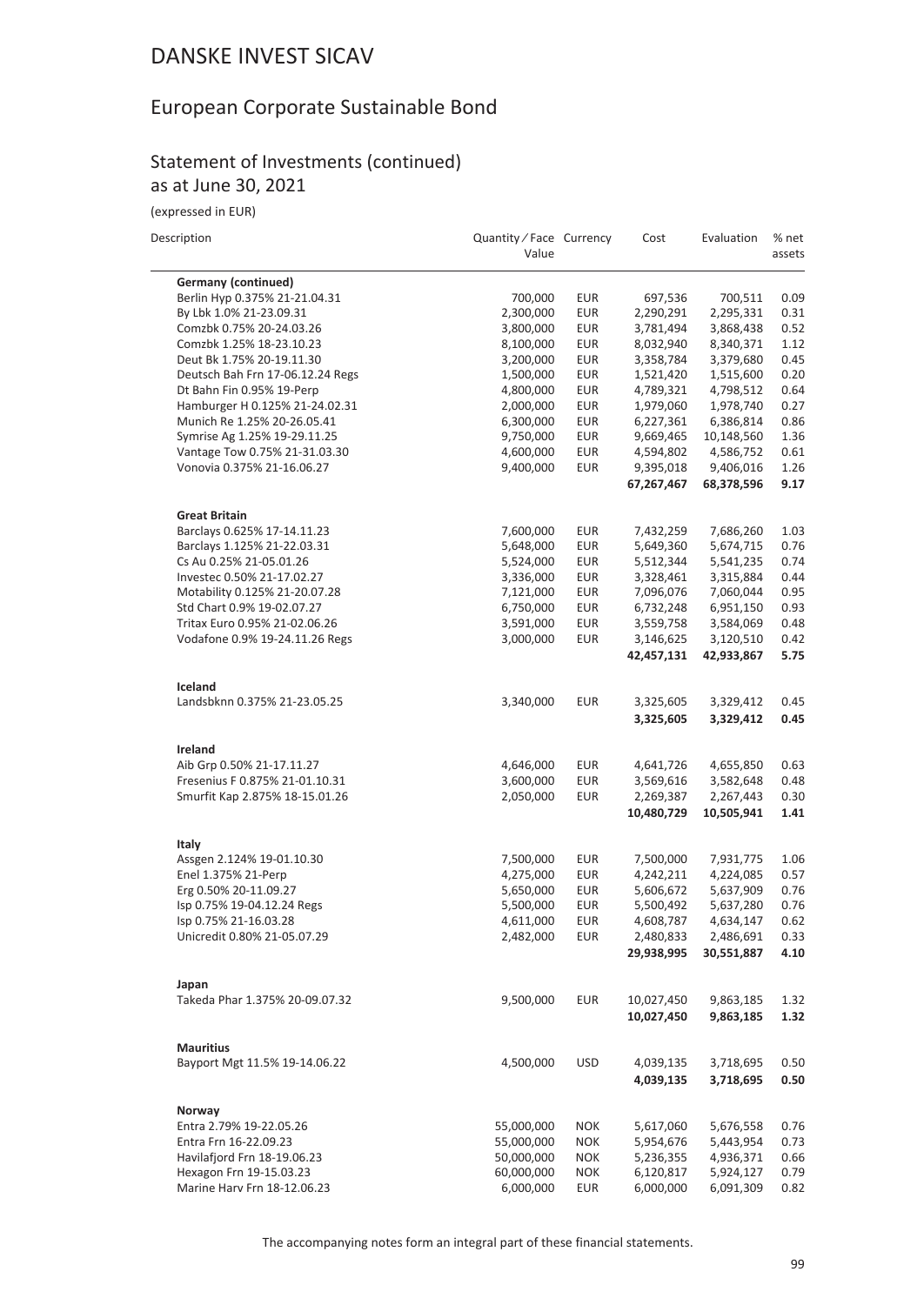### European Corporate Sustainable Bond

#### Statement of Investments (continued) as at June 30, 2021

| Description |  |
|-------------|--|

| Description                    | Quantity / Face Currency<br>Value |            | Cost       | Evaluation | % net<br>assets |
|--------------------------------|-----------------------------------|------------|------------|------------|-----------------|
| Norway (continued)             |                                   |            |            |            |                 |
| Marine Harv Frn 20-31.01.25    | 2,500,000                         | <b>EUR</b> | 2,500,000  | 2,537,500  | 0.34            |
| Norsk Hydro 1.125% 19-11.04.25 | 5,600,000                         | <b>EUR</b> | 5,576,895  | 5,780,824  | 0.77            |
| Norsk Hydro Frn 17-07.11.22    | 34,000,000                        | <b>NOK</b> | 3,511,282  | 3,345,430  | 0.45            |
| Steen & Str 1.093% 17-08.12.22 | 46,000,000                        | <b>SEK</b> | 4,650,435  | 4,522,225  | 0.61            |
| Storebrand Frn 14-Perp         | 55,000,000                        | <b>NOK</b> | 5,901,005  | 5,537,463  | 0.74            |
| Storebrand 6.875% 13-04.04.43  | 1,887,000                         | <b>EUR</b> | 2,274,932  | 2,095,004  | 0.28            |
| Storebrand Frn 19-16.09.49     | 12,000,000                        | <b>SEK</b> | 1,115,242  | 1,205,506  | 0.16            |
| Storebrd Bk Frn 17-22.02.27    | 27,000,000                        | <b>NOK</b> | 3,046,759  | 2,664,205  | 0.36            |
|                                |                                   |            | 57,505,458 | 55,760,476 | 7.47            |
| Portugal                       |                                   |            |            |            |                 |
| Edp 4.496% 19-30.04.79         | 2,000,000                         | EUR        | 2,000,000  | 2,177,500  | 0.29            |
|                                |                                   |            | 2,000,000  | 2,177,500  | 0.29            |
| <b>Spain</b>                   |                                   |            |            |            |                 |
| Banco Bilba 5.875% 17-Perp     | 4,000,000                         | <b>EUR</b> | 3,805,000  | 4,161,536  | 0.56            |
| Bbva 1% 19-21.06.26            | 8,700,000                         | <b>EUR</b> | 8,682,191  | 9,044,520  | 1.21            |
| Caixabank 0.375% 20-18.11.26   | 5,600,000                         | EUR        | 5,586,037  | 5,603,584  | 0.75            |
| Fcc Aqualia 1.413% 17-08.06.22 | 9,250,000                         | <b>EUR</b> | 9,359,766  | 9,336,395  | 1.25            |
| Fer Emision 0.375% 16-14.09.22 | 8,700,000                         | <b>EUR</b> | 8,616,800  | 8,759,682  | 1.17            |
| Santander 0.30% 19-04.10.26    | 5,300,000                         | <b>EUR</b> | 5,289,738  | 5,336,411  | 0.72            |
| Santander 0.625% 21-24.06.29   | 3,500,000                         | <b>EUR</b> | 3,489,010  | 3,495,345  | 0.47            |
|                                |                                   |            | 44,828,542 | 45,737,473 | 6.13            |
| Sweden                         |                                   |            |            |            |                 |
| Aak Ab Frn 18-10.12.21         | 80,000,000                        | <b>SEK</b> | 7,800,211  | 7,904,661  | 1.06            |
| Ab Fort Var 0.893%11.09.26     | 60,000,000                        | <b>SEK</b> | 5,576,211  | 5,859,870  | 0.79            |
| Ab Fort Var 1.085% 20-17.09.27 | 30,000,000                        | <b>SEK</b> | 2,889,684  | 2,922,510  | 0.39            |
| Ab Fort Var Frn 17-24.02.25    | 60,000,000                        | <b>SEK</b> | 6,057,143  | 6,027,175  | 0.81            |
| Atlas Copco 0.625% 16-30.08.26 | 7,000,000                         | <b>EUR</b> | 6,803,793  | 7,217,770  | 0.97            |
| Eqt 0.875% 21-14.05.31         | 4,400,000                         | <b>EUR</b> | 4,364,932  | 4,363,744  | 0.58            |
| Essity Ab 0.50% 20-03.02.30    | 8,150,000                         | <b>EUR</b> | 8,089,951  | 8,158,150  | 1.09            |
| Fastighets Frn 19-Perp         | 18,000,000                        | <b>SEK</b> | 1,723,985  | 1,845,796  | 0.25            |
| Luossavaara Frn 19-10.03.25    | 26,000,000                        | <b>SEK</b> | 2,469,061  | 2,570,630  | 0.34            |
| Midsummer A Frn 19-25.04.23    | 20,000,000                        | <b>SEK</b> | 1,914,818  | 1,853,684  | 0.25            |
| Nibe Indust Frn 17-11.04.22    | 10,000,000                        | SEK        | 1,039,903  | 994,107    | 0.13            |
| Nibe Indust Frn 19-03.06.24    | 28,000,000                        | SEK        | 2,601,218  | 2,803,019  | 0.38            |
| Nobina Frn 19-13.02.24         | 26,000,000                        | <b>SEK</b> | 2,490,285  | 2,611,468  | 0.35            |
| Rodamco Sve 0.875% 17-20.06.22 | 47,000,000                        | <b>SEK</b> | 4,795,795  | 4,634,670  | 0.62            |
| Sca Hygiene 1.125% 17-27.03.24 | 1,500,000                         | <b>EUR</b> | 1,514,759  | 1,546,260  | 0.21            |
| Skanska Fin Frn 18-24.05.23    | 30,000,000                        | <b>SEK</b> | 2,910,763  | 2,962,710  | 0.40            |
| Stena Metal Frn 18-01.06.23    | 60,000,000                        | <b>SEK</b> | 5,836,105  | 5,955,769  | 0.80            |
| Stromma Frn 16-28.11.22        | 26,000,000                        | <b>SEK</b> | 2,893,749  | 2,330,574  | 0.31            |
| Sveaskog 1.125% 19-16.10.24    | 50,000,000                        | <b>SEK</b> | 4,778,116  | 5,015,448  | 0.67            |
| Vasakronan 1.083% 17-24.05.22  | 33,000,000                        | <b>SEK</b> | 3,384,260  | 3,281,042  | 0.44            |
| Vasakronan Frn 17-24.05.22     | 57,000,000                        | <b>SEK</b> | 5,847,939  | 5,651,341  | 0.76            |
|                                |                                   |            | 85,782,681 | 86,510,398 | 11.60           |
| Switzerland                    |                                   |            |            |            |                 |
| Cs Ny 0.45% 20-19.05.25        | 4,000,000                         | <b>EUR</b> | 3,991,120  | 4,056,640  | 0.54            |
|                                |                                   |            | 3,991,120  | 4,056,640  | 0.54            |
| <b>The Netherlands</b>         |                                   |            |            |            |                 |
| Bmw Fin 0.75% 17-12.07.24      | 4,550,000                         | <b>EUR</b> | 4,574,328  | 4,675,990  | 0.63            |
| Bmw Fin 1.25% 14-05.09.22      | 3,500,000                         | <b>EUR</b> | 3,670,764  | 3,567,445  | 0.48            |
| Danfoss Fin 0.125% 21-28.04.26 | 7,900,000                         | <b>EUR</b> | 7,891,705  | 7,885,148  | 1.06            |
| De Volksban 0.01% 19-16.09.24  | 4,800,000                         | <b>EUR</b> | 4,794,723  | 4,827,504  | 0.65            |
| De Volksban 0.375% 21-03.03.28 | 1,600,000                         | <b>EUR</b> | 1,589,232  | 1,581,968  | 0.21            |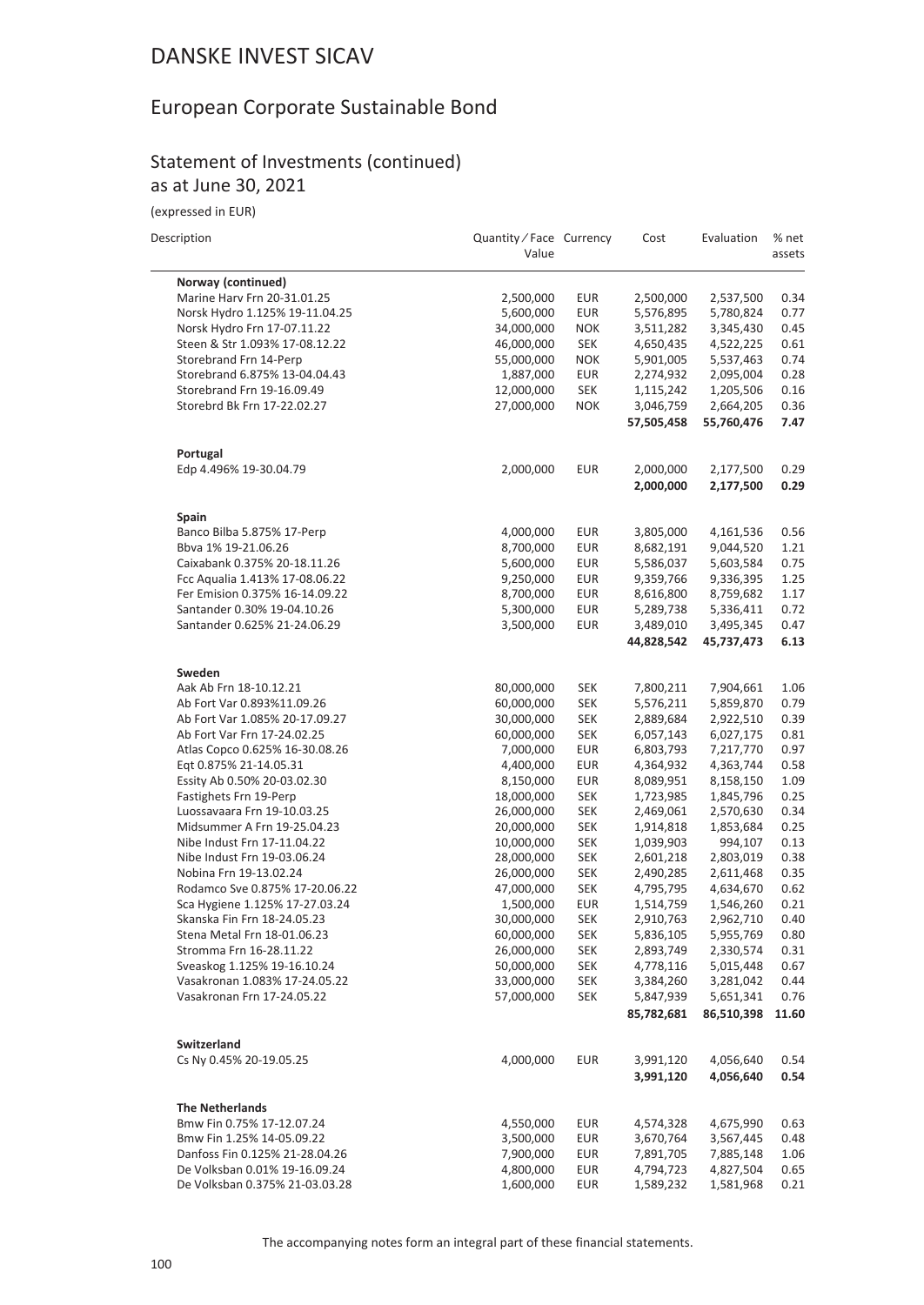### European Corporate Sustainable Bond

#### Statement of Investments (continued) as at June 30, 2021

(expressed in EUR)

| Description                                                                                                               | Quantity / Face Currency<br>Value |                   | Cost                    | Evaluation                    | % net<br>assets |
|---------------------------------------------------------------------------------------------------------------------------|-----------------------------------|-------------------|-------------------------|-------------------------------|-----------------|
| The Netherlands (continued)                                                                                               |                                   |                   |                         |                               |                 |
| De Volksban 1.75% 20-22.10.30                                                                                             | 4,100,000                         | <b>EUR</b>        | 4,103,801               | 4,298,481                     | 0.58            |
| Delta Lloyd 4.375% 14-Perp                                                                                                | 7,187,000                         | <b>EUR</b>        | 7,314,078               | 7,917,127                     | 1.06            |
| Edp Fin Bv 1.875% 17-29.09.23                                                                                             | 2,600,000                         | <b>EUR</b>        | 2,690,903               | 2,719,236                     | 0.36            |
| Edp Fin Bv 1.875% 18-13.10.25                                                                                             | 4,750,000                         | <b>EUR</b>        | 4,724,112               | 5,122,637                     | 0.69            |
| Enel Fin 0.50% 21-17.06.30                                                                                                | 3,773,000                         | EUR               | 3,762,737               | 3,771,415                     | 0.50            |
| Enel Fin 1% 17-16.09.24                                                                                                   | 9,120,000                         | <b>EUR</b>        | 9,092,635               | 9,444,125                     | 1.27            |
| H&M Fin 0.25% 21-25.08.29                                                                                                 | 4,400,000                         | <b>EUR</b>        | 4,346,056               | 4,306,060                     | 0.58            |
| Iberdrola Int 1.45% 21-Perp                                                                                               | 2,600,000                         | EUR               | 2,600,000               | 2,621,450                     | 0.35            |
| Ing Groep 1% 18-20.09.23                                                                                                  | 2,400,000                         | <b>EUR</b>        | 2,385,504               | 2,465,640                     | 0.33            |
| Ing Group 0.875% 21-09.06.32<br>Ing Group 2.125% 20-26.05.31                                                              | 5,000,000                         | <b>EUR</b><br>EUR | 4,976,200<br>2,975,717  | 4,999,800                     | 0.67<br>0.40    |
| Ing Ver 4.625% 14-08.04.44                                                                                                | 2,800,000<br>7,000,000            | <b>EUR</b>        | 7,906,620               | 2,976,148<br>7,797,020        | 1.04            |
| Novo Nordis 0.0% 21-04.06.24                                                                                              | 3,600,000                         | <b>EUR</b>        | 3,624,084               | 3,625,488                     | 0.49            |
| Rwe Fin 1.25% 17-19.10.27                                                                                                 | 7,000,000                         | <b>EUR</b>        | 6,974,953               | 7,444,066                     | 1.00            |
| Sns 0.75% 18-25.06.23                                                                                                     | 4,300,000                         | <b>EUR</b>        | 4,417,420               | 4,380,840                     | 0.59            |
| Stedin Hold 0.5% 19-14.11.29                                                                                              | 8,500,000                         | <b>EUR</b>        | 8,478,390               | 8,600,895                     | 1.15            |
| Tennet 1% 16-13.06.26                                                                                                     | 4,850,000                         | <b>EUR</b>        | 4,856,169               | 5,084,498                     | 0.68            |
| Tennet 2.374% 20-Perp                                                                                                     | 1,500,000                         | <b>EUR</b>        | 1,500,000               | 1,554,750                     | 0.21            |
| Tennet 2.995%(Frn) 17-Perp Regs                                                                                           | 2,500,000                         | EUR               | 2,532,330               | 2,624,400                     | 0.35            |
| Upjohn Fina 1.362% 20-23.06.27                                                                                            | 5,297,000                         | <b>EUR</b>        | 5,560,741               | 5,543,046                     | 0.74            |
| Vw Intl Fin 0.875% 20-22.09.28                                                                                            | 3,000,000                         | <b>EUR</b>        | 2,988,276               | 3,101,910                     | 0.41            |
| Vw Intl Fin 3.875% 17-Perp                                                                                                | 3,700,000                         | <b>EUR</b>        | 4,077,550               | 4,084,430                     | 0.55            |
|                                                                                                                           |                                   |                   |                         | 124,409,028 127,021,517       | 17.03           |
|                                                                                                                           |                                   |                   |                         |                               |                 |
| <b>United States of America</b>                                                                                           |                                   |                   |                         |                               |                 |
| At&T Inc 2.05% 20-19.05.32                                                                                                | 7,500,000                         | <b>EUR</b>        | 8,325,000               | 8,297,040                     | 1.11            |
| Digital Eur 1.125% 19-09.04.28                                                                                            | 1,900,000                         | <b>EUR</b>        | 1,961,771               | 1,963,559                     | 0.26            |
| Equinix 1.0% 21-15.03.33                                                                                                  | 1,400,000                         | <b>EUR</b>        | 1,382,766               | 1,386,168                     | 0.19            |
| Microsoft 3.125% 13-06.12.28                                                                                              | 4,550,000                         | <b>EUR</b>        | 5,571,726               | 5,560,573                     | 0.75            |
| Thermo Fish 2.375% 20-15.04.32                                                                                            | 5,777,000                         | <b>EUR</b>        | 6,851,233               | 6,732,239                     | 0.90            |
| Toyota 0.75% 15-21.07.22                                                                                                  | 2,105,000                         | <b>EUR</b>        | 2,150,220               | 2,130,530                     | 0.29            |
| Verizon Com 0.75% 21-22.03.32<br>Verizon Com 1.30% 20-18.05.33                                                            | 1,900,000                         | <b>EUR</b>        | 1,887,061               | 1,875,699                     | 0.25<br>0.37    |
|                                                                                                                           | 2,700,000                         | <b>EUR</b>        | 2,829,477               | 2,779,817                     |                 |
| Verizon Com 1.875% 17-26.10.29                                                                                            | 4,583,000                         | <b>EUR</b>        | 5,144,784<br>36,104,038 | 5,075,443<br>35,801,068       | 0.68<br>4.80    |
|                                                                                                                           |                                   |                   |                         |                               |                 |
| <b>Total - Bonds</b>                                                                                                      |                                   |                   |                         | 700,564,214 709,491,295       | 95.10           |
| Total - Transferable securities admitted to an official stock exchange listing<br>or dealt in on another regulated market |                                   |                   |                         | 700,564,214 709,491,295 95.10 |                 |
| Transferable securities and money market instruments dealt on other regulatory market                                     |                                   |                   |                         |                               |                 |
| <b>Bonds</b>                                                                                                              |                                   |                   |                         |                               |                 |
| Germany                                                                                                                   |                                   |                   |                         |                               |                 |
| Eew Energy 0.361% 21-30.06.26                                                                                             | 2,900,000                         | <b>EUR</b>        | 2,900,000               | 2,906,032                     | 0.39            |
|                                                                                                                           |                                   |                   | 2,900,000               | 2,906,032                     | 0.39            |
|                                                                                                                           |                                   |                   |                         |                               |                 |
| <b>United States of America</b>                                                                                           |                                   |                   |                         |                               |                 |
| American Tc 0.875% 21-21.05.29                                                                                            | 4,500,000                         | EUR               | 4,496,535               | 4,536,594                     | 0.61            |
|                                                                                                                           |                                   |                   | 4,496,535               | 4,536,594                     | 0.61            |
| <b>Total - Bonds</b>                                                                                                      |                                   |                   | 7,396,535               | 7,442,626                     | 1.00            |
| Total - Transferable securities and money market instruments dealt on other                                               |                                   |                   | 7,396,535               | 7,442,626                     | 1.00            |

**regulatory market**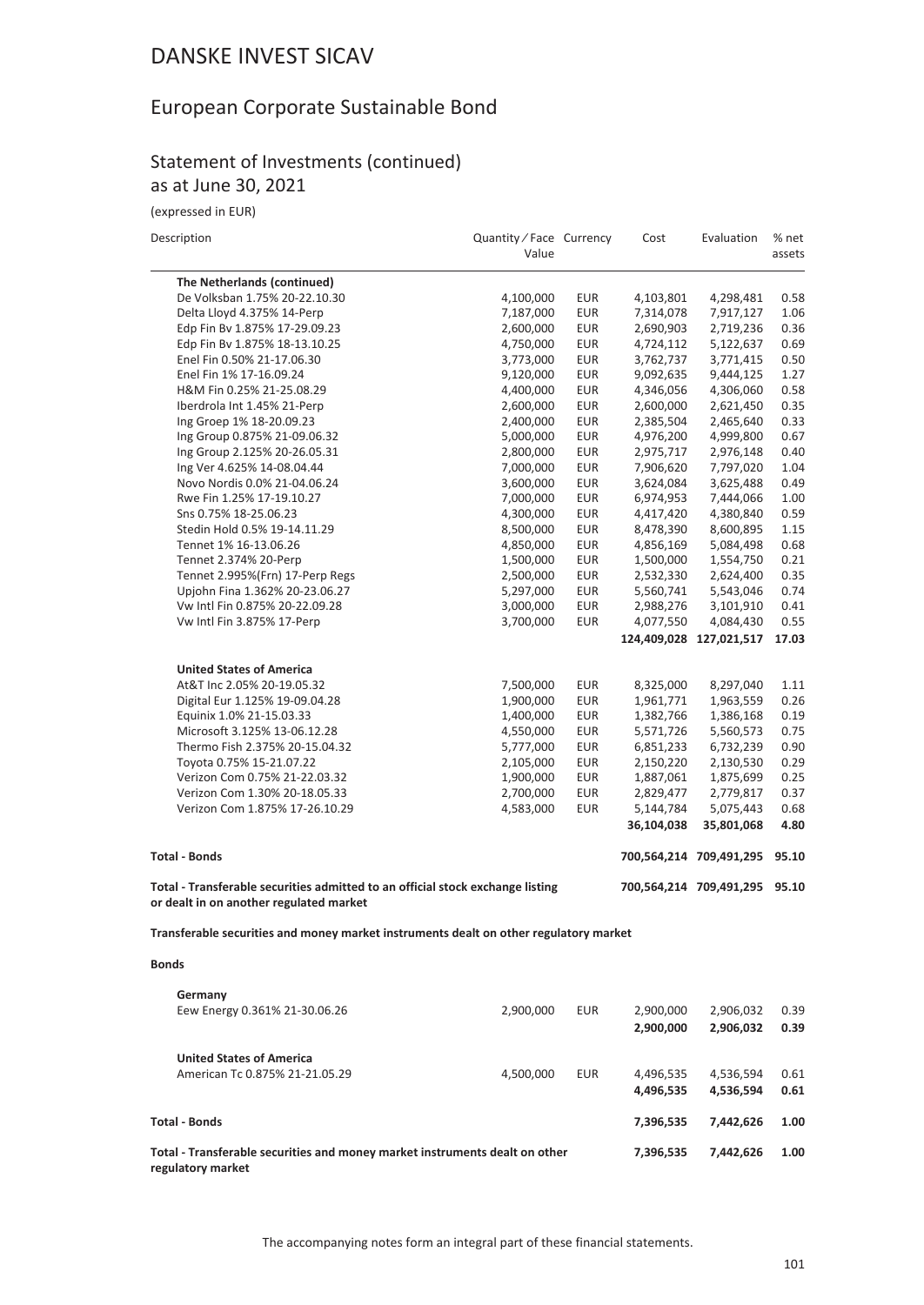### European Corporate Sustainable Bond

#### Statement of Investments (continued)

as at June 30, 2021

| Description                                  | Quantity / Face Currency<br>Value |            | Cost      | Evaluation              | % net<br>assets |
|----------------------------------------------|-----------------------------------|------------|-----------|-------------------------|-----------------|
| <b>Other Transferable securities</b>         |                                   |            |           |                         |                 |
| <b>Bonds</b>                                 |                                   |            |           |                         |                 |
| Norway                                       |                                   |            |           |                         |                 |
| Scatec Sol Frn 21-19.08.25                   | 2,600,000                         | EUR        | 2,600,000 | 2,554,500               | 0.34            |
| Tomra Sys Frn 19-14.11.24                    | 24,000,000                        | <b>NOK</b> | 2,368,185 | 2,361,738               | 0.32            |
|                                              |                                   |            | 4,968,185 | 4,916,238               | 0.66            |
| Sweden                                       |                                   |            |           |                         |                 |
| Baseload Ca Frn 19-22.03.23                  | 44,000,000                        | <b>SEK</b> | 4,175,137 | 3,958,799               | 0.53            |
|                                              |                                   |            | 4,175,137 | 3,958,799               | 0.53            |
| <b>Total - Bonds</b>                         |                                   |            | 9,143,322 | 8,875,037               | 1.19            |
| <b>Total - Other Transferable securities</b> |                                   |            | 9,143,322 | 8,875,037               | 1.19            |
| <b>TOTAL INVESTMENT PORTFOLIO</b>            |                                   |            |           | 717,104,071 725,808,958 | 97.29           |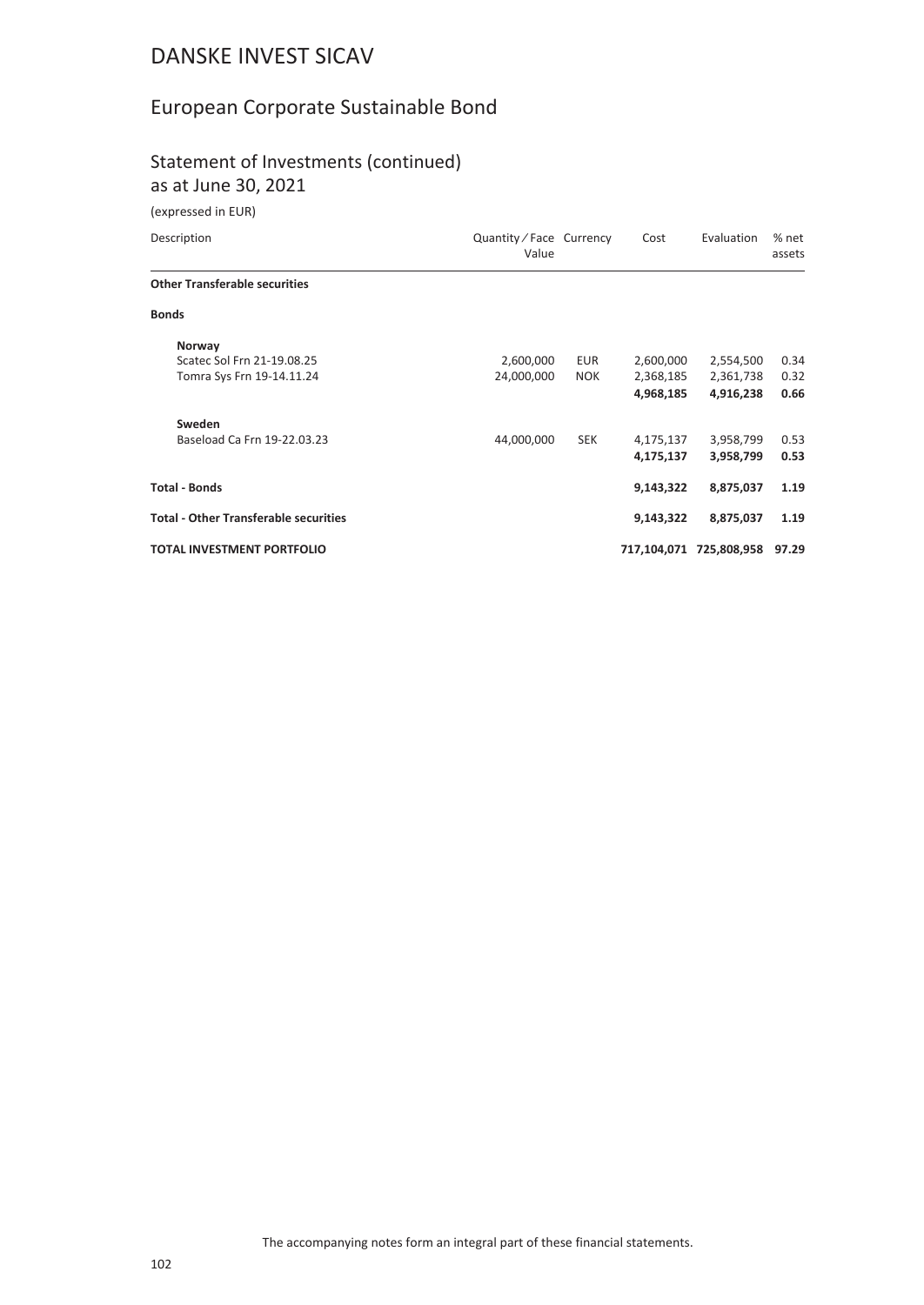### European Corporate Sustainable Bond

#### Geographical and Economic Portfolio Breakdowns as at June 30, 2021

(expressed as a percentage of net assets)

| Geographical breakdown   | %     | Economic breakdown                            | %     |
|--------------------------|-------|-----------------------------------------------|-------|
| The Netherlands          | 17.03 | <b>Banks and Financial Institutions</b>       | 22.85 |
| Sweden                   | 12.13 | Holding and Finance Companies                 | 18.53 |
| Germany                  | 9.56  | <b>Real Estate Companies</b>                  | 11.15 |
| France                   | 9.06  | <b>Public Services</b>                        | 9.45  |
| Norway                   | 8.13  | Insurance                                     | 6.24  |
| Denmark                  | 6.68  | Forest Products and Paper Industry            | 3.86  |
| Spain                    | 6.13  | <b>News Transmission</b>                      | 3.44  |
| Finland                  | 6.00  | <b>Food and Distilleries</b>                  | 2.83  |
| <b>Great Britain</b>     | 5.75  | <b>Pharmaceuticals and Cosmetics</b>          | 2.62  |
| United States of America | 5.41  | Mechanics, Machinery                          | 2.59  |
| Italy                    | 4.10  | Chemicals                                     | 2.00  |
| Austria                  | 1.62  | Transportation                                | 1.75  |
| Ireland                  | 1.41  | Electronic Semiconductor                      | 1.73  |
| Japan                    | 1.32  | <b>Other Services</b>                         | 1.37  |
| Cayman Islands           | 0.86  | Automobile Industry                           | 1.32  |
| Switzerland              | 0.54  | Internet Software                             | 1.16  |
| <b>Mauritius</b>         | 0.50  | Agriculture and Fishing                       | 1.16  |
| Iceland                  | 0.45  | Electronics and Electrical Equipment          | 0.89  |
| Belgium                  | 0.32  | Mortgage and Funding Institutions             | 0.86  |
| Portugal                 | 0.29  | Petrol                                        | 0.76  |
|                          | 97.29 | <b>Environmental Services &amp; Recycling</b> | 0.39  |
|                          |       | Mines, Heavy Industries                       | 0.34  |

**97.29**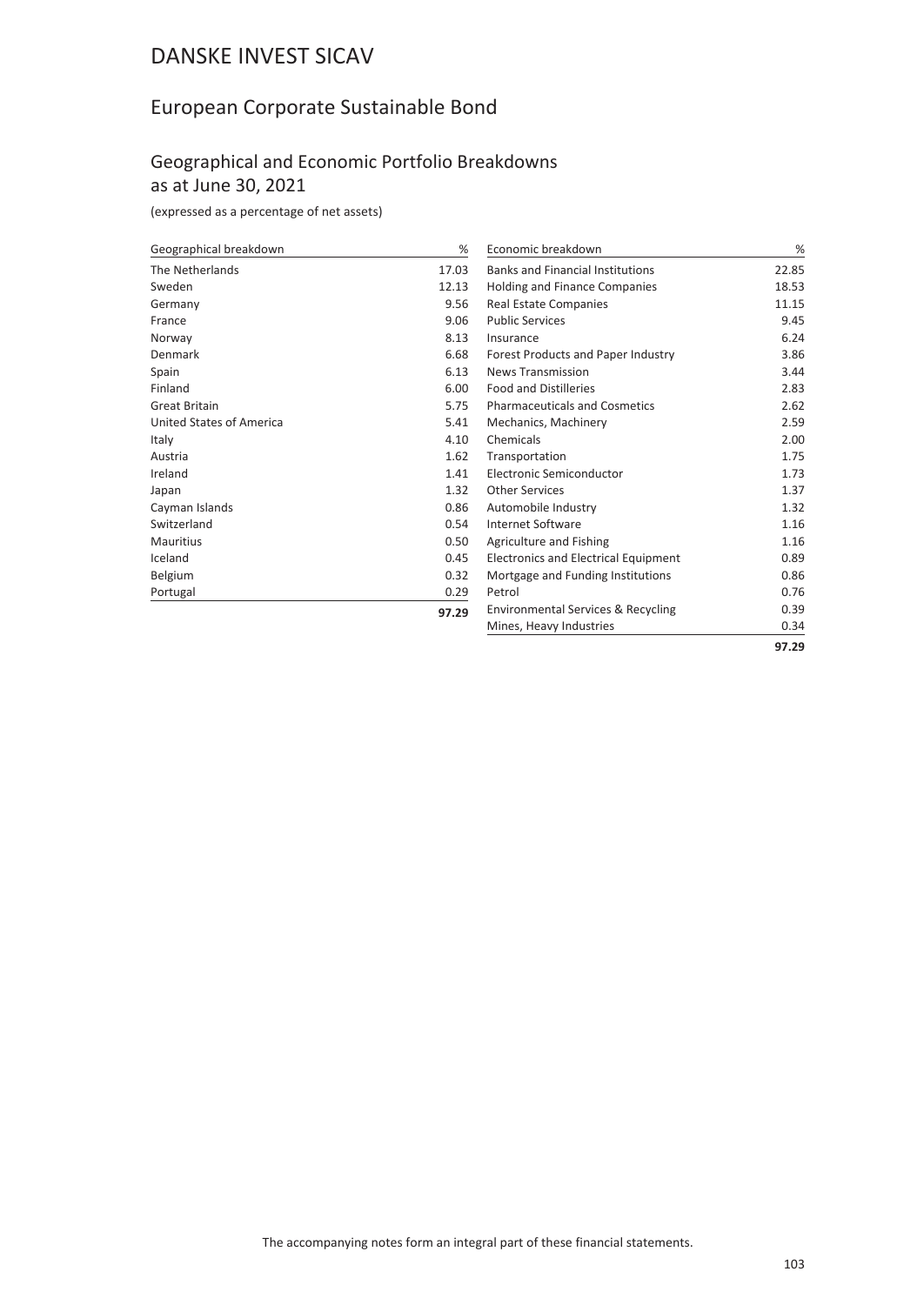### Euro Investment Grade Corporate Bond

# **Statement of Investments**

as at June 30, 2021

(expressed in EUR)

**Bonds** 

| Description | Quantity / Face Currency<br>Value | Cost | Evaluation % net | assets |
|-------------|-----------------------------------|------|------------------|--------|
|             |                                   |      |                  |        |

Transferable securities admitted to an official stock exchange listing or dealt in on another regulated market

| Australia                                  |                        |                   |                        |                        |              |
|--------------------------------------------|------------------------|-------------------|------------------------|------------------------|--------------|
| Apt Pipelin 0.75% 21-15.03.29              | 2,847,000              | <b>EUR</b>        | 2,837,201              | 2,816,765              | 0.54         |
| Transurban 1.45% 19-16.05.29               | 2,854,000              | <b>EUR</b>        | 2,879,829              | 2,998,412              | 0.57         |
|                                            |                        |                   | 5,717,030              | 5,815,177              | 1.11         |
| Austria                                    |                        |                   |                        |                        |              |
| Uniqa 3.25% 20-09.10.35                    | 1,200,000              | EUR               | 1,217,116              | 1,298,628              | 0.25         |
| Volksbank 0.875% 21-23.03.26               | 1,200,000              | <b>EUR</b>        | 1,193,472              | 1,210,176              | 0.23         |
|                                            |                        |                   | 2,410,588              | 2,508,804              | 0.48         |
| <b>Belgium</b>                             |                        |                   |                        |                        |              |
| Ageas 3.25% 19-02.07.49                    | 1,200,000              | <b>EUR</b>        | 1,249,812              | 1,354,548              | 0.26         |
| Anheu Busc 2.875% 20-02.04.32              | 5,454,000              | <b>EUR</b>        | 5,845,822              | 6,626,010              | 1.27         |
| Ethias Sa 5% 15-14.01.26                   | 1,800,000              | EUR               | 2,134,567              | 2,109,150              | 0.40         |
|                                            |                        |                   | 9,230,201              | 10,089,708             | 1.93         |
| Cayman Islands                             |                        |                   |                        |                        |              |
| Xlit 3.25%(Frn) 17-29.06.47                | 2,517,000              | <b>EUR</b>        | 2,653,276              | 2,820,299              | 0.54         |
|                                            |                        |                   | 2,653,276              | 2,820,299              | 0.54         |
| <b>Czech Republic</b>                      |                        |                   |                        |                        |              |
| Cez 0.875% 19-02.12.26                     | 2,237,000              | <b>EUR</b>        | 2,224,687              | 2,291,619              | 0.44         |
|                                            |                        |                   | 2,224,687              | 2,291,619              | 0.44         |
|                                            |                        |                   |                        |                        |              |
| <b>Denmark</b><br>Dsk Bk 0.75% 21-09.06.29 |                        |                   |                        |                        |              |
| Dsk Bk 1.0% 21-15.05.31                    | 1,517,000<br>3,322,000 | <b>EUR</b><br>EUR | 1,515,347<br>3,318,319 | 1,517,349<br>3,323,993 | 0.29<br>0.63 |
| Dsk Bk 1.625% 19-15.03.24                  | 1,400,000              | EUR               | 1,404,036              | 1,461,796              | 0.28         |
| Dsv 0.375% 20-26.02.27                     | 3,589,000              | EUR               | 3,566,776              | 3,629,089              | 0.69         |
| Iss Global 1.5% 17-31.08.27                | 1,649,000              | <b>EUR</b>        | 1,678,819              | 1,705,478              | 0.33         |
| Jyske Bk 1.25% 20-28.01.31                 | 2,050,000              | <b>EUR</b>        | 2,024,789              | 2,070,480              | 0.39         |
| Nykredit 2.75% 15-17.11.27                 | 2,060,000              | EUR               | 2,120,026              | 2,134,469              | 0.41         |
| Sydbank 1.25% 19-04.02.22                  | 2,042,000              | EUR               | 2,053,734              | 2,060,051              | 0.39         |
| Sydbank 1.375% 18-18.09.23                 | 3,489,000              | <b>EUR</b>        | 3,519,828              | 3,594,647              | 0.69         |
|                                            |                        |                   | 21,201,674             | 21,497,352             | 4.10         |
| Estonia                                    |                        |                   |                        |                        |              |
| Luminor 1.375% 19-21.10.22                 | 1,207,000              | <b>EUR</b>        | 1,209,713              | 1,225,491              | 0.23         |
|                                            |                        |                   | 1,209,713              | 1,225,491              | 0.23         |
| <b>Finland</b>                             |                        |                   |                        |                        |              |
| Elenia Fina 0.375% 20-06.02.27             | 2,796,000              | <b>EUR</b>        | 2,781,892              | 2,801,732              | 0.53         |
| Elisa Corp 0.25% 20-15.09.27               | 1,964,000              | <b>EUR</b>        | 1,956,531              | 1,964,039              | 0.37         |
| Kojamo Plc 0.875% 21-28.05.29              | 1,399,000              | EUR               | 1,385,626              | 1,401,630              | 0.27         |
| Kojamo Plc 1.625% 18-07.03.25              | 2,848,000              | EUR               | 2,891,670              | 2,977,869              | 0.57         |
| Kojamo Plc 1.875% 20-27.05.27              | 2,334,000              | EUR               | 2,360,054              | 2,497,754              | 0.48         |
| Sbb Treasur 0.75% 20-14.12.28              | 3,553,000              | EUR               | 3,502,031              | 3,478,600              | 0.66         |
| Sbb Treasur 1.125% 21-26.11.29             | 2,617,000              | <b>EUR</b>        | 2,581,603              | 2,603,601              | 0.50         |
|                                            |                        |                   | 17,459,407             | 17,725,225             | 3.38         |
| France                                     |                        |                   |                        |                        |              |
| Bfcm 3% 14-21.05.24                        | 1,622,000              | EUR               | 1,745,835              | 1,759,676              | 0.34         |
| Bnpp 2.125%(Frn) 19-23.01.27               | 5,400,000              | EUR               | 5,597,586              | 5,824,818              | 1.11         |
| Credit Log 1.35% 17-28.11.29               | 1,100,000              | <b>EUR</b>        | 1,090,317              | 1,132,626              | 0.22         |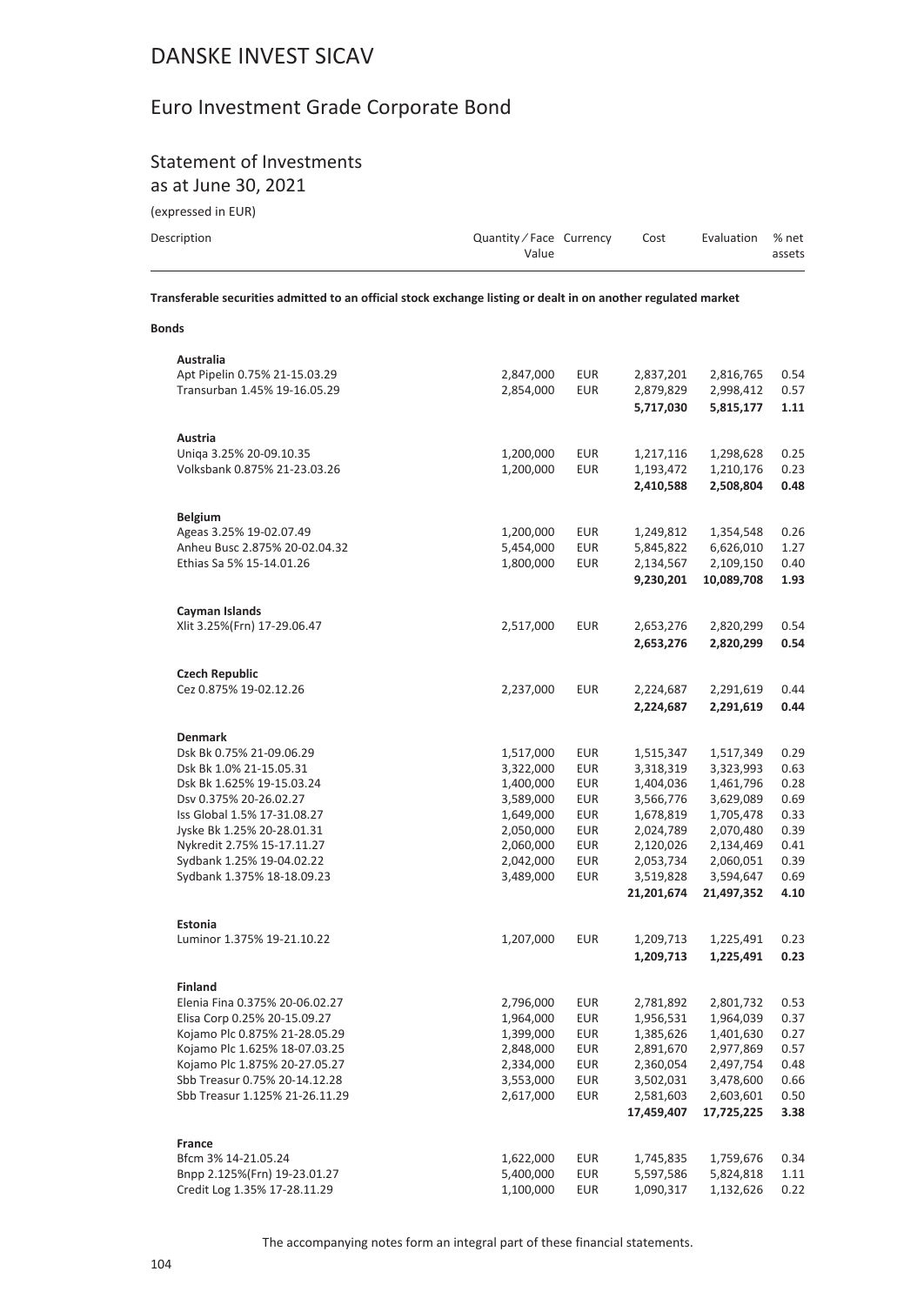### Euro Investment Grade Corporate Bond

#### Statement of Investments (continued) as at June 30, 2021

| Description |  |
|-------------|--|

| Description                                             | Quantity / Face Currency<br>Value |                          | Cost                 | Evaluation           | % net<br>assets |
|---------------------------------------------------------|-----------------------------------|--------------------------|----------------------|----------------------|-----------------|
| France (continued)                                      |                                   |                          |                      |                      |                 |
| Essilor 0.50% 20-05.06.28                               | 3,500,000                         | <b>EUR</b>               | 3,498,869            | 3,593,275            | 0.69            |
| Groupama 6.37500% (Frn) 14-Perp                         | 3,100,000                         | <b>EUR</b>               | 3,557,420            | 3,573,215            | 0.68            |
| Orange 1% 18-12.09.25                                   | 4,900,000                         | <b>EUR</b>               | 4,957,933            | 5,113,591            | 0.98            |
| Orange 1.75% 20-Perp                                    | 1,700,000                         | <b>EUR</b>               | 1,707,397            | 1,734,833            | 0.33            |
| Orange 2.375% 19-Perp                                   | 1,300,000                         | <b>EUR</b>               | 1,327,164            | 1,364,714            | 0.26            |
| Rci Banque 0.25% 19-08.03.23                            | 2,151,000                         | <b>EUR</b>               | 2,144,240            | 2,161,927            | 0.41            |
| Rci Bq 2% 19-11.07.24                                   | 1,499,000                         | <b>EUR</b>               | 1,513,439            | 1,576,933            | 0.30            |
| Socgen 0% 19-27.05.22                                   | 6,800,000                         | <b>EUR</b>               | 6,832,640            | 6,828,220            | 1.31            |
| St Gobain 0.875% 18-21.09.23                            | 3,800,000                         | <b>EUR</b>               | 3,841,431            | 3,889,756            | 0.74            |
| Totalebergies 3.875% 16-Perp                            | 4,533,000                         | <b>EUR</b>               | 4,846,728            | 4,674,928            | 0.89            |
| Totalenergies 1.625% 21-Perp                            | 2,481,000                         | EUR                      | 2,484,144            | 2,480,702            | 0.47            |
| Totalenergies 1.75% 19-Perp Regs                        | 2,487,000                         | <b>EUR</b>               | 2,497,379            | 2,545,594            | 0.49            |
| Unibail Rod 2.125% 18-Perp                              | 6,500,000                         | <b>EUR</b>               | 6,473,390            | 6,435,390            | 1.23            |
| Wendel 1.375% 19-26.04.26                               | 2,000,000                         | <b>EUR</b>               | 2,014,984            | 2,102,260            | 0.40            |
|                                                         |                                   |                          | 56,130,896           | 56,792,458           | 10.85           |
| Germany                                                 |                                   |                          |                      |                      |                 |
| Berlin Hyp 0.375% 21-21.04.31                           | 1,800,000                         | EUR                      | 1,793,664            | 1,801,314            | 0.35            |
| By Lbk 1.0% 21-23.09.31                                 | 1,500,000                         | <b>EUR</b>               | 1,493,535            | 1,496,955            | 0.29            |
| Comzbk 0.625% 19-28.08.24                               | 674,000                           | <b>EUR</b>               | 676,595              | 688,282              | 0.13            |
| Comzbk 0.75% 20-24.03.26                                | 3,000,000                         | <b>EUR</b>               | 2,998,893            | 3,054,030            | 0.58            |
| Depfa 0.10% 21-02.02.26                                 | 2,800,000                         | <b>EUR</b>               | 2,800,196            | 2,793,896            | 0.53            |
| Deut Bk 1.375% 20-10.06.26<br>Deut Bk 1.75% 20-19.11.30 | 2,731,000                         | <b>EUR</b>               | 2,820,462            | 2,867,113            | 0.55            |
| Dt Bahn Fin 0.95% 19-Perp                               | 3,800,000<br>1,000,000            | <b>EUR</b><br><b>EUR</b> | 3,879,053<br>992,222 | 4,013,370<br>999,690 | 0.77<br>0.19    |
| Hamburger H 0.125% 21-24.02.31                          | 1,300,000                         | <b>EUR</b>               | 1,286,290            | 1,286,181            | 0.25            |
| Vantage Tow 0.75% 21-31.03.30                           | 3,000,000                         | <b>EUR</b>               | 2,996,272            | 2,991,360            | 0.57            |
| Vonovia 0.375% 21-16.06.27                              | 6,400,000                         | <b>EUR</b>               | 6,396,608            | 6,404,096            | 1.22            |
| Vw Bk 1.25% 18-10.06.24                                 | 3,000,000                         | <b>EUR</b>               | 2,977,457            | 3,108,690            | 0.59            |
| Vw Bk 1.875% 19-31.01.24 Regs                           | 1,400,000                         | EUR                      | 1,426,018            | 1,467,242            | 0.28            |
| Vw Bk 2.5% 19-31.07.26 Regs                             | 9,700,000                         | <b>EUR</b>               | 10,265,714           | 10,779,416           | 2.06            |
|                                                         |                                   |                          | 42,802,979           | 43,751,635           | 8.36            |
| <b>Great Britain</b>                                    |                                   |                          |                      |                      |                 |
| Barclays 1.125% 21-22.03.31                             | 3,118,000                         | EUR                      | 3,121,355            | 3,132,748            | 0.60            |
| Barclays 3.375% 20-02.04.25                             | 3,144,000                         | <b>EUR</b>               | 3,294,736            | 3,424,382            | 0.65            |
| Barclays 6.625% 11-30.03.2022                           | 1,372,000                         | EUR                      | 1,572,880            | 1,439,777            | 0.27            |
| Bpcm 3.25% 20-Perp                                      | 5,811,000                         | EUR                      | 5,956,157            | 6,204,579            | 1.18            |
| Cs Ag Ldn 1.375% 14-31.01.22                            | 4,000,000                         | <b>EUR</b>               | 4,044,016            | 4,041,800            | 0.77            |
| Cs Au 0.25% 21-05.01.26                                 | 2,487,000                         | <b>EUR</b>               | 2,481,753            | 2,494,759            | 0.48            |
| Investec 0.50% 21-17.02.27                              | 2,594,000                         | <b>EUR</b>               | 2,587,140            | 2,578,358            | 0.49            |
| Motability 0.125% 21-20.07.28                           | 2,965,000                         | <b>EUR</b>               | 2,950,481            | 2,939,620            | 0.56            |
| Motability 0.375% 19-03.01.26                           | 4,323,000                         | <b>EUR</b>               | 4,330,107            | 4,392,644            | 0.84            |
| Ngg Finance 1.625% 19-05.12.79                          | 1,326,000                         | <b>EUR</b>               | 1,329,018            | 1,339,414            | 0.26            |
| Rentokil In 0.50% 20-14.10.28                           | 3,140,000                         | <b>EUR</b>               | 3,131,553            | 3,140,471            | 0.60            |
| Std Chart 0.9% 19-02.07.27                              | 1,900,000                         | <b>EUR</b>               | 1,898,023            | 1,956,620            | 0.37            |
| Tesco Corp 0.375% 21-27.07.29                           | 1,780,000                         | <b>EUR</b>               | 1,767,059            | 1,737,351            | 0.33            |
| Tesco Corp 0.875% 19-29.05.26                           | 3,547,000                         | <b>EUR</b>               | 3,533,906            | 3,643,939            | 0.70            |
| Tritax Euro 0.95% 21-02.06.26                           | 2,458,000                         | <b>EUR</b>               | 2,436,615            | 2,453,256            | 0.47            |
| Vodafone 1.125% 17-20.11.25                             | 1,080,000                         | <b>EUR</b>               | 1,082,383            | 1,130,728            | 0.22            |
| Vodafone 2.875% 17-20.11.37Regs                         | 980,000                           | <b>EUR</b>               | 1,251,200            | 1,200,774            | 0.23            |
|                                                         |                                   |                          | 46,768,382           | 47,251,220           | 9.02            |
| Iceland                                                 |                                   |                          |                      |                      |                 |
| Islandsbk 1.125% 18-19.01.24                            | 1,618,000                         | <b>EUR</b>               | 1,613,429            | 1,640,503            | 0.31            |
| Landsbknn 0.375% 21-23.05.25                            | 2,516,000                         | <b>EUR</b>               | 2,505,275            | 2,508,024            | 0.48            |
|                                                         |                                   |                          | 4,118,704            | 4,148,527            | 0.79            |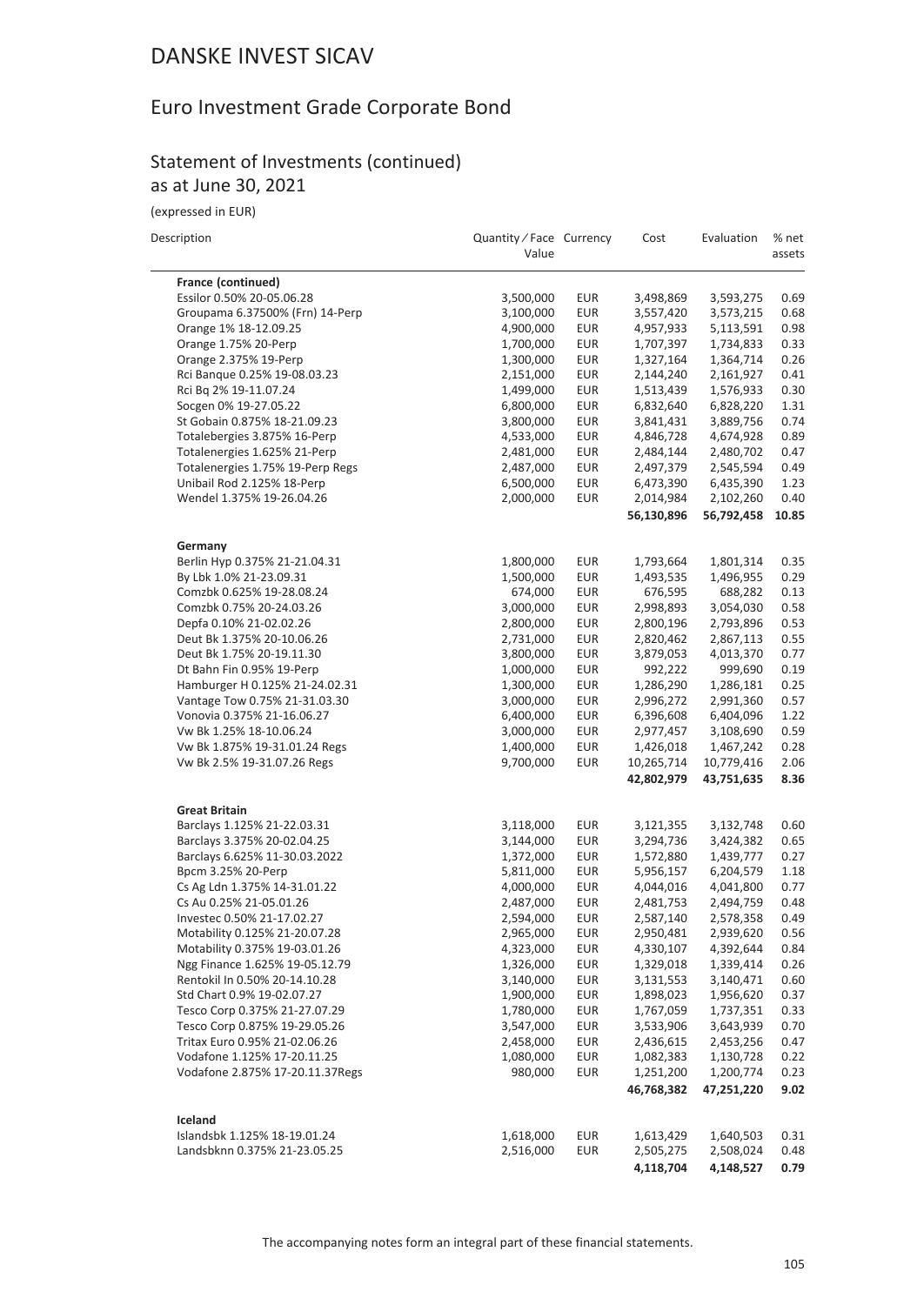### Euro Investment Grade Corporate Bond

#### Statement of Investments (continued) as at June 30, 2021

| Description                      | Quantity / Face Currency<br>Value |            | Cost       | Evaluation | % net<br>assets |
|----------------------------------|-----------------------------------|------------|------------|------------|-----------------|
| Ireland                          |                                   |            |            |            |                 |
| Abbott II F 1.5% 18-27.9.26 Regs | 1,510,000                         | <b>EUR</b> | 1,551,481  | 1,619,732  | 0.31            |
| Aib Grp 0.50% 21-17.11.27        | 3,182,000                         | <b>EUR</b> | 3,179,073  | 3,188,746  | 0.61            |
| Daa Finance 1.601% 20-05.11.32   | 1,639,000                         | <b>EUR</b> | 1,666,864  | 1,737,225  | 0.33            |
| Esb Fin 1.125% 19-11.06.30       | 873,000                           | <b>EUR</b> | 879,030    | 923,433    | 0.18            |
| Fca Bank le 0.625% 19-24.11.22   | 4,552,000                         | <b>EUR</b> | 4,560,057  | 4,597,156  | 0.88            |
| Fca Bank le 1% 20-28.02.23       | 2,089,000                         | <b>EUR</b> | 2,018,766  | 2,100,427  | 0.40            |
| Fresenius F 0.875% 21-01.10.31   | 2,782,000                         | <b>EUR</b> | 2,758,849  | 2,768,591  | 0.53            |
| Smurfit Kap 1.50% 19-15.09.27    | 530,000                           | <b>EUR</b> | 556,745    | 560,544    | 0.11            |
| Smurfit Kap 2.875% 18-15.01.26   | 1,488,000                         | <b>EUR</b> | 1,647,322  | 1,645,832  | 0.31            |
|                                  |                                   |            | 18,818,187 | 19,141,686 | 3.66            |
| Italy                            |                                   |            |            |            |                 |
| Assgen 2.124% 19-01.10.30        | 800,000                           | <b>EUR</b> | 838,410    | 846,056    | 0.16            |
| Assgen 2.429% 20-14.07.31        | 1,160,000                         | <b>EUR</b> | 1,184,596  | 1,247,916  | 0.24            |
| Assgen 5.5% 15-27.10.47          | 796,000                           | <b>EUR</b> | 912,065    | 979,948    | 0.19            |
| Enel 1.375% 21-Perp              | 3,099,000                         | <b>EUR</b> | 3,071,984  | 3,062,091  | 0.58            |
| Isp 0.75% 21-16.03.28            | 4,532,000                         | <b>EUR</b> | 4,530,662  | 4,554,751  | 0.87            |
| Unicredit 0.80% 21-05.07.29      | 1,749,000                         | <b>EUR</b> | 1,748,178  | 1,752,306  | 0.33            |
| Unicredit 0.85% 21-19.01.31      | 1,660,000                         | <b>EUR</b> | 1,641,574  | 1,630,070  | 0.31            |
| Unicredit 2% 19-23.09.29         | 650,000                           | <b>EUR</b> | 648,590    | 654,560    | 0.13            |
|                                  |                                   |            | 14,576,059 | 14,727,698 | 2.81            |
| Japan                            |                                   |            |            |            |                 |
| Takeda Phar 1.0% 20-09.07.29     | 1,637,000                         | <b>EUR</b> | 1,705,986  | 1,686,814  | 0.32            |
| Takeda Phar 1.375% 20-09.07.32   | 2,757,000                         | <b>EUR</b> | 2,788,539  | 2,862,400  | 0.55            |
|                                  |                                   |            | 4,494,525  | 4,549,214  | 0.87            |
| Luxembourg                       |                                   |            |            |            |                 |
| Aroundtown 0.0% 20-16.07.26      | 2,600,000                         | <b>EUR</b> | 2,549,466  | 2,538,406  | 0.48            |
| Aroundtown 0.625% 19-09.07.25    | 1,300,000                         | <b>EUR</b> | 1,279,406  | 1,319,305  | 0.25            |
| Aroundtown 1% 17-07.01.25 Regs   | 2,300,000                         | <b>EUR</b> | 2,306,512  | 2,361,088  | 0.45            |
| Becton 1.208% 19-04.06.26        | 3,787,000                         | <b>EUR</b> | 3,848,107  | 3,960,142  | 0.76            |
| Ck Hutchiso 0.375% 19-17.10      | 3,435,000                         | <b>EUR</b> | 3,423,769  | 3,464,026  | 0.66            |
| Dh Eur 0.45% 19-18.03.28         | 2,882,000                         | <b>EUR</b> | 2,869,587  | 2,902,116  | 0.55            |
| Dh Euro 0.75% 19-18.09.31        | 1,710,000                         | <b>EUR</b> | 1,705,186  | 1,709,231  | 0.33            |
| Euroclear 1.375% 21-16.06.51     | 2,400,000                         | <b>EUR</b> | 2,400,000  | 2,399,112  | 0.46            |
| Fiat Ft 4.75% 14-15.07.22        | 1,738,000                         | <b>EUR</b> | 1,858,548  | 1,826,134  | 0.35            |
| Gr City Pr 1.50% 20-Perp         | 2,400,000                         | <b>EUR</b> | 2,367,281  | 2,343,408  | 0.45            |
| Holcim Fin 0.5% 20-23.4.31 Regs  | 2,868,000                         | <b>EUR</b> | 2,843,720  | 2,802,122  | 0.53            |
| Logicor Fin 0.875% 21-14.01.31   | 1,245,000                         | <b>EUR</b> | 1,229,467  | 1,203,890  | 0.23            |
| Logicor Fin 1.50% 20-13.07.26    | 5,863,000                         | <b>EUR</b> | 5,946,399  | 6,158,378  | 1.18            |
| Medtrnc 0.375% 20-15.10.28       | 2,217,000                         | <b>EUR</b> | 2,209,973  | 2,233,384  | 0.43            |
| Medtrnc 1.125% 19-07.03.27       | 1,266,000                         | <b>EUR</b> | 1,284,118  | 1,335,427  | 0.25            |
| Prologis In 1.625% 20-17.06.32   | 1,494,000                         | <b>EUR</b> | 1,539,743  | 1,613,565  | 0.31            |
| Richemont   1.125% 20-26.05.32   | 2,344,000                         | <b>EUR</b> | 2,384,560  | 2,492,328  | 0.48            |
|                                  |                                   |            | 42,045,842 | 42,662,062 | 8.15            |
| <b>New Zealand</b>               |                                   |            |            |            |                 |
| Chorus Ltd Frn 16-18.10.23       | 1,214,000                         | <b>EUR</b> | 1,221,596  | 1,244,544  | 0.24            |
|                                  |                                   |            | 1,221,596  | 1,244,544  | 0.24            |
| Norway                           |                                   |            |            |            |                 |
| Avinor 1.25% 17-09.02.27         | 1,788,000                         | <b>EUR</b> | 1,915,590  | 1,901,145  | 0.36            |
| Dnb Bnk As 1.25% 17-1.3.27 Regs  | 2,130,000                         | EUR        | 2,142,817  | 2,147,146  | 0.41            |
| Santander 0.125%11.09.24         | 3,300,000                         | <b>EUR</b> | 3,238,470  | 3,313,233  | 0.63            |
| Spbk 1 Ostf 0.875% 18-13.03.23   | 5,312,000                         | <b>EUR</b> | 5,367,311  | 5,417,390  | 1.04            |
| Storebrand 1.875% 21-30.09.51    | 1,010,000                         | <b>EUR</b> | 995,718    | 992,739    | 0.19            |
|                                  |                                   |            | 13,659,906 | 13,771,653 | 2.63            |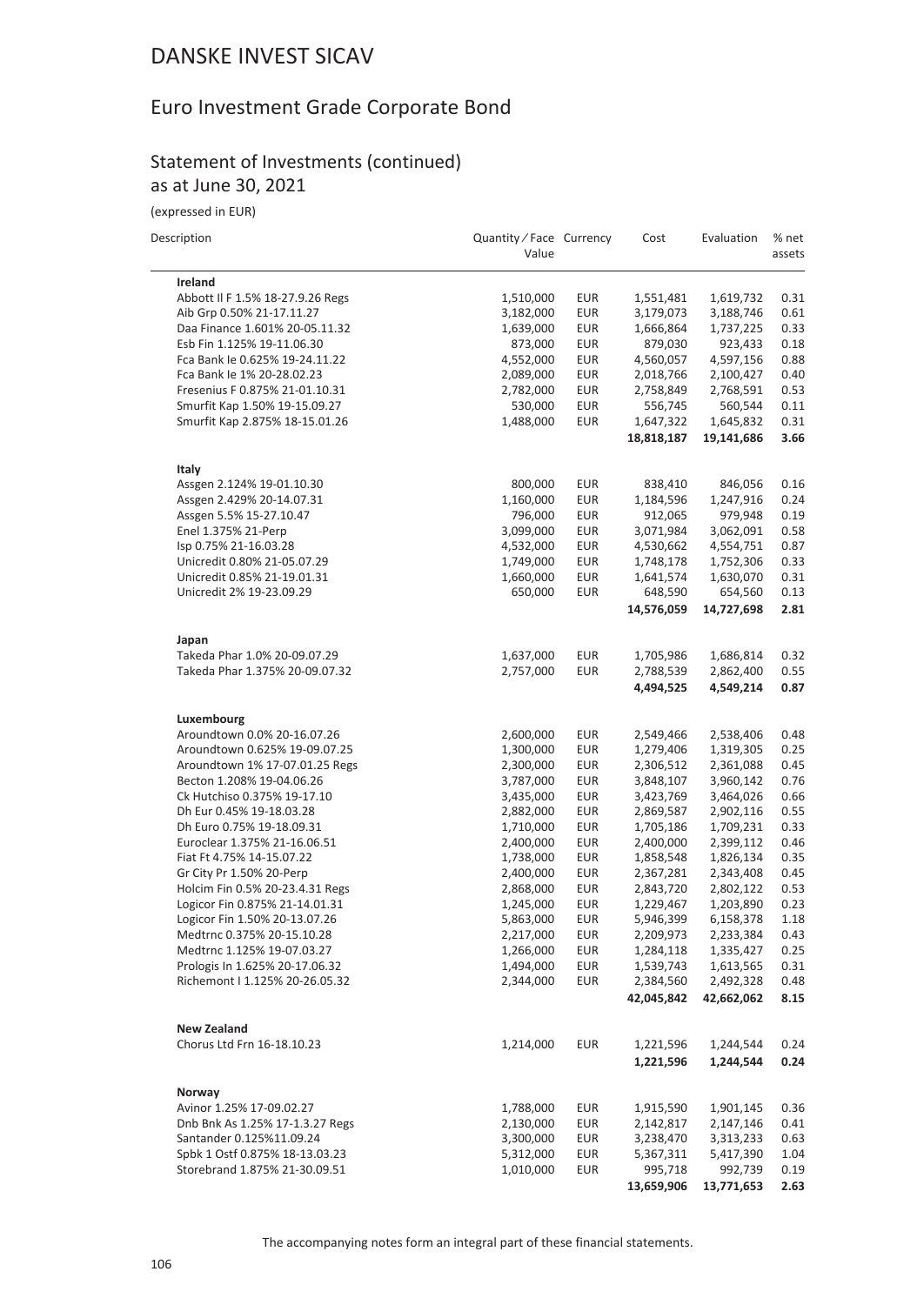### Euro Investment Grade Corporate Bond

#### Statement of Investments (continued) as at June 30, 2021

| Description                                                | Quantity / Face Currency<br>Value |                   | Cost                   | Evaluation             | % net<br>assets |
|------------------------------------------------------------|-----------------------------------|-------------------|------------------------|------------------------|-----------------|
| Portugal                                                   |                                   |                   |                        |                        |                 |
| Edp 1.70% 20-20.07.80 Regs                                 | 2,600,000                         | <b>EUR</b>        | 2,559,329              | 2,611,700              | 0.50            |
|                                                            |                                   |                   | 2,559,329              | 2,611,700              | 0.50            |
| Slovakia                                                   |                                   |                   |                        |                        |                 |
| Spp-Dist 1.0% 21-09.06.31                                  | 3,320,000                         | <b>EUR</b>        | 3,307,152<br>3,307,152 | 3,346,367<br>3,346,367 | 0.64<br>0.64    |
| Spain                                                      |                                   |                   |                        |                        |                 |
| Caixabank 1.125% 17-17.05.24                               | 8,300,000                         | <b>EUR</b>        | 8,580,506              | 8,576,639              | 1.64            |
| Fcc Aqualia 1.413% 17-08.06.22                             | 8,199,000                         | <b>EUR</b>        | 8,299,265              | 8,275,579              | 1.58            |
| Fer Emision 0.54% 20-12.11.28                              | 2,900,000                         | <b>EUR</b>        | 2,902,456              | 2,915,776              | 0.56            |
| Inmob Col 2% 18-17.04.26                                   | 2,000,000                         | <b>EUR</b>        | 2,085,859              | 2,154,080              | 0.41            |
| Medio Ambie 0.815% 19-04.12.23                             | 1,292,000                         | <b>EUR</b>        | 1,291,884              | 1,312,995              | 0.25            |
| San Con 0.375% 19-27.6.24 Regs                             | 2,000,000                         | <b>EUR</b>        | 1,987,373              | 2,023,360              | 0.39            |
| Santander 0.20% 21-11.02.28                                | 3,200,000                         | <b>EUR</b>        | 3,193,411              | 3,172,544              | 0.60            |
| Santander 0.625% 21-24.06.29                               | 2,000,000                         | <b>EUR</b>        | 1,993,720              | 1,997,340              | 0.38            |
| Telefonica 1.807% 20-21.05.32                              | 700,000                           | <b>EUR</b>        | 709,718                | 770,707                | 0.15            |
|                                                            |                                   |                   | 31,044,192             | 31,199,020             | 5.96            |
| Sweden                                                     |                                   |                   |                        |                        |                 |
| Akelius Res 1.125% 17-14.03.24                             | 4,520,000                         | <b>EUR</b>        | 4,513,394              | 4,643,712              | 0.89            |
| Akelius Res 1.75% 17-07.02.25                              | 928,000                           | <b>EUR</b>        | 918,070                | 978,112                | 0.19            |
| Eqt 0.875% 21-14.05.31                                     | 3,201,000                         | <b>EUR</b>        | 3,175,333              | 3,174,624              | 0.60            |
| Sca Hygiene 1.125% 17-27.03.24                             | 2,388,000                         | <b>EUR</b>        | 2,437,048              | 2,461,646              | 0.47            |
| Shb 1.625% 18-05.03.29                                     | 731,000                           | <b>EUR</b>        | 751,555                | 758,983                | 0.14            |
| Tele2 Ab 1.125% 18-15.05.24                                | 6,207,000                         | <b>EUR</b>        | 6,281,780              | 6,394,203              | 1.22            |
| Tele2 Ab 2.125% 18-15.05.28                                | 607,000                           | <b>EUR</b>        | 632,749<br>18,709,929  | 668,853<br>19,080,133  | 0.13<br>3.64    |
| <b>Switzerland</b>                                         |                                   |                   |                        |                        |                 |
| Cs Ny 0.45% 20-19.05.25                                    | 4,301,000                         | <b>EUR</b>        | 4,343,452              | 4,361,902              | 0.83            |
| Ubs Group 5.75% 15-Perp                                    | 2,100,000                         | <b>EUR</b>        | 2,164,974              | 2,163,420              | 0.42            |
|                                                            |                                   |                   | 6,508,426              | 6,525,322              | 1.25            |
| <b>The Netherlands</b>                                     |                                   |                   |                        |                        |                 |
| Akelius Res 1.125% 20-11.01.29                             | 2,364,000                         | <b>EUR</b>        | 2,371,183              | 2,419,105              | 0.46            |
| Crh Funding 1.625% 20-05.05.30                             | 1,880,000                         | <b>EUR</b>        | 1,915,132              | 2,065,424              | 0.40            |
| Danfoss I 0.375% 21-28.10.28                               | 3,584,000                         | <b>EUR</b>        | 3,553,715              | 3,553,536              | 0.68            |
| De Volksban 0.375% 21-03.03.28                             | 1,700,000                         | <b>EUR</b>        | 1,689,096              | 1,680,841              | 0.32            |
| De Volksban 1.75% 20-22.10.30                              | 4,500,000                         | EUR               | 4,556,308              | 4,717,845              | 0.90            |
| Delta Lloyd 4.375% 14-Perp                                 | 2,237,000                         | <b>EUR</b>        | 2,448,915              | 2,464,257              | 0.47            |
| Digital Dut 1.0% 20-15.01.32                               | 2,325,000                         | eur               | 2,303,854              | 2,301,238              | 0.44            |
| Enel Fin 0.50% 21-17.06.30                                 | 3,199,000                         | <b>EUR</b>        | 3,190,299              | 3,197,656              | 0.61            |
| Fiat Chrysl 4.50% 20-07.07.28                              | 2,785,000                         | <b>EUR</b>        | 3,500,203              | 3,472,171              | 0.66            |
| H&M Fin 0.25% 21-25.08.29                                  | 3,193,000                         | <b>EUR</b>        | 3,154,044              | 3,124,829              | 0.60            |
| Iberdrola Int 1.45% 21-Perp                                | 2,200,000                         | <b>EUR</b>        | 2,205,487              | 2,218,150              | 0.42            |
| Ing Group 1.0% 19-13.11.30<br>Ing Group 2.125% 20-26.05.31 | 3,200,000                         | <b>EUR</b><br>EUR | 3,175,754              | 3,240,960<br>1,488,074 | 0.62            |
| Novo Nordis 0.0% 21-04.06.24                               | 1,400,000<br>6,000,000            | <b>EUR</b>        | 1,403,274<br>6,040,140 | 6,042,480              | 0.28<br>1.15    |
| Prosus 1.539% 20-03.08.28                                  | 1,887,000                         | <b>EUR</b>        | 1,898,566              | 1,949,045              | 0.37            |
| Signify N.V 2.375% 20-11.05.27                             | 2,198,000                         | EUR               | 2,231,700              | 2,434,153              | 0.47            |
| Upjohn Fina 1.362% 20-23.06.27                             | 3,405,000                         | <b>EUR</b>        | 3,435,946              | 3,563,162              | 0.68            |
| Vw Intl Fin 2.5% 15-Perp                                   | 4,922,000                         | <b>EUR</b>        | 4,897,289              | 4,991,056              | 0.95            |
| Vw Intl Fin 3.50% 20-Perp                                  | 2,600,000                         | EUR               | 2,644,695              | 2,805,114              | 0.54            |
| Vw Intl Fin 3.875% 17-Perp                                 | 2,500,000                         | <b>EUR</b>        | 2,755,050              | 2,759,750              | 0.53            |
| Vw Intl Fin 4.625% 14-Perp                                 | 1,249,000                         | <b>EUR</b>        | 1,374,289              | 1,420,026              | 0.27            |
|                                                            |                                   |                   | 60,744,939             | 61,908,872             | 11.82           |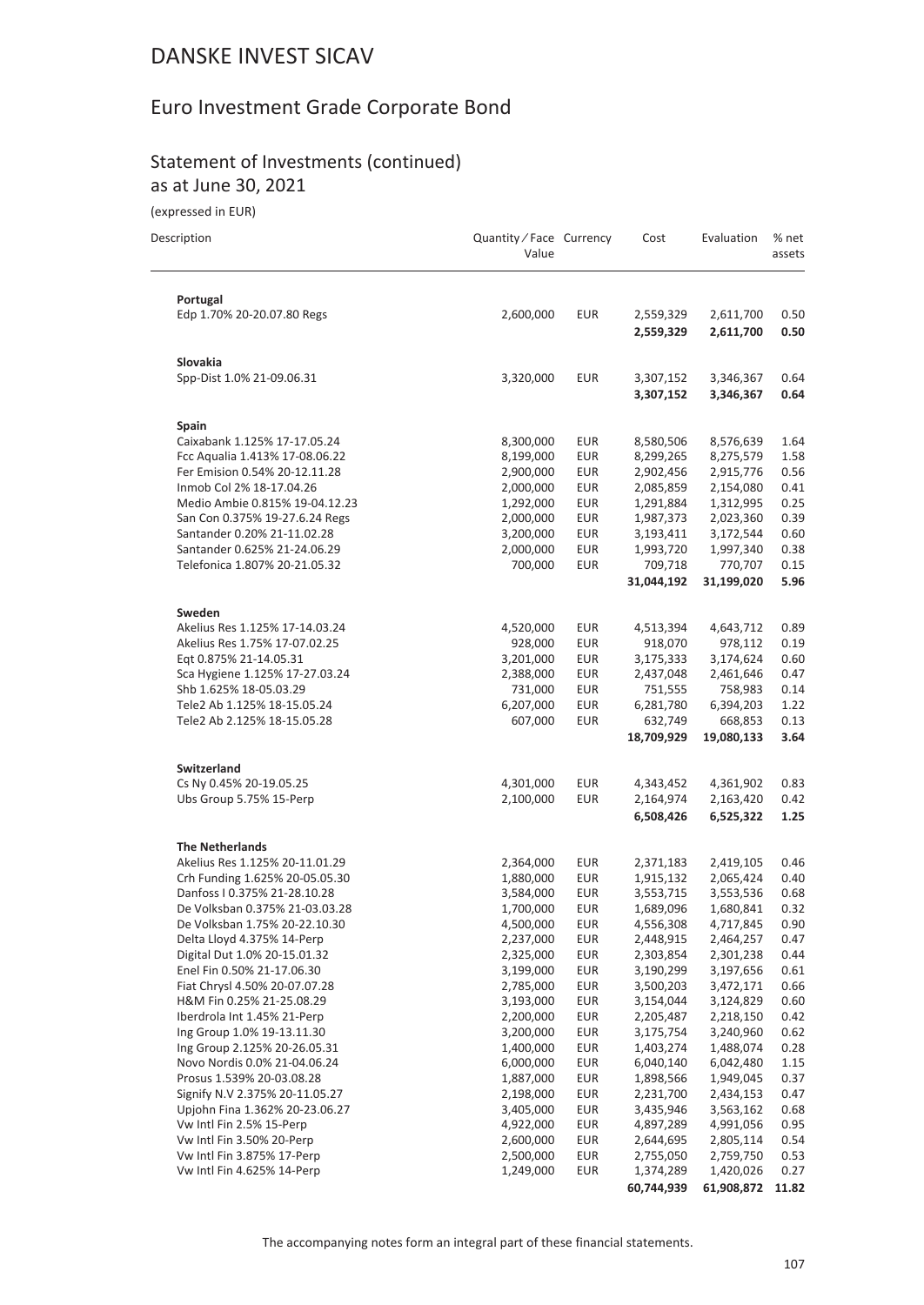### Euro Investment Grade Corporate Bond

#### Statement of Investments (continued) as at June 30, 2021

| Description                                                                                                               | Quantity / Face Currency<br>Value |            | Cost       | Evaluation                    | % net<br>assets |
|---------------------------------------------------------------------------------------------------------------------------|-----------------------------------|------------|------------|-------------------------------|-----------------|
| <b>United States of America</b>                                                                                           |                                   |            |            |                               |                 |
| American Tc 0.50% 20-15.01.28                                                                                             | 1,108,000                         | <b>EUR</b> | 1,103,900  | 1,097,973                     | 0.21            |
| At&T Inc 1.45% 14-01.06.22                                                                                                | 2,703,000                         | <b>EUR</b> | 2,752,290  | 2,734,263                     | 0.52            |
| At&T Inc 2.05% 20-19.05.32                                                                                                | 1,335,000                         | <b>EUR</b> | 1,460,571  | 1,476,873                     | 0.28            |
| At&T Inc 2.35% 18-05.09.29                                                                                                | 4,306,000                         | <b>EUR</b> | 4,661,206  | 4,876,045                     | 0.93            |
| At&T Inc 2.4% 14-15.03.24                                                                                                 | 2,720,000                         | <b>EUR</b> | 2,906,400  | 2,886,072                     | 0.55            |
| Autoliv Inc 0.75% 18-26.06.23                                                                                             | 7,914,000                         | EUR        | 7,888,473  | 8,025,714                     | 1.53            |
| Citigp 0.75% 16-26.10.23                                                                                                  | 2,858,000                         | <b>EUR</b> | 2,861,129  | 2,912,668                     | 0.56            |
| Digital Eur 1.125% 19-09.04.28                                                                                            | 3,486,000                         | <b>EUR</b> | 3,520,962  | 3,602,614                     | 0.69            |
| Equinix 1.0% 21-15.03.33                                                                                                  | 1,045,000                         | <b>EUR</b> | 1,033,093  | 1,034,675                     | 0.20            |
| Gs 1.375% 17-15.05.24                                                                                                     | 3,221,000                         | <b>EUR</b> | 3,274,385  | 3,305,255                     | 0.63            |
| Ibm Corp 1.75% 19-31.01.31                                                                                                | 1,147,000                         | <b>EUR</b> | 1,195,745  | 1,274,783                     | 0.24            |
| Jpmorgan 1.001% 19-25.7.31                                                                                                | 2,778,000                         | <b>EUR</b> | 2,794,888  | 2,853,245                     | 0.55            |
| Thermo Fish 2.375% 20-15.04.32                                                                                            | 3,689,000                         | <b>EUR</b> | 3,982,273  | 4,298,984                     | 0.82            |
| Toyota 0.75% 15-21.07.22                                                                                                  | 4,000,000                         | <b>EUR</b> | 4,051,248  | 4,048,512                     | 0.77            |
| Toyota 2.375% 13-1.2.23                                                                                                   | 1,000,000                         | <b>EUR</b> | 1,045,770  | 1,043,408                     | 0.20            |
| Verizon Com 0.75% 21-22.03.32                                                                                             | 1,630,000                         | EUR        | 1,618,047  | 1,609,152                     | 0.31            |
| Verizon Com 1.30% 20-18.05.33                                                                                             | 2,819,000                         | <b>EUR</b> | 2,973,430  | 2,902,335                     | 0.56            |
| Verizon Com 1.875% 17-26.10.29                                                                                            | 1,953,000                         | <b>EUR</b> | 2,230,880  | 2,162,850                     | 0.41            |
|                                                                                                                           |                                   |            | 51,354,690 | 52,145,421                    | 9.96            |
| <b>Total - Bonds</b>                                                                                                      |                                   |            |            | 480,972,309 488,831,207       | 93.36           |
| Total - Transferable securities admitted to an official stock exchange listing<br>or dealt in on another regulated market |                                   |            |            | 480,972,309 488,831,207 93.36 |                 |
| Transferable securities and money market instruments dealt on other regulatory market                                     |                                   |            |            |                               |                 |
|                                                                                                                           |                                   |            |            |                               |                 |
| <b>Bonds</b>                                                                                                              |                                   |            |            |                               |                 |
| Germany                                                                                                                   |                                   |            |            |                               |                 |
| Eew Energy 0.361% 21-30.06.26                                                                                             | 2,000,000                         | <b>EUR</b> | 2,000,000  | 2,004,160                     | 0.38            |
|                                                                                                                           |                                   |            | 2,000,000  | 2,004,160                     | 0.38            |
| <b>United States of America</b>                                                                                           |                                   |            |            |                               |                 |
| American Tc 0.875% 21-21.05.29                                                                                            | 3,340,000                         | <b>EUR</b> | 3,338,369  | 3,367,161                     | 0.65            |
|                                                                                                                           |                                   |            | 3,338,369  | 3,367,161                     | 0.65            |
| <b>Total - Bonds</b>                                                                                                      |                                   |            | 5,338,369  | 5,371,321                     | 1.03            |
| Total - Transferable securities and money market instruments dealt on other<br>regulatory market                          |                                   |            | 5,338,369  | 5,371,321                     | 1.03            |
| <b>TOTAL INVESTMENT PORTFOLIO</b>                                                                                         |                                   |            |            | 486,310,678 494,202,528 94.39 |                 |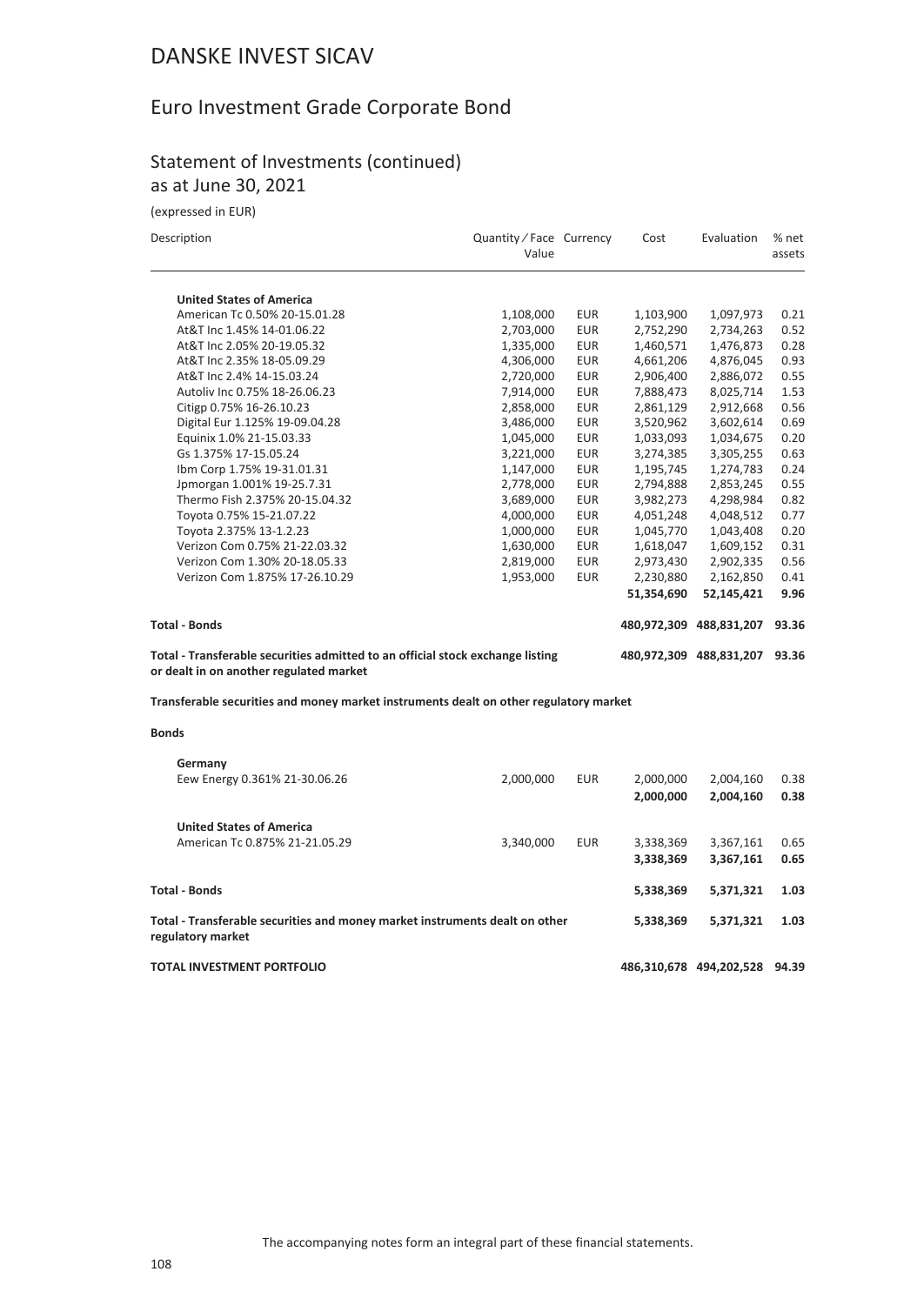# Euro Investment Grade Corporate Bond

### Geographical and Economic Portfolio Breakdowns as at June 30, 2021

(expressed as a percentage of net assets)

| Geographical breakdown   | %     | Economic breakdown                            |       |
|--------------------------|-------|-----------------------------------------------|-------|
| The Netherlands          | 11.82 | <b>Banks and Financial Institutions</b>       | 30.47 |
| France                   | 10.85 | <b>Holding and Finance Companies</b>          | 24.05 |
| United States of America | 10.61 | <b>Real Estate Companies</b>                  | 8.42  |
| <b>Great Britain</b>     | 9.02  | <b>News Transmission</b>                      | 8.26  |
| Germany                  | 8.74  | <b>Public Services</b>                        | 3.74  |
| Luxembourg               | 8.15  | Transportation                                | 2.97  |
| Spain                    | 5.96  | <b>Pharmaceuticals and Cosmetics</b>          | 2.71  |
| Denmark                  | 4.10  | Insurance                                     | 2.58  |
| Ireland                  | 3.66  | Automobile Industry                           | 2.19  |
| Sweden                   | 3.64  | Petrol                                        | 1.85  |
| Finland                  | 3.38  | <b>Tobacco and Spirits</b>                    | 1.27  |
| Italy                    | 2.81  | Mortgage and Funding Institutions             | 1.26  |
| Norway                   | 2.63  | <b>Other Services</b>                         | 0.93  |
| Belgium                  | 1.93  | <b>Electronics and Electrical Equipment</b>   | 0.89  |
| Switzerland              | 1.25  | Electronic Semiconductor                      | 0.82  |
| Australia                | 1.11  | Construction, Building Materials              | 0.74  |
| Japan                    | 0.87  | <b>Environmental Services &amp; Recycling</b> | 0.38  |
| Iceland                  | 0.79  | Internet Software                             | 0.37  |
| Slovakia                 | 0.64  | Miscellaneous                                 | 0.25  |
| Cayman Islands           | 0.54  | Office Equipment, Computers                   | 0.24  |
| Portugal                 | 0.50  |                                               | 94.39 |
| Austria                  | 0.48  |                                               |       |
| Czech Republic           | 0.44  |                                               |       |
| New Zealand              | 0.24  |                                               |       |
| Estonia                  | 0.23  |                                               |       |

**94.39**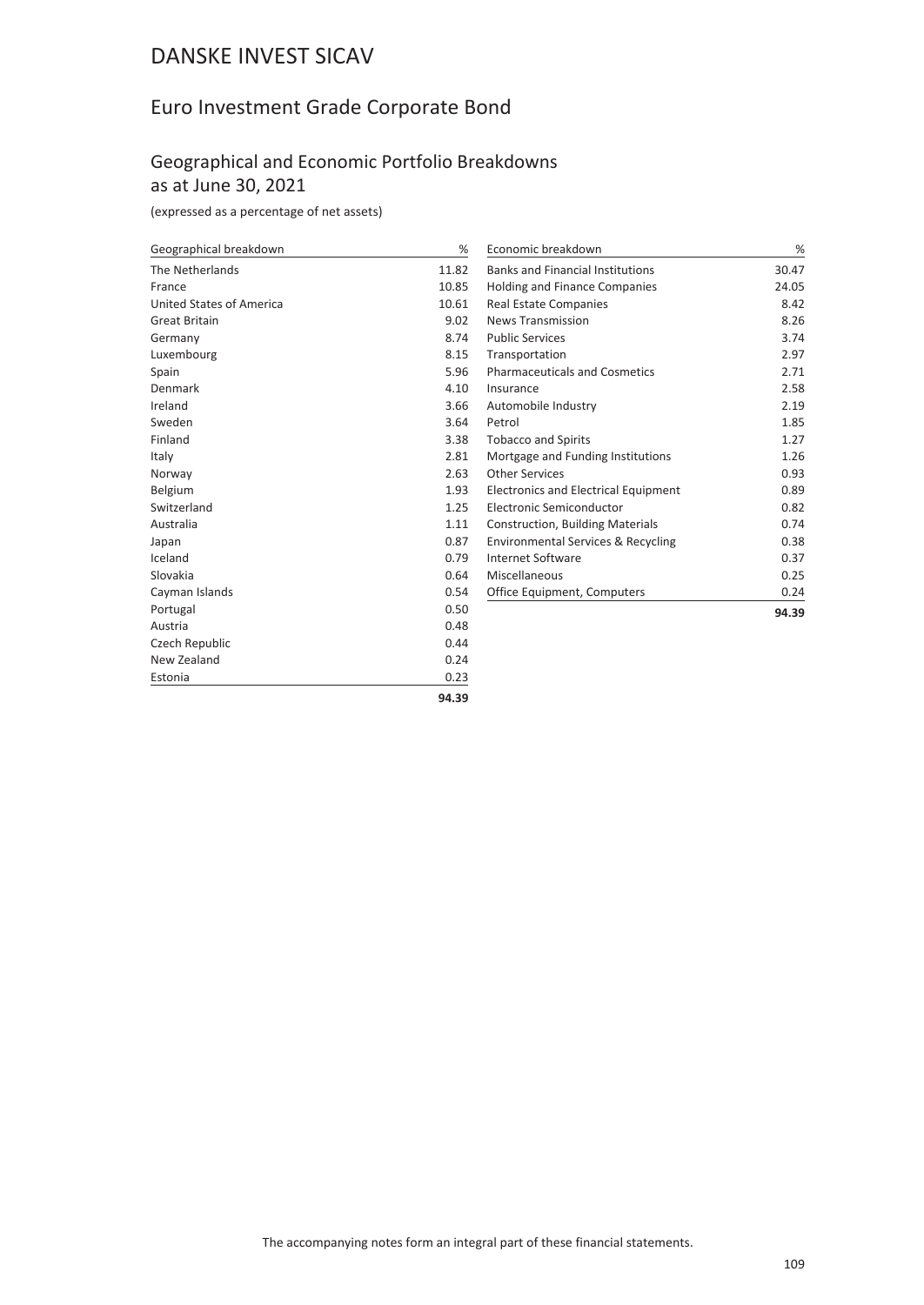# Global Emerging Markets

### Statement of Investments as at June 30, 2021

(expressed in USD)

| <b>ICYNICSSCA III ASNI</b> |                                 |      |                  |        |
|----------------------------|---------------------------------|------|------------------|--------|
| Description                | Quantity/Face Currency<br>Value | Cost | Evaluation % net | assets |
|                            |                                 |      |                  |        |

**Transferable securities admitted to an official stock exchange listing or dealt in on another regulated market**

#### **Shares**

| <b>Bermuda Islands</b>            |           |            |            |                              |      |
|-----------------------------------|-----------|------------|------------|------------------------------|------|
| China Gas Holdings Limited        | 481,000   | HKD        | 1,940,017  | 1,458,705                    | 0.36 |
|                                   |           |            | 1,940,017  | 1,458,705                    | 0.36 |
|                                   |           |            |            |                              |      |
| Brazil                            |           |            |            |                              |      |
| Atacadao Sa                       | 388,400   | BRL        | 1,495,364  | 1,657,283                    | 0.40 |
| Azul Sa /Pfd                      | 346,100   | BRL        | 2,177,287  | 3,109,291                    | 0.76 |
| Azul Sa /Sadr                     | 25,233    | USD        | 487,896    | 676,749                      | 0.17 |
| Bco Bradesco Sa /Pref.            | 480,490   | <b>BRL</b> | 2,173,912  | 2,530,067                    | 0.62 |
| Gerdau /Pref.                     | 201,000   | <b>BRL</b> | 1,267,405  | 1,227,078                    | 0.30 |
| Itau Holding / Pref               | 824,400   | <b>BRL</b> | 4,384,388  | 5,014,555                    | 1.23 |
| Localiza Renta A Car              | 95,000    | BRL        | 1,232,339  | 1,236,780                    | 0.30 |
| Natura Co Hldg Rg                 | 445,449   | BRL        | 4,340,718  | 5,067,656                    | 1.24 |
| Petroleo Brasileiro / Sadr        | 149,200   | USD        | 1,686,950  | 1,799,352                    | 0.44 |
| Petroleo Brasileiro/Prf.Shs       | 461,400   | BRL        | 2,760,465  | 2,716,251                    | 0.66 |
| Rumo Sa                           | 450,400   | BRL        | 1,815,703  | 1,780,990                    | 0.43 |
| Suzano Papel E Celulose Sa        | 420,500   | BRL        | 5,104,893  | 5,112,134                    | 1.25 |
| Yduqs Particip --- Registered Shs | 204,100   | BRL        | 1,078,256  | 1,374,885                    | 0.34 |
|                                   |           |            | 30,005,576 | 33,303,071                   | 8.14 |
|                                   |           |            |            |                              |      |
| Cayman Islands                    |           |            |            |                              |      |
| Alibaba Group Holding Ltd         | 25,000    | <b>HKD</b> | 686,676    | 710,838                      | 0.17 |
| Alibaba Group Holding Ltd / Adr   | 108,100   | USD        | 24,468,776 | 24,802,464                   | 6.06 |
| Baidu Inc -A-/Adr                 | 5,200     | USD        | 1,032,002  | 1,079,884                    | 0.27 |
| Bilibili Inc /Sadr                | 29,010    | USD        | 3,029,326  | 3,642,496                    | 0.89 |
| Bilibili-Z Rg                     | 23,480    | HKD        | 2,533,748  | 2,902,691                    | 0.71 |
| Cn Yongda                         | 664,000   | <b>HKD</b> | 877,653    | 1,193,672                    | 0.29 |
| Hansoh Co Ltd                     | 222,000   | HKD        | 910,307    | 976,282                      | 0.24 |
| Jd Health Intl                    | 69,350    | HKD        | 1,048,875  | 998,435                      | 0.25 |
| Jd.Com Inc /Adr                   | 40,420    | USD        | 2,546,268  | 3,223,495                    | 0.79 |
| Li Auto Inc /Sadr                 | 83,300    | USD        | 2,177,576  | 2,853,025                    | 0.70 |
| Li Ning Company Ltd               | 469,500   | <b>HKD</b> | 2,518,632  | 5,725,549                    | 1.40 |
| Longfor Ppt                       | 206,500   | <b>HKD</b> | 1,015,694  | 1,156,754                    | 0.28 |
| Meituan                           | 224,300   | <b>HKD</b> | 7,288,886  | 9,254,508                    | 2.26 |
| Netease Inc/Adr                   | 18,300    | <b>USD</b> | 2,042,987  | 2,099,742                    | 0.51 |
| New Orientaleducat.Tech/Adr       | 294,500   | USD        | 3,874,959  | 2,467,910                    | 0.60 |
| Pinduoduo Inc / Adr               | 39,800    | USD        | 5,044,588  | 5,315,290                    | 1.30 |
| Shenzhou Intl Group Ltd           | 117,200   | HKD        | 2,217,961  | 2,974,718                    | 0.73 |
| Silergy Corp                      | 16,000    | TWD        | 1,740,388  | 2,174,854                    | 0.53 |
| <b>Tencent Holdings Ltd</b>       | 300,200   | HKD        | 19,726,729 | 22,673,066                   | 5.54 |
| Trip Com /Sadr                    | 64,700    | <b>USD</b> | 2,348,549  | 2,297,497                    | 0.56 |
| Xiaomi Corporation                | 187,600   | HKD        | 548,986    | 652,271                      | 0.16 |
| Xpeng Inc/Adr                     | 97,740    | USD        | 3,129,256  | 4,331,837                    | 1.06 |
| Zai Lab Rg                        |           | HKD        |            | 3,422,337                    | 0.84 |
|                                   | 19,300    |            | 2,508,965  |                              |      |
|                                   |           |            |            | 93,317,787 106,929,615 26.14 |      |
| Chile                             |           |            |            |                              |      |
| Socie.Quimica Y Min/Spon.Adr-B    | 19,743    | USD        | 988,103    | 935,029                      | 0.23 |
|                                   |           |            |            |                              | 0.23 |
|                                   |           |            | 988,103    | 935,029                      |      |
| China                             |           |            |            |                              |      |
| Angel Yeast Co Ltd                | 285,077   | <b>CNY</b> | 2,618,104  | 2,401,552                    | 0.59 |
| China Construction Bank Co-H-     | 6,537,000 | HKD        | 5,242,995  | 5,151,829                    | 1.26 |
| China Life Insurance Co Ltd-H-    | 489,000   | <b>HKD</b> | 1,205,158  | 971,013                      | 0.24 |
|                                   |           |            |            |                              |      |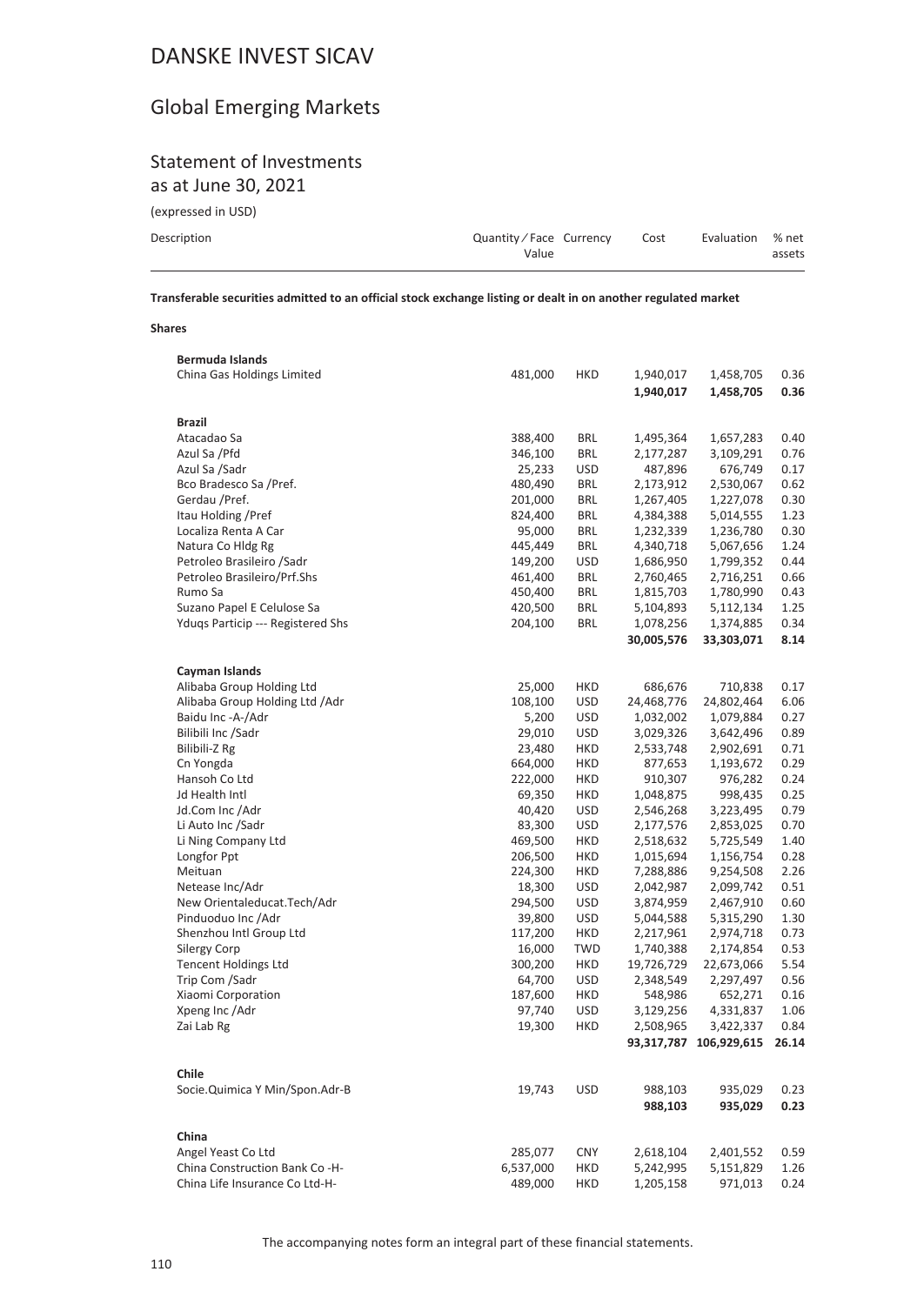# Global Emerging Markets

### Statement of Investments (continued) as at June 30, 2021

(expressed in USD)

| Description |  |  |
|-------------|--|--|
|             |  |  |

 $\overline{\phantom{a}}$ 

| Description                    | Quantity / Face Currency<br>Value |            | Cost       | Evaluation | % net<br>assets |
|--------------------------------|-----------------------------------|------------|------------|------------|-----------------|
| China (continued)              |                                   |            |            |            |                 |
| China Merchants Bank /-H-      | 341,000                           | HKD        | 2,494,260  | 2,920,166  | 0.71            |
| China Petroleum&Chem Corp -H-  | 7,488,000                         | HKD        | 3,901,648  | 3,799,213  | 0.93            |
| Haier Smart                    | 307,401                           | <b>CNY</b> | 1,334,149  | 1,233,853  | 0.30            |
| Ind & Com Boc -H-              | 3,059,000                         | HKD        | 2,091,909  | 1,800,227  | 0.44            |
| Kweichow Moutai Co Ltd -A-     | 5,386                             | <b>CNY</b> | 1,260,059  | 1,716,042  | 0.42            |
| Midea Group Co Ltd -A-         | 155,721                           | <b>CNY</b> | 1,662,273  | 1,721,684  | 0.42            |
| Ping An Insur.(Grp)Co -H-      | 375,000                           | <b>HKD</b> | 4,198,980  | 3,682,160  | 0.90            |
| Sz Inovance                    | 105,950                           | <b>CNY</b> | 666,202    | 1,218,840  | 0.30            |
| Sz Mindray                     | 66,233                            | <b>CNY</b> | 3,683,551  | 4,925,514  | 1.20            |
| Wuxi Apptec Co Ltd.            | 78,439                            | HKD        | 1,213,819  | 1,817,167  | 0.45            |
| Yantai - A-                    | 534,750                           | <b>CNY</b> | 3,021,424  | 3,702,960  | 0.91            |
| Zhejiang Sanhua Intel -A-      | 575,698                           | <b>CNY</b> | 2,253,414  | 2,138,625  | 0.52            |
|                                |                                   |            | 36,847,945 | 39,200,845 | 9.59            |
| <b>Cyprus</b>                  |                                   |            |            |            |                 |
| Tcs Group Holding Plc /Gdr     | 39,820                            | <b>USD</b> | 2,427,172  | 3,403,017  | 0.83            |
|                                |                                   |            | 2,427,172  | 3,403,017  | 0.83            |
| <b>Hungary</b>                 |                                   |            |            |            |                 |
| Otp Bank Ltd                   | 31,576                            | <b>HUF</b> | 1,540,478  | 1,743,783  | 0.42            |
| Richter Gedeon                 | 29,935                            | <b>HUF</b> | 836,794    | 804,308    | 0.20            |
|                                |                                   |            | 2,377,272  | 2,548,091  | 0.62            |
| India                          |                                   |            |            |            |                 |
| Axis Bank Ltd                  | 550,582                           | INR        | 4,670,136  | 5,612,632  | 1.37            |
| Bharti Airtel Ltd/Demat        | 360,251                           | INR        | 2,439,126  | 2,566,126  | 0.63            |
| <b>Hdfc Bank Ltd</b>           | 155,505                           | INR        | 2,838,505  | 3,136,043  | 0.77            |
| Housing Devt Fin Corp          | 82,257                            | INR        | 2,095,935  | 2,762,043  | 0.67            |
| Icici Bank Ltd                 | 540,457                           | INR        | 3,660,482  | 4,635,991  | 1.13            |
| Indraprastha Gas Ltd           | 188,907                           | INR        | 1,158,409  | 1,413,937  | 0.35            |
| Infosys --- Shs                | 83,535                            | INR        | 994,471    | 1,783,471  | 0.44            |
| Infosys Sadr                   | 50,423                            | USD        | 894,789    | 1,081,573  | 0.26            |
| Kotak Mahind                   | 76,056                            | <b>INR</b> | 1,647,849  | 1,768,898  | 0.43            |
| Petronet Lng Ltd               | 373,389                           | INR        | 1,213,842  | 1,136,828  | 0.28            |
| Reliance Ind./Gdr 2Shs 144A    | 23,701                            | USD        | 1,311,968  | 1,353,327  | 0.33            |
| Reliance Indus./Demat          | 246,407                           | INR        | 5,459,895  | 7,007,701  | 1.71            |
| Shriram Transport Finance      | 184,912                           | INR        | 3,021,358  | 3,384,882  | 0.83            |
| Tech Mahindra Ltd              | 85,189                            | <b>INR</b> | 1,092,754  | 1,262,022  | 0.31            |
|                                |                                   |            | 32,499,519 | 38,905,474 | 9.51            |
| Indonesia                      |                                   |            |            |            |                 |
| Pt Bank Central Asia Tbk       | 1,369,100                         | IDR        | 2,964,584  | 2,862,248  | 0.70            |
| Pt Bank Mandiri Persero Tbk    | 4,763,800                         | idr        | 1,988,644  | 1,945,867  | 0.47            |
| Pt Bank Rakyat Indonesia       | 2,490,000                         | idr        | 847,454    | 679,776    | 0.17            |
|                                |                                   |            | 5,800,682  | 5,487,891  | 1.34            |
| Mexico                         |                                   |            |            |            |                 |
| Fomento Economico Mexicano/Adr | 44,310                            | <b>USD</b> | 3,542,533  | 3,724,255  | 0.91            |
| Gruma Sa De Cv B               | 64,071                            | <b>MXN</b> | 686,147    | 725,638    | 0.18            |
| Grupo Aeroport.Centro Norte-B- | 144,400                           | MXN        | 969,445    | 940,601    | 0.23            |
| Grupo Aeroportuario -B-        | 60,640                            | <b>MXN</b> | 1,135,916  | 1,117,575  | 0.27            |
| Grupo Fin Banorte -O-          | 444,764                           | <b>MXN</b> | 1,701,740  | 2,900,497  | 0.71            |
|                                |                                   |            | 8,035,781  | 9,408,566  | 2.30            |
| <b>Philippines</b>             |                                   |            |            |            |                 |
| Ayala Land Inc.                | 3,040,500                         | PHP        | 2,106,832  | 2,249,965  | 0.55            |
|                                |                                   |            | 2,106,832  | 2,249,965  | 0.55            |

The accompanying notes form an integral part of these financial statements.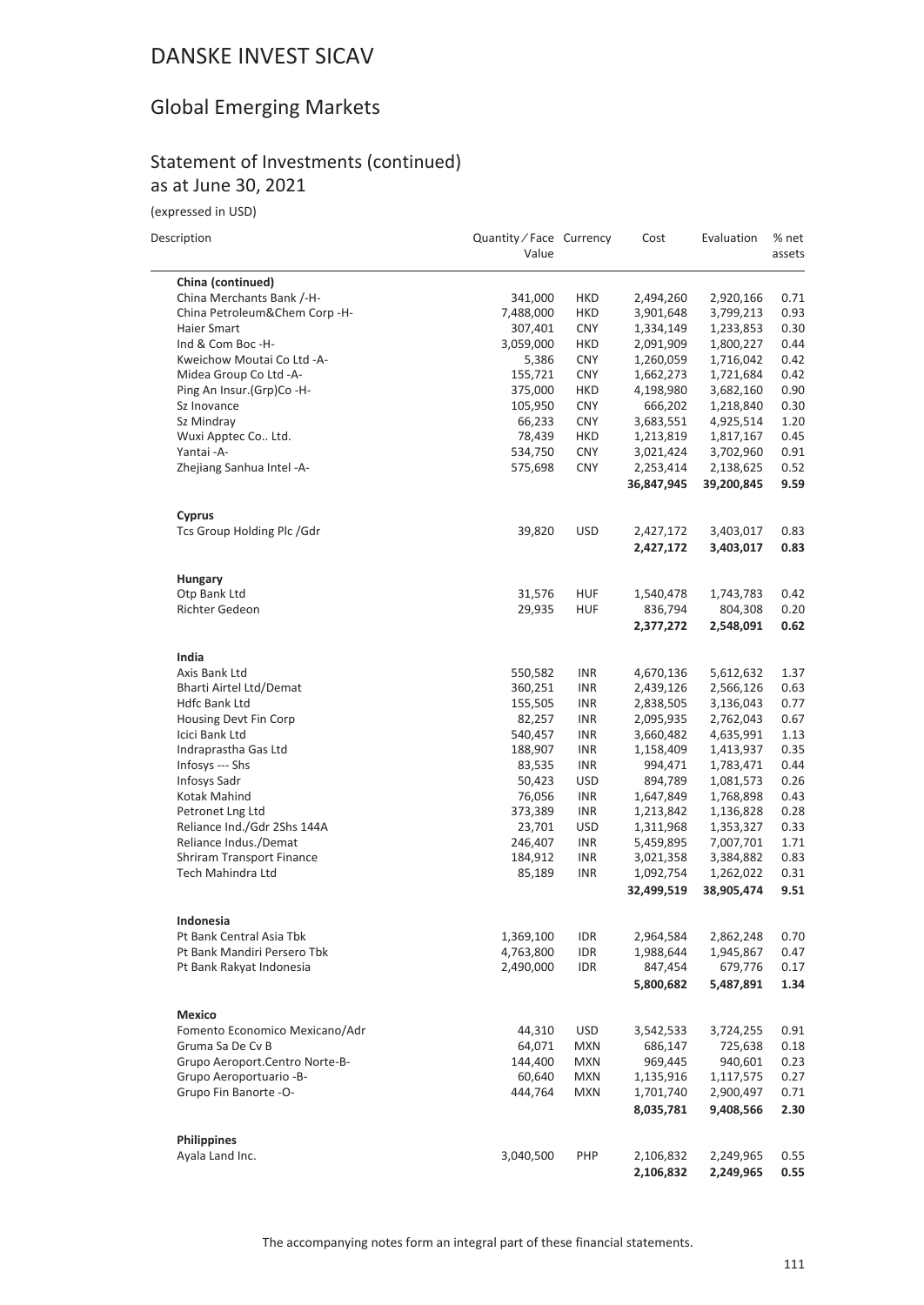# Global Emerging Markets

### Statement of Investments (continued) as at June 30, 2021

(expressed in USD)

| Description |  |  |
|-------------|--|--|

i.

| scription                      | Quantity / Face Currency |            | Cost       | Evaluation       | % net  |
|--------------------------------|--------------------------|------------|------------|------------------|--------|
|                                | Value                    |            |            |                  | assets |
| <b>Russia</b>                  |                          |            |            |                  |        |
| Novatek Joint Stock Co/Sgdr    | 13,411                   | <b>USD</b> | 2,630,796  | 2,828,380        | 0.69   |
| Oil Company Lukoil Pjsc /Sadr  | 65,848                   | USD        | 4,932,874  | 6,060,822        | 1.48   |
| Sberbank                       | 290,145                  | <b>USD</b> | 1,070,470  | 1,220,907        | 0.30   |
| Sberbank                       | 617,228                  | <b>RUB</b> | 2,208,614  | 2,599,602        | 0.64   |
|                                |                          |            | 10,842,754 | 12,709,711       | 3.11   |
| <b>South Africa</b>            |                          |            |            |                  |        |
| Absa Group Limited             | 241,318                  | ZAR        | 1,945,801  | 2,309,852        | 0.57   |
| Anglogold Ashanti Ltd          | 91,475                   | ZAR        | 2,297,656  | 1,667,928        | 0.41   |
| Capitec Bank Holdings Limited  | 10,081                   | ZAR        | 805,656    | 1,197,669        | 0.29   |
| Impala Platinum Holdings Ltd   | 355,756                  | ZAR        | 4,623,093  | 5,876,420        | 1.44   |
| Naspers Ltd N                  | 21,970                   | ZAR        | 4,546,164  | 4,676,312        | 1.14   |
|                                |                          |            | 14,218,370 | 15,728,181       | 3.85   |
| South Korea                    |                          |            |            |                  |        |
| Hana Financial Group Inc       | 45,005                   | <b>KRW</b> | 1,392,006  | 1,838,290        | 0.45   |
| Hansol Chemical Co Ltd         | 23,927                   | KRW        | 4,934,853  | 5,210,308        | 1.27   |
| Hyundai Mobis                  | 9,185                    | KRW        | 2,318,459  | 2,378,952        | 0.58   |
| Kakao                          | 14,738                   | <b>KRW</b> | 1,365,362  | 2,130,835        | 0.52   |
| Kb Financial Group Inc         | 61,402                   | <b>KRW</b> | 2,426,128  | 3,039,067        | 0.74   |
| Kia Corp. Rg Registered Shs    | 25,953                   | KRW        | 1,839,464  | 2,062,620        | 0.51   |
| Lg Chemical Ltd                | 2,866                    | <b>KRW</b> | 1,159,215  | 2,160,821        | 0.53   |
| Lg Household & Healthcare Ltd  | 1,005                    | <b>KRW</b> | 1,427,587  | 1,570,708        | 0.38   |
| Lg Innotek Co Ltd              | 4,451                    | <b>KRW</b> | 556,748    | 880,412          | 0.22   |
| Naver Corp - Shs               | 13,275                   | <b>KRW</b> | 4,326,490  | 4,916,031        | 1.20   |
| Samsung Electr./Pfd N-Vot.     | 170,117                  | <b>KRW</b> | 3,743,787  | 11,120,872       | 2.72   |
| Samsung Electronics Co Ltd     | 141,719                  | <b>KRW</b> | 10,328,144 | 10,144,374       | 2.48   |
| Samsung Life Insurance Co Ltd  | 18,416                   | <b>KRW</b> | 1,336,202  | 1,303,532        | 0.32   |
| Samsung Sdi Co Ltd             | 2,066                    | <b>KRW</b> | 545,423    | 1,279,114        | 0.31   |
| Shinhan Financial Group        | 65,766                   | KRW        | 2,218,562  | 2,368,378        | 0.58   |
| Sk Hynix Inc                   | 75,223                   | <b>KRW</b> | 7,047,012  | 8,507,157        | 2.08   |
|                                |                          |            | 46,965,442 | 60,911,471       | 14.89  |
| <b>Taiwan</b>                  |                          |            |            |                  |        |
| E Sun Financial Holding Ltd    | 866,361                  | <b>TWD</b> | 778,112    | 817,195          | 0.20   |
| <b>Ememory Technology Inc</b>  | 84,000                   | TWD        | 2,042,646  | 4,021,901        | 0.98   |
| Intl Games System Co Ltd       | 37,000                   | TWD        | 791,200    | 1,114,684        | 0.27   |
| Media Tek Incorporation        | 235,500                  | TWD        | 5,303,354  | 8,125,252        | 1.99   |
| Realtek Semiconductor Corp     | 95,000                   | <b>TWD</b> | 1,304,905  | 1,720,623        | 0.42   |
| Taiwan Semicond.Manufact       | 1,445,242                | <b>TWD</b> | 19,818,515 | 30,840,995       | 7.54   |
| Unimicron Technology Corp      | 766,000                  | <b>TWD</b> | 2,622,454  | 3,543,964        | 0.87   |
|                                |                          |            | 32,661,186 | 50,184,614 12.27 |        |
| <b>Thailand</b>                |                          |            |            |                  |        |
| C.P.All --- Shs Foreign Regist | 1,269,500                | THB        | 2,833,091  | 2,376,961        | 0.58   |
| Siam Commerc.Bk Publ./For.Reg. | 600,200                  | THB        | 1,940,074  | 1,835,524        | 0.45   |
| Thai Beverage Pcl              | 4,871,500                | SGD        | 2,949,934  | 2,481,577        | 0.61   |
|                                |                          |            | 7,723,099  | 6,694,062        | 1.64   |
| <b>The Netherlands</b>         |                          |            |            |                  |        |
| Yandex Nv -A-                  | 38,560                   | <b>USD</b> | 1,922,658  | 2,702,285        | 0.66   |
|                                |                          |            | 1,922,658  | 2,702,285        | 0.66   |
|                                |                          |            |            |                  |        |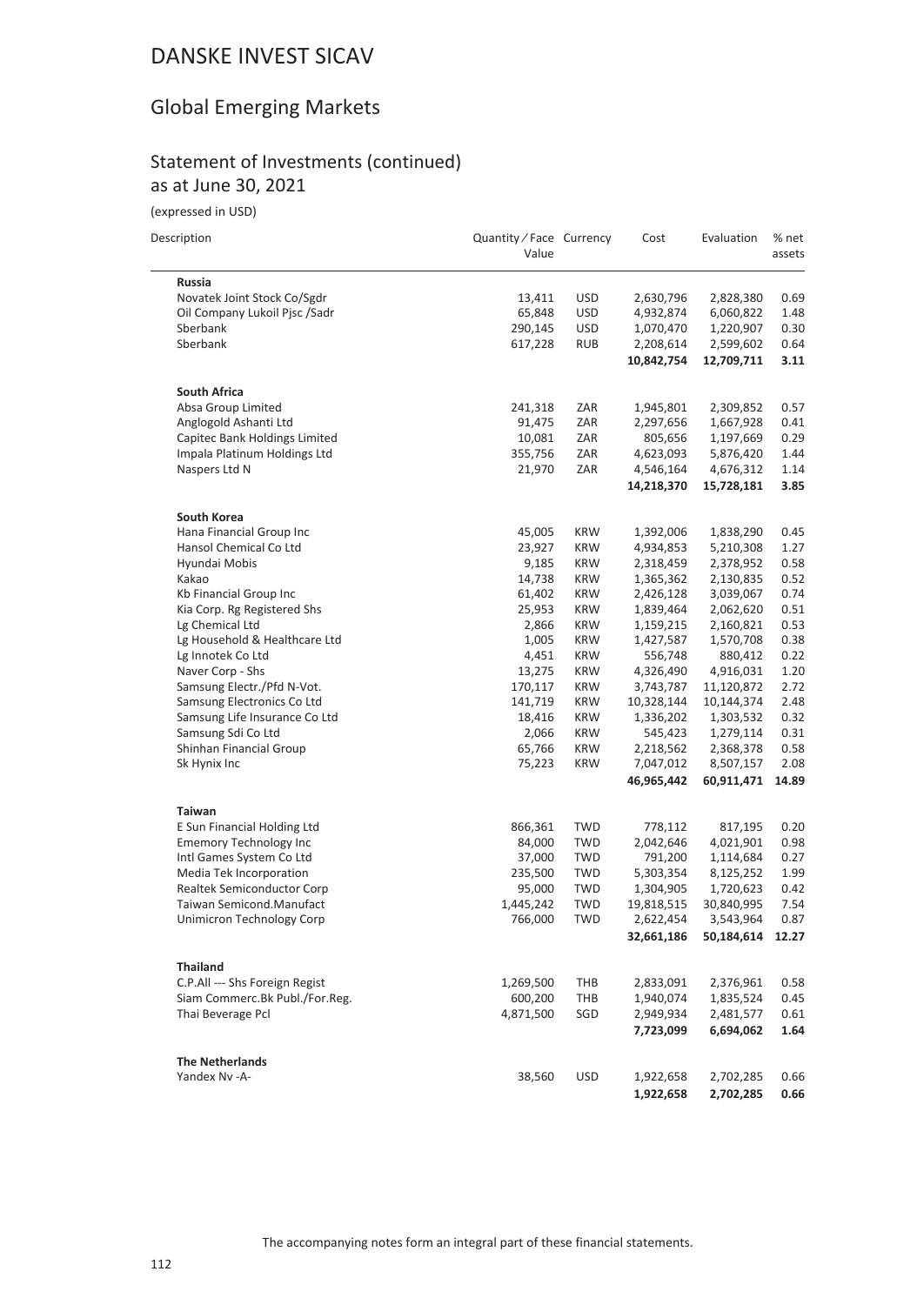# Global Emerging Markets

# Statement of Investments (continued)

as at June 30, 2021

(expressed in USD)

| Description                                                                                                               | Quantity / Face Currency<br>Value |            | Cost                   | Evaluation                    | % net<br>assets |
|---------------------------------------------------------------------------------------------------------------------------|-----------------------------------|------------|------------------------|-------------------------------|-----------------|
| <b>United States of America</b><br>Coupang Rg-A                                                                           | 45,700                            | <b>USD</b> | 1,930,600<br>1,930,600 | 1,926,712<br>1,926,712        | 0.47<br>0.47    |
| <b>Total - Shares</b>                                                                                                     |                                   |            |                        | 332,610,795 394,687,305       | 96.50           |
| Total - Transferable securities admitted to an official stock exchange listing<br>or dealt in on another regulated market |                                   |            |                        | 332,610,795 394,687,305 96.50 |                 |
| Transferable securities and money market instruments dealt on other regulatory market                                     |                                   |            |                        |                               |                 |
| <b>Shares</b>                                                                                                             |                                   |            |                        |                               |                 |
| Saudi Arabia<br>Al Rajhi Bank                                                                                             | 86,097                            | SAR        | 2,232,796<br>2,232,796 | 2,552,788<br>2,552,788        | 0.63<br>0.63    |
| South Korea<br>Soulbrain Rg                                                                                               | 1,400                             | <b>KRW</b> | 417,684<br>417,684     | 408,180<br>408,180            | 0.10<br>0.10    |
| <b>Total - Shares</b>                                                                                                     |                                   |            | 2,650,480              | 2,960,968                     | 0.73            |
| Total - Transferable securities and money market instruments dealt on other<br>regulatory market                          |                                   |            | 2,650,480              | 2,960,968                     | 0.73            |
| <b>Other Transferable securities</b>                                                                                      |                                   |            |                        |                               |                 |
| <b>Shares</b>                                                                                                             |                                   |            |                        |                               |                 |
| China<br>Phar Rg-H 144A-S                                                                                                 | 133,500                           | <b>HKD</b> | 2,248,586<br>2,248,586 | 3,572,386<br>3,572,386        | 0.87<br>0.87    |
| <b>Total - Shares</b>                                                                                                     |                                   |            | 2,248,586              | 3,572,386                     | 0.87            |
| <b>Total - Other Transferable securities</b>                                                                              |                                   |            | 2,248,586              | 3,572,386                     | 0.87            |
| <b>TOTAL INVESTMENT PORTFOLIO</b>                                                                                         |                                   |            |                        | 337,509,861 401,220,659       | 98.10           |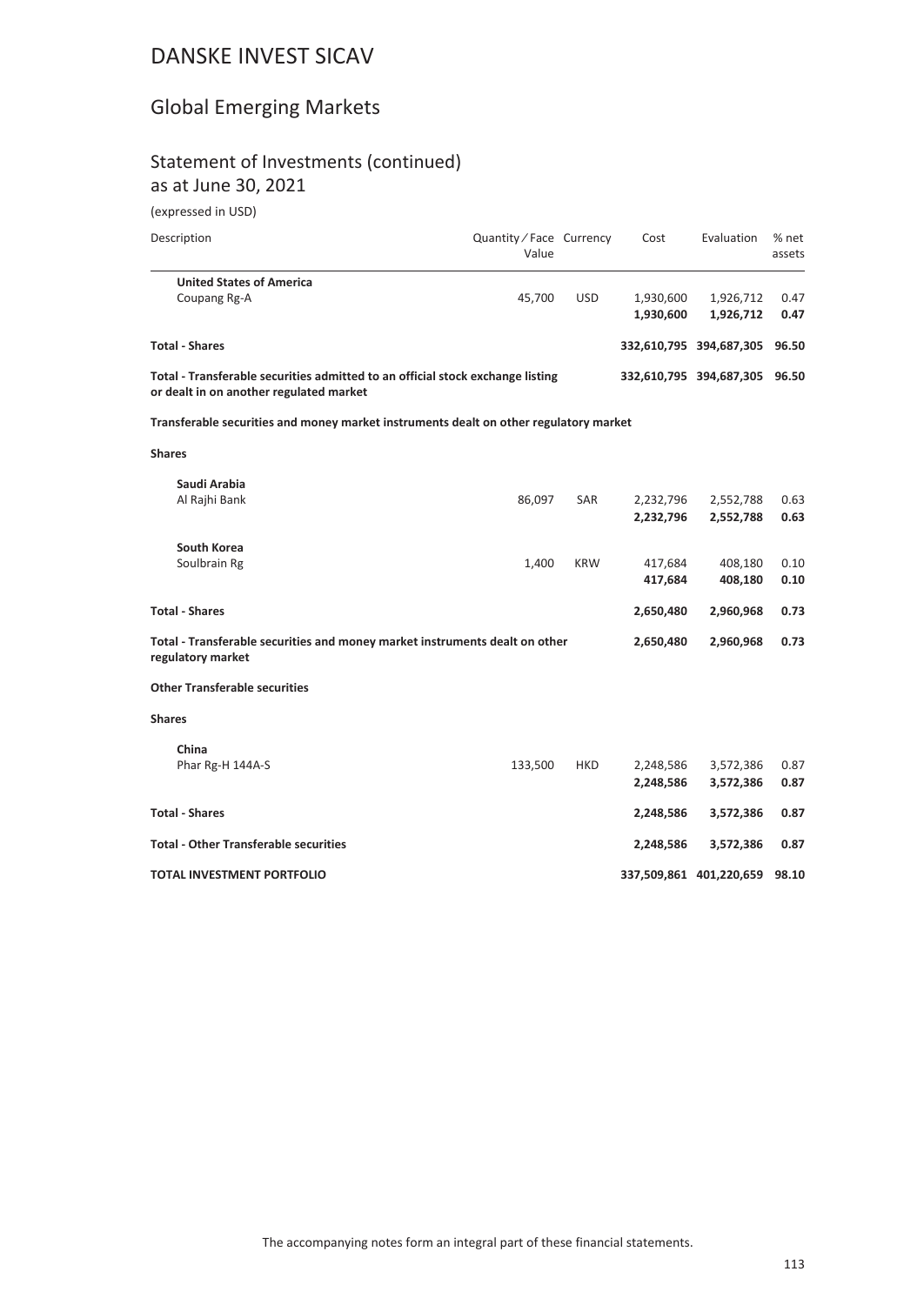# Global Emerging Markets

## Geographical and Economic Portfolio Breakdowns as at June 30, 2021

| Geographical breakdown   | %         | Economic breakdown                      | %     |
|--------------------------|-----------|-----------------------------------------|-------|
| Cayman Islands           | 26.14     | Electronic Semiconductor                | 15.87 |
| South Korea              | 14.99     | <b>Internet Software</b>                | 13.11 |
| Taiwan                   | 12.27     | <b>Banks and Financial Institutions</b> | 12.32 |
| China                    | 10.46     | Holding and Finance Companies           | 7.22  |
| India                    | 9.51      | <b>Other Services</b>                   | 6.83  |
| Brazil                   | 8.14      | Petrol                                  | 5.41  |
| South Africa             | 3.85      | Electronics and Electrical Equipment    | 4.63  |
| Russia                   | 3.11      | Chemicals                               | 4.07  |
| Mexico                   | 2.30      | Graphic Art, Publishing                 | 4.04  |
| Thailand                 | 1.64      | Retail                                  | 3.24  |
| Indonesia                | 1.34      | Automobile Industry                     | 3.15  |
| Cyprus                   | 0.83      | Transportation                          | 2.15  |
| The Netherlands          | 0.66      | Biotechnology                           | 2.16  |
| Saudi Arabia             | 0.63      | <b>Pharmaceuticals and Cosmetics</b>    | 2.02  |
| Hungary                  | 0.62      | <b>Tobacco and Spirits</b>              | 1.94  |
| Philippines              | 0.55      | <b>Precious Metals</b>                  | 1.85  |
| United States of America | 0.47      | Insurance                               | 1.46  |
| Bermuda Islands          | 0.36      | Forest Products and Paper Industry      | 1.25  |
| Chile                    | 0.23      | <b>Real Estate Companies</b>            | 0.83  |
|                          | $- - - -$ | <b>Eggd and Distillaries</b>            | 0.77  |

| Internet Software                               | 13.11 |
|-------------------------------------------------|-------|
| <b>Banks and Financial Institutions</b>         | 12.32 |
| <b>Holding and Finance Companies</b>            | 7.22  |
| <b>Other Services</b>                           | 6.83  |
| Petrol                                          | 5.41  |
| <b>Electronics and Electrical Equipment</b>     | 4.63  |
| Chemicals                                       | 4.07  |
| Graphic Art, Publishing                         | 4.04  |
| Retail                                          | 3.24  |
| Automobile Industry                             | 3.15  |
| Transportation                                  | 2.15  |
| Biotechnology                                   | 2.16  |
| <b>Pharmaceuticals and Cosmetics</b>            | 2.02  |
| <b>Tobacco and Spirits</b>                      | 1.94  |
| <b>Precious Metals</b>                          | 1.85  |
| Insurance                                       | 1.46  |
| Forest Products and Paper Industry              | 1.25  |
| <b>Real Estate Companies</b>                    | 0.83  |
| <b>Food and Distilleries</b>                    | 0.77  |
| Textile                                         | 0.73  |
| <b>News Transmission</b>                        | 0.63  |
| <b>Healthcare Education and Social Services</b> | 0.59  |
| Leisure                                         | 0.56  |
| <b>Other Business Houses</b>                    | 0.40  |
| Mines, Heavy Industries                         | 0.30  |
| Mechanics, Machinery                            | 0.30  |
| Office Equipment, Computers                     | 0.27  |
|                                                 | 98.10 |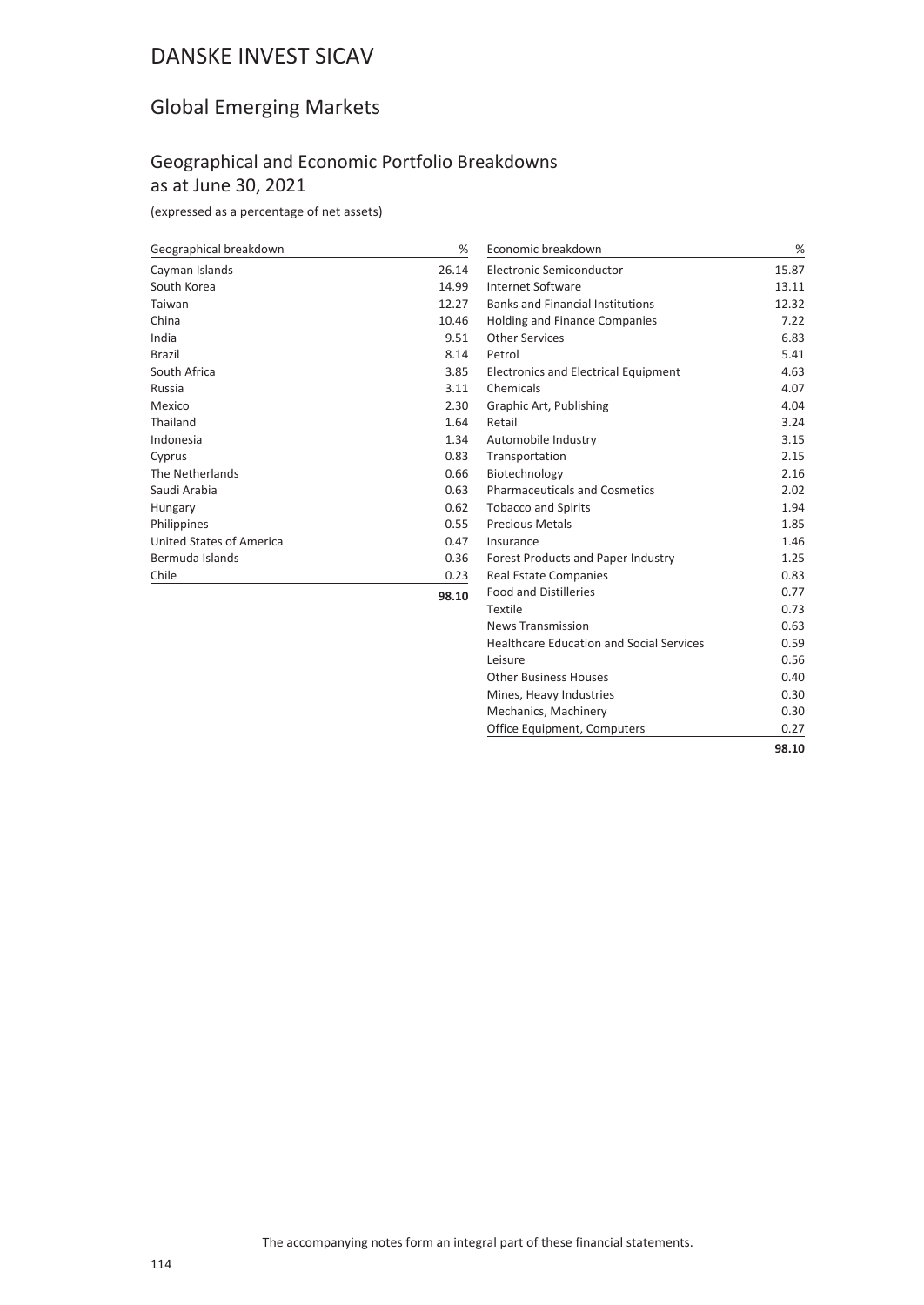# Global Emerging Markets Small Cap

# Statement of Investments

as at June 30, 2021

| (expressed in USD) |  |
|--------------------|--|
|                    |  |

| Description | Quantity/Face Currency<br>Value | Cost | Evaluation % net | assets |
|-------------|---------------------------------|------|------------------|--------|
|             |                                 |      |                  |        |

**Transferable securities admitted to an official stock exchange listing or dealt in on another regulated market**

**Shares**

| Bermuda Islands                |           |            |           |           |      |
|--------------------------------|-----------|------------|-----------|-----------|------|
| Geopark Holdings Usd Shs       | 49,500    | <b>USD</b> | 441,128   | 618,255   | 1.35 |
| Pacific Basin Shipping Ltd     | 3,785,000 | HKD        | 518,408   | 1,525,604 | 3.33 |
|                                |           |            | 959,536   | 2,143,859 | 4.68 |
|                                |           |            |           |           |      |
| <b>Brazil</b>                  |           |            |           |           |      |
| Mobly Rg                       | 127,580   | <b>BRL</b> | 542,731   | 450,431   | 0.98 |
| Multiplan Empreendimentos      | 137,200   | BRL        | 510,263   | 638,570   | 1.40 |
| Sequoia Logistic Rg            | 129,731   | <b>BRL</b> | 577,465   | 728,914   | 1.59 |
| Totys Sa                       | 107,737   | BRL        | 491,425   | 812,912   | 1.78 |
|                                |           |            |           |           |      |
|                                |           |            | 2,121,884 | 2,630,827 | 5.75 |
| Cayman Islands                 |           |            |           |           |      |
| 51 Jobs Inc /Sadr              | 2,540     | USD        | 177,820   | 199,263   | 0.44 |
| Afya Ltd                       |           | <b>USD</b> | 649,481   |           | 1.41 |
|                                | 24,800    |            |           | 647,280   |      |
| Ever Sunshine-Reg              | 270,000   | HKD        | 743,399   | 675,219   | 1.47 |
| Kingdee Int Software Gr.Co Ltd | 126,000   | HKD        | 97,520    | 428,357   | 0.94 |
| Xiabuxiabu                     | 434,000   | HKD        | 687,762   | 457,725   | 1.00 |
| Zhongsheng Grp                 | 117,500   | HKD        | 248,820   | 977,467   | 2.14 |
|                                |           |            | 2,604,802 | 3,385,311 | 7.40 |
|                                |           |            |           |           |      |
| Chile                          |           |            |           |           |      |
| Parauco                        | 355,357   | <b>CLP</b> | 484,341   | 498,026   | 1.09 |
|                                |           |            | 484,341   | 498,026   | 1.09 |
|                                |           |            |           |           |      |
| China                          |           |            |           |           |      |
| Centre Testing - A-            | 125,100   | <b>CNY</b> | 332,036   | 617,826   | 1.35 |
| Chacha Food Co Ltd             | 72,201    | <b>CNY</b> | 579,832   | 482,071   | 1.05 |
| Joinn Lab Cn Rg-H              | 36,540    | HKD        | 445,308   | 584,415   | 1.28 |
| Venustech Group Inc            | 65,747    | <b>CNY</b> | 320,086   | 295,471   | 0.64 |
|                                |           |            | 1,677,262 | 1,979,783 | 4.32 |
|                                |           |            |           |           |      |
| Cyprus                         |           |            |           |           |      |
| Headhunter Group Plc Sadr      | 15,200    | <b>USD</b> | 252,989   | 624,112   | 1.36 |
|                                |           |            | 252,989   | 624,112   | 1.36 |
|                                |           |            |           |           |      |
| Egypt                          |           |            |           |           |      |
| Cleopatra Hospital Company     | 1,092,600 | <b>EGP</b> | 300,193   | 312,768   | 0.68 |
|                                |           |            | 300,193   | 312,768   | 0.68 |
|                                |           |            |           |           |      |
| <b>Great Britain</b>           |           |            |           |           |      |
| Asa International Group Plc    | 140,498   | GBP        | 563,501   | 245,747   | 0.54 |
| Netw Intl                      | 131,207   | GBP        | 591,649   | 665,811   | 1.45 |
|                                |           |            |           |           | 1.99 |
|                                |           |            | 1,155,150 | 911,558   |      |
| <b>Hong Kong</b>               |           |            |           |           |      |
| Far East Horizon               | 396,000   | HKD        | 401,013   | 415,608   | 0.91 |
|                                |           |            |           |           |      |
|                                |           |            | 401,013   | 415,608   | 0.91 |
|                                |           |            |           |           |      |
| India                          |           |            |           |           |      |
| Affle (India) Rg               | 8,478     | INR        | 350,237   | 490,525   | 1.07 |
| Container Corp Of India Ltd    | 75,812    | INR        | 327,259   | 720,283   | 1.57 |
| Fortis Healthcare Ltd          | 251,451   | INR        | 503,053   | 807,832   | 1.77 |
| Kansai Nerolac Paints Ltd      | 54,393    | <b>INR</b> | 332,526   | 425,259   | 0.93 |

The accompanying notes form an integral part of these financial statements.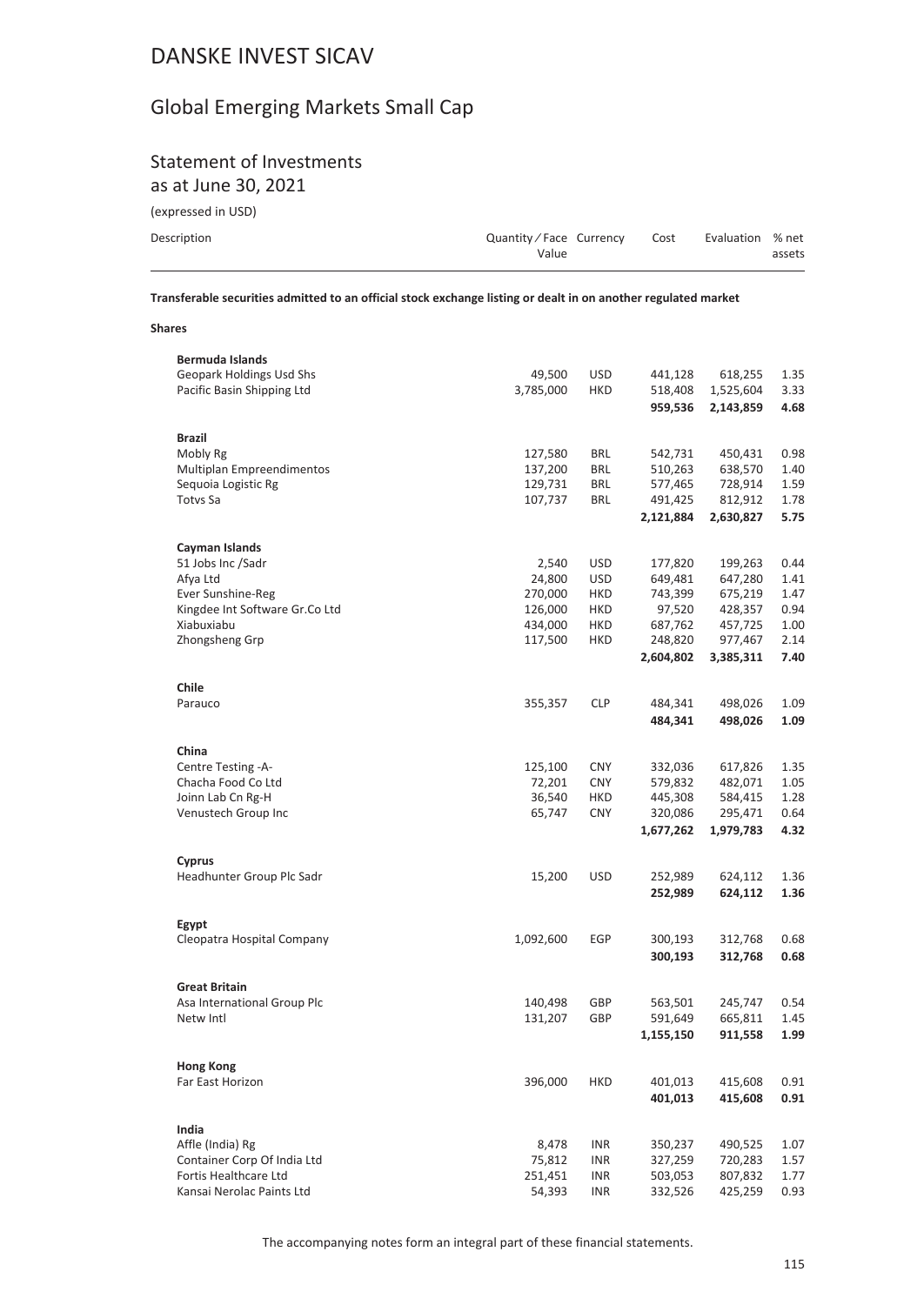# Global Emerging Markets Small Cap

### Statement of Investments (continued) as at June 30, 2021

(expressed in USD)

| Description                   | Quantity / Face Currency<br>Value |            | Cost      | Evaluation          | % net<br>assets |
|-------------------------------|-----------------------------------|------------|-----------|---------------------|-----------------|
| India (continued)             |                                   |            |           |                     |                 |
| Mahanagar Gas Ltd             | 31,349                            | INR        | 514,696   | 480,938             | 1.05            |
| Mphasis Ltd /Demat.           | 45,308                            | INR        | 447,790   | 1,282,416           | 2.80            |
| <b>Piramal Enter Shs</b>      | 37,808                            | INR        | 763,974   | 1,226,851           | 2.68            |
| Prestige Estates Projects Ltd | 194,865                           | INR        | 730,298   | 766,076             | 1.68            |
| Syngene International Ltd     | 97,139                            | INR        | 433,021   | 760,112             | 1.66            |
| Ujjiv Rg 144A Reg S           | 421,064                           | INR        | 341,821   | 175,214             | 0.38            |
| Ujjivan Fin Rg                | 88,312                            | <b>INR</b> | 351,696   | 247,742             | 0.54            |
|                               |                                   |            | 5,096,371 | 7,383,248           | 16.13           |
| Indonesia                     |                                   |            |           |                     |                 |
| Pt Ace Hardware Indonesia Tbk | 5,789,600                         | IDR        | 308,260   | 498,919             | 1.09            |
| Pt Bank Ocbc Nisp Tbk         | 9,296,700                         | <b>IDR</b> | 442,536   | 496,709             | 1.09            |
|                               |                                   |            | 750,796   | 995,628             | 2.18            |
| Malaysia                      |                                   |            |           |                     |                 |
| Ghl Systems Bhd               | 1,550,550                         | <b>MYR</b> | 372,336   | 672,366             | 1.47            |
|                               |                                   |            | 372,336   | 672,366             | 1.47            |
| <b>Mexico</b>                 |                                   |            |           |                     |                 |
| Grupo Aeroportuario -B- Sadr  | 15,798                            | <b>USD</b> | 351,606   | 823,234             | 1.80            |
|                               |                                   |            | 351,606   | 823,234             | 1.80            |
| Nigeria                       |                                   |            |           |                     |                 |
| <b>Guaranty Trust Bank</b>    | 8,459,831                         | <b>NGN</b> | 966,196   | 588,121             | 1.28            |
|                               |                                   |            | 966,196   | 588,121             | 1.28            |
| Pakistan                      |                                   |            |           |                     |                 |
| Habib Bank Ltd                | 477,789                           | <b>PKR</b> | 407,220   | 376,255             | 0.82            |
| Maple Leaf Cement             | 1,682,099                         | <b>PKR</b> | 535,626   | 505,567             | 1.11            |
|                               |                                   |            | 942,846   | 881,822             | 1.93            |
| Peru                          |                                   |            |           |                     |                 |
| Aenza Saa /Sadr               | 106,376                           | PEN        | 921,625   | 172,329             | 0.38            |
|                               |                                   |            | 921,625   | 172,329             | 0.38            |
| Poland                        |                                   |            |           |                     |                 |
| Dino Polska S.A.              | 10,169                            | <b>PLN</b> | 152,428   | 744,606             | 1.63            |
|                               |                                   |            | 152,428   | 744,606             | 1.63            |
| Russia                        |                                   |            |           |                     |                 |
| Sinergia Oao                  | 49,820                            | USD        |           | 1,167,834 1,936,022 | 4.23            |
|                               |                                   |            | 1,167,834 | 1,936,022           | 4.23            |
| Singapore                     |                                   |            |           |                     |                 |
| Nanofilm Technol              | 213,700                           | SGD        | 425,909   | 870,882             | 1.90            |
| Yanlord Land Group Ltd        | 739,900                           | SGD        | 845,407   | 676,788             | 1.48            |
|                               |                                   |            | 1,271,316 | 1,547,670           | 3.38            |
| South Korea                   |                                   |            |           |                     |                 |
| Douzone Bizon Rg              | 9,325                             | KRW        | 461,762   | 686,516             | 1.50            |
| Hansol Chemical Co Ltd        | 5,177                             | <b>KRW</b> | 836,633   | 1,127,336           | 2.46            |
| Koh Young Technology Inc      | 39,945                            | <b>KRW</b> | 641,552   | 843,263             | 1.84            |
|                               |                                   |            | 1,939,947 | 2,657,115           | 5.80            |
| Taiwan                        |                                   |            |           |                     |                 |
| Aspeed Technology Inc         | 8,000                             | <b>TWD</b> | 274,122   | 576,709             | 1.26            |
| Chroma Ate Inc                | 175,000                           | TWD        | 888,635   | 1,201,926           | 2.62            |
| Globalwafers Co Ltd           | 22,000                            | <b>TWD</b> | 193,138   | 725,119             | 1.58            |

The accompanying notes form an integral part of these financial statements.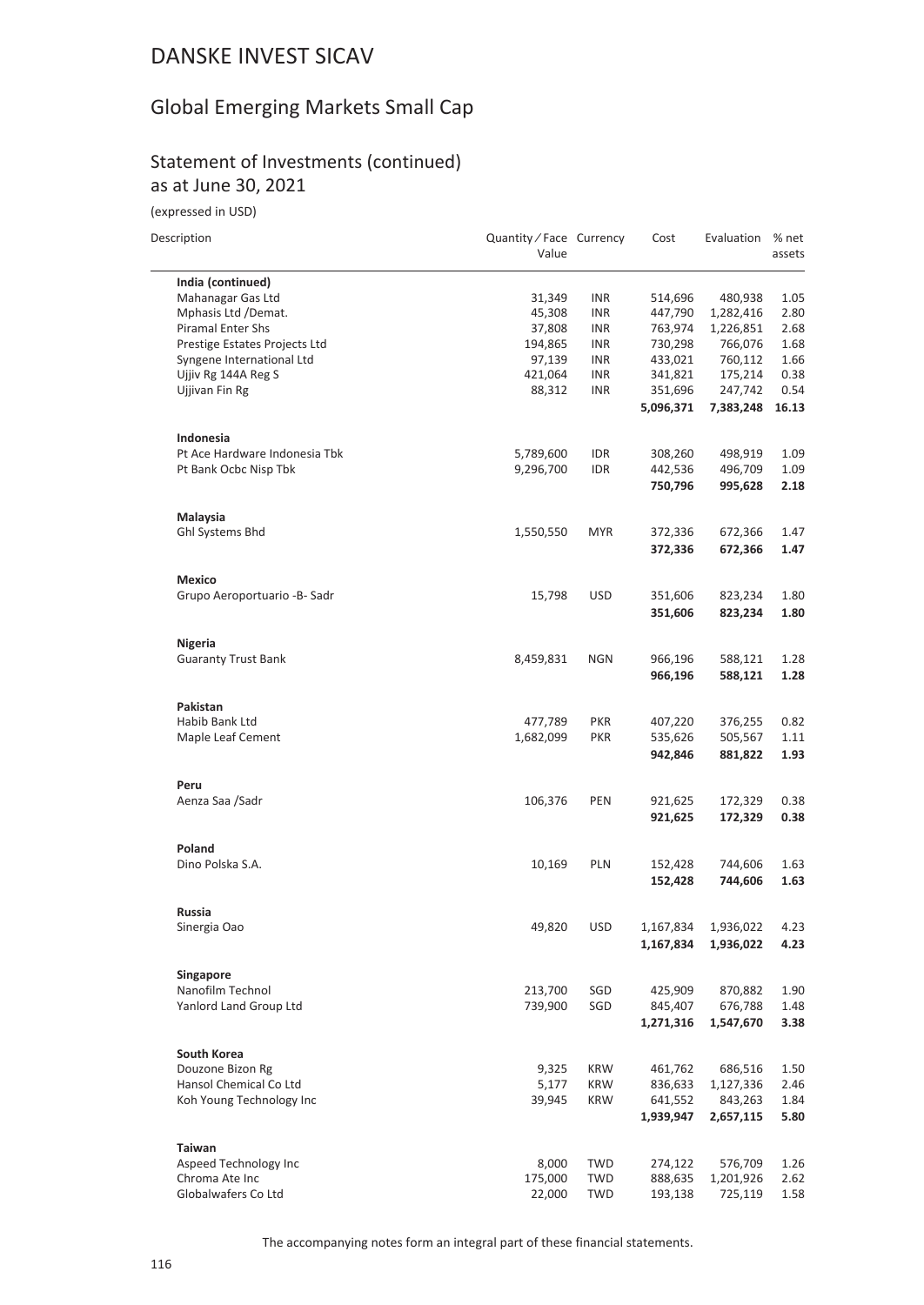# Global Emerging Markets Small Cap

### Statement of Investments (continued) as at June 30, 2021

(expressed in USD)

| Description                                                                                                               | Quantity / Face Currency<br>Value |            | Cost      | Evaluation            | % net<br>assets |
|---------------------------------------------------------------------------------------------------------------------------|-----------------------------------|------------|-----------|-----------------------|-----------------|
| <b>Taiwan (continued)</b>                                                                                                 |                                   |            |           |                       |                 |
| Makalot Industrial Co Ltd                                                                                                 | 106,553                           | <b>TWD</b> | 771,514   | 1,047,097             | 2.29            |
| Poya Co Ltd                                                                                                               | 43,310                            | <b>TWD</b> | 483,560   | 843,449               | 1.84            |
| Sinbon Electronics Co Ltd                                                                                                 | 94,000                            | <b>TWD</b> | 912,739   | 923,739               | 2.02            |
| Sporton International Inc                                                                                                 | 45,000                            | <b>TWD</b> | 394,923   | 387,342               | 0.85            |
| Taiwan Union Technology Corp                                                                                              | 136,000                           | <b>TWD</b> | 567,887   | 568,245               | 1.24            |
|                                                                                                                           |                                   |            | 4,486,518 | 6,273,626             | 13.70           |
| <b>Thailand</b>                                                                                                           |                                   |            |           |                       |                 |
| Tisco Fin Grp / Foreign Reg                                                                                               | 179,000                           | <b>THB</b> | 558,666   | 495,746               | 1.08            |
|                                                                                                                           |                                   |            | 558.666   | 495.746               | 1.08            |
| <b>The Netherlands</b>                                                                                                    |                                   |            |           |                       |                 |
| Asm International Reg Nv                                                                                                  | 4,997                             | <b>EUR</b> | 248,771   | 1,667,797             | 3.64            |
|                                                                                                                           |                                   |            | 248.771   | 1,667,797             | 3.64            |
| <b>Turkey</b>                                                                                                             |                                   |            |           |                       |                 |
| Logo Yazilim Sanayi Ve Ticaret                                                                                            | 152,668                           | <b>TRY</b> | 438,127   | 599,119               | 1.31            |
|                                                                                                                           |                                   |            | 438,127   | 599,119               | 1.31            |
| Vietnam                                                                                                                   |                                   |            |           |                       |                 |
| Fpt Corp                                                                                                                  | 416,622                           | <b>VND</b> | 779,781   | 1,596,543             | 3.49            |
| Mobile World Investment Corp                                                                                              | 157,000                           | <b>VND</b> | 992,812   | 1,037,525             | 2.26            |
|                                                                                                                           |                                   |            | 1,772,593 | 2,634,068             | 5.75            |
| <b>Total - Shares</b>                                                                                                     |                                   |            |           | 31,395,146 42,974,369 | 93.87           |
| Total - Transferable securities admitted to an official stock exchange listing<br>or dealt in on another regulated market |                                   |            |           | 31,395,146 42,974,369 | 93.87           |

**Transferable securities and money market instruments dealt on other regulatory market**

**Shares**

| South Korea                                                                                      |        |            |            |            |       |
|--------------------------------------------------------------------------------------------------|--------|------------|------------|------------|-------|
| Chunbo Rg                                                                                        | 4,220  | <b>KRW</b> | 750,877    | 684.994    | 1.50  |
| Leeno Industrial Inc.                                                                            | 5,630  | <b>KRW</b> | 794,343    | 876.414    | 1.92  |
| Wonik Ips Co. Ltd.                                                                               | 18,980 | <b>KRW</b> | 851,742    | 835,029    | 1.82  |
|                                                                                                  |        |            | 2,396,962  | 2.396.437  | 5.24  |
| Total - Shares                                                                                   |        |            | 2,396,962  | 2,396,437  | 5.24  |
| Total - Transferable securities and money market instruments dealt on other<br>regulatory market |        |            | 2.396.962  | 2,396,437  | 5.24  |
| TOTAL INVESTMENT PORTFOLIO                                                                       |        |            | 33,792,108 | 45,370,806 | 99.11 |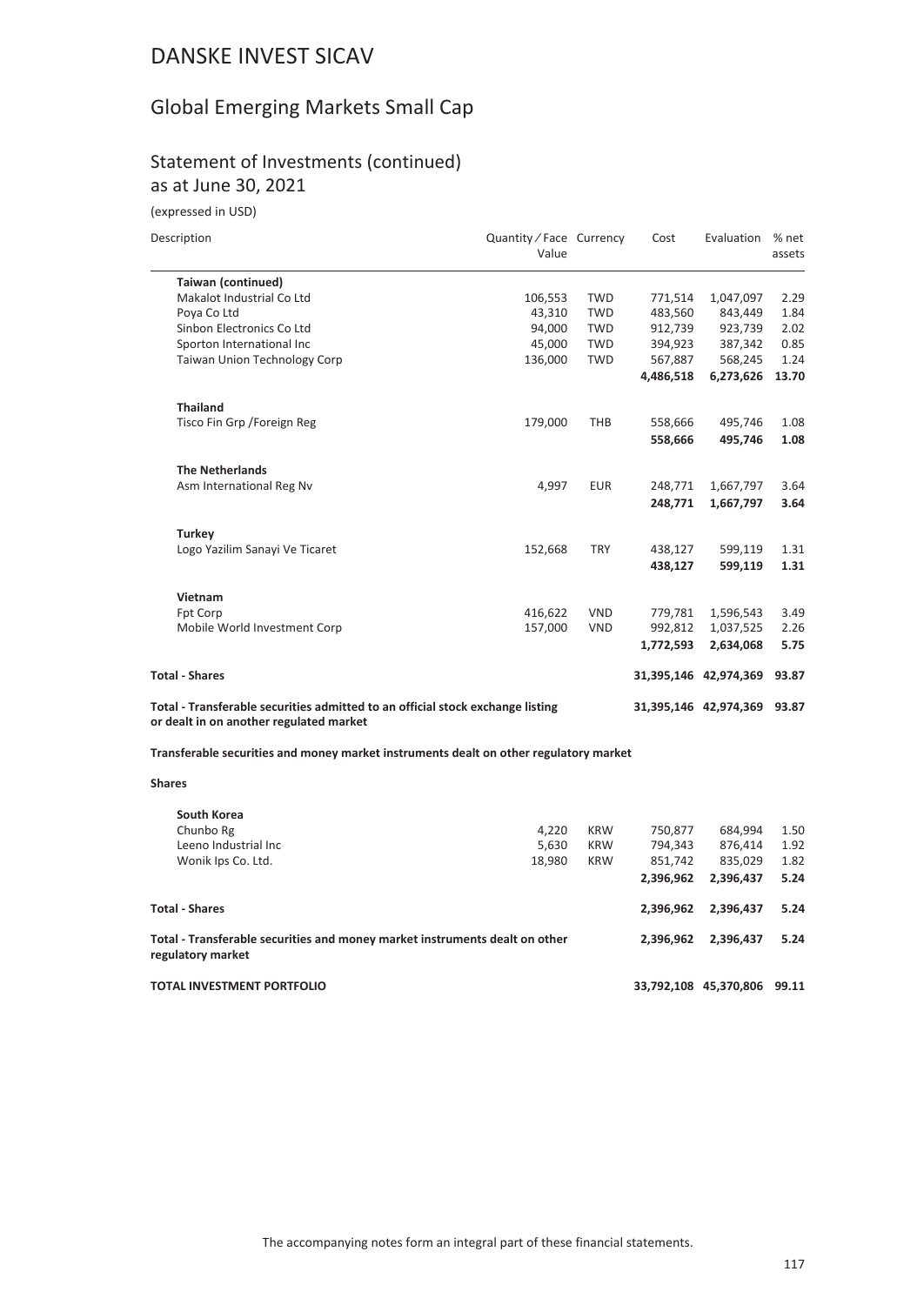# Global Emerging Markets Small Cap

## Geographical and Economic Portfolio Breakdowns as at June 30, 2021

| Geographical breakdown | %     | Economic breakdown                              | %     |
|------------------------|-------|-------------------------------------------------|-------|
| India                  | 16.13 | Holding and Finance Companies                   | 13.69 |
| Taiwan                 | 13.70 | <b>Internet Software</b>                        | 9.80  |
| South Korea            | 11.04 | Transportation                                  | 8.29  |
| Cayman Islands         | 7.40  | Electronics and Electrical Equipment            | 7.82  |
| Vietnam                | 5.75  | Electronic Semiconductor                        | 7.55  |
| <b>Brazil</b>          | 5.75  | Chemicals                                       | 6.24  |
| Bermuda Islands        | 4.68  | <b>Pharmaceuticals and Cosmetics</b>            | 5.62  |
| China                  | 4.32  | <b>Real Estate Companies</b>                    | 5.44  |
| Russia                 | 4.23  | Miscellaneous                                   | 4.23  |
| The Netherlands        | 3.64  | <b>Healthcare Education and Social Services</b> | 3.86  |
| Singapore              | 3.38  | Mechanics, Machinery                            | 3.74  |
| Indonesia              | 2.18  | Construction, Building Materials                | 3.17  |
| <b>Great Britain</b>   | 1.99  | Retail                                          | 2.93  |
| Pakistan               | 1.93  | <b>Food and Distilleries</b>                    | 2.68  |
| Mexico                 | 1.80  | <b>Banks and Financial Institutions</b>         | 2.48  |
| Poland                 | 1.63  | <b>Textile</b>                                  | 2.29  |
| Malaysia               | 1.47  | Automobile Industry                             | 2.14  |
| Cyprus                 | 1.36  | <b>Other Services</b>                           | 1.80  |
| Turkey                 | 1.31  | <b>Public Services</b>                          | 1.58  |
| Nigeria                | 1.28  | Graphic Art, Publishing                         | 1.07  |
| Chile                  | 1.09  | Petrol                                          | 1.05  |
| Thailand               | 1.08  | Leisure                                         | 1.00  |
| Hong Kong              | 0.91  | Office Equipment, Computers                     | 0.64  |
| Egypt                  | 0.68  |                                                 | 99.11 |
| Peru                   | 0.38  |                                                 |       |
|                        | 99.11 |                                                 |       |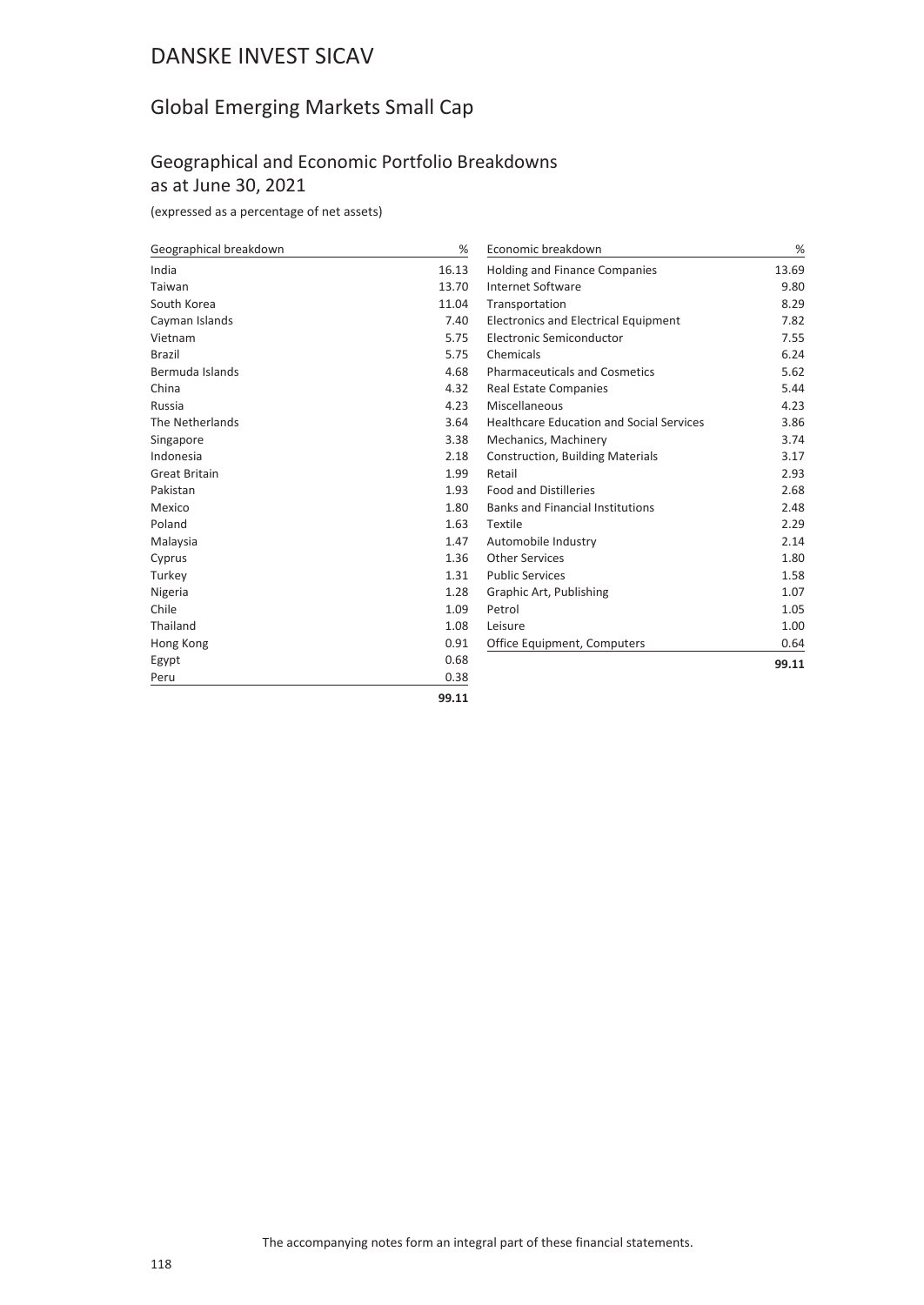# Global Inflation Linked Bond

# Statement of Investments

as at June 30, 2021

| (expressed in EUR) |  |
|--------------------|--|
|--------------------|--|

| Description | Quantity/Face Currency | Cost | Evaluation % net |        |
|-------------|------------------------|------|------------------|--------|
|             | Value                  |      |                  | assets |

**Transferable securities admitted to an official stock exchange listing or dealt in on another regulated market**

#### **Bonds**

| Australia                       |         |            |         |                     |       |
|---------------------------------|---------|------------|---------|---------------------|-------|
| Australia 1% 18-21.02.50 /Infl  | 40,000  | AUD        | 31,897  | 32,336              | 0.36  |
| Australia 2.5% 10-20.9.30/Cpi   | 100,000 | AUD        | 98,325  | 100,719             | 1.11  |
|                                 |         |            | 130,222 | 133,055             | 1.47  |
|                                 |         |            |         |                     |       |
| Canada                          |         |            |         |                     |       |
| Canada 1.25% 13-01.12.47 /Infl  | 10,000  | CAD        | 9,518   | 9,977               | 0.11  |
| Canada 2% 07-01.12.41/Infl      | 80,000  | CAD        | 85,559  | 95,562              | 1.05  |
| Canada 3% 03-01.12.36/Infl      | 10,000  | CAD        | 12,871  | 13,750              | 0.15  |
| Canada 4% 99-01.12.31/Infl      | 20,000  | CAD        | 28,638  | 30,694              | 0.34  |
| Canada 4.25% 95-01.12.26/Infl   | 30,000  | CAD        | 39,096  | 42,118              | 0.47  |
|                                 |         |            | 175,682 | 192,101             | 2.12  |
| France                          |         |            |         |                     |       |
| France 0.10% 01.03.36 /Infl     | 50,000  | <b>EUR</b> | 57,442  | 59,249              | 0.65  |
| France 0.1% 16-25.07.47 /Infl   | 70,000  | <b>EUR</b> | 90,737  | 94,095              | 1.04  |
| France 0.1% 17-25.07.36 /Infl   |         | <b>EUR</b> | 73,177  |                     |       |
|                                 | 60,000  |            |         | 75,028              | 0.83  |
| France 0.10% 20-25.07.31 /Infl  | 160,000 | <b>EUR</b> | 185,532 | 187,812             | 2.07  |
| France 0.7% 25.07.30 /Infl      | 60,000  | <b>EUR</b> | 76,336  | 77,410              | 0.86  |
| France 1.85% 25.07.27 Oat/Infl  | 60,000  | <b>EUR</b> | 82,377  | 83,774              | 0.93  |
| France 3.4% 99-25.07.29/Infl    | 50,000  | <b>EUR</b> | 92,237  | 93,292              | 1.03  |
| France O.A. 0.1% 1.3.26 /Infl   | 20,000  | <b>EUR</b> | 21,500  | 22,074              | 0.24  |
|                                 |         |            | 679,338 | 692,734             | 7.65  |
| Germany                         |         |            |         |                     |       |
| Deutschlan 0.10% 15.4.33/Infl   | 20,000  | <b>EUR</b> | 24,410  | 24,714              | 0.27  |
| Germany 0.1% 15.4.46/Infl       | 10,000  | <b>EUR</b> | 15,210  | 15,405              | 0.17  |
| Germany 0.1% 15-15.04.26 /Infl  | 40,000  | <b>EUR</b> | 45,706  | 46,955              | 0.52  |
| Germany 0.5% 14-15.04.30 /Infl  | 130,000 | <b>EUR</b> | 164,022 | 168,674             | 1.86  |
|                                 |         |            | 249,348 | 255,748             | 2.82  |
|                                 |         |            |         |                     |       |
| <b>Great Britain</b>            |         |            |         |                     |       |
| Uk 0.125% 12-22.03.24/Infl      | 20,000  | GBP        | 29,917  | 31,595              | 0.35  |
| Uk 0.125% 13-22.03.68 /Infl     | 50,000  | GBP        | 146,427 | 197,193             | 2.17  |
| Uk 0.125% 15-22.03.26 /Infl     | 80,000  | GBP        | 119,520 | 125,746             | 1.39  |
| Uk 0.375% 11-22.03.62 /Infl     | 70,000  | GBP        | 208,985 | 264,539             | 2.92  |
| Uk 0.5% 09-22.03.50 /Infl       | 70,000  | GBP        | 201,460 | 234,136             | 2.58  |
| Uk 0.625% 09-22.11.42/Infl      | 70,000  | GBP        | 182,146 | 206,717             | 2.28  |
| Uk 0.625% 10-22.3.40/Infl       | 100,000 | GBP        | 237,759 | 273,330             | 3.02  |
| Uk 0.75% 07-22.11.47/Infl       | 70,000  | GBP        | 235,397 | 240,332             | 2.65  |
| Uk 1.25% 05-22.11.55/Infl       | 60,000  | GBP        | 287,088 | 292,358             | 3.23  |
| Uk 1.8% 11-22.3.29/Infl         | 150,000 | GBP        | 269,960 | 276,656             | 3.05  |
| Uk 2% 02-26.01.35/Infl          | 70,000  | GBP        | 214,858 | 239,336             | 2.64  |
| Uk Tsy 0.125% 18-10.8.28/Infl   | 140,000 | GBP        | 205,855 | 217,181             | 2.40  |
|                                 |         |            |         |                     | 28.68 |
|                                 |         |            |         | 2,339,372 2,599,119 |       |
| Italy                           |         |            |         |                     |       |
| Btps 1.3% 16-15.05.28 /Infl     | 190,000 | <b>EUR</b> | 205,374 | 230,144             | 2.54  |
| Italy 2.35% 14-15.9.24 Btp/Infl | 60,000  | <b>EUR</b> | 68,450  | 71,920              | 0.79  |
| Italy 2.55% 09-15.09.41/Infl    | 80,000  | <b>EUR</b> | 108,217 | 137,437             | 1.52  |
| Italy 2.6% 07-15.09.23/Infl     | 30,000  | <b>EUR</b> | 38,874  | 39,811              | 0.44  |
|                                 |         |            | 420,915 | 479,312             | 5.29  |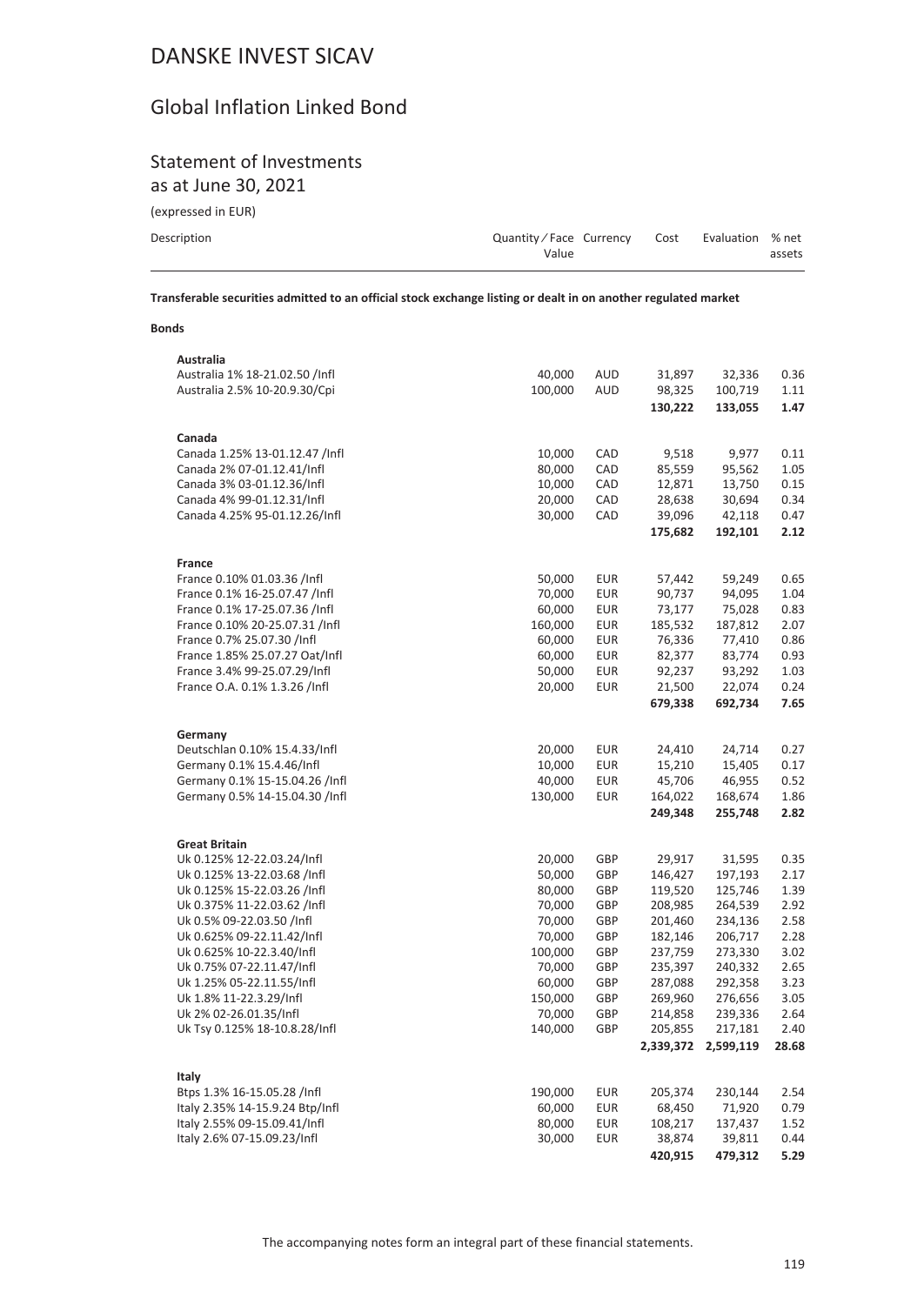## Global Inflation Linked Bond

### Statement of Investments (continued) as at June 30, 2021

(expressed in EUR)

| Description                                                                                                               | Quantity / Face Currency<br>Value |            | Cost    | Evaluation                 | % net<br>assets |
|---------------------------------------------------------------------------------------------------------------------------|-----------------------------------|------------|---------|----------------------------|-----------------|
| Japan                                                                                                                     |                                   |            |         |                            |                 |
| Japan 0.1% 17-10.03.27 /Infl                                                                                              | 10,000,000                        | JPY        | 80,380  | 79,258                     | 0.87            |
| Japan 0.1% 18-10.03.28 /Infl                                                                                              | 10,000,000                        | JPY        | 81,641  | 78,705                     | 0.87            |
| Japan 0.10% 10.03.29/Infl                                                                                                 | 20,000,000                        | JPY        | 170,065 | 156,365                    | 1.73            |
|                                                                                                                           |                                   |            | 332,086 | 314,328                    | 3.47            |
| <b>New Zealand</b>                                                                                                        |                                   |            |         |                            |                 |
| New Zealand 2% 12-20.09.25/Cpi                                                                                            | 350,000                           | <b>NZD</b> | 237,234 | 255,966                    | 2.83            |
| New Zealand 2.5% 20.9.35/Infl                                                                                             | 90,000                            | <b>NZD</b> | 72,480  | 71,620                     | 0.79            |
| New Zealand 3% 20.09.30 /Infl                                                                                             | 40,000                            | <b>NZD</b> | 34,256  | 32,829                     | 0.36            |
| New Zeald 2.5% 16-20.9.40/Infl                                                                                            | 60,000                            | <b>NZD</b> | 42,026  | 46,861                     | 0.52            |
|                                                                                                                           |                                   |            | 385,996 | 407,276                    | 4.50            |
| Spain                                                                                                                     |                                   |            |         |                            |                 |
| Spain 0.65% 17-30.11.27/Infl                                                                                              | 160,000                           | <b>EUR</b> | 174,726 | 192,518                    | 2.12            |
| Spain 0.7% 17-30.11.33 /Infl                                                                                              | 70,000                            | <b>EUR</b> | 86,545  | 86,994                     | 0.96            |
|                                                                                                                           |                                   |            | 261,271 | 279,512                    | 3.08            |
| Sweden                                                                                                                    |                                   |            |         |                            |                 |
| Sweden I/L 0.125%01.06.32/Infl                                                                                            | 270,000                           | <b>SEK</b> | 34,000  | 34,504                     | 0.38            |
|                                                                                                                           |                                   |            | 34,000  | 34,504                     | 0.38            |
| <b>United States of America</b>                                                                                           |                                   |            |         |                            |                 |
| Tsy 0.75% 18-15.07.28 /Infl                                                                                               | 260,000                           | <b>USD</b> | 259,382 | 267,356                    | 2.95            |
| Usa 0.125% 13-15.01.23 Tb/Infl                                                                                            | 133,761                           | <b>USD</b> | 130,664 | 132,315                    | 1.46            |
| Usa 0.125% 14-15.07.24 /Infl                                                                                              | 440,000                           | <b>USD</b> | 429,374 | 448,208                    | 4.95            |
| Usa 0.125% 16-15.07.26 /Infl                                                                                              | 190,000                           | <b>USD</b> | 174,570 | 195,221                    | 2.15            |
| Usa 0.125% 20-15.01.30 /Infl                                                                                              | 70,000                            | <b>USD</b> | 66,136  | 67,180                     | 0.74            |
| Usa 0.125% 20-15.07.30 /Infl                                                                                              | 230,000                           | <b>USD</b> | 214,014 | 222,593                    | 2.46            |
| Usa 0.125% 20-15.10.25 /Infl                                                                                              | 170,000                           | <b>USD</b> | 157,241 | 160,374                    | 1.77            |
| Usa 0.125% 21-15.01.31 /Infl                                                                                              | 250,000                           | <b>USD</b> | 227,665 | 237,726                    | 2.62            |
| Usa 0.25% 19-15.07.29 /Infl                                                                                               | 110,000                           | <b>USD</b> | 103,767 | 107,598                    | 1.19            |
| Usa 0.25% 20-15.02.50 /Infl                                                                                               | 60,000                            | <b>USD</b> | 56,783  | 59,525                     | 0.66            |
| Usa 0.375% 15-15.07.25 /Infl                                                                                              | 200,000                           | <b>USD</b> | 200,161 | 208,306                    | 2.30            |
| Usa 0.375% 17-15.01.27 /Infl                                                                                              | 150,000                           | <b>USD</b> | 148,392 | 154,628                    | 1.71            |
| Usa 0.375% 17-15.07.27 /Infl                                                                                              | 120,000                           | <b>USD</b> | 120,559 | 123,088                    | 1.36            |
| Usa 0.5% 15.4.24 /Infl                                                                                                    | 10,000                            | <b>USD</b> | 9,219   | 9,613                      | 0.11            |
| Usa 0.5% 18-15.01.28/Infl                                                                                                 | 260,000                           | <b>USD</b> | 242,831 | 265,903                    | 2.93            |
| Usa 0.625% 16-15.01.26 /Infl                                                                                              | 180,000                           | <b>USD</b> | 185,578 | 189,223                    | 2.09            |
| Usa 1% 16-15.02.46 /Infl                                                                                                  | 280,000                           | USD        | 278,594 | 348,082                    | 3.84            |
| Usa 1% 18-15.02.48 /Infl                                                                                                  | 80,000                            | <b>USD</b> | 77,160  | 97,504                     | 1.07            |
| Usa 2.125% 11-15.02.41 Infl                                                                                               | 250,000                           | <b>USD</b> | 384,120 | 387,358                    | 4.27            |
|                                                                                                                           |                                   |            |         | 3,466,210 3,681,801        | 40.63           |
| <b>Total - Bonds</b>                                                                                                      |                                   |            |         | 8,474,440 9,069,490 100.09 |                 |
| Total - Transferable securities admitted to an official stock exchange listing<br>or dealt in on another regulated market |                                   |            |         | 8,474,440 9,069,490 100.09 |                 |
| <b>TOTAL INVESTMENT PORTFOLIO</b>                                                                                         |                                   |            |         | 8,474,440 9,069,490 100.09 |                 |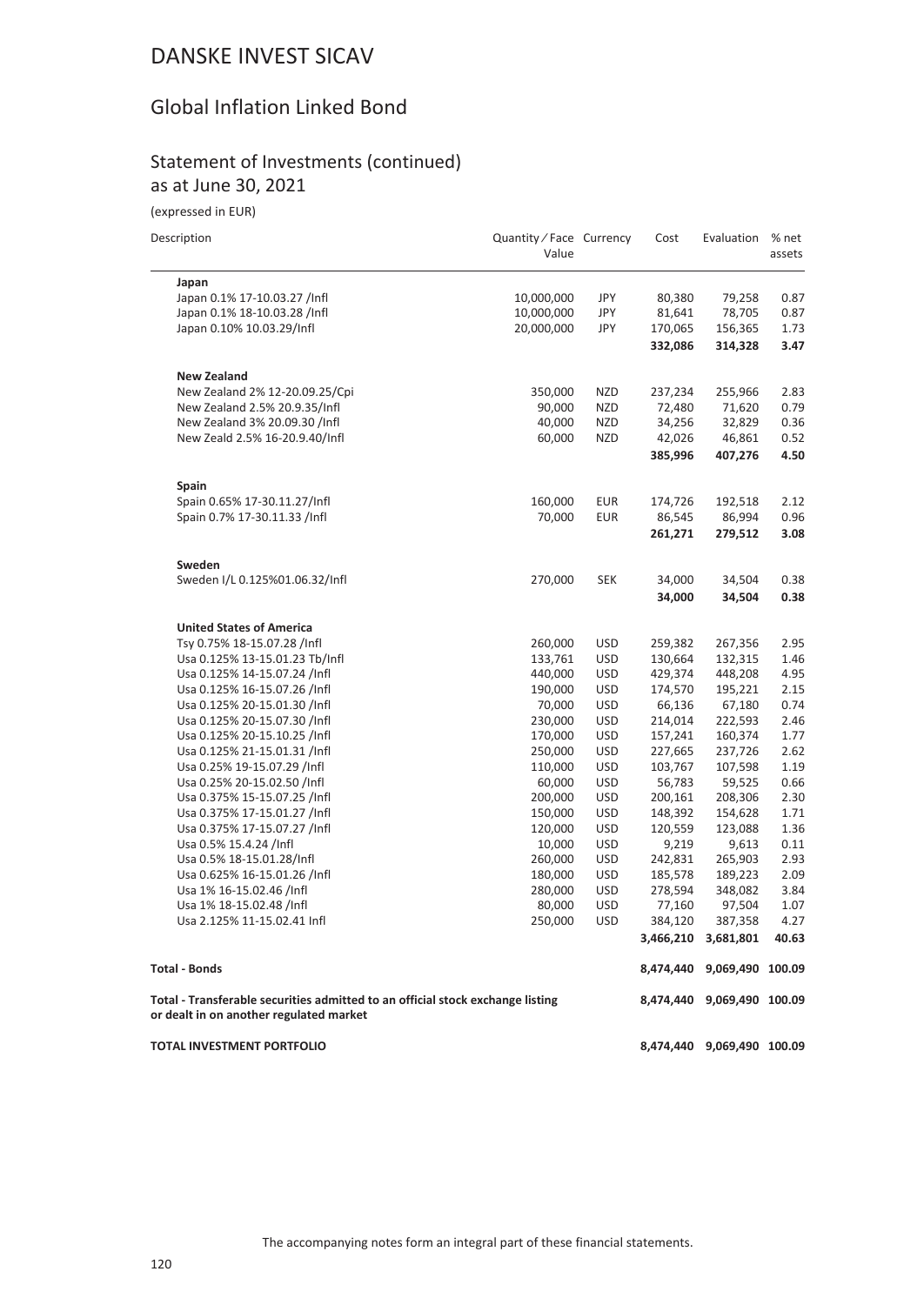# Global Inflation Linked Bond

### Geographical and Economic Portfolio Breakdowns as at June 30, 2021

| Geographical breakdown   | %      |
|--------------------------|--------|
| United States of America | 40.63  |
| <b>Great Britain</b>     | 28.68  |
| France                   | 7.65   |
| Italy                    | 5.29   |
| New Zealand              | 4.50   |
| Japan                    | 3.47   |
| Spain                    | 3.08   |
| Germany                  | 2.82   |
| Canada                   | 2.12   |
| Australia                | 1.47   |
| Sweden                   | 0.38   |
|                          | 100.09 |

| Economic breakdown                   | %      |
|--------------------------------------|--------|
| States, Provinces and Municipalities | 100.09 |
|                                      | 100.09 |
|                                      |        |
|                                      |        |
|                                      |        |
|                                      |        |
|                                      |        |
|                                      |        |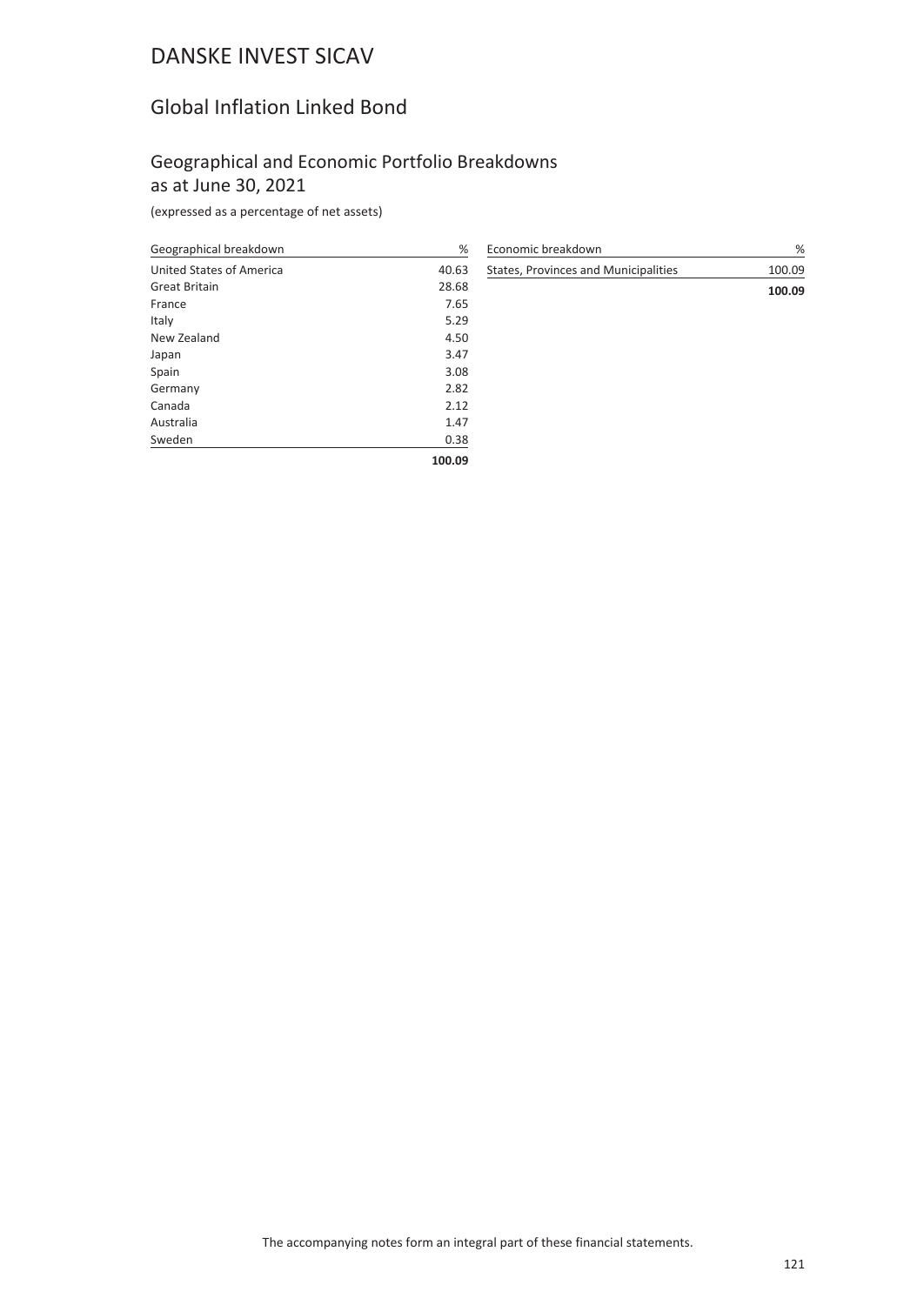# Global Inflation Linked Bond Short Duration

# Statement of Investments

as at June 30, 2021

(expressed in EUR)

**Transferable securities admitted to an official stock exchange listing or dealt in on another regulated market**

#### **Bonds**

| Australia |  |
|-----------|--|

| Australia 1% 18-21.02.50 /Infl<br>Australia 2.5% 10-20.9.30/Cpi | 1,280,000<br>1,820,000 | AUD<br><b>AUD</b>        | 989,987<br>1,827,759<br>2,817,746 | 1,034,741<br>1,833,088<br>2,867,829 | 0.39<br>0.70<br>1.09 |
|-----------------------------------------------------------------|------------------------|--------------------------|-----------------------------------|-------------------------------------|----------------------|
| Canada<br>Canada 3% 03-01.12.36/Infl                            | 130,000                | CAD                      | 167,894                           | 178,749                             | 0.07                 |
| Canada 4.25% 91-01.12.21/Infl                                   | 340,000                | CAD                      | 405,074                           | 401,783                             | 0.15                 |
| Canada 4.25% 95-01.12.26/Infl                                   | 390,000                | CAD                      | 512,998                           | 547,535                             | 0.21                 |
|                                                                 |                        |                          | 1,085,966                         | 1,128,067                           | 0.43                 |
| France                                                          |                        |                          |                                   |                                     |                      |
| France 0.10% 20-25.07.31 /Infl                                  | 4,500,000              | EUR                      | 5,213,353                         | 5,282,207                           | 2.00                 |
| France 0.25% 25.7.24 Oat/Inf                                    | 7,120,000              | EUR                      | 8,174,497                         | 8,229,492                           | 3.12                 |
| France 0.7% 25.07.30 /Infl                                      | 2,630,000              | <b>EUR</b>               | 3,340,020                         | 3,393,126                           | 1.29                 |
| France 1.85% 25.07.27 Oat/Infl                                  | 2,560,000              | EUR                      | 3,553,013                         | 3,574,369                           | 1.35                 |
| France 3.4% 99-25.07.29/Infl                                    | 3,260,000              | <b>EUR</b><br><b>EUR</b> | 6,058,719                         | 6,082,607                           | 2.30                 |
| France O.A. 0.1% 1.3.26 /Infl                                   | 850,000                |                          | 927,381<br>27,266,983             | 938,150<br>27,499,951               | 0.36<br>10.42        |
| Germany                                                         |                        |                          |                                   |                                     |                      |
| Germany 0.1% 12-15.4.23/Infl                                    | 4,000,000              | EUR                      | 4,520,964                         | 4,532,062                           | 1.72                 |
| Germany 0.1% 15-15.04.26 /Infl                                  | 2,320,000              | <b>EUR</b>               | 2,688,648                         | 2,723,371                           | 1.03                 |
| Germany 0.5% 14-15.04.30 /Infl                                  | 2,560,000              | <b>EUR</b>               | 3,280,528                         | 3,321,582                           | 1.26                 |
|                                                                 |                        |                          | 10,490,140                        | 10,577,015                          | 4.01                 |
| <b>Great Britain</b>                                            |                        |                          |                                   |                                     |                      |
| Uk 0.125% 12-22.03.24/Infl                                      | 4,850,000              | GBP                      | 7,423,605                         | 7,661,931                           | 2.90                 |
| Uk 0.125% 15-22.03.26 /Infl                                     | 4,080,000              | GBP                      | 6,120,321                         | 6,413,046                           | 2.43                 |
| Uk 1.8% 11-22.3.29/Infl                                         | 3,990,000              | GBP                      | 7,163,021                         | 7,359,050                           | 2.79                 |
| Uk Tsy 0.125% 18-10.8.28/Infl                                   | 4,100,000              | GBP                      | 6,188,662                         | 6,360,311                           | 2.41                 |
|                                                                 |                        |                          | 26,895,609                        | 27,794,338                          | 10.53                |
| Italy                                                           |                        |                          |                                   |                                     |                      |
| Btps 1.3% 16-15.05.28 /Infl                                     | 3,910,000              | EUR                      | 4,486,290                         | 4,736,126                           | 1.79                 |
| Italy 0.1% 16-15.05.22 /Infl                                    | 570,000                | EUR                      | 590,167                           | 619,206                             | 0.23                 |
| Italy 0.40% 19-15.05.30 /Infl                                   | 1,420,000              | EUR                      | 1,514,991                         | 1,580,781                           | 0.60                 |
| Italy 2.1% 10-15.9.21 /Infl                                     | 500,000                | EUR                      | 583,986                           | 581,293                             | 0.22                 |
| Italy 2.35% 14-15.9.24 Btp/Infl<br>Italy 2.6% 07-15.09.23/Infl  | 3,740,000              | EUR                      | 4,403,798<br>3,120,372            | 4,482,976                           | 1.70                 |
|                                                                 | 2,380,000              | <b>EUR</b>               |                                   | 3,158,363                           | 1.20                 |
|                                                                 |                        |                          | 14,699,604                        | 15,158,745                          | 5.74                 |
| Japan                                                           |                        |                          |                                   |                                     |                      |
| Japan 0.1% 17-10.03.27 /Infl                                    | 170,000,000            | JPY                      | 1,373,479                         | 1,347,385                           | 0.51                 |
| Japan 0.1% 18-10.03.28 /Infl                                    | 145,000,000            | JPY                      | 1,183,798                         | 1,141,225                           | 0.43                 |
| Japan 0.10% 10.03.29/Infl                                       | 170,000,000            | JPY                      | 1,445,547                         | 1,329,106                           | 0.51                 |
|                                                                 |                        |                          | 4,002,824                         | 3,817,716                           | 1.45                 |
| <b>New Zealand</b>                                              |                        |                          |                                   |                                     |                      |
| New Zealand 2% 12-20.09.25/Cpi                                  | 2,180,000              | <b>NZD</b>               | 1,529,434                         | 1,594,301                           | 0.60                 |
| New Zealand 3% 20.09.30 /Infl                                   | 6,620,000              | <b>NZD</b>               | 5,581,441                         | 5,433,139                           | 2.06                 |
| New Zeald 2.5% 16-20.9.40/Infl                                  | 2,380,000              | <b>NZD</b>               | 1,878,834                         | 1,858,829                           | 0.71                 |
|                                                                 |                        |                          | 8,989,709                         | 8,886,269                           | 3.37                 |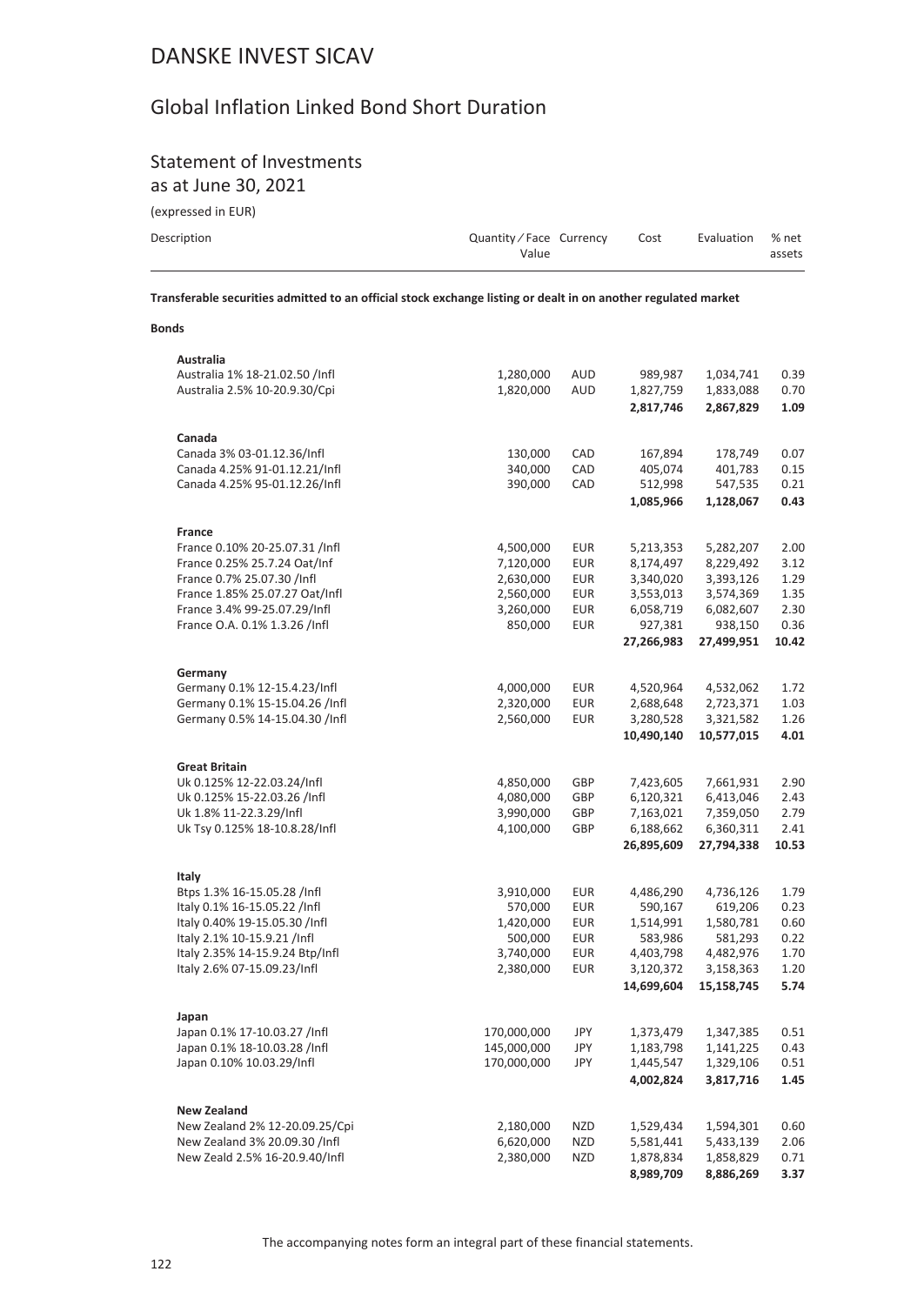# Global Inflation Linked Bond Short Duration

### Statement of Investments (continued) as at June 30, 2021

(expressed in EUR)

| Description |  |
|-------------|--|
|             |  |

| Description                                                                                                               | Quantity / Face Currency<br>Value |            | Cost        | Evaluation              | % net<br>assets |
|---------------------------------------------------------------------------------------------------------------------------|-----------------------------------|------------|-------------|-------------------------|-----------------|
| Spain                                                                                                                     |                                   |            |             |                         |                 |
| Spain 0.65% 17-30.11.27/Infl                                                                                              | 3,430,000                         | <b>EUR</b> | 4,000,771   | 4,127,096               | 1.56            |
| Spain 0.7% 17-30.11.33 /Infl                                                                                              | 1,870,000                         | <b>EUR</b> | 2,326,368   | 2,323,995               | 0.88            |
| Spain I/L B 1% 30.11.30 /Infl                                                                                             | 1,500,000                         | <b>EUR</b> | 1,887,430   | 1,913,045               | 0.73            |
|                                                                                                                           |                                   |            | 8,214,569   | 8,364,136               | 3.17            |
| Sweden                                                                                                                    |                                   |            |             |                         |                 |
| Sweden I/L 0.125%01.06.32/Infl                                                                                            | 9,170,000                         | <b>SEK</b> | 1,165,585   | 1,171,849               | 0.44            |
|                                                                                                                           |                                   |            | 1,165,585   | 1,171,849               | 0.44            |
| <b>United States of America</b>                                                                                           |                                   |            |             |                         |                 |
| Tsy 0.75% 18-15.07.28 /Infl                                                                                               | 9,850,000                         | <b>USD</b> | 9,619,240   | 10,128,689              | 3.84            |
| Usa 0.125% 13-15.01.23 Tb/Infl                                                                                            | 8,056,522                         | <b>USD</b> | 7,802,640   | 7,969,457               | 3.02            |
| Usa 0.125% 14-15.07.24 /Infl                                                                                              | 6,850,000                         | <b>USD</b> | 6,736,001   | 6,977,787               | 2.64            |
| Usa 0.125% 16-15.07.26 /Infl                                                                                              | 11,750,000                        | <b>USD</b> | 11,409,541  | 12,072,883              | 4.58            |
| Usa 0.125% 20-15.01.30 /Infl                                                                                              | 7,650,000                         | <b>USD</b> | 7,130,231   | 7,341,854               | 2.78            |
| Usa 0.125% 20-15.07.30 /Infl                                                                                              | 6,930,000                         | <b>USD</b> | 6,501,217   | 6,706,834               | 2.54            |
| Usa 0.125% 20-15.10.25 /Infl                                                                                              | 12,600,000                        | <b>USD</b> | 11,654,315  | 11,886,503              | 4.51            |
| Usa 0.125% 21-15.01.31 /Infl                                                                                              | 8,310,000                         | <b>USD</b> | 7,600,855   | 7,902,015               | 3.00            |
| Usa 0.25% 19-15.07.29 /Infl                                                                                               | 6,450,000                         | <b>USD</b> | 6,114,856   | 6,309,158               | 2.39            |
| Usa 0.375% 13-15.07.23/Infl                                                                                               | 7,600,000                         | <b>USD</b> | 7,119,003   | 7,811,809               | 2.96            |
| Usa 0.375% 17-15.07.27 /Infl                                                                                              | 7,800,000                         | <b>USD</b> | 7,836,309   | 8,000,690               | 3.03            |
| Usa 0.5% 18-15.01.28/Infl                                                                                                 | 13,460,000                        | <b>USD</b> | 13,218,096  | 13,765,602              | 5.22            |
| Usa 0.625% 14-15.01.24 /Infl                                                                                              | 7,470,000                         | <b>USD</b> | 7,471,933   | 7,754,841               | 2.94            |
| Usa 0.625% 16-15.01.26 /Infl                                                                                              | 12,600,000                        | <b>USD</b> | 12,990,437  | 13,245,613              | 5.02            |
| Usa 0.625% 18-15.04.23 /Infl                                                                                              | 7,750,000                         | <b>USD</b> | 7,242,530   | 7,421,103               | 2.81            |
| Usa 0.875% 19-15.01.29 /Infl                                                                                              | 4,160,000                         | <b>USD</b> | 4,143,076   | 4,286,124               | 1.62            |
| Usa 2.375% 04-15.01.25/Infl                                                                                               | 10,180,000                        | <b>USD</b> | 13,799,620  | 14,112,829              | 5.35            |
|                                                                                                                           |                                   |            | 148,389,900 | 153,693,791             | 58.25           |
| <b>Total - Bonds</b>                                                                                                      |                                   |            |             | 254,018,635 260,959,706 | 98.90           |
| Total - Transferable securities admitted to an official stock exchange listing<br>or dealt in on another regulated market |                                   |            |             | 254,018,635 260,959,706 | 98.90           |

**Transferable securities and money market instruments dealt on other regulatory market**

| ۰.<br>۰.<br>×<br>. .<br>۰,<br>× |
|---------------------------------|
|---------------------------------|

| Japan<br>Japan I/L-1 0.005% 103.31/Infl                                                          | 500,000,000 | JPY | 3,855,216<br>3.855.216 | 3,905,129<br>3.905.129         | 1.48<br>1.48 |
|--------------------------------------------------------------------------------------------------|-------------|-----|------------------------|--------------------------------|--------------|
| Total - Bonds                                                                                    |             |     | 3.855.216              | 3.905.129                      | 1.48         |
| Total - Transferable securities and money market instruments dealt on other<br>regulatory market |             |     | 3.855.216              | 3.905.129                      | 1.48         |
| TOTAL INVESTMENT PORTFOLIO                                                                       |             |     |                        | 257,873,851 264,864,835 100.38 |              |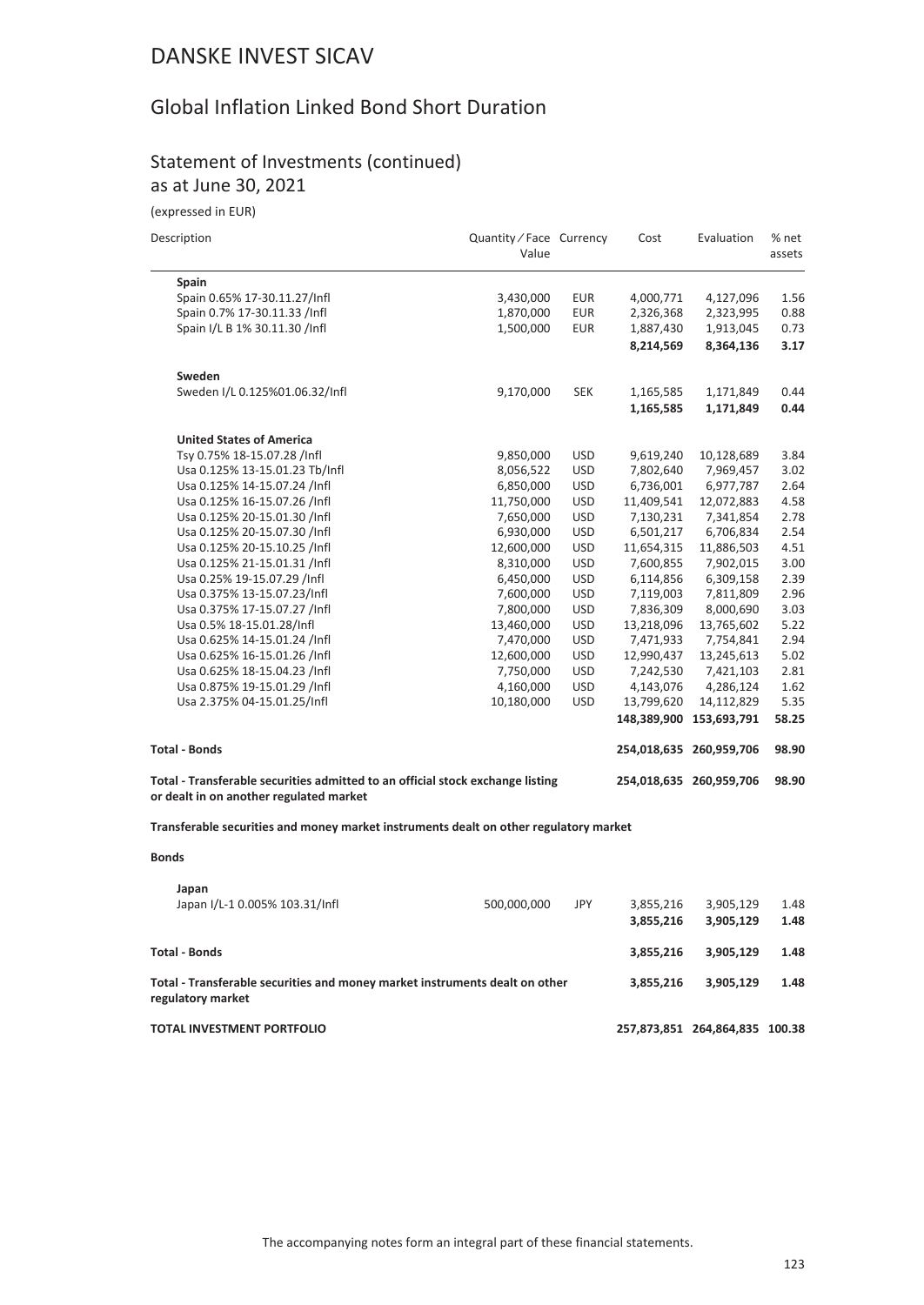# Global Inflation Linked Bond Short Duration

### Geographical and Economic Portfolio Breakdowns as at June 30, 2021

| Geographical breakdown   | %      |
|--------------------------|--------|
| United States of America | 58.25  |
| <b>Great Britain</b>     | 10.53  |
| France                   | 10.42  |
| Italy                    | 5.74   |
| Germany                  | 4.01   |
| New Zealand              | 3.37   |
| Spain                    | 3.17   |
| Japan                    | 2.93   |
| Australia                | 1.09   |
| Sweden                   | 0.44   |
| Canada                   | 0.43   |
|                          | 100.38 |

| Economic breakdown                   | %      |
|--------------------------------------|--------|
| States, Provinces and Municipalities | 100.38 |
|                                      | 100.38 |
|                                      |        |
|                                      |        |
|                                      |        |
|                                      |        |
|                                      |        |
|                                      |        |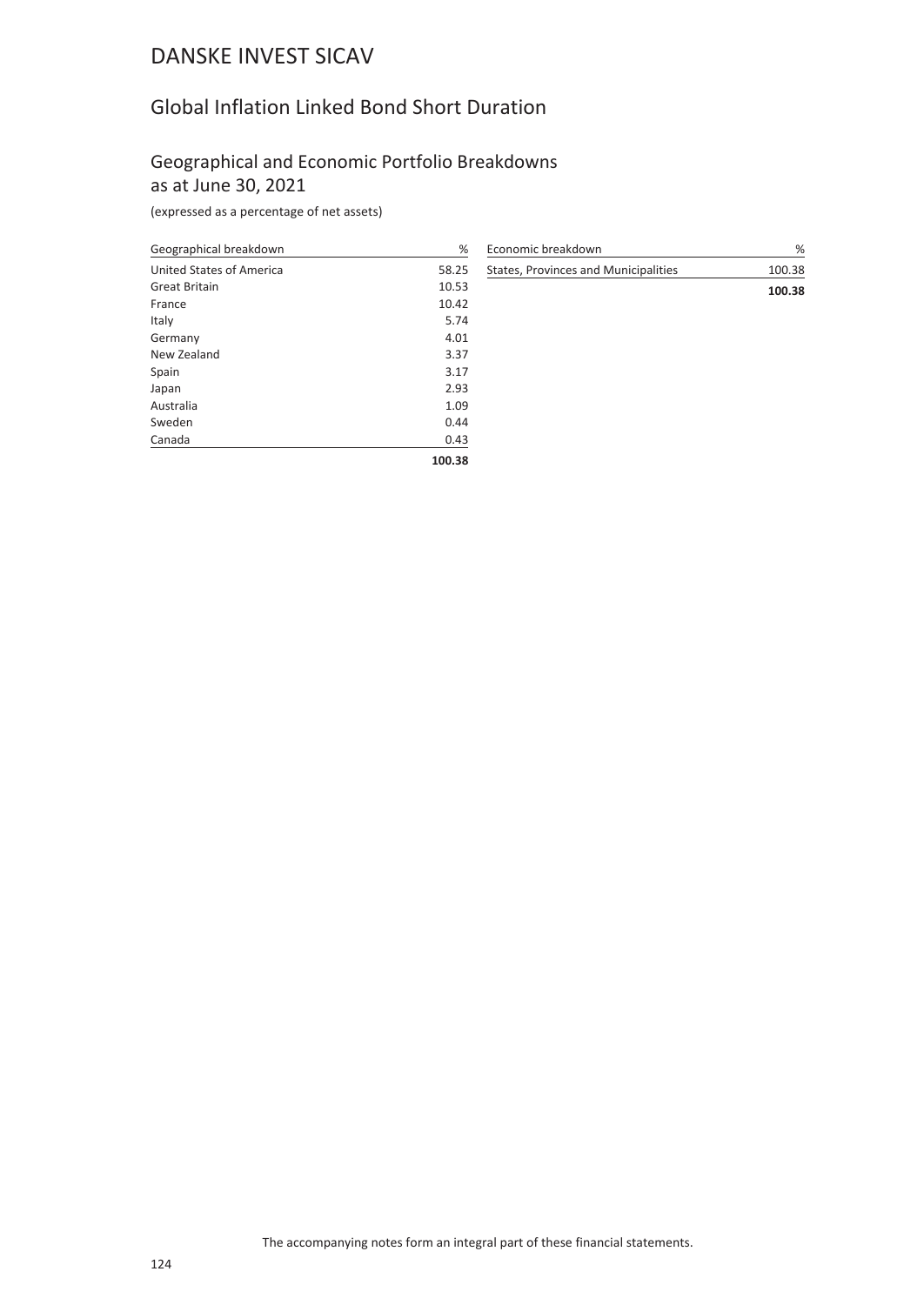# Global Sustainable Future

# Statement of Investments

as at June 30, 2021

(expressed in EUR)

| Description | Quantity / Face Currency | Cost | Evaluation % net |        |
|-------------|--------------------------|------|------------------|--------|
|             | Value                    |      |                  | assets |
|             |                          |      |                  |        |

**Transferable securities admitted to an official stock exchange listing or dealt in on another regulated market**

| Transferable securities admitted to an official stock exchange listing or dealt in on another regulated market |         |     |            |                        |      |
|----------------------------------------------------------------------------------------------------------------|---------|-----|------------|------------------------|------|
| <b>Shares</b>                                                                                                  |         |     |            |                        |      |
| Canada                                                                                                         |         |     |            |                        |      |
| <b>Toronto Dominion Bk</b>                                                                                     | 199.214 | CAD |            | 10.091.641  11.744.697 | 2.20 |
|                                                                                                                |         |     | 10.091.641 | 11.744.697             | 2.20 |

| <b>Denmark</b><br>Novo Nordisk A/S /-B-<br>223,080<br><b>DKK</b><br>13,225,933<br>15,891,466<br>Orsted<br>102,827<br><b>DKK</b><br>13,290,455<br>12,373,897<br>Vestas Wind Br/Rg<br>393,970<br><b>DKK</b><br>13,097,151<br>13,049,711<br>39,613,539<br>41,315,074<br>Germany<br>Adidas Ag<br>42,925<br><b>EUR</b><br>12,240,690<br>13,645,858<br>12,240,690<br>13,645,858<br><b>Great Britain</b><br>Antofagasta Plc<br>292,645<br>GBP<br>5,286,197<br>4,922,564<br>Sse Plc<br>675,525<br>GBP<br>11,908,735<br>11,134,088<br>16,420,285<br>16,831,299<br><b>Hong Kong</b><br>Aia Group Ltd<br>1,779,537<br><b>HKD</b><br>18,647,967<br>18,630,258<br>18,647,967<br>18,630,258<br>Ireland<br>Medtronic Holdings Limited<br><b>USD</b><br>17,256,347<br>164,811<br>16,263,941<br>Trane Technologies Plc<br>75,252<br><b>USD</b><br>9,936,326<br>11,566,962<br>26,200,267<br>28,823,309<br>Sweden<br>Sandvik Ab<br>523,698<br><b>SEK</b><br>11,403,578<br>11,419,568<br>11,403,578<br>11,419,568<br>Switzerland<br>Abb<br>477,986<br><b>CHF</b><br>11,895,134<br>13,790,199<br>Nestle / Act Nom<br>99,875<br><b>CHF</b><br>9,232,112<br>10,586,282<br>Roche Holding Ag / Genussschein<br>77,498<br><b>CHF</b><br>21,843,286<br>24,732,285<br>Zurich Insurance Group/Nam<br>39,774<br><b>CHF</b><br>13,759,451<br>13,588,780<br>56,729,983<br>62,697,546<br><b>United States of America</b><br><b>Agilent Technologies</b><br>95,424<br><b>USD</b><br>9,961,927<br>11,938,329<br>Akamai Technologies Inc<br>57,999<br><b>USD</b><br>4,964,409<br>5,726,027<br>Alphabet Inc -A-<br>17,068<br><b>USD</b><br>28,209,967<br>35,090,959<br>6.58<br>Autodesk Inc.<br>62,503<br><b>USD</b><br>14,257,728<br>15,645,587<br>Avangrid Inc<br>340,758<br><b>USD</b><br>13,689,143<br>14,814,071<br>Borg Warner Inc<br>183,338<br><b>USD</b><br>6,888,846<br>7,454,055<br>117,617<br><b>USD</b><br>7,367,840<br>7,748,512<br>Cerner Corp<br>Cisco Systems Inc.<br>193,019<br><b>USD</b><br>7,539,446<br>8,586,015<br>Colgate-Palmolive Co.<br>USD<br>234,998<br>15,334,504<br>16,052,451<br>Deere & Co.<br><b>USD</b><br>13,447,428<br>49,347<br>14,476,143<br><b>USD</b><br>Ecolab Inc.<br>101,641<br>18,181,023<br>17,781,727<br>13,656,192<br>Intuit<br>41,912<br><b>USD</b><br>17,315,193<br>Jpmorgan Chase & Co<br>129,418<br><b>USD</b><br>15,099,768<br>16,771,189<br>Microsoft Corp.<br>148,733<br><b>USD</b><br>28,374,367<br>33,936,808 |  | 10,091,641 | 11,744,697 | 2.20          |
|-----------------------------------------------------------------------------------------------------------------------------------------------------------------------------------------------------------------------------------------------------------------------------------------------------------------------------------------------------------------------------------------------------------------------------------------------------------------------------------------------------------------------------------------------------------------------------------------------------------------------------------------------------------------------------------------------------------------------------------------------------------------------------------------------------------------------------------------------------------------------------------------------------------------------------------------------------------------------------------------------------------------------------------------------------------------------------------------------------------------------------------------------------------------------------------------------------------------------------------------------------------------------------------------------------------------------------------------------------------------------------------------------------------------------------------------------------------------------------------------------------------------------------------------------------------------------------------------------------------------------------------------------------------------------------------------------------------------------------------------------------------------------------------------------------------------------------------------------------------------------------------------------------------------------------------------------------------------------------------------------------------------------------------------------------------------------------------------------------------------------------------------------------------------------------------------------------------------------------------------------------------------------------------------------------------------------------------------------------------------------------------------------------------------------------------|--|------------|------------|---------------|
|                                                                                                                                                                                                                                                                                                                                                                                                                                                                                                                                                                                                                                                                                                                                                                                                                                                                                                                                                                                                                                                                                                                                                                                                                                                                                                                                                                                                                                                                                                                                                                                                                                                                                                                                                                                                                                                                                                                                                                                                                                                                                                                                                                                                                                                                                                                                                                                                                                   |  |            |            |               |
|                                                                                                                                                                                                                                                                                                                                                                                                                                                                                                                                                                                                                                                                                                                                                                                                                                                                                                                                                                                                                                                                                                                                                                                                                                                                                                                                                                                                                                                                                                                                                                                                                                                                                                                                                                                                                                                                                                                                                                                                                                                                                                                                                                                                                                                                                                                                                                                                                                   |  |            |            | 2.98          |
|                                                                                                                                                                                                                                                                                                                                                                                                                                                                                                                                                                                                                                                                                                                                                                                                                                                                                                                                                                                                                                                                                                                                                                                                                                                                                                                                                                                                                                                                                                                                                                                                                                                                                                                                                                                                                                                                                                                                                                                                                                                                                                                                                                                                                                                                                                                                                                                                                                   |  |            |            | 2.32          |
|                                                                                                                                                                                                                                                                                                                                                                                                                                                                                                                                                                                                                                                                                                                                                                                                                                                                                                                                                                                                                                                                                                                                                                                                                                                                                                                                                                                                                                                                                                                                                                                                                                                                                                                                                                                                                                                                                                                                                                                                                                                                                                                                                                                                                                                                                                                                                                                                                                   |  |            |            | 2.45          |
|                                                                                                                                                                                                                                                                                                                                                                                                                                                                                                                                                                                                                                                                                                                                                                                                                                                                                                                                                                                                                                                                                                                                                                                                                                                                                                                                                                                                                                                                                                                                                                                                                                                                                                                                                                                                                                                                                                                                                                                                                                                                                                                                                                                                                                                                                                                                                                                                                                   |  |            |            | 7.75          |
|                                                                                                                                                                                                                                                                                                                                                                                                                                                                                                                                                                                                                                                                                                                                                                                                                                                                                                                                                                                                                                                                                                                                                                                                                                                                                                                                                                                                                                                                                                                                                                                                                                                                                                                                                                                                                                                                                                                                                                                                                                                                                                                                                                                                                                                                                                                                                                                                                                   |  |            |            |               |
|                                                                                                                                                                                                                                                                                                                                                                                                                                                                                                                                                                                                                                                                                                                                                                                                                                                                                                                                                                                                                                                                                                                                                                                                                                                                                                                                                                                                                                                                                                                                                                                                                                                                                                                                                                                                                                                                                                                                                                                                                                                                                                                                                                                                                                                                                                                                                                                                                                   |  |            |            | 2.56          |
|                                                                                                                                                                                                                                                                                                                                                                                                                                                                                                                                                                                                                                                                                                                                                                                                                                                                                                                                                                                                                                                                                                                                                                                                                                                                                                                                                                                                                                                                                                                                                                                                                                                                                                                                                                                                                                                                                                                                                                                                                                                                                                                                                                                                                                                                                                                                                                                                                                   |  |            |            | 2.56          |
|                                                                                                                                                                                                                                                                                                                                                                                                                                                                                                                                                                                                                                                                                                                                                                                                                                                                                                                                                                                                                                                                                                                                                                                                                                                                                                                                                                                                                                                                                                                                                                                                                                                                                                                                                                                                                                                                                                                                                                                                                                                                                                                                                                                                                                                                                                                                                                                                                                   |  |            |            |               |
|                                                                                                                                                                                                                                                                                                                                                                                                                                                                                                                                                                                                                                                                                                                                                                                                                                                                                                                                                                                                                                                                                                                                                                                                                                                                                                                                                                                                                                                                                                                                                                                                                                                                                                                                                                                                                                                                                                                                                                                                                                                                                                                                                                                                                                                                                                                                                                                                                                   |  |            |            | 0.93          |
|                                                                                                                                                                                                                                                                                                                                                                                                                                                                                                                                                                                                                                                                                                                                                                                                                                                                                                                                                                                                                                                                                                                                                                                                                                                                                                                                                                                                                                                                                                                                                                                                                                                                                                                                                                                                                                                                                                                                                                                                                                                                                                                                                                                                                                                                                                                                                                                                                                   |  |            |            | 2.23          |
|                                                                                                                                                                                                                                                                                                                                                                                                                                                                                                                                                                                                                                                                                                                                                                                                                                                                                                                                                                                                                                                                                                                                                                                                                                                                                                                                                                                                                                                                                                                                                                                                                                                                                                                                                                                                                                                                                                                                                                                                                                                                                                                                                                                                                                                                                                                                                                                                                                   |  |            |            | 3.16          |
|                                                                                                                                                                                                                                                                                                                                                                                                                                                                                                                                                                                                                                                                                                                                                                                                                                                                                                                                                                                                                                                                                                                                                                                                                                                                                                                                                                                                                                                                                                                                                                                                                                                                                                                                                                                                                                                                                                                                                                                                                                                                                                                                                                                                                                                                                                                                                                                                                                   |  |            |            |               |
|                                                                                                                                                                                                                                                                                                                                                                                                                                                                                                                                                                                                                                                                                                                                                                                                                                                                                                                                                                                                                                                                                                                                                                                                                                                                                                                                                                                                                                                                                                                                                                                                                                                                                                                                                                                                                                                                                                                                                                                                                                                                                                                                                                                                                                                                                                                                                                                                                                   |  |            |            | 3.49          |
|                                                                                                                                                                                                                                                                                                                                                                                                                                                                                                                                                                                                                                                                                                                                                                                                                                                                                                                                                                                                                                                                                                                                                                                                                                                                                                                                                                                                                                                                                                                                                                                                                                                                                                                                                                                                                                                                                                                                                                                                                                                                                                                                                                                                                                                                                                                                                                                                                                   |  |            |            | 3.49          |
|                                                                                                                                                                                                                                                                                                                                                                                                                                                                                                                                                                                                                                                                                                                                                                                                                                                                                                                                                                                                                                                                                                                                                                                                                                                                                                                                                                                                                                                                                                                                                                                                                                                                                                                                                                                                                                                                                                                                                                                                                                                                                                                                                                                                                                                                                                                                                                                                                                   |  |            |            |               |
|                                                                                                                                                                                                                                                                                                                                                                                                                                                                                                                                                                                                                                                                                                                                                                                                                                                                                                                                                                                                                                                                                                                                                                                                                                                                                                                                                                                                                                                                                                                                                                                                                                                                                                                                                                                                                                                                                                                                                                                                                                                                                                                                                                                                                                                                                                                                                                                                                                   |  |            |            | 3.23          |
|                                                                                                                                                                                                                                                                                                                                                                                                                                                                                                                                                                                                                                                                                                                                                                                                                                                                                                                                                                                                                                                                                                                                                                                                                                                                                                                                                                                                                                                                                                                                                                                                                                                                                                                                                                                                                                                                                                                                                                                                                                                                                                                                                                                                                                                                                                                                                                                                                                   |  |            |            | 2.17          |
|                                                                                                                                                                                                                                                                                                                                                                                                                                                                                                                                                                                                                                                                                                                                                                                                                                                                                                                                                                                                                                                                                                                                                                                                                                                                                                                                                                                                                                                                                                                                                                                                                                                                                                                                                                                                                                                                                                                                                                                                                                                                                                                                                                                                                                                                                                                                                                                                                                   |  |            |            | 5.40          |
|                                                                                                                                                                                                                                                                                                                                                                                                                                                                                                                                                                                                                                                                                                                                                                                                                                                                                                                                                                                                                                                                                                                                                                                                                                                                                                                                                                                                                                                                                                                                                                                                                                                                                                                                                                                                                                                                                                                                                                                                                                                                                                                                                                                                                                                                                                                                                                                                                                   |  |            |            |               |
|                                                                                                                                                                                                                                                                                                                                                                                                                                                                                                                                                                                                                                                                                                                                                                                                                                                                                                                                                                                                                                                                                                                                                                                                                                                                                                                                                                                                                                                                                                                                                                                                                                                                                                                                                                                                                                                                                                                                                                                                                                                                                                                                                                                                                                                                                                                                                                                                                                   |  |            |            | 2.14          |
|                                                                                                                                                                                                                                                                                                                                                                                                                                                                                                                                                                                                                                                                                                                                                                                                                                                                                                                                                                                                                                                                                                                                                                                                                                                                                                                                                                                                                                                                                                                                                                                                                                                                                                                                                                                                                                                                                                                                                                                                                                                                                                                                                                                                                                                                                                                                                                                                                                   |  |            |            | 2.14          |
|                                                                                                                                                                                                                                                                                                                                                                                                                                                                                                                                                                                                                                                                                                                                                                                                                                                                                                                                                                                                                                                                                                                                                                                                                                                                                                                                                                                                                                                                                                                                                                                                                                                                                                                                                                                                                                                                                                                                                                                                                                                                                                                                                                                                                                                                                                                                                                                                                                   |  |            |            |               |
|                                                                                                                                                                                                                                                                                                                                                                                                                                                                                                                                                                                                                                                                                                                                                                                                                                                                                                                                                                                                                                                                                                                                                                                                                                                                                                                                                                                                                                                                                                                                                                                                                                                                                                                                                                                                                                                                                                                                                                                                                                                                                                                                                                                                                                                                                                                                                                                                                                   |  |            |            | 2.58          |
|                                                                                                                                                                                                                                                                                                                                                                                                                                                                                                                                                                                                                                                                                                                                                                                                                                                                                                                                                                                                                                                                                                                                                                                                                                                                                                                                                                                                                                                                                                                                                                                                                                                                                                                                                                                                                                                                                                                                                                                                                                                                                                                                                                                                                                                                                                                                                                                                                                   |  |            |            | 1.98          |
|                                                                                                                                                                                                                                                                                                                                                                                                                                                                                                                                                                                                                                                                                                                                                                                                                                                                                                                                                                                                                                                                                                                                                                                                                                                                                                                                                                                                                                                                                                                                                                                                                                                                                                                                                                                                                                                                                                                                                                                                                                                                                                                                                                                                                                                                                                                                                                                                                                   |  |            |            | 4.64          |
|                                                                                                                                                                                                                                                                                                                                                                                                                                                                                                                                                                                                                                                                                                                                                                                                                                                                                                                                                                                                                                                                                                                                                                                                                                                                                                                                                                                                                                                                                                                                                                                                                                                                                                                                                                                                                                                                                                                                                                                                                                                                                                                                                                                                                                                                                                                                                                                                                                   |  |            |            | 2.55<br>11.75 |
|                                                                                                                                                                                                                                                                                                                                                                                                                                                                                                                                                                                                                                                                                                                                                                                                                                                                                                                                                                                                                                                                                                                                                                                                                                                                                                                                                                                                                                                                                                                                                                                                                                                                                                                                                                                                                                                                                                                                                                                                                                                                                                                                                                                                                                                                                                                                                                                                                                   |  |            |            |               |
|                                                                                                                                                                                                                                                                                                                                                                                                                                                                                                                                                                                                                                                                                                                                                                                                                                                                                                                                                                                                                                                                                                                                                                                                                                                                                                                                                                                                                                                                                                                                                                                                                                                                                                                                                                                                                                                                                                                                                                                                                                                                                                                                                                                                                                                                                                                                                                                                                                   |  |            |            |               |
|                                                                                                                                                                                                                                                                                                                                                                                                                                                                                                                                                                                                                                                                                                                                                                                                                                                                                                                                                                                                                                                                                                                                                                                                                                                                                                                                                                                                                                                                                                                                                                                                                                                                                                                                                                                                                                                                                                                                                                                                                                                                                                                                                                                                                                                                                                                                                                                                                                   |  |            |            | 2.24          |
|                                                                                                                                                                                                                                                                                                                                                                                                                                                                                                                                                                                                                                                                                                                                                                                                                                                                                                                                                                                                                                                                                                                                                                                                                                                                                                                                                                                                                                                                                                                                                                                                                                                                                                                                                                                                                                                                                                                                                                                                                                                                                                                                                                                                                                                                                                                                                                                                                                   |  |            |            | 1.07          |
|                                                                                                                                                                                                                                                                                                                                                                                                                                                                                                                                                                                                                                                                                                                                                                                                                                                                                                                                                                                                                                                                                                                                                                                                                                                                                                                                                                                                                                                                                                                                                                                                                                                                                                                                                                                                                                                                                                                                                                                                                                                                                                                                                                                                                                                                                                                                                                                                                                   |  |            |            | 2.93          |
|                                                                                                                                                                                                                                                                                                                                                                                                                                                                                                                                                                                                                                                                                                                                                                                                                                                                                                                                                                                                                                                                                                                                                                                                                                                                                                                                                                                                                                                                                                                                                                                                                                                                                                                                                                                                                                                                                                                                                                                                                                                                                                                                                                                                                                                                                                                                                                                                                                   |  |            |            | 2.78          |
|                                                                                                                                                                                                                                                                                                                                                                                                                                                                                                                                                                                                                                                                                                                                                                                                                                                                                                                                                                                                                                                                                                                                                                                                                                                                                                                                                                                                                                                                                                                                                                                                                                                                                                                                                                                                                                                                                                                                                                                                                                                                                                                                                                                                                                                                                                                                                                                                                                   |  |            |            | 1.40          |
|                                                                                                                                                                                                                                                                                                                                                                                                                                                                                                                                                                                                                                                                                                                                                                                                                                                                                                                                                                                                                                                                                                                                                                                                                                                                                                                                                                                                                                                                                                                                                                                                                                                                                                                                                                                                                                                                                                                                                                                                                                                                                                                                                                                                                                                                                                                                                                                                                                   |  |            |            | 1.45          |
|                                                                                                                                                                                                                                                                                                                                                                                                                                                                                                                                                                                                                                                                                                                                                                                                                                                                                                                                                                                                                                                                                                                                                                                                                                                                                                                                                                                                                                                                                                                                                                                                                                                                                                                                                                                                                                                                                                                                                                                                                                                                                                                                                                                                                                                                                                                                                                                                                                   |  |            |            | 1.61          |
|                                                                                                                                                                                                                                                                                                                                                                                                                                                                                                                                                                                                                                                                                                                                                                                                                                                                                                                                                                                                                                                                                                                                                                                                                                                                                                                                                                                                                                                                                                                                                                                                                                                                                                                                                                                                                                                                                                                                                                                                                                                                                                                                                                                                                                                                                                                                                                                                                                   |  |            |            | 3.01          |
|                                                                                                                                                                                                                                                                                                                                                                                                                                                                                                                                                                                                                                                                                                                                                                                                                                                                                                                                                                                                                                                                                                                                                                                                                                                                                                                                                                                                                                                                                                                                                                                                                                                                                                                                                                                                                                                                                                                                                                                                                                                                                                                                                                                                                                                                                                                                                                                                                                   |  |            |            | 2.71          |
|                                                                                                                                                                                                                                                                                                                                                                                                                                                                                                                                                                                                                                                                                                                                                                                                                                                                                                                                                                                                                                                                                                                                                                                                                                                                                                                                                                                                                                                                                                                                                                                                                                                                                                                                                                                                                                                                                                                                                                                                                                                                                                                                                                                                                                                                                                                                                                                                                                   |  |            |            | 3.33          |
|                                                                                                                                                                                                                                                                                                                                                                                                                                                                                                                                                                                                                                                                                                                                                                                                                                                                                                                                                                                                                                                                                                                                                                                                                                                                                                                                                                                                                                                                                                                                                                                                                                                                                                                                                                                                                                                                                                                                                                                                                                                                                                                                                                                                                                                                                                                                                                                                                                   |  |            |            | 3.25          |
|                                                                                                                                                                                                                                                                                                                                                                                                                                                                                                                                                                                                                                                                                                                                                                                                                                                                                                                                                                                                                                                                                                                                                                                                                                                                                                                                                                                                                                                                                                                                                                                                                                                                                                                                                                                                                                                                                                                                                                                                                                                                                                                                                                                                                                                                                                                                                                                                                                   |  |            |            | 3.14          |
|                                                                                                                                                                                                                                                                                                                                                                                                                                                                                                                                                                                                                                                                                                                                                                                                                                                                                                                                                                                                                                                                                                                                                                                                                                                                                                                                                                                                                                                                                                                                                                                                                                                                                                                                                                                                                                                                                                                                                                                                                                                                                                                                                                                                                                                                                                                                                                                                                                   |  |            |            | 6.36          |

The accompanying notes form an integral part of these financial statements.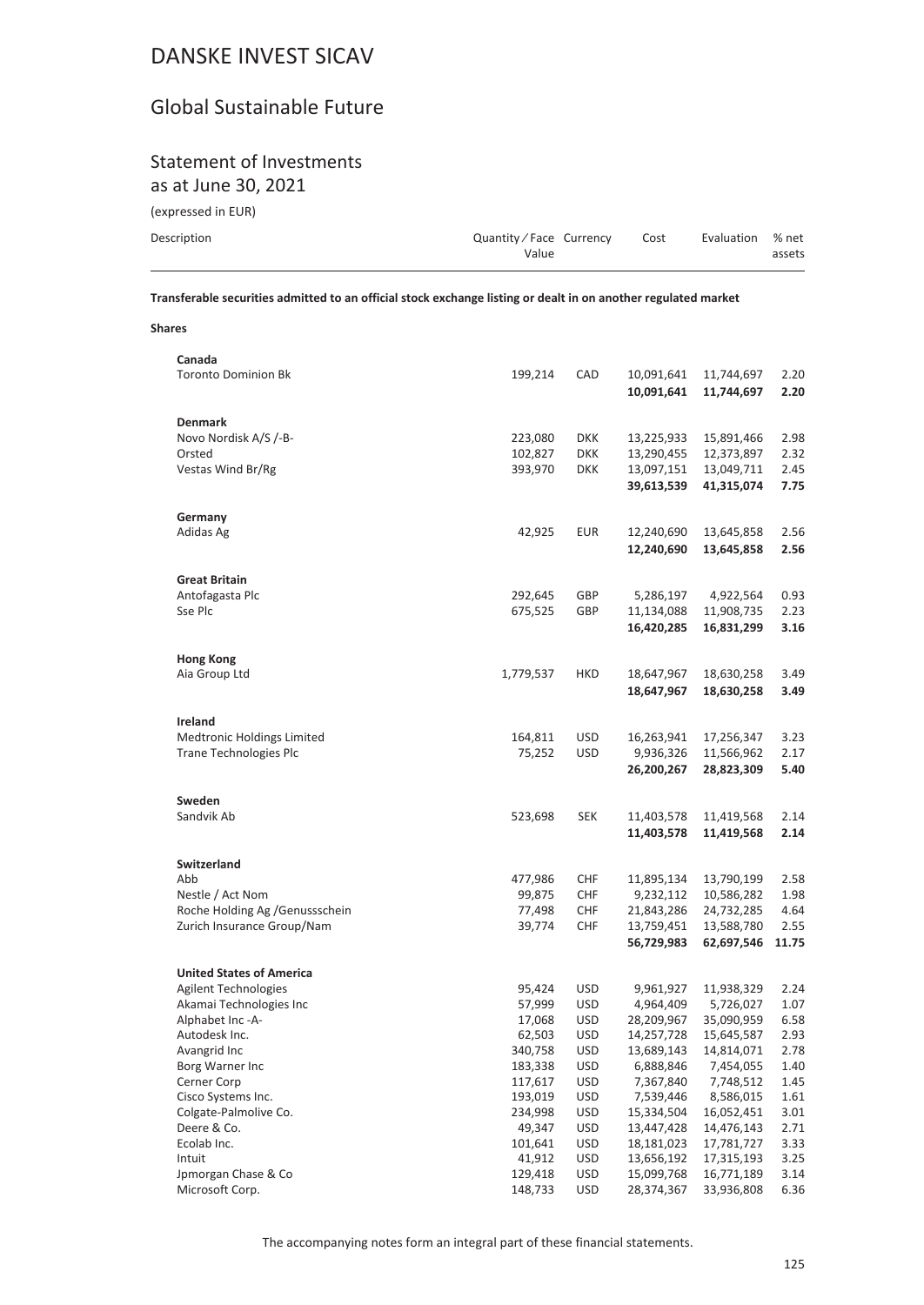# Global Sustainable Future

### Statement of Investments (continued) as at June 30, 2021

(expressed in EUR)

| Description |  |
|-------------|--|

| Description                                                                                                               | Quantity / Face Currency<br>Value |            | Cost        | Evaluation              | % net<br>assets |
|---------------------------------------------------------------------------------------------------------------------------|-----------------------------------|------------|-------------|-------------------------|-----------------|
| <b>United States of America (continued)</b>                                                                               |                                   |            |             |                         |                 |
| Morningstar Inc.                                                                                                          | 81,853                            | <b>USD</b> | 15,867,996  | 17,650,575              | 3.31            |
| Nextera Energy                                                                                                            | 205,129                           | <b>USD</b> | 13,313,490  | 12,775,616              | 2.40            |
| <b>Rockwell Automation</b>                                                                                                | 21,250                            | <b>USD</b> | 4,443,602   | 5,066,270               | 0.95            |
| Starbucks Corp.                                                                                                           | 164,205                           | <b>USD</b> | 14,380,356  | 15,499,008              | 2.91            |
| Texas Instruments Inc                                                                                                     | 99,749                            | <b>USD</b> | 14,491,903  | 16,175,196              | 3.03            |
| Visa Inc -A                                                                                                               | 123,125                           | <b>USD</b> | 22,196,906  | 24,424,182              | 4.58            |
| Xylem Inc                                                                                                                 | 124,068                           | <b>USD</b> | 10,480,853  | 12,437,571              | 2.33            |
|                                                                                                                           |                                   |            | 292,147,694 | 327.365.484             | 61.37           |
| <b>Total - Shares</b>                                                                                                     |                                   |            |             | 483,495,644 532,473,093 | 99.82           |
| Total - Transferable securities admitted to an official stock exchange listing<br>or dealt in on another regulated market |                                   |            |             | 483,495,644 532,473,093 | 99.82           |
| TOTAL INVESTMENT PORTFOLIO                                                                                                |                                   |            |             | 483,495,644 532,473,093 | 99.82           |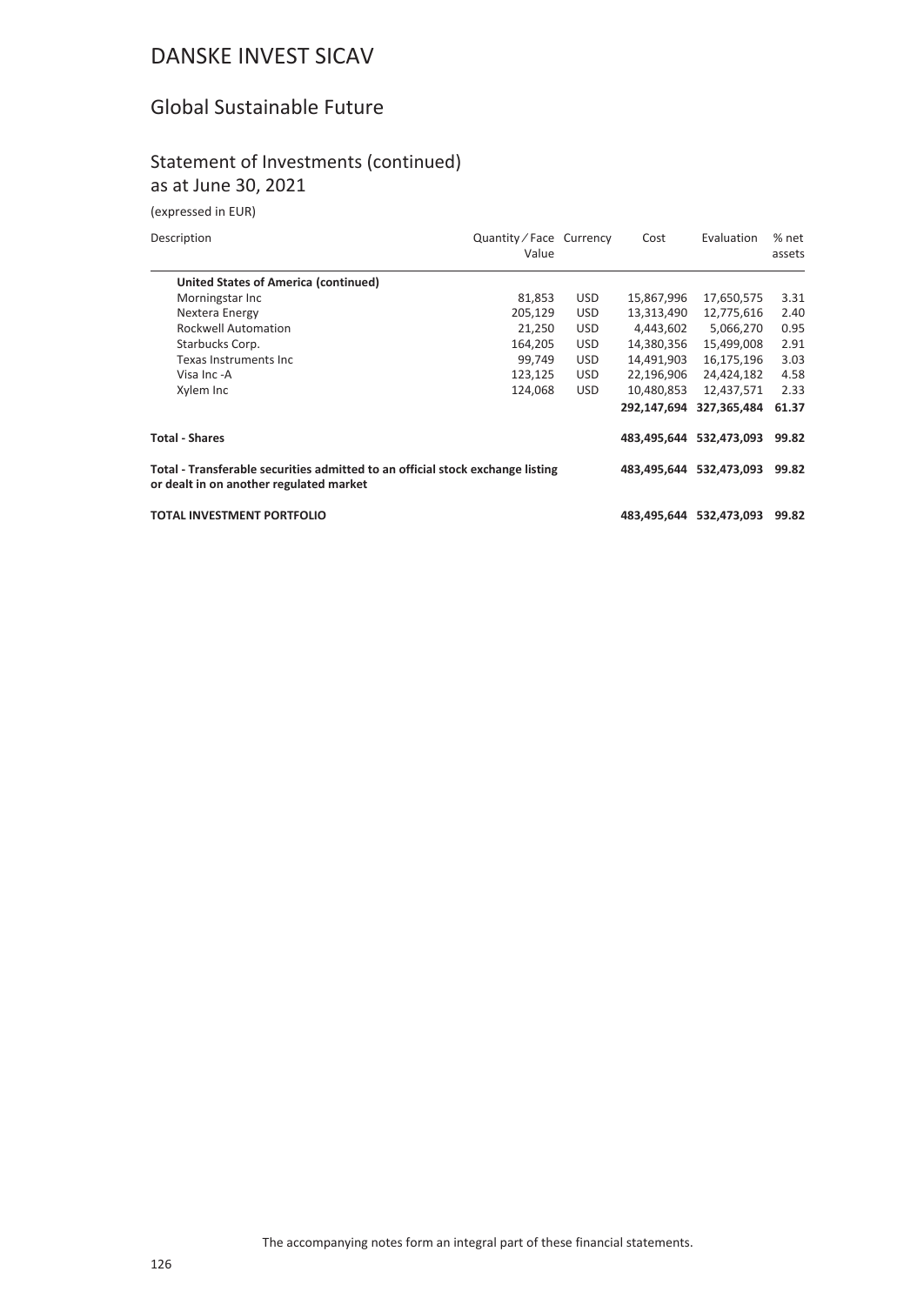# Global Sustainable Future

## Geographical and Economic Portfolio Breakdowns as at June 30, 2021

| Geographical breakdown   | %     |
|--------------------------|-------|
| United States of America | 61.37 |
| Switzerland              | 11.75 |
| Denmark                  | 7.75  |
| Ireland                  | 5.40  |
| Hong Kong                | 3.49  |
| <b>Great Britain</b>     | 3.16  |
| Germany                  | 2.56  |
| Canada                   | 2.20  |
| Sweden                   | 2.14  |
|                          | 99.82 |

| Economic breakdown                              | %     |
|-------------------------------------------------|-------|
| <b>Internet Software</b>                        | 20.19 |
| <b>Public Services</b>                          | 14.51 |
| <b>Pharmaceuticals and Cosmetics</b>            | 10.85 |
| Mechanics, Machinery                            | 7.02  |
| Insurance                                       | 6.04  |
| <b>Banks and Financial Institutions</b>         | 5.34  |
| Other Services                                  | 4.58  |
| Electronics and Electrical Equipment            | 3.53  |
| Chemicals                                       | 3.33  |
| <b>Holding and Finance Companies</b>            | 3.31  |
| Electronic Semiconductor                        | 3.03  |
| Consumer Goods                                  | 3.01  |
| Leisure                                         | 2.91  |
| Textile                                         | 2.56  |
| Biotechnology                                   | 2.24  |
| <b>Food and Distilleries</b>                    | 1.98  |
| Office Equipment, Computers                     | 1.61  |
| <b>Healthcare Education and Social Services</b> | 1.45  |
| Automobile Industry                             | 1.40  |
| <b>Non-Ferrous Metals</b>                       | 0.93  |
|                                                 | 99.82 |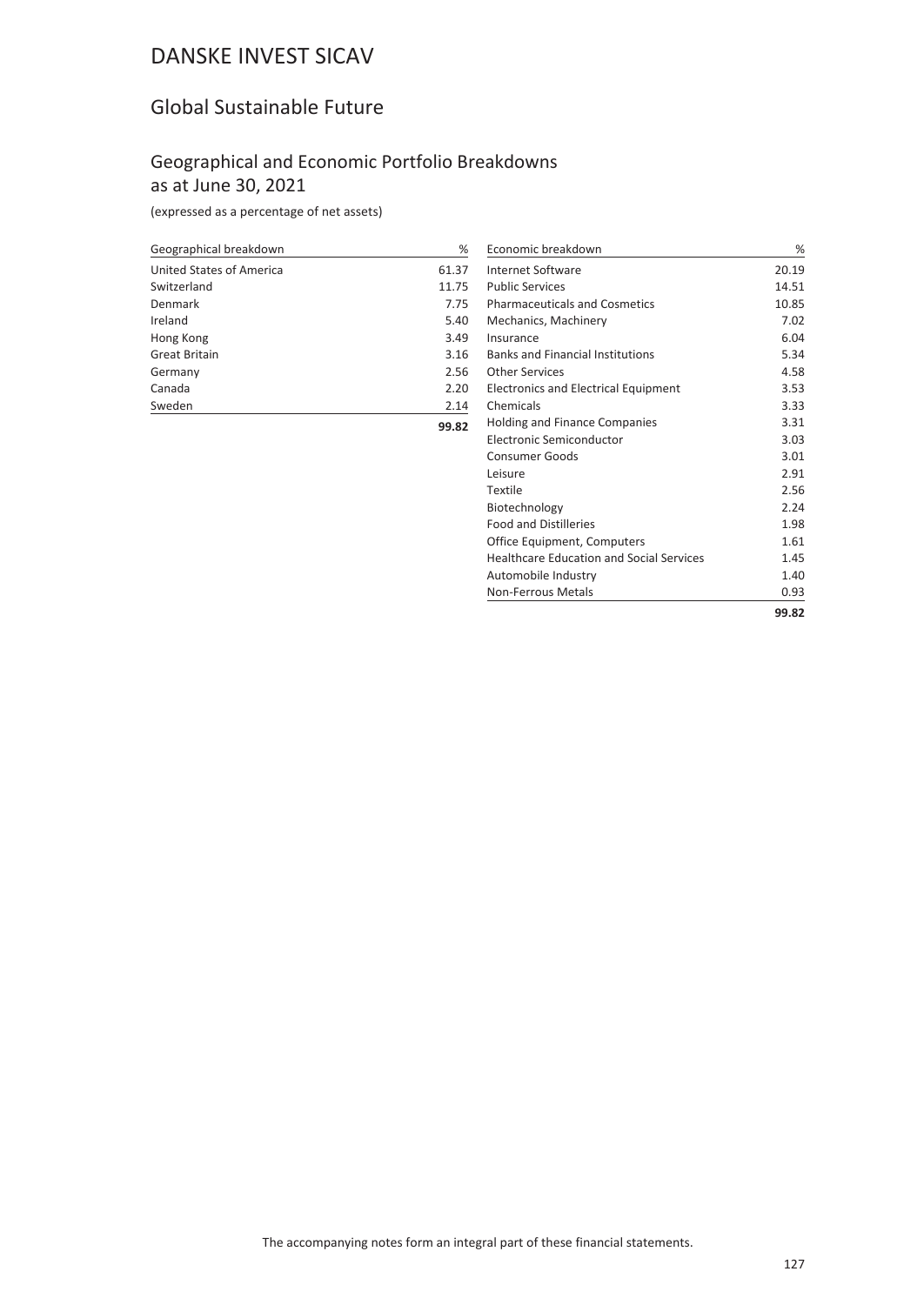## India

### Statement of Investments as at June 30, 2021

(expressed in USD)

|       | Evaluation % net            |        |
|-------|-----------------------------|--------|
|       |                             | assets |
| Value | Quantity/Face Currency Cost |        |

**Transferable securities admitted to an official stock exchange listing or dealt in on another regulated market**

#### **Shares**

| India                                                                                                                     |         |            |           |                              |       |
|---------------------------------------------------------------------------------------------------------------------------|---------|------------|-----------|------------------------------|-------|
| Aegis Logistics Ltd                                                                                                       | 249,931 | <b>INR</b> | 687,250   | 1,143,014                    | 1.67  |
| Affle (India) Rg                                                                                                          | 18,250  | <b>INR</b> | 742,916   | 1,055,918                    | 1.54  |
| <b>Asian Paints</b>                                                                                                       | 64,120  | <b>INR</b> | 1,307,768 | 2,592,703                    | 3.78  |
| Axis Bank Ltd                                                                                                             | 215,250 | <b>INR</b> | 1,958,772 | 2,194,258                    | 3.20  |
| Bandhan Bank Ltd                                                                                                          | 161,281 | <b>INR</b> | 958,474   | 729,891                      | 1.06  |
| Bharti Airtel Ltd/Demat                                                                                                   | 219,000 | <b>INR</b> | 1,583,543 | 1,559,972                    | 2.27  |
| Biocon Ltd                                                                                                                | 157,000 | <b>INR</b> | 552,380   | 858,067                      | 1.25  |
| Bosch Ltd                                                                                                                 | 3,517   | <b>INR</b> | 475,560   | 709,575                      | 1.03  |
| Container Corp Of India Ltd                                                                                               | 172,633 | <b>INR</b> | 913,708   | 1,640,170                    | 2.39  |
| Crompton                                                                                                                  | 190,517 | <b>INR</b> | 752,257   | 1,091,328                    | 1.59  |
| Fortis Healthcare Ltd                                                                                                     | 432,285 | <b>INR</b> | 853,443   | 1,388,795                    | 2.02  |
| Godrej Agrovet Ltd                                                                                                        | 122,814 | <b>INR</b> | 1,066,729 | 1,049,937                    | 1.53  |
| Godrej Consumer Pr / Demat                                                                                                | 106,846 | <b>INR</b> | 941,758   | 1,250,584                    | 1.82  |
| Godrej Properties Ltd / Reit                                                                                              | 84,600  | <b>INR</b> | 841,749   | 1,592,141                    | 2.32  |
| Gujarat Gas Ltd                                                                                                           | 195,578 | <b>INR</b> | 647,011   | 1,741,811                    | 2.54  |
| <b>Hdfc Bank Ltd</b>                                                                                                      | 138,600 | <b>INR</b> | 2,093,671 | 2,795,122                    | 4.07  |
| Hindustan Unilever Ltd                                                                                                    | 140,725 | <b>INR</b> | 3,681,301 | 4,695,495                    | 6.84  |
| Housing Devt Fin Corp                                                                                                     | 184,550 | <b>INR</b> | 4,538,793 | 6,196,860                    | 9.03  |
| Icici Prud                                                                                                                | 95,600  | <b>INR</b> | 573,052   | 800,704                      | 1.17  |
| Info Edge India Ltd                                                                                                       | 12,231  | <b>INR</b> | 469,469   | 809,896                      | 1.18  |
| Infosys --- Shs                                                                                                           | 333,468 | <b>INR</b> | 3,113,600 | 7,119,538                    | 10.37 |
| Jyothy Labs Ltd                                                                                                           | 548,536 | <b>INR</b> | 1,168,319 | 1,135,760                    | 1.66  |
| Kotak Mahind                                                                                                              | 138,367 | <b>INR</b> | 2,297,471 | 3,218,117                    | 4.69  |
| Maruti Suzuki India Ltd                                                                                                   | 15,200  | <b>INR</b> | 1,583,500 | 1,543,428                    | 2.25  |
| Mphasis Ltd /Demat.                                                                                                       | 59,456  | <b>INR</b> | 576,637   | 1,682,867                    | 2.45  |
| Nestle India /Dematerialised                                                                                              | 6,702   | <b>INR</b> | 1,223,106 | 1,590,413                    | 2.32  |
| <b>Piramal Enter Shs</b>                                                                                                  | 41,225  | <b>INR</b> | 873,226   | 1,337,731                    | 1.95  |
| Power Grid Corp Of India Ltd                                                                                              | 411,500 | <b>INR</b> | 937,296   | 1,289,653                    | 1.88  |
| Prestige Estates Projects Ltd                                                                                             | 324,673 | <b>INR</b> | 1,207,014 | 1,276,393                    | 1.86  |
| Sanofi India Shs                                                                                                          | 9,640   | <b>INR</b> | 775,170   | 988,268                      | 1.44  |
| Sbi Life Insurance Company Ltd                                                                                            | 155,105 | <b>INR</b> | 1,438,545 | 2,099,672                    | 3.06  |
| <b>Shree Cements Ltd</b>                                                                                                  | 1,780   | <b>INR</b> | 457,843   | 665,288                      | 0.97  |
| Syngene International Ltd                                                                                                 | 160,000 | <b>INR</b> | 743,376   | 1,251,998                    | 1.82  |
| Tata Consultancy Serv/Demat.                                                                                              | 137,600 | <b>INR</b> | 2,884,144 | 6,225,358                    | 9.07  |
| Ultra Tech Cement Ltd                                                                                                     | 33,500  | <b>INR</b> | 1,764,330 | 3,077,544                    | 4.49  |
|                                                                                                                           |         |            |           | 46,683,181 70,398,269 102.58 |       |
| <b>Mauritius</b>                                                                                                          |         |            |           |                              |       |
| Azure Power Global Limited                                                                                                | 17,800  | <b>USD</b> | 367,100   | 482,024                      | 0.70  |
|                                                                                                                           |         |            | 367,100   | 482,024                      | 0.70  |
| <b>Total - Shares</b>                                                                                                     |         |            |           | 47,050,281 70,880,293 103.28 |       |
| Total - Transferable securities admitted to an official stock exchange listing<br>or dealt in on another regulated market |         |            |           | 47,050,281 70,880,293 103.28 |       |
| <b>TOTAL INVESTMENT PORTFOLIO</b>                                                                                         |         |            |           | 47,050,281 70,880,293 103.28 |       |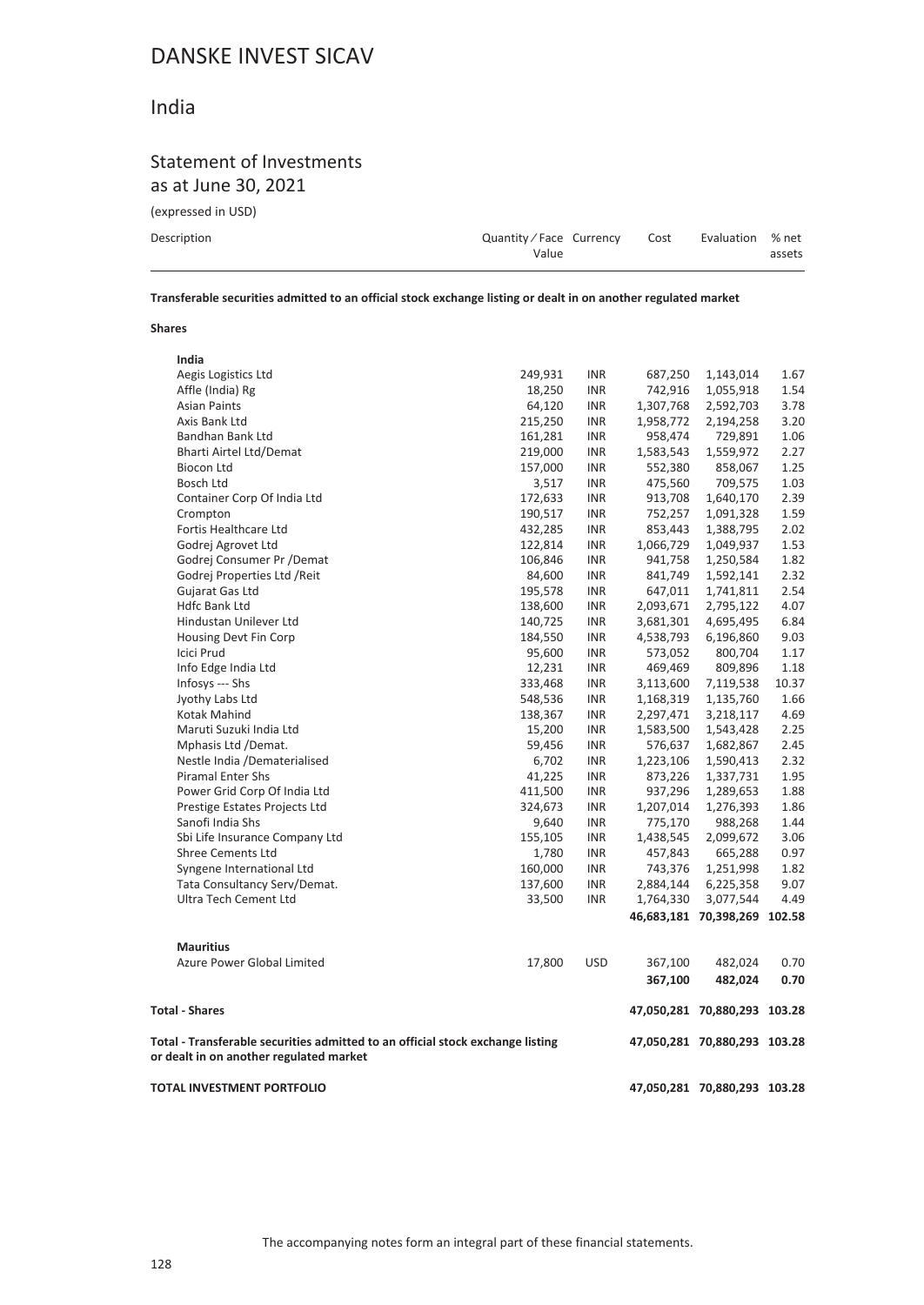## India

## Geographical and Economic Portfolio Breakdowns as at June 30, 2021

| Geographical breakdown | %      | Economic breakdown                              | %      |
|------------------------|--------|-------------------------------------------------|--------|
| India                  | 102.58 | <b>Holding and Finance Companies</b>            | 24.10  |
| <b>Mauritius</b>       | 0.70   | <b>Banks and Financial Institutions</b>         | 17.36  |
|                        | 103.28 | <b>Internet Software</b>                        | 12.82  |
|                        |        | Construction, Building Materials                | 7.32   |
|                        |        | Chemicals                                       | 7.11   |
|                        |        | <b>Pharmaceuticals and Cosmetics</b>            | 5.21   |
|                        |        | <b>Public Services</b>                          | 4.42   |
|                        |        | Insurance                                       | 4.23   |
|                        |        | <b>Food and Distilleries</b>                    | 4.14   |
|                        |        | Real Estate Companies                           | 3.50   |
|                        |        | Transportation                                  | 2.39   |
|                        |        | <b>News Transmission</b>                        | 2.27   |
|                        |        | <b>Healthcare Education and Social Services</b> | 2.02   |
|                        |        | Electronics and Electrical Equipment            | 1.59   |
|                        |        | Graphic Art, Publishing                         | 1.54   |
|                        |        | Agriculture and Fishing                         | 1.53   |
|                        |        | Automobile Industry                             | 1.03   |
|                        |        | <b>Other Services</b>                           | 0.70   |
|                        |        |                                                 | 103.28 |
|                        |        |                                                 |        |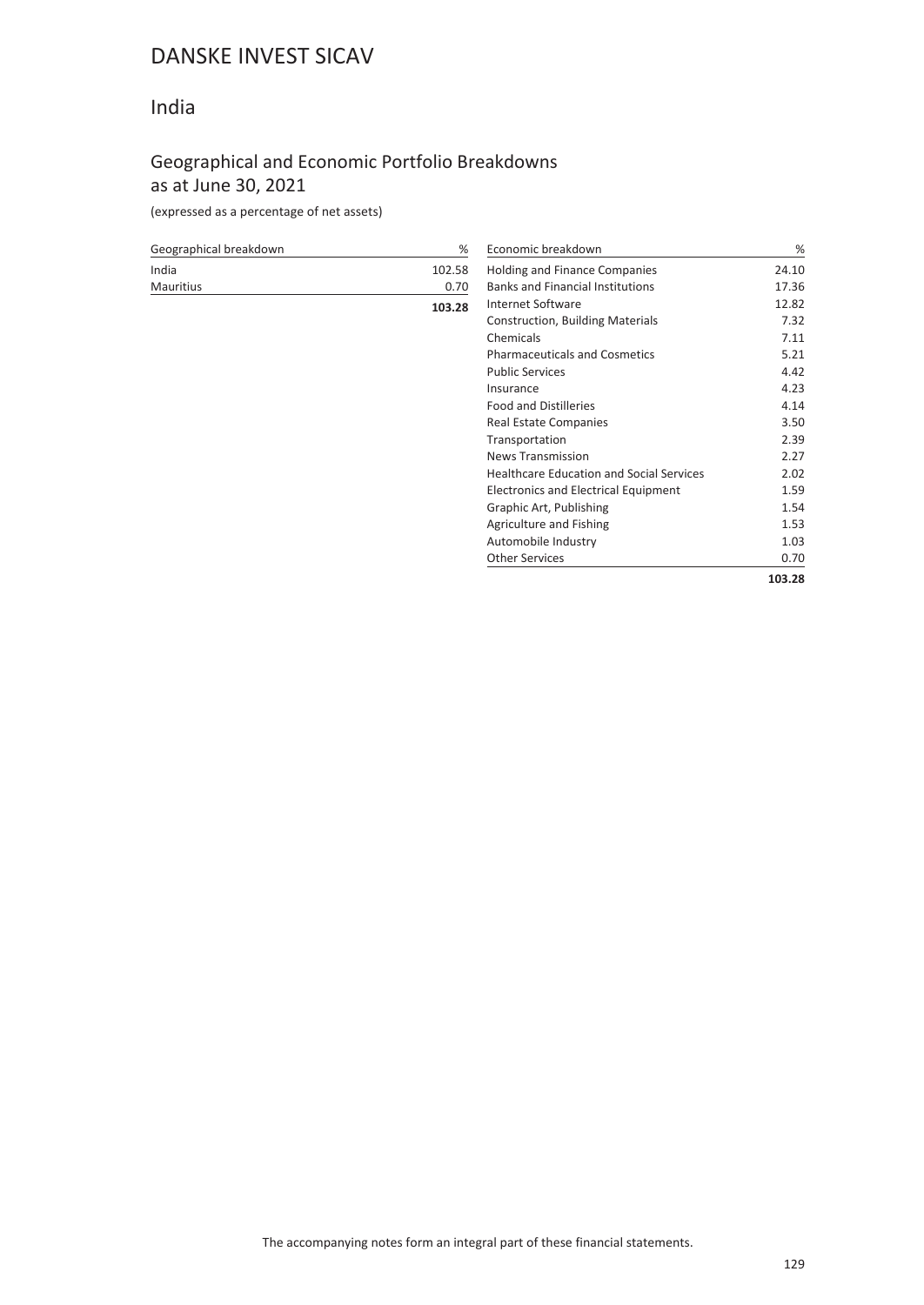## Japan

### Statement of Investments as at June 30, 2021

(expressed in JPY)

| Quantity/Face Currency<br>Value | Cost | Evaluation | % net<br>assets |
|---------------------------------|------|------------|-----------------|
|                                 |      |            |                 |

**Transferable securities admitted to an official stock exchange listing or dealt in on another regulated market**

#### **Shares**

| Japan                               |         |     |             |             |      |
|-------------------------------------|---------|-----|-------------|-------------|------|
| Adeka Corp                          | 14,000  | JPY | 23,742,304  | 29,190,000  | 0.44 |
| Aica Kogyo Co Ltd                   | 10,400  | JPY | 36,309,164  | 40,612,000  | 0.62 |
| Aisin Registered Shs                | 16,200  | JPY | 58,004,855  | 76,950,000  | 1.17 |
| Asahi Co Ltd                        | 52,200  | JPY | 77,253,476  | 74,802,600  | 1.14 |
| Asahi Kasei Corp                    | 41,000  | JPY | 44,173,554  | 50,040,500  | 0.76 |
| Aska Pharm Rg                       | 26,800  | JPY | 41,367,968  | 26,398,000  | 0.40 |
| Astellas Pharma Inc                 | 56,300  | JPY | 90,134,245  | 108,912,350 | 1.66 |
| Bandai Namco Holdings Inc.          | 4,500   | JPY | 19,548,379  | 34,686,000  | 0.53 |
| <b>Belc</b>                         | 20,300  | JPY | 125,644,469 | 108,808,000 | 1.65 |
| Brother Industries Ltd              | 41,600  | JPY | 82,832,210  | 92,227,200  | 1.40 |
| <b>Central Authomotive Products</b> | 10,900  | JPY | 31,647,783  | 38,586,000  | 0.59 |
| <b>Cosmos Pharmaceutical Corp</b>   | 2,200   | JPY | 33,032,550  | 35,860,000  | 0.54 |
| Daikyonishikawa Corp                | 30,300  | JPY | 38,984,165  | 20,907,000  | 0.32 |
| Daiwa H. Industr.Co. Ltd            | 24,900  | JPY | 78,599,034  | 83,041,500  | 1.26 |
| Dena Co Ltd Tokyo                   | 54,600  | JPY | 95,334,976  | 128,910,600 | 1.96 |
| Enigmo Inc.                         | 48,600  | JPY | 56,307,213  | 68,963,400  | 1.05 |
| Fukuda Denshi Co Ltd                | 6,100   | JPY | 49,256,843  | 54,900,000  | 0.83 |
| Fukuoka Financial Group             | 50,500  | JPY | 98,392,822  | 97,919,500  | 1.49 |
| <b>Future Shs</b>                   | 31,900  | JPY | 59,954,617  | 64,182,800  | 0.98 |
| Hamakyorex Co Ltd                   | 38,600  | JPY | 113,047,768 | 123,134,000 | 1.87 |
| Honda Motor Co.Ltd                  | 52,300  | JPY | 152,892,983 | 185,665,000 | 2.82 |
| Ines Corp                           | 38,600  | JPY | 56,062,313  | 53,422,400  | 0.81 |
| Japan Wool Textile Co               | 28,700  | JPY | 25,263,140  | 27,752,900  | 0.42 |
| Kanematsu Corp                      | 31,500  | JPY | 39,703,573  | 46,525,500  | 0.71 |
| Kao Corp.                           | 7,200   | JPY | 49,034,710  | 49,212,000  | 0.75 |
| Kddi Corp.                          | 96,000  | JPY | 280,252,226 | 332,640,000 | 5.05 |
| Kewpie Corp                         | 27,900  | JPY | 71,905,324  | 69,554,700  | 1.06 |
| Kissei Pharmaceutical Co Ltd        | 47,600  | JPY | 114,956,202 | 102,482,800 | 1.56 |
| Koito Manufacturing Co Ltd          | 11,400  | JPY | 64,311,568  | 78,774,000  | 1.20 |
| Kyowa Kirin Rg Registered Shs       | 29,600  | JPY | 93,132,404  | 116,624,000 | 1.77 |
| Lintec Corp                         | 29,500  | JPY | 70,708,420  | 71,095,000  | 1.08 |
| Marubeni Corp.                      | 235,600 | JPY | 179,611,720 | 227,613,160 | 3.46 |
| Mitsubishi Corp                     | 32,100  | JPY | 96,829,170  | 97,198,800  | 1.48 |
| Mitsubishi Logistics Corp           | 32,200  | JPY | 88,297,883  | 105,938,000 | 1.61 |
| Mitsubishi Motor Corp.              | 465,300 | JPY | 103,753,115 | 145,173,600 | 2.21 |
| Mitsubishi Ufj Financial Group      | 65,700  | JPY | 36,057,470  | 39,426,570  | 0.60 |
| Mitsui & Co Ltd                     | 53,900  | JPY | 103,794,576 | 134,776,950 | 2.05 |
| Nichias Corp.                       | 27,300  | JPY | 69,897,342  | 76,303,500  | 1.16 |
| Nichirei Corp.                      | 18,600  | JPY | 51,846,032  | 54,293,400  | 0.83 |
| Nihon Unisys Ltd                    | 13,100  | JPY | 22,376,481  | 43,754,000  | 0.66 |
| Nippo Corp                          | 9,900   | JPY | 22,135,010  | 31,333,500  | 0.48 |
| Nippon Light Metal Hol Co Ltd       | 34,900  | JPY | 65,725,474  | 65,263,000  | 0.99 |
| Nippon Shinkyaku Co                 | 10,000  | JPY | 71,542,690  | 88,100,000  | 1.34 |
| Nippon Suisan Kaisha                | 102,800 | JPY | 43,602,695  | 54,381,200  | 0.83 |
| Nippon Tel&Tel                      | 55,700  | JPY | 139,069,726 | 161,223,650 | 2.45 |
| Nitori Holdings Co Ltd              | 4,000   | JPY | 73,508,478  | 78,640,000  | 1.20 |
| Nok Corp                            | 75,100  | JPY | 94,891,386  | 103,487,800 | 1.57 |
| Nomura Holdings Inc                 | 93,000  | JPY | 62,834,925  | 52,805,400  | 0.80 |
| Okuma Corp                          | 10,800  | JPY | 58,226,729  | 58,644,000  | 0.89 |
| Ono Pharmaceutical Co               | 34,900  | JPY | 100,139,812 | 86,517,100  | 1.31 |
| Orix Corp                           | 13,200  | JPY | 22,087,070  | 24,743,400  | 0.38 |
| Pacific Industrial Co Ltd           | 25,200  | JPY | 34,463,954  | 30,164,400  | 0.46 |
| Rinnai Corp.                        | 5,500   | JPY | 60,550,759  | 58,135,000  | 0.88 |
| Sankyo                              | 45,900  | JPY | 126,926,502 | 130,218,300 | 1.98 |
|                                     |         |     |             |             |      |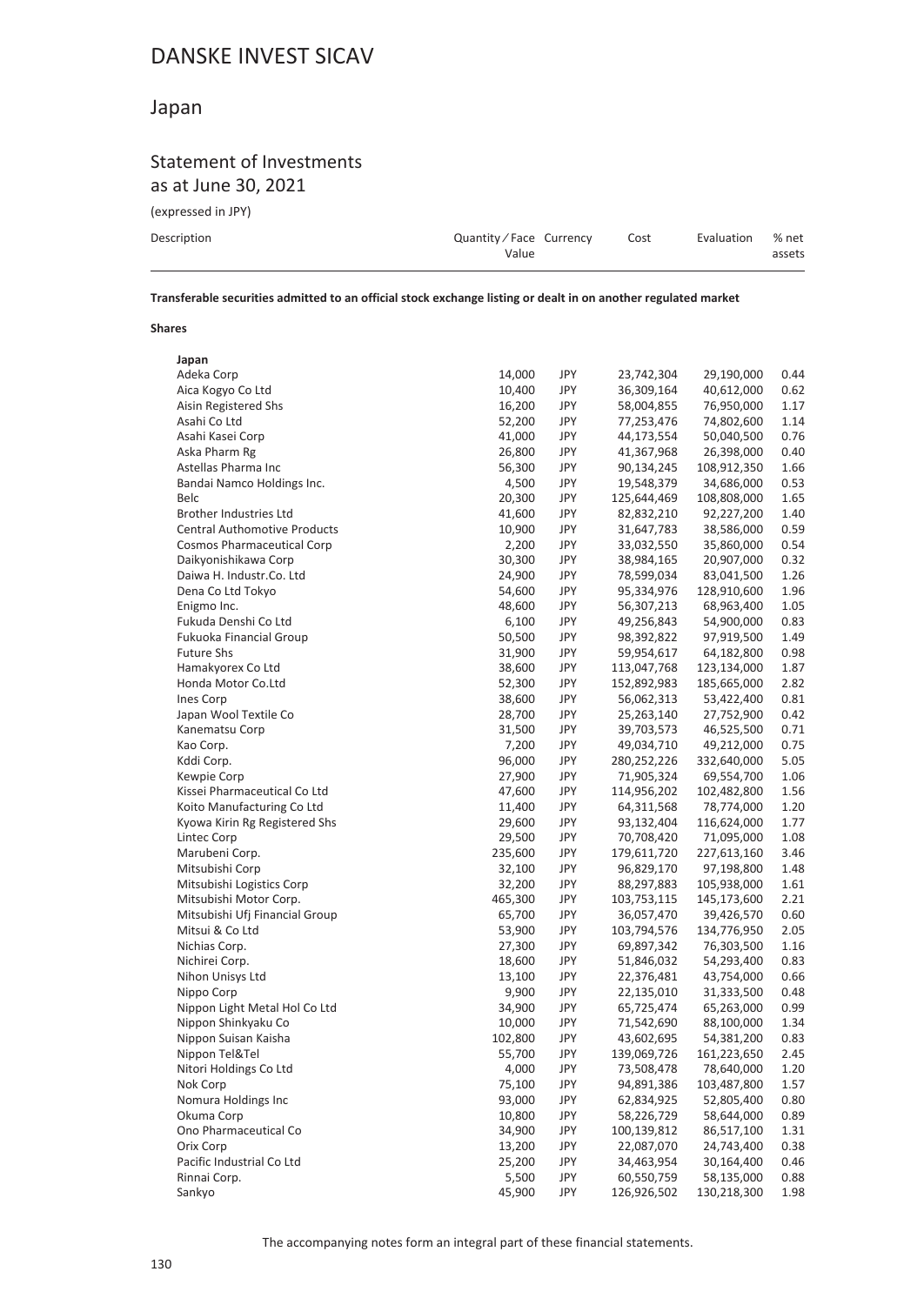## Japan

### Statement of Investments (continued) as at June 30, 2021

(expressed in JPY)

| Description                                                                                                               | Quantity / Face Currency<br>Value |     | Cost        | Evaluation                        | % net<br>assets |
|---------------------------------------------------------------------------------------------------------------------------|-----------------------------------|-----|-------------|-----------------------------------|-----------------|
| Japan (continued)                                                                                                         |                                   |     |             |                                   |                 |
| Sbi Holdings Inc                                                                                                          | 27,600                            | JPY | 74,719,632  | 72,532,800                        | 1.10            |
| Seiren Co Ltd                                                                                                             | 15,300                            | JPY | 24,641,228  | 33,568,200                        | 0.51            |
| Seven & I Holdings Co Ltd                                                                                                 | 8,200                             | JPY | 31,351,296  | 43,435,400                        | 0.66            |
| Seventy-Seven (77) Bank                                                                                                   | 57,300                            | JPY | 109,760,475 | 69,791,400                        | 1.06            |
| Shinnihon Corp                                                                                                            | 45,800                            | JPY | 39,101,236  | 38,472,000                        | 0.58            |
| Shionogi & Co Ltd                                                                                                         | 8,700                             | JPY | 52,506,276  | 50,381,700                        | 0.77            |
| Sohgo Security Services Co                                                                                                | 15,700                            | JPY | 79,014,857  | 79,442,000                        | 1.21            |
| Sony Group Registered Shs                                                                                                 | 18,900                            | JPY | 139,339,489 | 204,403,500                       | 3.11            |
| Sumitomo Corp.                                                                                                            | 78,400                            | JPY | 120,302,962 | 116,659,200                       | 1.77            |
| Sumitomo Heavy Ind Ltd                                                                                                    | 23,500                            | JPY | 57,271,730  | 71,910,000                        | 1.09            |
| Sundrug Co Ltd                                                                                                            | 17,800                            | JPY | 64,925,916  | 62,834,000                        | 0.95            |
| Taisei Corp.                                                                                                              | 17,700                            | JPY | 75,501,421  | 64,428,000                        | 0.98            |
| Takashimaya Co Ltd                                                                                                        | 154,900                           | JPY | 148,262,630 | 187,119,200                       | 2.84            |
| Tdk Corp *Opr*                                                                                                            | 9,600                             | JPY | 81,763,017  | 129,504,000                       | 1.97            |
| Toei Co Ltd                                                                                                               | 1,500                             | JPY | 15,098,077  | 31,140,000                        | 0.47            |
| Tokio Marine Holdings Inc                                                                                                 | 17,300                            | JPY | 89,244,414  | 88,368,400                        | 1.34            |
| Tokyo Electron Co Ltd                                                                                                     | 600                               | JPY | 13,367,175  | 28,848,000                        | 0.44            |
| Tokyo Tatemono Co Ltd                                                                                                     | 92,200                            | JPY | 120,118,398 | 146,044,800                       | 2.22            |
| Toppan Inc.                                                                                                               | 56,200                            | JPY | 97,331,153  | 100,317,000                       | 1.52            |
| Toyo Suisan Kaisha                                                                                                        | 14,700                            | JPY | 73,753,323  | 62,842,500                        | 0.95            |
| Toyota Industries Corp                                                                                                    | 6,200                             | JPY | 43,021,036  | 59,582,000                        | 0.91            |
| Ts Tech Co Ltd                                                                                                            | 72,700                            | JPY | 100,736,013 | 124,680,500                       | 1.89            |
| West Japan Railway Co                                                                                                     | 16,300                            | JPY | 85,731,091  | 103,244,200                       | 1.57            |
| Zenkoku Hosho Co Ltd                                                                                                      | 13,800                            | JPY | 54,765,545  | 65,895,000                        | 1.00            |
|                                                                                                                           |                                   |     |             | 5,791,588,647 6,476,358,280       | 98.42           |
| <b>Total - Shares</b>                                                                                                     |                                   |     |             | 5,791,588,647 6,476,358,280       | 98.42           |
| Total - Transferable securities admitted to an official stock exchange listing<br>or dealt in on another regulated market |                                   |     |             | 5,791,588,647 6,476,358,280       | 98.42           |
| <b>TOTAL INVESTMENT PORTFOLIO</b>                                                                                         |                                   |     |             | 5,791,588,647 6,476,358,280 98.42 |                 |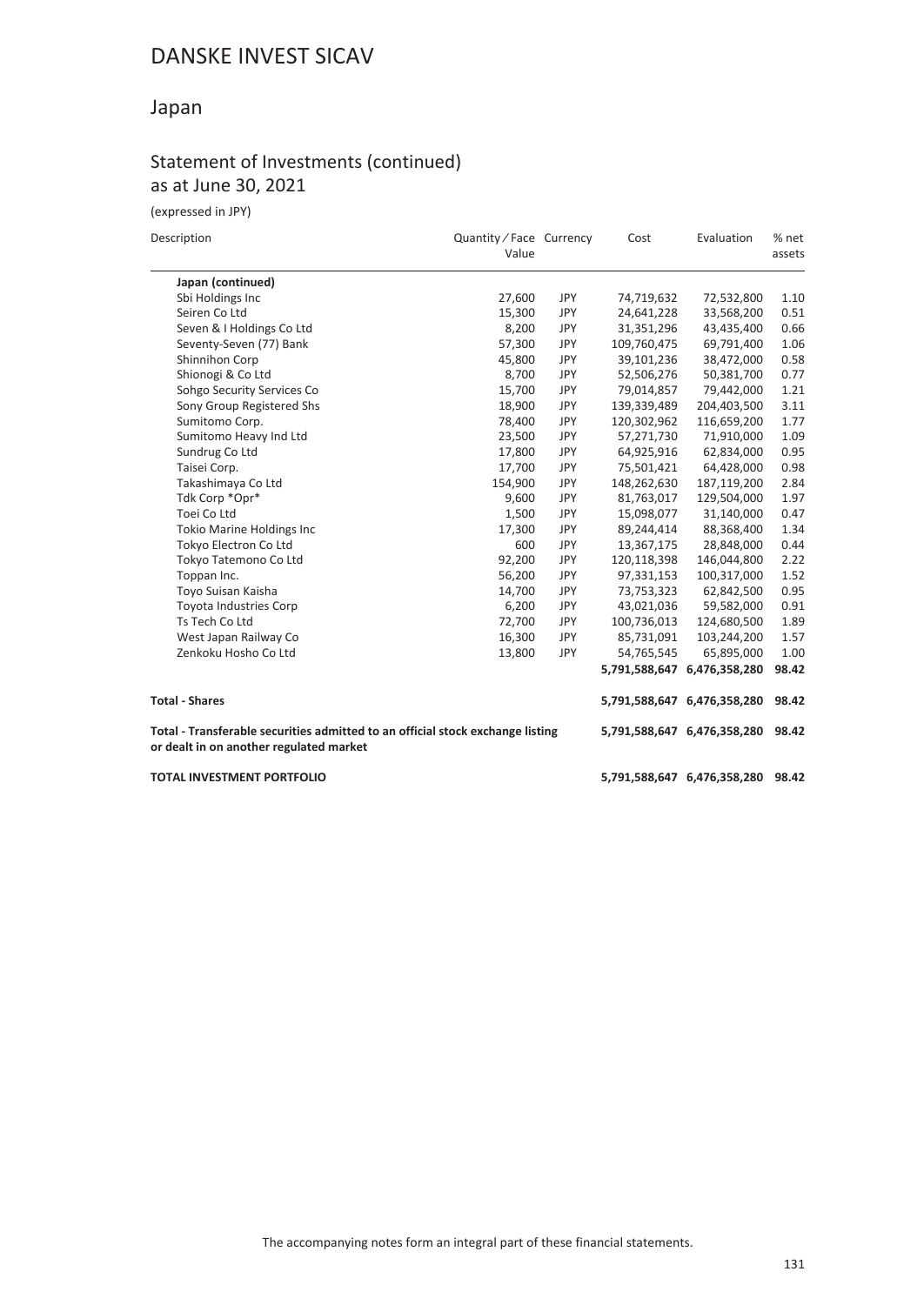## Japan

## Geographical and Economic Portfolio Breakdowns as at June 30, 2021

| Geographical breakdown | %     | Economic breakdown                      | %     |
|------------------------|-------|-----------------------------------------|-------|
| Japan                  | 98.42 | Automobile Industry                     | 13.96 |
|                        | 98.42 | <b>Other Business Houses</b>            | 9.47  |
|                        |       | <b>Pharmaceuticals and Cosmetics</b>    | 9.16  |
|                        |       | Electronic Semiconductor                | 7.97  |
|                        |       | Holding and Finance Companies           | 7.96  |
|                        |       | <b>News Transmission</b>                | 7.50  |
|                        |       | Retail                                  | 7.30  |
|                        |       | <b>Construction, Building Materials</b> | 5.08  |
|                        |       | Transportation                          | 5.05  |
|                        |       | <b>Internet Software</b>                | 4.41  |
|                        |       | Chemicals                               | 4.37  |
|                        |       | Mechanics, Machinery                    | 3.07  |
|                        |       | <b>Real Estate Companies</b>            | 2.22  |
|                        |       | <b>Food and Distilleries</b>            | 2.01  |
|                        |       | Graphic Art, Publishing                 | 1.52  |
|                        |       | <b>Other Services</b>                   | 1.21  |
|                        |       | <b>Banks and Financial Institutions</b> | 1.06  |
|                        |       | Insurance                               | 1.00  |
|                        |       | Non-Ferrous Metals                      | 0.99  |
|                        |       | Textile                                 | 0.93  |
|                        |       | <b>Consumer Goods</b>                   | 0.88  |
|                        |       | Agriculture and Fishing                 | 0.83  |
|                        |       | Leisure                                 | 0.47  |
|                        |       |                                         | 98.42 |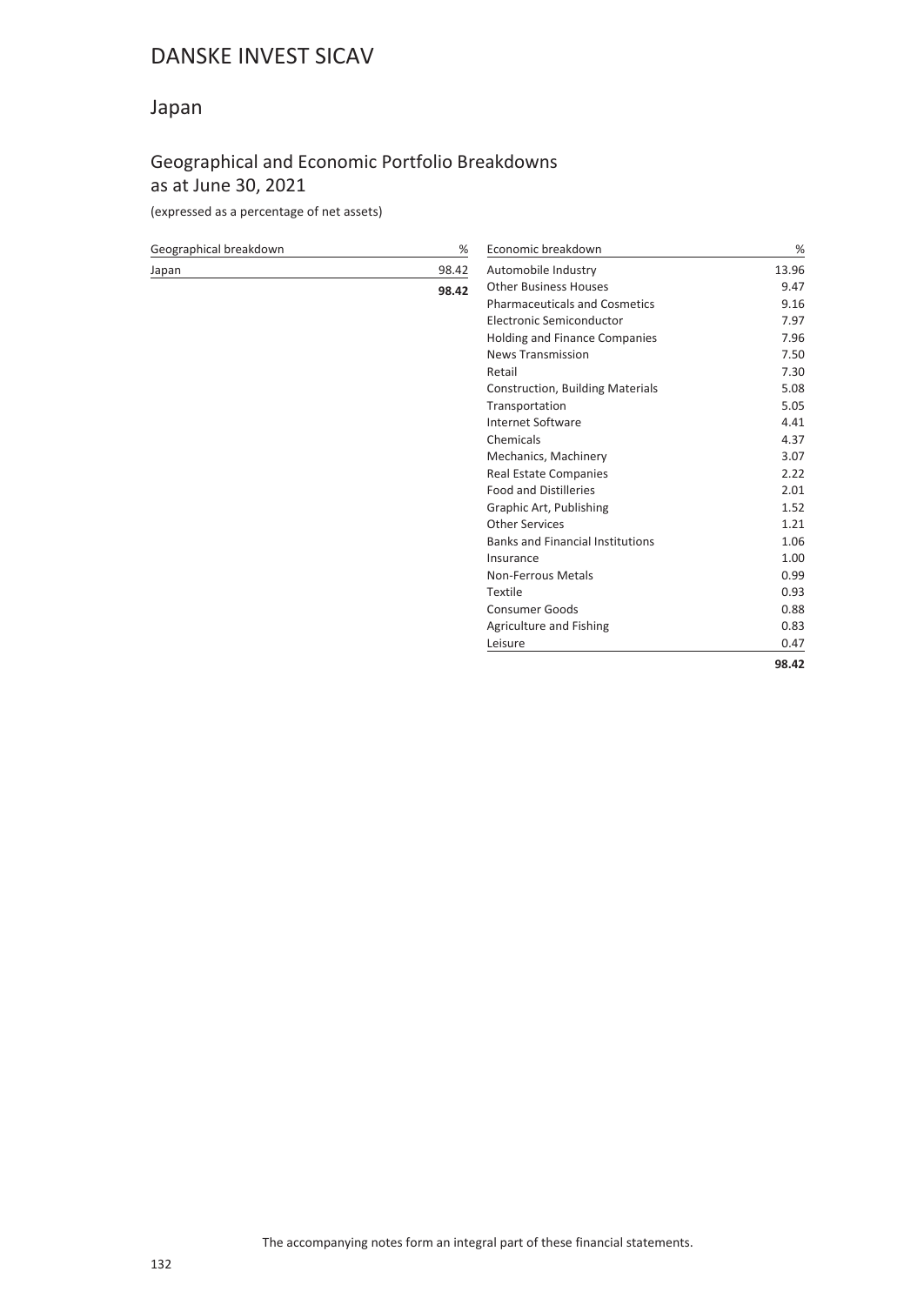# Nordic Corporate Bond

### Statement of Investments as at June 30, 2021

| (expressed in EUR) |  |  |  |
|--------------------|--|--|--|
|--------------------|--|--|--|

| Description | Quantity/Face Currency Cost |  | Evaluation % net |        |
|-------------|-----------------------------|--|------------------|--------|
|             | Value                       |  |                  | assets |
|             |                             |  |                  |        |

**Transferable securities admitted to an official stock exchange listing or dealt in on another regulated market**

#### **Bonds**

| Tky Shttl Frn 19-18.10.24                        | 300,000              | <b>USD</b>               | 273,249            | 244,498            | 0.95         |
|--------------------------------------------------|----------------------|--------------------------|--------------------|--------------------|--------------|
| White Mount Frn 17-22.09.47                      | 4,000,000            | <b>SEK</b>               | 392,988            | 391,443            | 1.53         |
|                                                  |                      |                          | 666,237            | 635,941            | 2.48         |
|                                                  |                      |                          |                    |                    |              |
| <b>Denmark</b>                                   |                      |                          |                    |                    |              |
| Arla Fd Frn 19-03.04.24                          | 3,000,000            | <b>SEK</b>               | 286,824            | 301,249            | 1.17         |
| Dsk Bk 0.75% 21-09.06.29                         | 125,000              | EUR                      | 124,864            | 125,029            | 0.49         |
| Dsk Bk 1.625% 19-15.03.24                        | 150,000              | <b>EUR</b>               | 149,195            | 156,621            | 0.61         |
| Dsk Bk 5.875% 15-Perp                            | 300,000              | <b>EUR</b>               | 317,680            | 310,077            | 1.21         |
| Dsk Bk Frn 16-Perp                               | 2,000,000            | <b>DKK</b>               | 290,655            | 272,041            | 1.06         |
| Dsv 3.5% 14-18.03.22                             | 2,000,000            | <b>DKK</b>               | 285,177            | 275,282            | 1.07         |
| Dsv Frn 14-18.03.22                              | 1,300,000            | <b>DKK</b>               | 177,058            | 176,538            | 0.69         |
| Europ Energ 6.125% 20-22.09.20                   | 100,000              | <b>EUR</b>               | 101,750            | 102,250            | 0.40         |
| Gn St Nord 0.75% 19-06.12.23                     | 170,000              | <b>EUR</b>               | 169,461            | 171,364            | 0.67         |
| Iss Global 0.875% 19-18.06.26                    | 350,000              | <b>EUR</b>               | 352,748            | 353,661            | 1.38         |
| Jyske Bk 0.375% 20-15.10.25                      | 200,000              | <b>EUR</b>               | 199,536            | 201,924            | 0.79         |
| Jyske Bk 1.25% 20-28.01.31                       | 450,000              | <b>EUR</b>               | 450,166            | 454,496            | 1.77         |
| Nykredit 0.25% 19-20.01.23                       | 300,000              | <b>EUR</b>               | 299,361            | 302,130            | 1.18         |
| Nykredit 2.75% 15-17.11.27                       | 375,000              | <b>EUR</b>               | 388,096            | 388,556            | 1.51         |
| Sydbank 1.375% 18-18.09.23                       | 300,000              | <b>EUR</b>               | 304,082            | 309,084            | 1.20         |
| Sydbank Frn 20-25.11.24                          | 3,000,000            | <b>DKK</b>               | 402,628            | 403,515            | 1.57         |
| Tresu Inves Frn 17-29.09.22                      | 300,000              | <b>EUR</b>               | 300,000            | 141,000            | 0.55         |
| Tryg Fors Frn 18-Perp                            | 4,000,000            | <b>SEK</b>               | 384,621            | 398,893            | 1.56         |
| Vestas Wind 2.75% 15-11.03.22                    | 200,000              | <b>EUR</b>               | 204,185            | 202,400            | 0.79         |
|                                                  |                      |                          | 5,188,087          | 5,046,110          | 19.67        |
|                                                  |                      |                          |                    |                    |              |
| <b>Finland</b>                                   |                      |                          |                    |                    |              |
| Ahlstrom 3.879% 19-Perp                          | 200,000              | <b>EUR</b>               | 194,010            | 200,500            | 0.78         |
| Elenia Fina 0.375% 20-06.02.27                   | 100,000              | <b>EUR</b>               | 100,132            | 100,205            | 0.39         |
| Elisa Corp 0.25% 20-15.09.27                     | 260,000              | <b>EUR</b>               | 259,576            | 260,005            | 1.01         |
|                                                  |                      |                          |                    |                    |              |
| Kemira Oyj 1.0% 21-30.03.28                      | 200,000              | <b>EUR</b>               | 198,366            | 199,886            | 0.78         |
| Kemira Oyj 1.75% 17-30.05.24                     | 175,000              | <b>EUR</b>               | 179,062            | 181,426            | 0.71         |
| Kojamo Plc 1.875% 20-27.05.27                    | 180,000              | <b>EUR</b>               | 178,533            | 192,629            | 0.75         |
| Metso 1.125% 17-13.06.24                         | 200,000              | <b>EUR</b>               | 204,120            | 206,086            | 0.80         |
| Neste Oil 0.75% 21-25.03.28                      | 300,000              | <b>EUR</b>               | 296,961            | 298,513            | 1.16         |
| Neste Oy 1.5% 17-07.06.24                        | 300,000              | <b>EUR</b>               | 303,593            | 310,002            | 1.21         |
| Op Corp 1.625% 20-09.06.30                       | 250,000              | <b>EUR</b>               | 248,895            | 258,622            | 1.01         |
| Op Corp 5.75% 12-28.02.22                        | 357,000              | <b>EUR</b>               | 459,452            | 370,570            | 1.45         |
| Sanoma 0.625% 21-18.03.24                        | 100,000              | <b>EUR</b>               | 99,625             | 100,615            | 0.39         |
| Stora Enso 2.5% 18-21.03.28                      | 100,000              | <b>EUR</b>               | 108,578            | 112,992            | 0.44         |
| Stora Enso Frn 19-20.08.21                       | 2,000,000            | SEK                      | 197,922            | 197,380            | 0.77         |
| Tornator 1.25% 20-14.10.26                       | 200,000              | <b>EUR</b>               | 209,330            | 208,118            | 0.81         |
| Upm Kymmene 0.125% 20-19.11.28                   | 261,000              | <b>EUR</b>               | 258,583            | 256,568            | 1.00         |
|                                                  |                      |                          | 3,496,738          | 3,454,117          | 13.46        |
|                                                  |                      |                          |                    |                    |              |
| Iceland                                          |                      |                          |                    |                    |              |
| Landsbknn 0.375% 21-23.05.25                     | 195,000              | <b>EUR</b>               | 194,160            | 194,382            | 0.76         |
| Landsbknn 1% 17-30.05.23                         | 275,000              | <b>EUR</b>               | 275,525            | 279,655            | 1.09         |
|                                                  |                      |                          | 469,685            | 474,037            | 1.85         |
|                                                  |                      |                          |                    |                    |              |
| Norway                                           |                      |                          |                    |                    |              |
| Avinor 1% 15-29.04.25<br>Color Group Frn 20-Perp | 200,000<br>2,000,000 | <b>EUR</b><br><b>NOK</b> | 204,117<br>187,687 | 207,788<br>205,375 | 0.81<br>0.80 |

The accompanying notes form an integral part of these financial statements.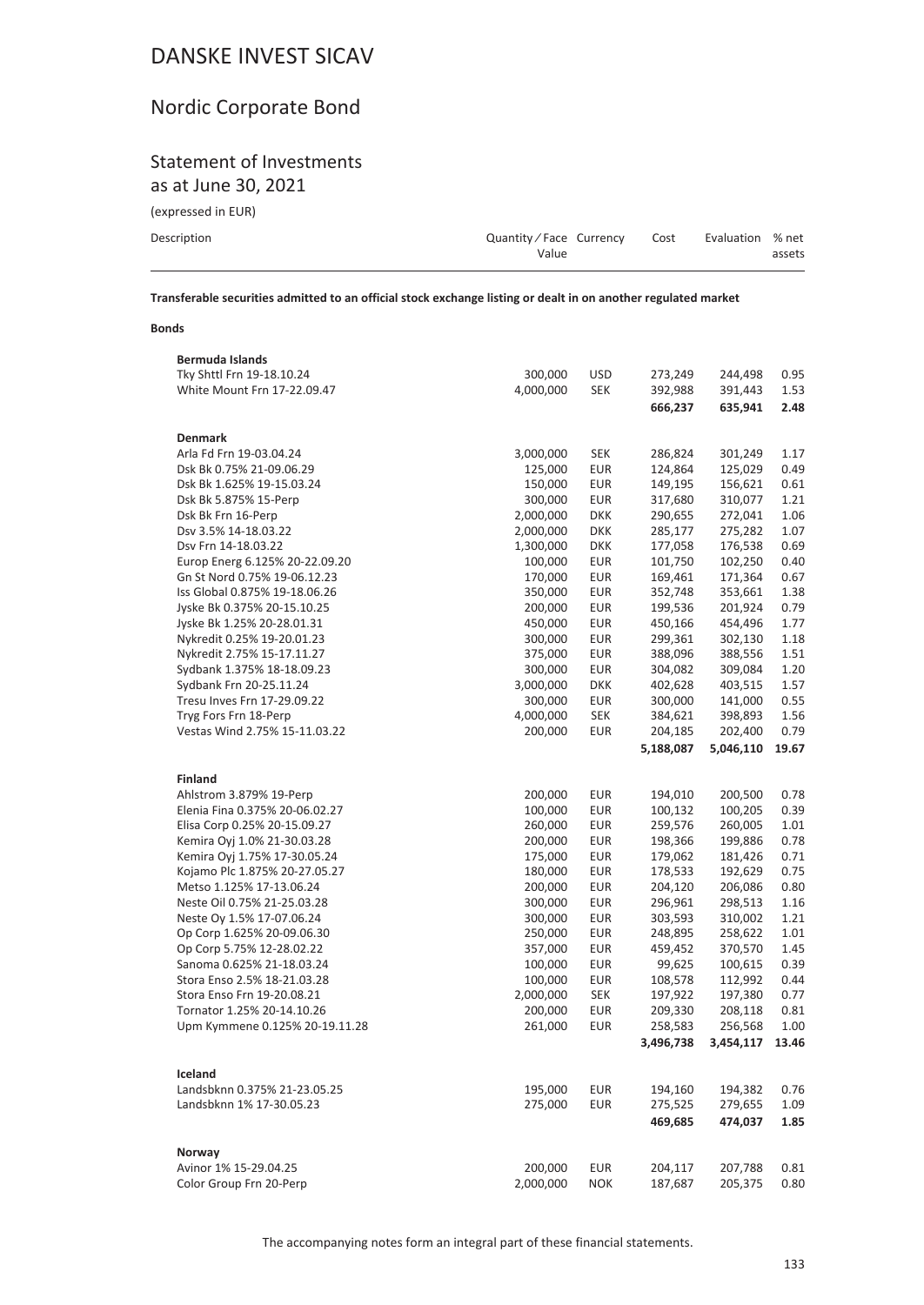## Nordic Corporate Bond

### Statement of Investments (continued) as at June 30, 2021

| (expressed in EUR)             |                                   |            |           |            |                 |
|--------------------------------|-----------------------------------|------------|-----------|------------|-----------------|
| Description                    | Quantity / Face Currency<br>Value |            | Cost      | Evaluation | % net<br>assets |
| Norway (continued)             |                                   |            |           |            |                 |
| Gjensid For Frn 14-03.10.44    | 2,000,000                         | <b>NOK</b> | 212,656   | 199,156    | 0.78            |
| Hexagon Frn 19-15.03.23        | 2,000,000                         | <b>NOK</b> | 203,962   | 197,471    | 0.77            |
| Norsk Hydro Frn 17-07.11.22    | 2,000,000                         | <b>NOK</b> | 210,320   | 196,790    | 0.77            |
| Olav Frn 18-13.03.23           | 1,000,000                         | <b>NOK</b> | 85,621    | 98,080     | 0.38            |
| Santander 0.125%11.09.24       | 300,000                           | <b>EUR</b> | 294,708   | 301,203    | 1.18            |
| Santander C Frn 20-12.05.23    | 3,000,000                         | <b>SEK</b> | 284,684   | 297,158    | 1.16            |
| Smakraft As 1.875% 21-13.04.26 | 150,000                           | <b>EUR</b> | 149,892   | 148,500    | 0.58            |
| Steen & Str Frn 17-14.09.22    | 1,000,000                         | <b>NOK</b> | 107,202   | 98,248     | 0.38            |
| Storebrand 1.875% 21-30.09.51  | 100,000                           | <b>EUR</b> | 98,840    | 98,291     | 0.38            |
| Storebrand Frn 19-16.09.49     | 2,000,000                         | <b>SEK</b> | 186,140   | 200,918    | 0.78            |
|                                |                                   |            | 2,225,829 | 2,248,978  | 8.77            |
| Sweden                         |                                   |            |           |            |                 |
| Aak Ab Frn 19-20.11.24         | 2,000,000                         | SEK        | 184,723   | 195,862    | 0.76            |
| Ab Fort Var Frn 20-17.09.24    | 4,000,000                         | <b>SEK</b> | 390,558   | 395,355    | 1.54            |
| Alfa Laval 0.25% 19-25.6.24    | 346,000                           | <b>EUR</b> | 343,806   | 348,336    | 1.36            |
| Boliden Ab Frn 19-19.06.24     | 2,000,000                         | <b>SEK</b> | 186,768   | 199,411    | 0.78            |
| Castellum 1.365% 20-09.09.24   | 2,000,000                         | <b>SEK</b> | 196,487   | 199,098    | 0.78            |
| Electrolux 1.103% 19-27.03.24  | 3,000,000                         | <b>SEK</b> | 287,199   | 300,755    | 1.17            |
| Elekta Ab Frn 20-13.03.25      | 4,000,000                         | <b>SEK</b> | 393,829   | 400,640    | 1.56            |
| Ellevio Frn 20-11.06.27        | 2,000,000                         | <b>SEK</b> | 192,553   | 203,556    | 0.79            |
| Ericsson Lm 1.875% 17-01.03.24 | 178,000                           | <b>EUR</b> | 174,618   | 186,658    | 0.73            |
| Heimstaden 3.0% 21-Perp        | 110,000                           | <b>EUR</b> | 109,205   | 109,776    | 0.43            |
| Heimstaden Frn 19-Perp         | 1,250,000                         | <b>SEK</b> | 122,177   | 124,576    | 0.49            |
| Hexagon Ab 1.375% 20-17.09.25  | 2,000,000                         | <b>SEK</b> | 192,885   | 198,549    | 0.77            |
| Hoist Finan 2.75% 18-03.04.23  | 125,000                           | <b>EUR</b> | 124,649   | 128,434    | 0.50            |
| Hoist Kred 3.875% 17-31.05.27  | 200,000                           | <b>EUR</b> | 196,836   | 192,999    | 0.75            |
| Hufvudstad 2.1% 15-24.8.22     | 2,000,000                         | <b>SEK</b> | 211,746   | 201,122    | 0.78            |
| Husqvarna Frn 17-01.03.24      | 2,000,000                         | <b>SEK</b> | 192,296   | 201,452    | 0.79            |
| If P&C Frn 21-17.06.51         | 2,000,000                         | <b>SEK</b> | 197,448   | 197,204    | 0.77            |
| Latour Inv. Frn 18-16.03.22    | 2,000,000                         | <b>SEK</b> | 196,377   | 197,985    | 0.77            |
| Nibe Indust Frn 17-11.04.22    | 2,000,000                         | <b>SEK</b> | 197,022   | 198,821    | 0.78            |
| Nibe Indust Frn 19-03.06.24    | 2,000,000                         | SEK        | 185,673   | 200,216    | 0.78            |
| Nordax Bank Frn 19-07.06.22    | 2,000,000                         | <b>SEK</b> | 187,320   | 197,914    | 0.77            |
| Nordea Bank 1% 16-07.09.26     | 200,000                           | <b>EUR</b> | 199,743   | 200,364    | 0.78            |
| Nordic Frn 20-26.06.25         | 2,000,000                         | <b>SEK</b> | 189,398   | 205,822    | 0.80            |
| Resurs Bank Frn 18-30.08.21    | 2,000,000                         | <b>SEK</b> | 190,537   | 197,404    | 0.77            |
| Rikshem 1.25% 17-28.06.24      | 366,000                           | <b>EUR</b> | 375,069   | 377,083    | 1.47            |
| Rodamco Sve 0.875% 17-20.06.22 | 2,000,000                         | <b>SEK</b> | 203,084   | 197,220    | 0.77            |
| Sagax 2.25% 19-13.03.25        | 200,000                           | <b>EUR</b> | 203,370   | 212,476    | 0.83            |
| Samhall Nor 2.875% 21-Perp     | 260,000                           | <b>EUR</b> | 258,378   | 257,725    | 1.00            |
| Samhall Nor Frn 19-Perp        | 2,000,000                         | <b>SEK</b> | 197,950   | 198,702    | 0.77            |
| Sandvik Ab 3% 14-18.06.26      | 200,000                           | <b>EUR</b> | 224,250   | 228,954    | 0.89            |
| Sca Ab 0.75% 20-23.09.25       | 2,000,000                         | <b>SEK</b> | 191,465   | 195,798    | 0.76            |
| Scania Frn 16-06.09.21         | 3,000,000                         | <b>SEK</b> | 305,186   | 296,363    | 1.16            |
| Seb 0.375% 20-11.02.27         | 200,000                           | <b>EUR</b> | 202,206   | 201,336    | 0.79            |
| Securitas 1.25% 18-06.03.25    | 200,000                           | <b>EUR</b> | 198,514   | 207,928    | 0.81            |
| Skanska Fin Frn 18-24.05.23    | 2,000,000                         | <b>SEK</b> | 194,732   | 197,514    | 0.77            |
| Stromma Frn 16-28.11.22        | 1,000,000                         | <b>SEK</b> | 106,911   | 89,638     | 0.35            |
| Swedbank 0.30% 21-20.05.27     | 200,000                           | <b>EUR</b> | 199,755   | 200,008    | 0.78            |
| Tele2 Ab 1.125% 18-15.05.24    | 200,000                           | <b>EUR</b> | 206,497   | 206,032    | 0.80            |

The accompanying notes form an integral part of these financial statements.

Tele2 Ab Frn 20-10.06.25 2,000,000 SEK 191,902 202,634 0.79 Telia 0.125% 20-27.11.30 177,000 EUR 175,740 169,980 0.66 Telia 3% 17-04.04.78 Regs 200,000 EUR 202,200 209,068 0.82

Danfoss Fin 0.125% 21-28.04.26 280,000 EUR 279,706 279,473 1.09

107,624 109,329 0.43 **8,788,686 8,940,097 34.85**

**The Netherlands**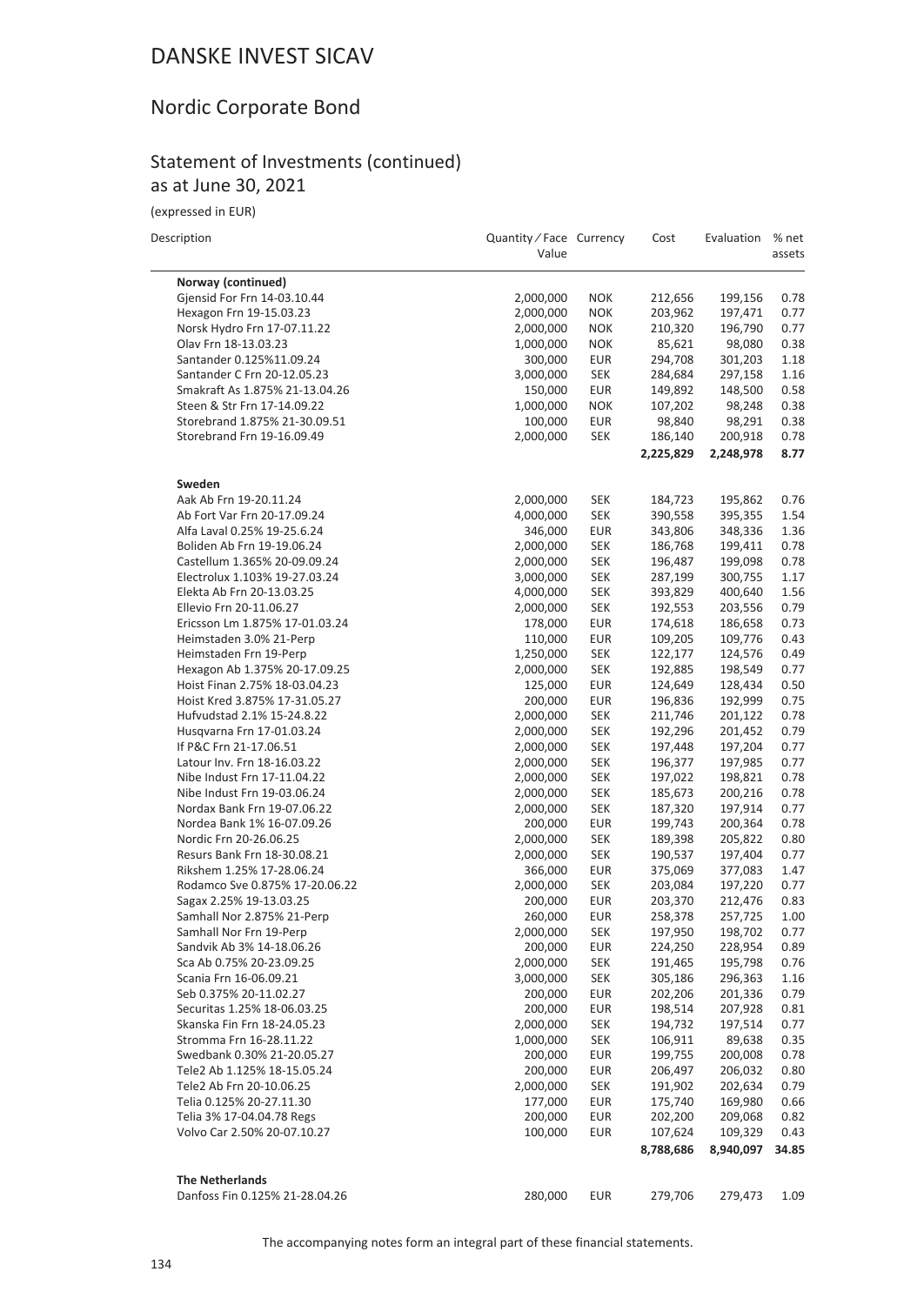## Nordic Corporate Bond

### Statement of Investments (continued) as at June 30, 2021

(expressed in EUR)

| (expressed in EUR)                                                                                                        |                                   |            |         |                             |                 |
|---------------------------------------------------------------------------------------------------------------------------|-----------------------------------|------------|---------|-----------------------------|-----------------|
| Description                                                                                                               | Quantity / Face Currency<br>Value |            | Cost    | Evaluation                  | % net<br>assets |
| The Netherlands (continued)                                                                                               |                                   |            |         |                             |                 |
| H&M Fin 0.25% 21-25.08.29                                                                                                 | 138,000                           | EUR        | 136,308 | 135,054                     | 0.53            |
| Novo Nordis 0.0% 21-04.06.24                                                                                              | 250,000                           | <b>EUR</b> | 251,672 | 251,770                     | 0.98            |
|                                                                                                                           |                                   |            | 667,686 | 666,297                     | 2.60            |
| <b>Total - Bonds</b>                                                                                                      |                                   |            |         | 21,502,948 21,465,577       | 83.68           |
| Total - Transferable securities admitted to an official stock exchange listing<br>or dealt in on another regulated market |                                   |            |         | 21,502,948 21,465,577 83.68 |                 |
| Transferable securities and money market instruments dealt on other regulatory market                                     |                                   |            |         |                             |                 |
| <b>Bonds</b>                                                                                                              |                                   |            |         |                             |                 |
| <b>Finland</b>                                                                                                            |                                   |            |         |                             |                 |
| Aland 0.5% 18-13.09.21                                                                                                    | 300,000                           | EUR        | 300,510 | 300,435                     | 1.17            |
|                                                                                                                           |                                   |            | 300,510 | 300,435                     | 1.17            |
| Norway                                                                                                                    |                                   |            |         |                             |                 |
| Link Grp HI 3.375% 21-15.12.25                                                                                            | 300,000                           | EUR        | 300,000 | 298,950                     | 1.17            |
|                                                                                                                           |                                   |            | 300,000 | 298,950                     | 1.17            |
| Sweden                                                                                                                    |                                   |            |         |                             |                 |
| Seb 1.375% (Frn) 16-31.10.28                                                                                              | 200,000                           | EUR        | 205,755 | 205,370                     | 0.80            |
|                                                                                                                           |                                   |            | 205,755 | 205,370                     | 0.80            |
| <b>Total - Bonds</b>                                                                                                      |                                   |            | 806,265 | 804,755                     | 3.14            |
| Total - Transferable securities and money market instruments dealt on other<br>regulatory market                          |                                   |            | 806,265 | 804,755                     | 3.14            |
| <b>Other Transferable securities</b>                                                                                      |                                   |            |         |                             |                 |
| <b>Bonds</b>                                                                                                              |                                   |            |         |                             |                 |
| <b>Denmark</b>                                                                                                            |                                   |            |         |                             |                 |
| Hesalight 7% 14-12.12.19/Dflt*                                                                                            | 700,000                           | EUR        | 665,800 | 35,000                      | 0.14            |
|                                                                                                                           |                                   |            | 665,800 | 35,000                      | 0.14            |
| <b>Finland</b>                                                                                                            |                                   |            |         |                             |                 |
| Fintoil Ham 7.50% 21-01.07.25                                                                                             | 180,000                           | EUR        | 180,000 | 180,000                     | 0.70            |
| Tieto Corp 2.0% 20-17.06.25                                                                                               | 200,000                           | EUR        | 198,928 | 210,000                     | 0.82            |
|                                                                                                                           |                                   |            | 378,928 | 390,000                     | 1.52            |
| Norway                                                                                                                    |                                   |            |         |                             |                 |
| Bulk In Frn 20-14.07.23                                                                                                   | 2,000,000                         | <b>NOK</b> | 183,405 | 204,314                     | 0.80            |
| Carucel Pro Frn 21-30.04.25                                                                                               | 2,000,000                         | <b>NOK</b> | 200,165 | 195,984                     | 0.76            |
| Dolphin 0% 12-Perp / Strip Io*                                                                                            | 45,045                            | <b>NOK</b> |         |                             |                 |
| Dolphin 0% 13-Perp/Stripio*                                                                                               | 65,595                            | <b>NOK</b> |         |                             |                 |
| Dolphin 0% 9.3.16/Strip/Dflt*                                                                                             | 67,037                            | <b>NOK</b> |         |                             |                 |
| Hedgehog Frn 18-03.10.25 /Pl                                                                                              | 1,996,562                         | <b>NOK</b> | 216,490 | 215,005                     | 0.84            |
| Mercell Hld Frn 20-08.12.25                                                                                               | 1,600,000                         | <b>SEK</b> | 162,963 | 162,493                     | 0.63            |

| Sweden                      |           |            |         |         |      |
|-----------------------------|-----------|------------|---------|---------|------|
| Catena Ab Frn 21-16.06.25   | 2.000.000 | <b>SEK</b> | 198.556 | 194.719 | 0.76 |
| Ica Gruppen Frn 21-25.03.24 | 2.000.000 | <b>SEK</b> | 198.119 | 197.855 | 0.77 |
| Klarna Bank Frn 19-15.08.22 | 2.000.000 | <b>SEK</b> | 198.521 | 197.922 | 0.77 |
| Klarna Bank Frn 21-05.02.24 | 2.000.000 | <b>SEK</b> | 197.756 | 197.563 | 0.77 |
|                             |           |            |         |         |      |

\* Please refer to Note 2.

The accompanying notes form an integral part of these financial statements.

**763,023 777,796 3.03**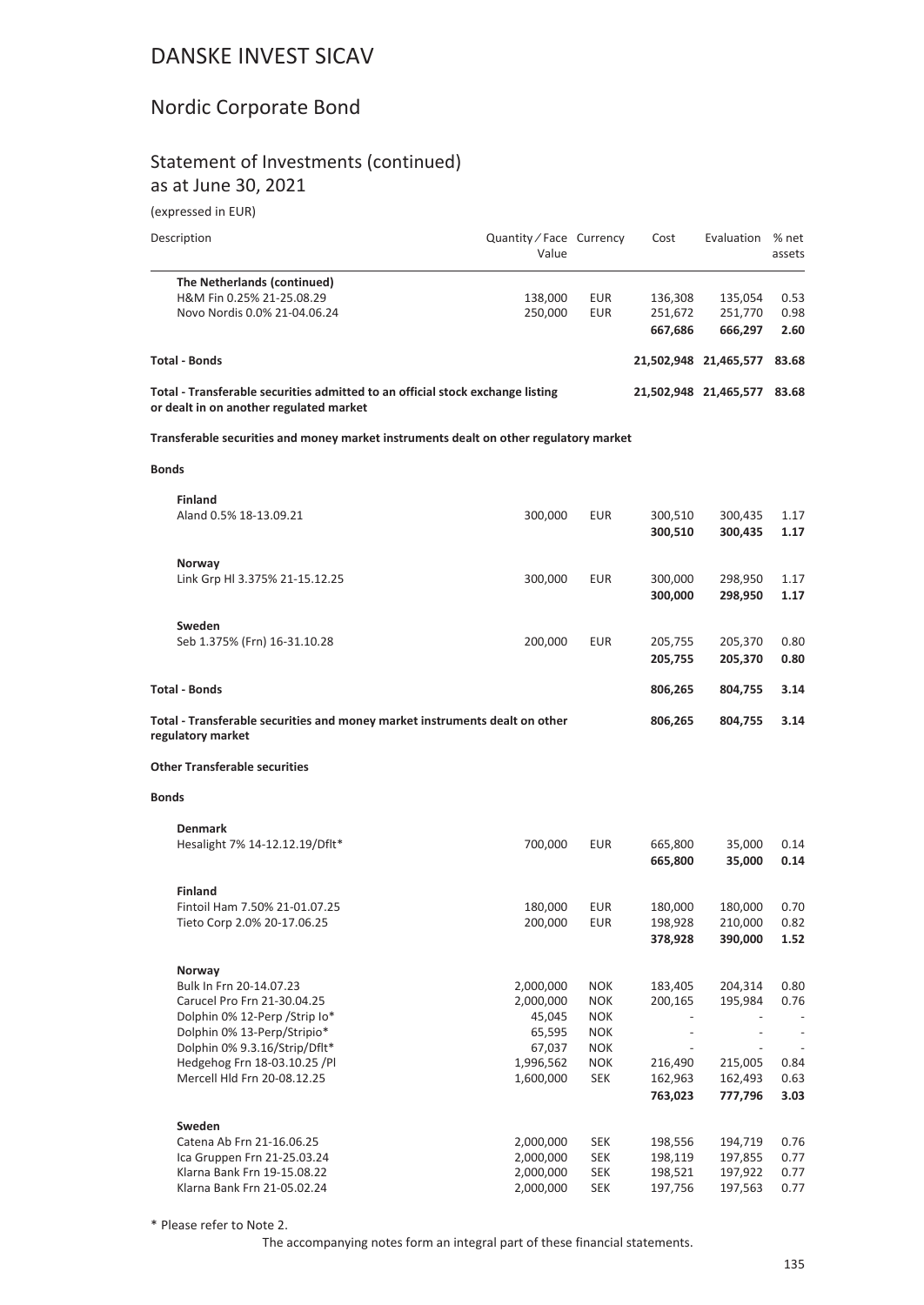# Nordic Corporate Bond

### Statement of Investments (continued) as at June 30, 2021

(expressed in EUR)

| Description                                  | Quantity / Face Currency<br>Value |            | Cost      | Evaluation                  | % net<br>assets |
|----------------------------------------------|-----------------------------------|------------|-----------|-----------------------------|-----------------|
| Sweden (continued)                           |                                   |            |           |                             |                 |
| Nibe Indust Frn 21-03.06.26                  | 2,000,000                         | <b>SEK</b> | 197.609   | 197.132                     | 0.77            |
| Np3 Frn 21-03.10.24                          | 1,250,000                         | <b>SEK</b> | 123.633   | 123.367                     | 0.48            |
|                                              |                                   |            | 1.114.194 | 1.108.558                   | 4.32            |
| <b>Total - Bonds</b>                         |                                   |            | 2.921.945 | 2,311,354                   | 9.01            |
| <b>Total - Other Transferable securities</b> |                                   |            | 2.921.945 | 2,311,354                   | 9.01            |
| <b>TOTAL INVESTMENT PORTFOLIO</b>            |                                   |            |           | 25,231,158 24,581,686 95.83 |                 |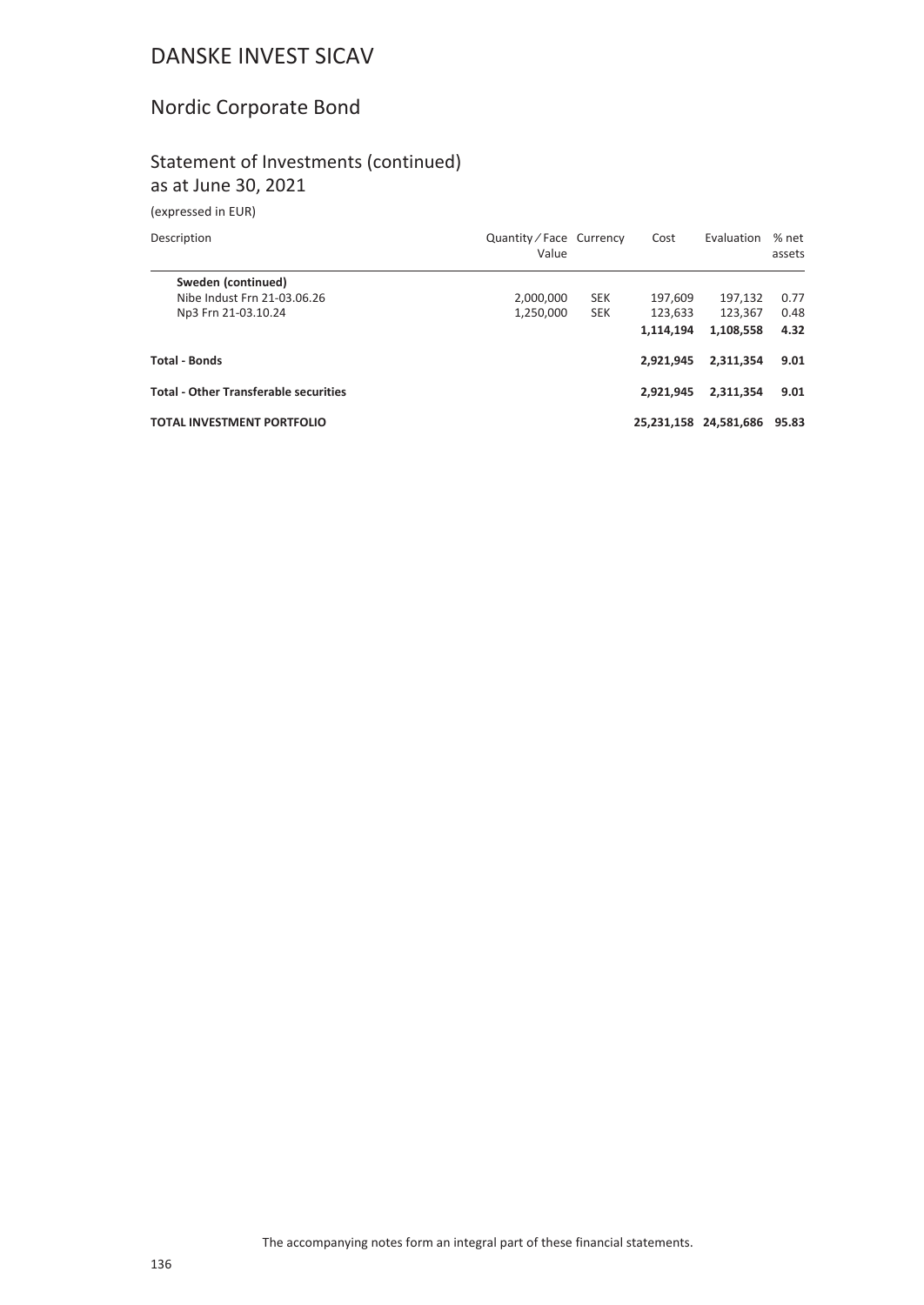# Nordic Corporate Bond

## Geographical and Economic Portfolio Breakdowns as at June 30, 2021

(expressed as a percentage of net assets)

| Geographical breakdown | %     |
|------------------------|-------|
| Sweden                 | 39.97 |
| Denmark                | 19.81 |
| Finland                | 16.15 |
| Norway                 | 12.97 |
| The Netherlands        | 2.60  |
| Bermuda Islands        | 2.48  |
| Iceland                | 1.85  |
|                        | 95.83 |

| Economic breakdown                        | %     |
|-------------------------------------------|-------|
| <b>Banks and Financial Institutions</b>   | 22.43 |
| Real Estate Companies                     | 11.61 |
| <b>Holding and Finance Companies</b>      | 10.44 |
| <b>News Transmission</b>                  | 7.48  |
| Mechanics, Machinery                      | 6.91  |
| <b>Other Services</b>                     | 5.08  |
| <b>Public Services</b>                    | 4.08  |
| <b>Forest Products and Paper Industry</b> | 3.75  |
| Transportation                            | 3.72  |
| Insurance                                 | 3.50  |
| Mortgage and Funding Institutions         | 2.69  |
| Petrol                                    | 2.37  |
| <b>Consumer Goods</b>                     | 1.97  |
| Automobile Industry                       | 1.59  |
| <b>Pharmaceuticals and Cosmetics</b>      | 1.56  |
| <b>Food and Distilleries</b>              | 1.53  |
| Chemicals                                 | 1.49  |
| Internet Software                         | 0.82  |
| Non-Ferrous Metals                        | 0.80  |
| Mines, Heavy Industries                   | 0.78  |
| Miscellaneous                             | 0.70  |
| Graphic Art, Publishing                   | 0.39  |
| Retail                                    | 0.14  |
|                                           | 95.83 |
|                                           |       |

The accompanying notes form an integral part of these financial statements.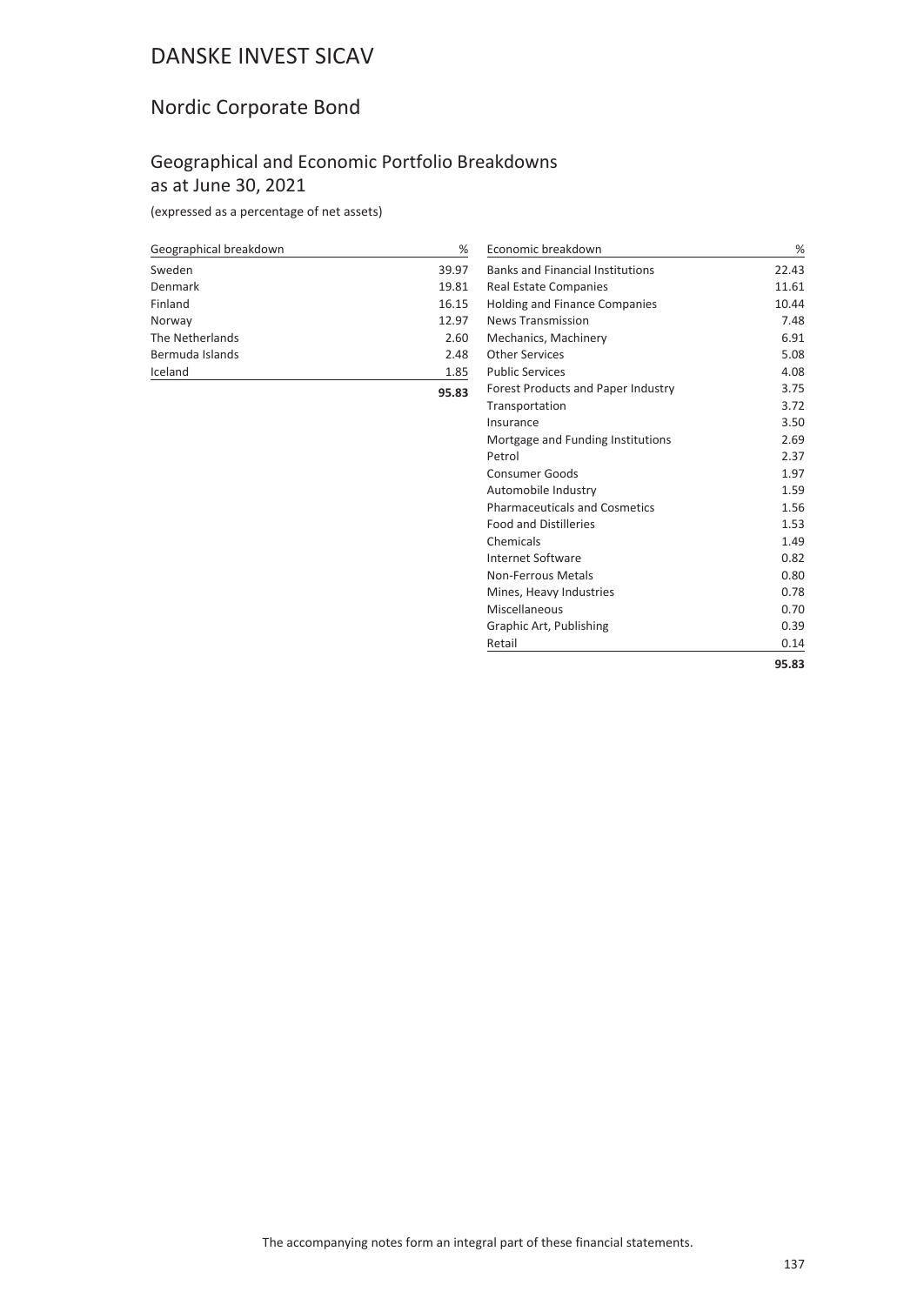### Russia

**Shares**

### Statement of Investments as at June 30, 2021

(expressed in USD)

| ן שכט ווו טאגאון (כ |                                 |      |                  |        |
|---------------------|---------------------------------|------|------------------|--------|
| Description         | Quantity/Face Currency<br>Value | Cost | Evaluation % net | assets |
|                     |                                 |      |                  |        |

**Transferable securities admitted to an official stock exchange listing or dealt in on another regulated market**

| <b>British Virgin Islands</b>                                                                                             |           |            |                    |                      |              |
|---------------------------------------------------------------------------------------------------------------------------|-----------|------------|--------------------|----------------------|--------------|
| Mail.Ru Gr /Gdr                                                                                                           | 8,740     | <b>USD</b> | 255,191<br>255,191 | 196,300<br>196,300   | 1.73<br>1.73 |
| Cyprus                                                                                                                    |           |            |                    |                      |              |
| Global Ports Inv /Gdr                                                                                                     | 13,709    | <b>USD</b> | 51,361             | 52,094               | 0.46         |
| Ozon Holdings Plc /Sadr                                                                                                   | 923       | <b>USD</b> | 27,690             | 54,707               | 0.48         |
| Tcs Group Holding Plc / Gdr                                                                                               | 7,370     | <b>USD</b> | 206,262            | 629,840              | 5.57         |
|                                                                                                                           |           |            | 285,313            | 736,641              | 6.51         |
| <b>Great Britain</b>                                                                                                      |           |            |                    |                      |              |
| Tbc Bank Group Plc                                                                                                        | 7,502     | GBP        | 124,340            | 117,008              | 1.03         |
|                                                                                                                           |           |            | 124,340            | 117,008              | 1.03         |
| Jersey                                                                                                                    |           |            |                    |                      |              |
| Polymetal                                                                                                                 | 26,054    | GBP        | 515,522            | 559,646              | 4.95         |
|                                                                                                                           |           |            | 515,522            | 559,646              | 4.95         |
| Kazakhstan                                                                                                                |           |            |                    |                      |              |
| Halyk Bank /Sgdr                                                                                                          | 10,285    | <b>USD</b> | 132,487            | 158,080              | 1.40         |
| Kaspi.Kz Jsc /Gdr                                                                                                         | 1,667     | <b>USD</b> | 156,287            | 169,034              | 1.49         |
|                                                                                                                           |           |            | 288,774            | 327,114              | 2.89         |
| <b>Russia</b>                                                                                                             |           |            |                    |                      |              |
| Acron --- Shs                                                                                                             | 754       | <b>USD</b> | 44,111             | 61,630               | 0.54         |
| Alrosa                                                                                                                    | 192,331   | <b>USD</b> | 181,245            | 354,362              | 3.13         |
| Enel Wgc-5 Ojsc                                                                                                           | 4,683,164 | <b>USD</b> | 93,123             | 51,641               | 0.46         |
| Gazprom                                                                                                                   | 292,463   | <b>USD</b> | 780,559            | 1,112,986            | 9.84         |
| Gk Pik Shs                                                                                                                | 12,604    | <b>USD</b> | 73,264             | 188,480              | 1.67         |
| Inter Rao Ues Ojsc                                                                                                        | 1,245,298 | <b>USD</b> | 76,761             | 81,154               | 0.72         |
| Jsc Surgutneftegaz /Pref.                                                                                                 | 823,588   | <b>USD</b> | 415,768            | 522,671              | 4.62         |
| Lukoil Holding                                                                                                            | 10,944    | <b>USD</b> | 758,267            | 1,004,130            | 8.88         |
| Magnit Jsc                                                                                                                | 7,206     | <b>USD</b> | 415,427            | 527,939              | 4.67         |
| Magnitogorsk Iron&Steel Works                                                                                             | 271,302   | <b>USD</b> | 183,508            | 219,441              | 1.94         |
| Mmc Norilsk Nickel Pjsc / Adr                                                                                             | 15,997    | <b>USD</b> | 350,450            | 545,338              | 4.82         |
| Mobile Telesystems Pjsc                                                                                                   | 83,494    | <b>USD</b> | 361,416            | 393,028              | 3.47         |
| Moscow Exchange                                                                                                           | 66,853    | <b>USD</b> | 96,772             | 156,455              | 1.38         |
| Novolipetsk Steel Regs / Gdr                                                                                              | 9,840     | <b>USD</b> | 255,894            | 309,370              | 2.73         |
| Rosneft Oil Company Ojsc                                                                                                  | 51,952    | <b>USD</b> | 280,962            | 396,082              | 3.50         |
| Sberbank                                                                                                                  | 200,792   | <b>USD</b> | 641,698            | 844,917              | 7.47         |
| Sberbank / Pref.                                                                                                          | 15,408    | <b>USD</b> | 42,291             | 59,700               | 0.53         |
| Sev Sp Gdr-06 Reg-S Shs/Sgdr                                                                                              | 15,160    | <b>USD</b> | 202,969            | 324,727              | 2.87         |
| <b>Tatneft Pjsc</b>                                                                                                       | 62,339    | <b>USD</b> | 471,887            | 448,229              | 3.96         |
|                                                                                                                           |           |            | 5,726,372          | 7,602,280            | 67.20        |
| <b>The Netherlands</b>                                                                                                    |           |            |                    |                      |              |
| X5 Retail Group Nv / Sgdr                                                                                                 | 12,850    | <b>USD</b> | 363,745            | 452,192              | 4.00         |
| Yandex Nv -A-                                                                                                             | 7,816     | <b>USD</b> | 413,826            | 547,745              | 4.84         |
|                                                                                                                           |           |            | 777,571            | 999,937              | 8.84         |
| <b>Total - Shares</b>                                                                                                     |           |            |                    | 7,973,083 10,538,926 | 93.15        |
| Total - Transferable securities admitted to an official stock exchange listing<br>or dealt in on another regulated market |           |            |                    | 7,973,083 10,538,926 | 93.15        |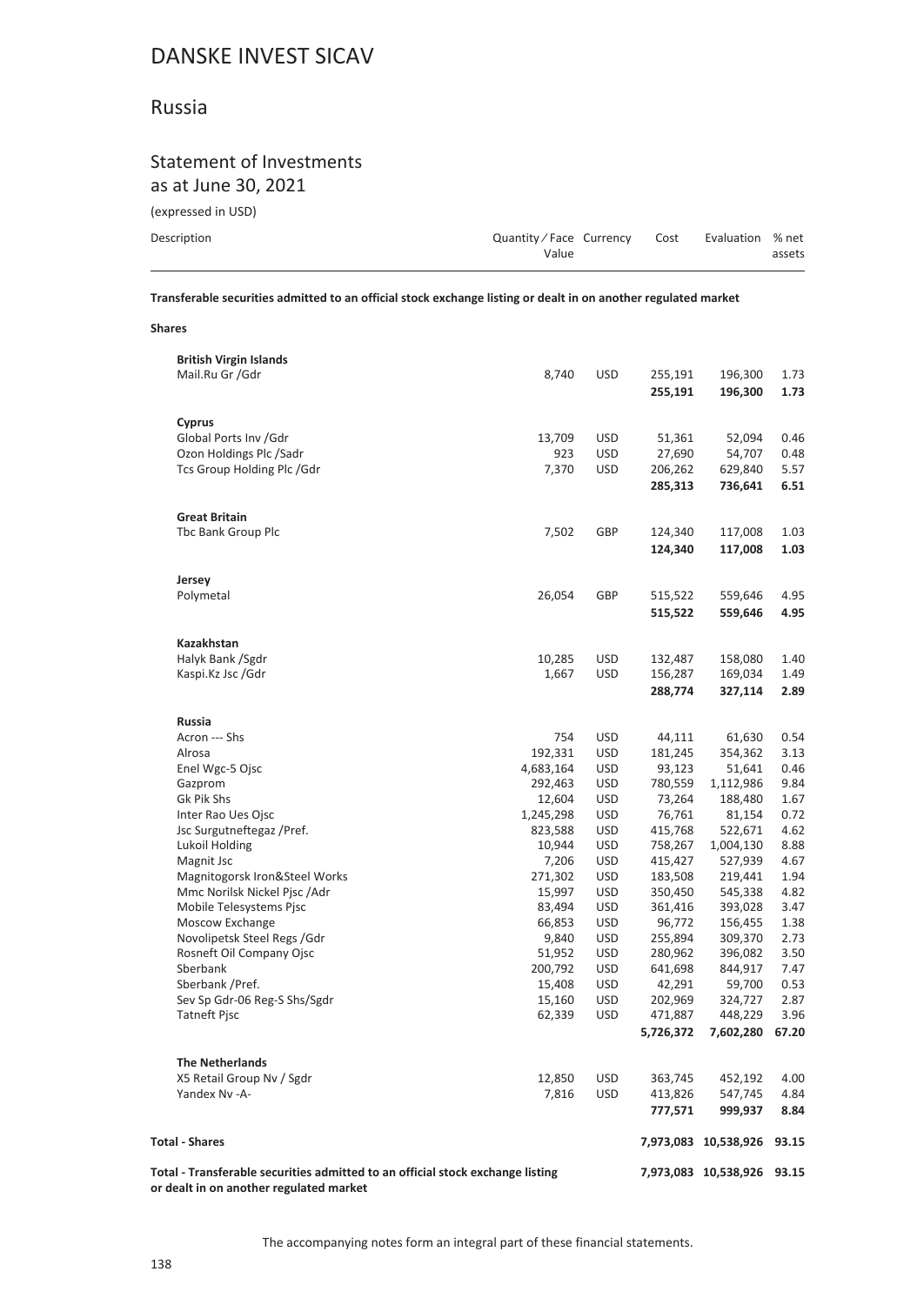## Russia

## Statement of Investments (continued)

as at June 30, 2021

(expressed in USD)

| Description                                                                                      | Quantity / Face Currency<br>Value |         | Cost               | Evaluation         | % net<br>assets |  |  |
|--------------------------------------------------------------------------------------------------|-----------------------------------|---------|--------------------|--------------------|-----------------|--|--|
| Transferable securities and money market instruments dealt on other regulatory market            |                                   |         |                    |                    |                 |  |  |
| <b>Shares</b>                                                                                    |                                   |         |                    |                    |                 |  |  |
| <b>Russia</b><br>Novatek                                                                         | 20,209                            | USD.    | 398,209<br>398,209 | 425,217<br>425,217 | 3.76<br>3.76    |  |  |
| <b>Total - Shares</b>                                                                            |                                   |         | 398,209            | 425,217            | 3.76            |  |  |
| Total - Transferable securities and money market instruments dealt on other regulatory<br>market |                                   | 398,209 | 425,217            | 3.76               |                 |  |  |
| <b>Other Transferable securities</b>                                                             |                                   |         |                    |                    |                 |  |  |
| <b>Shares</b>                                                                                    |                                   |         |                    |                    |                 |  |  |

| <b>Russia</b>                                |        |            |         |                            |      |
|----------------------------------------------|--------|------------|---------|----------------------------|------|
| Gazprom Neft Ojsc                            | 42.364 | <b>USD</b> | 216.495 | 246.621                    | 2.18 |
|                                              |        |            | 216.495 | 246.621                    | 2.18 |
| <b>Total - Shares</b>                        |        |            | 216.495 | 246.621                    | 2.18 |
| <b>Total - Other Transferable securities</b> |        |            | 216.495 | 246.621                    | 2.18 |
| <b>TOTAL INVESTMENT PORTFOLIO</b>            |        |            |         | 8,587,787 11,210,764 99.09 |      |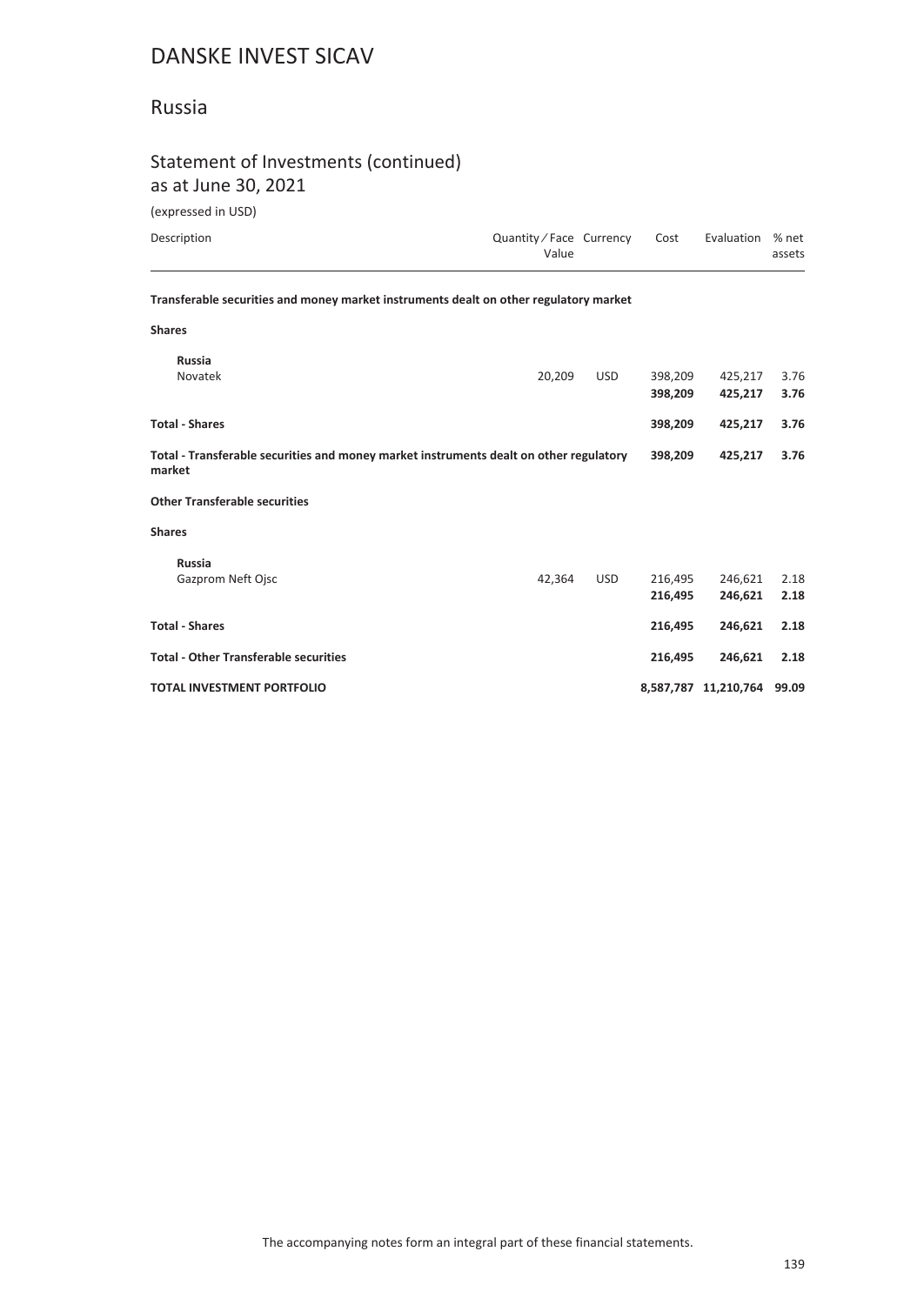## Russia

## Geographical and Economic Portfolio Breakdowns as at June 30, 2021

| Geographical breakdown | %     |
|------------------------|-------|
| Russia                 | 73.14 |
| The Netherlands        | 8.84  |
| Cyprus                 | 6.51  |
| Jersey                 | 4.95  |
| Kazakhstan             | 2.89  |
| British Virgin Islands | 1.73  |
| <b>Great Britain</b>   | 1.03  |
|                        | 99.09 |

| Economic breakdown                      | ℅     |
|-----------------------------------------|-------|
| <b>Holding and Finance Companies</b>    | 28.53 |
| Petrol                                  | 23.60 |
| <b>Banks and Financial Institutions</b> | 10.43 |
| Mines, Heavy Industries                 | 7.54  |
| Internet Software                       | 7.05  |
| Non-Ferrous Metals                      | 4.95  |
| <b>Food and Distilleries</b>            | 4.67  |
| Retail                                  | 4.00  |
| <b>News Transmission</b>                | 3.47  |
| Chemicals                               | 3.13  |
| <b>Public Services</b>                  | 1.18  |
| <b>Pharmaceuticals and Cosmetics</b>    | 0.54  |
|                                         | 99.09 |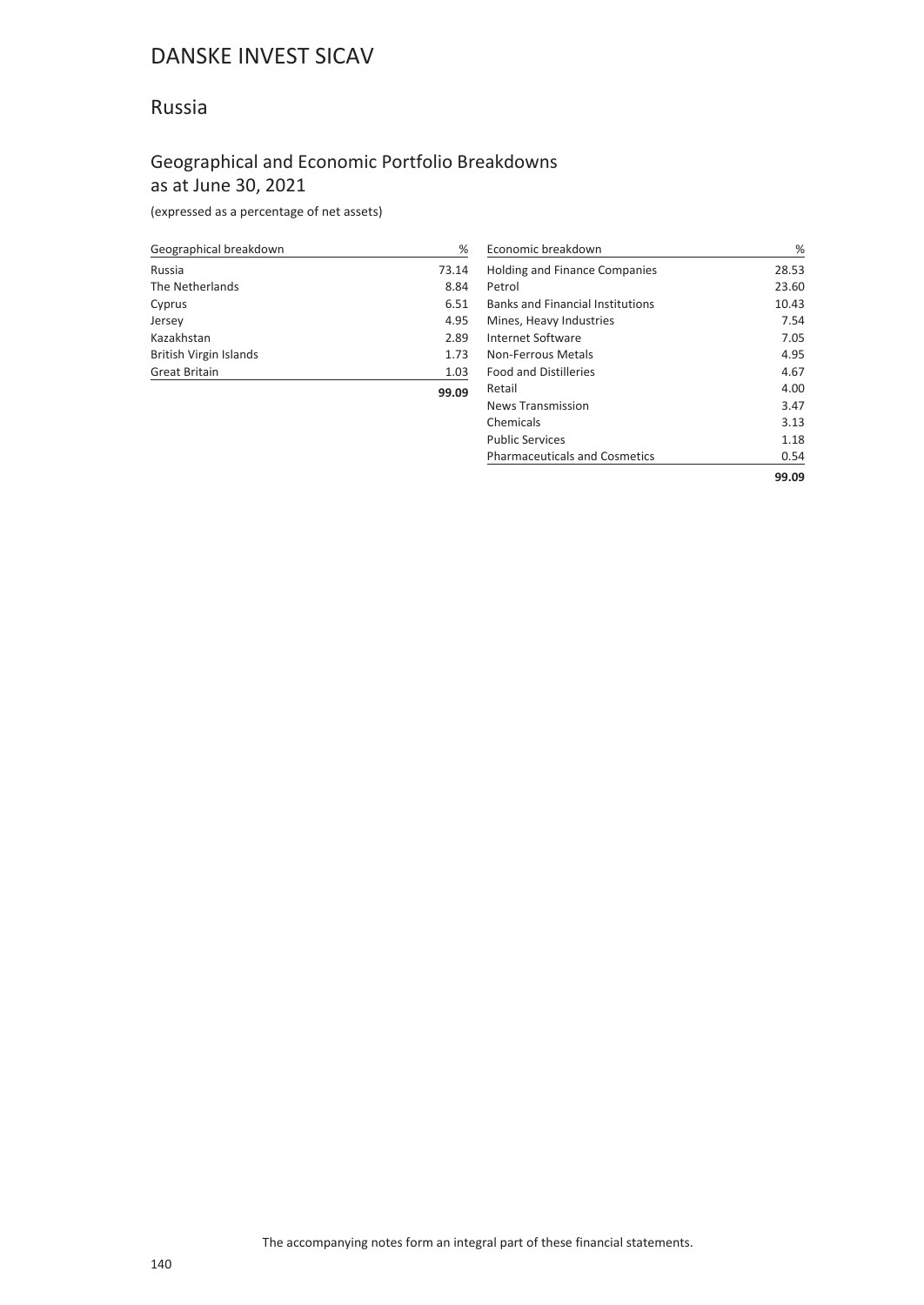# Sverige

### Statement of Investments as at June 30, 2021

(expressed in SEK)

| Description | Quantity/Face Currency<br>Value | Cost | Evaluation | % net<br>assets |
|-------------|---------------------------------|------|------------|-----------------|
|             |                                 |      |            |                 |

**Transferable securities admitted to an official stock exchange listing or dealt in on another regulated market**

| <b>Shares</b>                  |                      |                          |                            |                             |              |
|--------------------------------|----------------------|--------------------------|----------------------------|-----------------------------|--------------|
| <b>Finland</b>                 |                      |                          |                            |                             |              |
| Nordea Bank Abp                | 1,800,000            | <b>SEK</b>               | 150,845,738                | 170,946,000                 | 2.58         |
|                                |                      |                          | 150,845,738                | 170,946,000                 | 2.58         |
| <b>Great Britain</b>           |                      |                          |                            |                             |              |
| Astrazeneca Plc                | 240,000              | <b>SEK</b>               | 168,137,501                | 245,808,000                 | 3.71         |
|                                |                      |                          | 168,137,501                | 245,808,000                 | 3.71         |
| Luxembourg                     |                      |                          |                            |                             |              |
| Millicom Intl Cell./Swed.Dep.  | 300,000              | <b>SEK</b>               | 144,168,797                | 101,910,000                 | 1.54         |
|                                |                      |                          | 144,168,797                | 101,910,000                 | 1.54         |
| Sweden                         |                      |                          |                            |                             |              |
| Aak Ab                         | 700,000              | <b>SEK</b>               | 102,179,480                | 133,805,000                 | 2.02         |
| Afry Rg-B Registered Shs -B-   | 540,000              | <b>SEK</b>               | 97,542,326                 | 152,280,000                 | 2.30         |
| Assa Abloy Ab                  | 1,110,000            | <b>SEK</b>               | 223,866,065                | 286,602,000                 | 4.32         |
| Atlas Copco Ab                 | 765,000              | <b>SEK</b>               | 202,554,237                | 340,807,500                 | 5.14         |
| Bravida Holding Ab             | 840,000              | <b>SEK</b>               | 64,350,536                 | 103,824,000                 | 1.57         |
| Bygghemma Group First Ab       | 650,000              | <b>SEK</b>               | 109,620,229                | 106,535,000                 | 1.61         |
| Concentric                     | 400,000              | <b>SEK</b>               | 56,369,236                 | 70,480,000                  | 1.06         |
| Dometic Group Ab               | 1,050,000            | <b>SEK</b>               | 79,048,607                 | 152,355,000                 | 2.30         |
| Embracer Group Ab Reg Shs B    | 1,000,000            | <b>SEK</b>               | 79,449,584                 | 232,900,000                 | 3.51         |
| Ericsson Tel. B                | 1,950,000            | <b>SEK</b>               | 142,664,339                | 211,263,000                 | 3.19         |
| Essity Aktie-B                 | 880,000              | <b>SEK</b>               | 223,556,023                | 250,800,000                 | 3.78         |
| Fasadgrup Grp Rg               | 550,000              | <b>SEK</b>               | 42,117,332                 | 69,850,000                  | 1.05         |
| Fastighets Balder Ab B         | 275,000              | <b>SEK</b>               | 76,041,018                 | 147,510,000                 | 2.23         |
| Hennes & Mauritz Ab            | 1,525,000            | <b>SEK</b>               | 282,247,512                | 307,821,250                 | 4.64         |
| Hexagon Rg-B                   | 2,850,000            | <b>SEK</b>               | 218,999,028                | 359,527,500                 | 5.43         |
| Indutrade Ab                   | 800,000              | <b>SEK</b>               | 131,945,213                | 175,200,000                 | 2.64         |
| <b>Instalco Registered Shs</b> | 355,000              | <b>SEK</b>               | 72,413,437                 | 125,528,000                 | 1.89         |
| Inv Rg-B                       | 2,640,000            | <b>SEK</b>               | 285,217,991                | 523,908,000                 | 7.91         |
| Lifco Rg-B.                    | 375,000              | <b>SEK</b>               | 72,092,685                 | 74,643,750                  | 1.13<br>0.91 |
| Nibe Industrie Rg-B            | 665,000              | <b>SEK</b>               | 18,761,763                 | 59,996,300                  |              |
| Nolato Rg-B                    | 1,725,000<br>340,000 | <b>SEK</b><br><b>SEK</b> | 136,814,181<br>54,583,665  | 143,778,750                 | 2.17<br>0.87 |
| Np3 Fastigheter Ab / Reit      |                      |                          |                            | 57,936,000                  | 0.49         |
| Nyfosa Ab / Reit               | 285,000              | <b>SEK</b><br><b>SEK</b> | 32,928,857                 | 32,775,000                  | 0.97         |
| Rugvista Grp Rg                | 400,000              |                          | 52,399,496                 | 64,160,000                  | 2.32         |
| Samhallsbyg<br>Sandvik Ab      | 4,300,000<br>800,000 | <b>SEK</b><br><b>SEK</b> | 122,565,188<br>113,358,837 | 154,026,000<br>174,400,000  | 2.63         |
|                                | 500,000              | <b>SEK</b>               | 61,672,963                 |                             | 3.28         |
| Sdiptech Rg-B<br>Sinch Rg      | 1,200,000            | <b>SEK</b>               | 77,541,799                 | 217,250,000<br>175,020,000  | 2.64         |
| Skandinav.Ensk.Banken A        |                      |                          | 238,421,873                | 286,910,000                 | 4.33         |
| Stillfront Grp Rg              | 2,600,000            | <b>SEK</b>               |                            |                             | 1.88         |
| Svenska Cellul.-B-             | 1,525,000<br>950,000 | <b>SEK</b><br><b>SEK</b> | 39,107,911<br>75,362,695   | 124,668,750<br>133,142,500  | 2.01         |
| Teliasonera Ab                 | 2,500,000            | <b>SEK</b>               | 100,343,634                | 94,600,000                  | 1.43         |
| Volvo B                        | 1,375,000            | <b>SEK</b>               | 208,417,683                | 282,906,250                 | 4.27         |
|                                |                      |                          |                            |                             |              |
|                                |                      |                          |                            | 3,894,555,423 5,827,209,550 | 87.92        |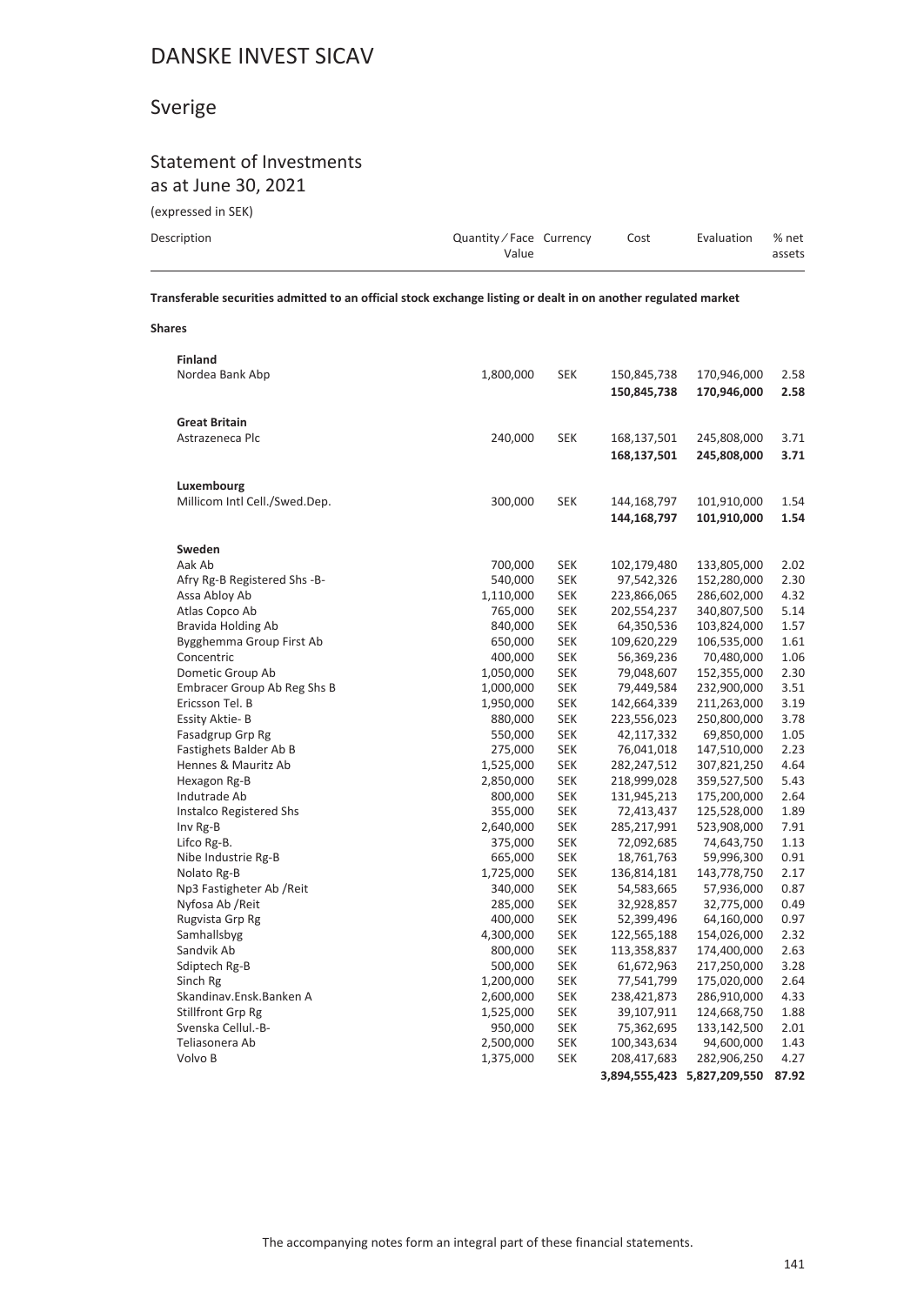# Sverige

## Statement of Investments (continued) as at June 30, 2021

### (expressed in SEK)

| Description                                                                                                               | Quantity / Face Currency<br>Value |                             | Cost        | Evaluation                  | % net<br>assets |
|---------------------------------------------------------------------------------------------------------------------------|-----------------------------------|-----------------------------|-------------|-----------------------------|-----------------|
| <b>Switzerland</b>                                                                                                        |                                   |                             |             |                             |                 |
| Abb Ltd Zuerich /Namen.                                                                                                   | 625,000                           | <b>SEK</b>                  | 127,769,433 | 181,187,500                 | 2.73            |
|                                                                                                                           |                                   |                             | 127,769,433 | 181,187,500                 | 2.73            |
| <b>Total - Shares</b>                                                                                                     |                                   |                             |             | 4,485,476,892 6,527,061,050 | 98.48           |
| Total - Transferable securities admitted to an official stock exchange listing<br>or dealt in on another regulated market |                                   | 4,485,476,892 6,527,061,050 | 98.48       |                             |                 |
| <b>Other Transferable securities</b>                                                                                      |                                   |                             |             |                             |                 |
| <b>Shares</b>                                                                                                             |                                   |                             |             |                             |                 |
| Sweden                                                                                                                    |                                   |                             |             |                             |                 |
| Vimian Grp Rg                                                                                                             | 450,000                           | <b>SEK</b>                  | 35,905,952  | 42,210,000                  | 0.64            |
|                                                                                                                           |                                   |                             | 35,905,952  | 42,210,000                  | 0.64            |
| <b>Total - Shares</b>                                                                                                     |                                   |                             | 35,905,952  | 42,210,000                  | 0.64            |
| <b>Total - Other Transferable securities</b>                                                                              |                                   |                             | 35,905,952  | 42,210,000                  | 0.64            |
| <b>TOTAL INVESTMENT PORTFOLIO</b>                                                                                         |                                   |                             |             | 4,521,382,844 6,569,271,050 | 99.12           |
|                                                                                                                           |                                   |                             |             |                             |                 |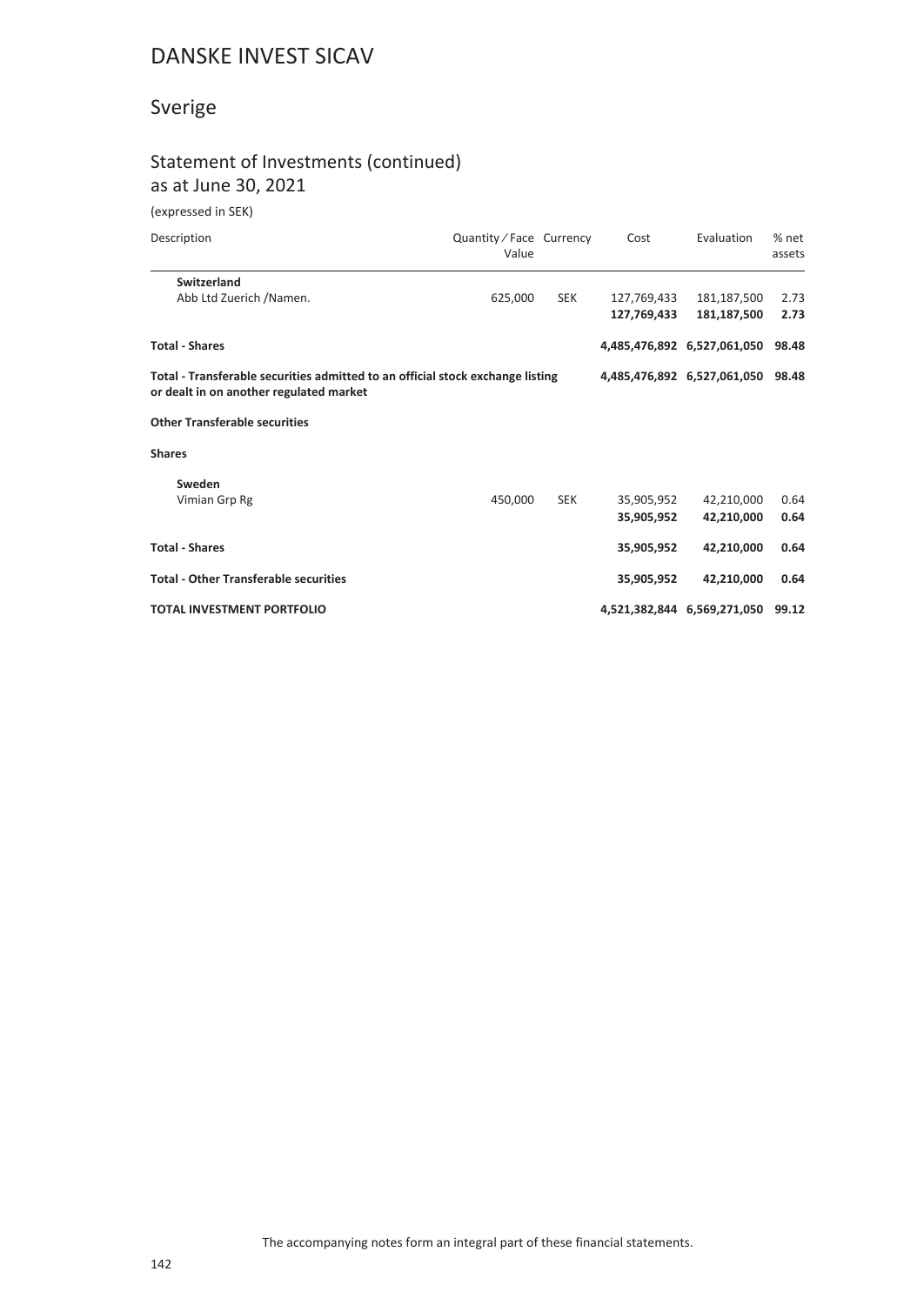# Sverige

## Geographical and Economic Portfolio Breakdowns as at June 30, 2021

(expressed as a percentage of net assets)

| Geographical breakdown | %     |
|------------------------|-------|
| Sweden                 | 88.56 |
| Great Britain          | 3.71  |
| Switzerland            | 2.73  |
| Finland                | 2.58  |
| Luxembourg             | 1.54  |
|                        | 99.12 |

| Economic breakdown                          | %     |
|---------------------------------------------|-------|
| Mechanics, Machinery                        | 24.43 |
| <b>Pharmaceuticals and Cosmetics</b>        | 8.62  |
| <b>Holding and Finance Companies</b>        | 8.55  |
| Internet Software                           | 8.03  |
| <b>Banks and Financial Institutions</b>     | 6.91  |
| <b>News Transmission</b>                    | 6.16  |
| Real Estate Companies                       | 5.91  |
| <b>Other Services</b>                       | 4.89  |
| Retail                                      | 4.64  |
| <b>Electronics and Electrical Equipment</b> | 4.62  |
| Automobile Industry                         | 4.27  |
| <b>Construction, Building Materials</b>     | 2.62  |
| Leisure                                     | 2.30  |
| Chemicals                                   | 2.17  |
| <b>Food and Distilleries</b>                | 2.02  |
| Forest Products and Paper Industry          | 2.01  |
| Miscellaneous                               | 0.97  |
|                                             | 99.12 |

The accompanying notes form an integral part of these financial statements.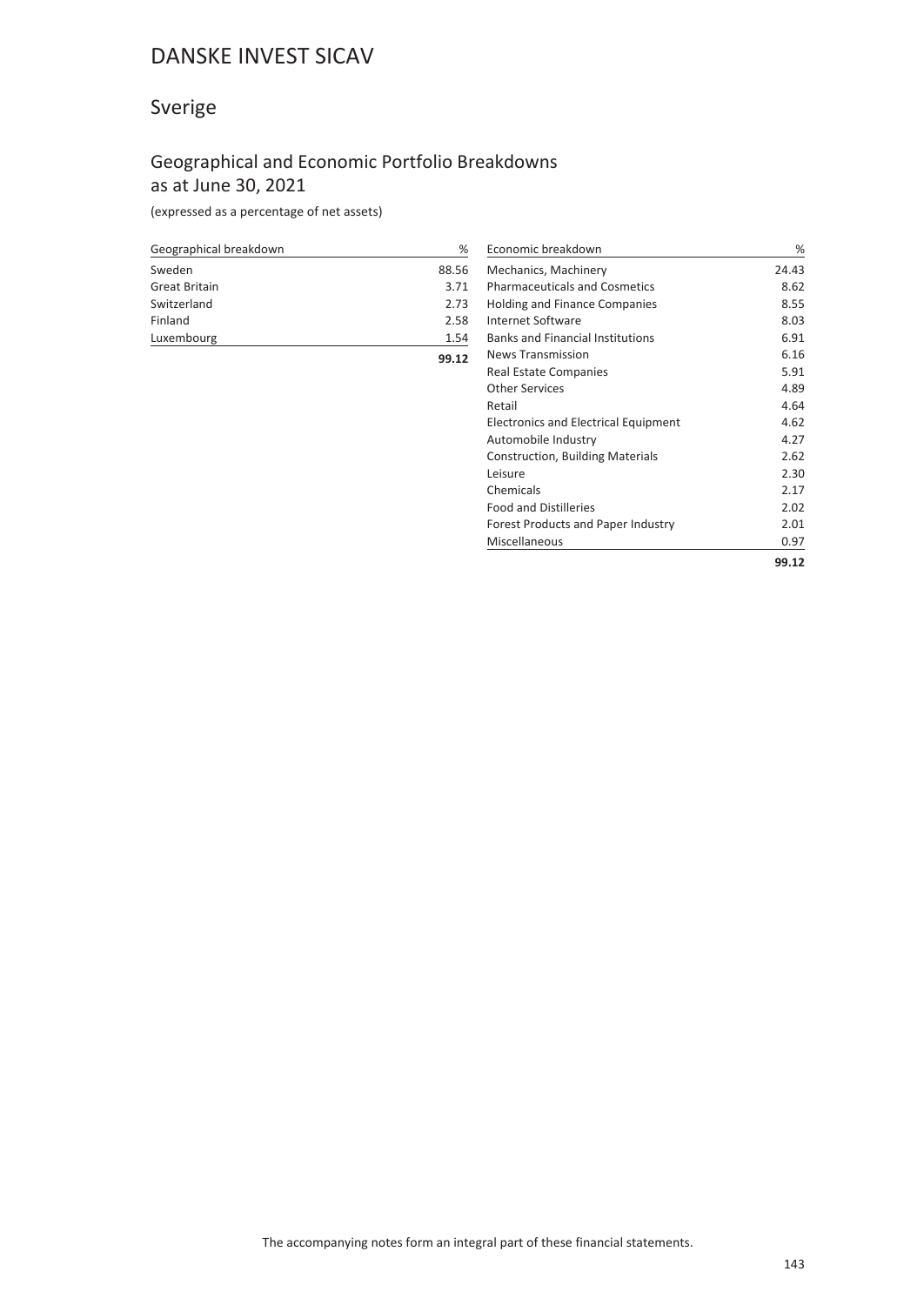# US High Yield Bond

# Statement of Investments

as at June 30, 2021

(expressed in USD)

| Description | Quantity/Face Currency | Cost | Evaluation % net |        |
|-------------|------------------------|------|------------------|--------|
|             | Value                  |      |                  | assets |
|             |                        |      |                  |        |

**Transferable securities admitted to an official stock exchange listing or dealt in on another regulated market**

#### **Bonds**

| Australia                                                           |                  |                   |                    |                    |              |
|---------------------------------------------------------------------|------------------|-------------------|--------------------|--------------------|--------------|
| Fmg Res 4.50% 19-15.09.27 144A<br>Mineral Res 8.125% 19-1.5.27 144A | 35,000<br>65,000 | USD<br><b>USD</b> | 35,000<br>67,912   | 37,890<br>71,663   | 0.21<br>0.40 |
|                                                                     |                  |                   | 102,912            | 109,553            | 0.61         |
| <b>Bermuda Islands</b>                                              |                  |                   |                    |                    |              |
| Nabors Ind 7.25% 20-15.1.26 144A                                    | 25,000           | <b>USD</b>        | 24,637             | 24,438             | 0.14         |
|                                                                     |                  |                   | 24,637             | 24,438             | 0.14         |
| Canada                                                              |                  |                   |                    |                    |              |
| 1011778 Bc 4.0% 20-15.10.30                                         | 155,000          | USD               | 151,725            | 150,280            | 0.84         |
| Bausch 5.25% 19-30.01.30                                            | 105,000          | <b>USD</b>        | 106,237            | 97,260             | 0.54         |
| Bausch 5.25% 20-15.02.31 144A                                       | 35,000           | USD               | 35,000             | 32,500             | 0.18         |
| Bausch 7.25% 19-30.05.29 144A                                       | 80,000           | USD               | 80,217             | 82,052             | 0.46         |
| Bombardier 7.125% 21-15.06.26 144A                                  | 90,000           | <b>USD</b>        | 90,741             | 93,526             | 0.52         |
| First Quan 7.5% 17-1.4.25 144A                                      | 255,000          | USD               | 252,119            | 264,382            | 1.47         |
| Gfl Env 4.0% 20-01.08.28                                            | 40,000           | USD               | 39,476             | 39,520             | 0.22         |
| Intelligent 6.0% 20-15.09.28                                        | 15,000           | <b>USD</b>        | 15,000             | 15,663             | 0.09         |
| Mattamy 5.25% 19-15.12.27 144A                                      | 50,000           | USD               | 50,560             | 52,277             | 0.29         |
| Methanex 5.125% 20-15.10.27                                         | 10,000           | USD               | 10,394             | 10,826             | 0.06         |
|                                                                     |                  |                   | 831,469            | 838,286            | 4.67         |
| Liberia                                                             |                  |                   |                    |                    |              |
| Royal Carib 3.7% 17-15.03.28                                        | 35,000           | USD               | 33,057             | 33,644             | 0.19         |
| Royal Carib 5.50% 21-01.04.28                                       | 65,000           | USD               | 65,000             | 68,306             | 0.38         |
|                                                                     |                  |                   | 98,057             | 101,950            | 0.57         |
| Luxembourg                                                          |                  |                   |                    |                    |              |
| Camelot Fin 4.5% 19-1.11.26 144A                                    | 50,000           | <b>USD</b>        | 50,726             | 52,125             | 0.29         |
| Tcom It Cap 7.2% 06-18.07.36                                        | 60,000           | <b>USD</b>        | 62,700             | 78,006             | 0.43         |
|                                                                     |                  |                   | 113,426            | 130,131            | 0.72         |
|                                                                     |                  |                   |                    |                    |              |
| <b>The Netherlands</b>                                              |                  |                   |                    |                    |              |
| Teva Phar 3.15% 16-01.10.26                                         | 155,000          | USD               | 131,344            | 147,503            | 0.82         |
| Teva Phar 4.1% 16-01.10.46                                          | 170,000          | USD               | 143,044            | 148,879            | 0.83         |
| Ziggo Fin 5.5% 16-15.01.27 144A                                     | 179,000          | USD               | 175,417<br>449,805 | 185,471<br>481,853 | 1.03<br>2.68 |
|                                                                     |                  |                   |                    |                    |              |
| <b>United States of America</b>                                     |                  |                   |                    |                    |              |
| Ally Fin 5.75% 15-20.11.25                                          | 175,000          | USD               | 188,380            | 200,473            | 1.12         |
| Am Airlines 11.75% 15.07.25 144A                                    | 40,000           | USD               | 41,790             | 50,338             | 0.28         |
| Amc Network 4.25% 21-15.02.29                                       | 50,000           | USD               | 49,955             | 50,570             | 0.28         |
| Amwins Gr 7.75% 18-1.7.26 144A                                      | 65,000           | <b>USD</b>        | 68,088             | 68,942             | 0.38         |
| Angi Home 3.875% 20-15.08.28                                        | 15,000           | USD               | 15,000             | 14,958             | 0.08         |
| Antero Res 8.375% 21-15.07.26<br>Apache 4.25% 19-15.01.30           | 13,000<br>40,000 | <b>USD</b>        | 13,222             | 14,820             | 0.08         |
| Apache 4.375% 18-15.10.28                                           | 10,000           | USD<br><b>USD</b> | 36,620<br>10,163   | 42,258<br>10,652   | 0.24<br>0.06 |
| Aramark Ser 6.375% 20-01.05.25 144A                                 | 80,000           | USD               | 83,468             | 85,005             | 0.47         |
| Aramark Svc 5% 18-01.2.28 144A                                      | 10,000           | USD               | 9,000              | 10,501             | 0.06         |
| Arches Buye 6.125% 1.12.28 144A                                     | 10,000           | <b>USD</b>        | 10,000             | 10,362             | 0.06         |
| Asbury Auto 4.50% 20-01.03.28                                       | 11,000           | USD               | 11,000             | 11,385             | 0.06         |
| Asbury Auto 4.75% 20-01.03.30                                       | 31,000           | USD               | 29,949             | 32,378             | 0.18         |
| Ascent Reso 7% 18-1.11.26 144A                                      | 30,000           | USD               | 27,396             | 31,275             | 0.17         |
| Assuredpart 5.625% 20-15.01.29                                      | 15,000           | <b>USD</b>        | 15,000             | 15,041             | 0.08         |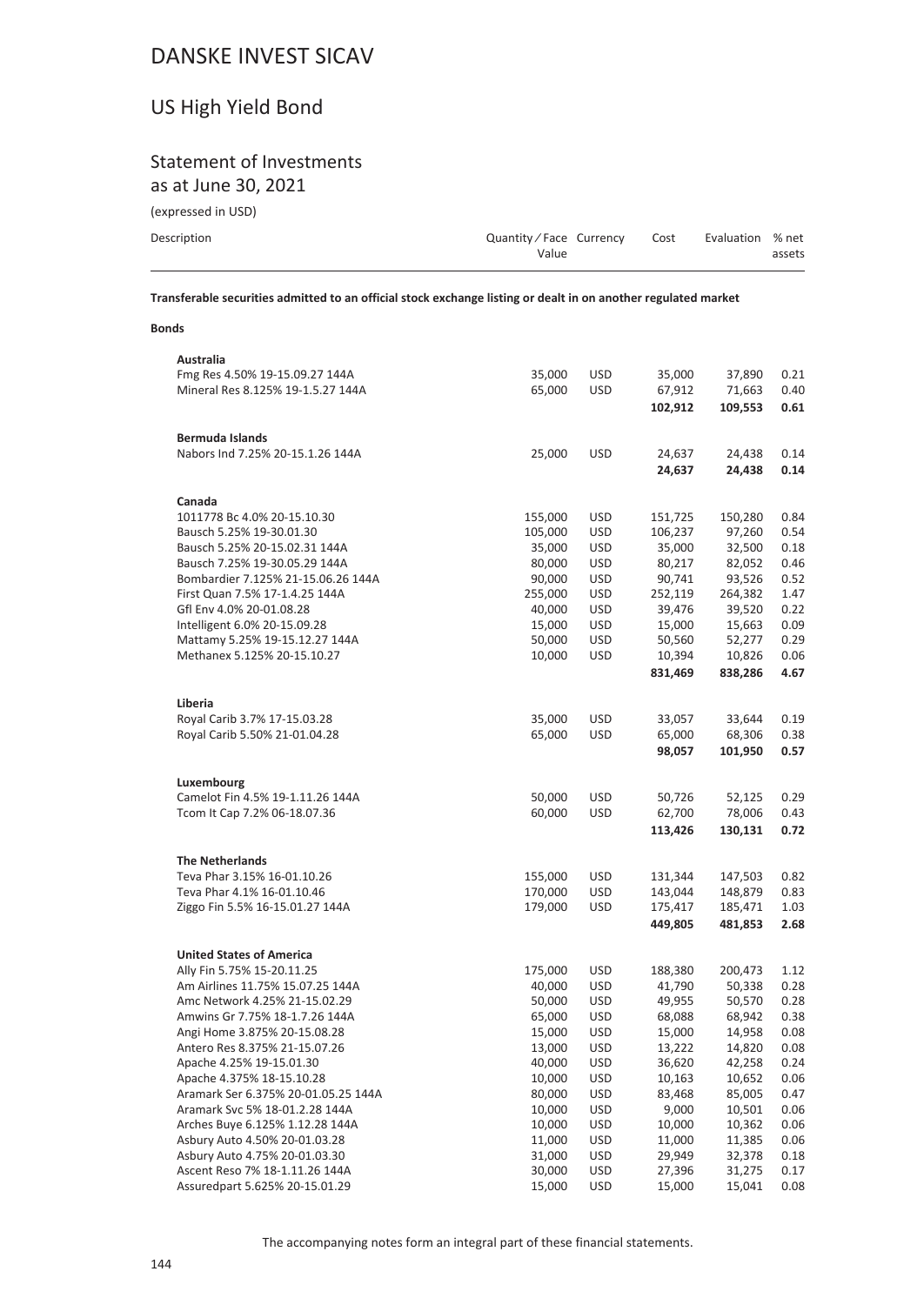## US High Yield Bond

## Statement of Investments (continued) as at June 30, 2021

(expressed in USD)

| Description                                                   | Quantity / Face Currency<br>Value |                          | Cost             | Evaluation       | % net<br>assets |
|---------------------------------------------------------------|-----------------------------------|--------------------------|------------------|------------------|-----------------|
| <b>United States of America (continued)</b>                   |                                   |                          |                  |                  |                 |
| Avantor 4.625% 20-15.7.28 144A                                | 50,000                            | <b>USD</b>               | 50,715           | 52,713           | 0.29            |
| Avient 5.75% 20-15.05.25                                      | 25,000                            | <b>USD</b>               | 25,000           | 26,341           | 0.15            |
| Avis Budget 5.75% 20-15.07.27 144A                            | 40,000                            | <b>USD</b>               | 38,939           | 41,900           | 0.23            |
| Bcpe Ulyss 6.25% 20-15.01.29                                  | 25,000                            | <b>USD</b>               | 25,000           | 25,156           | 0.14            |
| Bldr 5.0% 20-01.03.30                                         | 40,000                            | <b>USD</b>               | 40,899           | 41,880           | 0.23            |
| Block Com 4.875% 20-01.03.28                                  | 10,000                            | <b>USD</b>               | 10,000           | 10,200           | 0.06            |
| Blue Racer 7.625% 20-15.12.25                                 | 45,000                            | <b>USD</b>               | 47,957           | 48,947           | 0.27            |
| Boyd Gam 4.75% 20-01.12.27                                    | 50,000                            | <b>USD</b>               | 50,237           | 51,758           | 0.29            |
| Buckeye Par 5.85% 13-15.11.43                                 | 10,000                            | <b>USD</b>               | 8,400            | 9,874            | 0.05            |
| Buckeye Prtns 5.6% 14-15.10.44                                | 10,000                            | <b>USD</b>               | 8,294            | 9,650            | 0.05            |
| Bway 7.25% 17-15.04.25 144A                                   | 40,000                            | <b>USD</b>               | 38,697           | 39,314           | 0.22            |
| Calpine 5.125% 19-15.03.28 144A                               | 125,000                           | <b>USD</b>               | 125,667          | 126,841          | 0.71            |
| Carrizo 6.25% 15-15.04.23                                     | 10,000                            | <b>USD</b>               | 9,581            | 10,025           | 0.06            |
| Carvana 5.625% 20-01.10.25                                    | 15,000                            | <b>USD</b>               | 15,000           | 15,602           | 0.09            |
| Carvana 5.875% 20-01.10.28 144A                               | 55,000                            | <b>USD</b><br><b>USD</b> | 56,189           | 57,869<br>36,368 | 0.32<br>0.20    |
| Cbs Out Am 5% 19-15.08.27                                     | 35,000                            | <b>USD</b>               | 35,819           | 26,056           | 0.15            |
| Cco Hldgs 4.50% 20-15.08.30<br>Cco Hldgs 4.75% 19-1.3.30 144A | 25,000<br>50,000                  | <b>USD</b>               | 25,625<br>50,563 | 52,894           | 0.29            |
| Cco Hldgs 5% 17-01.02.28 144A                                 | 240,000                           | <b>USD</b>               | 238,753          | 252,490          | 1.41            |
| Cedar Fair 6.5% 20-01.10.28                                   | 40,000                            | <b>USD</b>               | 41,160           | 43,200           | 0.24            |
| Chemours Co 5.375% 17-15.05.27                                | 10,000                            | <b>USD</b>               | 7,758            | 10,838           | 0.06            |
| Chs 5.625% 20-15.03.27                                        | 65,000                            | <b>USD</b>               | 67,575           | 69,317           | 0.39            |
| Chs 8% 19-15.03.26 144A                                       | 80,000                            | <b>USD</b>               | 81,864           | 86,343           | 0.48            |
| Churchill 5.5% 19-01.04.27 144A                               | 30,000                            | <b>USD</b>               | 31,563           | 31,316           | 0.17            |
| Cleveland 9.875% 20-17.10.25(Rta)                             | 18,000                            | <b>USD</b>               | 18,512           | 21,054           | 0.12            |
| Colt Merger Sub 6.25% 1.7.25 144A                             | 25,000                            | <b>USD</b>               | 25,000           | 26,514           | 0.15            |
| Colt Merger Sub 8.125% 1.7.27 144A                            | 55,000                            | <b>USD</b>               | 59,512           | 61,187           | 0.34            |
| Com Metals 5.375% 17-15.07.27                                 | 30,000                            | <b>USD</b>               | 29,544           | 31,759           | 0.18            |
| Commscope 8.25% 19-1.3.27 144A                                | 20,000                            | <b>USD</b>               | 20,357           | 21,375           | 0.12            |
| Commscope T 5% 17-15.03.27 144A                               | 170,000                           | <b>USD</b>               | 164,240          | 173,825          | 0.97            |
| Commscope T 6% 15-15.06.25 144A                               | 63,000                            | <b>USD</b>               | 58,749           | 64,328           | 0.36            |
| Cont Res 3.8% 14-01.06.24                                     | 25,000                            | <b>USD</b>               | 18,469           | 26,438           | 0.15            |
| Cont Res 4.375% 17-15.01.28                                   | 30,000                            | <b>USD</b>               | 30,686           | 33,177           | 0.18            |
| Cont Res 4.9% 14-01.06.44                                     | 20,000                            | <b>USD</b>               | 14,561           | 22,550           | 0.13            |
| Cont Res 5.75% 20-15.01.31                                    | 10,000                            | <b>USD</b>               | 10,000           | 11,967           | 0.07            |
| Contl Airl 4.625% 21-15.04.29                                 | 25,000                            | <b>USD</b>               | 25,000           | 25,928           | 0.14            |
| Cornerstone 6.125% 20-15.1.29 144A                            | 55,000                            | <b>USD</b>               | 56,073           | 59,154           | 0.33            |
| Cp Atlas Bu 7.0% 20-01.12.28 144A                             | 10,000                            | <b>USD</b>               | 10,000           | 10,370           | 0.06            |
| Crc Escrow 5.25% 17-15.10.25 144A                             | 40,000                            | <b>USD</b>               | 37,279           | 40,646           | 0.23            |
| Cvr Ene 5.25% 15.2.25 144A                                    | 10,000                            | <b>USD</b>               | 8,609            | 10,042           | 0.06            |
| Dal 7.375% 20-15.01.26                                        | 40,000                            | <b>USD</b>               | 42,188           | 47,022           | 0.26            |
| Davita 3.75% 20-15.02.31<br>Dcp Mid Op 5.125% 19-15.05.29     | 55,000                            | <b>USD</b>               | 54,047           | 52,917           | 0.29            |
| Dcp Mid Op 5.375% 18-15.07.25                                 | 65,000<br>10,000                  | <b>USD</b><br>USD        | 69,103<br>9,738  | 71,662<br>11,142 | 0.40<br>0.06    |
| Dcp Mid Op 5.625% 20-15.07.27                                 | 30,000                            | <b>USD</b>               | 30,000           | 34,146           | 0.19            |
| Diamond 5.375% 19-15.08.26 144A                               | 40,000                            | <b>USD</b>               | 33,430           | 24,641           | 0.14            |
| Diamond 6.625% 19-15.08.27 144A                               | 20,000                            | <b>USD</b>               | 10,484           | 9,369            | 0.05            |
| Dish Dbs 7.375% 20-01.07.28                                   | 205,000                           | <b>USD</b>               | 217,849          | 220,246          | 1.23            |
| Dish Dbs 7.75% 16-01.07.26                                    | 190,000                           | <b>USD</b>               | 202,667          | 214,700          | 1.19            |
| Eer 6.625% 20-15.07.25 144A                                   | 15,000                            | <b>USD</b>               | 15,404           | 16,089           | 0.09            |
| Embarq Corp 7.995% 06-01.06.36                                | 30,000                            | <b>USD</b>               | 35,005           | 33,958           | 0.19            |
| Encompass H 4.5% 19-01.02.28                                  | 40,000                            | <b>USD</b>               | 39,820           | 41,479           | 0.23            |
| Encompass H 4.75% 19-01.02.30                                 | 55,000                            | <b>USD</b>               | 54,749           | 58,662           | 0.33            |
| Energizer 4.375% 20-31.03.29                                  | 30,000                            | <b>USD</b>               | 29,938           | 29,962           | 0.17            |
| Enlink Mp 5.45% 17-01.06.47                                   | 35,000                            | <b>USD</b>               | 26,028           | 31,165           | 0.17            |
| Eqt Corp 6.125% 20-01.02.25                                   | 45,000                            | <b>USD</b>               | 45,235           | 52,510           | 0.29            |
| Eqt Corp 7.0% 20-01.02.30                                     | 25,000                            | <b>USD</b>               | 21,578           | 32,499           | 0.18            |
| Eqt Mdstm 6.0% 20-01.07.25                                    | 25,000                            | <b>USD</b>               | 25,000           | 27,181           | 0.15            |
| Eqt Mdstm 6.5% 18-15.07.48                                    | 80,000                            | <b>USD</b>               | 74,119           | 85,255           | 0.47            |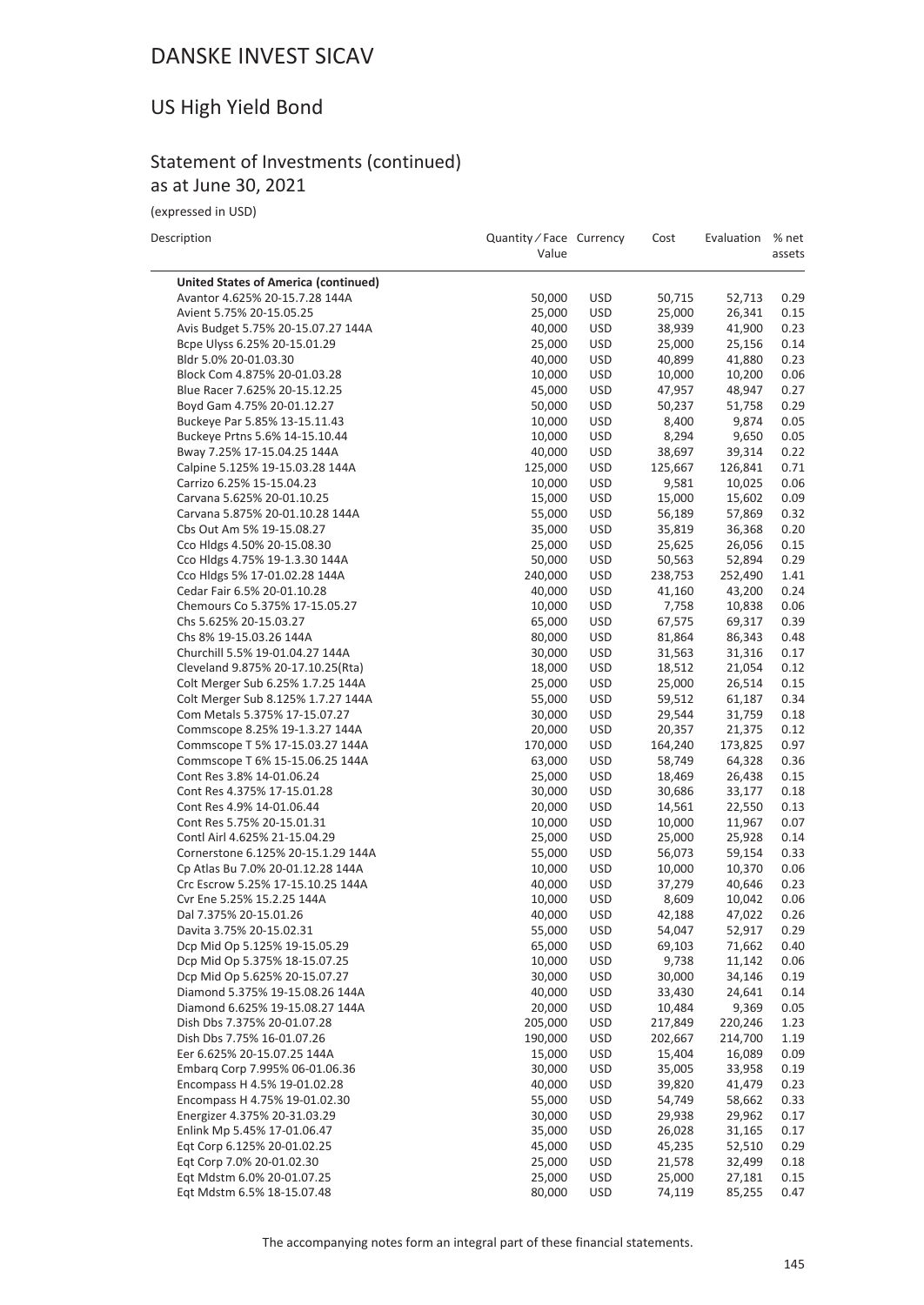## US High Yield Bond

## Statement of Investments (continued) as at June 30, 2021

(expressed in USD)

| Description | Quantity/Face Currency Cost | Evaluation % net |  |
|-------------|-----------------------------|------------------|--|
|             |                             |                  |  |

 $\mathcal{L}$ 

|                                                                | Value            |                          |                   |                  | assets       |
|----------------------------------------------------------------|------------------|--------------------------|-------------------|------------------|--------------|
|                                                                |                  |                          |                   |                  |              |
| <b>United States of America (continued)</b>                    |                  |                          |                   |                  |              |
| Eqt Mdstm 6.50% 20-01.07.27                                    | 25,000           | <b>USD</b>               | 25,000            | 27,813           | 0.15         |
| Ford Motor 8.50% 20-21.04.23                                   | 100,000          | <b>USD</b>               | 107,013           | 111,750          | 0.62         |
| Ford Motor 9.0% 20-22.04.25                                    | 80,000           | <b>USD</b>               | 98,375            | 98,478           | 0.55         |
| Freedom Mor 7.625% 20-01.05.26                                 | 50,000           | <b>USD</b>               | 51,200            | 52,065           | 0.29         |
| Genesis Lp 7.75% 20-01.02.28                                   | 30,000           | <b>USD</b>               | 30,000            | 31,139           | 0.17         |
| Gpc Merger 7.125% 20-15.08.28                                  | 10,000           | <b>USD</b>               | 10,000            | 10,807           | 0.06         |
| Graftech 4.625% 15.12.28 144A                                  | 20,000           | <b>USD</b>               | 20,446            | 20,564           | 0.11         |
| Gray 4.75% 20-15.10.30 144A                                    | 25,000           | <b>USD</b>               | 24,838            | 24,903           | 0.14         |
| Harvest Mid 7.50% 20-01.09.28                                  | 15,000           | <b>USD</b>               | 15,000            | 16,362           | 0.09         |
| Hca 5.375% 18-01.09.26<br>Hess Midstr 5.625% 19-15.02.26       | 140,000          | <b>USD</b>               | 160,479           | 161,899          | 0.90         |
| Hexion Inc 7.875% 19-15.07.27                                  | 150,000          | <b>USD</b><br><b>USD</b> | 154,892           | 156,187          | 0.87         |
| Hillenbrand 5.75% 20-15.06.25                                  | 20,000<br>10,000 | <b>USD</b>               | 20,765<br>10,000  | 21,562<br>10,741 | 0.12<br>0.06 |
| Hill-Rom 4.375% 19-15.09.27                                    | 10,000           | <b>USD</b>               |                   | 10,422           | 0.06         |
| Icahn Enter 5.25% 19-15.05.27                                  | 285,000          | <b>USD</b>               | 10,000<br>291,388 | 294,813          | 1.64         |
| Iheartcomm 8.375% 19-01.05.27                                  | 85,000           | <b>USD</b>               | 89,635            | 91,141           | 0.51         |
| Inst Bldng 5.75% 19-01.02.28                                   | 15,000           | <b>USD</b>               | 15,000            | 15,788           | 0.09         |
| Irb Hld 6.75% 18-15.2.26 144A                                  | 30,000           | <b>USD</b>               | 30,680            | 31,050           | 0.17         |
| Iron 4.875% 19-15.09.29                                        | 85,000           | <b>USD</b>               | 85,477            | 88,007           | 0.49         |
| Iron Mt 4.875% 17-15.9.27 144A                                 | 20,000           | <b>USD</b>               | 20,517            | 20,781           | 0.12         |
| J2 Global 4.625% 20-15.10.30                                   | 15,000           | <b>USD</b>               | 15,000            | 15,519           | 0.09         |
| Jaguar HI 5.0% 20-15.06.28 144A                                | 20,000           | <b>USD</b>               | 20,000            | 21,701           | 0.12         |
| Jeld-We 4.625% 17-15.12.25 144A                                | 105,000          | <b>USD</b>               | 103,169           | 107,368          | 0.60         |
| Ken Garff A 4.875% 20-15.09.28                                 | 35,000           | <b>USD</b>               | 34,786            | 35,437           | 0.20         |
| Ladder Cap 4.25% 20-01.02.27 144A                              | 35,000           | <b>USD</b>               | 28,444            | 34,825           | 0.19         |
| Lamar Media 3.75% 20-15.02.28                                  | 10,000           | <b>USD</b>               | 10,000            | 10,186           | 0.06         |
| Lamar Media 4.0% 20-15.02.30                                   | 15,000           | <b>USD</b>               | 15,000            | 15,167           | 0.08         |
| Lithia Moto 4.375% 20-15.01.31 144A                            | 30,000           | <b>USD</b>               | 30,770            | 31,950           | 0.18         |
| Live Nation 3.75% 15.1.28 144A                                 | 15,000           | <b>USD</b>               | 15,000            | 15,090           | 0.08         |
| Live Nation 4.75% 19-15.10.27                                  | 50,000           | <b>USD</b>               | 49,315            | 51,841           | 0.29         |
| Logan Merge 5.50% 20-01.09.27 144A                             | 30,000           | <b>USD</b>               | 30,783            | 31,136           | 0.17         |
| Ltd Brands 5.25% 18-01.02.28                                   | 15,000           | <b>USD</b>               | 11,575            | 16,773           | 0.09         |
| Ltd Brands 6.625% 20-01.10.30                                  | 25,000           | <b>USD</b>               | 27,170            | 28,948           | 0.16         |
| Ltd Brands 6.75% 16-01.07.36                                   | 15,000           | <b>USD</b>               | 11,153            | 18,794           | 0.10         |
| Ltd Brands 6.875% 15-01.11.35                                  | 20,000           | <b>USD</b>               | 20,322            | 25,279           | 0.14         |
| Marriott 6.5% 19-15.09.26                                      | 15,000           | <b>USD</b>               | 15,563            | 15,598           | 0.09         |
| Marriott Ow 4.75% 20-15.01.28                                  | 90,000           | <b>USD</b>               | 90,616            | 92,223           | 0.51         |
| Matador Res 5.875% 18-15.9.26                                  | 15,000           | <b>USD</b>               | 14,486            | 15,450           | 0.09         |
| Mattel Inc 5.875% 19-15.12.27                                  | 15,000           | <b>USD</b>               | 14,880            | 16,372           | 0.09         |
| Meritor 4.50% 20-15.12.28                                      | 10,000           | <b>USD</b>               | 10,000            | 10,100           | 0.06         |
| Mgm Growth 5.75% 19-01.02.27                                   | 25,000           | <b>USD</b>               | 26,945            | 27,914           | 0.16         |
| Mgm Resorts 5.5% 19-15.04.27                                   | 60,000           | <b>USD</b>               | 58,226            | 66,026           | 0.37         |
| Midconti 5.375% 19-15.8.27 144A                                | 20,000           | <b>USD</b>               | 20,000            | 21,000           | 0.12         |
| Mph Merger 5.75% 20-01.11.28                                   | 45,000           | <b>USD</b>               | 44,221            | 45,056           | 0.25         |
| Murphy Oil 5.75% 17-15.08.25                                   | 20,000           | <b>USD</b>               | 20,198            | 20,636           | 0.11         |
| Murphy Oil 5.875% 12-1.12.2042                                 | 15,000           | <b>USD</b>               | 11,475            | 14,934           | 0.08         |
| Murphy Oil 5.875% 19-01.12.27                                  | 15,000           | <b>USD</b>               | 14,919            | 15,629           | 0.09         |
| Murphy Oil 6.375% 21-15.07.28                                  | 15,000           | <b>USD</b>               | 15,000            | 15,828           | 0.09         |
| Murphy Oil 6.875% 16-15.08.24                                  | 25,000           | <b>USD</b>               | 25,534            | 25,667           | 0.14         |
| Natstar Mtg 5.125% 15.12.30 144A                               | 40,000           | <b>USD</b>               | 40,005            | 39,808           | 0.22         |
| Natstar Mtg 6% 20-15.1.27 144A                                 | 20,000           | <b>USD</b>               | 17,607            | 20,700           | 0.12         |
| Navient 4.875% 21-15.03.28                                     | 10,000           | <b>USD</b>               | 9,999             | 10,078           | 0.06         |
| Navient 5.0% 20-15.03.27                                       | 45,000           | USD                      | 38,866            | 46,794           | 0.26         |
| Navient 6.75% 17-25.06.25                                      | 145,000          | <b>USD</b>               | 157,115           | 160,799          | 0.89         |
| Ncr Corp 5.0% 20-01.10.28                                      | 25,000           | <b>USD</b>               | 25,216            | 25,849           | 0.14         |
| Ncr Corp 5.25% 20-01.10.30<br>Ncr Corp 8.125% 20-15.04.25 144A | 15,000<br>10,000 | <b>USD</b><br><b>USD</b> | 15,000<br>10,000  | 15,600<br>10,913 | 0.09<br>0.06 |
| Netflix 4.375% 16-15.11.26                                     | 120,000          | <b>USD</b>               | 116,271           | 136,171          | 0.76         |
| Netflix 5.875% 15-15.02.25                                     | 45,000           | <b>USD</b>               | 49,953            | 51,956           | 0.29         |
|                                                                |                  |                          |                   |                  |              |

The accompanying notes form an integral part of these financial statements.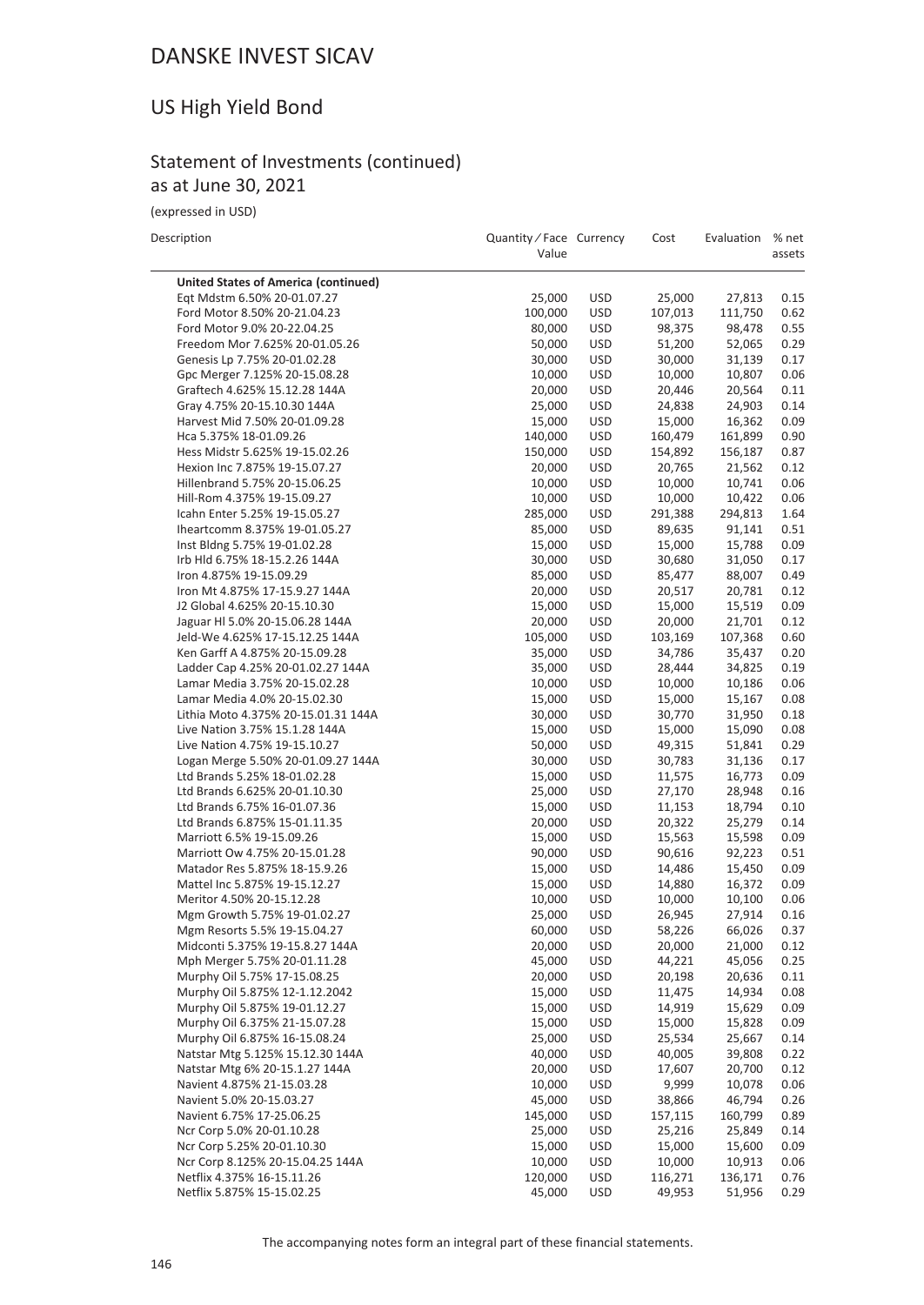# US High Yield Bond

## Statement of Investments (continued) as at June 30, 2021

(expressed in USD)

| Description                                    | Quantity / Face Currency<br>Value |                   | Cost             | Evaluation       | % net<br>assets |
|------------------------------------------------|-----------------------------------|-------------------|------------------|------------------|-----------------|
| <b>United States of America (continued)</b>    |                                   |                   |                  |                  |                 |
| New Frtrss 6.75% 20-15.9.25 144A               | 50,000                            | USD               | 51,074           | 51,123           | 0.28            |
| Newell 4.875% 20-01.06.25                      | 10,000                            | <b>USD</b>        | 9,950            | 11,074           | 0.06            |
| Nexstar 5.625% 19-15.7.27 144A                 | 35,000                            | USD               | 35,919           | 37,204           | 0.21            |
| Ngl Energy 7.5% 19-15.04.26                    | 20,000                            | <b>USD</b>        | 19,540           | 18,200           | 0.10            |
| Niel Fin 5.625% 20-01.10.28                    | 30,000                            | USD               | 30,000           | 31,651           | 0.18            |
| Niel Fin 5.875% 20-01.10.30                    | 30,000                            | USD               | 30,000           | 32,899           | 0.18            |
| Novelis Cor 4.75% 20-30.01.30 144A             | 80,000                            | <b>USD</b>        | 81,411           | 84,056           | 0.47            |
| Nustar 6% 19-01.06.26                          | 95,000                            | USD               | 100,517          | 103,586          | 0.58            |
| Occidental 5.875% 20-01.09.25                  | 35,000                            | <b>USD</b>        | 35,000           | 39,030           | 0.22            |
| Olin 5% 18-01.02.30                            | 25,000                            | <b>USD</b>        | 21,044           | 26,498           | 0.15            |
| Olin 5.125% 17-15.09.27                        | 10,000                            | <b>USD</b>        | 8,433            | 10,463           | 0.06            |
| Ovintiv 6.5% 04-15.8.34                        | 50,000                            | USD               | 54,021           | 65,939           | 0.37            |
| Ovintiv 6.625% 07-15.08.37                     | 10,000                            | USD               | 10,463           | 13,322           | 0.07            |
| Ovintiv 7.2% 01-01.11.31 Global                | 20,000                            | USD               | 24,650           | 26,356           | 0.15            |
| Ovintiv Inc En.7.375% 01-1.11.31               | 10,000                            | USD               | 11,992           | 13,347           | 0.07            |
| Oxy 2.7% 12-15.02.23                           | 15,000                            | USD               | 8,794            | 15,317           | 0.09            |
| Oxy 2.9% 19-15.08.24                           | 180,000                           | <b>USD</b>        | 143,363          | 184,208          | 1.03            |
| Oxy 3% 16-15.02.27                             | 10,000                            | USD               | 6,000            | 9,898            | 0.06            |
| Oxy 3.2% 19-15.08.26                           | 10,000                            | <b>USD</b>        | 7,050            | 10,028           | 0.06            |
| Oxy 3.4% 16-15.04.26                           | 55,000                            | <b>USD</b>        | 41,766           | 56,166           | 0.31            |
| Oxy 3.5% 15-15.06.25                           | 65,000                            | USD               | 34,488           | 66,019           | 0.37            |
| Oxy 3.5% 19-15.08.29                           | 15,000                            | <b>USD</b>        | 7,441            | 14,865           | 0.08            |
| Oxy 4.1% 16-15.02.47                           | 5,000                             | <b>USD</b>        | 4,381            | 4,553            | 0.03            |
| Oxy 4.2% 18-15.03.48                           | 5,000                             | USD               | 4,650            | 4,596            | 0.03            |
| Oxy 4.4% 16-15.04.46                           | 10,000                            | <b>USD</b>        | 9,100            | 9,391            | 0.05<br>0.12    |
| Oxy 5.55% 19-15.03.26                          | 20,000                            | USD               | 10,886           | 22,019           |                 |
| Oxy 7.50% 19-01.05.31<br>Oxy 8.50% 20-15.07.27 | 10,000<br>15,000                  | USD<br><b>USD</b> | 11,775<br>15,000 | 12,592<br>18,911 | 0.07<br>0.11    |
| Oxy 8.875% 20-15.07.30                         | 40,000                            | <b>USD</b>        | 47,292           | 53,346           | 0.30            |
| Panther Bf 8.5% 19-15.05.27 144A               | 20,000                            | USD               | 17,108           | 21,807           | 0.12            |
| Par Pharma 7.5% 19-1.4.27 144A                 | 21,000                            | USD               | 20,137           | 21,460           | 0.12            |
| Pattern Enr 4.50% 20-15.08.28                  | 10,000                            | <b>USD</b>        | 10,000           | 10,350           | 0.06            |
| Pbf Hold 6.0% 20-15.02.28                      | 15,000                            | USD               | 9,793            | 10,460           | 0.06            |
| Pbf Hold 9.25% 20-15.05.25 144A                | 20,000                            | USD               | 20,397           | 20,490           | 0.11            |
| Pbh 5.125% 19-15.01.28                         | 20,000                            | <b>USD</b>        | 20,000           | 21,141           | 0.12            |
| Perf Food G 5.5% 19-15.10.27 144A              | 50,000                            | USD               | 51,484           | 52,607           | 0.29            |
| Pg+E Corp 5.0% 20-01.07.28                     | 20,000                            | USD               | 20,000           | 20,199           | 0.11            |
| Pg+E Corp 5.25% 20-01.07.30                    | 10,000                            | <b>USD</b>        | 10,330           | 10,111           | 0.06            |
| Post 4.625% 20-15.4.30 144A                    | 55,000                            | <b>USD</b>        | 54,357           | 55,805           | 0.31            |
| Presidio Ho 4.875% 20-01.02.27 144A            | 10,000                            | <b>USD</b>        | 10,000           | 10,306           | 0.06            |
| Presidio Ho 8.25% 20-01.02.28 144A             | 10,000                            | <b>USD</b>        | 10,000           | 10,875           | 0.06            |
| Prime Secur 6.25% 20-15.1.28 144A              | 30,000                            | USD               | 30,248           | 31,894           | 0.18            |
| Prov Fd 6.375% 17-15.06.25 144A                | 50,000                            | USD               | 49,063           | 50,625           | 0.28            |
| Providence 5.875% 20-15.11.25                  | 10,000                            | USD               | 10,000           | 10,685           | 0.06            |
| Quicken Loa 3.625% 20-01.03.29                 | 80,000                            | <b>USD</b>        | 79,922           | 79,000           | 0.44            |
| Quicken Loa 3.875% 20-01.03.31                 | 180,000                           | <b>USD</b>        | 178,206          | 180,486          | 1.00            |
| Racksp Host 5.375% 20-01.12.28                 | 20,000                            | USD               | 20,215           | 20,572           | 0.11            |
| Rdt Hldc 6.50% 20-15.09.28 144A                | 40,000                            | USD               | 40,545           | 42,062           | 0.23            |
| Realogy Gr 7.625% 20-15.06.25 144A             | 30,000                            | USD               | 30,625           | 32,556           | 0.18            |
| Realogy Gr 9.375% 19-01.04.27                  | 15,000                            | <b>USD</b>        | 16,313           | 16,650           | 0.09            |
| Regional 5.375% 20-15.01.29                    | 50,000                            | USD               | 49,898           | 48,842           | 0.27            |
| Rp Escrow I 5.25% 20-15.12.25                  | 20,000                            | USD               | 20,352           | 20,929           | 0.12            |
| Sabre 7.375% 20-01.09.25                       | 10,000                            | USD               | 10,000           | 10,870           | 0.06            |
| Sabre 9.25% 20-15.04.25                        | 15,000                            | USD               | 15,000           | 17,855           | 0.10            |
| Sci Games 7% 19-15.05.28                       | 80,000                            | USD               | 84,709           | 87,738           | 0.49            |
| Sci Games 7.25% 19-15.11.29                    | 50,000                            | <b>USD</b>        | 53,739           | 56,430           | 0.31            |
| Select Med 6.25% 19-15.08.26                   | 35,000                            | USD               | 35,000           | 37,201           | 0.21            |
| Service Prp 7.50% 20-15.09.25                  | 65,000                            | USD               | 71,953           | 73,772           | 0.41            |
| Shift4 Paym 4.625% 20-01.11.26                 | 30,000                            | <b>USD</b>        | 31,003           | 31,411           | 0.17            |

The accompanying notes form an integral part of these financial statements.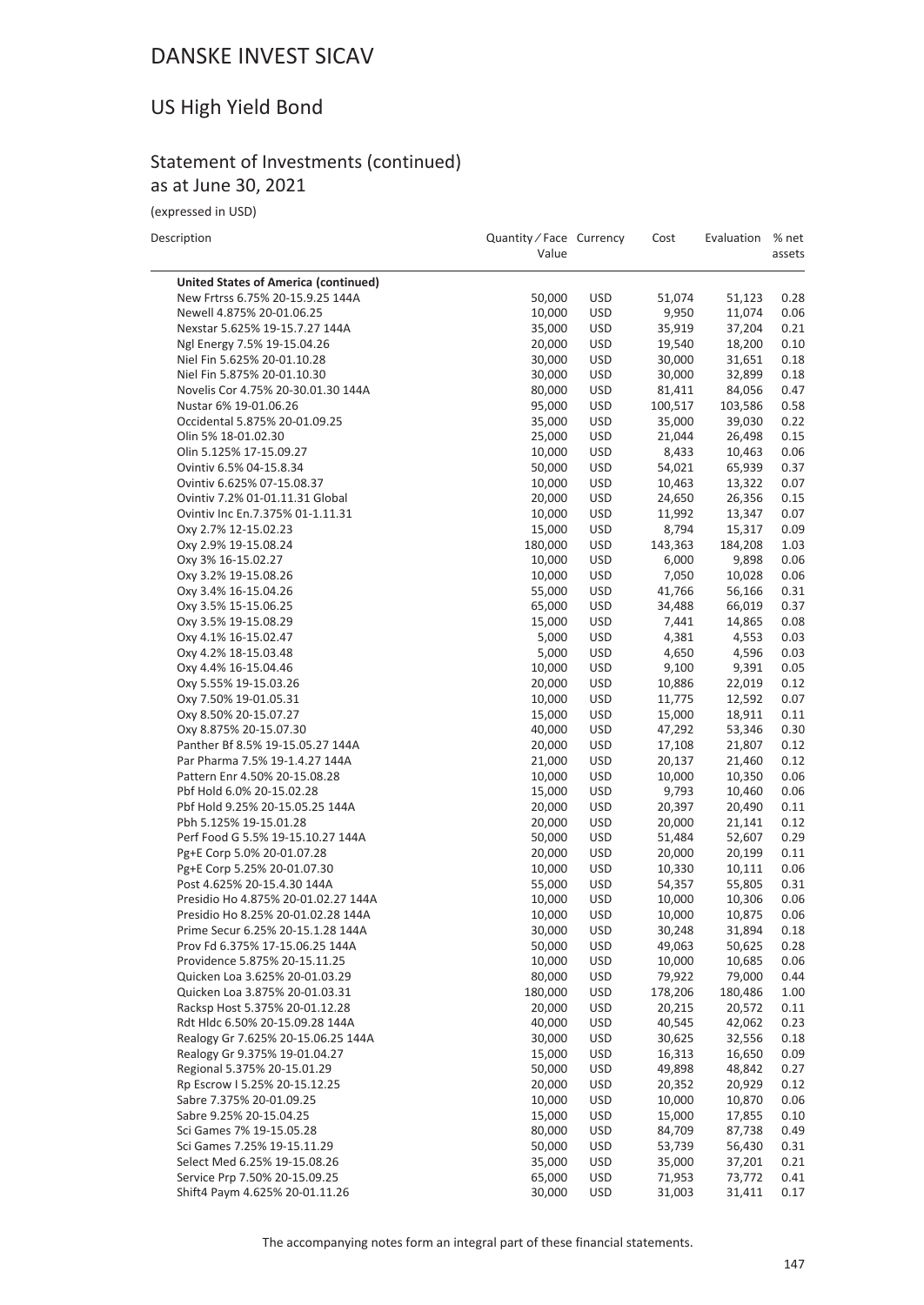## US High Yield Bond

## Statement of Investments (continued) as at June 30, 2021

(expressed in USD)

| Description                                 | Quantity / Face Currency<br>Value |            | Cost    | Evaluation | % net<br>assets |
|---------------------------------------------|-----------------------------------|------------|---------|------------|-----------------|
| <b>United States of America (continued)</b> |                                   |            |         |            |                 |
| Sirius Xm 5.50% 19-01.07.29                 | 80,000                            | <b>USD</b> | 84,026  | 87,010     | 0.48            |
| Sm Energy 5.625% 15-01.06.25                | 10,000                            | <b>USD</b> | 9,600   | 9,950      | 0.06            |
| Sm Energy 6.50% 21-15.07.28                 | 10,000                            | <b>USD</b> | 10,000  | 10,291     | 0.06            |
| Sm Energy 6.75% 16-15.09.26                 | 20,000                            | <b>USD</b> | 19,550  | 20,400     | 0.11            |
| Snc/Snc Fin 4.50% 20-15.05.29               | 20,000                            | <b>USD</b> | 20,000  | 20,400     | 0.11            |
| Speed Moto/ 4.875% 19-01.11.27              | 30,000                            | <b>USD</b> | 30,000  | 30,262     | 0.17            |
| Spirit Aero 4.6% 18-15.06.28                | 60,000                            | <b>USD</b> | 55,577  | 58,964     | 0.33            |
| Spirit Aero 7.50% 20-15.04.25               | 55,000                            | <b>USD</b> | 55,176  | 58,813     | 0.33            |
| Springleaf 7.125% 18-15.03.26               | 90,000                            | <b>USD</b> | 101,037 | 104,846    | 0.58            |
| Springleaf 8.875% 20-01.06.25               | 15,000                            | <b>USD</b> | 15,000  | 16,606     | 0.09            |
| Ss&C Tech I 5.5% 19-30.09.27 144A           | 95,000                            | <b>USD</b> | 99,745  | 100,763    | 0.56            |
| Staples Inc 7.5% 19-15.4.26 144A            | 40,000                            | <b>USD</b> | 38,786  | 41,538     | 0.23            |
| Sthwest En 7.5% 17-01.04.26                 | 20,000                            | <b>USD</b> | 20,836  | 21,263     | 0.12            |
| Sthwest En St-Up 15-23.01.25                | 60,000                            | <b>USD</b> | 61,016  | 66,131     | 0.37            |
| Summit Mat 6.5% 19-15.03.27 144A            | 65,000                            | <b>USD</b> | 65,000  | 68,250     | 0.38            |
| Surgery 6.75% 17-01.07.25                   | 20,000                            | <b>USD</b> | 20,048  | 20,432     | 0.11            |
| Tallgrass 5.5% 17-15.1.28 144A              | 15,000                            | <b>USD</b> | 14,463  | 15,139     | 0.08            |
| Targa Res 5.875% 18-15.04.26                | 120,000                           | <b>USD</b> | 127,200 | 125,796    | 0.70            |
| Tenet 4.625% 20-15.06.28 144A               | 20,000                            | <b>USD</b> | 20,000  | 20,569     | 0.11            |
| Tenet Hlthc 6.125% 20-01.10.28              | 145,000                           | <b>USD</b> | 147,498 | 153,614    | 0.85            |
| Tenneco 7.875% 20-15.01.29                  | 10,000                            | <b>USD</b> | 10,000  | 11,301     | 0.06            |
| Terrier M B 8.875% 19-15.12.27              | 20,000                            | <b>USD</b> | 20,179  | 21,517     | 0.12            |
| Teva Pharma 6.15%06-01.02.36                | 10,000                            | <b>USD</b> | 10,625  | 11,010     | 0.06            |
| Tllgrss Enr 6.0% 20-1.3.27 144A             | 10,000                            | <b>USD</b> | 9,859   | 10,275     | 0.06            |
| T-Mobile Us 2.625% 21-15.04.26              | 170,000                           | <b>USD</b> | 170,000 | 173,786    | 0.97            |
| Townsq Med 6.875% 21-01.02.26               | 10,000                            | <b>USD</b> | 10,000  | 10,650     | 0.06            |
| Transdigm 5.50% 20-15.11.27                 | 15,000                            | <b>USD</b> | 14,475  | 15,711     | 0.09            |
| Transdigm 6.25% 19-15.3.26 144A             | 80,000                            | <b>USD</b> | 84,296  | 84,635     | 0.47            |
| Transdigm 7.50% 19-15.03.27                 | 40,000                            | <b>USD</b> | 42,572  | 42,688     | 0.24            |
| Treehouse 4.0% 20-01.09.28                  | 30,000                            | <b>USD</b> | 30,164  | 29,898     | 0.17            |
| Uber 7.50% 20-15.05.25 144A                 | 15,000                            | <b>USD</b> | 15,000  | 16,239     | 0.09            |
| Uber Techno 7.5% 19-15.09.27                | 80,000                            | <b>USD</b> | 84,888  | 87,700     | 0.49            |
| Uber Techno 8% 18-01.11.26                  | 210,000                           | <b>USD</b> | 224,322 | 226,351    | 1.26            |
| Univision 6.625% 20-01.06.27                | 25,000                            | <b>USD</b> | 25,414  | 27,121     | 0.15            |
| Us Concr 5.125% 20-01.03.29                 | 45,000                            | <b>USD</b> | 45,553  | 49,204     | 0.27            |
| Us Steel 6.25% 18-15.03.26                  | 20,000                            | <b>USD</b> | 17,366  | 20,615     | 0.11            |
| Us Steel 6.875% 17-15.08.25                 | 15,000                            | <b>USD</b> | 11,573  | 15,347     | 0.09            |
| Us Steel 6.875% 21-01.03.29                 | 15,000                            | <b>USD</b> | 15,000  | 16,089     | 0.09            |
| Usis Me 6.875% 17-01.05.25 144A             | 45,000                            | <b>USD</b> | 44,663  | 45,564     | 0.25            |
| Veritas Us 7.50% 20-01.09.25                | 40,000                            | <b>USD</b> | 40,733  | 41,793     | 0.23            |
| Wesco 7.125% 20-15.06.25 144A               | 20,000                            | <b>USD</b> | 20,000  | 21,651     | 0.12            |
| Wesco 7.25% 20-15.06.28 144A                | 45,000                            | <b>USD</b> | 46,810  | 50,130     | 0.28            |
| Western Dig 4.75% 18-15.02.26               | 95,000                            | <b>USD</b> | 101,054 | 105,868    | 0.59            |
| Western Gas 4.05% 20-01.02.30               | 40,000                            | USD        | 25,600  | 44,816     | 0.25            |
| Western Gas 5.25% 20-01.02.50               | 25,000                            | USD        | 19,446  | 28,667     | 0.16            |
| Western Gas 5.45% 14-01.04.44               | 20,000                            | USD        | 15,063  | 21,450     | 0.12            |
| White Cap B 6.875% 20-15.10.28              | 10,000                            | USD        | 10,237  | 10,709     | 0.06            |
| Windstream 7.75% 20-15.08.28 144A           | 15,000                            | <b>USD</b> | 14,984  | 15,496     | 0.09            |
| Wolverine E 9.0% 19-15.11.26                | 10,000                            | USD        | 7,956   | 9,750      | 0.05            |
| Wyn L Veg 5.5% 15-01.03.25 144A             | 80,000                            | USD        | 81,211  | 86,019     | 0.48            |
| Wyndham 4.625% 19-01.03.30 144A             | 75,000                            | USD        | 78,038  | 77,302     | 0.43            |
| Wyndham 6.625% 20-31.07.26                  | 105,000                           | USD        | 109,564 | 119,294    | 0.66            |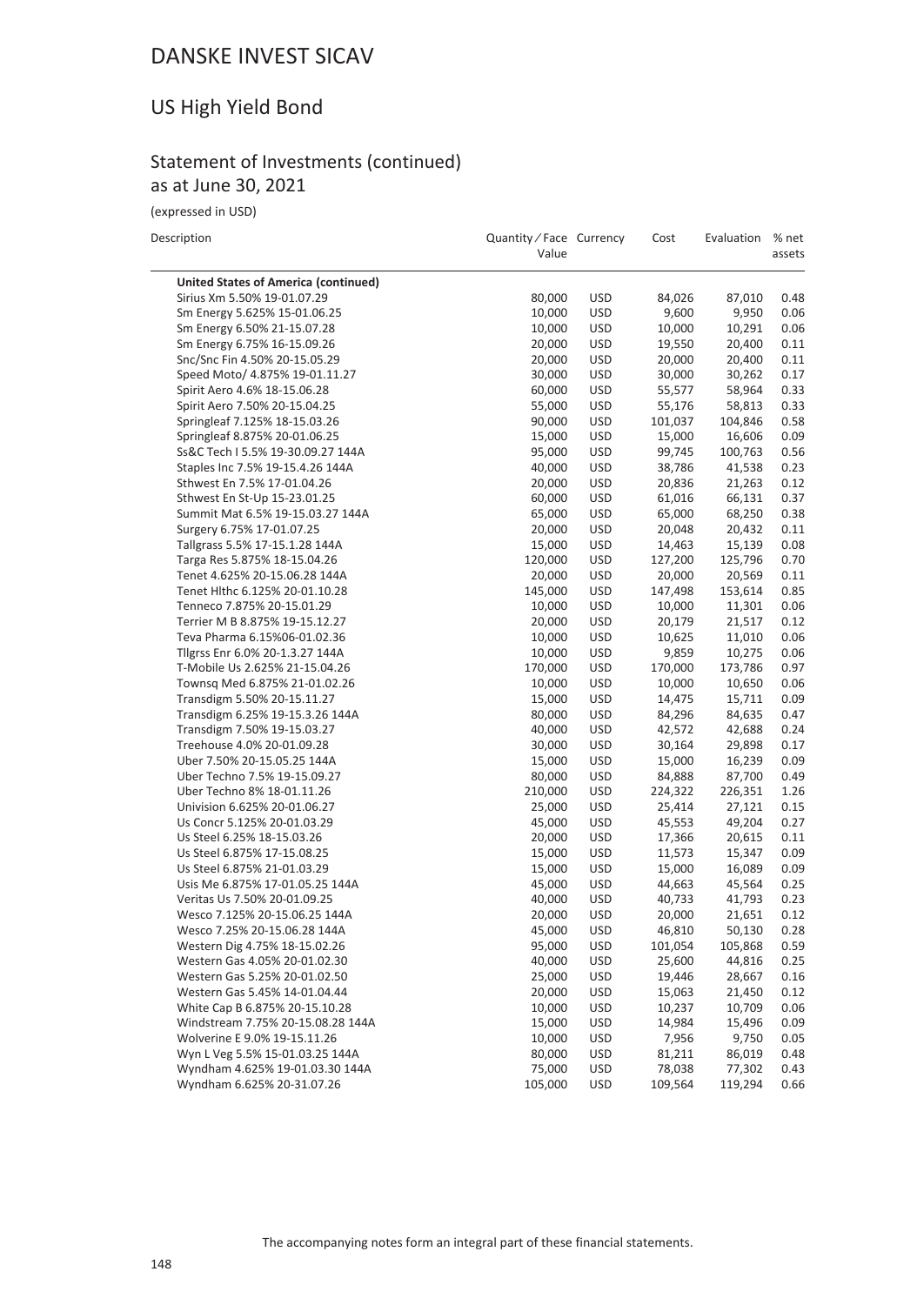## US High Yield Bond

## Statement of Investments (continued) as at June 30, 2021

(expressed in USD)

| Description                                                                                                               | Quantity / Face Currency<br>Value |            | Cost   | Evaluation                  | % net<br>assets |
|---------------------------------------------------------------------------------------------------------------------------|-----------------------------------|------------|--------|-----------------------------|-----------------|
| United States of America (continued)                                                                                      |                                   |            |        |                             |                 |
| Xerox Holdi 5.0% 20-15.08.25                                                                                              | 15.000                            | <b>USD</b> | 15.000 | 15.896                      | 0.09            |
| Xerox Holdi 5.50% 20-15.08.28                                                                                             | 30,000                            | <b>USD</b> | 31.178 | 31.083                      | 0.17            |
|                                                                                                                           |                                   |            |        | 10,392,324 11,046,664       | 61.48           |
| <b>Total - Bonds</b>                                                                                                      |                                   |            |        | 12,012,630 12,732,875       | 70.87           |
| Total - Transferable securities admitted to an official stock exchange listing<br>or dealt in on another regulated market |                                   |            |        | 12,012,630 12,732,875 70.87 |                 |

**Transferable securities and money market instruments dealt on other regulatory market**

#### **Bonds**

| <b>Bermuda Islands</b>             |         |            |         |         |      |
|------------------------------------|---------|------------|---------|---------|------|
| Ncl 5.875% 20-15.03.26 144A        | 65,000  | <b>USD</b> | 65,363  | 68,202  | 0.38 |
| Ncl Finance 6.125% 21-15.03.28     | 10,000  | <b>USD</b> | 10,000  | 10,534  | 0.06 |
| Viking Ocea 5.625% 21-15.02.29     | 45,000  | <b>USD</b> | 45,195  | 45,599  | 0.25 |
| Weatherford 11% 19-15.12.24 144A   | 25,000  | <b>USD</b> | 25,175  | 26,077  | 0.15 |
|                                    |         |            | 145,733 | 150,412 | 0.84 |
| Canada                             |         |            |         |         |      |
| Masonite 5.375% 19-01.02.28 144A   | 30,000  | <b>USD</b> | 31,808  | 31,800  | 0.17 |
| Parkland 5.875% 19-15.07.27        | 40,000  | <b>USD</b> | 43,108  | 42,607  | 0.24 |
| Precisn 6.875% 21-15.01.29         | 10,000  | <b>USD</b> | 9,925   | 10,325  | 0.06 |
| Telesat Cda 5.625% 21-06.11.26     | 20,000  | <b>USD</b> | 20,000  | 20,146  | 0.11 |
|                                    |         |            | 104,841 | 104,878 | 0.58 |
| Cayman Islands                     |         |            |         |         |      |
| Hawaiian Br 5.75% 21-20.01.26 144A | 50,000  | <b>USD</b> | 50,999  | 53,827  | 0.30 |
| Herbalife N 7.875% 20-1.9.25 144A  | 50,000  | <b>USD</b> | 54,249  | 54,375  | 0.30 |
| Transocean 11.50% 30.1.27 144A     | 10,000  | <b>USD</b> | 9,925   | 10,594  | 0.06 |
| Transocean 6.125% 18-1.8.25 144A   | 36,250  | <b>USD</b> | 35,173  | 36,522  | 0.20 |
| Transocean 6.875%1.2.27/Pool 144A  | 45,000  | <b>USD</b> | 42,713  | 45,000  | 0.25 |
|                                    |         |            | 193,059 | 200,318 | 1.11 |
| Liberia                            |         |            |         |         |      |
| Royal Carib 4.25% 21-01.07.26      | 30,000  | <b>USD</b> | 30,075  | 30,012  | 0.17 |
|                                    |         |            | 30,075  | 30,012  | 0.17 |
| Luxembourg                         |         |            |         |         |      |
| Endo Lux 6.125% 21-1.4.29 144A     | 15,000  | <b>USD</b> | 15,000  | 14,737  | 0.08 |
|                                    |         |            | 15,000  | 14,737  | 0.08 |
| Panama                             |         |            |         |         |      |
| Carnival 5.75% 21-01.03.27 144A    | 130,000 | <b>USD</b> | 134,198 | 136,876 | 0.76 |
|                                    |         |            | 134,198 | 136,876 | 0.76 |
| <b>United States of America</b>    |         |            |         |         |      |
| Amc Entert 10.50% 20-15.04.25 144A | 10,000  | <b>USD</b> | 9,450   | 10,875  | 0.06 |
| American Ai 5.50% 20.04.26 144A    | 35,000  | <b>USD</b> | 35,000  | 37,225  | 0.21 |
| American Ai 5.75% 20.04.29 P 144A  | 35,000  | <b>USD</b> | 35,000  | 37,955  | 0.21 |
| Antero 7.625% 21-01.02.29 144A     | 10,000  | <b>USD</b> | 10,103  | 11,095  | 0.06 |
| Ardent H S 5.75% 21-15.07.29       | 15,000  | <b>USD</b> | 15,000  | 15,206  | 0.08 |
| Ascent Reso 5.875% 21-30.06.29     | 20,000  | <b>USD</b> | 20,000  | 20,044  | 0.11 |
| At Home 4.875% 21-15.07.28         | 10,000  | <b>USD</b> | 10,000  | 10,038  | 0.06 |
| At Home 7.125% 21-15.07.29         | 20,000  | <b>USD</b> | 20,000  | 20,160  | 0.11 |
| Audacy Capital 6.75%31.3.29        | 20,000  | <b>USD</b> | 20,000  | 20,782  | 0.12 |
| Bloomin Br 5.125% 21-15.04.29      | 15,000  | <b>USD</b> | 15,000  | 15,384  | 0.08 |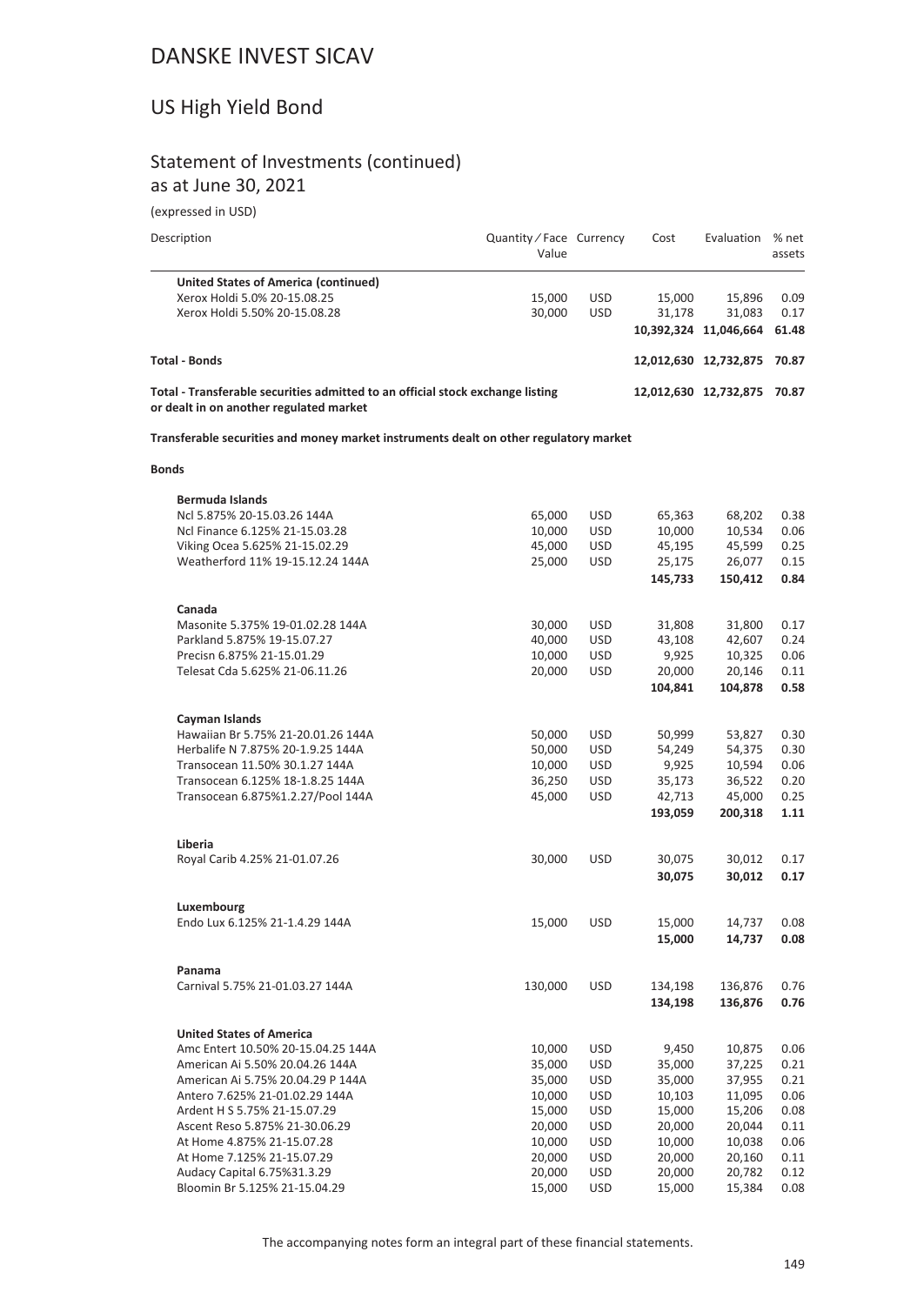## US High Yield Bond

## Statement of Investments (continued) as at June 30, 2021

(expressed in USD)

| Description                                                      | Quantity / Face Currency<br>Value |                          | Cost             | Evaluation       | % net<br>assets |
|------------------------------------------------------------------|-----------------------------------|--------------------------|------------------|------------------|-----------------|
| <b>United States of America (continued)</b>                      |                                   |                          |                  |                  |                 |
| Boyd Gam 4.75% 21-15.06.31                                       | 45,000                            | <b>USD</b>               | 45,000           | 46,808           | 0.26            |
| Boyne 4.75% 21-15.05.29                                          | 15,000                            | <b>USD</b>               | 15,000           | 15,547           | 0.09            |
| Broadstreet 5.875% 21-15.04.29                                   | 20,000                            | <b>USD</b>               | 20,000           | 20,300           | 0.11            |
| Brundage-Bo 6% 21-1.2.26 144A                                    | 30,000                            | <b>USD</b>               | 30,984           | 31,489           | 0.17            |
| Buckeye 4.50% 20-1.3.28 144A                                     | 35,000                            | <b>USD</b>               | 35,175           | 35,612           | 0.20            |
| Callon Petr 8.0% 21-1.8.28 144A                                  | 25,000                            | <b>USD</b>               | 25,000           | 25,250           | 0.14            |
| Calumet 11.0% 19-15.04.25                                        | 10,000                            | <b>USD</b>               | 10,950           | 10,900           | 0.06            |
| Carvana 5.50% 21-15.04.27 144A                                   | 50,000                            | <b>USD</b>               | 50,000           | 51,826           | 0.29            |
| Cco Hldgs 4.50% 20-01.05.32                                      | 15,000                            | <b>USD</b>               | 15,000           | 15,517           | 0.09            |
| Cco Hldgs 5.125% 01.05.27 144A                                   | 100,000                           | <b>USD</b>               | 104,690          | 105,023          | 0.58            |
| Centenn 5.375% 17-15.01.26 144A                                  | 5,000                             | USD                      | 4,681            | 4,900            | 0.03            |
| Centennial 6.875% 01.04.27 144A                                  | 40,000                            | USD                      | 38,031           | 40,904           | 0.23            |
| Chemours 5.75% 20-15.11.28                                       | 10,000                            | USD                      | 10,335           | 10,679           | 0.06            |
| Chs 6.875% 21-15.04.29                                           | 50,000                            | USD<br><b>USD</b>        | 51,130<br>25,000 | 52,633<br>25,625 | 0.29<br>0.14    |
| Cinemark 5.25% 21-15.07.28<br>Clarivate S 4.875% 21-30.06.29     | 25,000<br>30,000                  | <b>USD</b>               | 30,000           | 30,750           | 0.17            |
| Clear Chnl 7.75% 15.04.28 144A                                   | 45,000                            | <b>USD</b>               | 45,121           | 46,894           | 0.26            |
| Cleveland 4.625% 21-01.03.29 144A                                | 70,000                            | <b>USD</b>               | 69,064           | 73,571           | 0.41            |
| Cleveland 4.875% 21-1.3.31 144A                                  | 25,000                            | <b>USD</b>               | 25,000           | 26,319           | 0.15            |
| Clr Ch Out 7.50% 21-01.06.29 144A                                | 25,000                            | <b>USD</b>               | 25,000           | 25,813           | 0.14            |
| Cmp Cmfc 6.0% 21-01.02.29                                        | 20,000                            | <b>USD</b>               | 20,000           | 21,039           | 0.12            |
| Comstock Re 6.75% 21-01.03.29                                    | 20,000                            | <b>USD</b>               | 20,291           | 21,298           | 0.12            |
| Contl Airl 4.375% 21-15.04.26                                    | 15,000                            | <b>USD</b>               | 15,000           | 15,548           | 0.09            |
| Cvr Prtn 6.125% 21-15.06.28 144A                                 | 10,000                            | <b>USD</b>               | 10,000           | 10,263           | 0.06            |
| Deluxe Corp 8.0% 1.6.29 144A.                                    | 45,000                            | <b>USD</b>               | 45,000           | 48,592           | 0.27            |
| Dish Dbs 5.125% 01.06.29 144A                                    | 220,000                           | <b>USD</b>               | 220,000          | 216,990          | 1.21            |
| Endurance A 6.0% 21-15.02.29                                     | 65,000                            | <b>USD</b>               | 63,980           | 63,729           | 0.35            |
| Energy 11.75% 21-15.4.26 144A                                    | 15,000                            | <b>USD</b>               | 14,700           | 15,643           | 0.09            |
| Eqt Corp 3.625% 21-15.5.31 144A                                  | 10,000                            | USD                      | 10,000           | 10,458           | 0.06            |
| Ferrellgas 5.375% 21-1.4.26 144A                                 | 20,000                            | <b>USD</b>               | 20,000           | 19,800           | 0.11            |
| Forestar Gr 3.85% 15.5.26 144A                                   | 10,000                            | <b>USD</b>               | 10,000           | 10,050           | 0.06            |
| Fortress 5.50% 21-01.05.28 144A                                  | 20,000                            | <b>USD</b>               | 20,000           | 20,775           | 0.11            |
| Found 6.0% 21-01.03.29                                           | 55,000                            | <b>USD</b>               | 55,133           | 54,587           | 0.30            |
| Hilcorp Ene 5.75% 21-01.02.29                                    | 10,000                            | <b>USD</b>               | 10,000           | 10,427           | 0.06            |
| Hilcorp Ene 6.0% 01.02.31 144A                                   | 20,000                            | <b>USD</b>               | 20,285           | 21,347           | 0.12            |
| Hilton Gran 5.0% 21-01.06.29                                     | 140,000                           | <b>USD</b>               | 140,000          | 143,450          | 0.80            |
| Indepen 7.25% 21-01.05.26 144A                                   | 25,000                            | <b>USD</b>               | 25,000           | 26,224           | 0.15            |
| Indigo Nat 5.375% 21-01.02.29                                    | 25,000                            | <b>USD</b>               | 25,188           | 26,125           | 0.14            |
| Ligado 15.50% 1.11.23 / Pik                                      | 45,000                            | <b>USD</b><br><b>USD</b> | 48,893           | 48,003           | 0.27            |
| Lio Cap 5.50% 21-15.4.29 144A<br>Lumen Tech 5.375% 15.6.29 144A  | 30,000<br>55,000                  | <b>USD</b>               | 30,000<br>55,000 | 31,721<br>55,619 | 0.18<br>0.31    |
|                                                                  | 20,000                            | USD                      | 20,000           | 20,275           | 0.11            |
| Madison lag 5.875% 21-30.06.29<br>Magic Merge 7.875% 21-01.05.29 | 40,000                            | <b>USD</b>               | 40,000           | 41,324           | 0.23            |
| Marriott Ow 4.50% 21-15.06.29                                    | 15,000                            | USD                      | 15,000           | 15,215           | 0.08            |
| New Frtrss 6.50% 21-30.09.26 144A                                | 45,000                            | USD                      | 45,000           | 45,771           | 0.25            |
| Nmg Hldg 7.125% 01.04.26 144A                                    | 20,000                            | <b>USD</b>               | 20,000           | 21,300           | 0.12            |
| Northern 8.125% 21-01.03.28 144A                                 | 20,000                            | USD                      | 20,001           | 21,614           | 0.12            |
| Oasis Ptrlm 6.375% 1.6.26 144A                                   | 15,000                            | <b>USD</b>               | 15,000           | 15,581           | 0.09            |
| Onemain 3.50% 21-15.01.27                                        | 5,000                             | USD                      | 5,000            | 5,050            | 0.03            |
| Patrick Ind 4.75% 21-01.05.29                                    | 20,000                            | USD                      | 20,000           | 19,926           | 0.11            |
| Pitney Bowe 6.875% 15.3.27 144A                                  | 30,000                            | USD                      | 30,000           | 31,650           | 0.18            |
| Pk Riv Hldg 5.625% 21-01.02.29                                   | 25,000                            | USD                      | 25,006           | 24,188           | 0.13            |
| Playtika 4.25% 21-15.03.29                                       | 10,000                            | USD                      | 10,000           | 10,004           | 0.06            |
| Post Hldg 5.75% 17-1.3.27 144A                                   | 50,000                            | <b>USD</b>               | 52,515           | 52,365           | 0.29            |
| Range Resou 8.25% 21-15.01.29                                    | 30,000                            | USD                      | 31,696           | 33,906           | 0.19            |
| Realogy Gr 5.75% 21-15.1.29 144A                                 | 65,000                            | <b>USD</b>               | 65,335           | 68,087           | 0.38            |
| Rite Aid 7.50% 20-01.07.25 144A                                  | 20,000                            | <b>USD</b>               | 20,794           | 20,327           | 0.11            |
| Rl Hero Mrg 6.25% 21-01.02.29                                    | 10,000                            | USD                      | 10,000           | 10,385           | 0.06            |
| Rocket Soft 6.50% 21-15.02.29                                    | 45,000                            | <b>USD</b>               | 44,953           | 44,653           | 0.25            |

The accompanying notes form an integral part of these financial statements.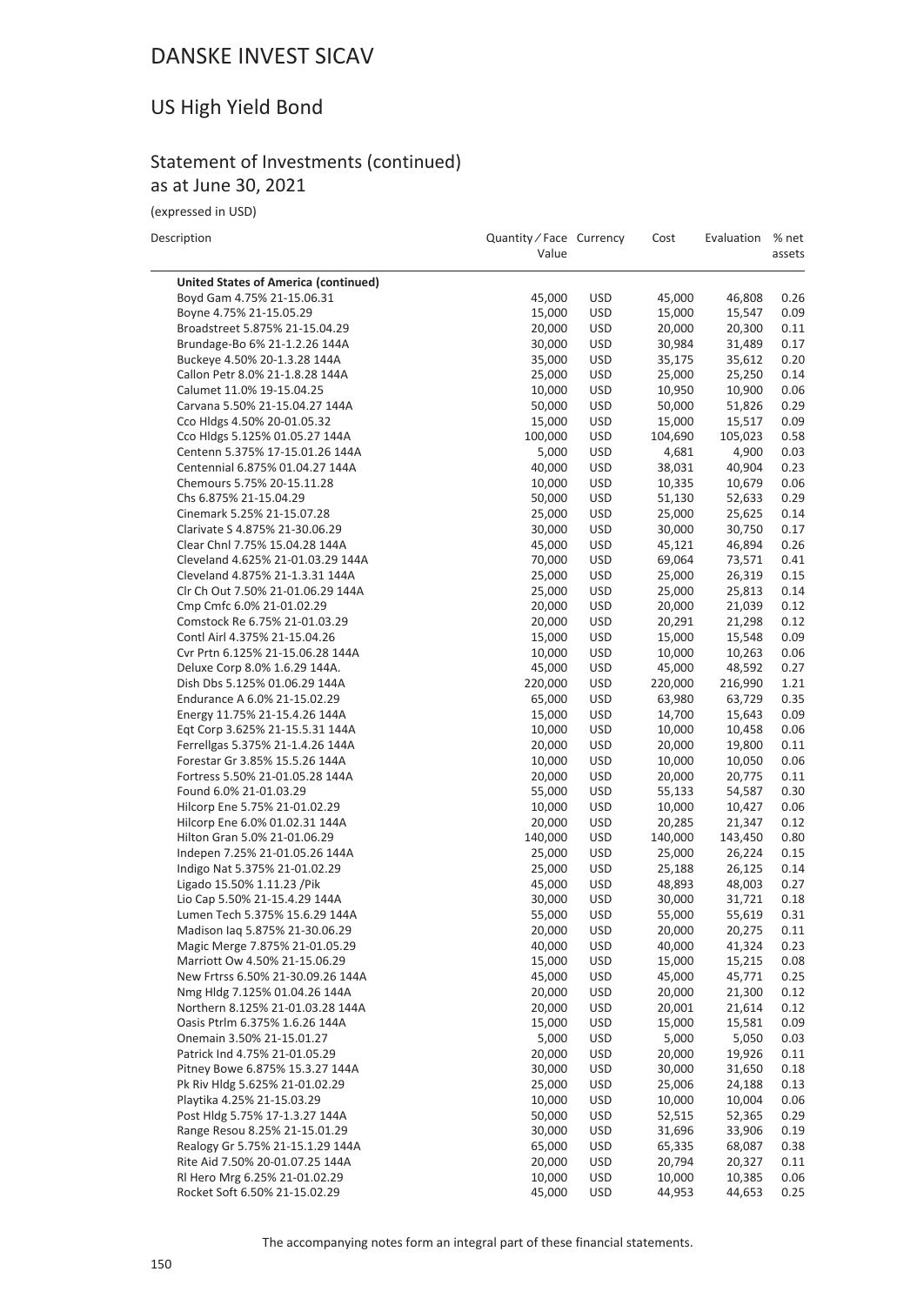# US High Yield Bond

## Statement of Investments (continued) as at June 30, 2021

(expressed in USD)

| Description                                                                                      | Quantity / Face Currency<br>Value |            | Cost      | Evaluation      | % net<br>assets |
|--------------------------------------------------------------------------------------------------|-----------------------------------|------------|-----------|-----------------|-----------------|
| <b>United States of America (continued)</b>                                                      |                                   |            |           |                 |                 |
| Simmons Foo 4.625% 21-01.03.29                                                                   | 30,000                            | USD        | 30,231    | 30,298          | 0.17            |
| Sinclair 5.125% 16-15.2.27 144A                                                                  | 30,000                            | <b>USD</b> | 30,058    | 30,112          | 0.17            |
| Solaris Mid 7.625% 21-01.04.26                                                                   | 10,000                            | <b>USD</b> | 10,000    | 10,569          | 0.06            |
| Square 2.75% 21-01.06.26                                                                         | 60,000                            | <b>USD</b> | 60,000    | 61,049          | 0.34            |
| Srs Distrib 6.125% 1.7.29 144A                                                                   | 45,000                            | <b>USD</b> | 45,000    | 46,538          | 0.26            |
| Stevens Hol 6.125% 18-01.10.26                                                                   | 40,000                            | <b>USD</b> | 43,412    | 42,900          | 0.24            |
| Suburb Prop 5.0% 21-01.06.31 144A                                                                | 20,000                            | <b>USD</b> | 20,000    | 20,475          | 0.11            |
| Suncoke Eny 4.875% 30.6.29 144A                                                                  | 5,000                             | <b>USD</b> | 5,000     | 5,034           | 0.03            |
| Targa Res 5% 17-15.01.28                                                                         | 30,000                            | <b>USD</b> | 31,320    | 31,636          | 0.18            |
| Tenet Hlthc 6.25% 19-1.2.27 144A                                                                 | 60,000                            | <b>USD</b> | 63,180    | 62,885          | 0.35            |
| Titan Intl 7.0% 21-30.04.28                                                                      | 20,000                            | <b>USD</b> | 20,000    | 20,880          | 0.12            |
| Transdigm 4.875% 21-01.05.29                                                                     | 15,000                            | <b>USD</b> | 15,000    | 15,173          | 0.08            |
| Triton Wtr 6.25% 21-01.04.29                                                                     | 25,000                            | <b>USD</b> | 25,000    | 25,128          | 0.14            |
| Triumph Grp 6.25% 19-15.09.24                                                                    | 20,000                            | <b>USD</b> | 20,306    | 20,250          | 0.11            |
| Uber Techno 6.25% 20-15.01.28                                                                    | 120,000                           | <b>USD</b> | 128,521   | 129,150         | 0.72            |
| Uniti Group 4.75% 21-15.04.28                                                                    | 35,000                            | <b>USD</b> | 35,000    | 34,965          | 0.19            |
| Us Acute Ca 6.375% 21-01.03.26                                                                   | 20,000                            | <b>USD</b> | 20,267    | 20,600          | 0.11            |
| Us Foods 4.75% 21-15.02.29                                                                       | 50,000                            | <b>USD</b> | 50,016    | 50,990          | 0.28            |
| Victors Mer 6.375% 21-15.05.29                                                                   | 25,000                            | <b>USD</b> | 25,000    | 25,110          | 0.14            |
| Viking 5.875% 17-15.09.27 144A                                                                   | 30,000                            | <b>USD</b> | 29,325    | 29,719          | 0.16            |
| Vine Ener H 6.75% 21-15.04.29                                                                    | 20,000                            | <b>USD</b> | 20,000    | 21,077          | 0.12            |
| Vizient 6.25% 19-15.05.27 144A                                                                   | 30,000                            | <b>USD</b> | 31,925    | 31,612          | 0.18            |
| Wynn 5.125% 19-01.10.29 144A                                                                     | 30,000                            | <b>USD</b> | 31,561    | 31,719          | 0.18            |
|                                                                                                  |                                   |            | 3,023,606 | 3,086,302       | 17.18           |
| <b>Total - Bonds</b>                                                                             |                                   |            | 3,646,512 | 3,723,535       | 20.72           |
| Total - Transferable securities and money market instruments dealt on other<br>regulatory market |                                   |            | 3,646,512 | 3,723,535 20.72 |                 |
| <b>Other Transferable securities</b>                                                             |                                   |            |           |                 |                 |
| <b>Bonds</b>                                                                                     |                                   |            |           |                 |                 |
| Canada                                                                                           |                                   |            |           |                 |                 |
| Empire 7.0% 20-15.12.25                                                                          | 20,000                            | <b>USD</b> | 20,352    | 21,005          | 0.12            |
|                                                                                                  |                                   |            | 20,352    | 21,005          | 0.12            |
| Cayman Islands                                                                                   |                                   |            |           |                 |                 |
| Glob Air 6.5% 19-15.09.24/Pik 144A                                                               | 20,000                            | <b>USD</b> | 20,033    | 20,106          | 0.11            |
|                                                                                                  |                                   |            | 20,033    | 20,106          | 0.11            |
| Ireland                                                                                          |                                   |            |           |                 |                 |
| Endo 6.0% 20-30.06.28 144A                                                                       | 31,000                            | <b>USD</b> | 18,981    | 20,847          | 0.11            |
|                                                                                                  |                                   |            | 18,981    | 20,847          | 0.11            |
| <b>United States of America</b>                                                                  |                                   |            |           |                 |                 |
| Caesars25 5.75% 20-1.7.25 144A                                                                   | 15,000                            | USD        | 15,000    | 15,830          | 0.09            |
| Pk Riv Hldg 6.75% 21-01.08.29                                                                    | 60,000                            | <b>USD</b> | 60,000    | 60,750          | 0.34            |
| Range Resou 9.25% 20-01.02.26                                                                    | 40,000                            | <b>USD</b> | 40,506    | 44,191          | 0.25            |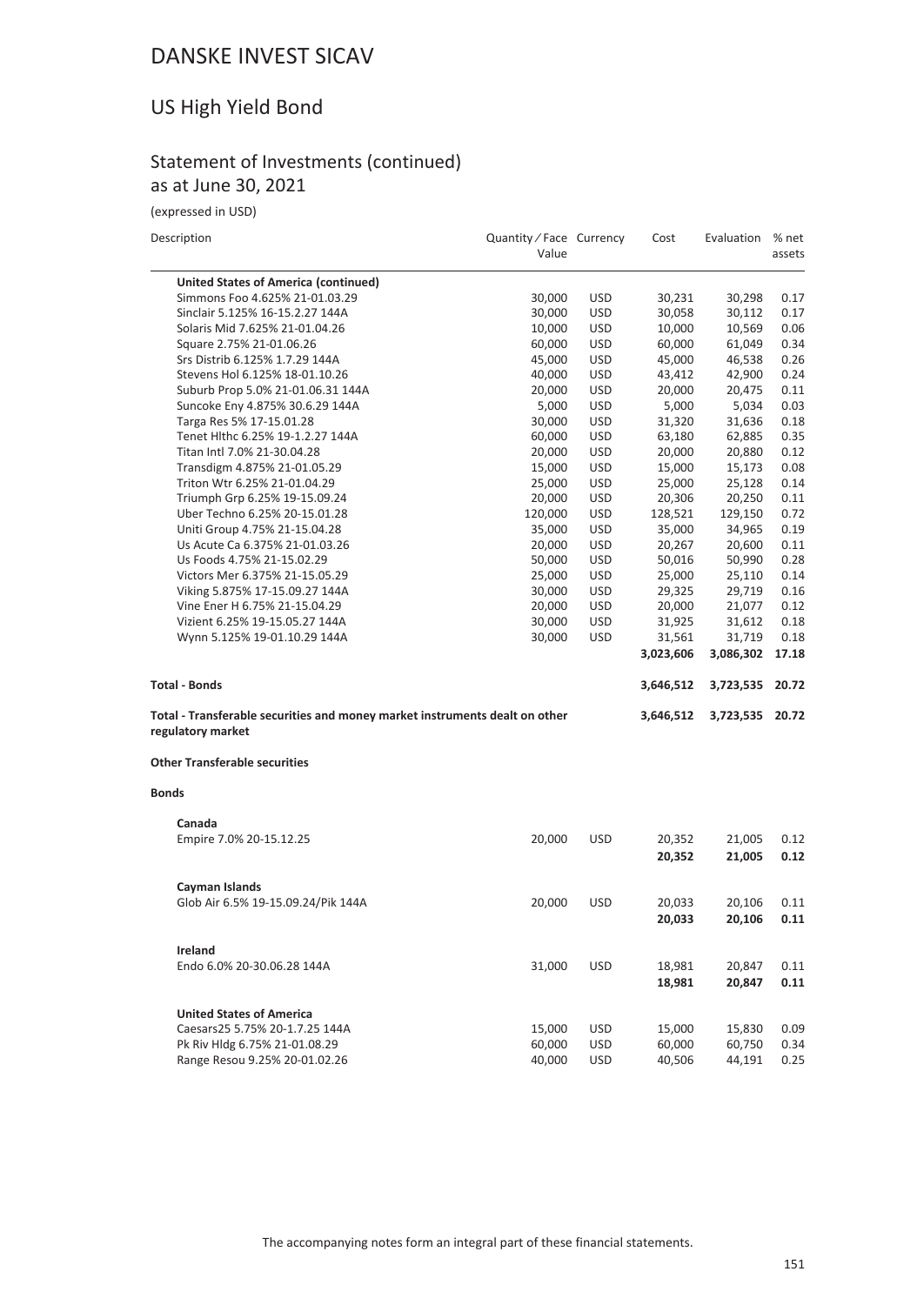# US High Yield Bond

## Statement of Investments (continued) as at June 30, 2021

(expressed in USD)

| Description                                  | Quantity / Face Currency<br>Value |            | Cost       | Evaluation | % net<br>assets |
|----------------------------------------------|-----------------------------------|------------|------------|------------|-----------------|
| United States of America (continued)         |                                   |            |            |            |                 |
| Tkc Holding 10.50% 21-15.05.29               | 10.000                            | <b>USD</b> | 10.000     | 10,830     | 0.06            |
| Wheel 6.50% 21-15.05.29 144A                 | 15.000                            | <b>USD</b> | 15.000     | 15.153     | 0.08            |
|                                              |                                   |            | 140.506    | 146.754    | 0.82            |
| <b>Total - Bonds</b>                         |                                   |            | 199.872    | 208.712    | 1.16            |
| <b>Total - Other Transferable securities</b> |                                   |            | 199.872    | 208.712    | 1.16            |
| <b>TOTAL INVESTMENT PORTFOLIO</b>            |                                   |            | 15.859.014 | 16,665,122 | 92.75           |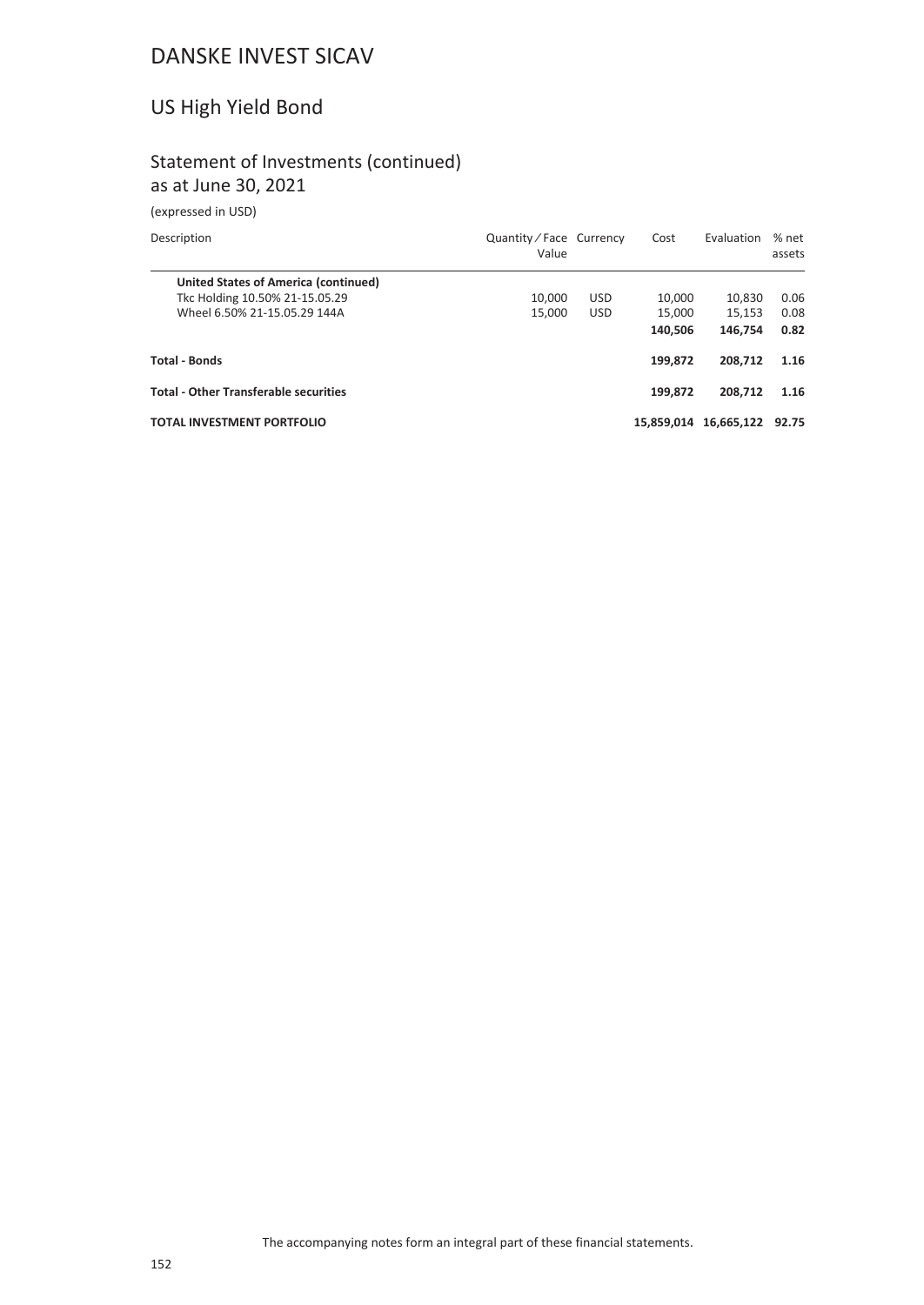## US High Yield Bond

## Geographical and Economic Portfolio Breakdowns as at June 30, 2021

**92.75**

(expressed as a percentage of net assets)

| Geographical breakdown   | %     |
|--------------------------|-------|
| United States of America | 79.48 |
| Canada                   | 5.37  |
| The Netherlands          | 2.68  |
| Cayman Islands           | 1.22  |
| Bermuda Islands          | 0.98  |
| Luxembourg               | 0.80  |
| Panama                   | 0.76  |
| Liberia                  | 0.74  |
| Australia                | 0.61  |
| Ireland                  | 0.11  |

| Economic breakdown                              | %     |
|-------------------------------------------------|-------|
| <b>Holding and Finance Companies</b>            | 22.97 |
| Petrol                                          | 12.17 |
| <b>News Transmission</b>                        | 8.93  |
| <b>Internet Software</b>                        | 6.45  |
| Leisure                                         | 5.81  |
| <b>Healthcare Education and Social Services</b> | 5.48  |
| Transportation                                  | 3.33  |
| <b>Pharmaceuticals and Cosmetics</b>            | 3.07  |
| Mines, Heavy Industries                         | 2.91  |
| <b>Construction, Building Materials</b>         | 2.49  |
| <b>Public Services</b>                          | 2.13  |
| Office Equipment, Computers                     | 1.77  |
| Aerospace Technology                            | 1.65  |
| Automobile Industry                             | 1.44  |
| <b>Food and Distilleries</b>                    | 1.42  |
| <b>Consumer Goods</b>                           | 1.41  |
| Other Services                                  | 1.35  |
| Graphic Art, Publishing                         | 1.28  |
| <b>Banks and Financial Institutions</b>         | 1.21  |
| Retail                                          | 1.12  |
| Insurance                                       | 0.71  |
| Mechanics, Machinery                            | 0.64  |
| <b>Real Estate Companies</b>                    | 0.59  |
| <b>Electronics and Electrical Equipment</b>     | 0.56  |
| Chemicals                                       | 0.54  |
| Mortgage and Funding Institutions               | 0.53  |
| <b>Environmental Services &amp; Recycling</b>   | 0.33  |
| Miscellaneous                                   | 0.23  |
| Agriculture and Fishing                         | 0.17  |
| Packaging and Container Industry                | 0.06  |
|                                                 | 92.75 |

The accompanying notes form an integral part of these financial statements.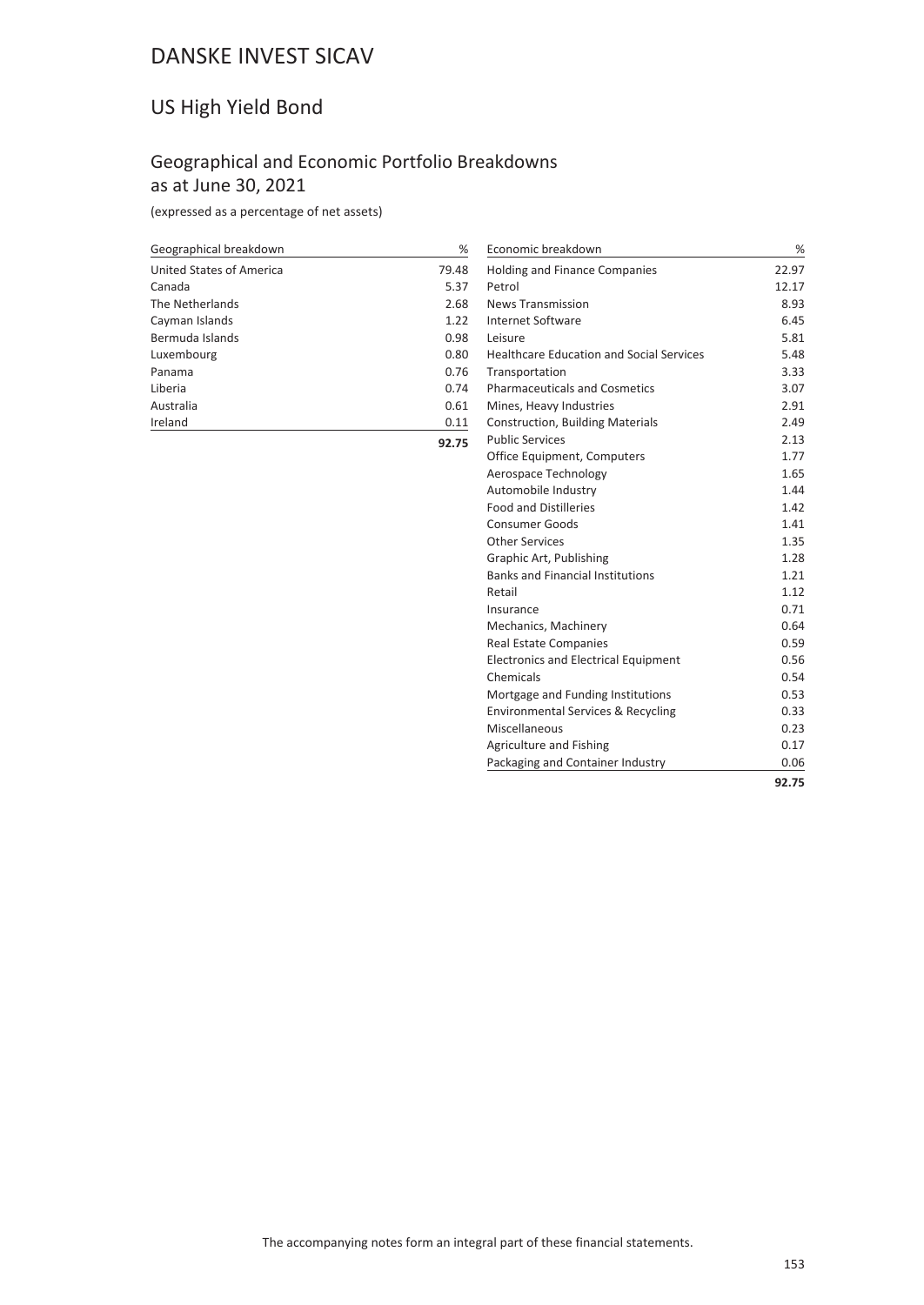### Notes to the Unaudited Financial Statements as at June 30, 2021

#### **NOTE 1 – GENERAL**

Danske Invest SICAV (the "SICAV") is an investment company incorporated under the laws of the Grand Duchy of Luxembourg as a Société d'Investissement à Capital Variable subject to Part I of the amended Law of December 17, 2010 relating to the undertakings for collective investment (the "2010 Law"). The SICAV's purpose is to invest in all kinds of transferable securities, units or shares of other open-ended UCI or UCIs, as well as derivatives on transferable securities and other financial instruments authorised by the 2010 Law.

The SICAV was incorporated on June 30, 2011 for an unlimited period of time and is governed by the law of August 10, 1915 on commercial companies, as amended, and by the 2010 Law.

The registered office of the SICAV is established at 13, rue Edward Steichen, L-2540 Luxembourg. The SICAV is recorded at the Luxembourg "Registre de Commerce et des Sociétés" under the number B 161867.

An Extraordinary General Meeting took place on July 31, 2020 whereby the Articles of Incorporation were approved to reflect the new provisions of the Luxembourg Companies Act of August 10, 1915, as amended, in particular further to the law of August 10, 2016 modernising the Companies Act and to the regulation dated December 5, 2017 coordinating such act. The Articles were first published on August 10, 2011 in the Mémorial C. They were amended on September 6, 2005, October 24, 2005, November 14, 2008, July 16, 2014 and March 2, 2020 and published in the RESA (Recueil électronique des sociétés et associations) on November 25, 2005, November 16, 2005, December 8, 2008, October 8, 2014 and April 23, 2020 respectively.

Until December 31, 2019, Danske Invest Management Company served as the designated Management Company of the SICAV under chapter 15 of the 2010 Law and pursuant to the Management Company Agreement dated December 9, 2014 entered into force between the SICAV and the Management Company.

As from January 1, 2020, Danske Invest Management Company was absorbed (via a merger) by Danske Invest Management A/S, which is a public limited company incorporated under the Danish laws, which has been authorized by Finanstilsynet (the Danish Financial Supervisory Authority) as management company within the meaning of Directive 2011/61/EU, as amended, and which has its registered office in Parallelvej 17, 2800 Kgs., Lyngby, Denmark. This merger was conducted in compliance with articles 1023-1 and following the Luxembourg law dated August 10, 1915 on commercial companies, as amended as well as the applicable Danish law and regulations. Consequently, some functions of the Management Company are performed from its registered office in Denmark with the assistance of its branch established in Luxembourg, namely Danske Invest Management A/S, Luxembourg Branch. In Denmark, Danske Invest Management A/S performs the oversight of the delegated investment management function and the Danske Invest Management A/S, Luxembourg Branch performs the domiciliary services, risk management and oversight of entities to which administration and distribution is delegated.

Danske Invest Management A/S has also been appointed to act as Management Company for the following Investment Funds: Danske Invest, Danske Invest Select, Danske Invest Index, Profil Invest, Danske Invest PCC Ltd, Danske Invest Institutional, AP Invest, Danske Invest SICAV-SIF and Danske Invest Allocation.

The SICAV is an umbrella Fund and as such provides Investors with the choice of investment in a range of several separate funds, each of which relates to a separate portfolio of liquid assets and other securities and assets permitted by the 2010 Law with specific investment objectives, as described in the relevant fund "Description" in the current Prospectus. Each fund "Description" forms an integral part of the current Prospectus.

On June 30, 2021, Twenty Five funds are operational:

- China
- Danish Bond
- Danish Mortgage Bond
- Denmark Focus
- Eastern Europe
- Emerging and Frontier Markets
- Emerging Markets Debt Hard Currency
- Euro Sustainable High Yield Bond
- Europe
- Europe High Dividend
- Europe Small Cap
- European Bond
- European Corporate Sustainable Bond
- Euro Investment Grade Corporate Bond
- Global Emerging Markets
- Global Emerging Markets Small Cap
- Global Inflation Linked Bond
- Global Inflation Linked Bond Short Duration
- Global Sustainable Future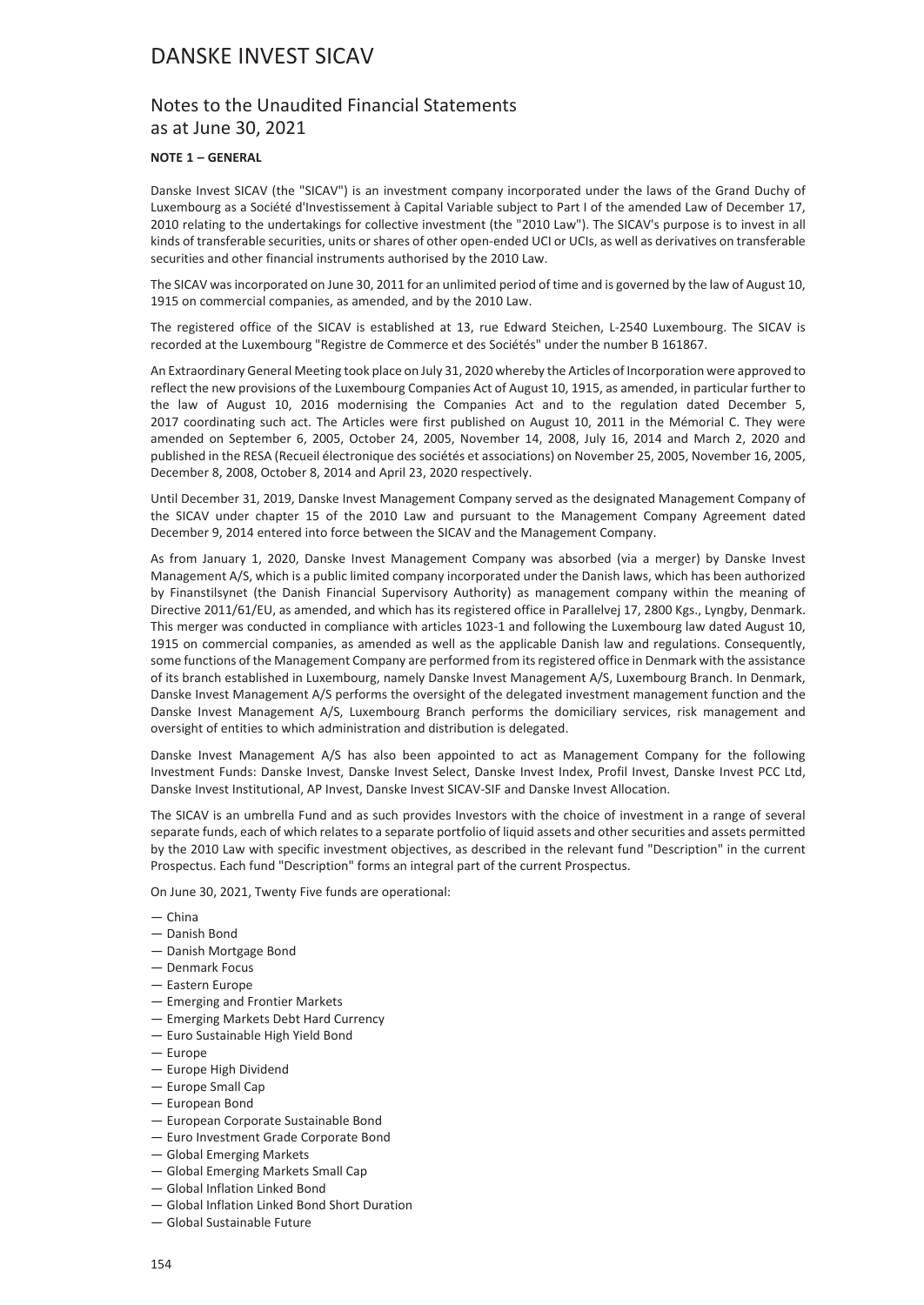### Notes to the Unaudited Financial Statements as at June 30, 2021 (continued)

#### **NOTE 1 – GENERAL (continued)**

- India
- Japan
- Nordic Corporate Bond
- Russia
- Sverige
- US High Yield Bond

#### **NOTE 2 – SIGNIFICANT ACCOUNTING POLICIES**

The financial statements have been prepared in accordance with generally accepted accounting principles and laws and regulations in force in the Grand Duchy of Luxembourg applicable to undertakings for collective investment in transferable securities.

#### **a) Valuation of investments in portfolio**

In general, the value of each fund's assets is determined as follows:

(i) **Cash in hand or on deposit, bills, demand notes, accounts receivable, prepaid expenses, cash dividends and interest declared or accrued but not yet received** are valued at full value, adjusted for any appropriate discount or premium we may apply based on our assessments of any circumstances that make the full payment unlikely.

(ii) **Transferable securities and money market instrument that are listed or traded on an official stock exchange or other regulated market** are generally valued at the most recent price quoted on the market where they are principally traded.

(iii) **Non-listed securities, or listed securities for which the price determined according to the above methods not representative of fair market value** are valued in good faith at a prudent estimate of their sales price.

(iv) **Derivatives that are traded on stock exchanges or regulated markets** are valued at the settlement price most recently quoted for a derivative's primary market(s), adjusted if necessary to allow for settlement on a different day if current-day settlement is not possible.

**Derivatives that are not traded on stock exchanges or regulated markets** are valued at liquidation value, according to policies applied consistently for each given type of derivative.

(v) **Shares or units of UCITS or UCIs** are valued at the most recent net asset value reported by the UCITS/UCI, or, if the most recent net asset value does not reflect current market realities, at fair value.

(vi) **Credit default swaps and contracts for difference** are valued according to valuation principles set by the Board of Directors of the Management Company, based on mark-to-market practice using standard market practice.

(vii) **All other swaps** are valued at market value, with reference to the applicable rate curve.

(viii) **Currencies** are valued at the latest mid-market foreign exchange rate (applies to currencies held as assets, to hedging positions, and when translating values of securities denominated in other currencies into the base currency of the fund).

(ix) **All other assets** are valued in good faith at a prudent estimate of their sales price.

All valuation methodologies are established by the Board. For any asset, the Board of Directors of the Management Company can choose a different valuation method if it believes that method may result in a fairer valuation. For more information on our asset valuation methods, see the articles.

All assets which are valued in a currency other than the currency in which shares of the relevant fund are denominated will be converted into the relevant currency at the latest median foreign exchange rate.

(x) **Timing of asset pricing:** the funds generally use snapshot pricing, meaning that the prices used for valuation are as of a specific point during the trading day rather than end-of-day values. Changes in value between the time of pricing and the closure of the relevant market will therefore not normally be reflected in the net asset value.

(xi) The Management Company valued the following security Getback S.A. at zero on October 24, 2018, based on the uncertainty of the outcome of a finance restructuring undergoing between the company and PKO Bank and state investment fund PFR S.A., and the fact that Warsaw Stock Exchange has suspended trading in the security. The security is held in Eastern Europe fund.

(xii) The Management Company valued the following security on the basis of the probable realizable value Hesalight 7% 14-12.12.19 at EUR 5.00 per share, which represents 0.14% of the Net Asset of Nordic Corporate Bond fund on June 30, 2021.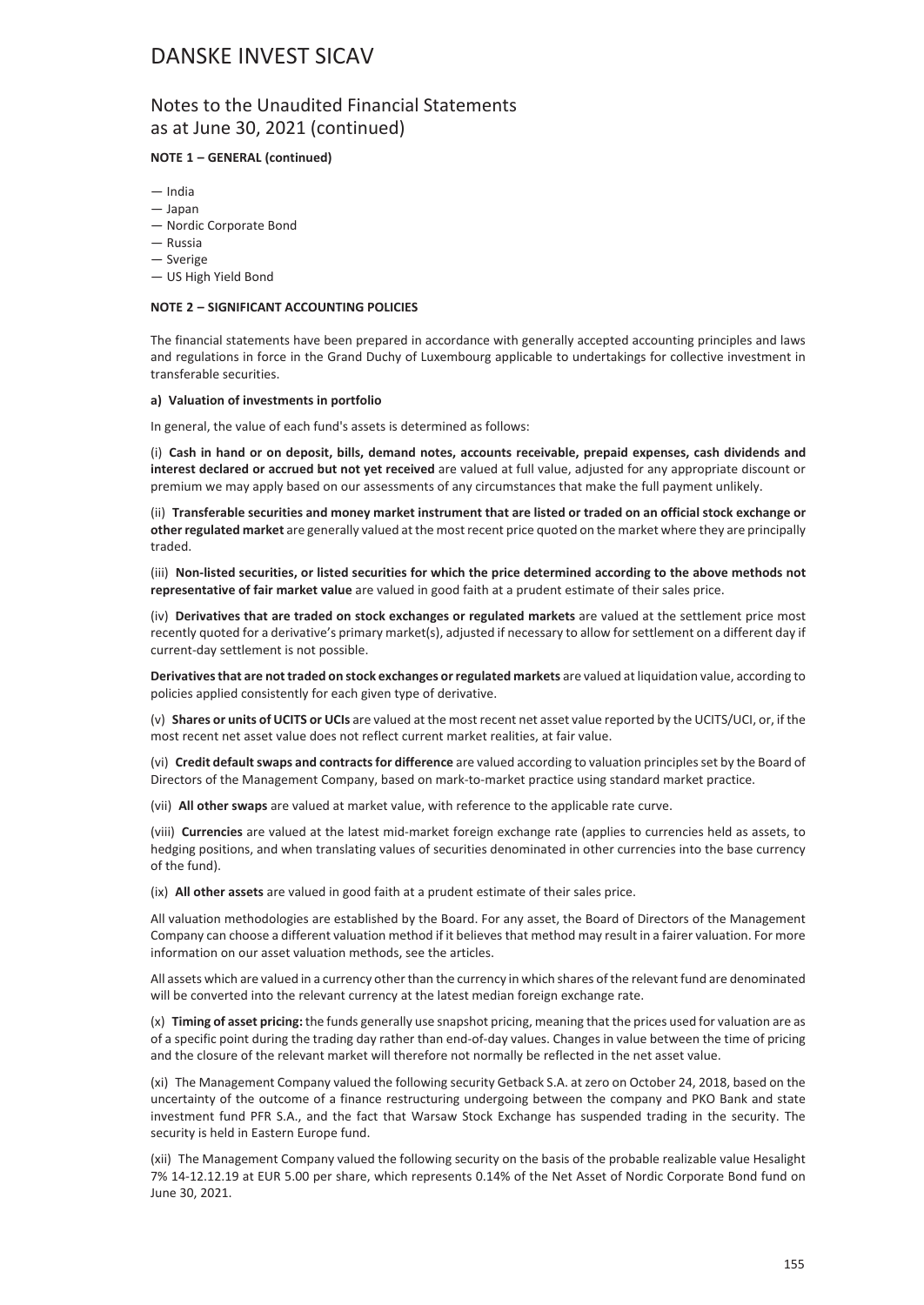### Notes to the Unaudited Financial Statements as at June 30, 2021 (continued)

#### **NOTE 2 – SIGNIFICANT ACCOUNTING POLICIES (continued)**

(xiii) The Management Company valued the following security Abertis Infraestructura S.A. at zero on May 14, 2020 based on the uncertainty of the outcome of the restructuring undergoing between the company and Hochtief. The valuation was reconfirmed by the Management Company January 27, 2021.

(xiv) The Management Company valued the following security on the basis of the probable realizable value Neon Cap FRN 06.01.28 at JPY 72.42 per share, which represents 0.03% of the Net Asset of Emerging Markets Debt Hard Currency fund on June 30, 2021.

(xv) The Management Company valued the following security Nmc Health Plc at zero on March 27, 2020 based on the uncertainty of the outcome of ongoing investigations into company accounts and its debt position. The security is held in Emerging and Frontier Markets fund.

(xvi) The Management Company valued the security Coffee Day Enterprises Ltd at INR 26.35 per share after the stock was suspended since August 24, 2020. This security represents 0.15% of the Net Asset of Emerging and Frontier Markets fund on June 30, 2021.

(xvii) The Management Company valued the securities Dolphin 0% Perp at NOK 0 per share after the company filed for bankruptcy in December 2015. The securities are held in Nordic Corporate Bond on June 30, 2021.

#### **b) Unrealised capital gain tax on investments**

There may be changes in the tax laws or interpretations of such laws of various jurisdictions in which the funds operate or invest in. As a result the fund can become subject to additional or unseen taxation as well as to changes in taxation treaties between the countries in which the fund operates or invests in. These changes may affect adversely the ability to efficiently realise income or capital gains. Liabilities in respect of taxes payable on unrealised capital gains on investments in certain countries are accrued in the net asset value on a daily basis.

#### **c) Realised profit / (loss) on sale of investments**

Profit and loss on sale of investments sold are computed on the basis of average cost.

#### **d) Foreign exchange conversion**

All assets valued in a currency other than the base currency of the fund are converted to the base currency at the exchange rates prevailing at June 30, 2021.

The exchange rates used as at June 30, 2021 for the Combined financial statements of the SICAV are as follows:

| 1              | AED        | $=$ | 0.229376 | <b>EUR</b> |
|----------------|------------|-----|----------|------------|
| 1              | AUD        | $=$ | 0.632193 | EUR        |
| 1              | BRL        | $=$ | 0.168526 | EUR        |
| 1              | <b>BWP</b> | $=$ | 0.077175 | EUR        |
| 1              | CAD        | $=$ | 0.681164 | EUR        |
| $\mathbf{1}$   | <b>CHF</b> | $=$ | 0.911633 | EUR        |
| 1              | <b>CLP</b> | $=$ | 0.001163 | EUR        |
| 1              | <b>CNY</b> | $=$ | 0.130477 | EUR        |
| 1              | COP        | $=$ | 0.000224 | EUR        |
| 1              | CZK        | $=$ | 0.039212 | EUR        |
| 1              | DKK        | $=$ | 0.134484 | EUR        |
| 1              | EGP        | $=$ | 0.053657 | EUR        |
| 1              | GBP        | $=$ | 1.165557 | EUR        |
| 1              | <b>HKD</b> | $=$ | 0.108487 | EUR        |
| 1              | HUF        | $=$ | 0.002842 | EUR        |
| 1              | IDR        | $=$ | 0.000058 | EUR        |
| 1              | ils        | $=$ | 0.258528 | EUR        |
| 1              | INR        | $=$ | 0.011333 | EUR        |
| 1              | JPY        | $=$ | 0.007609 | EUR        |
| $\mathbf{1}$   | <b>KES</b> | $=$ | 0.007809 | <b>EUR</b> |
| 1              | <b>KRW</b> | $=$ | 0.000747 | EUR        |
| $\overline{1}$ | MAD        | $=$ | 0.094453 | EUR        |
| 1              | MUR        | $=$ | 0.019594 | EUR        |
| 1              | <b>MXN</b> | $=$ | 0.042473 | EUR        |
| 1              | <b>MYR</b> | $=$ | 0.202946 | EUR        |
| 1              | NGN        | $=$ | 0.002054 | EUR        |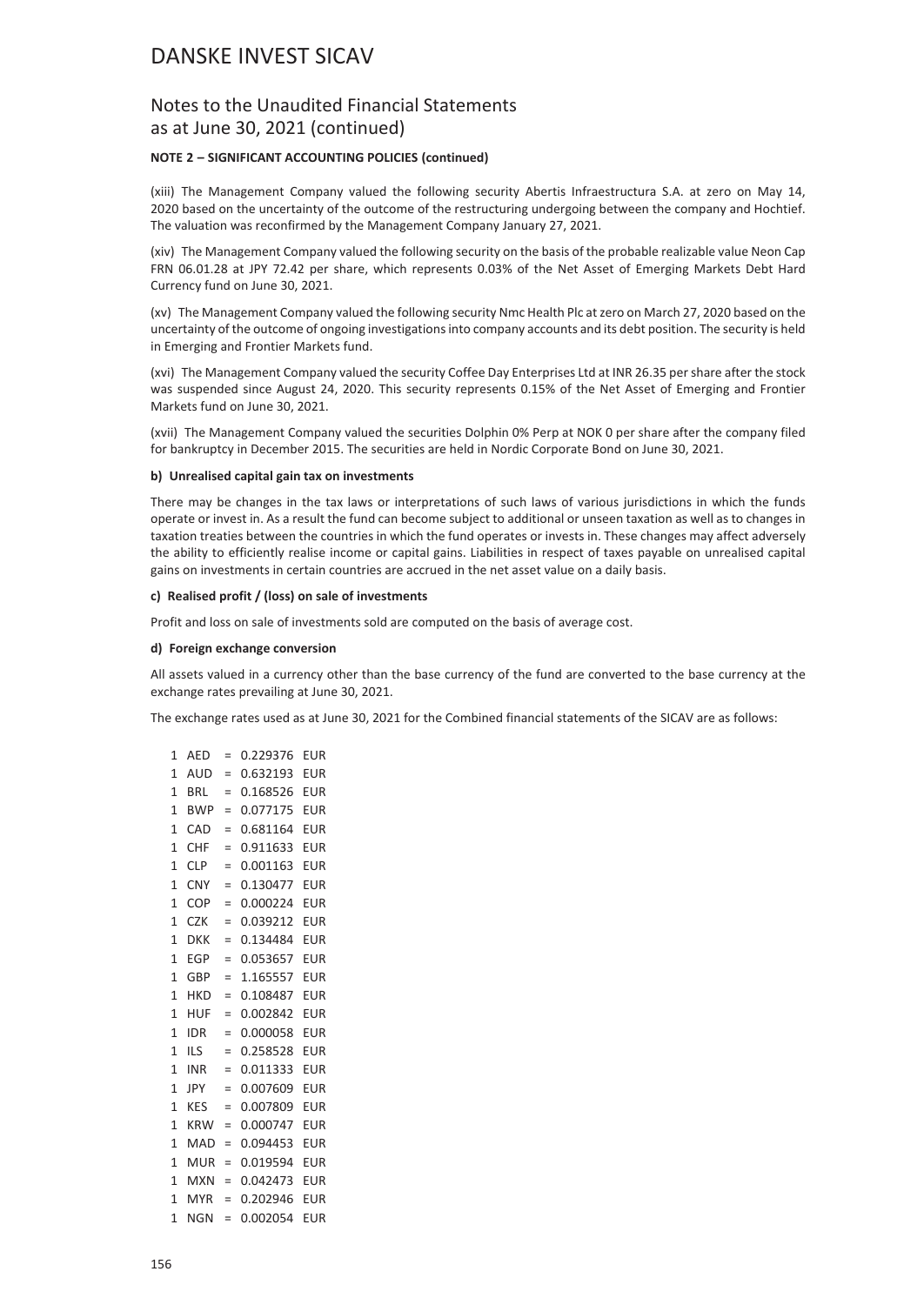### Notes to the Unaudited Financial Statements as at June 30, 2021 (continued)

#### **NOTE 2 – SIGNIFICANT ACCOUNTING POLICIES (continued)**

| 1 | NOK        | $=$ | 0.098220 | EUR |
|---|------------|-----|----------|-----|
| 1 | N7D        | =   | 0.588255 | EUR |
| 1 | PFN        | =   | 0.216840 | EUR |
| 1 | PHP        | =   | 0.017237 | EUR |
| 1 | PKR        | $=$ | 0.005321 | EUR |
| 1 | PLN        | $=$ | 0.221142 | EUR |
| 1 | RON        | $=$ | 0.202946 | EUR |
| 1 | RUB        | =   | 0.011560 | EUR |
| 1 | SAR        | =   | 0.224651 | EUR |
| 1 | <b>SEK</b> | =   | 0.098886 | EUR |
| 1 | SGD        | $=$ | 0.626627 | EUR |
| 1 | THB        | $=$ | 0.026288 | EUR |
| 1 | TRY        | $=$ | 0.097124 | EUR |
| 1 | TWD        | $=$ | 0.030214 | EUR |
| 1 | USD        | $=$ | 0.842531 | EUR |
| 1 | VND        | $=$ | 0.000037 | EUR |
| 1 | ZAR        | $=$ | 0.059205 | EUR |
| 1 | ZMW        |     | 0.037194 | EUR |

Income and expenses expressed in a currency other than the base currency of the fund are converted at the applicable exchange rate prevailing at the transaction date.

#### **e) Cost of investment securities**

The acquisition cost of investment securities in each fund expressed in currencies other than the currency of denomination is converted to the base currency at the exchange rates prevailing at the purchase date.

#### **f) Income/charges from investments**

Income on long securities and dividends on securities are recognized net of withholding tax quoted at ex-date, to the extent information thereon is reasonably available to the fund. Bank interest, interest on fixed income securities and interest on Contracts For Difference (CFDs) are accrued for each net asset valuation.

#### **g) Forward foreign exchange contracts**

Profit and loss arising from un-matured forward foreign exchange contracts are determined on the basis of the applicable forward exchange rates at the valuation date, and are recorded in the combined Statement of Net Assets. Net realised profit / loss and change in net unrealised appreciation / depreciation on forward foreign exchange contracts are recorded in the Statement of Operations and Changes in Net Assets.

#### **h) Futures contracts**

Futures contracts are valued on the last available published price on the valuation date and are recorded in the Statement of Net Assets. Realised profit / loss and change in net unrealised appreciation / depreciation on futures contracts are recorded in the Statement of Operations and Changes in Net Assets.

#### **i) Swing Pricing**

On business days when trading in a fund's shares will require net purchases or sales of portfolio investments exceeding a certain percentage of the fund's net assets (as set by the Management Company and approved by the SICAV), a fund's net asset value may be adjusted.

This adjustment reflects an assessment of the overall costs incurred in buying and selling investments to satisfy subscriptions or redemptions of shares (understanding that a fund generally maintains adequate daily liquidity to handle ordinary cash flows with little or no impact on ordinary investment operations).

Swing pricing is intended to reduce the impact of these costs on Shareholders who are not trading their shares at that time. In general, the net asset value will be adjusted upward when there is strong demand to subscribe for fund shares and downward when there is strong demand to redeem fund shares. Swing pricing adjustments are automatic and are applied systematically by computation.

Thresholds and adjustment percentages can vary by fund, but the adjustment will not be larger than 2% of net asset value for all share classes within a fund. In extraordinary situations the Management Company can raise this limit to protect the interests of Shareholders. A swing pricing adjustment was applied to the fund Eastern Europe on June 30, 2021.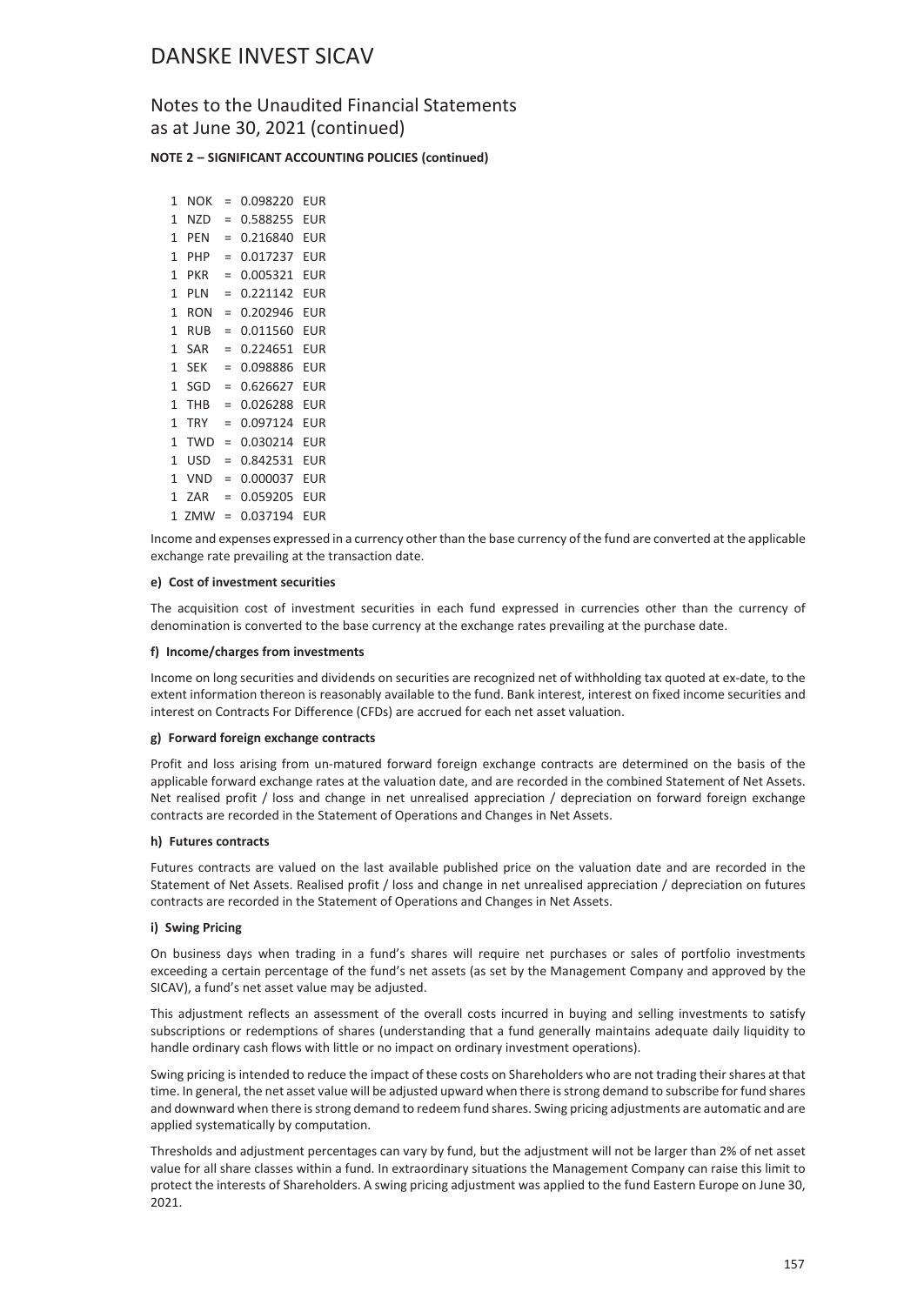### Notes to the Unaudited Financial Statements as at June 30, 2021 (continued)

#### **NOTE 2 – SIGNIFICANT ACCOUNTING POLICIES (continued)**

The net asset value for all the funds in the SICAV have swung during the financial period with the exception of the following funds:

Europe and Sverige.

#### **j) Realised profit / loss on Contracts For Difference ("CFDs")**

Net realised profit / loss and change in net unrealised appreciation / depreciation on CFDs are computed on the basis of average cost, and recorded in the Statement of Operations and Changes in Net Assets. The net unrealised profit / loss on CFDs is recorded in the Statement of Net Assets.

#### **k) Swaps and Swaptions**

The total return swaps and inflation swaps are valued at fair market value as determined in good faith pursuant to the procedures established by the Board of Directors of the Management Company. The unrealised profit / loss on swaps is presented in the Statement of Net Assets. The realised profit / loss and change in net unrealised appreciation / depreciation on swaps and swaptions are recorded in the Statement of Operations and Changes in Net Assets.

A swaption can be defined as the option to enter into a specified swap agreement with the issuer on a specified future date.

#### **l) Options Contracts**

Options are valued at the market price on the valuation date. Unrealised gains or losses resulting at the time of reporting from the valuation of options are recorded in the Statement of Net Assets. Net realised profit / loss and change in net unrealised appreciation / depreciation on sale of options are recorded in the Statement of Operations and Changes in Net Assets.

#### **m) Combined financial statements of the SICAV**

The combined financial statements represent the sum of the financial statements of each fund after conversion. The combined financial statements are presented in EUR, using the exchange rate in effect as at June 30, 2021. The difference between the opening net assets stated at the rate of exchange used for translation into EUR as of June 30, 2021 and December 31, 2020 is shown as Currency translation in the Combined Statement of Operations and Changes in Net Assets.

#### **NOTE 3 – MANAGEMENT FEES AND OPERATING AND ADMINISTRATIVE EXPENSES**

#### Management fees

The Management Company receives the management fee from the net assets of each share class, payable quarterly in arrears, which in turn pays the investment managers.

#### Operating and Administrative Expenses

The SICAV pays the Management Company operating and administrative expenses (the "Operating and Administrative Expenses") as determined in respect of each fund and/or share class in the relevant fund description in the SICAV Prospectus. The Operating and Administrative Expenses are fixed, and the actual annual rates applied on June 30, 2021 are listed in the table below.

The Management Company shall bear the excess in actual expenses to any Operating and Administrative Expenses charged to the fund and/or share class. On the other hand the Management Company is entitled to retain any amount of the Operating and Administrative Expenses charged to the fund and/or share class, which exceeds the actual related expenses incurred by the respective fund and/or share class.

The Operating and Administrative Expenses covers the administration and safekeeping of assets and in addition other ongoing operating and administrative expenses as follows:

- Remuneration of the Depositary and its transaction charges and such part of any fees or charges of a local correspondent as may exceed the Depositary's remuneration; remuneration of the Central Administration agent; remuneration of the Registrar Agent; remuneration of the Principal Paying Agent and of any paying agent. The fees and reasonable out-of-pocket expenses incurred by the Board of Directors of the SICAV (no fees are paid to the Directors who are also employed by the Danske Bank Group) as well as auditors' fees and expenses;
- A fund servicing fee, remaining part of the Operating and Administrative Expenses after deduction of the expenses detailed under the section above, paid to the Management Company for administrative and related expenses including:
	- the cost of ordinary legal advice received by the Management Company, the Depositary, the Central Administration Agent or the Registrar Agent when acting in the interest of the Shareholders;
	- the costs of printing, preparing, translating and distributing financial reports, KIIDs, and current Prospectus;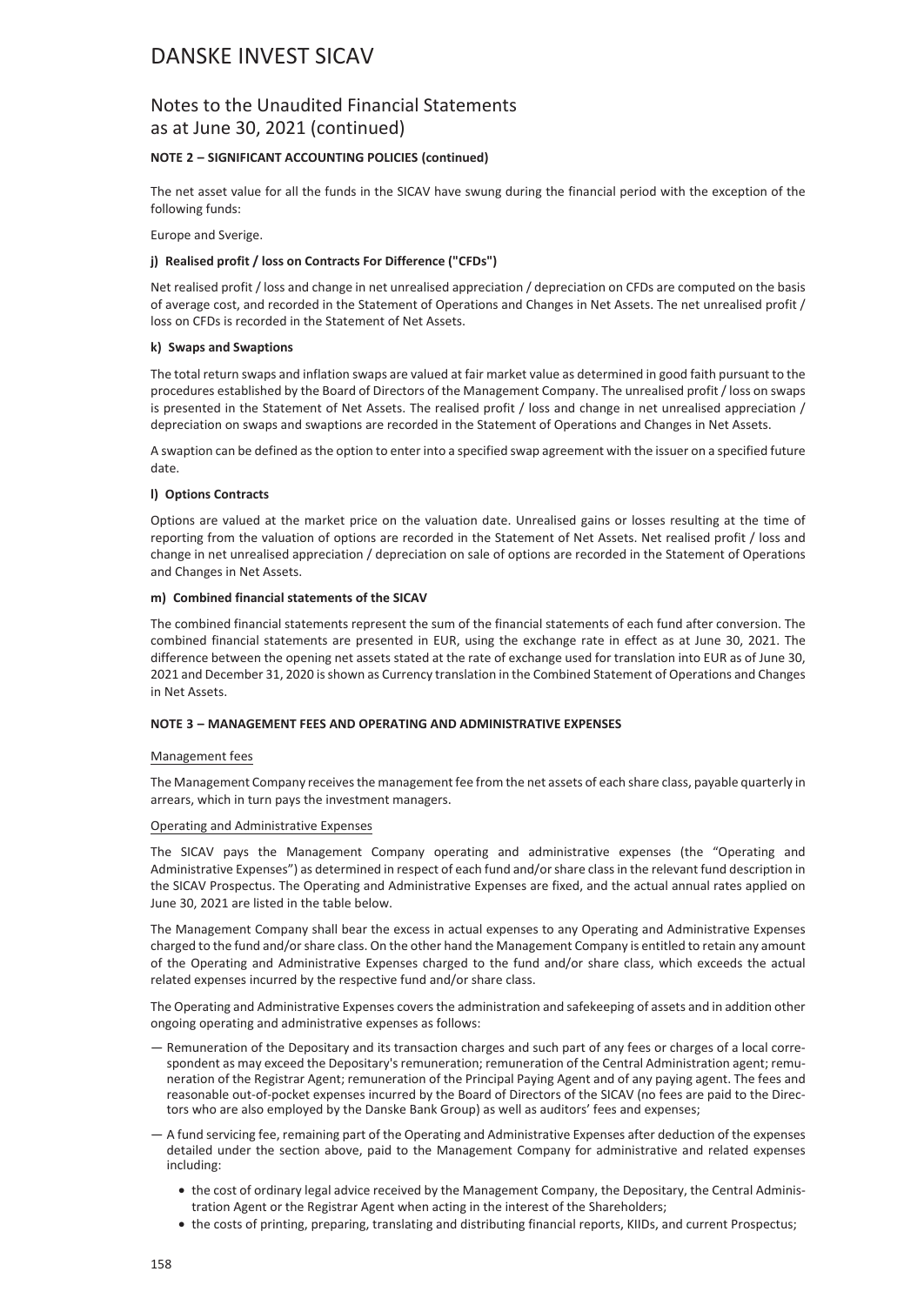### Notes to the Unaudited Financial Statements as at June 30, 2021 (continued)

#### **NOTE 3 – MANAGEMENT FEES AND OPERATING AND ADMINISTRATIVE EXPENSES (continued)**

- any fees of registration of the funds in different jurisdictions including fees due to the supervisory authorities in such countries;
- the cost of publishing the Offer Price and Redemption Price and any notices to Shareholders;
- other customary administration and publication expenses arising from the fund's operations;
- risk and compliance monitoring support;
- operational support relating to securities lending;
- the costs and expenses incurred in connection with the formation of the fund and the initial issue of shares by the fund.
- Taxe d'Abonnement as described in note 5 to the Financial Statements for the following funds: Sverige.

In case a portion of the above mentioned fees of the Service Providers is paid directly from the assets of the fund and/or share class, the Operating and Administrative Expenses due to the Management Company is reduced accordingly. The Operating and Administrative Expenses do not include the following fees and expenses, which are payable by the fund:

- 1) Brokerage fees and commissions.
- 2) Interest and bank charges or other transaction related expenses such as taxes payable in relation to the transaction.
- 3) Extraordinary expenses such as litigation expenses and any tax, levy duty or similar charge and any unforeseen charges imposed on the fund or its assets that would not be considered as ordinary expenses.
- 4) The payment of the Luxembourg subscription tax ("taxe d'abonnement") except for the funds mentioned above, as described in note 5 to the Financial Statements.

The above mentioned fees are calculated on each valuation day on the net assets of the relevant fund and/or share class and are paid quarterly in arrears.

| Fund                                  | Maximum<br>Management<br>Fee in % p.a. | Current<br>Management<br>Fee in % p.a. | Maximum<br><b>Operating &amp; Admin.</b><br>Expense % p.a. | Current<br><b>Operating &amp; Admin.</b><br>Expense % p.a. |
|---------------------------------------|----------------------------------------|----------------------------------------|------------------------------------------------------------|------------------------------------------------------------|
| China - class A                       | 1.60%                                  | 1.60%                                  | 0.50%                                                      | 0.50%                                                      |
| Danish Bond - class A d               | 0.80%                                  | 0.80%                                  | 0.50%                                                      | 0.22%                                                      |
| Danish Bond - class WA                | 0.80%                                  | 0.40%                                  | 0.50%                                                      | 0.22%                                                      |
| Danish Mortgage Bond - class A        | 0.80%                                  | 0.80%                                  | 0.50%                                                      | 0.22%                                                      |
| Danish Mortgage Bond - class A d      | 0.80%                                  | 0.80%                                  | 0.50%                                                      | 0.22%                                                      |
| Danish Mortgage Bond - class A-eur h  | 0.80%                                  | 0.80%                                  | 0.50%                                                      | 0.22%                                                      |
| Danish Mortgage Bond - class A-nok h  | 0.80%                                  | 0.80%                                  | 0.50%                                                      | 0.22%                                                      |
| Danish Mortgage Bond - class A-sek h  | 0.80%                                  | 0.80%                                  | 0.50%                                                      | 0.22%                                                      |
| Danish Mortgage Bond - class I        | 0.60%                                  | 0.20%                                  | 0.50%                                                      | 0.12%                                                      |
| Danish Mortgage Bond - class I-chf h  | 0.60%                                  | 0.20%                                  | 0.50%                                                      | 0.12%                                                      |
| Danish Mortgage Bond - class I-eur h  | 0.60%                                  | 0.20%                                  | 0.50%                                                      | 0.12%                                                      |
| Danish Mortgage Bond - class I-eur hd | 0.60%                                  | 0.20%                                  | 0.50%                                                      | 0.12%                                                      |
| Danish Mortgage Bond - class WA       | 0.80%                                  | 0.40%                                  | 0.50%                                                      | 0.22%                                                      |
| Danish Mortgage Bond - class WA-eur h | 0.80%                                  | 0.40%                                  | 0.50%                                                      | 0.22%                                                      |
| Danish Mortgage Bond - class WI-sek h | 0.80%                                  | 0.40%                                  | 0.50%                                                      | 0.22%                                                      |
| Denmark Focus - class A               | 1.50%                                  | 1.50%                                  | 0.50%                                                      | 0.22%                                                      |
| Denmark Focus - class I               | 0.90%                                  | 0.65%                                  | 0.50%                                                      | 0.12%                                                      |
| Denmark Focus - class RA              | 1.50%                                  | 0.75%                                  | 0.50%                                                      | 0.22%                                                      |
| Denmark Focus - class RI              | 1.50%                                  | 0.70%                                  | 0.50%                                                      | 0.22%                                                      |
| Denmark Focus - class WA              | 1.50%                                  | 0.75%                                  | 0.50%                                                      | 0.22%                                                      |
| Denmark Focus - class WI              | 1.50%                                  | 0.75%                                  | 0.50%                                                      | 0.22%                                                      |
| Eastern Europe - class A              | 1.70%                                  | 1.60%                                  | 0.50%                                                      | 0.30%                                                      |
| Eastern Europe - class I              | 0.90%                                  | 0.90%                                  | 0.50%                                                      | 0.20%                                                      |
| Eastern Europe - class WA             | 1.70%                                  | 0.90%                                  | 0.50%                                                      | 0.30%                                                      |
| Eastern Europe - class WA d           | 1.70%                                  | 0.90%                                  | 0.50%                                                      | 0.30%                                                      |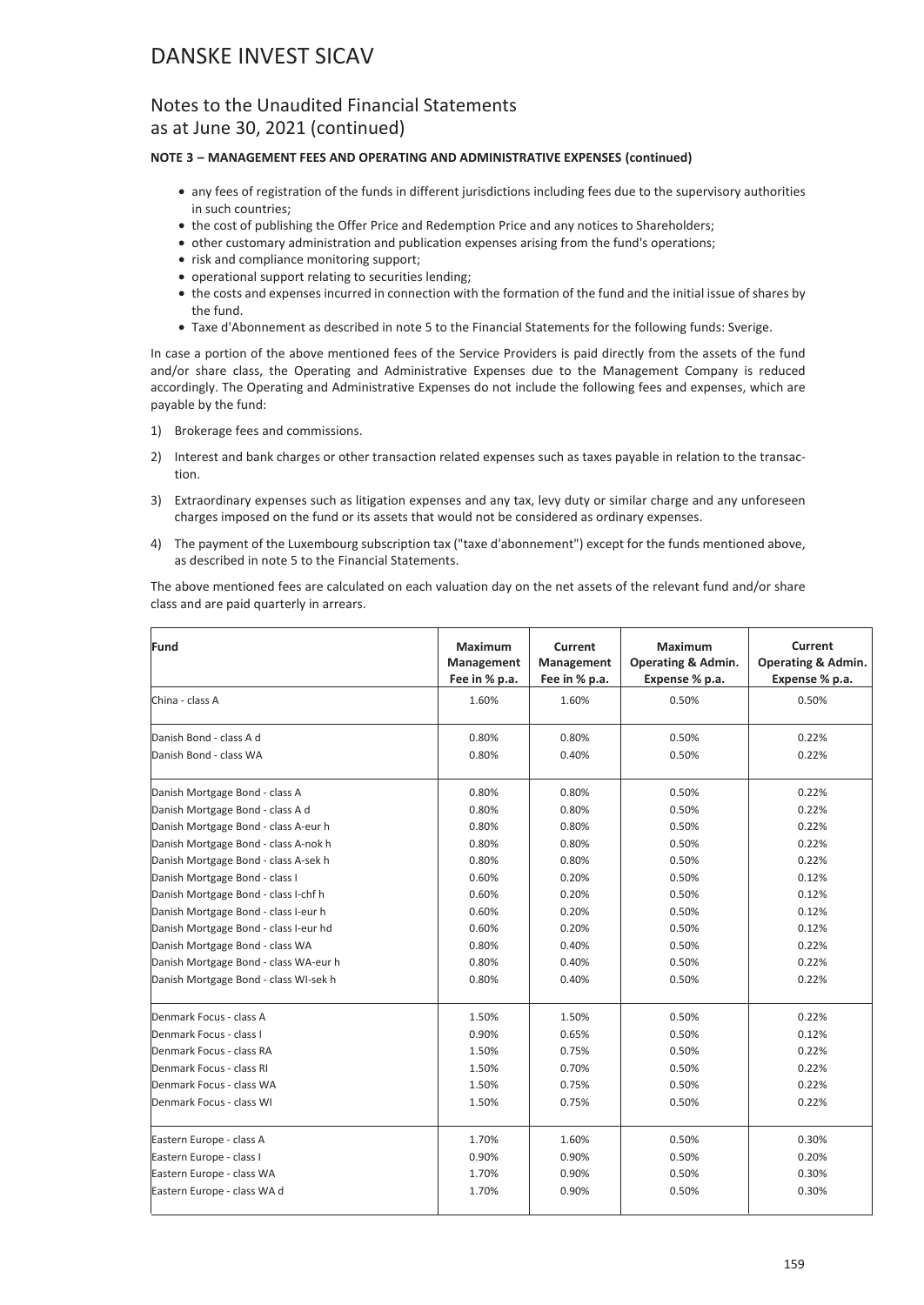## Notes to the Unaudited Financial Statements as at June 30, 2021 (continued)

### **NOTE 3 – MANAGEMENT FEES AND OPERATING AND ADMINISTRATIVE EXPENSES (continued)**

| Fund                                                  | <b>Maximum</b> | Current       | <b>Maximum</b>     | Current                       |
|-------------------------------------------------------|----------------|---------------|--------------------|-------------------------------|
|                                                       | Management     | Management    | Operating & Admin. | <b>Operating &amp; Admin.</b> |
|                                                       | Fee in % p.a.  | Fee in % p.a. | Expense % p.a.     | Expense % p.a.                |
| Emerging and Frontier Markets - class A               | 1.80%          | 1.80%         | 0.50%              | 0.45%                         |
| Emerging and Frontier Markets - class A-dkk           | 1.80%          | 1.80%         | 0.50%              | 0.45%                         |
| Emerging and Frontier Markets - class A-nok           | 1.80%          | 1.80%         | 0.50%              | 0.45%                         |
| Emerging and Frontier Markets - class A-sek           | 1.80%          | 1.80%         | 0.50%              | 0.45%                         |
| Emerging and Frontier Markets - class I               | 1.50%          | 1.50%         | 0.50%              | 0.35%                         |
| Emerging and Frontier Markets - class WA              | 1.80%          | 1.50%         | 0.50%              | 0.45%                         |
| Emerging Markets Debt Hard Currency - class A         | 1.20%          | 1.20%         | 0.50%              | 0.25%                         |
| Emerging Markets Debt Hard Currency - class I         | 0.60%          | 0.60%         | 0.50%              | 0.15%                         |
| Emerging Markets Debt Hard Currency - class I-eur h   | 0.60%          | 0.60%         | 0.50%              | 0.15%                         |
| Emerging Markets Debt Hard Currency - class I-eur hd  | 0.60%          | 0.60%         | 0.50%              | 0.15%                         |
| Emerging Markets Debt Hard Currency - class I-sek h   | 0.60%          | 0.60%         | 0.50%              | 0.15%                         |
| Emerging Markets Debt Hard Currency - class WA        | 1.20%          | 0.60%         | 0.50%              | 0.25%                         |
| Emerging Markets Debt Hard Currency - class WA-eur h  | 1.20%          | 0.60%         | 0.50%              | 0.25%                         |
| Euro Sustainable High Yield Bond - class A            | 1.00%          | 1.00%         | 0.50%              | 0.22%                         |
| Euro Sustainable High Yield Bond - class A d          | 1.00%          | 1.00%         | 0.50%              | 0.22%                         |
| Euro Sustainable High Yield Bond - class I            | 0.80%          | 0.45%         | 0.50%              | 0.12%                         |
| Euro Sustainable High Yield Bond - class RI           | 1.00%          | 0.60%         | 0.50%              | 0.22%                         |
| Euro Sustainable High Yield Bond - class WA           | 1.00%          | 0.60%         | 0.50%              | 0.22%                         |
| Europe - class A                                      | 1.50%          | 1.50%         | 0.50%              | 0.22%                         |
| Europe - class I                                      | 0.90%          | 0.90%         | 0.50%              | 0.12%                         |
| Europe - class SA-sek                                 | 1.39%          | 1.36%         | 0.50%              | 0.12%                         |
| Europe - class SI-sek                                 | 1.39%          | 1.36%         | 0.50%              | 0.16%                         |
| Europe - class WA                                     | 1.50%          | 0.90%         | 0.50%              | 0.22%                         |
| Europe - class WA-sek                                 | 1.50%          | 0.90%         | 0.50%              | 0.12%                         |
| Europe - class WI-sek                                 | 1.50%          | 0.90%         | 0.50%              | 0.12%                         |
| Europe High Dividend - class A                        | 1.60%          | 1.60%         | 0.50%              | 0.22%                         |
| Europe High Dividend - class I                        | 0.90%          | 0.90%         | 0.50%              | 0.12%                         |
| Europe High Dividend - class WA                       | 1.60%          | 0.90%         | 0.50%              | 0.22%                         |
| Europe High Dividend - class WA-sek                   | 1.60%          | 0.90%         | 0.50%              | 0.22%                         |
| Europe Small Cap - class A                            | 1.60%          | 1.60%         | 0.50%              | 0.25%                         |
| Europe Small Cap - class A-nok                        | 1.60%          | 1.60%         | 0.50%              | 0.25%                         |
| Europe Small Cap - class A-sek                        | 1.60%          | 1.60%         | 0.50%              | 0.25%                         |
| Europe Small Cap - class I                            | 0.90%          | 0.90%         | 0.50%              | 0.15%                         |
| Europe Small Cap - class WA                           | 1.60%          | 0.90%         | 0.50%              | 0.25%                         |
| European Bond - class A                               | 0.80%          | 0.80%         | 0.50%              | 0.25%                         |
| European Bond - class A d                             | 0.80%          | 0.80%         | 0.50%              | 0.25%                         |
| European Bond - class A-nok h                         | 0.80%          | 0.80%         | 0.50%              | 0.25%                         |
| European Bond - class WA                              | 0.80%          | 0.40%         | 0.50%              | 0.25%                         |
| European Corporate Sustainable Bond - class A         | 0.80%          | 0.80%         | 0.50%              | 0.25%                         |
| European Corporate Sustainable Bond - class A d       | 0.80%          | 0.80%         | 0.50%              | 0.25%                         |
| European Corporate Sustainable Bond - class A-nok h   | 0.80%          | 0.80%         | 0.50%              | 0.25%                         |
| European Corporate Sustainable Bond - class A-sek h   | 0.80%          | 0.80%         | 0.50%              | 0.25%                         |
| European Corporate Sustainable Bond - class A-sek h d | 0.80%          | 0.80%         | 0.50%              | 0.25%                         |
| European Corporate Sustainable Bond - class I         | 0.50%          | 0.40%         | 0.50%              | 0.15%                         |
| European Corporate Sustainable Bond - class I-dkk h d | 0.50%          | 0.40%         | 0.50%              | 0.15%                         |
| European Corporate Sustainable Bond - class I-nok h   | 0.50%          | 0.40%         | 0.50%              | 0.15%                         |
| European Corporate Sustainable Bond - class I-sek h   | 0.50%          | 0.40%         | 0.50%              | 0.15%                         |
| European Corporate Sustainable Bond - class WA        | 0.80%          | 0.50%         | 0.50%              | 0.25%                         |
| European Corporate Sustainable Bond - class WA d      | 0.80%          | 0.50%         | 0.50%              | 0.25%                         |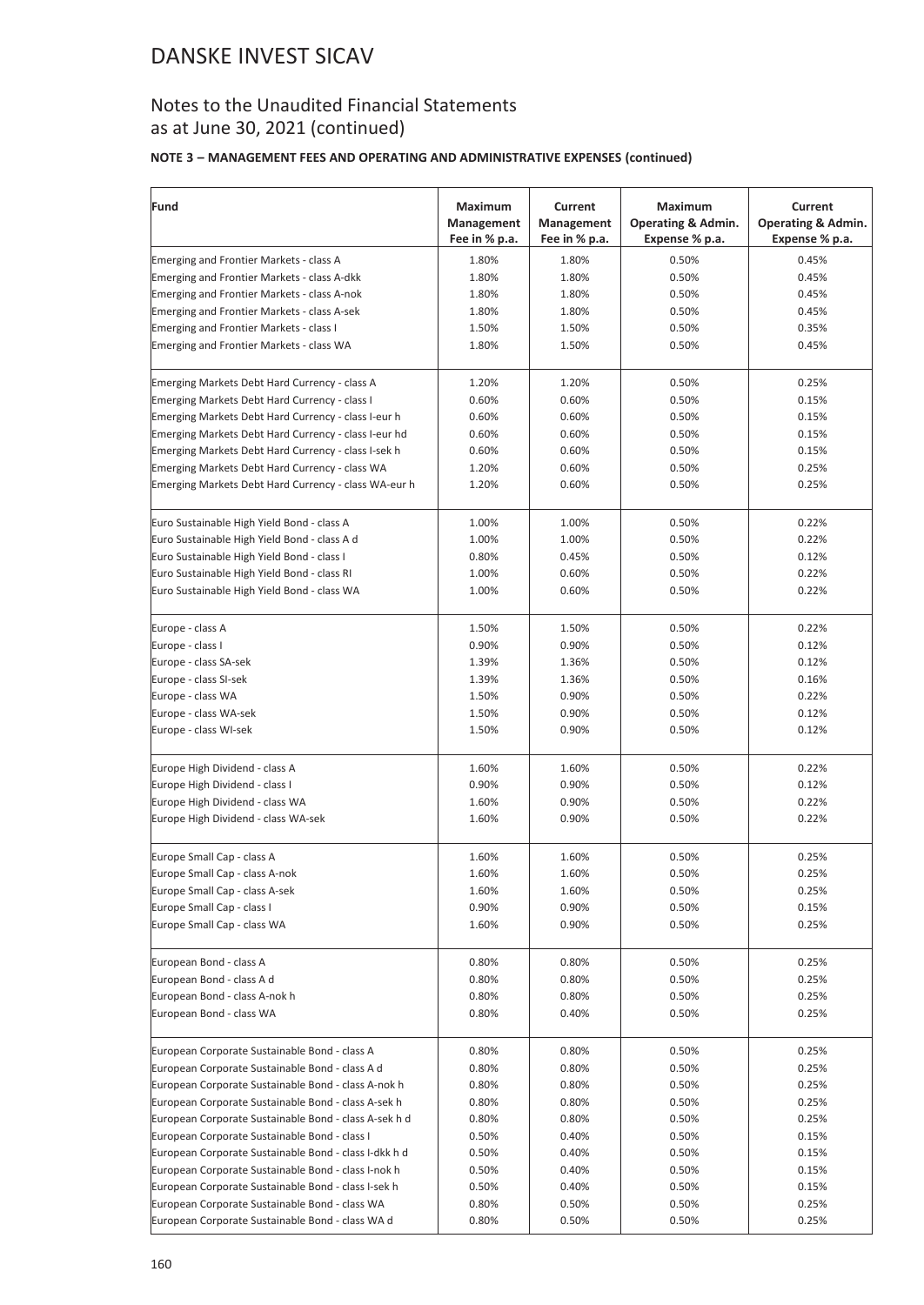## Notes to the Unaudited Financial Statements as at June 30, 2021 (continued)

### **NOTE 3 – MANAGEMENT FEES AND OPERATING AND ADMINISTRATIVE EXPENSES (continued)**

| Fund                                                    | Maximum<br>Management<br>Fee in % p.a. | Current<br>Management<br>Fee in % p.a. | Maximum<br><b>Operating &amp; Admin.</b><br>Expense % p.a. | Current<br><b>Operating &amp; Admin.</b><br>Expense % p.a. |
|---------------------------------------------------------|----------------------------------------|----------------------------------------|------------------------------------------------------------|------------------------------------------------------------|
| European Corporate Sustainable Bond - class WA-sek h    | 0.80%                                  | 0.50%                                  | 0.50%                                                      | 0.25%                                                      |
| European Corporate Sustainable Bond - class WI-sek h d  | 0.80%                                  | 0.50%                                  | 0.50%                                                      | 0.25%                                                      |
| European Corporate Sustainable Bond - class WI-sek h    | 0.80%                                  | 0.50%                                  | 0.50%                                                      | 0.25%                                                      |
| Euro Investment Grade Corporate Bond - class A          | 0.80%                                  | 0.80%                                  | 0.50%                                                      | 0.22%                                                      |
| Euro Investment Grade Corporate Bond - class A-nok h    | 0.80%                                  | 0.80%                                  | 0.50%                                                      | 0.22%                                                      |
| Euro Investment Grade Corporate Bond - class A-sek h    | 0.80%                                  | 0.80%                                  | 0.50%                                                      | 0.22%                                                      |
| Euro Investment Grade Corporate Bond - class I          | 0.60%                                  | 0.20%                                  | 0.50%                                                      | 0.12%                                                      |
| Euro Investment Grade Corporate Bond - class WA         | 0.80%                                  | 0.50%                                  | 0.50%                                                      | 0.22%                                                      |
| Euro Investment Grade Corporate Bond - class WA-nok h   | 0.80%                                  | 0.50%                                  | 0.50%                                                      | 0.22%                                                      |
| Euro Investment Grade Corporate Bond - class WA-sek h   | 0.80%                                  | 0.50%                                  | 0.50%                                                      | 0.22%                                                      |
| Euro Investment Grade Corporate Bond - class WI-sek h   | 0.80%                                  | 0.50%                                  | 0.50%                                                      | 0.22%                                                      |
| Global Emerging Markets - class A                       | 1.70%                                  | 1.70%                                  | 0.50%                                                      | 0.30%                                                      |
| Global Emerging Markets - class I                       | 1.00%                                  | 0.90%                                  | 0.50%                                                      | 0.20%                                                      |
| Global Emerging Markets - class RI                      | 1.70%                                  | 0.90%                                  | 0.50%                                                      | 0.30%                                                      |
| Global Emerging Markets - class WA                      | 1.70%                                  | 0.90%                                  | 0.50%                                                      | 0.30%                                                      |
| Global Emerging Markets - class WA-eur d                | 1.70%                                  | 0.90%                                  | 0.50%                                                      | 0.30%                                                      |
| Global Emerging Markets - class WA-eur                  | 1.70%                                  | 0.90%                                  | 0.50%                                                      | 0.30%                                                      |
| Global Emerging Markets - class WA-sek                  | 1.70%                                  | 0.90%                                  | 0.50%                                                      | 0.30%                                                      |
| Global Emerging Markets - class WI-eur                  | 1.70%                                  | 0.90%                                  | 0.50%                                                      | 0.30%                                                      |
| Global Emerging Markets Small Cap - class A             | 1.70%                                  | 1.70%                                  | 0.50%                                                      | 0.35%                                                      |
| Global Emerging Markets Small Cap - class I             | 0.90%                                  | 0.90%                                  | 0.50%                                                      | 0.25%                                                      |
| Global Emerging Markets Small Cap - class WA            | 1.70%                                  | 0.90%                                  | 0.50%                                                      | 0.35%                                                      |
| Global Emerging Markets Small Cap - class WA-eur        | 1.70%                                  | 0.90%                                  | 0.50%                                                      | 0.35%                                                      |
| Global Inflation Linked Bond - class A                  | 0.80%                                  | 0.80%                                  | 0.50%                                                      | 0.22%                                                      |
| Global Inflation Linked Bond - class A d                | 0.80%                                  | 0.80%                                  | 0.50%                                                      | 0.22%                                                      |
| Global Inflation Linked Bond - class I                  | 0.60%                                  | 0.50%                                  | 0.50%                                                      | 0.12%                                                      |
| Global Inflation Linked Bond - class RA                 | 0.80%                                  | 0.40%                                  | 0.50%                                                      | 0.22%                                                      |
| Global Inflation Linked Bond - class WA                 | 0.80%                                  | 0.40%                                  | 0.50%                                                      | 0.22%                                                      |
| Global Inflation Linked Bond - class WA d               | 0.80%                                  | 0.40%                                  | 0.50%                                                      | 0.22%                                                      |
| Global Inflation Linked Bond Short Duration - class A   | 0.80%                                  | 0.80%                                  | 0.50%                                                      | 0.22%                                                      |
| Global Inflation Linked Bond Short Duration - class A d | 0.80%                                  | 0.80%                                  | 0.50%                                                      | 0.22%                                                      |
| Global Inflation Linked Bond Short Duration - class I   | 0.60%                                  | 0.50%                                  | 0.50%                                                      | 0.12%                                                      |
| Global Inflation Linked Bond Short Duration - class RI  | 0.80%                                  | 0.40%                                  | 0.50%                                                      | 0.22%                                                      |
| Global Inflation Linked Bond Short Duration - class WA  | 0.80%                                  | 0.40%                                  | 0.50%                                                      | 0.22%                                                      |
| Global Sustainable Future - class A                     | 1.60%                                  | 1.60%                                  | 0.50%                                                      | 0.22%                                                      |
| Global Sustainable Future - class I                     | 0.90%                                  | 0.90%                                  | 0.50%                                                      | 0.12%                                                      |
| Global Sustainable Future - class I-sek                 | 0.90%                                  | 0.90%                                  | 0.50%                                                      | 0.12%                                                      |
| Global Sustainable Future - class RI                    | 1.60%                                  | 0.90%                                  | 0.50%                                                      | 0.22%                                                      |
| Global Sustainable Future - class WA                    | 1.60%                                  | 0.90%                                  | 0.50%                                                      | 0.22%                                                      |
| India - class A                                         | 1.70%                                  | 1.70%                                  | 0.50%                                                      | 0.35%                                                      |
| India - class WA                                        | 1.70%                                  | 0.90%                                  | 0.50%                                                      | 0.35%                                                      |
| India - class WA-eur d                                  | 1.70%                                  | 0.90%                                  | 0.50%                                                      | 0.35%                                                      |
| Japan - class A                                         | 1.50%                                  | 1.50%                                  | 0.50%                                                      | 0.40%                                                      |
| Japan - class I                                         | 1.00%                                  | 0.65%                                  | 0.50%                                                      | 0.30%                                                      |
| Japan - class WA                                        | 1.50%                                  | 0.90%                                  | 0.50%                                                      | 0.40%                                                      |
| Japan - class WA-eur d                                  | 1.50%                                  | 0.90%                                  | 0.50%                                                      | 0.40%                                                      |
| Nordic Corporate Bond - class A                         | 0.80%                                  | 0.80%                                  | 0.50%                                                      | 0.25%                                                      |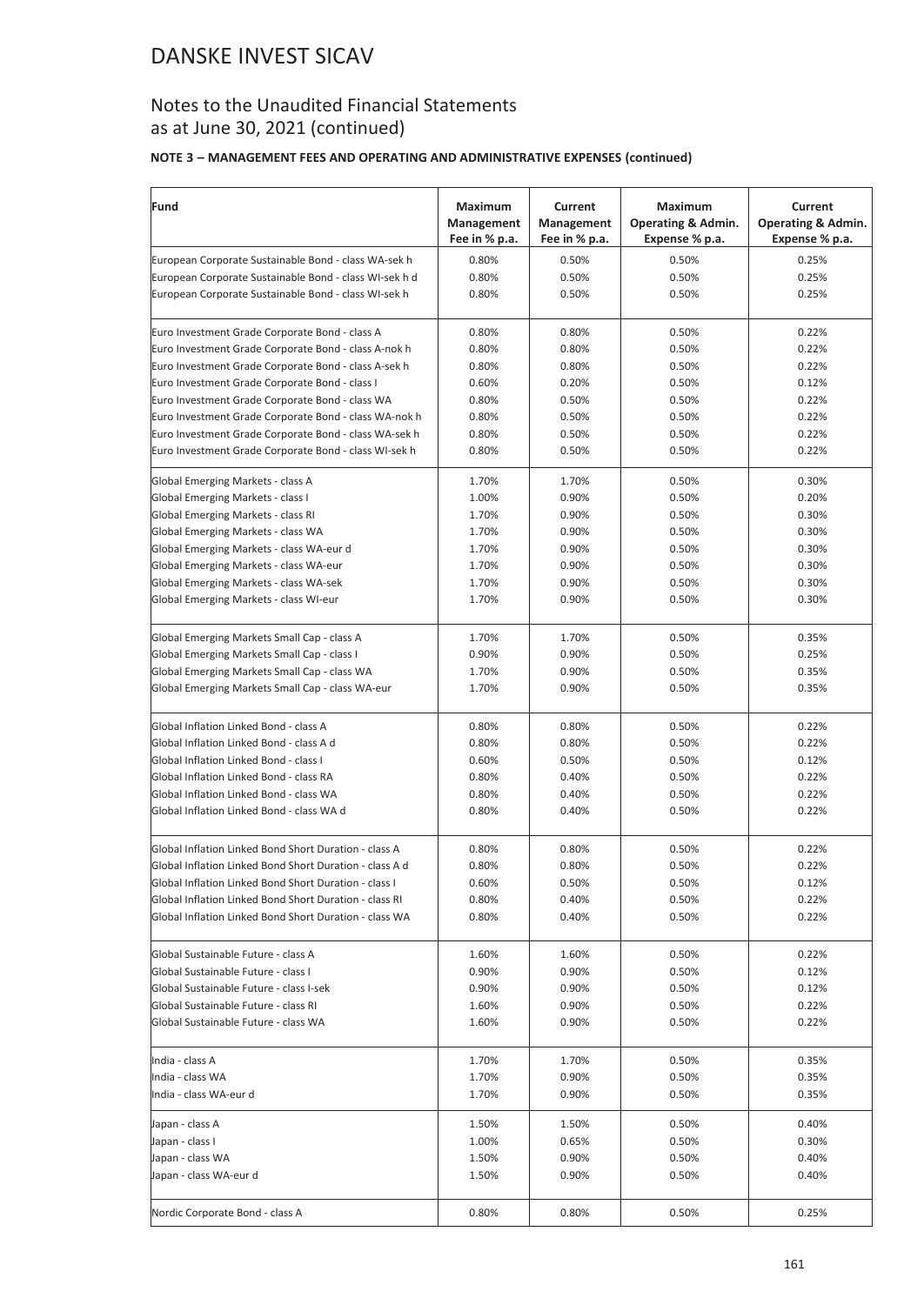### Notes to the Unaudited Financial Statements as at June 30, 2021 (continued)

#### **NOTE 3 – MANAGEMENT FEES AND OPERATING AND ADMINISTRATIVE EXPENSES (continued)**

| Fund                                   | Maximum       | Current       | Maximum                       | <b>Current</b>                |
|----------------------------------------|---------------|---------------|-------------------------------|-------------------------------|
|                                        | Management    | Management    | <b>Operating &amp; Admin.</b> | <b>Operating &amp; Admin.</b> |
|                                        | Fee in % p.a. | Fee in % p.a. | Expense % p.a.                | Expense % p.a.                |
| Nordic Corporate Bond - class A d      | 0.80%         | 0.80%         | 0.50%                         | 0.25%                         |
| Nordic Corporate Bond - class A-sek hd | 0.80%         | 0.80%         | 0.50%                         | 0.25%                         |
| Nordic Corporate Bond - class I        | 0.60%         | 0.40%         | 0.50%                         | 0.15%                         |
| Nordic Corporate Bond - class I-nok h  | 0.60%         | 0.40%         | 0.50%                         | 0.15%                         |
| Nordic Corporate Bond - class RA       | 0.80%         | 0.50%         | 0.50%                         | 0.25%                         |
| Nordic Corporate Bond - class RI       | 0.80%         | 0.50%         | 0.50%                         | 0.25%                         |
| Nordic Corporate Bond - class WA       | 0.80%         | 0.50%         | 0.50%                         | 0.25%                         |
|                                        |               |               |                               |                               |
| Russia - class A                       | 2.00%         | 2.00%         | 0.50%                         | 0.45%                         |
| Russia - class I                       | 1.00%         | 1.00%         | 0.50%                         | 0.35%                         |
| Russia - class WA                      | 2.00%         | 1.00%         | 0.50%                         | 0.45%                         |
| Russia - class WA-eur d                | 2.00%         | 1.00%         | 0.50%                         | 0.45%                         |
|                                        |               |               |                               |                               |
| Sverige - class A                      | 1.50%         | 1.15%         | 0.50%                         | 0.17%                         |
| Sverige - class SA d                   | 1.21%         | 1.15%         | 0.17%                         | 0.17%                         |
| Sverige - class SA                     | 1.21%         | 1.15%         | 0.17%                         | 0.17%                         |
| Sverige - class SI                     | 1.21%         | 1.15%         | 0.17%                         | 0.17%                         |
| Sverige - class WA                     | 1.21%         | 0.46%         | 0.50%                         | 0.17%                         |
| Sverige - class WA d                   | 1.21%         | 0.46%         | 0.50%                         | 0.17%                         |
|                                        |               |               |                               |                               |
| US High Yield Bond - class I           | 0.60%         | 0.60%         | 0.50%                         | 0.15%                         |
| US High Yield Bond - class WA          | 1.30%         | 0.65%         | 0.50%                         | 0.25%                         |
| US High Yield Bond - class WA-eur h    | 1.30%         | 0.65%         | 0.50%                         | 0.25%                         |

If the fund invests in the units of other UCITS and/or other UCIs that are managed, directly or by delegation, by the same Management Company or by any other company to which the Management Company is linked by common management or control or by a substantial direct or indirect holding, that Management Company or other company may not charge subscription or redemption fees on account of the fund's investment in the units of other UCITS and/or other UCI.

#### **NOTE 4 – PERFORMANCE FEES**

Between two successive calculation dates the Outperformance will be calculated for each relevant share class as the net asset value per share before additional performance fee accruals minus the higher of:

- The net asset value per share at the end of the immediately preceding valuation day, accrued with the Hurdle Rate (as defined below) and
- The High Water Mark net asset value (as defined below) accrued with the Hurdle Rate (as defined below).

The High Water Mark net asset value per share is defined as the greater of:

- The net asset value per share of the relevant share class being the Subscription Price at which shares of the share class was issued on the launch of the Sub share class; and
- The net asset value per share of the relevant share class at the end of the immediately preceding valuation day, on which a performance fee was charged.

Each time the share class outperforms, the outperformance is locked in favour of the Investment Manager. Whenever a positive outperformance level, previously reached, is not achieved thereafter, a High Water Mark net asset value per share is memorised for the purpose of the performance fee calculation.

Since the performance fees are calculated, accrued and locked on each valuation day and paid annually it is possible that the value of the shares of Shareholders may reflect performance fees accrued during a part of a year even though they may incur overall losses during such year as a result of the time at which they subscribe or redeem shares.

The Board of Directors of the SICAV has decided, effective from August 1, 2018 and until further notice, to introduce a zero percentage floor for currencies, where the actual hurdle rate would be negative. This will have a positive impact (less performance fees charged) on currencies where the actual hurdle rate is negative and a zero impact on currencies where the actual hurdle rate is positive.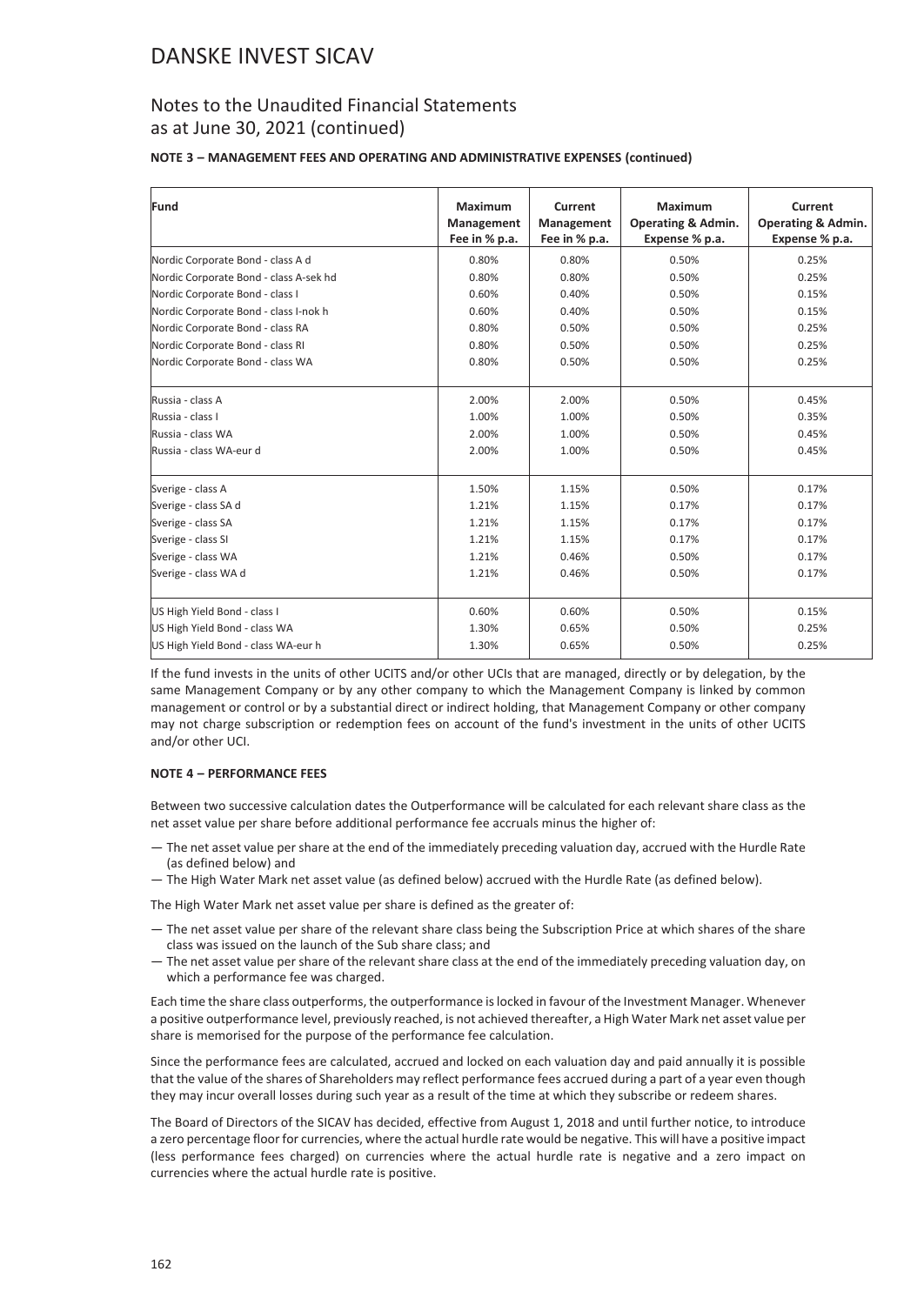### Notes to the Unaudited Financial Statements as at June 30, 2021 (continued)

#### **NOTE 5 – SUBSCRIPTION TAX**

Under current law and practice, the SICAV is liable, to an annual subscription tax of 0.05% except those funds or share classes, which may benefit from the lower rate of 0.01% as more fully described in article 174 of the 2010 Law. No such tax is due on the portion of assets of the fund invested in other Luxembourg UCITS or UCIs (if any) provided that such assets have already been subject to the subscription tax. This tax is payable quarterly and calculated on the basis of the fund's net assets at the end of the relevant quarter.

#### **NOTE 6 – SECURITIES LENDING AND COLLATERIZED SECURITIES**

The SICAV had entered into fully collateralized securities lending agreements through high quality financial institutions.

On June 30, 2021, the overall value of the collaterized securities amounted by the funds to:

|                                                    | Currency   | <b>Market Value of</b><br><b>Securities Lent</b> |
|----------------------------------------------------|------------|--------------------------------------------------|
| China                                              | <b>USD</b> | 4,045,433                                        |
| Danish Bond                                        | <b>DKK</b> | 0                                                |
| Danish Mortgage Bond                               | <b>DKK</b> | 0                                                |
| <b>Denmark Focus</b>                               | <b>DKK</b> | 0                                                |
| Eastern Europe                                     | <b>EUR</b> | 0                                                |
| <b>Emerging and Frontier Markets</b>               | <b>EUR</b> | 0                                                |
| <b>Emerging Markets Debt Hard Currency</b>         | <b>USD</b> | 29,456,773                                       |
| Euro Sustainable High Yield Bond                   | <b>EUR</b> | 291,181                                          |
| Europe                                             | <b>EUR</b> | 2,698,798                                        |
| Europe High Dividend                               | <b>EUR</b> | 0                                                |
| Europe Small Cap                                   | <b>EUR</b> | 0                                                |
| European Bond                                      | <b>EUR</b> | 102,835                                          |
| European Corporate Sustainable Bond                | <b>EUR</b> | 72,482,517                                       |
| Euro Investment Grade Corporate Bond               | <b>EUR</b> | 43,348,444                                       |
| <b>Global Emerging Markets</b>                     | <b>USD</b> | 16,930,451                                       |
| <b>Global Emerging Markets Small Cap</b>           | <b>USD</b> | 775,979                                          |
| <b>Global Inflation Linked Bond</b>                | <b>EUR</b> | 633,766                                          |
| <b>Global Inflation Linked Bond Short Duration</b> | <b>EUR</b> | 50,916,493                                       |
| Global Sustainable Future                          | <b>EUR</b> | 69,540,429                                       |
| India                                              | <b>USD</b> | 0                                                |
| Japan                                              | <b>JPY</b> | 0                                                |
| Nordic Corporate Bond                              | <b>EUR</b> | 195,163                                          |
| Russia                                             | <b>USD</b> | 0                                                |
| Sverige                                            | <b>SEK</b> | 578,130,412                                      |
| US High Yield Bond                                 | <b>USD</b> | 60,278                                           |

The transaction revenue amounts are included under the heading Income on Securities Lending in the Statement of Operations and Changes in Net Assets.

#### **NOTE 7 – FORWARD FOREIGN EXCHANGE CONTRACTS**

As at June 30, 2021, the following forward foreign exchange contracts were outstanding:

#### **Danish Mortgage Bond**

| Currency   | Purchase    | Currency   | <b>Sale</b> | <b>Maturity</b> | <b>Unrealised</b><br>gain/(loss)<br>(DKK) |
|------------|-------------|------------|-------------|-----------------|-------------------------------------------|
| <b>CHF</b> | 506,730     | <b>DKK</b> | 3,413,105   | 16/07/2021      | 21,959                                    |
| <b>DKK</b> | 27,410,852  | <b>EUR</b> | 3,685,387   | 16/07/2021      | 6,491                                     |
| <b>DKK</b> | 44,749,776  | <b>SEK</b> | 61,010,459  | 16/07/2021      | (46, 761)                                 |
| <b>DKK</b> | 67,469      | <b>CHF</b> | 10,000      | 16/07/2021      | (320)                                     |
| <b>DKK</b> | 43.756      | <b>NOK</b> | 59.000      | 16/07/2021      | 698                                       |
| <b>EUR</b> | 109.147.274 | <b>DKK</b> | 811,982,375 | 16/07/2021      | (368, 484)                                |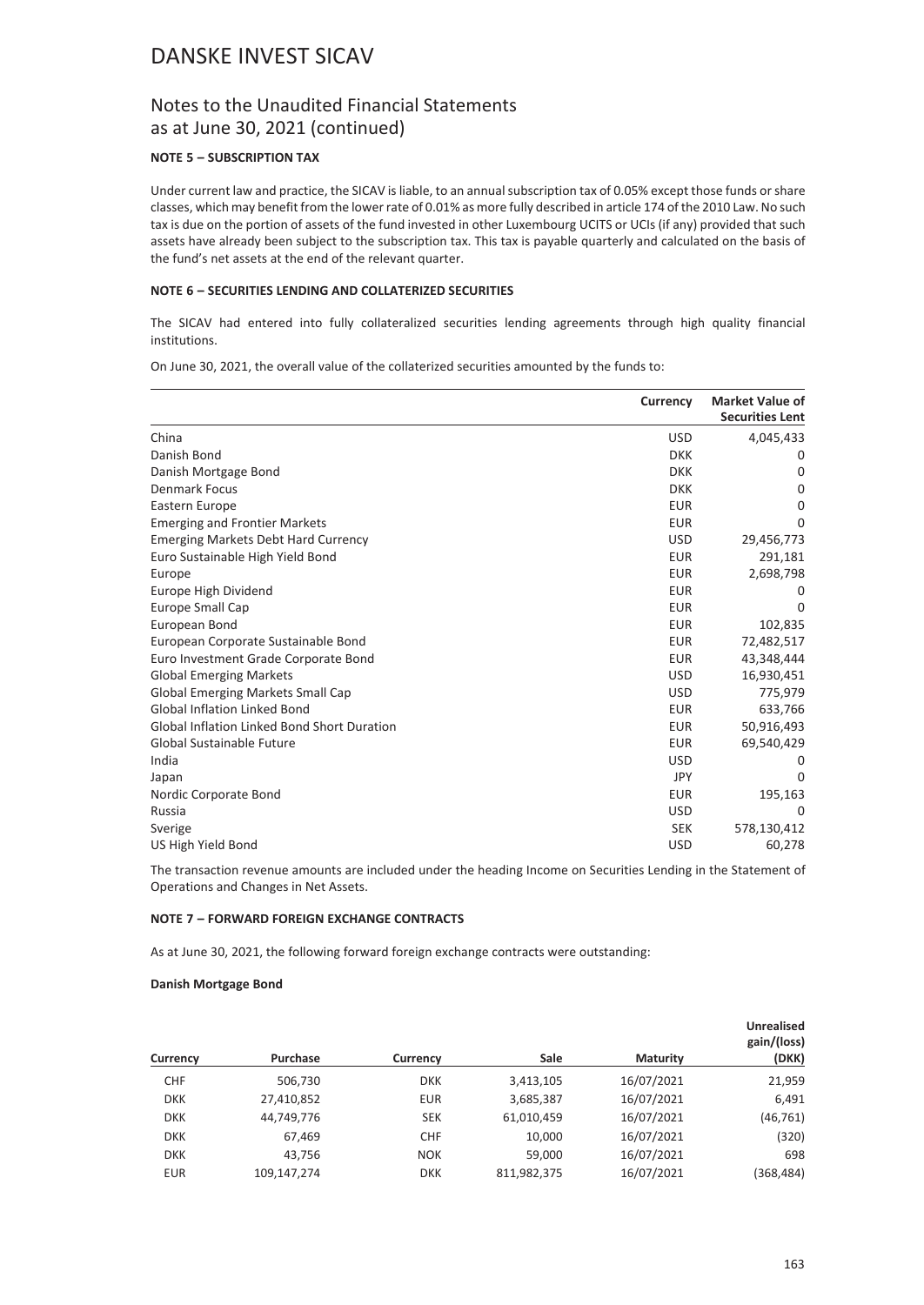## Notes to the Unaudited Financial Statements as at June 30, 2021 (continued)

#### **NOTE 7 – FORWARD FOREIGN EXCHANGE CONTRACTS (continued)**

#### **Danish Mortgage Bond (continued)**

| Currency   | Purchase      | Currency   | Sale        | <b>Maturity</b> | <b>Unrealised</b><br>gain/(loss)<br>(DKK) |
|------------|---------------|------------|-------------|-----------------|-------------------------------------------|
| <b>NOK</b> | 2,595,106     | <b>DKK</b> | 1,916,828   | 16/07/2021      | (22,908)                                  |
| <b>SEK</b> | 1,032,951,540 | <b>DKK</b> | 758,100,581 | 16/07/2021      | 337,372                                   |
|            |               |            |             |                 | (71, 953)                                 |

#### **Emerging Markets Debt Hard Currency**

| Currency   | Purchase    | Currency   | <b>Sale</b> | <b>Maturity</b> | <b>Unrealised</b><br>gain/(loss)<br>(USD) |
|------------|-------------|------------|-------------|-----------------|-------------------------------------------|
| <b>EUR</b> | 437,965,886 | <b>USD</b> | 525,939,618 | 16/07/2021      | (6,406,529)                               |
| <b>EUR</b> | 38,396      | <b>USD</b> | 46,010      | 19/07/2021      | (460)                                     |
| <b>SEK</b> | 42,936,361  | <b>USD</b> | 5,105,244   | 16/07/2021      | (84, 138)                                 |
| <b>USD</b> | 150,160,287 | <b>EUR</b> | 124,973,844 | 16/07/2021      | 1,910,640                                 |
| <b>USD</b> | 380,828     | <b>SEK</b> | 3,217,355   | 16/07/2021      | 4,581                                     |
| <b>USD</b> | 334,489     | JPY        | 36,350,000  | 16/07/2021      | 6,942                                     |
| <b>USD</b> | 17,799      | <b>SEK</b> | 150,849     | 19/07/2021      | 158                                       |

### **(4,568,806)**

#### **Euro Sustainable High Yield Bond**

| Currency   | Purchase | Currency   | Sale      | <b>Maturity</b> | <b>Unrealised</b><br>gain/(loss)<br>(EUR) |
|------------|----------|------------|-----------|-----------------|-------------------------------------------|
|            |          |            |           |                 |                                           |
| <b>EUR</b> | 24,557   | <b>NOK</b> | 247,000   | 16/07/2021      | 359                                       |
| <b>EUR</b> | 235,380  | <b>SEK</b> | 2,385,000 | 16/07/2021      | 260                                       |
| <b>EUR</b> | 946,663  | <b>USD</b> | 1,139,000 | 16/07/2021      | (13, 517)                                 |
| <b>EUR</b> | 269      | <b>DKK</b> | 2,000     | 16/07/2021      |                                           |
| <b>USD</b> | 411,500  | <b>EUR</b> | 340,035   | 16/07/2021      | 6,859                                     |

**(6,039)**

#### **European Bond**

| <b>Unrealised</b><br>gain/(loss)<br>(EUR) | <b>Maturity</b> | Sale       | Currency   | Purchase   | Currency   |
|-------------------------------------------|-----------------|------------|------------|------------|------------|
| 14,032                                    | 16/07/2021      | 11,743,000 | <b>NOK</b> | 1,164,449  | <b>EUR</b> |
| (117,099)                                 | 16/07/2021      | 8,064,015  | <b>EUR</b> | 81,118,667 | <b>NOK</b> |
| (103, 067)                                |                 |            |            |            |            |

#### **European Corporate Sustainable Bond**

| Currency   | Purchase    | Currency   | Sale          | <b>Maturity</b> | <b>Unrealised</b><br>gain/(loss)<br>(EUR) |
|------------|-------------|------------|---------------|-----------------|-------------------------------------------|
|            |             |            |               |                 |                                           |
| <b>DKK</b> | 545,511,018 | <b>EUR</b> | 73,332,616    | 16/07/2021      | 23,197                                    |
| <b>EUR</b> | 106,476,529 | <b>SEK</b> | 1,079,873,211 | 16/07/2021      | 19,237                                    |
| <b>EUR</b> | 5,916,485   | <b>USD</b> | 7,101,000     | 16/07/2021      | (69, 672)                                 |
| <b>EUR</b> | 36,509,902  | <b>NOK</b> | 367,265,620   | 16/07/2021      | 530,293                                   |
| <b>EUR</b> | 970         | <b>DKK</b> | 7.210         | 16/07/2021      | $\overline{\phantom{a}}$                  |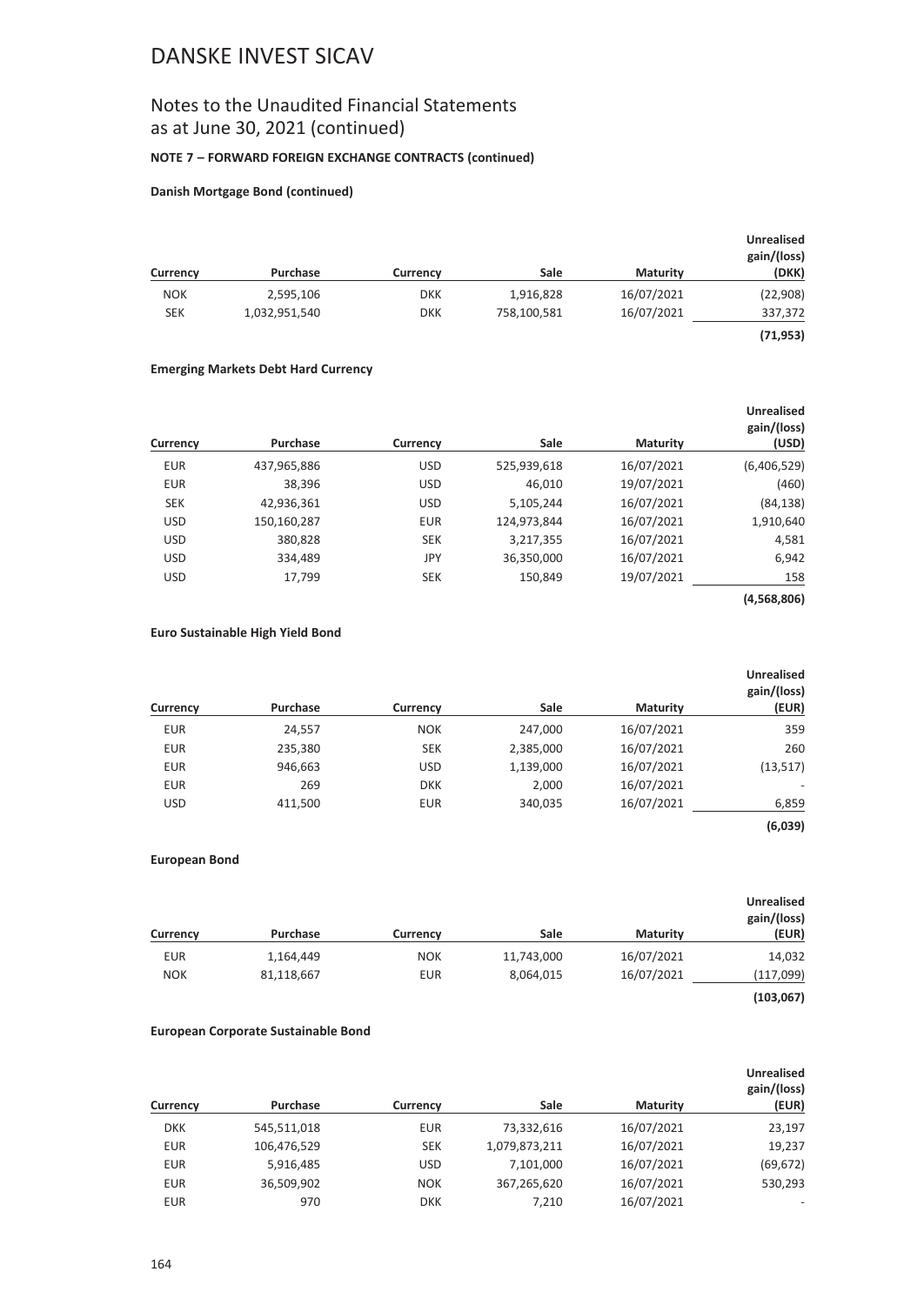### Notes to the Unaudited Financial Statements as at June 30, 2021 (continued)

#### **NOTE 7 – FORWARD FOREIGN EXCHANGE CONTRACTS (continued)**

#### **European Corporate Sustainable Bond (continued)**

| Currency   | Purchase      | Currency   | Sale        | <b>Maturity</b> | Unrealised<br>gain/(loss)<br>(EUR) |
|------------|---------------|------------|-------------|-----------------|------------------------------------|
| <b>NOK</b> | 238,878,662   | <b>EUR</b> | 23,746,939  | 16/07/2021      | (344, 820)                         |
| <b>SEK</b> | 2,857,094,500 | <b>EUR</b> | 281,707,289 | 16/07/2021      | (45, 930)                          |
|            |               |            |             |                 | 112,305                            |

#### **Euro Investment Grade Corporate Bond**

|            |               |            |             |                 | <b>Unrealised</b><br>gain/(loss) |
|------------|---------------|------------|-------------|-----------------|----------------------------------|
| Currency   | Purchase      | Currency   | Sale        | <b>Maturity</b> | (EUR)                            |
| <b>EUR</b> | 640.713       | <b>NOK</b> | 6,455,342   | 16/07/2021      | 8,310                            |
| <b>EUR</b> | 14,608,288    | <b>SEK</b> | 147,952,769 | 16/07/2021      | 22,639                           |
| <b>NOK</b> | 2,010,780,649 | <b>EUR</b> | 199,814,954 | 16/07/2021      | (2,825,696)                      |
| <b>SEK</b> | 1,383,033,099 | <b>EUR</b> | 136,402,777 | 16/07/2021      | (59,026)                         |
|            |               |            |             |                 | (2,853,773)                      |

#### **Global Emerging Markets**

|            |           |            |         |                 | <b>Unrealised</b><br>(loss) |
|------------|-----------|------------|---------|-----------------|-----------------------------|
| Currency   | Purchase  | Currency   | Sale    | <b>Maturity</b> | (USD)                       |
| <b>HKD</b> | 1,705,368 | <b>USD</b> | 219,639 | 02/07/2021      | (27                         |
|            |           |            |         |                 | (27)                        |

#### **Global Inflation Linked Bond**

| Currency   | Purchase  | Currency   | Sale       | <b>Maturity</b> | <b>Unrealised</b><br>gain/(loss)<br>(EUR) |
|------------|-----------|------------|------------|-----------------|-------------------------------------------|
| <b>AUD</b> | 7,000     | <b>EUR</b> | 4,449      | 09/07/2021      | (25)                                      |
| <b>AUD</b> | 65,673    | <b>USD</b> | 50,000     | 09/07/2021      | (607)                                     |
| CAD        | 6,000     | <b>EUR</b> | 3,993      | 09/07/2021      | 93                                        |
| CAD        | 151,760   | <b>USD</b> | 122,725    | 09/07/2021      | (28)                                      |
| CAD        | 13,081    | <b>NZD</b> | 15,000     | 09/07/2021      | 86                                        |
| CAD        | 1,868     | <b>AUD</b> | 2,000      | 09/07/2021      | 8                                         |
| <b>EUR</b> | 2,720,612 | GBP        | 2,344,000  | 09/07/2021      | (11,038)                                  |
| EUR        | 312,619   | JPY        | 40,859,000 | 09/07/2021      | 1,772                                     |
| <b>EUR</b> | 33,719    | <b>SEK</b> | 346,000    | 09/07/2021      | (492)                                     |
| <b>EUR</b> | 179,329   | <b>AUD</b> | 280,000    | 09/07/2021      | 2,338                                     |
| <b>EUR</b> | 408,016   | <b>NZD</b> | 691,000    | 09/07/2021      | 1,590                                     |
| <b>EUR</b> | 184,226   | CAD        | 276,000    | 09/07/2021      | (3,741)                                   |
| <b>EUR</b> | 4,092,990 | <b>USD</b> | 4,878,370  | 09/07/2021      | (16, 513)                                 |
| GBP        | 153,700   | <b>EUR</b> | 178,612    | 09/07/2021      | 507                                       |
| GBP        | 4,910     | <b>USD</b> | 6,883      | 09/07/2021      | (76)                                      |
| <b>NZD</b> | 9,000     | <b>EUR</b> | 5,306      | 09/07/2021      | (12)                                      |
| <b>USD</b> | 527,959   | <b>EUR</b> | 439,982    | 09/07/2021      | 4,766                                     |
| <b>USD</b> | 153,043   | CAD        | 187,000    | 09/07/2021      | 1,568                                     |
| <b>USD</b> | 41,662    | GBP        | 30,000     | 09/07/2021      | 135                                       |
|            |           |            |            |                 | (19, 669)                                 |

165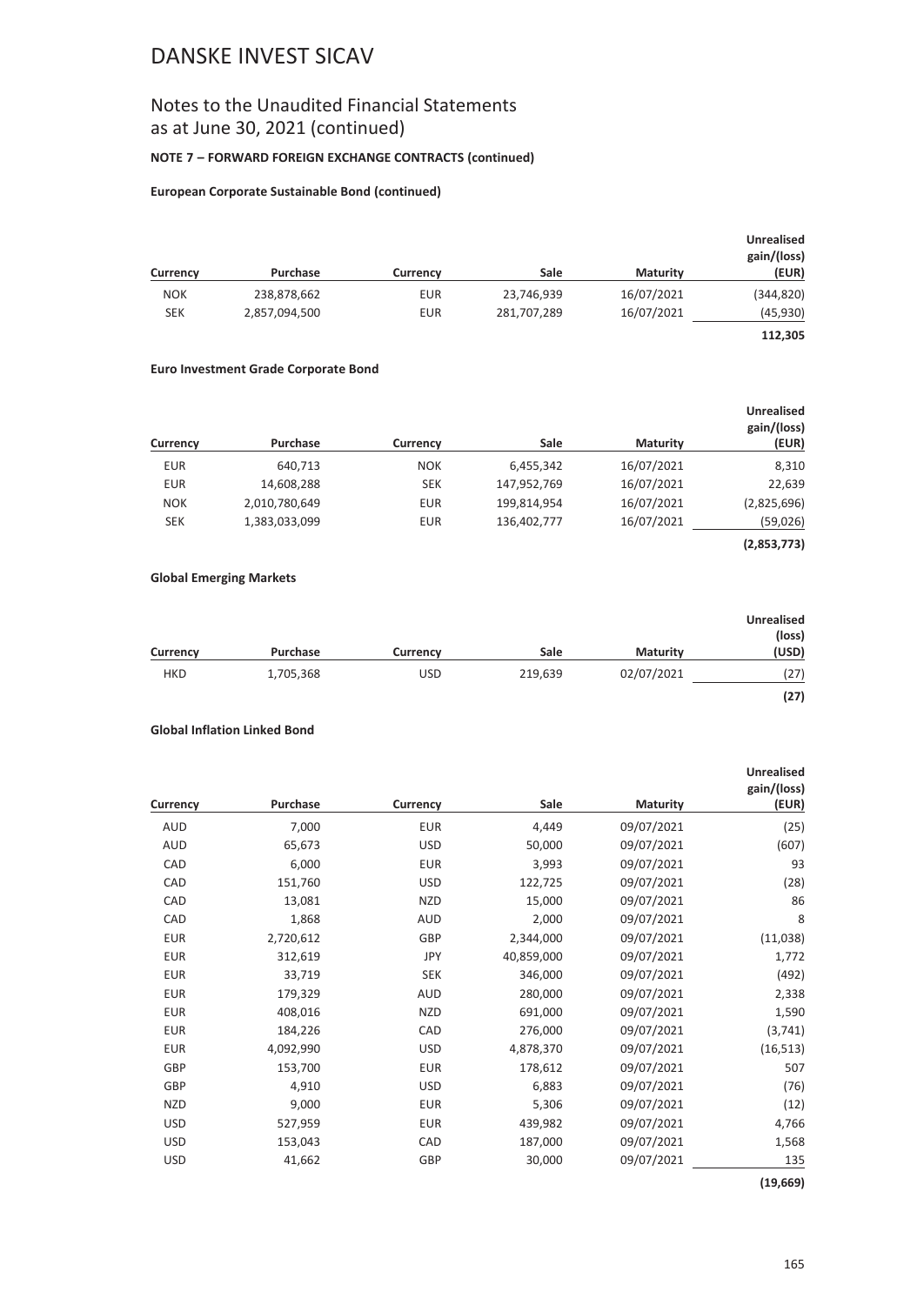## Notes to the Unaudited Financial Statements as at June 30, 2021 (continued)

#### **NOTE 7 – FORWARD FOREIGN EXCHANGE CONTRACTS (continued)**

#### **Global Inflation Linked Bond Short Duration**

| Currency   | Purchase    | Currency   | Sale        | <b>Maturity</b> | <b>Unrealised</b><br>gain/(loss)<br>(EUR) |
|------------|-------------|------------|-------------|-----------------|-------------------------------------------|
| AUD        | 295,000     | <b>EUR</b> | 187,341     | 09/07/2021      | (868)                                     |
| AUD        | 958,694     | <b>USD</b> | 730,000     | 09/07/2021      | (8,949)                                   |
| CAD        | 4,708,997   | <b>USD</b> | 3,808,353   | 09/07/2021      | (1, 118)                                  |
| CAD        | 46,000      | <b>EUR</b> | 31,022      | 09/07/2021      | 305                                       |
| CAD        | 315,279     | <b>SEK</b> | 2,160,000   | 09/07/2021      | 1,144                                     |
| <b>EUR</b> | 4,576,571   | CAD        | 6,797,000   | 09/07/2021      | (52, 459)                                 |
| <b>EUR</b> | 159,340,304 | <b>USD</b> | 191,521,106 | 09/07/2021      | (1,995,846)                               |
| <b>EUR</b> | 9,183,133   | <b>NZD</b> | 15,449,000  | 09/07/2021      | 96,483                                    |
| <b>EUR</b> | 4,026,286   | <b>AUD</b> | 6,278,000   | 09/07/2021      | 57,920                                    |
| <b>EUR</b> | 3,851,857   | JPY        | 503,458,000 | 09/07/2021      | 21,645                                    |
| <b>EUR</b> | 27,195,171  | GBP        | 23,524,000  | 09/07/2021      | (219, 237)                                |
| <b>EUR</b> | 961,197     | <b>SEK</b> | 9,786,000   | 09/07/2021      | (6,408)                                   |
| GBP        | 169,000     | <b>EUR</b> | 194,332     | 09/07/2021      | 2,618                                     |
| JPY        | 17,275,000  | EUR        | 130,654     | 09/07/2021      | 771                                       |
| NZD        | 475,000     | <b>EUR</b> | 281,176     | 09/07/2021      | (1,794)                                   |
| <b>SEK</b> | 274,000     | <b>EUR</b> | 27,006      | 09/07/2021      | 86                                        |
| <b>USD</b> | 11,958,844  | <b>EUR</b> | 9,926,698   | 09/07/2021      | 147,334                                   |
| <b>USD</b> | 4,680,000   | <b>JPY</b> | 508,488,833 | 09/07/2021      | 73,911                                    |

### **(1,884,462)**

#### **Nordic Corporate Bond**

| <b>Unrealised</b><br>gain/(loss)<br>(EUR) | <b>Maturity</b> | Sale       | Currency   | <b>Purchase</b> | Currency   |
|-------------------------------------------|-----------------|------------|------------|-----------------|------------|
| 4                                         | 16/07/2021      | 41,951     | <b>EUR</b> | 312,000         | <b>DKK</b> |
| 26,368                                    | 16/07/2021      | 18,322,000 | <b>NOK</b> | 1,821,305       | <b>EUR</b> |
| (2,876)                                   | 16/07/2021      | 295,000    | <b>USD</b> | 245.809         | <b>EUR</b> |
| 4,782                                     | 16/07/2021      | 84,579,000 | <b>SEK</b> | 8,342,844       | <b>EUR</b> |
| (350)                                     | 16/07/2021      | 8,655,000  | <b>DKK</b> | 1,163,504       | <b>EUR</b> |
| (131, 194)                                | 16/07/2021      | 9,669,467  | <b>EUR</b> | 97,362,540      | <b>NOK</b> |
| (270)                                     | 16/07/2021      | 840,124    | <b>EUR</b> | 8,519,246       | <b>SEK</b> |
| 87                                        | 16/07/2021      | 3,285      | <b>EUR</b> | 4,000           | <b>USD</b> |
| (103, 449)                                |                 |            |            |                 |            |

#### **US High Yield Bond**

| <b>Unrealised</b><br>gain/(loss)<br>(USD) | <b>Maturity</b> | Sale       | Currency   | Purchase  | Currency   |
|-------------------------------------------|-----------------|------------|------------|-----------|------------|
|                                           |                 |            |            |           |            |
| (87, 616)                                 | 16/07/2021      | 10,164,399 | <b>USD</b> | 8,468,795 | <b>EUR</b> |
| 2,506                                     | 16/07/2021      | 110,533    | <b>EUR</b> | 134,028   | USD        |
| (85, 110)                                 |                 |            |            |           |            |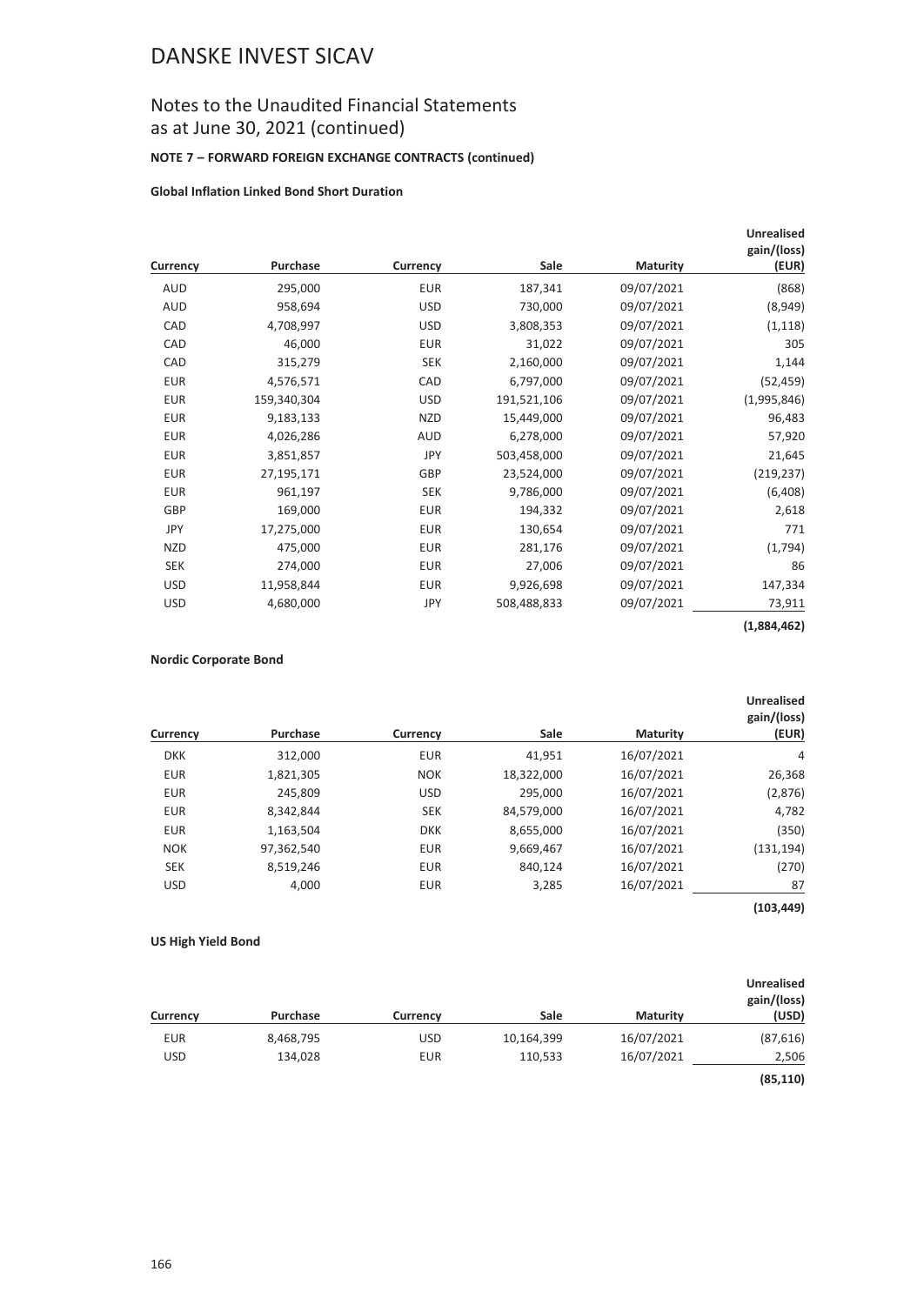### Notes to the Unaudited Financial Statements as at June 30, 2021 (continued)

#### **NOTE 8 – FUTURES CONTRACTS**

As at June 30, 2021, the following futures contracts were outstanding:

#### **Emerging Markets Debt Hard Currency**

| Type         | Currency   | Contracts                     | contracts | Number of Commitment<br>(USD) | <b>Maturity Date</b> | Unrealised<br>gain/(loss)<br>(USD) |
|--------------|------------|-------------------------------|-----------|-------------------------------|----------------------|------------------------------------|
| <b>SALE</b>  | <b>EUR</b> | EURO BUXL 30 Y BND            | (60)      | (6,533,716)                   | 10/09/2021           | (251,885)                          |
| <b>SALE</b>  | <b>EUR</b> | <b>EURO SCHATZ</b>            | (135)     | (16,936,609)                  | 10/09/2021           | 1,600                              |
| <b>SALE</b>  | <b>EUR</b> | EURO-BOBL                     | (300)     | (36,580,271)                  | 10/09/2021           | (39, 135)                          |
| <b>SALE</b>  | <b>EUR</b> | EURO-BUND                     | (215)     | (26, 107, 500)                | 10/09/2021           | (265, 167)                         |
| PURCHASE USD |            | <b>10 YEAR US</b>             | 80        | 7,777,600                     | 30/09/2021           | 167,500                            |
| PURCHASE USD |            | <b>10Y TREASURY NOTES USA</b> | 210       | 19,588,800                    | 30/09/2021           | 91,971                             |
| PURCHASE USD |            | <b>US LONG BOND</b>           | 190       | 16,185,150                    | 30/09/2021           | 719,922                            |
| PURCHASE USD |            | <b>US ULTRA BOND</b>          | 200       | 16,412,000                    | 30/09/2021           | 1,376,716                          |
| PURCHASE USD |            | 2YR NOTE (CBT)                | 110       | 21,920,800                    | 05/10/2021           | (44, 688)                          |
| PURCHASE USD |            | <b>5Y TREASURY NOTES USA</b>  | 120       | 11,760,000                    | 05/10/2021           | (51, 562)                          |
|              |            |                               |           |                               |                      | 1,705,272                          |

#### **Euro Sustainable High Yield Bond**

| <b>Type</b>  | Currency | Contracts   | contracts | Number of Commitment<br>(EUR) | <b>Maturity Date</b> | Unrealised<br>gain<br>(EUR) |
|--------------|----------|-------------|-----------|-------------------------------|----------------------|-----------------------------|
| PURCHASE EUR |          | EURO SCHATZ |           | 211.580                       | 10/09/2021           | 40                          |
| PURCHASE EUR |          | EURO-BOBL   |           | 102.820                       | 10/09/2021           | 70                          |
| PURCHASE EUR |          | EURO-BUND   |           | 204.790                       | 10/09/2021           | 2,080                       |
|              |          |             |           |                               |                      | 2,190                       |

#### **European Bond**

| Type         | Currency | Contracts          | contracts | Number of Commitment<br>(EUR) | <b>Maturity Date</b> | Unrealised<br>gain<br>(EUR) |
|--------------|----------|--------------------|-----------|-------------------------------|----------------------|-----------------------------|
| PURCHASE EUR |          | EURO BUXL 30 Y BND | 11        | 1.010.075                     | 10/09/2021           | 38,693                      |
| SALE         | EUR      | EURO-BOBL          | (3)       | (308, 460)                    | 10/09/2021           | 530                         |
| PURCHASE EUR |          | EURO-BUND          | 11        | 1.126.345                     | 10/09/2021           | 9,927                       |
|              |          |                    |           |                               |                      | 49,150                      |

#### **European Corporate Sustainable Bond**

|          | Type Currency | Contracts |                        | Number of Commitment<br>(EUR) Maturity Date | Unrealised<br>(loss)<br>(EUR) |
|----------|---------------|-----------|------------------------|---------------------------------------------|-------------------------------|
| SALE EUR |               | EURO-BUND | $(555)$ $(56,829,225)$ | 10/09/2021                                  | (538, 650)                    |
|          |               |           |                        |                                             | (538, 650)                    |

#### **Euro Investment Grade Corporate Bond**

| Type         | Currency | Contracts          | contracts | Number of Commitment<br>(EUR) | Maturity Date gain/(loss) | Unrealised<br>(EUR) |
|--------------|----------|--------------------|-----------|-------------------------------|---------------------------|---------------------|
| PURCHASE EUR |          | EURO BUXL 30 Y BND | 57        | 5.234.025                     | 10/09/2021                | 187,696             |
| PURCHASE EUR |          | EURO-BOBL          | 96        | 9.870.720                     | 10/09/2021                | (2,950)             |
| PURCHASE EUR |          | EURO-BUND          | 42        | 4.300.590                     | 10/09/2021                | 15,040              |
|              |          |                    |           |                               |                           | 199,786             |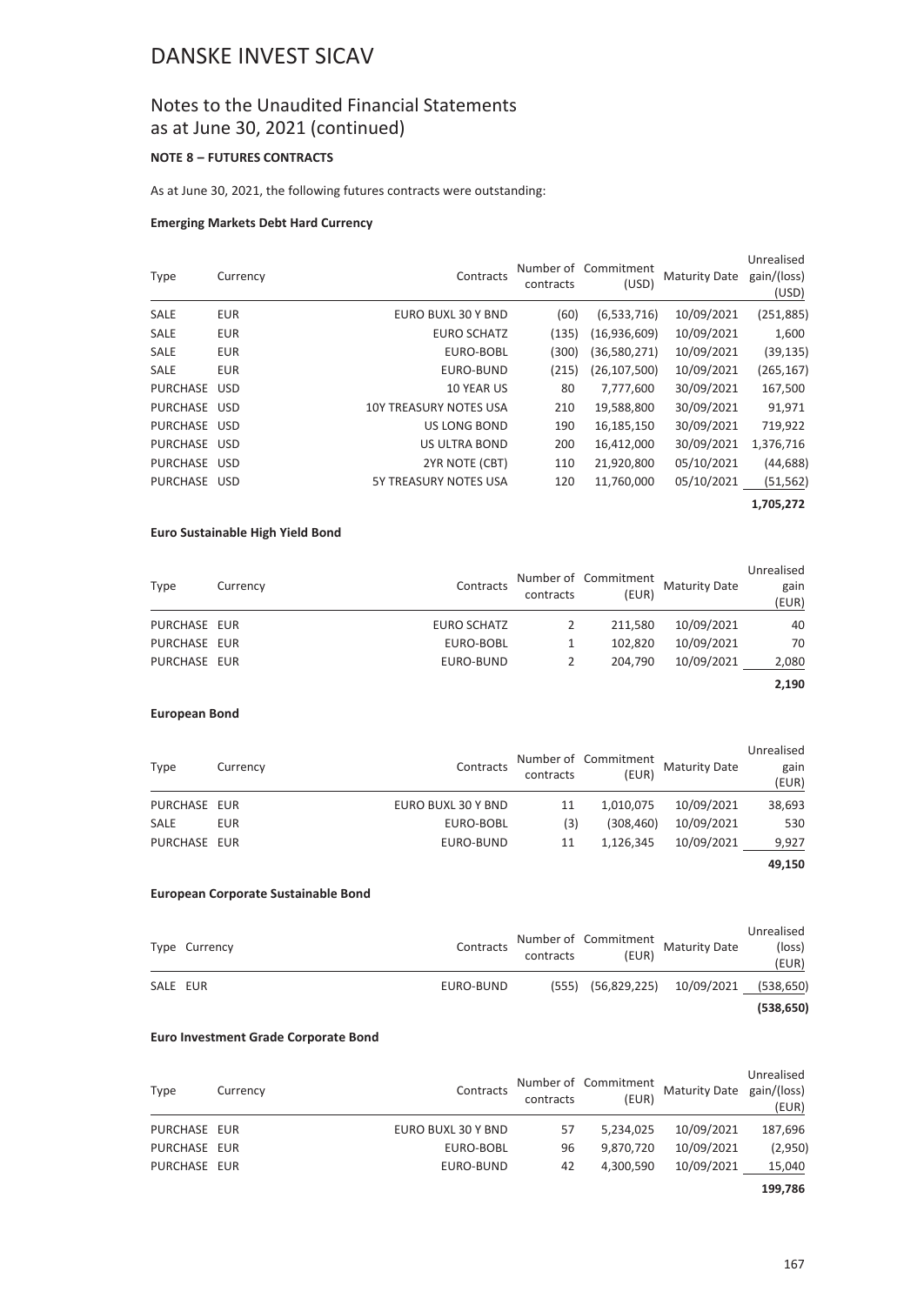### Notes to the Unaudited Financial Statements as at June 30, 2021 (continued)

### **NOTE 9 – DIVIDEND DISTRIBUTIONS**

The following amounts per share were paid out of the funds to distributing share class Shareholders during 2021.

|                                                      |                 | Amount    |                    | <b>Ex-Dividend</b>                        | Payment |
|------------------------------------------------------|-----------------|-----------|--------------------|-------------------------------------------|---------|
| Fund / share class                                   | <b>Currency</b> | per Share | <b>Record Date</b> | Date                                      | Date    |
| Danish Bond Class A d                                | <b>DKK</b>      | 1.16      | April 23, 2021     | April 26, 2021 April 28, 2021             |         |
| Danish Mortgage Bond Class A d                       | <b>DKK</b>      | 1.02      | April 23, 2021     | April 26, 2021 April 28, 2021             |         |
| Danish Mortgage Bond Class I-eur h d                 | <b>EUR</b>      | 0.11      | April 23, 2021     | April 26, 2021 April 28, 2021             |         |
| Emerging Markets Debt Hard Currency Class I-eur h d  | <b>EUR</b>      | 0.24      | April 23, 2021     | April 26, 2021 April 28, 2021             |         |
| Euro Sustainable High Yield Bond Class A d           | <b>EUR</b>      | 0.11      | April 23, 2021     | April 26, 2021 April 28, 2021             |         |
| European Bond Class A d                              | <b>EUR</b>      | 0.24      | April 23, 2021     | April 26, 2021 April 28, 2021             |         |
| European Corporate Sustainable Bond Class A d        | <b>EUR</b>      | 0.10      | April 23, 2021     | April 26, 2021 April 28, 2021             |         |
| European Corporate Sustainable Bond Class A-sek h d  | <b>SEK</b>      | 0.99      | April 23, 2021     | April 26, 2021 April 28, 2021             |         |
| European Corporate Sustainable Bond Class I-dkk h d  | <b>DKK</b>      | 0.99      | April 23, 2021     | April 26, 2021 April 28, 2021             |         |
| European Corporate Sustainable Bond Class WI-sek h d | <b>SEK</b>      | 0.99      | April 23, 2021     | April 26, 2021 April 28, 2021             |         |
| Global Inflation Linked Bond Class A d               | <b>EUR</b>      | 0.45      | April 23, 2021     | April 26, 2021 April 28, 2021             |         |
| Nordic Corporate Bond Class A-sek d h                | <b>SEK</b>      | 0.97      | April 23, 2021     | April 26, 2021 April 28, 2021             |         |
| Sverige Class SA d                                   | <b>SEK</b>      | 183.98    |                    | June 17, 2021 June 18, 2021 June 24, 2021 |         |

#### **NOTE 10 – POST BALANCE SHEET EVENTS**

As of July 30, 2021 the marketing of the following funds will cease in Austria and the agreement with the Austrian information and paying agent will terminate.

Danish Mortgage Bond Denmark Focus Eastern Europe Emerging and Frontier Markets Emerging Markets Debt Hard Currency Euro Investment Grade Corporate Bond Euro Sustainable High Yield Bond Europe Europe High Dividend Europe Small Cap European Corporate Sustainable Bond Russia

As of July 30, 2021 the marketing of the following funds will cease in Germany.

China Danish Bond Denmark Focus Emerging and Frontier Markets Euro Sustainable High Yield Bond European Bond Global Emerging Markets India Japan Nordic Corporate Bond Russia Sverige Eastern Europe European Corporate Sustainable Bond Global Emerging Markets Small Cap Global Inflation Linked Bond Short Duration Global Sustainable Future US High Yield Bond.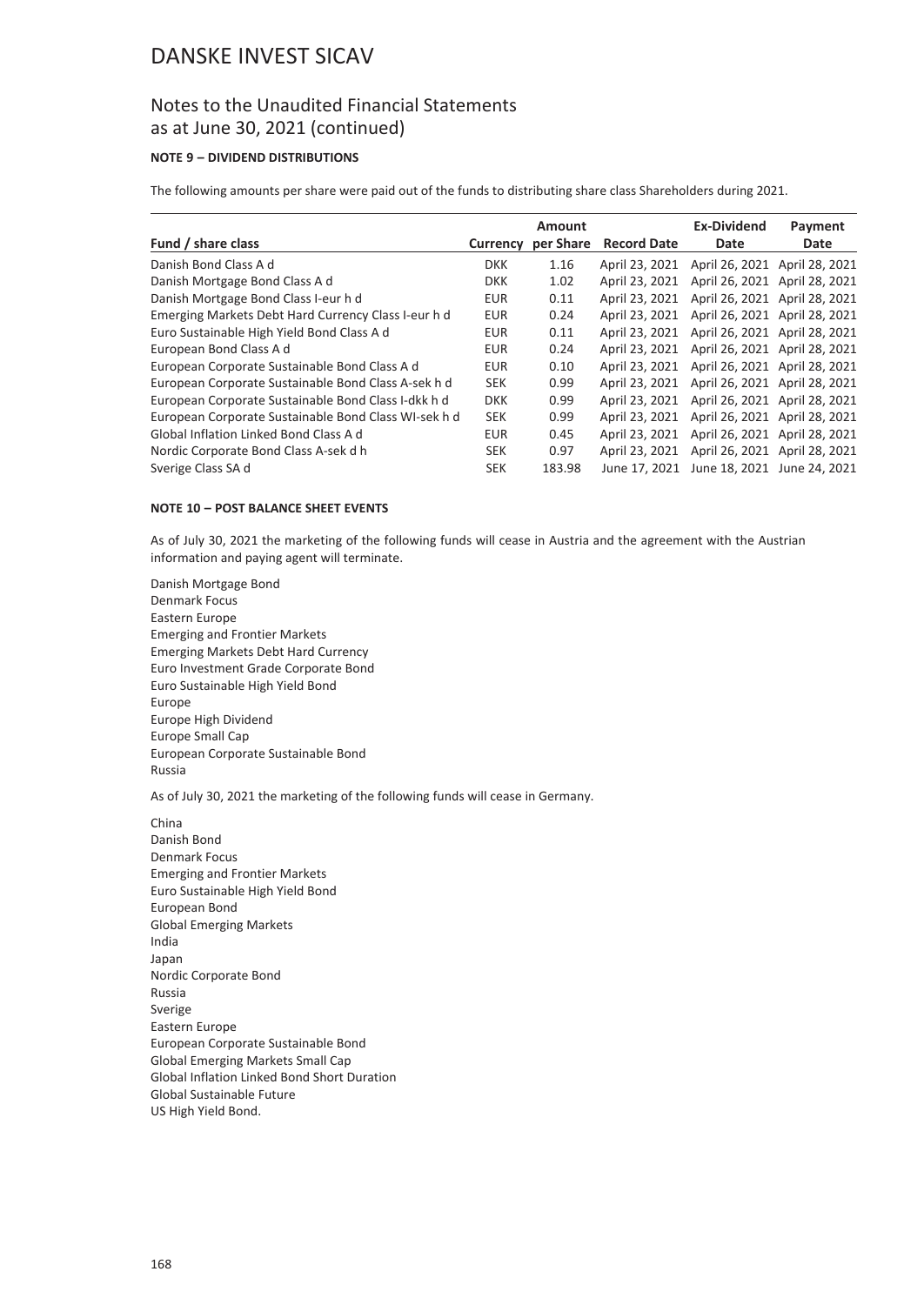# INFORMATION FOR INVESTORS IN SWITZERLAND (unaudited)

### as at June 30, 2021

1) Danske Invest SICAV - Total Expense Ratio (TER) as per June 30, 2021

The Total Expense Ratio is calculated as the sum of the management fees and operating and administrative expenses as described in note 3 and the subscription tax as described in note 5.

|                                                     |                      |                  | <b>TER</b><br>excluding<br>Performance Performance | TER<br>including |
|-----------------------------------------------------|----------------------|------------------|----------------------------------------------------|------------------|
| <b>Fund Name</b>                                    | <b>Base Currency</b> | <b>Isin Code</b> | fee                                                | fee              |
| China<br>China Class A                              | <b>USD</b>           | LU0178668348     | 2.15%                                              |                  |
|                                                     |                      |                  |                                                    |                  |
| <b>Danish Bond</b>                                  | <b>DKK</b>           |                  |                                                    |                  |
| Danish Bond Class A                                 |                      | LU0012089180     | 1.07%                                              |                  |
| Danish Bond Class A d                               |                      | LU0012089008     | 1.07%                                              |                  |
| Danish Bond Class WA                                |                      | LU1678977544     | 0.67%                                              |                  |
| Danish Mortgage Bond                                | <b>DKK</b>           |                  |                                                    |                  |
| Danish Mortgage Bond Class A                        |                      | LU0080347536     | 1.07%                                              |                  |
| Danish Mortgage Bond Class A d                      |                      | LU0158165976     | 1.07%                                              |                  |
| Danish Mortgage Bond Class A-eur h                  |                      | LU0739644747     | 1.07%                                              |                  |
| Danish Mortgage Bond Class A-nok h                  |                      | LU0332084721     | 1.07%                                              |                  |
| Danish Mortgage Bond Class A-sek h                  |                      | LU0332084994     | 1.07%                                              |                  |
| Danish Mortgage Bond Class I                        |                      | LU0249648097     | 0.33%                                              |                  |
| Danish Mortgage Bond Class I-chf h                  |                      | LU1866971622     | 0.33%                                              |                  |
| Danish Mortgage Bond Class I-eur h                  |                      | LU1567658643     | 0.33%                                              |                  |
| Danish Mortgage Bond Class I-eur hd                 |                      | LU1765873424     | 0.33%                                              |                  |
| Danish Mortgage Bond Class WA                       |                      | LU1678977973     | 0.67%                                              |                  |
| Danish Mortgage Bond Class WA-eur h                 |                      | LU1678978435     | 0.67%                                              |                  |
| Danish Mortgage Bond Class WI-sek h                 |                      | LU1678978351     | 0.63%                                              |                  |
| <b>Denmark Focus</b>                                | <b>DKK</b>           |                  |                                                    |                  |
| Denmark Focus Class A                               |                      | LU0012195615     | 1.77%                                              |                  |
| Denmark Focus Class I                               |                      | LU0249648923     | 0.78%                                              |                  |
| Denmark Focus Class RA                              |                      | LU1542185134     | 1.02%                                              |                  |
| Denmark Focus Class RI                              |                      | LU1542185217     | 0.93%                                              |                  |
| Denmark Focus Class WA                              |                      | LU1687330461     | 1.02%                                              |                  |
| Denmark Focus Class WI                              |                      | LU1561550713     | 0.98%                                              |                  |
| Eastern Europe                                      | <b>EUR</b>           |                  |                                                    |                  |
| Eastern Europe Class A                              |                      | LU0727216755     | 1.95%                                              |                  |
| Eastern Europe Class I                              |                      | LU0727216912     | 1.11%                                              |                  |
| Eastern Europe Class WA                             |                      | LU1678979086     | 1.25%                                              |                  |
| Eastern Europe Class WA d                           |                      | LU2164670510     | 1.25%                                              |                  |
| <b>Emerging and Frontier Markets</b>                | <b>EUR</b>           |                  |                                                    |                  |
| <b>Emerging and Frontier Markets Class A</b>        |                      | LU1116403194     | 2.30%                                              |                  |
| Emerging and Frontier Markets Class A-dkk           |                      | LU1204910597     | 2.30%                                              |                  |
| <b>Emerging and Frontier Markets Class A-nok</b>    |                      | LU1204910753     | 2.30%                                              |                  |
| Emerging and Frontier Markets Class A-sek           |                      | LU1204910670     | 2.30%                                              |                  |
| <b>Emerging and Frontier Markets Class I</b>        |                      | LU1116403350     | 1.86%                                              |                  |
| Emerging and Frontier Markets Class WA              |                      | LU1678980258     | 2.00%                                              |                  |
| <b>Emerging Markets Debt Hard Currency</b>          | <b>USD</b>           |                  |                                                    |                  |
| Emerging Markets Debt Hard Currency Class A         |                      | LU1204910837     | 1.50%                                              |                  |
| <b>Emerging Markets Debt Hard Currency Class I</b>  |                      | LU1204911488     | 0.76%                                              |                  |
| Emerging Markets Debt Hard Currency Class I-eur h   |                      | LU1204911561     | 0.76%                                              |                  |
| Emerging Markets Debt Hard Currency Class I-eur h d |                      | LU2100802102     | 0.76%                                              |                  |
| Emerging Markets Debt Hard Currency Class I-sek h   |                      | LU2125474416     | 0.76%                                              |                  |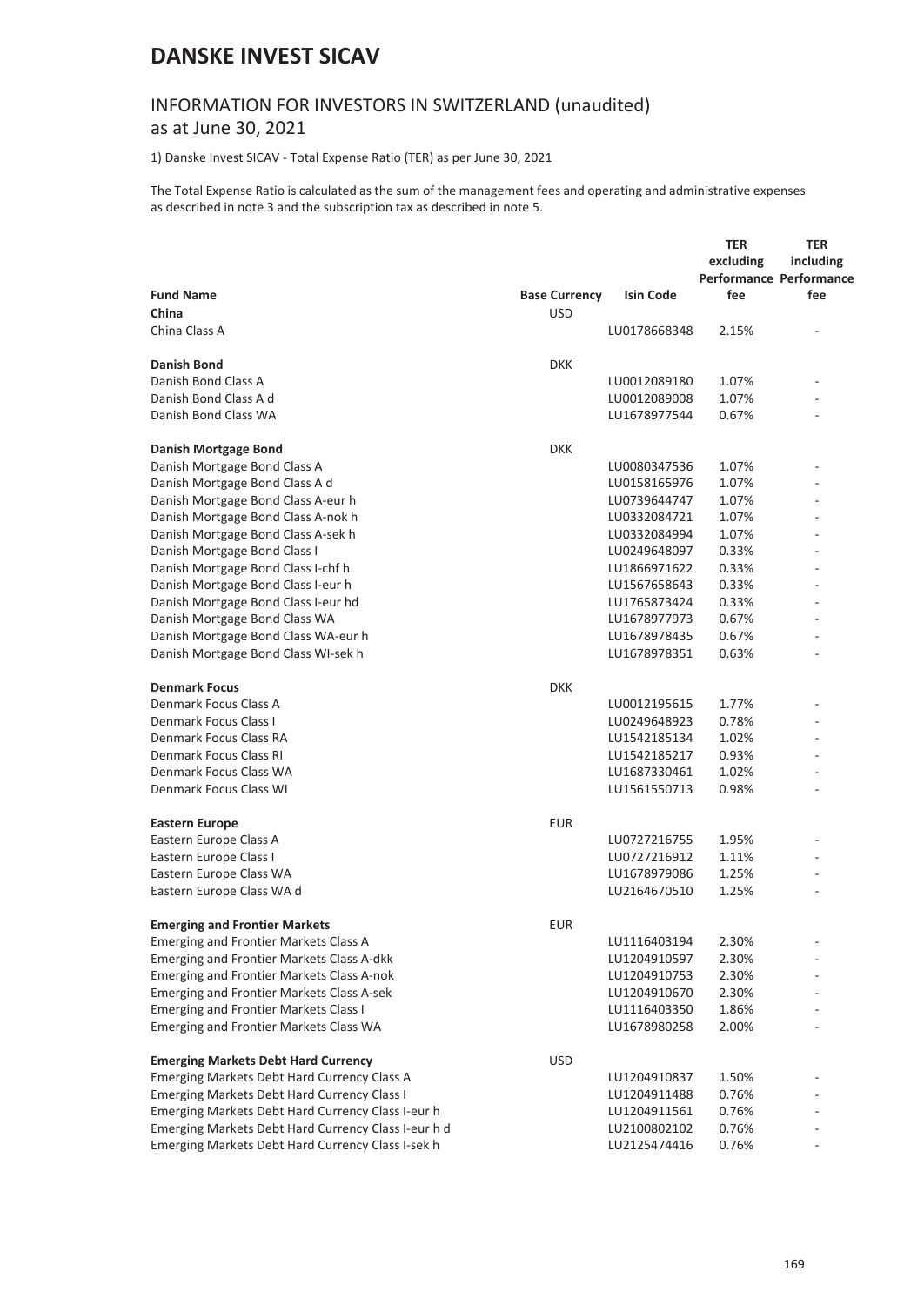### INFORMATION FOR INVESTORS IN SWITZERLAND (unaudited) as at June 30, 2021 (continued)

**Fund Name**<br>Emerging Markets Debt Hard Currency Class WA<br>LU1678980688 **TER excluding Performance Performance fee**<br>0.90% **TER including fee** Emerging Markets Debt Hard Currency Class WA<br>
Emerging Markets Debt Hard Currency Class WA-eur h<br>
LU1678980845 0.90% Emerging Markets Debt Hard Currency Class WA-eur h **Euro Sustainable High Yield Bond EUR** Euro Sustainable High Yield Bond Class A Lund LU0923469943 1.27% Euro Sustainable High Yield Bond Class A d LU1204911728 1.27% Euro Sustainable High Yield Bond Class I Lunch 2003 1000023470016 0.58% Euro Sustainable High Yield Bond Class RI Luncom and Multimateurs and LU1542186454 0.83% Euro Sustainable High Yield Bond Class WA LU1687330628 0.87% - **Europe** EUR Europe Class A 200727217050 1.77% - 2018 2019 1.77% - 2019 2019 1.77% - 2019 2019 1.77% - 2019 2019 2019 2019<br>Europe Class I LU0727217134 Europe Class SA-sek LU1891308568 1.53% - Europe Class SI-sek LU1891308998 1.53% - Europe Class WA **LU1687330891** 1.17% Europe Class WA-sek LU2164670783 1.07% - Europe Class WI-sek LU2164670866 1.03% - **Europe High Dividend** EUR Europe High Dividend Class A LU0123484957 1.87% Europe High Dividend Class I Lunch 2002/04/214740 1.03% Europe High Dividend Class WA Lunder Control 2008 2014 11:00 2014 201678984672 1.17% - Europe High Dividend Class WA<br>Europe High Dividend Class WA-sek Europe High Dividend Class WA-sek LU1953807671 1.17% **Europe Small Cap EUR** Europe Small Cap Class A **LU0123485178** 1.90% Europe Small Cap Class A-nok **A-noise Community** Control 2008 - CU1916064774 1.90% Europe Small Cap Class A-sek **LU1916064857** 1.90% Europe Small Cap Class I LU0249699918 1.06% Europe Small Cap Class WA **LU1687331196** 1.20% **European Bond** EUR European Bond Class A Contract A LU0088125439 1.10% - 1.10% - 1.10% - 1.10% - 1.10% - 1.10% - 1.10% - 1.10% - 1 European Bond Class A d **LU0012089263** 1.10% European Bond Class A-nok h and the state of the control of the LU0178669825 1.10% - 1.10% European Bond Class WA **European Bond Class WA** LU1678994127 0.70% **European Corporate Sustainable Bond EUR** European Corporate Sustainable Bond Class A Luis 2008 1.10% - LU1399304283 1.10% European Corporate Sustainable Bond Class A d
LU1399304366
1.10% European Corporate Sustainable Bond Class A-nok h LU1399305173 1.10% European Corporate Sustainable Bond Class A-sek h LU1399304879 1.10%<br>European Corporate Sustainable Bond Class A-sek h d LU1399305090 1.10% European Corporate Sustainable Bond Class A-sek h d LU1399305090 1.10% European Corporate Sustainable Bond Class I<br>
European Corporate Sustainable Bond Class I-dkk h d<br>
LU1399305686 0.56% European Corporate Sustainable Bond Class I-dkk h d LU1399305686 0.56% European Corporate Sustainable Bond Class I-nok h LU1399305926 0.56% European Corporate Sustainable Bond Class I-sek h LU1399305769 0.56% European Corporate Sustainable Bond Class WA LU1678994713 0.80% European Corporate Sustainable Bond Class WA d LU1678995017 0.80% European Corporate Sustainable Bond Class WA-sek h LU1713568738 0.80% European Corporate Sustainable Bond Class WI-sek h d LU1698712053 0.76% European Corporate Sustainable Bond Class WI-sek h LU1698711758 0.76% **Euro Investment Grade Corporate Bond EUR** 

Euro Investment Grade Corporate Bond Class A LU0123484106 1.07%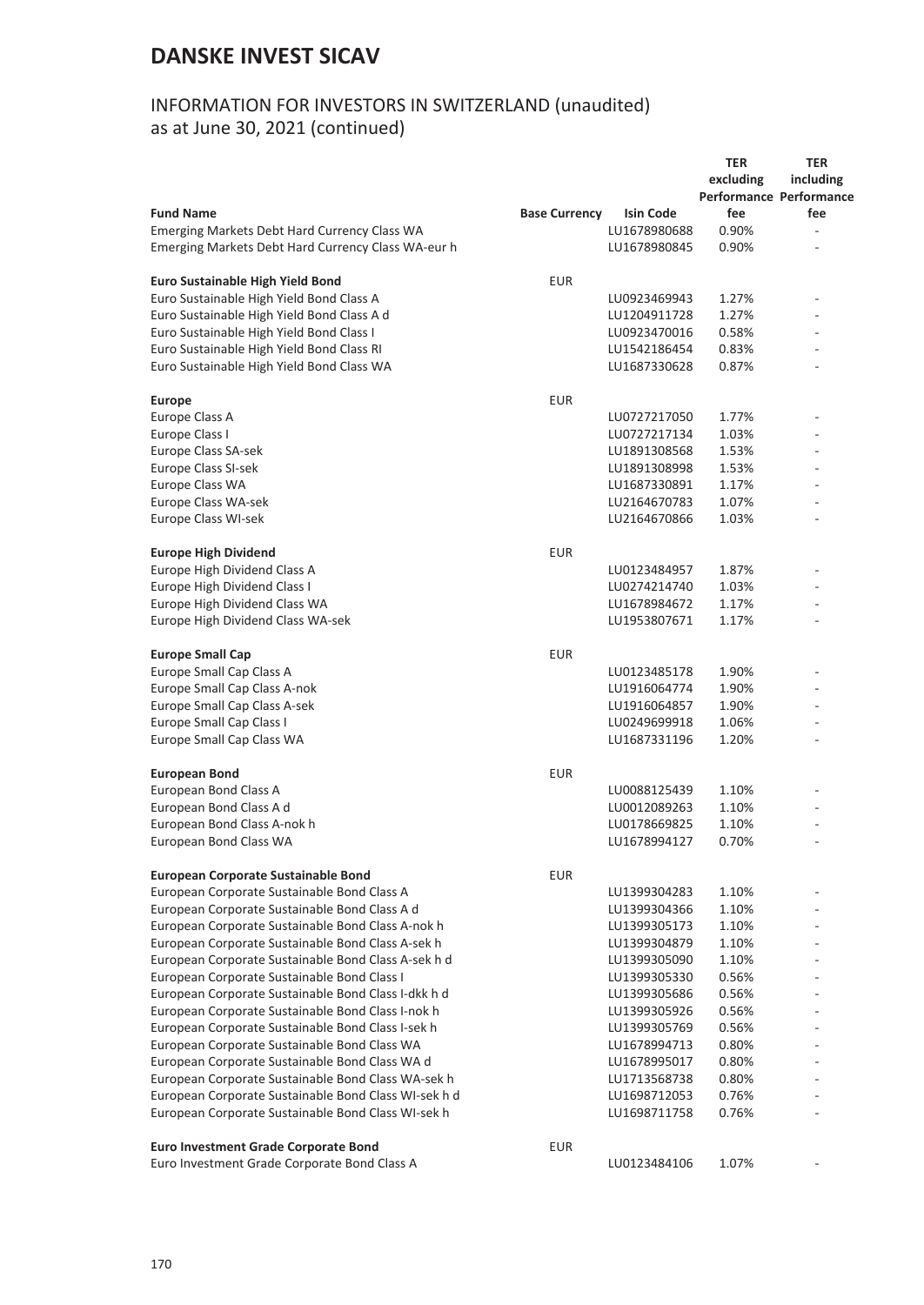## INFORMATION FOR INVESTORS IN SWITZERLAND (unaudited) as at June 30, 2021 (continued)

|                                                            |                      |                  | <b>TER</b>                     | <b>TER</b>               |
|------------------------------------------------------------|----------------------|------------------|--------------------------------|--------------------------|
|                                                            |                      |                  | excluding                      | including                |
|                                                            |                      |                  | <b>Performance Performance</b> |                          |
| <b>Fund Name</b>                                           | <b>Base Currency</b> | <b>Isin Code</b> | fee                            | fee                      |
| Euro Investment Grade Corporate Bond Class A-nok h         |                      | LU0178670245     | 1.07%                          | $\sim$                   |
| Euro Investment Grade Corporate Bond Class A-sek h         |                      | LU0178670161     | 1.07%                          |                          |
| Euro Investment Grade Corporate Bond Class I               |                      | LU0249702647     | 0.33%                          |                          |
|                                                            |                      | LU1687331279     | 0.77%                          |                          |
| Euro Investment Grade Corporate Bond Class WA              |                      |                  |                                |                          |
| Euro Investment Grade Corporate Bond Class WA-nok h        |                      | LU1678996098     | 0.77%                          |                          |
| Euro Investment Grade Corporate Bond Class WA-sek h        |                      | LU1678996171     | 0.77%                          |                          |
| Euro Investment Grade Corporate Bond Class WI-sek h        |                      | LU1678995959     | 0.73%                          | ٠                        |
| <b>Global Emerging Markets</b>                             | <b>USD</b>           |                  |                                |                          |
| <b>Global Emerging Markets Class A</b>                     |                      | LU0085580271     | 2.05%                          | $\overline{\phantom{a}}$ |
| <b>Global Emerging Markets Class I</b>                     |                      | LU0249706804     | 1.11%                          |                          |
| <b>Global Emerging Markets Class RI</b>                    |                      | LU1542189557     | 1.21%                          |                          |
| Global Emerging Markets Class WA                           |                      | LU1687331352     | 1.25%                          | $\overline{\phantom{a}}$ |
| Global Emerging Markets Class WA-eur d                     |                      | LU1678996411     | 1.25%                          | $\overline{\phantom{a}}$ |
| Global Emerging Markets Class WA-eur                       |                      | LU1678996338     | 1.25%                          |                          |
| <b>Global Emerging Markets Class WA-sek</b>                |                      | LU1678997229     | 1.25%                          |                          |
|                                                            |                      |                  |                                |                          |
| Global Emerging Markets Class WI-eur                       |                      | LU1678996684     | 1.21%                          |                          |
| <b>Global Emerging Markets Small Cap</b>                   | <b>USD</b>           |                  |                                |                          |
| Global Emerging Markets Small Cap Class A                  |                      | LU0292126785     | 2.10%                          | ٠                        |
| Global Emerging Markets Small Cap Class I                  |                      | LU0292127759     | 1.16%                          |                          |
| Global Emerging Markets Small Cap Class WA                 |                      | LU1687331436     | 1.30%                          |                          |
| Global Emerging Markets Small Cap Class WA-eur             |                      | LU1678997658     | 1.30%                          |                          |
| <b>Global Inflation Linked Bond</b>                        | <b>EUR</b>           |                  |                                |                          |
| <b>Global Inflation Linked Bond Class A</b>                |                      |                  | 1.07%                          | ÷.                       |
|                                                            |                      | LU0727217308     |                                |                          |
| Global Inflation Linked Bond Class A d                     |                      | LU0727217647     | 1.07%                          | ÷.                       |
| <b>Global Inflation Linked Bond Class I</b>                |                      | LU0727217480     | 0.63%                          |                          |
| <b>Global Inflation Linked Bond Class RA</b>               |                      | LU1542190050     | 0.67%                          |                          |
| <b>Global Inflation Linked Bond Class WA</b>               |                      | LU1679000205     | 0.67%                          | ÷                        |
| Global Inflation Linked Bond Class WA d                    |                      | LU1679000890     | 0.67%                          |                          |
| <b>Global Inflation Linked Bond Short Duration</b>         | <b>EUR</b>           |                  |                                |                          |
| <b>Global Inflation Linked Bond Short Duration Class A</b> |                      | LU1116403947     | 1.07%                          |                          |
| Global Inflation Linked Bond Short Duration Class A d      |                      | LU1204915042     | 1.07%                          |                          |
| <b>Global Inflation Linked Bond Short Duration Class I</b> |                      | LU1116404168     | 0.63%                          |                          |
| Global Inflation Linked Bond Short Duration Class RI       |                      | LU1542190308     | 0.63%                          |                          |
| Global Inflation Linked Bond Short Duration Class WA       |                      | LU1679001278     | 0.67%                          |                          |
| <b>Global Sustainable Future</b>                           | <b>EUR</b>           |                  |                                |                          |
| Global Sustainable Future Class A                          |                      | LU0117088970     | 1.87%                          |                          |
| Global Sustainable Future Class I                          |                      | LU0249703298     | 1.03%                          |                          |
| Global Sustainable Future Class I-sek                      |                      | LU2282194526     |                                |                          |
| Global Sustainable Future Class RI                         |                      | LU1542190647     | 1.03%                          |                          |
|                                                            |                      |                  | 1.13%                          |                          |
| Global Sustainable Future Class WA                         |                      | LU1687331519     | 1.17%                          |                          |
| India                                                      | <b>USD</b>           |                  |                                |                          |
| India Class A                                              |                      | LU0193801577     | 2.10%                          |                          |
| India Class WA                                             |                      | LU1679002326     | 1.30%                          |                          |
| India Class WA-eur d                                       |                      | LU1679002672     | 1.30%                          |                          |
| Japan                                                      | JPY                  |                  |                                |                          |
| Japan Class A                                              |                      | LU0193802039     | 1.95%                          |                          |
| Japan Class I                                              |                      | LU0739645470     | 0.96%                          |                          |
| Japan Class WA                                             |                      | LU1687331600     | 1.35%                          |                          |
| Japan Class WA-eur d                                       |                      | LU1679009099     | 1.35%                          |                          |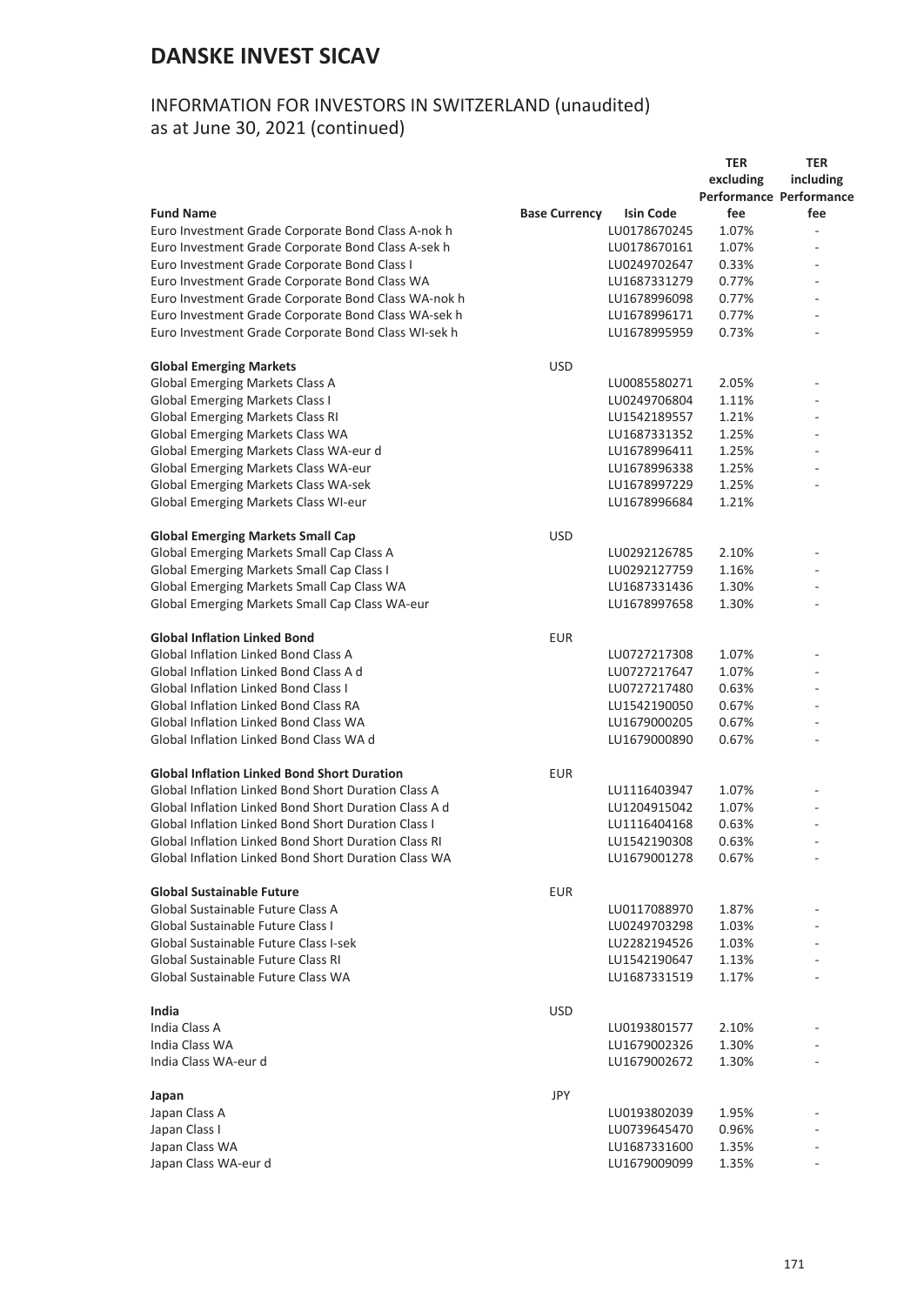## INFORMATION FOR INVESTORS IN SWITZERLAND (unaudited) as at June 30, 2021 (continued)

|                                      |                      |                  | <b>TER</b><br>excluding<br><b>Performance Performance</b> | <b>TER</b><br>including |
|--------------------------------------|----------------------|------------------|-----------------------------------------------------------|-------------------------|
| <b>Fund Name</b>                     | <b>Base Currency</b> | <b>Isin Code</b> | fee                                                       | fee                     |
| <b>Nordic Corporate Bond</b>         | <b>EUR</b>           |                  |                                                           |                         |
| Nordic Corporate Bond Class A        |                      | LU1116404325     | 1.10%                                                     |                         |
| Nordic Corporate Bond Class A d      |                      | LU1204915398     | 1.10%                                                     |                         |
| Nordic Corporate Bond Class A-sek hd |                      | LU1116404838     | 1.10%                                                     |                         |
| Nordic Corporate Bond Class I        |                      | LU1116404671     | 0.56%                                                     |                         |
| Nordic Corporate Bond Class I-nok h  |                      | LU1773285967     | 0.56%                                                     |                         |
| Nordic Corporate Bond Class RA       |                      | LU1542191538     | 0.80%                                                     |                         |
| Nordic Corporate Bond Class RI       |                      | LU1542191611     | 0.76%                                                     |                         |
| Nordic Corporate Bond Class WA       |                      | LU1679009412     | 0.80%                                                     |                         |
| <b>Russia</b>                        | <b>USD</b>           |                  |                                                           |                         |
| Russia Class A                       |                      | LU0495011024     | 2.50%                                                     |                         |
| Russia Class I                       |                      | LU0495011370     | 1.36%                                                     |                         |
| Russia Class WA                      |                      | LU1679010261     | 1.50%                                                     |                         |
| Russia Class WA-eur d                |                      | LU1679010857     | 1.50%                                                     |                         |
| <b>Sverige</b>                       | <b>SEK</b>           |                  |                                                           |                         |
| Sverige Class A                      |                      | LU1679011665     | 1.32%                                                     |                         |
| Sverige Class SA                     |                      | LU1349494812     | 1.32%                                                     |                         |
| Sverige Class SA d                   |                      | LU1349495389     | 1.32%                                                     |                         |
| Sverige Class SI                     |                      | LU1349495116     | 1.32%                                                     |                         |
| Sverige Class WA                     |                      | LU1679011822     | 0.63%                                                     |                         |
| Sverige Class WA d                   |                      | LU1679012044     | 0.63%                                                     |                         |
| Sverige Class WI                     |                      | LU1679012127     | 0.63%                                                     |                         |
| <b>US High Yield Bond</b>            | <b>USD</b>           |                  |                                                           |                         |
| US High Yield Bond Class I           |                      | LU1116405215     | 0.76%                                                     |                         |
| US High Yield Bond Class WA          |                      | LU1679017191     | 0.95%                                                     |                         |
| US High Yield Bond Class WA-eur h    |                      | LU1679017274     | 0.95%                                                     |                         |

**The figures above are not audited.**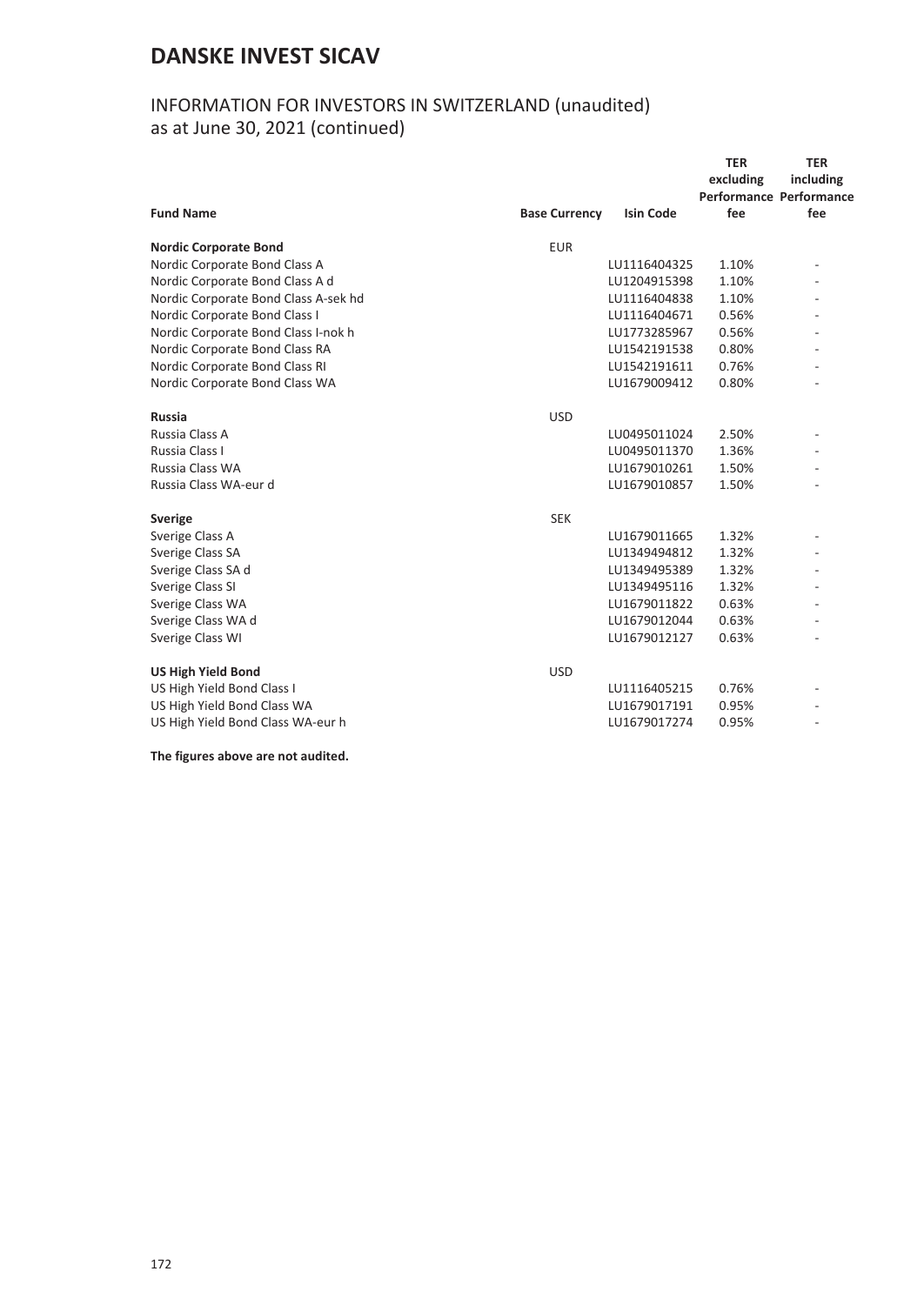### Appendix

**REGULATION (EU) 2015/2365 OF THE EUROPEAN PARLIAMENT AND OF THE COUNCIL of November 25, 2015 Transparency of Securities Financing Transactions and of Reuse and amending Regulation (EU) Nº648/2012**

#### **Securities Lending**

#### **Global Data (in EUR)**

|                                             |                   | <b>Overall</b> | <b>Total Net</b> | (%) of        |
|---------------------------------------------|-------------------|----------------|------------------|---------------|
| Fund                                        | <b>Collateral</b> | valuation      | <b>Assets</b>    | <b>Assets</b> |
| China                                       | 3,577,370         | 3,406,967      | 40,403,475       | 8.43          |
| Danish Bond                                 |                   |                | 18,268,121       |               |
| Danish Mortgage Bond                        |                   |                | 360,852,517      |               |
| Denmark Focus                               |                   |                | 65,332,416       |               |
| Eastern Europe                              |                   |                | 9,836,302        |               |
| Emerging and Frontier Markets               |                   |                | 68,375,393       |               |
| <b>Emerging Markets Debt Hard Currency</b>  | 25,318,826        | 24,807,792     | 720,702,845      | 3.44          |
| Euro Sustainable High Yield Bond            | 297,005           | 291,181        | 16,838,621       | 1.73          |
| Europe                                      | 2,833,740         | 2,698,798      | 142,025,010      | 1.90          |
| Europe High Dividend                        |                   |                | 12,581,829       |               |
| Europe Small Cap                            |                   |                | 278,873,506      |               |
| European Bond                               | 104,892           | 102,835        | 18,081,760       | 0.57          |
| European Corporate Sustainable Bond         | 73,941,796        | 72,482,517     | 746,041,303      | 9.72          |
| Euro Investment Grade Corporate Bond        | 44,265,086        | 43,348,444     | 523,572,510      | 8.28          |
| <b>Global Emerging Markets</b>              | 14,971,656        | 14,258,422     | 343,865,887      | 4.15          |
| Global Emerging Markets Small Cap           | 686,194           | 653,511        | 38,487,974       | 1.70          |
| <b>Global Inflation Linked Bond</b>         | 653,682           | 633,766        | 9,061,214        | 6.99          |
| Global Inflation Linked Bond Short Duration | 52,357,502        | 50,916,493     | 263,864,243      | 19.30         |
| Global Sustainable Future                   | 73,017,647        | 69,540,429     | 533,457,885      | 13.04         |
| India                                       |                   |                | 57,698,472       |               |
| Japan                                       |                   |                | 50,020,455       |               |
| Nordic Corporate Bond                       | 199,068           | 195,163        | 25,651,232       | 0.76          |
| Russia                                      |                   |                | 9,511,679        |               |
| Sverige                                     | 60,041,274        | 57,182,035     | 655,523,191      | 8.72          |
| US High Yield Bond                          | 51,780            | 50,765         | 15,105,475       | 0.34          |
| Total                                       | 352,317,518       | 340,569,118    | 5,024,033,315    |               |

|                                             |                          | Investment<br>portfolio at | (%)<br>Lendable |
|---------------------------------------------|--------------------------|----------------------------|-----------------|
| Fund                                        | <b>Overall valuation</b> | market value               | <b>Assets</b>   |
| China                                       | 3,406,967                | 39,751,196                 | 8.57            |
| Danish Bond                                 |                          | 18,151,637                 |                 |
| Danish Mortgage Bond                        | $\overline{\phantom{0}}$ | 352,332,854                |                 |
| <b>Denmark Focus</b>                        | $\overline{\phantom{0}}$ | 64,291,031                 |                 |
| Eastern Europe                              | -                        | 9,781,025                  |                 |
| <b>Emerging and Frontier Markets</b>        |                          | 66,170,122                 |                 |
| <b>Emerging Markets Debt Hard Currency</b>  | 24,807,792               | 704,233,936                | 3.52            |
| Euro Sustainable High Yield Bond            | 291,181                  | 15,886,373                 | 1.83            |
| Europe                                      | 2,698,798                | 141,259,953                | 1.91            |
| Europe High Dividend                        |                          | 12,481,994                 |                 |
| Europe Small Cap                            |                          | 269,580,362                |                 |
| European Bond                               | 102,835                  | 17,706,286                 | 0.58            |
| European Corporate Sustainable Bond         | 72,482,517               | 725,808,958                | 9.99            |
| Euro Investment Grade Corporate Bond        | 43,348,444               | 494,202,528                | 8.77            |
| <b>Global Emerging Markets</b>              | 14,258,422               | 337,316,120                | 4.23            |
| <b>Global Emerging Markets Small Cap</b>    | 653,511                  | 38,144,357                 | 1.71            |
| <b>Global Inflation Linked Bond</b>         | 633,766                  | 9,069,490                  | 6.99            |
| Global Inflation Linked Bond Short Duration | 50,916,493               | 264,864,835                | 19.22           |
| Global Sustainable Future                   | 69,540,429               | 532,473,093                | 13.06           |
| India                                       |                          | 59,590,814                 |                 |
| Japan                                       | -                        | 49,228,809                 |                 |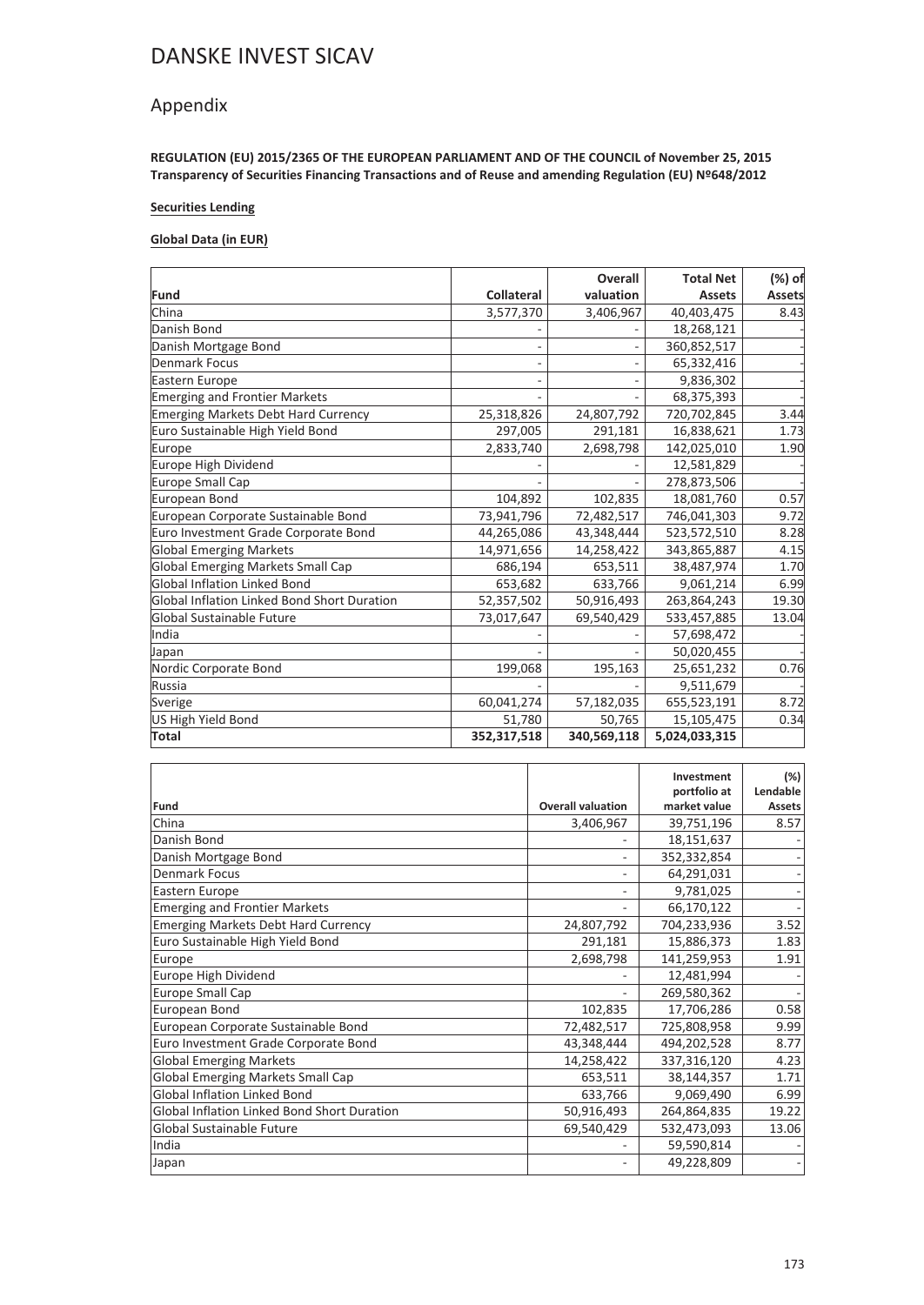## Appendix (continued)

| Fund                  | <b>Overall valuation</b> | Investment<br>portfolio at<br>market value | (%)<br>Lendable<br>Assets |
|-----------------------|--------------------------|--------------------------------------------|---------------------------|
| Nordic Corporate Bond | 195,163                  | 24,581,686                                 | 0.79                      |
| Russia                | ۰                        | 9,425,166                                  |                           |
| Sverige               | 57,182,035               | 649,757,006                                | 8.80                      |
| US High Yield Bond    | 50,765                   | 14,010,779                                 | 0.36                      |
| <b>Total</b>          | 340,569,118              | 4,920,100,410                              |                           |

#### **Concentration Data (in EUR)**

| Ten largest collateral issuers                       | Amount of<br>Collateral |
|------------------------------------------------------|-------------------------|
| <b>JAPAN</b>                                         | 107,715,893             |
| UNITED KINGDOM OF GREAT BRITAIN AND NORTHERN IRELAND | 83,998,975              |
| PROVINCE OF ONTARIO                                  | 57,641,291              |
| <b>CANADA GOVERNMENT</b>                             | 54,823,492              |
| <b>FRENCH REPUBLIC</b>                               | 53,668,165              |
| CANADA MORTGAGE & HOUSING CORP CMHC                  | 44,332,840              |
| UNITED STATES OF AMERICA                             | 42,642,173              |
| PROVINCE OF QUEBEC                                   | 36,382,050              |
| CANADIAN IMPERIAL BANK OF COMMERCE CIBC              | 30,094,549              |
| <b>TC ENERGY CORPORATION</b>                         | 27,119,302              |

|                                           | Overall     |
|-------------------------------------------|-------------|
| <b>Top 10 Counterparties</b>              | valuation   |
| MUFG SECURITIES (CANADA), LTD.            | 253,359,611 |
| <b>BNP PARIBAS SECURITIES SERVICES SC</b> | 90,399,112  |
| CITIGROUP GLOBAL MARKETS LIMITED          | 84,556,883  |
| TD SECURITIES INC.                        | 77,965,483  |
| NATIONAL BANK FINANCIAL INC               | 47,408,362  |
| <b>HEALTHCARE OF ONT PENSION PLN TRTS</b> | 42,789,646  |
| CIBC WORLD MARKETS INC.                   | 39,437,043  |
| <b>GOLDMAN SACHS INTERNATIONAL</b>        | 34,485,403  |
| <b>DEUTSCHE BANK AG</b>                   | 34,109,358  |
| <b>HSBC BANK PLC</b>                      | 32,310,934  |

**Aggregate transaction data for each type of SFTs broken down according to the below categories (in EUR)**

| <b>Type of Collateral</b> | Amount of<br><b>Collateral</b> |
|---------------------------|--------------------------------|
| <b>BONDS</b>              | 520,115,752                    |
| <b>EQUITIES</b>           | 535,209,379                    |
| <b>IMONEY MARKET</b>      | 51,602,213                     |
| <b>Total</b>              | 1,106,927,344                  |

| <b>Quality of collateral</b> | Amount of<br><b>Collateral</b> |
|------------------------------|--------------------------------|
| <b>INVESTMENT GRADE</b>      | 571,717,965                    |
| <b>OTHER</b>                 | 535,209,379                    |
| <b>Total</b>                 | 1,106,927,344                  |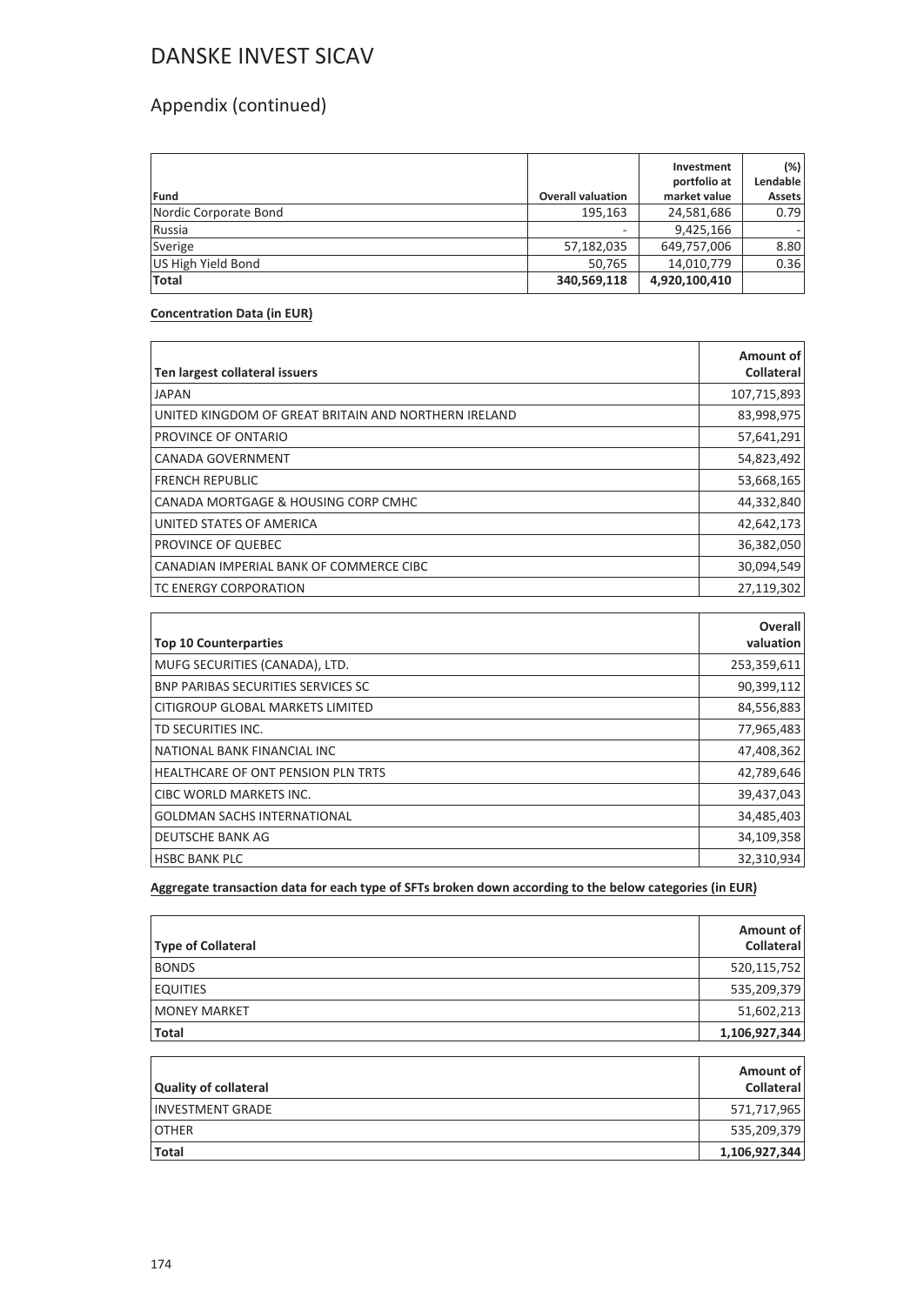## Appendix (continued)

| <b>Maturity tenor of the Collateral</b>               | Amount of<br><b>Collateral</b> |
|-------------------------------------------------------|--------------------------------|
| Less than one day                                     |                                |
| One day to one week                                   |                                |
| One week to one month                                 | 858,221                        |
| One month to three months                             | 16,352,949                     |
| Threes months to one year                             | 34,391,043                     |
| Above one year                                        | 520,115,752                    |
| Open transaction                                      | 535,209,379                    |
| <b>Total</b>                                          | 1,106,927,344                  |
|                                                       |                                |
|                                                       | Amount of                      |
| <b>Currencies of Cash Collateral</b>                  | <b>Collateral</b>              |
| N/A                                                   |                                |
|                                                       |                                |
| <b>Currencies of Securities Collateral</b>            | Amount of<br><b>Collateral</b> |
| <b>AUD</b>                                            | 7,819,384                      |
| CAD                                                   | 470,128,661                    |
| <b>CHF</b>                                            | 13,875,043                     |
| <b>DKK</b>                                            | 9,642,447                      |
| <b>EUR</b>                                            | 142,446,391                    |
| GBP                                                   | 139,642,353                    |
| <b>HKD</b>                                            | 1,685                          |
| <b>JPY</b>                                            | 119,286,845                    |
| <b>SEK</b>                                            | 1,716,458                      |
| <b>USD</b>                                            | 202,368,077                    |
| <b>Total</b>                                          | 1,106,927,344                  |
|                                                       |                                |
| <b>Maturity tenor of the SFTs</b>                     | Overall<br>valuation           |
|                                                       |                                |
| Less than one day                                     |                                |
| One day to one week                                   |                                |
| One week to one month                                 |                                |
| One month to three months                             |                                |
| Threes months to one year                             |                                |
| Above one year                                        |                                |
| Open transaction                                      | 1,063,929,030                  |
| Total                                                 | 1,063,929,030                  |
|                                                       |                                |
| Countries in which the counterparties are established | Overall<br>valuation           |
| CANADA                                                | 583,976,691                    |

FINLAND 9,183,064 FRANCE 46,174,881 GERMANY 51,090,955 **IRELAND** 18,691,061 LUXEMBOURG 90,399,112 NETHERLANDS 2,708,727  $SPAIN$  612,967 SWEDEN 11,149,290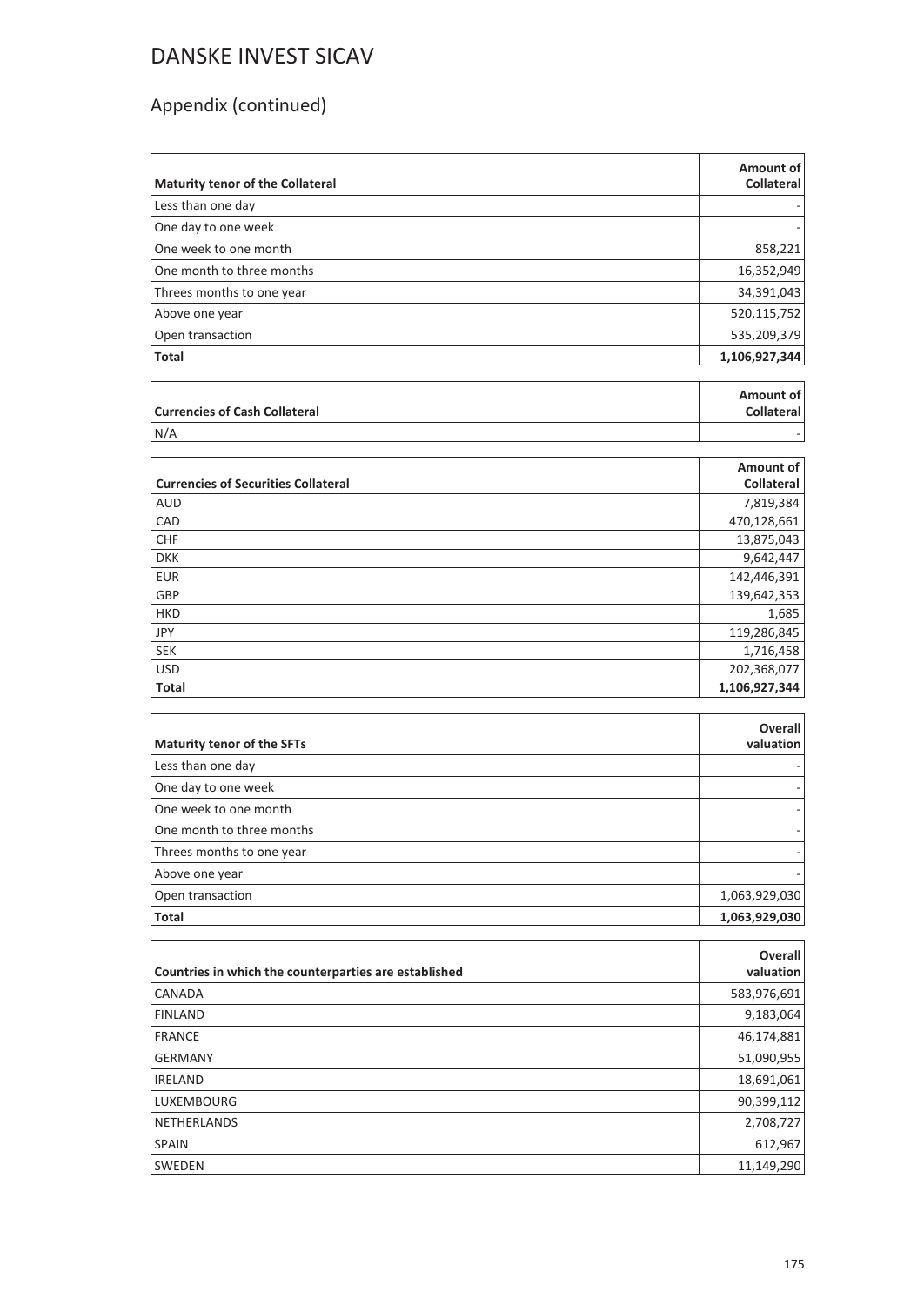### Appendix (continued)

| Countries in which the counterparties are established | <b>Overall</b><br>valuation |
|-------------------------------------------------------|-----------------------------|
| <b>SWITZERLAND</b>                                    | 18,233,678                  |
| UNITED KINGDOM                                        | 127,173,734                 |
| UNITED STATES (U.S.A.)                                | 104,534,870                 |
| Total                                                 | 1,063,929,030               |

### **Data on Reuse of Collateral (in EUR):**

| Reuse of Collateral                                                           | Amount of<br><b>Collateral</b> |
|-------------------------------------------------------------------------------|--------------------------------|
| Share of collateral received that is reused                                   | None                           |
| Cash collateral reinvestment returns to the collective investment undertaking | None l                         |

**Safekeeping of collateral received by the collective investment undertaking as part of SFTs (in EUR)**

| Names of the custodian          | Amount of<br>collateral<br>assets safe-<br>kept |
|---------------------------------|-------------------------------------------------|
| RBC INVESTOR SERVICES BANK S.A. | 1,106,927,344                                   |
| <b>Total</b>                    | 1,106,927,344                                   |

**Safekeeping of collateral granted by the collective investment undertaking as part of SFTs (in EUR)**

| <b>Type of Accounts</b> |  |
|-------------------------|--|
| Segregated accounts     |  |

#### **Data on return and cost for each type of SFTs in (EUR)**

|                                             |                      |                                |                          | Manage-<br>ment    | Fund<br>Revenue |
|---------------------------------------------|----------------------|--------------------------------|--------------------------|--------------------|-----------------|
| <b>Fund Name</b>                            | <b>Gross Revenue</b> | <b>RBC I&amp;TS</b><br>Revenue | <b>Tax Withheld</b>      | Company<br>Revenue | (Net of<br>Tax) |
| China                                       | 6,190                | 1,424                          |                          | 227                | 4,539           |
| <b>Emerging and Frontier Markets</b>        | 1,186                | 273                            | $\overline{\phantom{a}}$ | 30                 | 883             |
| <b>Emerging Markets Debt Hard Currency</b>  | 19,945               | 4,587                          | $\overline{\phantom{0}}$ | 703                | 14,655          |
| Euro Sustainable High Yield Bond            | 2,056                | 473                            | $\overline{\phantom{m}}$ | 105                | 1,478           |
| Europe                                      | 3,503                | 806                            | $\overline{\phantom{m}}$ | 166                | 2,531           |
| Europe High Dividend                        | 970                  | 223                            | $\overline{\phantom{a}}$ | 53                 | 694             |
| European Bond                               | 301                  | 69                             | $\overline{\phantom{m}}$ | 16                 | 216             |
| European Corporate Sustainable Bond         | 87,490               | 20,123                         | $\overline{\phantom{a}}$ | 3,064              | 64,303          |
| Euro Investment Grade Corporate Bond        | 78,857               | 18,137                         | $\overline{\phantom{a}}$ | 2,875              | 57,845          |
| <b>Global Emerging Markets</b>              | 10,343               | 2,379                          | 18                       | 418                | 7,528           |
| Global Emerging Markets Small Cap           | 1,374                | 316                            | $\overline{\phantom{m}}$ | 62                 | 996             |
| Global Inflation Linked Bond                | 695                  | 160                            | $\overline{\phantom{a}}$ | 27                 | 508             |
| Global Inflation Linked Bond Short Duration | 10,986               | 2,527                          | $\overline{\phantom{a}}$ | 440                | 8,019           |
| Global Sustainable Future                   | 20,899               | 4,807                          | $\overline{\phantom{m}}$ | 458                | 15,634          |
| Nordic Corporate Bond                       | 2,575                | 592                            | $\overline{\phantom{a}}$ | 104                | 1,879           |
| Sverige                                     | 77,156               | 17,746                         | $\overline{\phantom{0}}$ | 3,299              | 56,111          |
| US High Yield Bond                          | 17                   | 4                              |                          |                    | 13              |
| Total                                       | 324,543              | 74,646                         | 18                       | 12,047             | 237,832         |